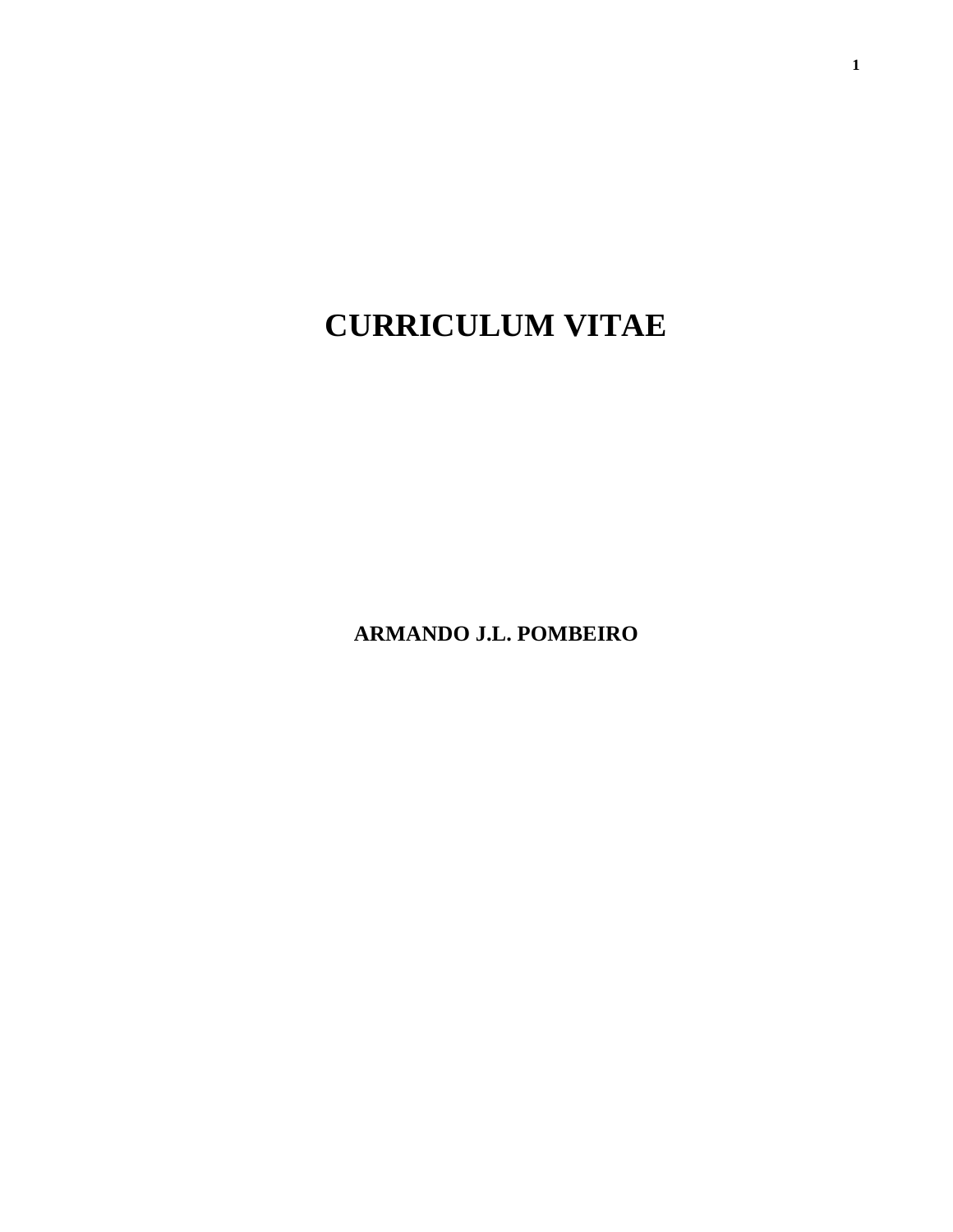| PH.D.THESES                                                                                                  |  |
|--------------------------------------------------------------------------------------------------------------|--|
| <b>M.Sc. THESES</b>                                                                                          |  |
|                                                                                                              |  |
|                                                                                                              |  |
| FOREIGN STUDENTS WITHIN ERASMUS/SOCRATES OR MARIE CURIE RESEARCH TRAINING AND MOBILITY PROGRAMS, AND VARIOUS |  |
|                                                                                                              |  |
|                                                                                                              |  |
|                                                                                                              |  |
|                                                                                                              |  |
|                                                                                                              |  |
|                                                                                                              |  |
|                                                                                                              |  |
| $III  P$ $ATENTS$                                                                                            |  |
|                                                                                                              |  |
|                                                                                                              |  |
| INVITED LECTURES (PLENARY, KEYNOTE AND SESSION LECTURES) AT INTERNATIONAL CONFERENCES OR                     |  |
|                                                                                                              |  |
|                                                                                                              |  |
|                                                                                                              |  |

# **Contents**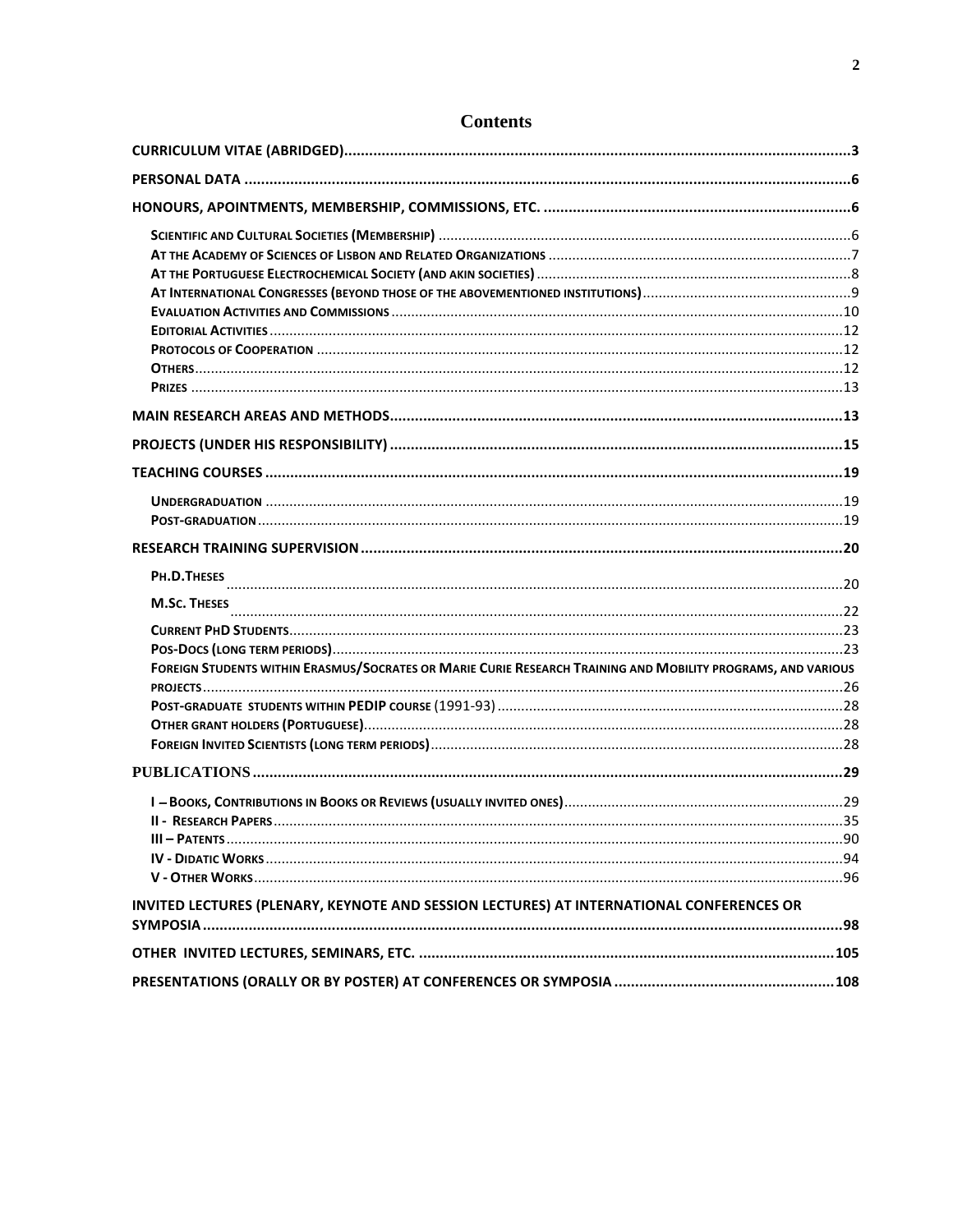#### **CURRICULUM VITAE (**Abridged**)**

*Name* - **Armando José Latourrette de Oliveira Pombeiro** (*Armando J.L. Pombeiro*)

*Official address* – Centro de Química Estrutural (CQE), Instituto Superior Técnico (IST), University of Lisbon (ULisboa), Av. Rovisco Pais, 1049-001 Lisboa. Portugal (Tel. - 218419237, 218419225. *E-mail*: pombeiro@tecnico.ulisboa.pt).

*Homepage*: http://cqe.ist.utl.pt/personal\_pages/pages/armando\_pombeiro.php

*Date and Place of Birth* - June 9th, 1949, Porto.

*Nationality* - Portuguese.

*Education* - Chemical Engineering (1971, IST); D. Phil. (1976, Univ. Sussex).

*Present positions* - Full Professor (IST), President of CQE and Coordinator/founder of the research Group "Coordination Chemistry and Catalysis" and of the Thematic Line on "Synthesis and Catalysis".

*Honorary and official appointments, membership of professional bodies***,** *commissions, etc*.:

Full Member of the *Academy of Sciences of Lisbon* (since 1988), Vice-President of the Class of Sciences of the Academy (2006-12, and 1999-2000), Secretary-General of the Academy (2001- 05) and Secretary of its Class of Sciences (2001-05), Vice-Secretary-General of the Academy and Secretary of its Class of Sciences (1998), Vice-Secretary of this Class (1993-98), Member of the Commission for Publications of this Academy; a Coordinator of the International Affairs of the Academy; a Representative of the Academy at ICSU and at the European Science Foundation; Member of the European Academies' Science Advisory Council (EASAC);

Member of the Higher Council for Science, Technology and Inovation (2004) and of the Higher Council for Science and Technology (1995) (Portugal); Member of the External Evaluation Commission of the Physical Sciences of the Portuguese Universities (2002); Member of the Panel of External Experts assessing the Eng. Chem. Processes Department of the Univ. Padova (2005); Member of the Physical and Engineering Science and Technology Panel (1999) and of the Advisory Panel on the ASI Programme (1995-98), of the NATO Science Programme;

President of the restructured CQE (since 2015) and member of the directive body (since 2001); Invited Chair Professor at the National Taiwan University of Science and Technology (2007-).

Member and co-founder of the Portuguese Electrochemical Society, President (since 2009, 1994- 95,1988-89), Vice-President (1990-91) and Secretary (1983-87) of this Society; Member and cofounder of the Iberoamerican Society of Electrochemistry and National Representative (1992-96) at this Society; Member of the International Society of Electrochemistry; Affiliate Member of IUPAC; Member of the Portuguese Chemical Society; Fellow of the Royal Society of Chemistry

and member of the American Chemical Society;

Chairman of the XXV Int. Conf. Organometallic Chemistry (XXV ICOMC, 2012); Director of a NATO ARW and Chairman of 3 international symposia on Electrochemistry; Member of the Organizing and/or Scientific Committees of a number (over 30) of international congresses on Electrochemistry (of the Iberoamerican Electrochemical Society, of the Journées d'Électrochimie, of the Portuguese Electrochemical Society, Chianti Meetings), on Coordination (ICCC), Organometallic (ICOMC) and Inorganic Chemistries, on Organometallics and Catalysis, and on Solution Chemistry (IUPAC);

Member of the Organizing and/or Scientific Committees of international Schools on Coordination Chemistry (4) and on Organometallic Chemistry (ISOC) (10); Member of the Organizing Committees of various symposia at the Academy of Sciences of Lisbon (on History and Development of Science, on interdisciplinary scientific and social themes);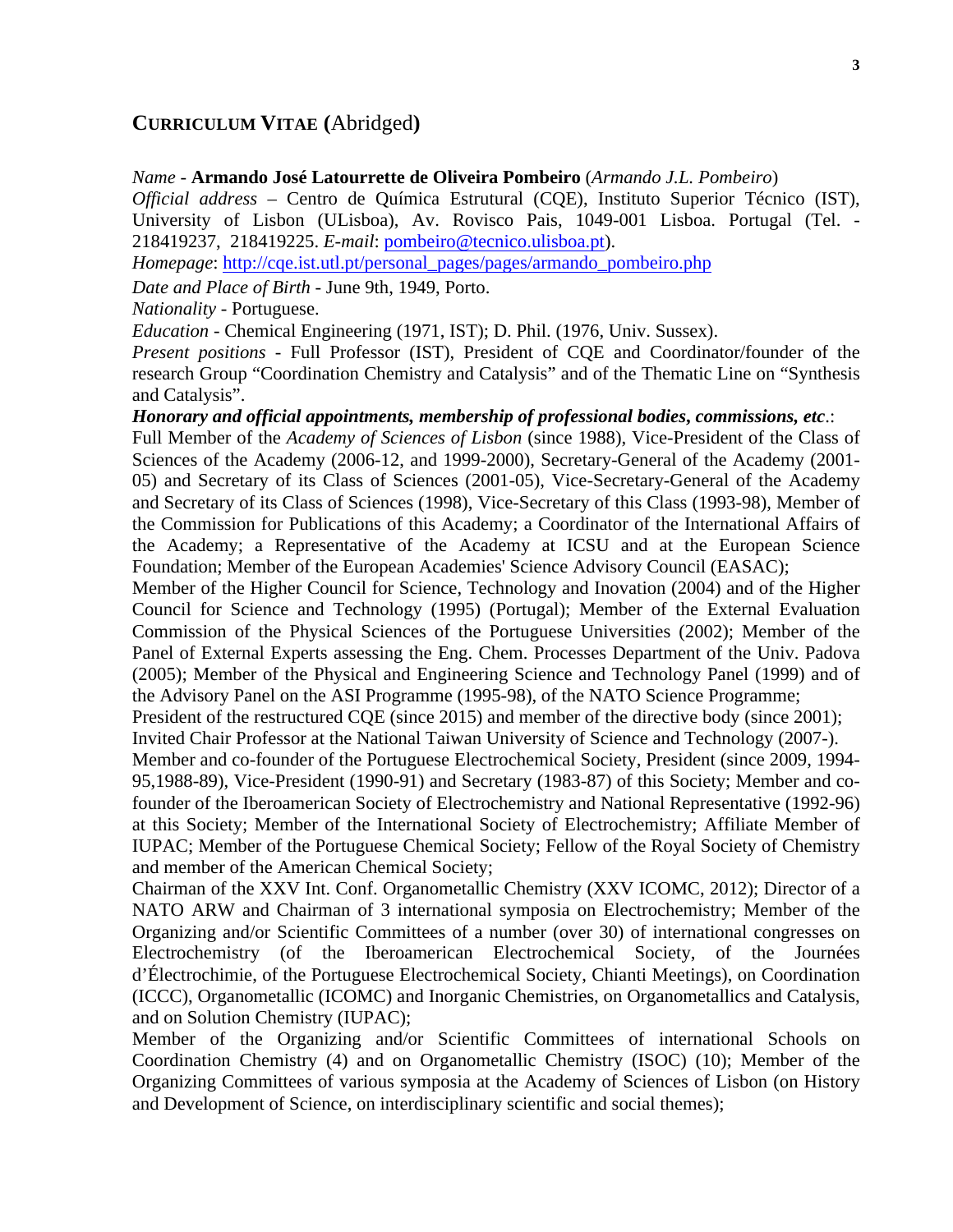Director of the FCT PhD Program on "Catalysis and Sustainability" (CATSUS, since its creation, 2014); Coordinator of the scientific area of "Synthesis, Molecular Structure and Chemical Analysis" (IST, 2009-14); Member of the Scientific Commissions of the PhD and Master courses (IST, since 2009); Responsible for the Dual Master Program in Chemistry (IST-Univ. Camerino, since 2009).

Coordinator of the Chemistry PhD Programme (IST, 2000-03); representative of the Inorganic Chemistry Department at the Coordination Commission of the School of Chemical Engineering (IST, 1981-84) and Coordinator of this Department (IST, 1983-84).

*Prizes:* Portuguese Electrochemical Society (2015); Madinabeitia-Lourenço (International Hispano-Portuguese) Prize (Royal Spanish Chem.Soc., 2013); Ferreira da Silva Prize (Port.Chem.Soc., 2012); Stimulus for Excellence (FCT, 2005); Scientific Prize Techn. Univ. Lisbon - Santander Totta  $(1<sup>st</sup>$  edition; the highest ranked researcher within chemical, biological and materials sciences, based on productivity and impact factor criteria), 2007.

*Teaching commitments*: Courses on "Catalysis" [CATSUS, IST; DEA and MSc Multinational, *École Polytechnique*, Paris; MSc Chem./Chem. Eng., IST; Erasmus IP courses, *Univ. Camerino*, Italy], "Organometallic Chemistry" (Chem. and MSc, IST), "Advanced Strategies of Synthesis" (Ph.D., IST), "Specialization Laboratories" (MSc, IST), "Inorganic Chemistry" (Chem., IST), "Electrochemical Methods in Synthesis" (MSc, IST), "Laboratory Techniques" (Chem., Chem. or Biolog. Eng., IST), "Analytical Chemistry" (Chem., IST),"Carbyne, Carbene and Isocyanide Complexes" (MSc, Univ. Sussex) and "Coordination Compounds in Pharmacology" (2-years research course, IST).

#### *Main research interests*

• *Activation of small molecules* with biological, pharmacological, environmental or industrial interest or related ones [*e.g*., *alkanes (functionalization under mild conditions)*, alkynes, phosphaalkynes, isocyanides, carbon monoxide, dinitrogen, nitriles, cyanamides, nitric oxide, oximes, oxadiazolines, carboxamides, amidines, olefins, azides or cyanates] by transition metal centres, and developing their application in *metal-mediated synthesis and catalysis*, namely by searching for mimetic systems of biological processes (*e.g*. catalysed by peroxidases, particulate methanemonooxygenase, nitrile hydratases and nitrogenases), alternatives for industrial processes and new types of molecular activation with significance in fine chemistry (including the synthesis of compounds with bioactivity). Also comprehending: *crystal engineering of coordination compounds, self-assembly* of polynuclear and supramolecular structures, transition metal and organometallic chemistries and catalysis in *aqueous media*, high *pressure gas reactions and catalysis ,and catalysis in supercritical fluids*.

• *Molecular Electrochemistry* of coordination and organic compounds, namely towards applications in electrosynthesis, electrocatalysis and in mechanistic studies, as well as in the establishment of potential-structure relationships, and in the induction of chemical reactivity by electron-transfer.

• *Theoretical calculations* for the interpretation of properties and reactivity, at the molecular level.

*Recent projects (under his responsibility*): - "Catalysis and Sustainability" (FCT PhD Program). -"Chemical Synthesis and Catalysis" (National Programme for Re-Equipping Science). - "Catalytic Carboxylation of Alkanes" (POCI 2010 programme, FCT). -"Metal-based Synthons with Pharmacological Significance" (POCTI programme, FCT). -"Coordination Chemistry and Molecular Electrochemistry, Synthesis and Catalysis" (FCT). -"Transition Metal Chemistry and Catalysis in Aqueous Media" (HRM EC Network) (Portuguese team leader).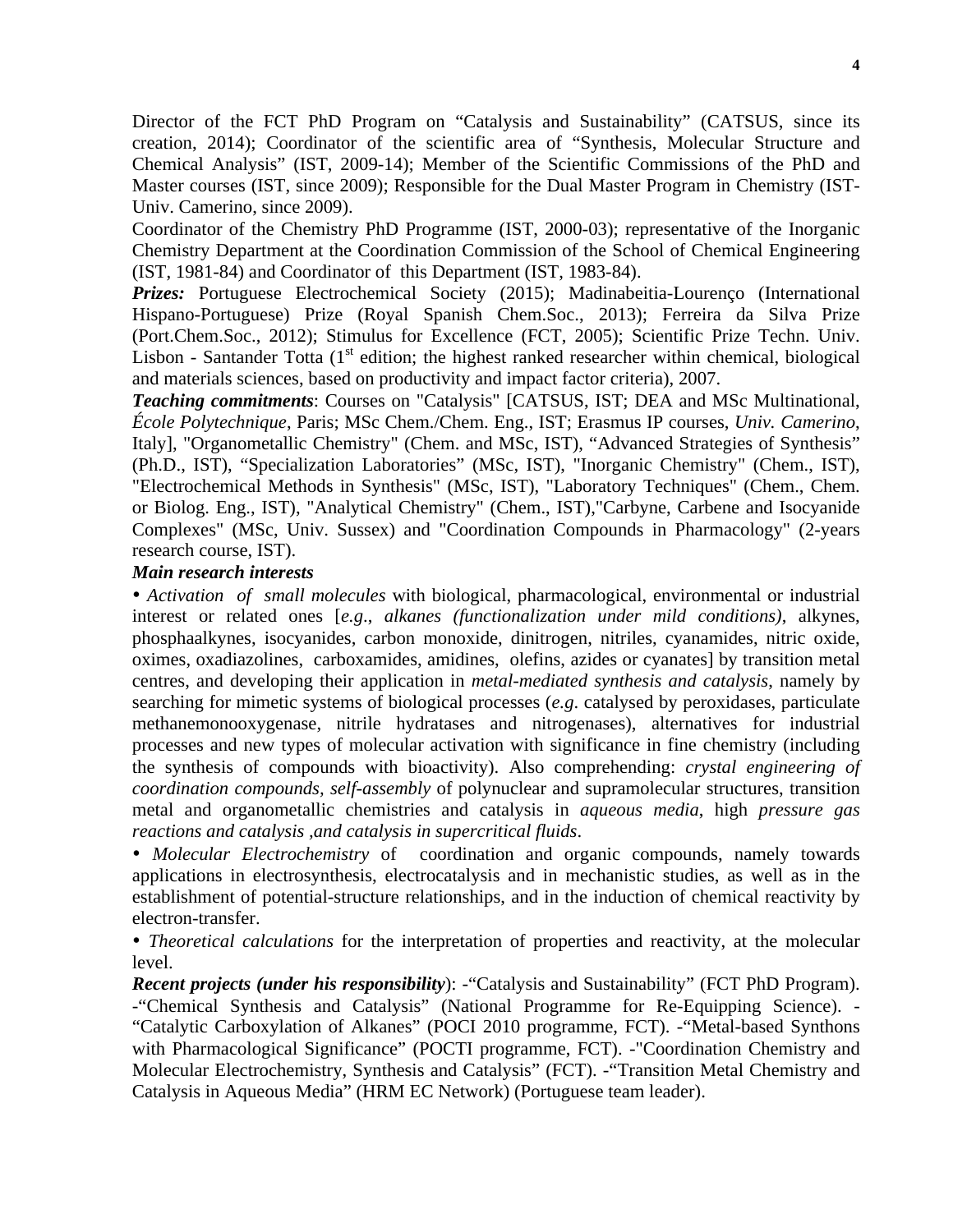(*FCT – Foundation for Science and Technology. HRM – Human Resources and Mobility Marie Curie Research Training. POCI – Science and Innovation Operational Programme. POCTI - Science, Technology and Innovation Operational Programme*)

## *Publications*

1 book (author); 3 books (editor);

*ca*. 662 research publications (including *ca*. 82 chapters in books or reviews and *ca*. 580 other research publications in refereed international journals);

*ca*. 37 patents;

*ca*. 17 didactic works; *ca*. 25 publications on various topics (S&T systems, Academy of Sciences of Lisbon, national electrochemical research, biographies, interviews, etc.).

#### *Other contributions*

*ca*. 97 invited lectures (plenary, keynote and session lectures) at international conferences;

*ca*. 546 communications at international conferences;

*ca*. 70 invited lectures at scientific institutions (usually foreign ones).

# *Reserarch training supervision*

- 21 Ph.D. and 17 M.Sc. theses (degrees awarded),
- *ca*. 53 Doctorates (mostly foreign Post-doc. Fellows),
- *ca*. 47 Graduates or Undergraduates (*ca*. 35 foreign Ph.D., Marie Curie, Erasmus, FCT, etc. grant holders; beyond those whose Ph.D. or M.Sc. degree has already been granted).

# *Citation Report*

12,696 *citations (583 publications found); average citations per publication = 21.78; h-index = 52* (Web of Science, March  $18<sup>th</sup>$ , 2015)



**Published Items in Each Year Citations in Each Year**



| Sum of the Times Cited : 12696                            |  |
|-----------------------------------------------------------|--|
| <b>Sum of Times Cited</b><br>without self-citations: 7102 |  |
| Citing Articles: 4590                                     |  |
| <b>Citing Articles without</b><br>self-citations: 4077    |  |
| <b>Average Citations per</b><br>Item: $2178$              |  |
| h-index : 52                                              |  |

**Results found:** 583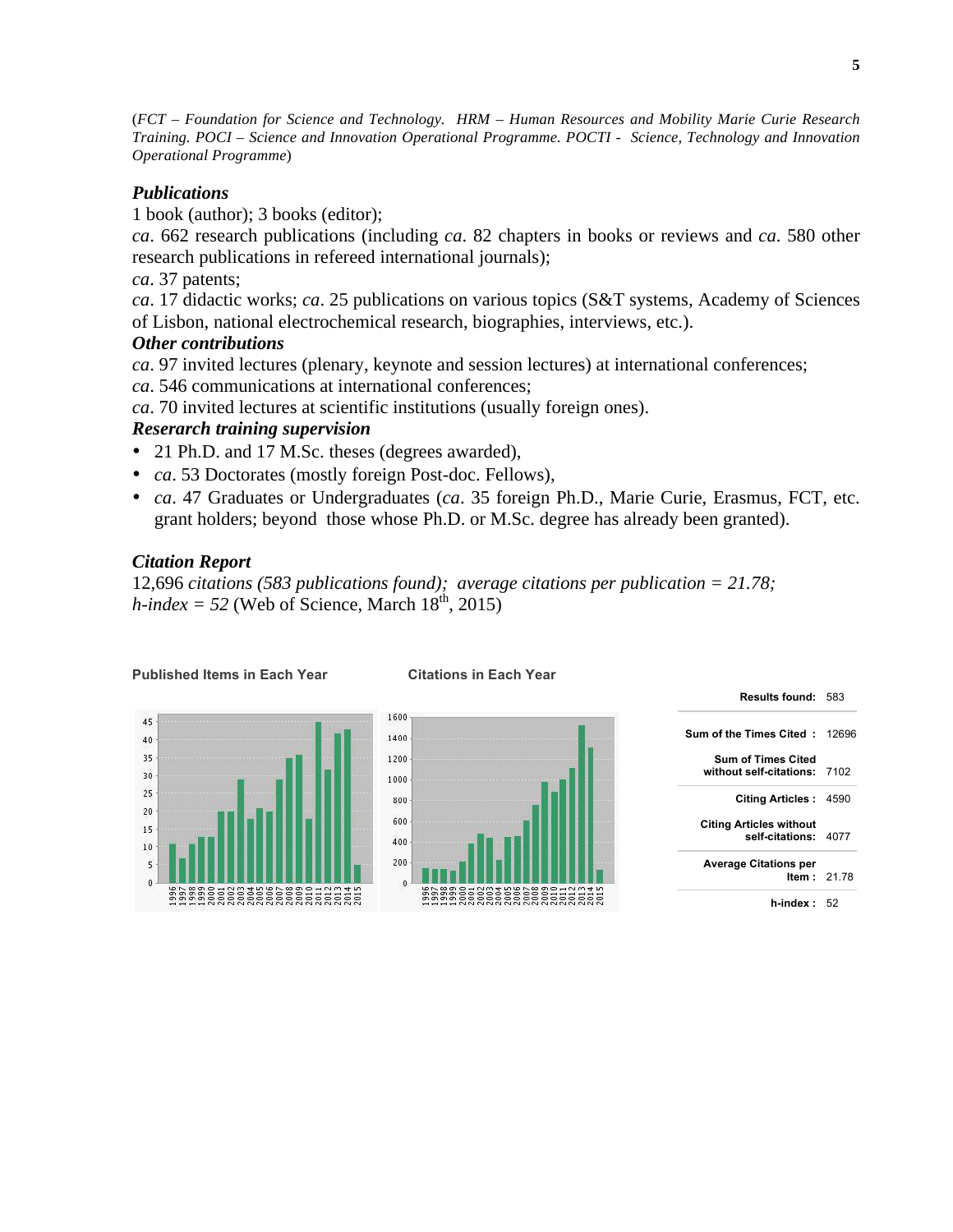# **CURRICULUM VITAE**

# **PERSONAL DATA**

*Name*: Armando J.L. Pombeiro

*Official address*: Centro de Química Estrutural (CQE), Complexo I, Instituto Superior Técnico (IST), University of Lisbon (ULisboa), Av. Rovisco Pais, 1049-001 Lisboa. Portugal (Tel. - 218419237, 218419225. *E-mail*: pombeiro@tecnico.ulisboa.pt).

*Homepage:* http://cqe.ist.utl.pt/personal\_pages/pages/armando\_pombeiro.php

*Date and place of birth*: Porto, June 9th, 1949.

*Nationality:* Portuguese.

*Qualifications*

• Chemical Engineering degree [1971, Instituto Superior Técnico (IST), Portugal].

• D. Phil. (1976, The University of Sussex, England; supervisors: Prof. J. Chatt and Dr. R.L. Richards).

*Present Positions*: Full Professor (IST), President of CQE and Coordinator/founder of the research Group "Coordination Chemistry and Catalysis" (former "Coordination Chemistry and Molecular Electrochmistry, Synthesis and Catalysis") and of the Thematic Line "Synthesis and Catalysis".

*Career*: Appointed as Assistant (1971), Auxiliary Professor (1976), Associate Professor (1979) and Full Professor (1989) at the IST.

# **HONOURS, APOINTMENTS, MEMBERSHIP, COMMISSIONS, ETC.**

#### **SCIENTIFIC AND CULTURAL SOCIETIES (Membership)**

- Academy of Sciences of Lisbon (since 1981; Full Member since 1988).
- Royal Society of Chemistry (Fellow F.R.S.C., C. Chem., 1986-2012).
- New York Academy of Sciences (1995-2004).
- European Society of Chemistry (since 1999).
- IUPAC (Affiate Member, since 1987).
- American Chemical Society (2006-2012).
- Portuguese Electrochemical Society (founder member, since 1983).
- International Society of Electrochemistry (since 1981).
- Iberoamerican Electrochemical Society (SIBAE; co-founder member since 1990; national representative member, 1992-96).
- Portuguese Chemical Society.
- "Grémio Literário" (Literary Society, since 1981).
- Lisbon Academy of Sciences' Friends Association (co-founder member, 2002-06)
- "Sociedade de Geografia de Lisboa" (Geographical Society, since 2003).
- "Casa de Cultura" (House of Culture) Prof. Dr. José Pinto Peixoto (co-founder member, since 1999; honorary member since 2009).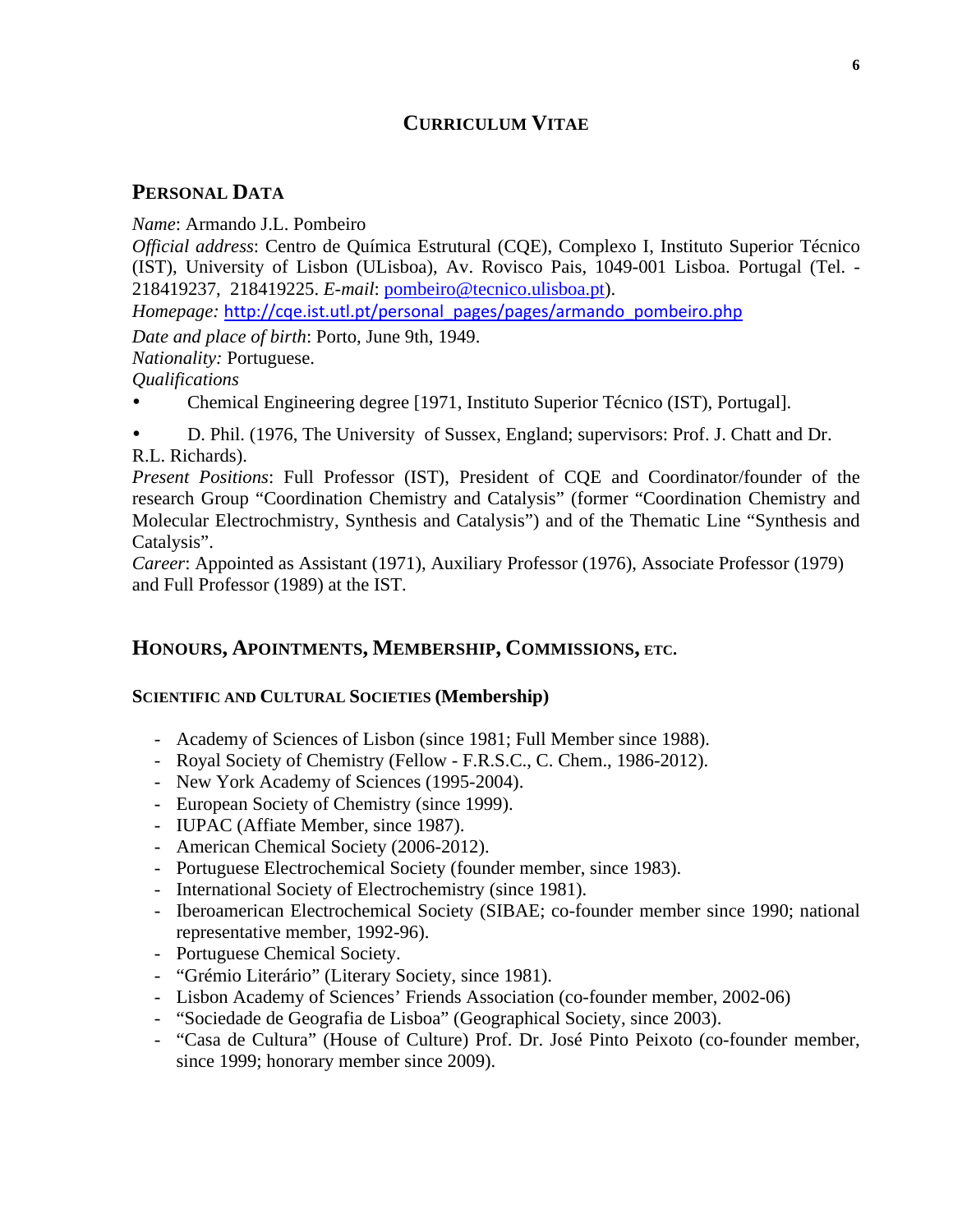#### **AT THE ACADEMY OF SCIENCES OF LISBON AND RELATED ORGANIZATIONS**

- Full Member ("Membro Efectivo") of the Academy of Sciences of Lisbon (elected in 1988); Correspondent Member ("Membro Correspondente") (1980-1988).
- Vice-President of the Class of Sciences of the Academy of Sciences of Lisbon (2006-12, and 1999-2000).
- Secretary-General of the Academy of Sciences of Lisbon and Secretary of its Class of Sciences (2001-05).
- Vice-Secretary-General of the Academy of Sciences of Lisbon and Secretary of its Class of Sciences (1998).
- Vice-Secretary of the Class of Sciences of the Academy of Sciences of Lisbon (1993-98).
- Member of the Administrative Council of the Academy of Sciences of Lisbon (1998, 2001-06)
- Member of the Higher Council for Science, Technology and Inovation (Ministry of Science) and Higher Education) (as representative of the Academy of Sciences of Lisbon, 2004).
- Member of the Higher Council for Science and Technology (Ministry of Planning and Territorial Administration, Secretary of State for Science and Technology) (as representative for the Academy of Sciences of Lisbon, 1995).
- A Coordinator of the International Affairs of the Academy of Sciences of Lisbon (2006- 2011).
- Representative of the Academy of Sciences of Lisbon at ICSU (International Council for Science) (since 2006).
- Representative of the Academy of Sciences of Lisbon at the European Science Foundation (ESF) (since 2007).
- Member of the European Academies' Science Advisory Council (EASAC) (since 2001).
- Member of the Commission for Publications of the Academy of Sciences of Lisbon (1981-2007).
- Member of the Commission for the Vocabulary of Technical and Scientific Portuguese Words (Academy of Sciences of Lisbon) (1984).
- Member of the reviewers board (chemical terms) for the Dictionary of the Portuguese Language, Academy of Sciences of Lisbon, 2001.
- Member of the Advisory Council of the Institute of the Lexicology and Lexicography of the Portuguese Language of the Academy of Sciences of Lisbon (2008).
- Member and co-founder of the Lisbon Academy of Sciences' Friends Association (2002).
- Representative of the Academy of Sciences of Lisbon at various meetings of international organizations, namely:
	- o First European Academies Science Advisory Council (EASAC) Meeting, Belgium Academy of Sciences, Brussels, September  $6<sup>th</sup>$ , 2001;
	- o Fourth Meeting of the European National Members of the International Council for Science (ICSU), ICSU Headquarter, Paris, October  $20<sup>th</sup>$ , 2006;
	- o 2007 Round Table Meeting of the Standing Committe for Physical & Engineering Sciences (PESC) with European Science Foundation (ESF) Member Organisations in Chemistry, London, June  $14^{\text{th}}$  -15<sup>th</sup>, 2007;
	- o Science Policy Conference, ESF, Maison de la Region Alsace, Strasbourg, November  $28-29^{th}$ , 2007;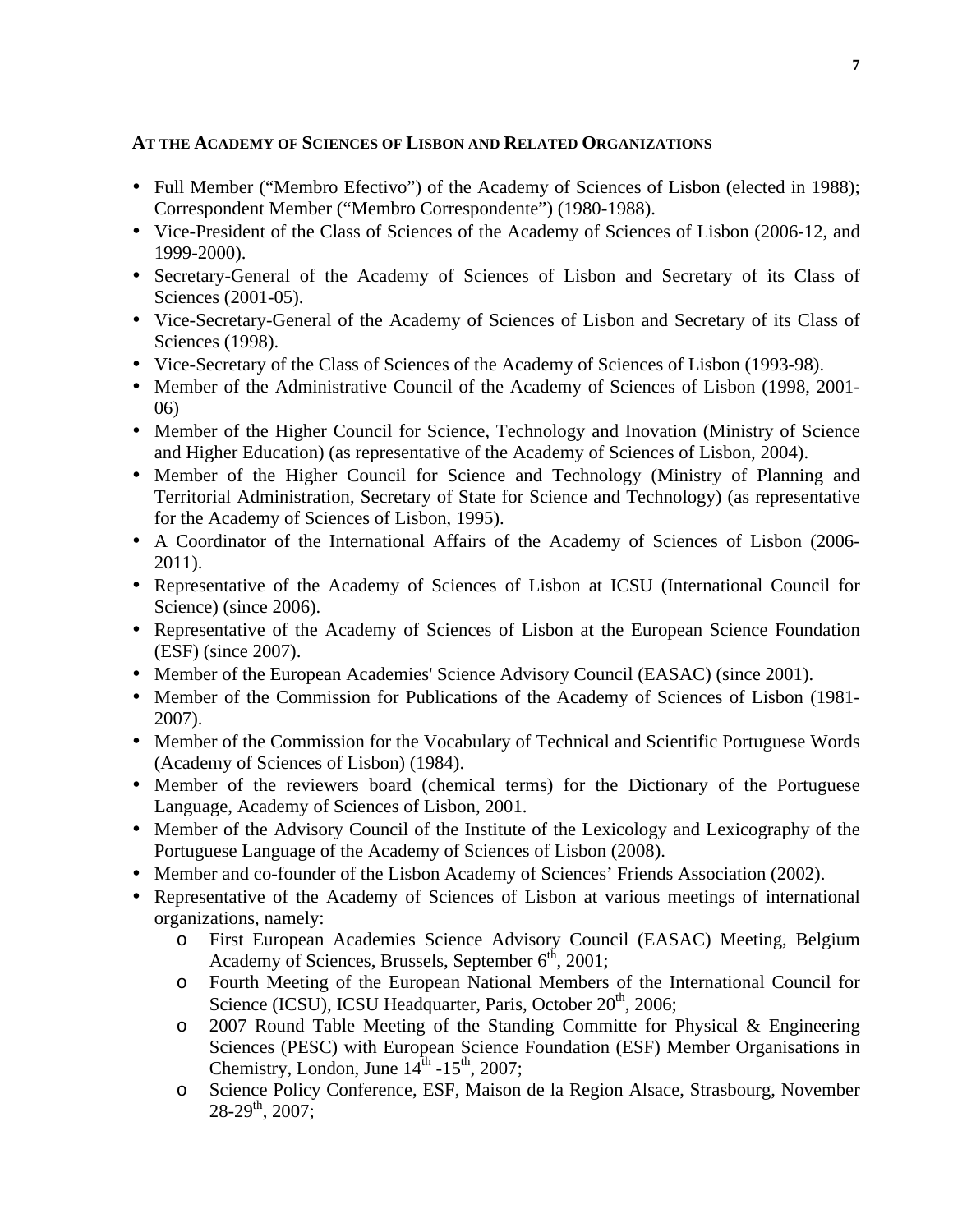- o Meeting of the EASAC Council, Institut de France, Paris, December  $19<sup>th</sup>$   $20<sup>th</sup>$ , 2007.
- o ESF-ALLEA ("All European Academies") High Level Workshop on the Collaboration between ESF and the Academies, ESF, Brussels, March  $7<sup>th</sup>$ , 2008 (presentation of a lecture on "The Academy of Sciences of Lisbon within an ESF-ALLEA Context", in co-authorship with E. Arantes e Oliveira).
- o ALLEA Extraordinary Strategy Meeting (Strategic Plan 2010-2015), Royal Netherlands Academy of Arts and Sciences, Amsterdam, November 16-17<sup>th</sup>, 2009.
- o Debate on the Long-Term Future of the European Research Area (ERA), ESF, Strasbourg, November 19<sup>th</sup>, 2009.
- o General Assembly, ESF, Strasbourg, November  $20<sup>th</sup>$ , 2009.
- o ESF Joint Round Table with Core Groups and Member Organisations on Grand Challenges and Interdisciplinarity: Opportunities for Member Organisations and ESF in the Developing European Research Area, Istanbul, Turkey, June  $17-18<sup>th</sup>$ , 2010.
- o EASAC Council Meeting, Danish Royal Academy of Sciences and Arts, Copenhagen, June  $16-17^{\text{th}}$ , 2011.
- o ICSU 30<sup>th</sup> General Assembly, FAO (United Nations "Food and Agriculture Organization"), Rome, September 27-30<sup>th</sup>, 2011.
- o "Science and Society Day", ICSU European National Members Group, National Academy of Lincei (Academia Nazionale dei Lincei), Rome, Setember 26<sup>th</sup>, 2011.
- $\circ$  EASAC 10<sup>th</sup> Anniversary Celebratory Meeting, Palace of the Academies, Brussels, November  $7<sup>th</sup>$ , 2011.
- Member of the Organizing Committee of a few symposia of the Academy of Sciences of Lisbon (1980s).
- Vice-Secretary-General of the Symposium on the " History and Development of Science in Portugal ( XXth Century )" (Academy of Sciences of Lisbon) (1989).
- Coordinator of the colloquium on "Biology and Chemistry of Evolution" within the cycle of conferences on "The Darwinism,Two Hundred Years After" (Academy of Sciences of Lisbon) (2009).

# **AT THE PORTUGUESE ELECTROCHEMICAL SOCIETY (and akin societies)**

- Co-founder and member of the Portuguese Electrochemical Society (since 1983).
- Co-founder of the international journal *Portugaliae Electrochimica Acta* (1983) and of the Library of the Portuguese Electrochemical Society.
- President of the Portuguese Electrochemical Society (1988-89, 1994-95, 2009-14).
- Vice-President of the Portuguese Electrochemical Society (1990-91).
- Secretary of the Portuguese Electrochemical Society (1983-87).
- Proponent/founder of the *Prize for Young Researcher in Electrochemistry*, of the Portuguese Electrochemical Society (2010).
- Proponent/founder of the *Portuguese Electrochemical Society Prize* (2012).
- Proponent (and representative of the Portuguese Electrochemical Society) for the establishment of *collaboration protocols* with the Spanish Royal Chemical Society (Specialized Group on Electrochemistry) (Valladolid 1989 and Tenerife 1990) and with the Mendeleev Chemical Society of Moscow (Electrochemistry Division) (Moscow, 1991).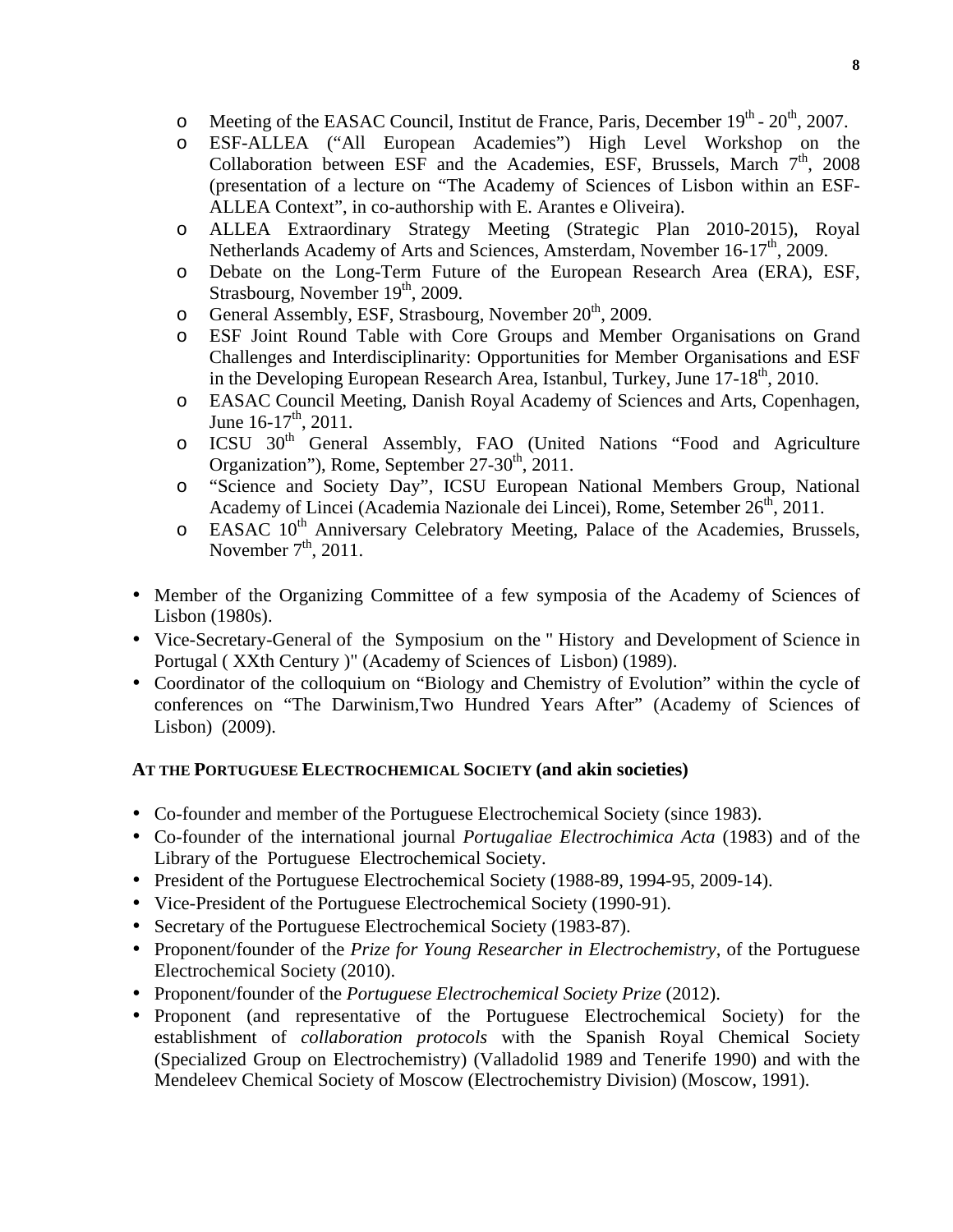- Chairman of the III National Meeting on Electrochemistry (Academy of Sciences of Lisbon) (1982).
- Chairman of the symposium on "New Trends in Molecular Electrochemistry" (Academy of Sciences of Lisbon) (2003).
- Chairman of the XII Meeting of the Portuguese Electrochemical Society (Academy of Sciences of Lisbon) (2003).
- Member of the Editorial Advisory Board of the Journal *Portugaliae Electrochimica Acta* (since 1998).
- Representative of the Portuguese Electrochemical Society at the session of the Working Party on Electrochemistry of the Federation of European Chemical Societies, held in Prague, 1990.
- Member of the Organizing Committees of the Meetings of the Portuguese Electrochemical Society (1984-91) and of the preceding National Electrochemical Meetings (1981-83).
- Member of the Scientific Committee of the XV Meeting of the Portuguese Electrochemical Society (Lisbon, 2008).
- Member of the Organizing and Scientific Committee of the XVI Meeting of the Portuguese Electrochemical Society (XII Iberian Meeting) (Lisbon, 2010).
- Member of the Organizing Committee of the XXXII Meeting of the Electrochemistry Group of the Spanish Royal Society (XIII Iberian Meeting) (Murcia, 2011).
- Member of the Organizing and Scientific Committee of the XVII Meeting of the Portuguese Electrochemical Society (XIV Iberian Meeting) (Funchal, 2012).
- Member of the Organizing Committee of the XXXIV Meeting of the Electrochemistry Group of the Spanish Royal Society (XV Iberian Meeting) (Valencia, 2013).
- Member of the Organizing and Scientific Committee of the XVIII Meeting of the Portuguese Electrochemical Society (Porto, 2013).
- Member of the Scientific Committee of the XIX Meeting of the Portuguese Electrochemical Society (XVI Iberian Meeting) (Aveiro, 2014).
- Member of the Organizing Committee of the "Electrochemistry Day", Lisbon, 2011.
- Representative of the Portuguese Electrochemical Society at the General Assembly and at the Molecular Electrochemistry Division of the ISE (International Society of Electrochemistry), Nice, France, 2010.
- Member of the Scientific Committee of the XXIV Meeting of the Portuguese Chemical Society (Coimbra, 2015).
- Representative of the Portuguese Chemical Society at the Annual Meeting of the Organometallic Chemistry Division of the EuCheMS (European Association for Chemical and Molecular Sciences), Nurnberg, Germany, 2010
- Member of the Scientific Committee of the 1<sup>st</sup> Portuguese Young Chemists Meeting, Portuguese Chemical Society (Lisbon, 2008).

# **AT INTERNATIONAL CONGRESSES (beyond those of the abovementioned institutions)**

- Chairman of the XXV International Conference on Organometallic Chemistry (Lisbon, 2012).
- Member of the International Advisory Boards (IAB) of the XVII, XXI-XXVI International Conferences on Organometallic Chemistry (ICOMC) (Munich, Germany, 1998; Vancouver,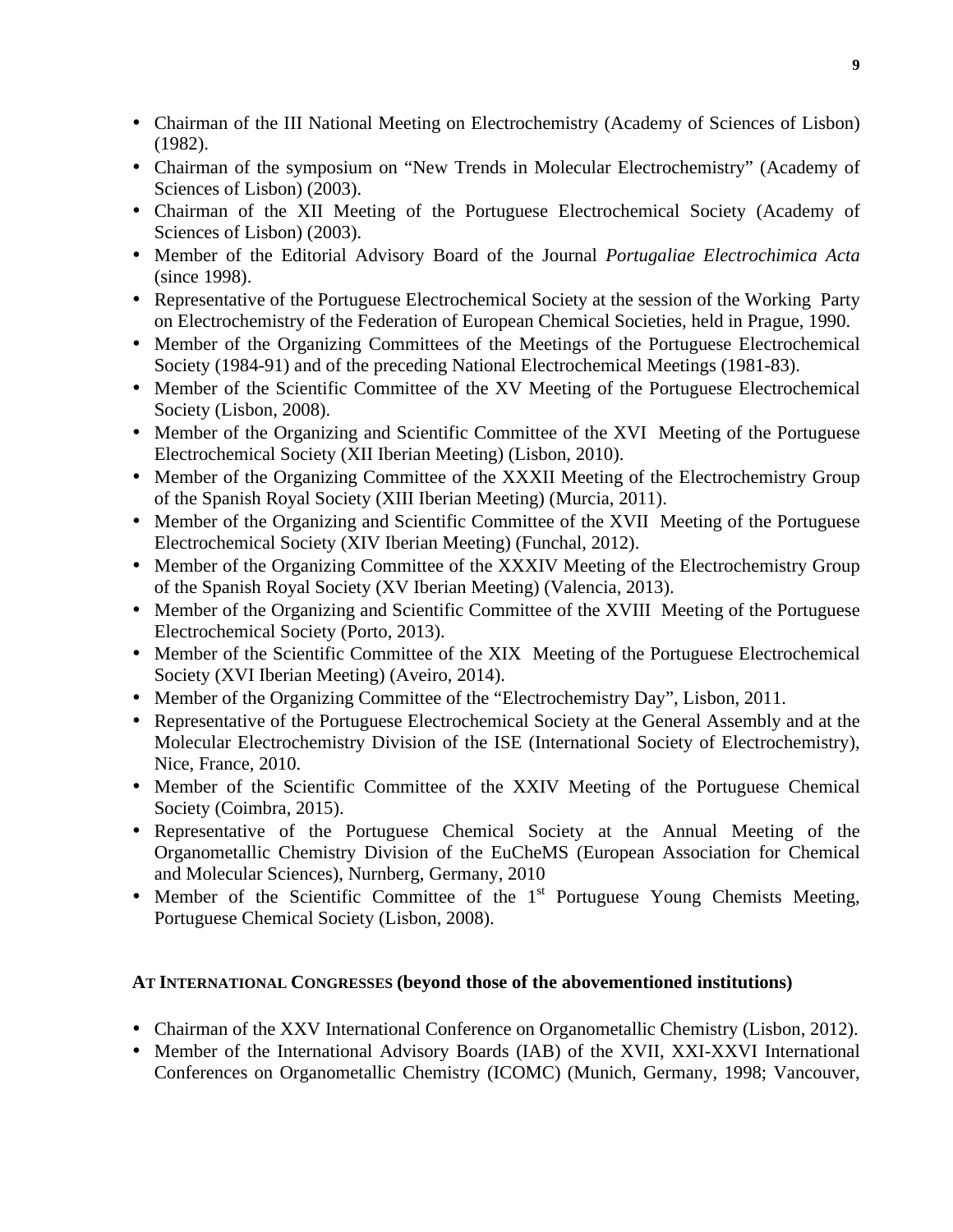Canada, 2004; Saragoza, Spain, 2006; Rennes, France, 2008; Taipei, Taiwan, 2010; Lisbon, Portugal, 2012; Sapporo, 2014).

- Member of the International Advisory Board of the 19th International Symposium on Homogeneous Catalysis (ISHC) (Ottawa, 2014).
- Member of the Planning Committee of the "Internat. Conferences on Coordination Chemistry" (ICCC 1984, 1986, 1988, 1990, 2014).
- Organizer/Chair of the Thematic Symposium "Functionalization of Alkanes" at the 41<sup>st</sup> International Conference on Coordination Chemsitry (ICCC) (Singapore, 2014)
- Director of the NATO Advanced Research Workshop on "Molecular Electrochemistry of Inorganic, Bioinorganic and Organometallic Compounds" (Sintra Portugal, 1992) (Codirector: J. McCleverty).
- Chairman of the symposium "New Trends in Molecular Electrochemistry" (Academy of Sciences of Lisbon, 2003).
- Member of the Scientific Committees of the "Journeés d' Électrochimie" 1989 (Montpellier, France) and 1991 (Brest, France).
- Member of the Scientific Committee of the "IX Iberoamerican Congress on Electrochemistry" (Tenerife, 1990).
- Member of the Scientific Committee  $(1<sup>st</sup>)$  and the International Advisory Boards  $(2<sup>nd</sup> 10<sup>th</sup>)$ of the "International Schools of Organometallic Chemistry" (ISOC) (Camerino, Italy, 1997, 1999, 2001, 2003, 2005, 2007, 2009, 2011, 2013, 2015).
- Member of the Scientific Committee of the meeting on "Electrochemistry: Long- and Short-Lived Intermediates in Coordination and Organometallic Compounds" (Siena, Italy, 1998).
- Member of the Scientific Committee of the  $1<sup>st</sup>$   $5<sup>th</sup>$  "Chianti Electrochemistry Meetings on Metal containing Molecules" (Siena, Italy, 2000, 2002, 2004, 2006 and 2008).
- Member of the Scientific Committee of the "XV Congress of the Iberoamerican Electrochemical Society" (Évora, Portugal, 2002).
- Member of the International Scientific Committee of the symposium "Organometallics and Catalysis" (Rennes, France, 1999).
- Member of the Scientific and Organizing Committee of the " $45<sup>th</sup>$  Annual Meeting of the International Society of Electrochemistry" (Porto, 1994).
- Member of the Organizing Committee of the "26<sup>th</sup> Internat. Conference on Coordination Chemistry" (Porto, 1988).
- Member of the Organizing Commissions of the  $12<sup>th</sup>$  and the  $13<sup>th</sup>$  "Summer Schools on Coordination Chemistry" (Karpacz, 1993, and Polanica-Zdrój, Poland, 1996, respectively).
- Member of the International Organizing Committee of the  $14<sup>th</sup>$  and  $15<sup>th</sup>$  "Summer School on Coordination Chemistry" (Polanica – Zdrój, 1999 and Szklarska Poreba, 2004, Poland).
- Member of the Organizing Committee of the "24<sup>th</sup> IUPAC Conference on Solution Chemistry" (Lisbon, 1995).
- Member of the International Advisory Board of the  $2<sup>nd</sup>$  and  $3<sup>rd</sup>$  International Conferences on Progress in Inorganic and Organometallic Chemistry" (Polanica-Zdrój, Poland, 1997 and 2000).
- Chairman of the 1<sup>st</sup> year AQUACHEM meeting (Academy of Sciences of Lisbon) (2005).

# **EVALUATION ACTIVITIES AND COMMISSIONS**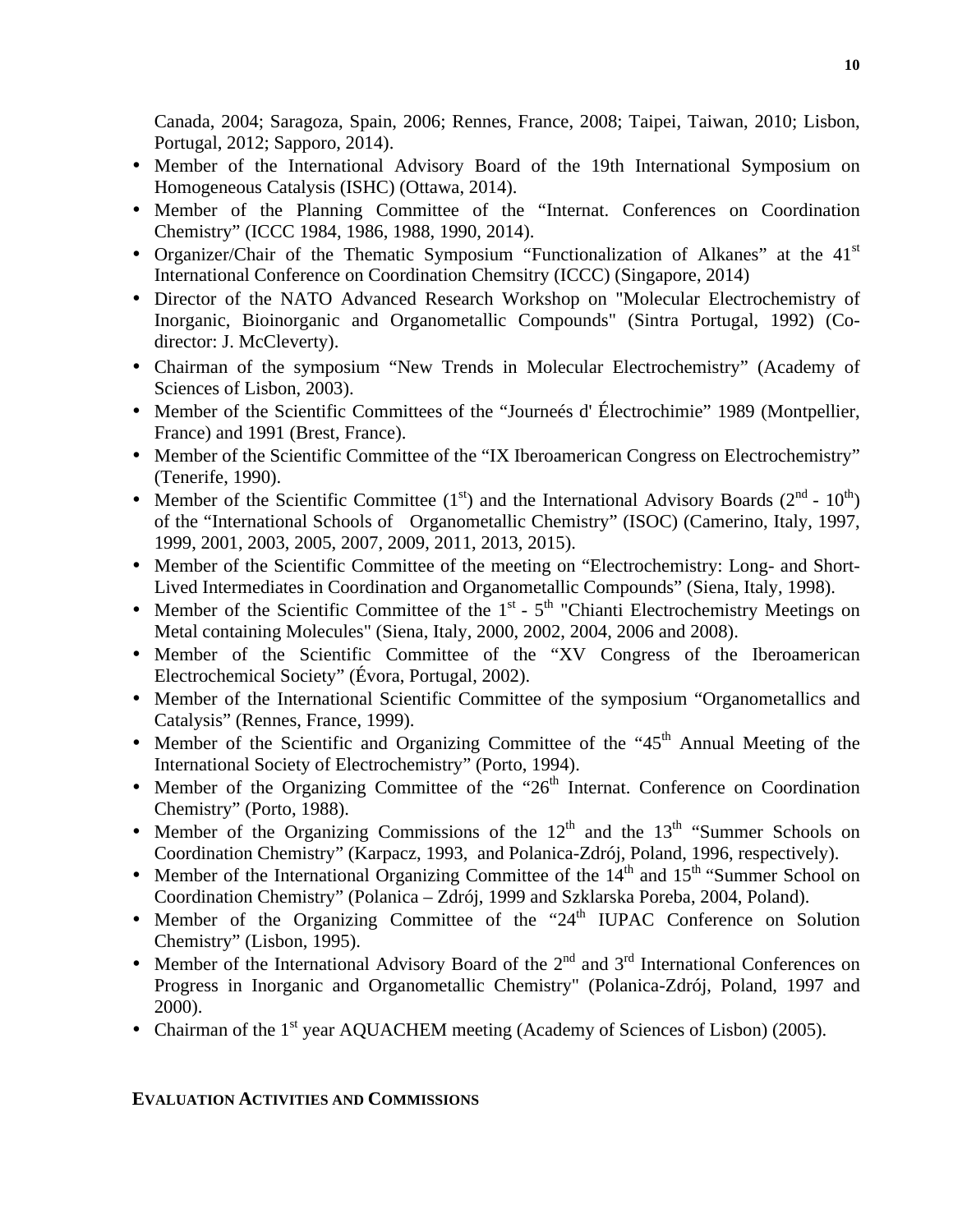- Member of the Advisory Panel on the Advanced Study Institutes Programme (**NATO** Science Programme) (1995-98).
- Member of the Physical and Engineering Science and Technology (PST) Panel of the **NATO** Science Programme (1999).
- Member of the External Evaluation Commission of the Physical Sciences of the **Portuguese Universities** (Ministry of Science and Higher Education) (2002-04).
- Member of the Panel of External Experts assessing the Engineering's Chemical Processes Department of the **University of Padova**, Italy (2005).
- Member of the Evaluation Panel of the PhD theses of the PhD course on Chemical Sciences of the **University of Camerino** (2012).
- Member of the Juries of the Gulbenkian Science **Prize** 1994 (Basic Sciences) and 1995 (Applied and Technological Sciences) (as representative of the Academy of Sciences of Lisbon).
- Member of the Juries of the **prizes** of the Portuguese Electrochemical Society (since their creation, 2010).
- Member of the Juries of the **prizes** of the Portuguese Chemical Society (2014): Ferreira da Silva and Vicente Seabra.
- Member of the Jury of the Aboim Sande Lemos **Prize** (Biochemistry applied to nutrition) of the Academy of Sciences of Lisbon (1983).
- Referee for various other **prizes**, *e.g.,* the Boa Esperança Prize on Science and Technology, 1991, 1993 and 1995 [National Board for Scientific and Technological Research (JNICT), Secretariat of State for Science and Technology], the VIII European Contest for Young Scientists, 1996 [EC Commission - Youth Foundation and JNICT (Portugal)], the "Academia Europaea" prizes (for young Russian scientists, 2006, 2009, 2013), and the Research Corporation (Science Awards).
- Member of the Juries of the Technical University (UTL) **Prizes**: Young Researchers Prizes (UTL/Deloitte and UTL/Caixa Geral de Depósitos), 2010; Scientific Prizes (UTL/Santander) 2011.
- Referee for **grants and projects** applications, *e.g.,* at JNICT, PRAXIS XXI, Calouste Gulbenkian Foundation, Czech Academy of Sciences, Czech Science Foundation, Italian Ministry for Education University and Research (MIUR, Grant Review Committee), Israel Science Foundation.
- Referee for **book** proposals, *e.g.,* at Wiley, Elsevier, and Springer.
- Referee for various scientific **journals**, *e.g., Chem. Rev., Coord. Chem. Rev., J. Am. Chem. Soc., Angew. Chem., Inorg. Chem*., *Chem. Eur. J.*, *Eur. J. Inorg. Chem.*, *Eur. J. Org. Chem.*, *Crystal Growth & Design*, *Organometallics, Adv. Synth. Cat.*, *J. Cat.*, *J. Mol. Cat. A: Chem.*, *Cat. Today, J. Organometal. Chem., New J. Chem., Inorg. Chim. Acta*, *J. Med. Chem.*, *J. Biol. Inorg. Chem*., *J. Bioinorg. Chem*.*, Inorg. Synth.*, *J. Electroanal. Chem.*, *Comptes Rendus*, *Polyhedron, Tetrahedron Letters, Coll. Czech. Chem. Commun., Monatsch. Chem., Portugaliae Electrochim. Acta., J. Braz. Chem. Soc.*.
- Member (in many cases also President) of numerous **academic Juries**, for admission and progression in academic careers or for PhD and MSc theses at various Portuguese and foreign Universities.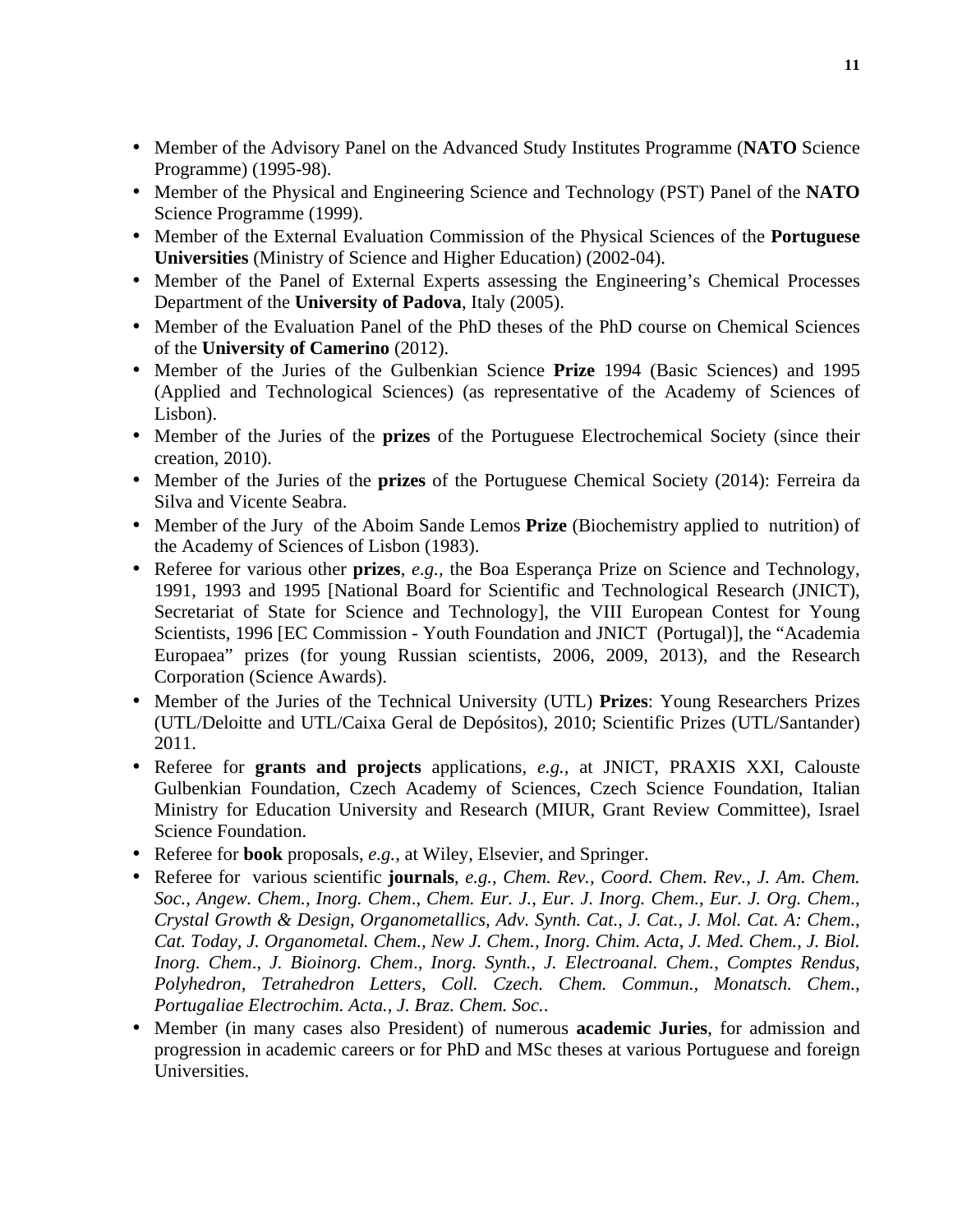#### **EDITORIAL ACTIVITIES**

- Member of the Editorial Advisory Board of the *ACS Catalysis* (2011, the year of foundation), *Inorganic Chemistry Communications* (since 2003), *Trends in Inorganic Chemistry* (since 2008), *Letters in Organic Chemistry* (2008-10) and *Portugaliae Electrochimiac Acta* (since 1998).
- Member of the International Editorial Board of the *Journal of the Chinese Institute of Engineers* (since 2011) and *Catalysts* (since 2010).
- Editor of **books**:
	- "Molecular Electrochemistry of Inorganic, Bioinorganic and Organometallic Compounds" (NATO Advanced Research Workshop), A.J.L. Pombeiro and J. McCleverty (eds.), NATO ASI Series, Kluwer Academic Publishers, Dordrecht, The Netherlands, 1993.
	- "Trends in Molecular Electrochemistry", A.J.L. Pombeiro (ed.), C. Amatore (co-ed.), Marcel Dekker / Fontis Media, New York / Lausanne, 2004.
	- "Advances in Organometallic Chemistry and Catalysis" (*The Silver/Gold Jubilee ICOMC Celebratory Book)*, J. Wiley & Sons, 2014 (ISBN: 9781118510148).
- Coordinator of the special *Inorg. Chim. Acta* issue to celebrate Prof. J.J.R. Fraústo da Silva's career (vol. 356, 2004).
- Member of the Commission for Publications/**Editions** of the Academy of Sciences of Lisbon (1981-2007).

#### **PROTOCOLS OF COOPERATION**

Proponent of the following inter-university exchange and cooperation agreements for teaching and research:

- IST St. Petersburg State University (2002);
- IST University of Camerino, Italy (Dual Master course, 2009);
- Technical University of Lisbon University of Camerino (2010);
- IST- Lomonosov Moscow State University of Fine Chemical Technology (2013);
- IST- Nesmeyanov Institute of Organoelement Compounds (INEOS, Moscow) (2013);
- Consortium of the institutions involved in the CATSUS PhD Program (IST, CQE, IBB, FCUL, ITQB/UNL, FCT/UNL, UC) (2014).

#### **OTHERS**

- Invited Chair Professor at the National Taiwan University of Science and Technology (2007).
- Coordinator of the restructuring of the Centro de Química Estrutural (2013) and of its application to the FCT for evaluation and 2015-2020 pluriannual funding.
- Coordinator of an *ad hoc* commission towards the foundation of the Chemistry College of the University of Lisbon (2014).
- Member of the Directive Council of the Centro de Química Estrutural (since 2001).
- Director of the FCT PhD program on "Catalysis and Sustainability" (CATSUS) (since its beginning, 2014).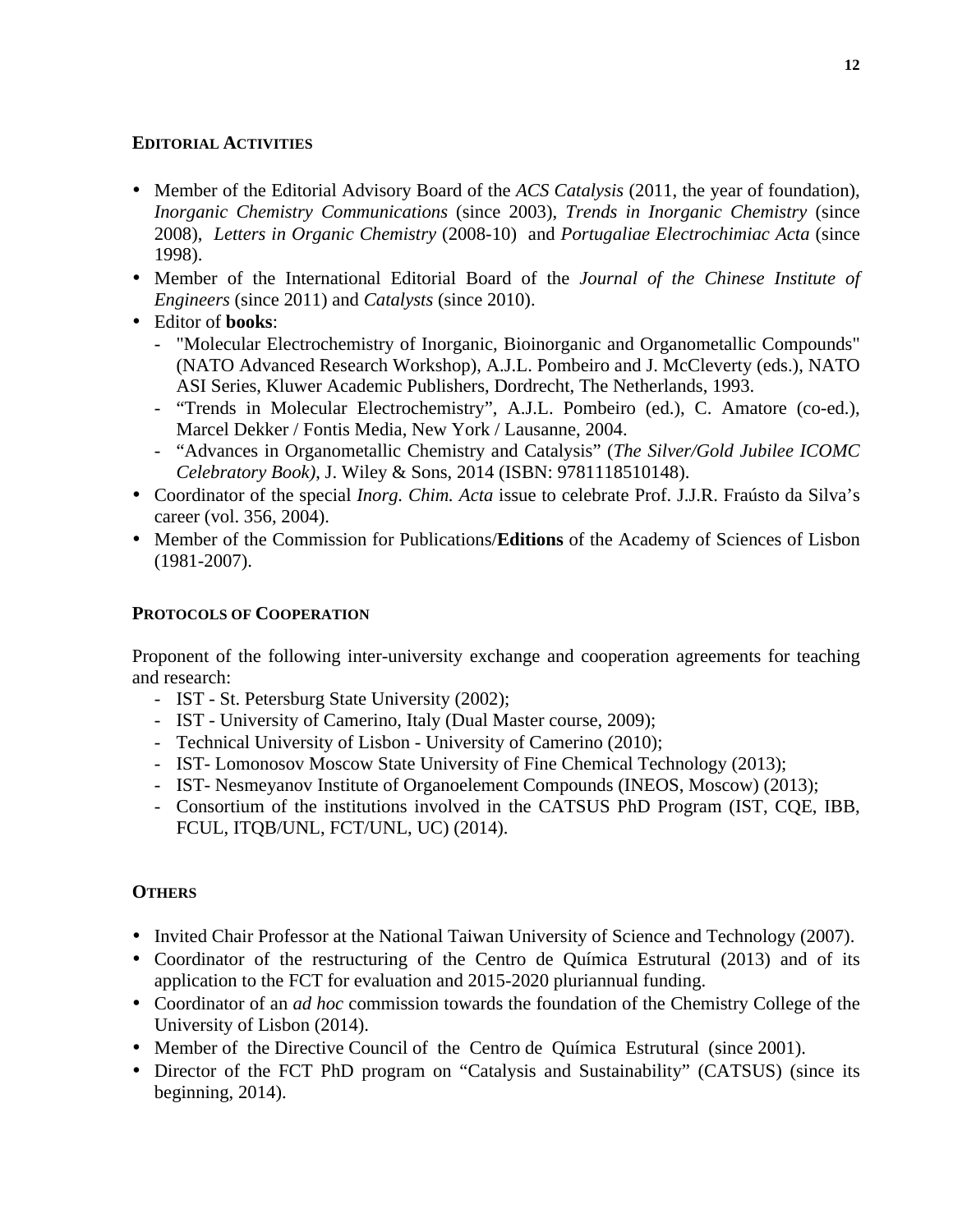- Coordinator of the proposal to the FCT of that PhD Program (CATSUS) (2013).
- Coordinator of the Scientific Area of Synthesis, Molecular Structure and Chemical Analysis (Department of Chemical and Biological Engineering or Department of Chemical Engineering, IST) (2009-14).
- Member of the Scientific Commissions of the PhD and MSc courses on Chemistry (Department of Chemical and Biological Engineering or Department of Chemical Engineering, IST) (since 2009).
- Responsible for the Dual Master Program in Chemistry at the IST (IST-Univ. Camerino, since its creation, 2009).
- Coordinator of the PhD Programme on Chemistry (IST) (2000-03).
- Representative of the Inorganic Chemistry Department on the Coordination Commission of the School of Chemical Engineering (IST) (1981-84).
- Coordinator of the Inorganic Chemistry Department (IST) (1983-84).

# **PRIZES**

- Portuguese Electrochemical Society, 2015.
- "Madinabeitia-Lourenço prize" (International Hispano-Portuguese prize), Royal Spanish Chemical Society, 2013.
- Symposium "One Day on Organometallic Chemistry in honor of Armando J. L. Pombeiro", University of Oviedo, 2014 (organized by the Group of Organometallic Compounds and Catalysis (COMORCA) of this University and by the Specialized Group of Organometallic Chemistry of the Royal Spanish Chemical Society).
- "Ferreira da Silva prize", Portuguese Chemical Society, 2012.
- "Scientific prize", awarded by the Technical University of Lisbon and the Santander-Totta Bank, 2007 ( $1<sup>st</sup>$  year awarded) [the highest ranked researcher, under productivity (publications in scientific journals) and scientific impact factor criteria, within the Environmental, Biochemical, Biotechnological, Biological, Biological Engineering, Chemical Engineering, Nanomateriais, Nanotechnology, Materials and Chemical Sciences].
- "Stimulus for Excellence" prize, awarded by the Foundation for Science and Technology (Ministry of Science and Higher Education), 2005.
- J. Heyrovský Centennial Medal ("J. Heyrovský Centennial Congress on Polarography", Praga, 1990).
- "Dr. Mendonça Monteiro" prize, awarded by the University of Porto, 1969 (the highest ranked student in the Chemistry courses).
- Rotary Club (Oporto) scholar prize, 1965-66.

# **MAIN RESEARCH AREAS AND METHODS**

His research activities in the general fields of Coordination, Inorganic, Bioinorganic and Organometallic Chemistries, Catalysis and Electrochemistry have been developed within the following *areas* whose systematic study has been often *introduced* by him (his Group) into his research Centre: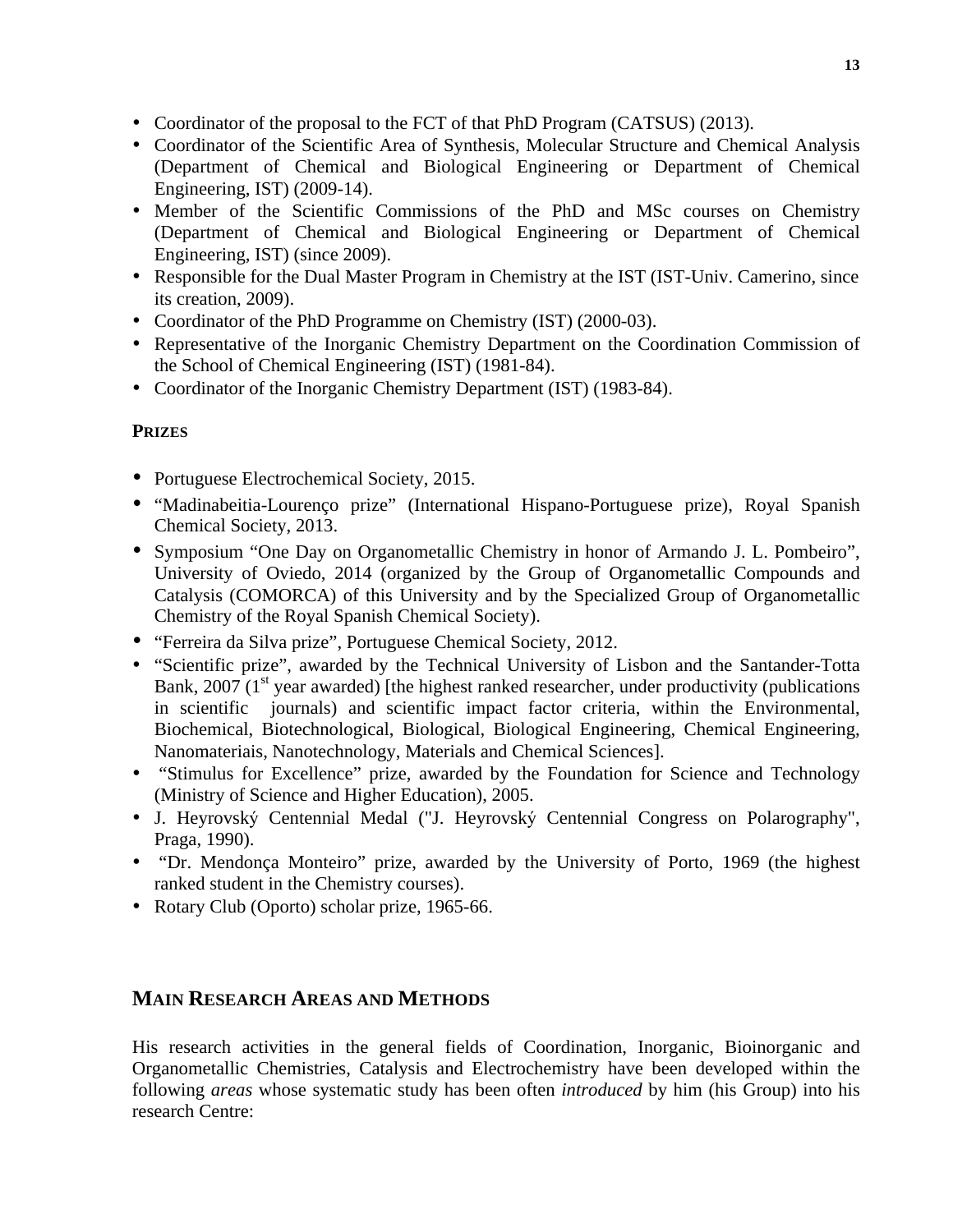• *Activation of small molecules* with biological, industrial or environmental interest orrelated ones (such as alkanes, alkynes, phosphaalkynes, isocyanides, dinitrogen, nitriles, cyanamides, nitric oxide, oximes, olefins, azides, cyanates, etc.) by transition metal centers, and developing their application in *metal-mediated synthesis and catalysis*, namely by searching for mimetic systems of biological processes (*e.g*. catalysed by peroxidases, particulate methanemonooxygenase, nitrile hydratases and nitrogenases), alternatives for industrial processes and new types of molecular activation with significance in fine chemistry.

Within this general area, the following themes can be mentioned, generally aiming the establishment of *active systems under mild, environmentally tolerable and sustainable conditions:*

- *Catalytic functionalization of alkanes* (for the single-pot syntheses of added value compounds, *e.g*., alcohols, ketones, carboxylic acids, esters or organo-halides);
- *Catalytic aerobic oxidation of alcohols* to aldehydes and ketones;
- *Catalytic C-C coupling* (*e.g*., Suzuki-Miaura, Heck, Sonogoshira types);
- *Catalytic C-C coupling of nitroaldol or Henry type;*
- *Metal-mediated synthesis of organo-nitrogen compounds* (*e.g*., oxadiazolines, oxadiazoles, carboxamides, acetylamides, imidoylamidines, iminoisoindolinones, phthalimides, phthalocyanines, cyano-olefins or tetrazoles);
- *Resonance Assisted Hydrogen-bond (RAHB) promoted reactions (e.g., isomerizations,* activation to nucleophilic attack, liberation of ligands);
- *Polynuclear, supramolecular and polymeric assemblies, synthesized by self-assembly,* with interesting magnetic, sorption and/or catalytic properties*; crystal engineering of coordination compounds;*
- *Coordination and organometallic chemistries and catalysis in aqueous media*, by using new hydrosoluble catalysts;
- *High pressure catalysis and catalysis in supercritical fuid media;*
- *Bioinorganic and biological chemistries*, focusing on biomimetic catalytic systems, synthesis and toxicity evaluation of new metal complexes with anti-tumor activity, and identification of biological targets in the cells;
- *Molecular Electrochemistry* of coordination and organic compounds, namely towards applications in electrosynthesis, electrocatalysis and in mechanistic studies, as well as in the establishment of potential-structure relationships, and in the induction of chemical reactivity by electron-transfer.
- *Mechanisms* of fast chemical (proton transfer) or electrochemical reactions (in the above fields).
- *Theoretical studies* applied to the interpretation of the structure and reactivity, and search for the reaction mechanisms of coordination compounds.
- For the purpose, various *techniques* and *methods* (with the acquisition of the corresponding required *instrumentation*) have been brought in the research Centre by himself and his Group, namely for:
- *catalysis under unconventional conditions*, such as, metal-free, solvent-free, microwave assisted, in supercritical fluid or in ionic liquids;
- *high pressure gas reactions and catalysis* (since 1999, with the cooperation of Prof. A. Palavra);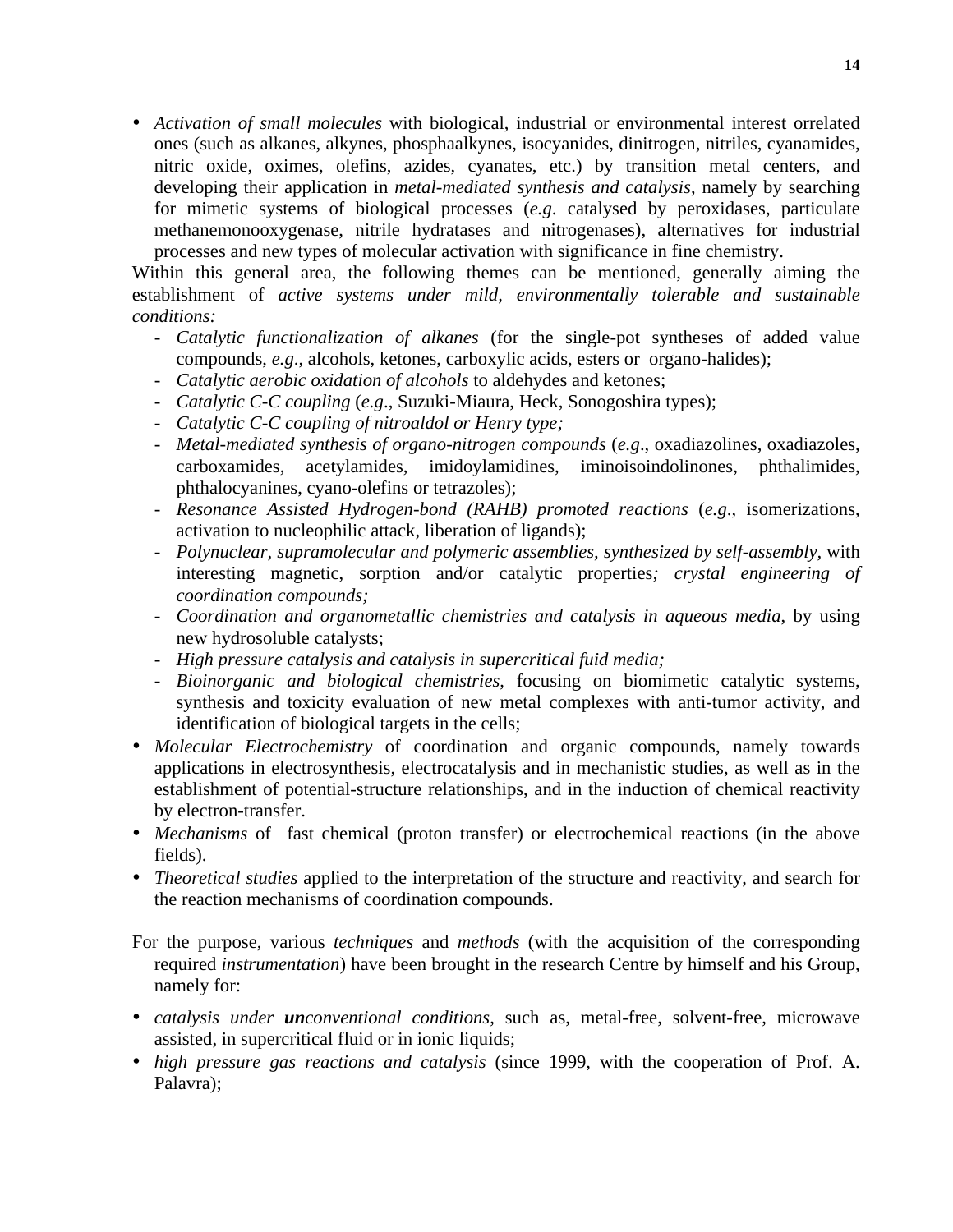- *conventional* molecular *electrochemistry* (since 1980, *e.g*. cyclic voltammetry, controlled potential electrolysis and, more recently, electrocatalysis);
- *unconventional* molecular *electrochemistry* (since 1990, including the use of *ultramicroelectrodes* in fast voltammetry, the development and use of *digital simulation*  methods in cyclic voltammetry and their application to mechanistic studies of electrode processes involving fast reactions induced by electron-transfer, in electrocatalysis, etc.);
- *stopped-flow spectrophotometry* (since 1990, applied to the kinetic investigation of fast reactions, *e.g*. protonations, in Coordination Chemistry);
- *mass spectrometry* (including fast atom bombardment, FAB-MS) and its coupling to gaschromatography (GC-MS) (since 1990, applied to the identification of compounds, *e.g*. reaction products, and to the induction and monitoring of reactions in FAB conditions);
- *thermogravimetry* (since 2009);
- *microwave* promoted synthesis (since 2001);
- *catalysis in supercritical fluid* (since 2007, with the cooperation of Prof. A. Palavra).
- The application of *digital simulation* to the *analysis of NMR spectra* as well as the extension of NMR spectrometry to various then less-common nuclei have also been introduced (since 1991 and 1997, respectively) into his research Centre by his Group.

#### *Scientific Specialities*

- Coordination chemistry of small molecules.
- Catalysis.
- Metal-mediated synthesis of organic compounds.
- Transition metal and organometallic chemistries in aqueous media.
- High pressure gas reactions.
- Reactions in supercritical fluid medium.
- Microwave assisted reactions.
- Self-assembly of polynuclear and supramolecular structures.
- Crystal structure design and growth (crystal engineering).
- Complexes with multiple metal-carbon bonds.
- Electrochemistry of complexes.
- Mechanisms of reactions.
- Multinuclear NMR spectrometry.
- Mass spectrometry.

# **PROJECTS (under his responsibility)**

(*FCT – Foundation for Science and Technology. ICCTI – Institute for the International Scientific and Tecnological Cooperation. JNICT - National Board for Scientific and Technological Research. CNR - National Research Council (Italy). CNRS - National Centre for Scientific and Technological Research (France). HMC - Human Capital and Mobility programme. POCTI – Operational Programme on Science, Technology and Innovation. PEDIP – Specific Programme for the Development of the Portuguese Industry*).

• "Catalysis and Sustainability" (FCT PhD Programme, 24 PhD fellowships) (Programme Director) (since Jan., 2014) (1.209 million  $\epsilon$ ).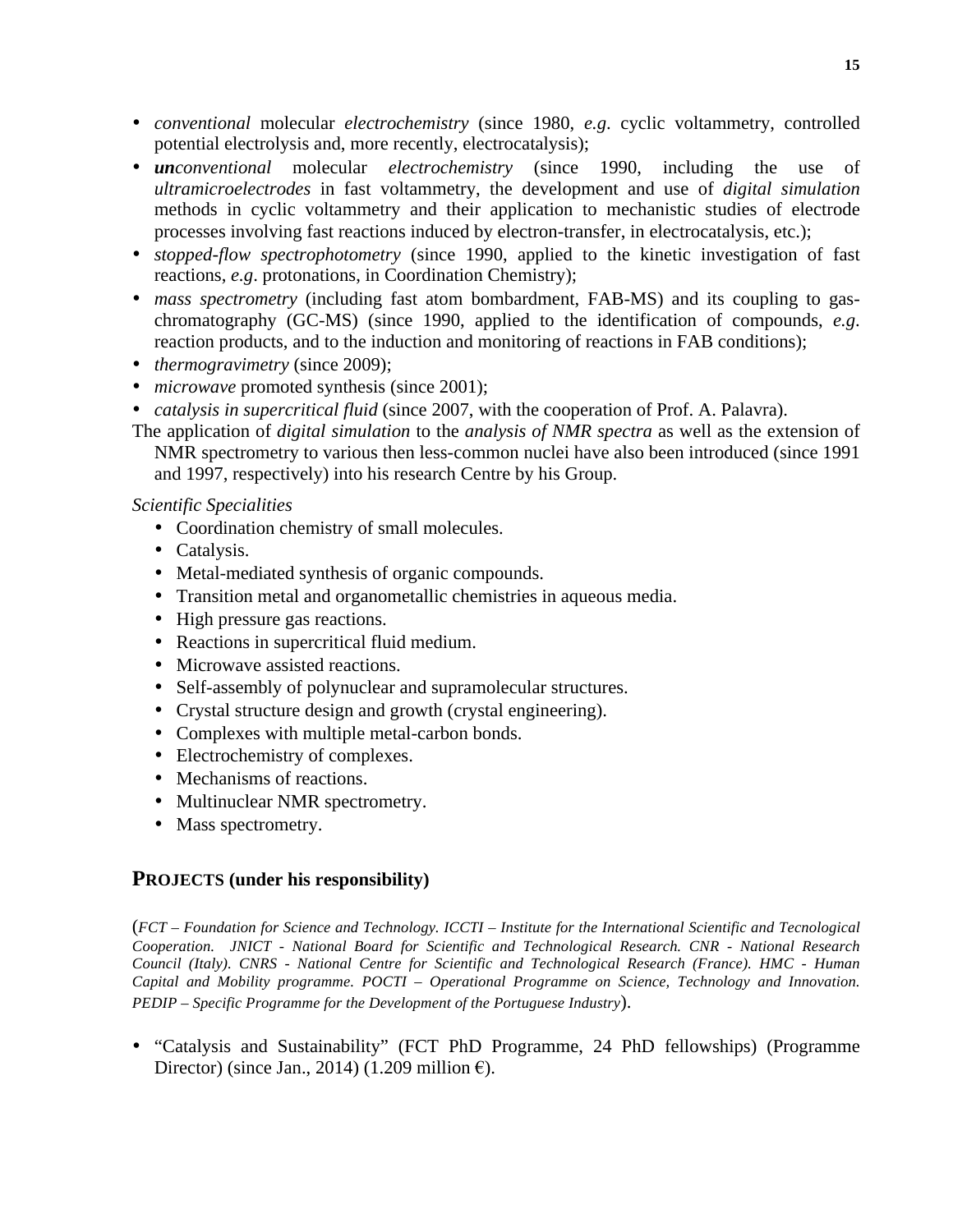- "Metal-mediated and Metal-catalyzed Conversions of Isocyanides", Russian Science Foundation, Project for Creation and Development of International Groups (since August 2014) (Portuguese team leader. Coordinator: V. Yu Kukushikin).
- "Single-Pot Carboxylation of Alkanes under Mild Conditions", (Project PTDC/QUI-QUI/102150/2008) (2010-13) (143 k€).
- "GC-MS", [Programme PO 002 (Inovation and Scientific and Technological Research), MO 003 (Development of a Modern Network of R&D Institutions), Project 6811 (Consolidation of Scientific Re-equipment of S&T Institutions), sponsored by FCT, since 2010] (81.4 k€).
- "Coordination Chemistry and Molecular Electrochemistry, Synthesis and Catalysis", Group V (Centro de Química Estrutural), FCT (since 2008).
- "Catalytic Carboxylation of Alkanes" (Project POCI/QUI/58821/2004, sponsored by the POCI 2010 Programme, FCT, 2005-07; project PPCDT/QUI/58821/2004, 2008-09) (73 k€).
- "Chemical Synthesis and Catalysis" (Project CONC-REEQ/543/2001, National Programme for Re-Equipping Science) (2005-09) (Coordinator) (205.5 k€).
- "Direct Conversion of Methane into Carboxylic Acid" (Project supported by a technology transfer agreement with Jiangsu SOPO Corp., since 2005) (80,000 USD).
- "Transition Metal Chemistry and Catalysis in Aqueous Media" [Project MRTN-CT-2003- 503864, Human Resources and Mobility (HRM) Marie Curie Research Training Network (RTN)] (Portuguese team leader). Other participants: Prof. M. Peruzzini (Florence) (Coordinator), Prof. F. Joó (Debrecen, Hungary), Prof. O. Lev (Jerusalem), Prof. A. Lledós (Barcelone), Prof. J.-P. Majoral (Toulouse), Prof. R. Perutz (York), Prof. R. Poli (Dijon), Prof. A. Romerosa (Almería, Spain), Prof. E. Shubina (Moscow) and Prof. R. van Eldik (Erlangen, Germany) (2004-07) (budget for the Portuguese team:  $184.9 \text{ k}\text{\textsterling}$ ).
- "Early-Late Multinuclear Metal Systems on Design and Development of New Materials" (NATO Collaborative Linkage Grant PST. CLG. 979289). Other participants: Prof. V. Yu. Kukushkin (St. Petersburg State University, Russia) and Prof. P. Sobota (Wroclaw University, Poland) (2003-06) (12 k€).
- "Metal-based Synthons with Pharmacological Significance" (Project POCTI/QUI/43415/2001, sponsored by the POCTI programme, FCT) (2002-05) (98.5 k $\epsilon$ ).
- "Coordination Chemistry and Molecular Electrochemistry", Group V (Centro de Química Estrutural), FCT (2000-07).
- "Coordination and Reactivity of Organonitriles, Cyanamides and Derived Species" (sponsored jointly by ICCTI and the CNR, Italy). Co-responsibility: Prof. R.A. Michelin (University of Padova) (1999-2001).
- "Oxidation of Saturated Hydrocarbons" (Project PRAXIS/POCTI /2/2.1/QUI/193/94, sponsored by the PRAXIS XXI and the POCTI Programmes) (1998-2002).
- "The Chemistry of Platinum Group Metals with N-Donor Ligands: Structure-Reactivity and Structure-Biological Activity Relationships". Co-responsibility: Prof. V. Yu Kukushkin (St. Petersburg State University, Russia) (since 1998).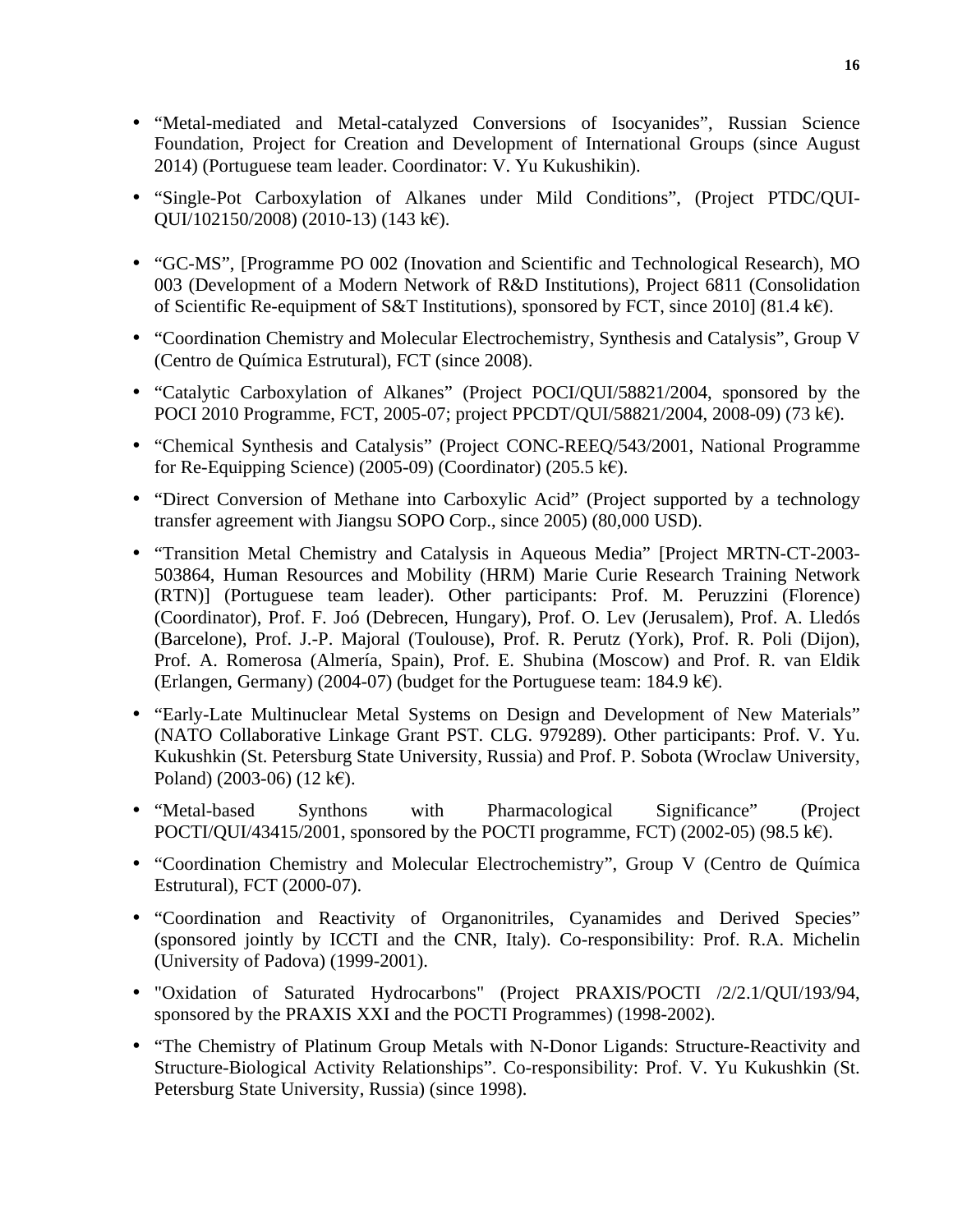- "Activation of Phosphaalkynes by Transition-Metal Centres" (sponsored by the CRUP / The British Council, Treaty of Windsor programme). Co-responsibility: Prof. J. Nixon (University of Sussex) (1997-99).
- "Chemical and Electrochemical Investigation of Some Transition Metal-Promoted Reactions of Alkynes, Diazoalkanes, Cyanamide and Derived Species" [sponsored jointly by ICCTI (JNICT) and the CNR, Italy]. Co-responsibility: Prof. R.A. Michelin (University of Padova) (1997-98).
- "Activation of Small Molecules", FCT / JNICT (1996-99).
- "Molecular Electrochemistry of Coordination Compounds", FCT / JNICT (1996-99).
- "Chemistry and Redox Properties of Palladium or Platinum Complexes with Multiple Bonded C, N-Donor Ligands" (sponsored jointly by JNICT and the CNR, Italy). Co-responsibility: Prof. R.A. Michelin (University of Padova) (1995-96).
- "Multiple Metal-Carbon Bond Species in Selective Processes" (Project ERBCHRXCT940501, Human Capital and Mobility EC Network) (participant in charge of the Portuguese team). Other participants: Prof. S. Maiorana (Milan) (Coordinator), Prof. P.H. Dixneuf (Rennes), Prof. K.H. Dötz (Bonn), Dr. J.M. Moreto (Barcelona), Prof. S. Thomas (London) and Prof. J. Gimeno (Oviedo) (1994-97).
- "Development of Mimetic Systems of Fundamental Biological Processes with Environmental and Economical Relevance" (Project PRAXIS/2/2.1/QUI/03/94, sponsored by the PRAXIS XXI Programme for Scientific and Technological Research) (1994-99).
- "Electrochemistry of Transition Metal Complexes" [project sponsored by INIC (1985-1992) or JNICT (1993-95)] .
- "Activation of Unsaturated Small Molecules by Palladium or Platinum Metal Centres, a Chemical and Electrochemical Investigation" (project sponsored jointly by JNICT and the CNR, Italy). Co-responsibility: Dr. R.A. Michelin (University of Padova (1993-94).
- "Activation and Electrochemistry of Unsaturated Small Molecules of Biological or Industrial Significance − Nitric Oxide and Cyanamide" (Project STRDA/CEN/450/92, sponsored by the STRIDE Program, Measure A) (1992-95).
- "Mechanisms of the Activation of Metal-Ligand Bonds by Electrochemistry with Ultramicroelectrodes. Application to the Study of Model Reactions for the Activation of Small Molecules" (project sponsored jointly by INIC, JNICT and CNRS, France). Coresponsibility: Dr. C. Amatore (École Normale Superieure, Paris) (1992-96).
- "Chemistry and Electrochemistry of Low-Valent Palladium and Platinum Complexes with Unsaturated C-N Ligands" (project sponsored jointly by INIC, JNICT and the CNR, Italy). Co-responsibility: Dr. R.A. Michelin (University of Padova) (1991-92).
- "Synthesis and Mechanistic Studies in Bioinorganic Chemistry" [sponsored by the CIENCIA (Science) Program, Sub-program III - Global Support to the Scientific and Technological System, Infrastructures for Research and Development, Measure M] (1990-97) (Coordinator).
- "Molecular Electrochemistry of Coordination Compounds Application of Ultramicroelectrodes" (Project PMCT/C/CEN/339/90, sponsored by JNICT) (1990-94).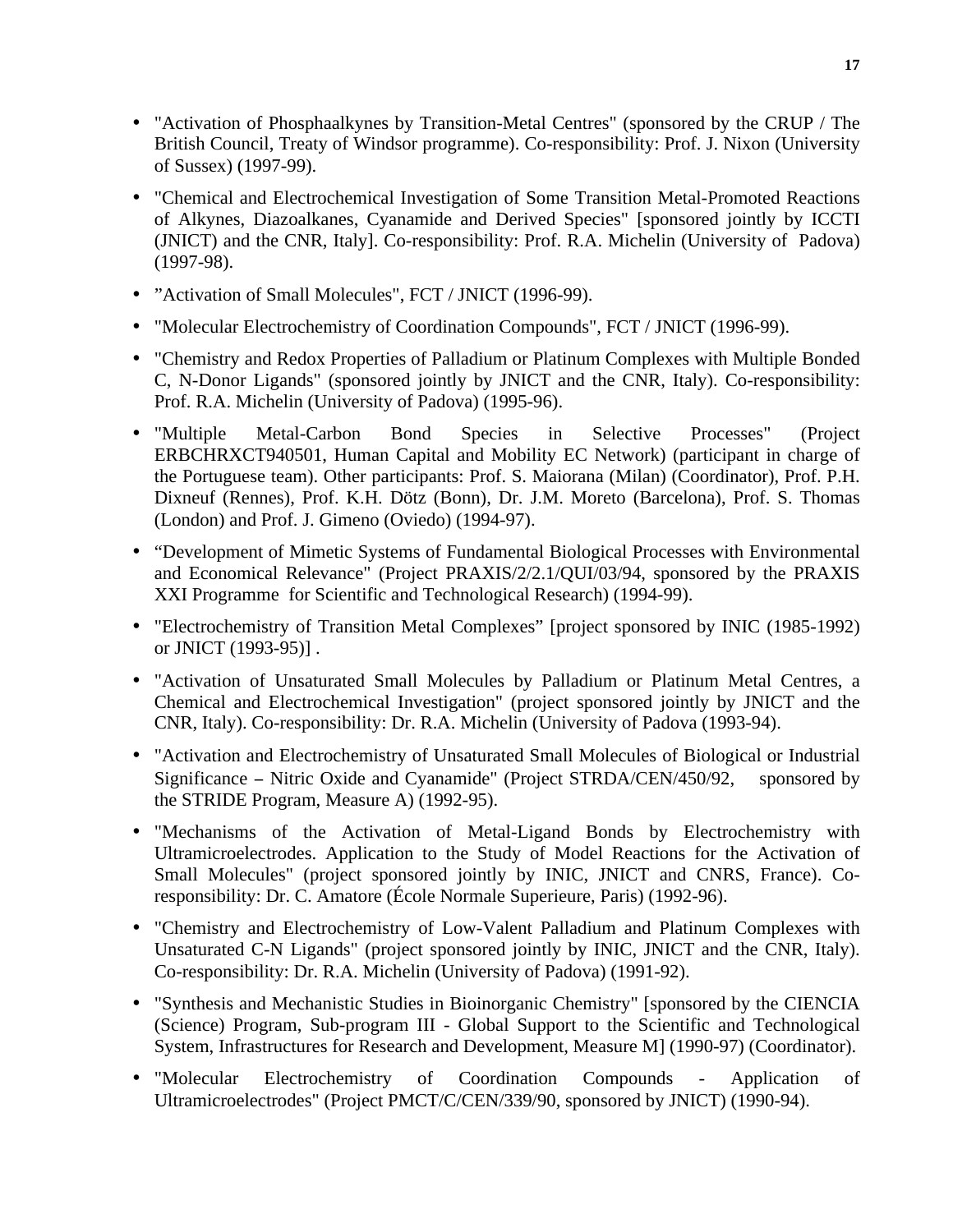- "Investigation of the Mechanisms of Proton Transfer Reactions, in Coordination Compounds, by Stopped Flow Spectrophotometry" [project sponsored by the ICCTI (JNICT)/The British Council protocol]. Co-responsibility: Dr. R. Henderson (Nitrogen Fixation Laboratory, Norwich (1990-97).
- "Chemistry and Electrochemistry of Coordination Compounds with Multiple Phosphorus-Carbon Bonds" (project sponsored by the CRUP/The British Council, Treaty of Windsor programme). Co-responsibility: Prof. J. Nixon (University of Sussex) (1989-92).
- "Low-Valent Transition Metal Carbene Complexes" (project sponsored jointly by INIC and the CNR, Italy). Co-responsibility: Dr. R.A. Michelin (University of Padova) (1989-90).
- "Chemical/Electrochemical Activation of Compounds with Unsaturated Triple Bonded Carbon" (project 87.47/QUI sponsored by JNICT under the Mobility Programme for S&T) (1988-90).
- "Application of Nitrogen Fixation Metal Sites in Homogeneous Catalysis. Reactions of Alkynes" [joint research programme ("acção integrada") with the Federal Republic of Germany sponsored by the CRUP and by the DAAD]. Co- responsibility: Prof. I. Ugi and Dr. R. Herrmann (University of Munich) (1987-89).
- "Coordination Chemistry of Dinitrogen and Related Molecules" [project sponsored by INIC (1985-1992) or JNICT (1993-95)] .
- "Studies on the Chemical and Electrochemical Properties of Small Molecules Activated by Nitrogen Fixation Metal Sites" (project no. 216.80.56 sponsored by JNICT, 1980-83).
- "The Preparation, Properties and Chemical Reactions of Isocyanide, Carbene and Carbyne Complexes of the Early Transition Metals" (project sponsored by the NATO research grant no. 1604). Co-responsibility: Dr. R.L. Richards (Unit of Nitrogen Fixation, Univ. Sussex) (1978-81).
- "Isocyanide and Nitrogen Fixation" (project sponsored by INIC) (1976-1984).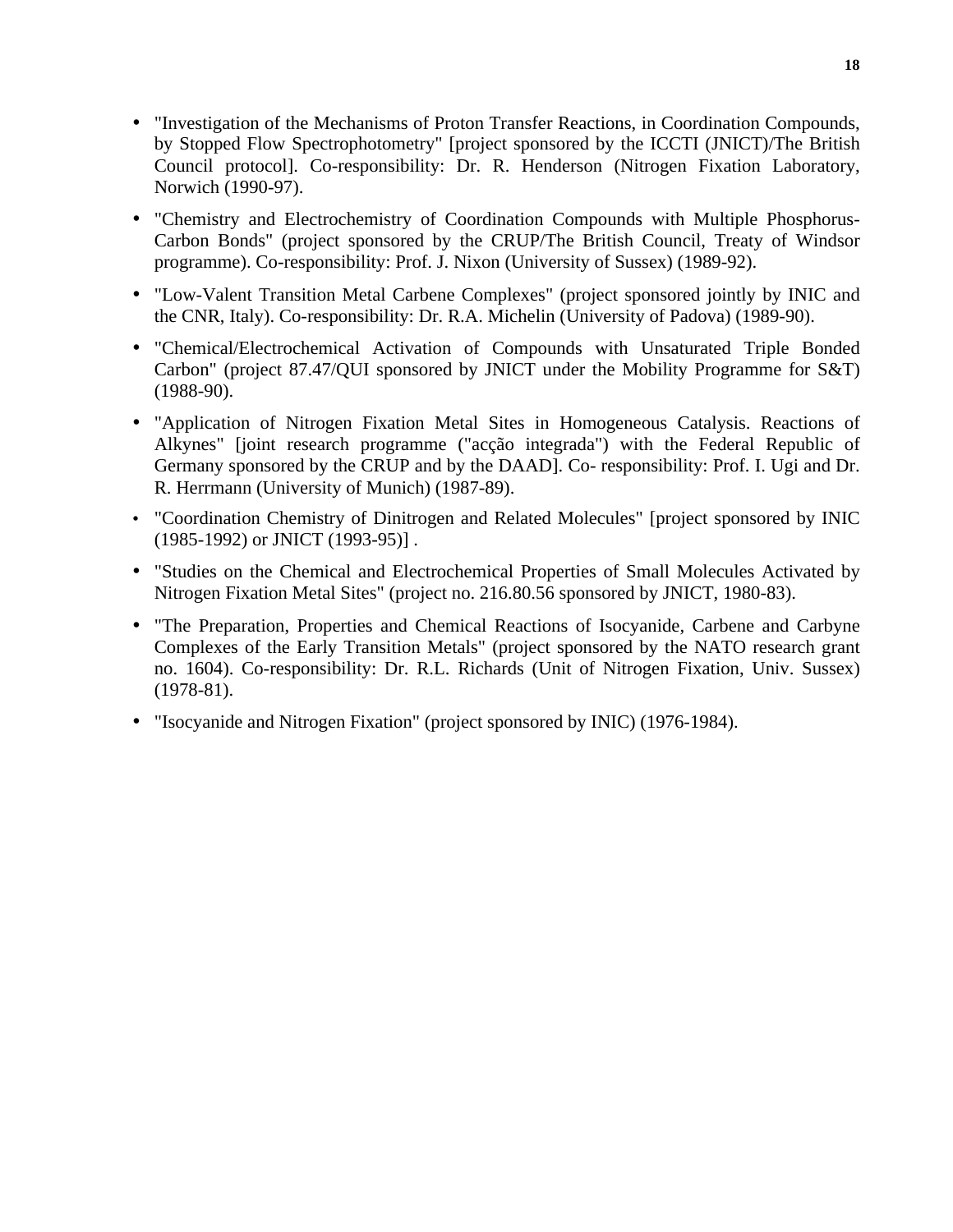# **TEACHING COURSES**

 $(\bigl($ <sup>\*</sup>Under his responsibility. <sup>†</sup>Under his co-responsibility)

## **UNDERGRADUATION**

- "Chemistry Laboratories I", 2010-11 ( $1<sup>st</sup>$  cycle, integrated MSc, Chem.Eng., Biolog. Eng., IST).
- "Chemistry Laboratories II", 2010-11, 2013-14  $(1<sup>st</sup>$  cycle, integrated MSc, Chem.Eng., Biolog. Eng., IST)
- "Organometallic Chemistry and Catalysis"\*, 2007-2009 (Chemistry course,  $1<sup>st</sup>$  cycle,  $3<sup>rd</sup>$  year, IST).
- "Organometallic Chemistry"\*, 2004-2007 (Chemistry course,  $4<sup>th</sup>$  year, IST).
- "Inorganic Chemistry"\*, 1999-2009 (Chemistry course,  $3<sup>rd</sup>$  or  $2<sup>nd</sup>$  year, IST).
- "General Chemistry Laboratories I", 1997-present*\** (Chemical Engineering, Chemistry and Biological Engineering courses, 1<sup>st</sup> year, IST).
- "Inorganic Chemistry I"\*, 1995-99 (Chemical Engineering course,  $2<sup>nd</sup>$  year, IST)
- "Laboratory I"<sup>\*</sup>, 1994-97 (Chemical Engineering course, 1<sup>st</sup> year, IST).
- "Catalysis"<sup>†</sup>, 1990-94 (Chemical Engineering course,  $4<sup>th</sup>$  year, IST).
- "Inorganic Chemistry II"\*, 1986-99 (Chemical Engineering course,  $3<sup>rd</sup>$  year, IST IST).
- "Inorganic Chemistry", 1976-83 (Chemical Engineering course,  $1<sup>st</sup>$  year, IST.).
- "Laboratories"<sup>†</sup> or "Laboratory Research Projects"<sup>†</sup>, 1976-present (Chemical Eng. course,  $4<sup>th</sup>$ and  $5<sup>th</sup>$  years, IST).
- "Laboratory Techniques"\*, 1976-93 (Chemical Engineering course, 1st year, IST).
- "Analytical Chemistry"\*, 1971-73 (Chemical Engineering course,  $2<sup>nd</sup>$  year, IST).

# **POST-GRADUATION**

- Director of the PhD program on "Catalysis and Sustainability" (CATSUS), since its creation, 2014 (IST).
- "Homogeneous Catalysis"\* (various topics) within the CATSUS PhD Program (IST), since 2014.
- "Homogeneous Catalysis"\*, since 2005 (Multinational Master in Molecular Chemistry), 2003 and 2004 (DEA, Diplôme d'Etudes Approfondies, Multinational in Molecular Chemistry), *École Polytechnique*, Palaiseau, Paris, France.
- "Homogeneous Catalysis"\* and "Functionalization of Alkanes"\*, 2009 and 2010 (Erasmus Intensive Programme (IP) on "Advanced Catalysis and Organometallic Chemistry", *University of Camerino*, Italy) (IST partner institution coordinator).
- "Homogeneous Catalysis: Topics of Industrial Significance"\* and "Functionalization of Alkanes" \*, 2012 and 2013, Lifelong Learning Programme, Erasmus Intensive Programme (IP) EUCHEME ("EUropean CHemists for Energy, Materials and Environment"), *University of Camerino*, Italy (IST partner institution coordinator).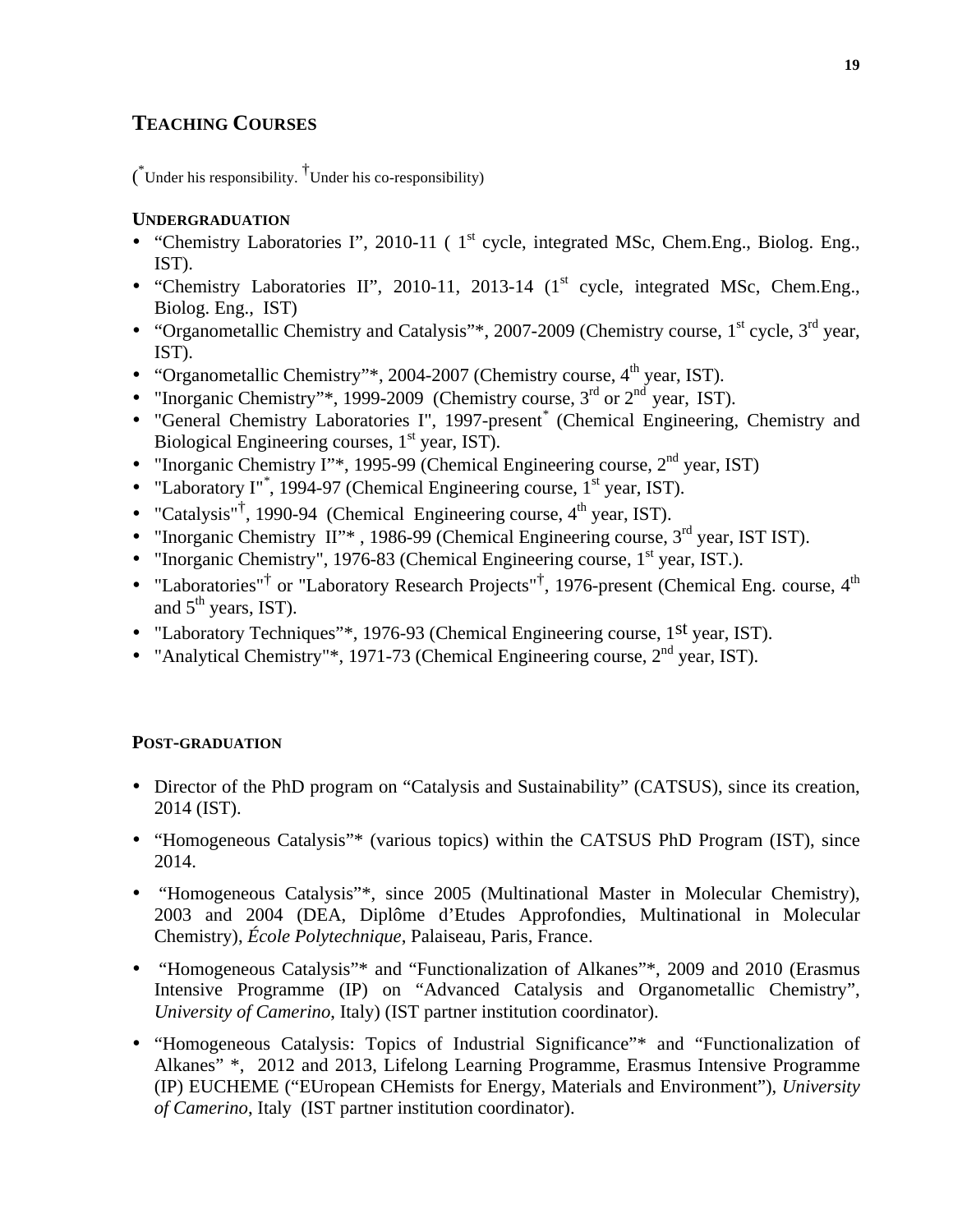- "Catalysis and Catalytic Processes", since 2007 (M.Sc. courses on Chemistry and on Chemical Engineering, 2nd cycle, IST).
- "Advanced Strategies of Synthesis", $\dagger$  since 2010 (3<sup>rd</sup> cycle, Chemistry, IST).
- "Specialization (Advanced) Laboratories  $\Gamma$ ",  $\uparrow$ ,  $\uparrow$  since 2007 (M.Sc. course on Chemistry, 2<sup>nd</sup> cycle, IST).
- "Specialization (Advanced) Laboratories II",\* 2008-2009 (M.Sc. course on Chemistry,  $2^{nd}$ cycle, IST).
- "Topics of Coordination Chemistry",\* 2007 (*National Taiwan University of Science and Technology,* Taipei, Taiwan).
- "Molecular Electrochemistry, Electrocatalysis and Homogeneous Catalysis"\*, 2008 (XXVIII) Chemistry Summer School, *Federal University of S. Carlos*, Brazil).
- "Current Topics in Coordination Chemistry"\* (course for Faculty members), within the themes of coordination chemistry of nitric oxide and related species, and of molecular electrochemistry of their complexes, Department of Chemistry, *University of La Laguna*, Tenerife, Spain, 1994.
- "Electrochemical Methods in Synthesis"\*, 1991-92 (M. Sc. course on Chemical Engineering/Applied Chemistry, IST).
- "Coordination Compounds in Pharmacology"\* [2 years research course within the Specific Programme for the Development of the Portuguese Industry (PEDIP programme), IST, 1991- 93] .
- "Organometallic Chemistry"† , 1981-91 (M.Sc. courses on the Chemistry of Catalytic Processes and on Chemical Engineering/Applied Chemistry, IST).
- "Carbyne, Carbene and Isocyanide Complexes"\* (M.Sc.course on Organometallic Chemistry, 1981/82, *University of Sussex*, U.K.).

# **RESEARCH TRAINING SUPERVISION**

- 21 Ph.D. and 16 M.Sc. theses (degrees awarded),
- *ca*. 45 Doctorates (mostly foreign Post-doc. Fellows),
- *ca*. 45 Graduates or Undergraduates (*ca*. 35 foreign Ph.D., Marie Curie, Erasmus, FCT, etc. grant holders; beyond those whose Ph.D. or M.Sc. degree has already been granted).

# **PH.D. THESES**

• "Síntese, Reactividade e Estudos Electroquímicos de Complexos Diazóticos e Isonitrílicos de Rénio", Maria Fernanda N.N. Carvalho, I.S.T., 1987. Present professional position: auxiliary professor at a public University (IST)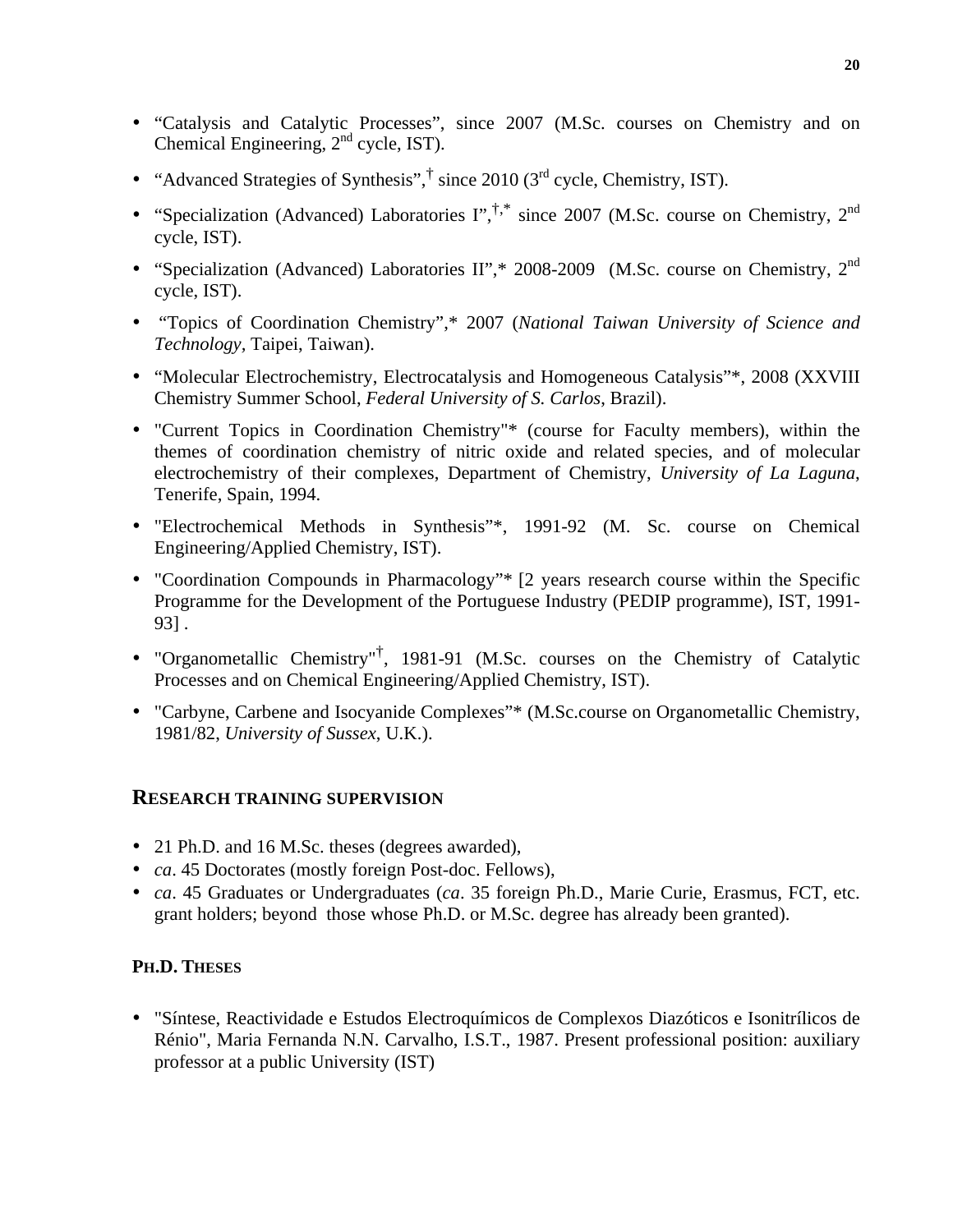- "Reactions of Alkynes at Dinitrogen Binding Sites", Neimat K. Kashef, Universidade de Sussex (U.K.), 1987 (co-supervision with Dr. R.L. Richards). Present professional position: employee at an enterprise (London)
- "Electroquímica e Química de Complexos Derivados da Activação de Alcinos, Fosfaalcinos on Isonitrilos", Maria Amélia N.D.A. Lemos, I.S.T., 1993. Present professional position: auxiliary professor at a public University (IST)
- "Química e Electroquímica Molecular de Complexos Derivados da Activação de Nitrilos, Metilenoamidas e Diazoalcanos", Maria de Fátima C. Guedes da Silva, I.S.T., 1993. Present professional position: associate professor at a private school (ULHT)
- "Activation of Nitric Oxide, Azide, Cyanate, Thiocyanate, Alkynes, Cyanamides, Isocyanides and Dihydrogen at Transition Metal Centres", Wang Yu, I.S.T., 1994. Present professional position: director of a private enterprise on advanced lithium-ion batteries (Farasis Energy, Inc.), USA
- "Complexos Fosfínicos de Ferro ou Molibdénio com Ligandos Nitrilos, Cianamidas ou Relacionáveis", Luísa Margarida D.R.S. Martins, I.S.T., 1996. Present professional position: adjunct professor at a public polytechnique institute (ISEL).
- "Complexos Diazenetos de Rénio", Maria Teresa A. Ribeiro Sá da Costa, I.S.T., 1996. Present professional position: teacher at a secondary level school
- "Compostos de Platina e Rénio com Ligandos Azotados e Sua Reactividade", Cristina M.P. Ferreira, I.S.T., 2001. Researcher at a public institute (Instituto Ricardo Jorge) (with Dr. M. F. C. Guedes da Silva).
- "Química de Coordenação de Alcinóis e Dinitrilos em Centros de Ferro(II)", Ana Isabel da Fonseca Venâncio, I.S.T., 2003.
- "Funcionalização de Alcanos e Aromáticos por Catalisadores de Vanádio(IV) e (V)", Patícia Matias Reis, I.S.T., 2003. Researcher at a private enterprise.
- "Activation of Cyanamides and Dinitrogen by Molybdenum and Tungsten Phosphinic Centres", Sónia M.P.R.M. Cunha (submitted in 2004, IST, but not defended on account of the candidate's death on the same year) (with Dr. M. F. C. Guedes da Silva).
- "Azole-Based Ruthenium Anticancer Drugs Synthesis, Electrochemical Behaviour and Antiproliferative Activity", Erwin Reisner, University of Vienna, 2005 (co-supervision with Profs. B.K. Keppler, V.B. Arion and V.Yu. Kukushkin). Present professional position: principal invertigator, University of Cambridge.
- "Estudos Mecanísticos de Electrocatálise de Redução de Halogenetos Orgânicos e de Oxidação de Álcoois, Tióis ou Polifenóis", Natércia C.Tomé Martins, IST, 2005 (with Dr. M. F. C. Guedes da Silva). Present professional position: Post-Doc researcher, University of Aveiro.
- "Química de Coordenação de Escorpionatos e Outros Ligandos Insaturados de Azoto em Centros de Rénio, Molibdénio ou Ferro", Elisabete C.B.A. Alegria,I.S.T.,2006. Present professional position: adjunct professor at a public polytechnique institute (ISEL).
- "Rhenium, Copper and Other Transition Metal Complexes towards Catalytic Oxidative Functionalization of Alkanes under Mild Conditions", Alexander M. Kirillov, I.S.T., 2006. Present professional position: auxiliary professor at a public university (IST).
- "Pt-mediated Coupling of Organonitriles with Simple and Bifunctional HO-nucleophiles: Synthetic and Structural Approaches", Konstantin V. Luzyanin, I.S.T., 2007 (co-supervision with Prof. V.Yu. Kukushkin). Present professional position: analytical services manager, University of Liverpool.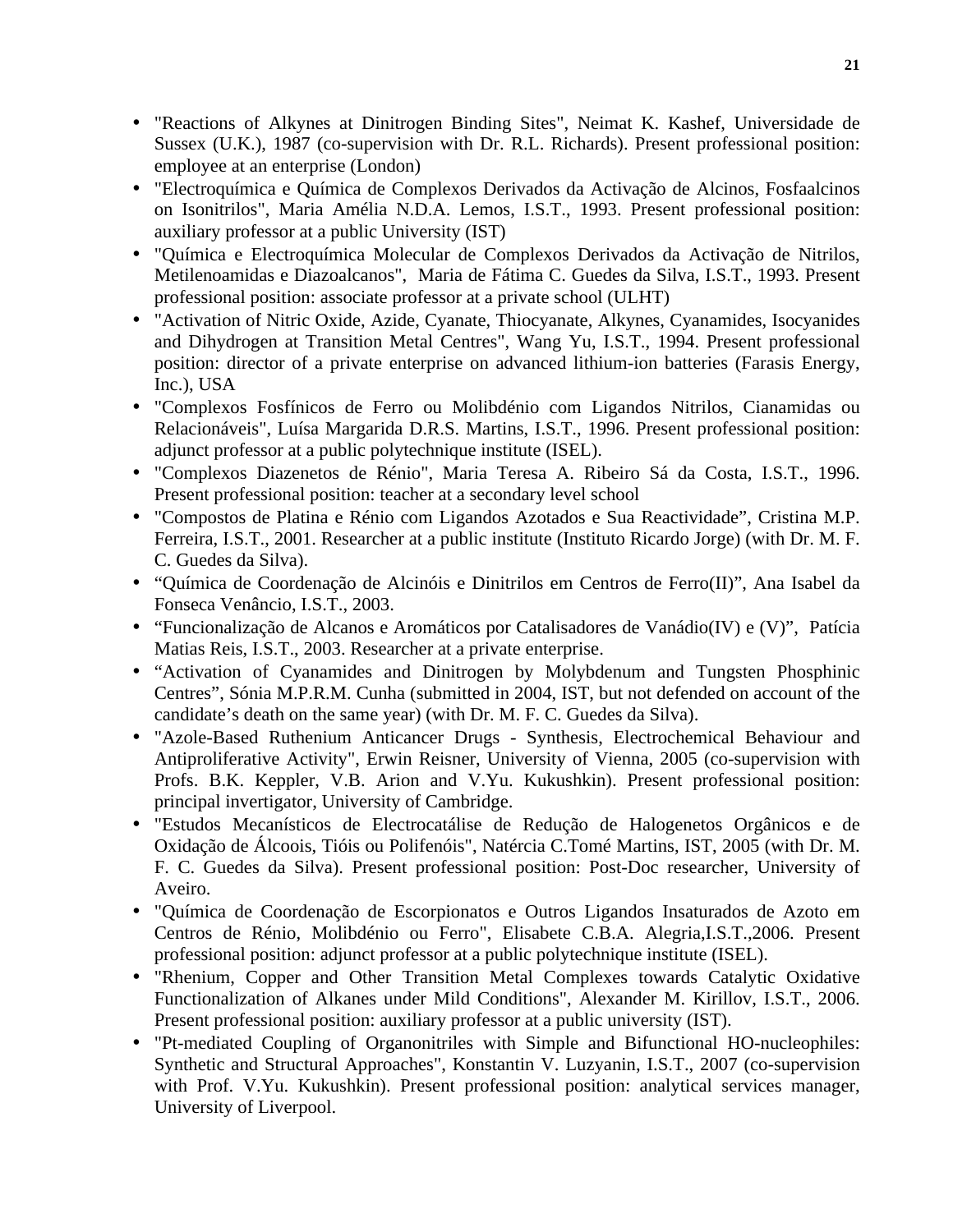- "Single-pot Transformation of Alkanes into Carboxylic Acids Catalyzed by Transition Metal Centres under Mild Conditions", Marina V. Kirillova, I.S.T., 2007. Present professional position: Post-Doc researcher at IST.
- "New copper(II) Coordination Compounds with N,O- and N,N-ligands, Their Application in Oxidation Catalysis and in Metal-mediated Synthesis of Triazapentadienes and Pyrimidines", Yauhen Karabach, I.S.T., 2010. Present professional position: Post-Doc researcher at IST.
- "Nitrogen- and Oxygen-based Chelating Ligands: Tris(pyrazolyl)methane and Salicylamidate Ligands", Ricardo Wanke, IST, 2010. Present professional position: Post-Doc researcher at IST.
- "Bioinspired Iron and Copper Catalyzed Oxidations and Reactions in Supercritical Carboon Dioxide", Ricardo J. R. Fernandes, IST, 2011. Present professional position: employee at a private enterprise (Luxembourg)
- "New Scorpionate Transition Metal Complexes and their Applications in Oxidation Catalytric Systems", Telma F. S. Silva, 2012 (co-supervisor; supervisor: Dr. Luísa Martins). Present professional position: technician at a public polytechnique institute (ISEL).

# **M.SC. THESES**

- "Some Reactions of Hydrido-Complexes of Molybdenum and Tungsten", Neimat K. Kashef, Universidade de Sussex (U.K.), 1982 (co-supersion with Dr. R.L. Richards).
- "Síntese e Estudo Electroquímico de Complexos Isonitrílicos e de Diazoto, de Ferro(II)", Maria Amélia N.D.A. Lemos, I.S.T., 1985.
- "Estudo Electroquímico das Propriedades Redox de Ferrocenos Substituídos e Redução Electrocatalítica de Halogenetos Orgânicos por Complexos de Molibdénio, trans- [MoX2(dppe)2] (X=Br,I)", Maria Emília N.P.R.A. Silva, I.S.T., 1985.
- "Activação Química e Electroquímica de Nitrilos ou Isonitrilos por Centros Metálicos de Molibdénio-Enxofre e de Ferro-Fosfina", Sílvia S.P. Almeida, I.S.T., 1986.
- "Estudo Químico e Electroquímico da Reactividade de Nitrilos em Centros Fosfínicos de Molibdénio", Maria de Fátima D.S. Borrego, I.S.T., 1989.
- "Síntese e Electroquímica de Complexos Nitrílicos de Rénio(I)", Maria de Fátima C.G. Silva, I.S.T., 1989.
- "Estudo Electroquímico de Compostos de Paládio(II) ou Platina(II) e de Derivados do Ferroceno", Tânia Jacometo de Castilho, I.S.T., 1990.
- "Electroquímica de Complexos com Ligandos de Azoto Insaturado", Isabel Luísa Ferreira Machado, I.S.T., 1994 (with Dr. M. F. C. Guedes da Silva).
- "Complexos de Platina ou Paládio: Reacções com Compostos Diazo e Comportamento Electroquímico de Complexos de Cianamidas", Maria Estela Silva Dória, I.S.T., 1995 (with Dr. M. F. C. Guedes da Silva).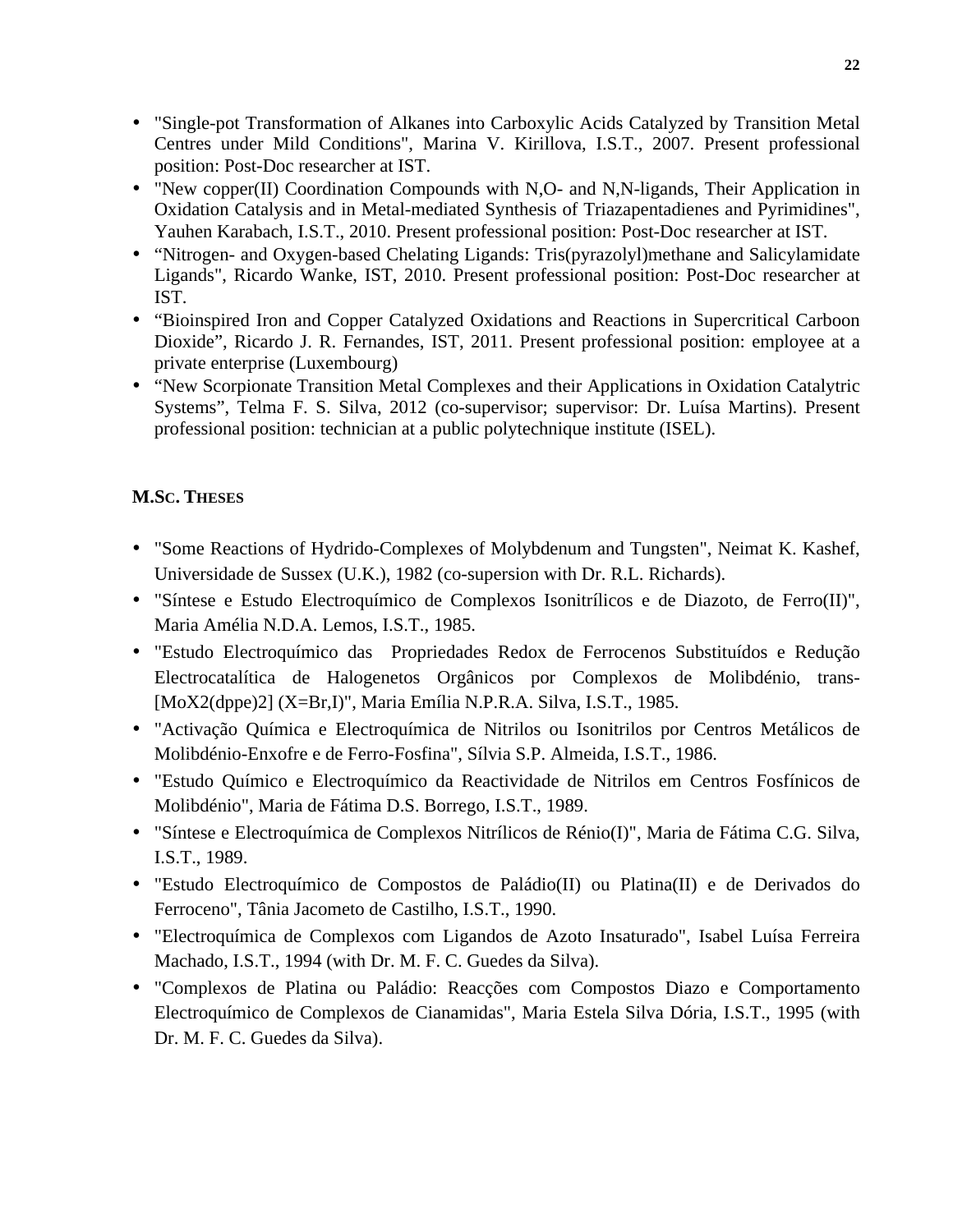- "Synthesis and Characterisation of Potential Tumour-Inhibiting Ruthenium Azole-Based Complexes", Erwin Reisner, Universidade de Viena, 2002 (co-supervision with Profs. B.K. Keppler, V. Arion and V. Yu. Kukushkin).
- "Complexos de Rénio com Ligandos Solúveis em Água. Aplicação em Catálise", Gonçalo José de Oliveira Correia Lopes, ISEL, 2008 (co-supervision; supervision by Dr. L.M.D.R.S. Martins)
- "Synthesis of Copper(II) and Nickel(II) Coordination Compounds with N,O ligands", Rui P. R. Carvalho, IST, 2010 (co-supervisor: Y. Y. Karabach).
- "Synthesis, characterization and catalytic properties of new scorpionate complexes", Bruno G. M. Rocha, IST, 2010.
- "Synthesis and Characterization of Metal Complexes of Arylhydrazones of Barbituric Acid", Marco Glucini, Dual Master, IST/University of Camerino, 2012 (other supervisors: Fabio Marchetti, Claudio Pettinari; co-supervisor: Kamran Mahmudov).
- "Synthesis of Palladium aminocarbene complexes and their application as catalysts in Suzuki-Miyaura cross-coupling reaction", Rogério Chay, IST, 2012 (co-supervision; supervision by Dr. K. Luzyanin)
- "Electrochemical Characterization of  $K_3[Mn(CN)_6]$  and Related Matallates", Marco Renzi, Dual Master, IST/University of Camerino, 2013 (co-supervisor; supervisor: Prof. Silvia Zamponi; other co-supervisor: Prof. Mario Berrettoni).
- "Sulfo-functionalized Arylhydrazones of Active Methylene Compounds as Promising Ligands for Inorganic Synthesis", Alice Ribera, Dual Master, IST/University of Camerino, 2014 (co-supervision; supervisors: Dr. Kamran Mahmudov, Prof. F. Marchetti; another cosupervisor: Prof. C. Pettinari).

# **CURRENT PHD STUDENTS**

- Sabina Wieczorek (FCT grant holder) (IST; co-supervisor: Dr. A. Kirillov)
- Tetiana Anisimova (FCT grant holder) (IST; co- supervisor: Dr. K. Luzyanin).
- Bruno Gonçalo (project grant holder, IST; CATSUS PhD Program) (supervisor: Dr. M. F. Guedes da Silva).
- Rogério Chay (FCT grant holder) (IST; co-supervisor: Dr. K. Luzyanin).
- Nuno Martins (CATSUS PhD Program; co-supervisors: Dr. L. Martins, Dr. K. Mahmudov).
- Gonçalo Tiago (CATSUS PhD Program; supervisors: Dr. A.P. Ribeiro, Dr. K. Mahmudov, Dr. M. F. Guedes da Silva).
- Abdallah Mahmoud (CATSUS PhD Program; supervisor: Dr. M. F. Guedes da Silva; another co-supervisor: Dr. M.J. Calvete).
- Sergiy Lyubchyk (Trans-European Mobility Project on Education for Sustainable Development (TEMPO), Erasmus Mundus Program of the European Union) (co-supervisor; supervisor: Dr. A. Charmier).

# **POS-DOCS (LONG TERM PERIODS)**

- Dr. Rudolf Herrmann (Univ. Munchen), NATO grant holder, 1981-82 (1 year), and research grant holder from EC (Human Capital and Mobility programme), 1997-98 (6 months).
- Prof. George Kalatzis (Univ. Athens, sabatic license),1993-94 (*ca*. 1 year).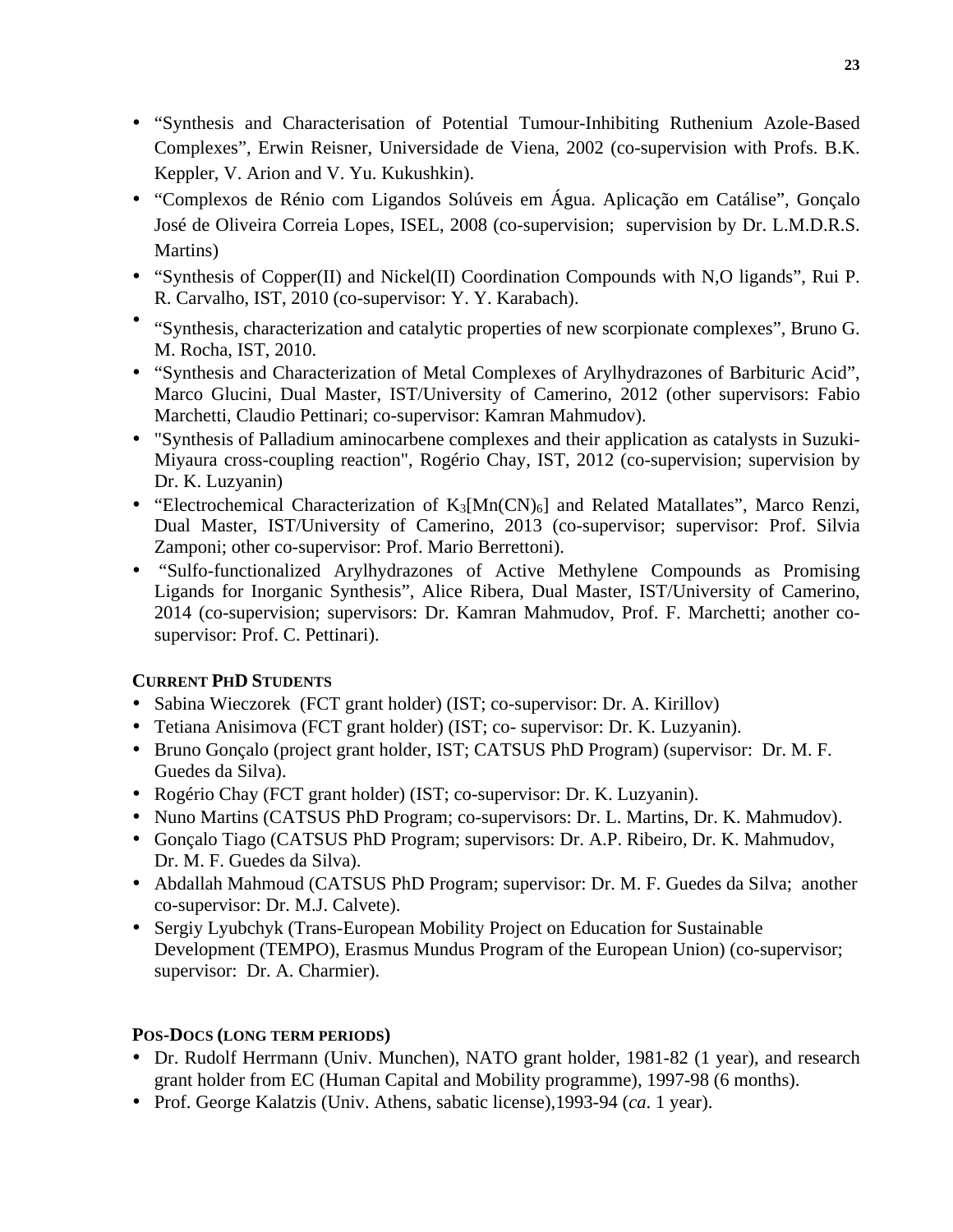- Dr. Maria de Fátima C. Guedes da Silva (JNICT and PRAXIS XXI grant holder, 1993-96; Associate Professor of ULHT, 1996-present) (research member at CQE).
- Dr. Wang Yu (PEDIP, STRIDE, etc.), 1994 (*ca*. 5 months).
- Dr. Simon Rumble (Univ. Bath), Royal Society/Academy of Sciences of Lisbon grant holder (1994-95) (1 year).
- Dr. Annette Limberg (Max Planck Mülheim Institut), grant holder from EC (Human Capital and Mobility programme, "Multiple Metal-Carbon Bond Species in Selective Processes"), 1995 (1 year).
- Dr. Mohamed Meidine (Univ. Sussex), grant holder from EC (Human Capital and Mobility programme, "Multiple Metal-Carbon Bond Species in Selective Processes", 1996), and Pos-Doc grant holder (PRAXIS XXI, 1997-98) (total of 2 years).
- Dr. Luísa M.D.R.S. Martins (Adjunt Professor at ISEL), 1996-present (research member at CQE).
- Dr. Gabriele Sabine Wagner (Univ. Munchen), Pos-Doc grant holder (PRAXIS XXI), 1997- 2000 (3 years).
- Dr. Lei Zhang, Pos-Doc grant holder (PRAXIS XXI), 1998 (1 year).
- Dr. Ji-Quan Wang, Pos-Doc grant holder (PRAXIS XXI), 1998 (*ca*. 7 months).
- Prof. Dmitrii A. Garnovskii (State Rostov Univ., Russian Federation), Pos-Doc grant holder (PRAXIS XXI), 1998-2004 (2 years).
- Dr. Maxim L. Kuznetsov (Pedagogical State Univ., Moscow), Pos-Doc grant holder (PRAXIS XXI), 1998-99 (6 months), 2000-2008; Mach 2013-
- Dr. Maximilian Kopylovich (Bielorrussia State Technological Univ., Minsk), Pos-Doc grant holder (PRAXIS XXI), 1999-2008.
- Dr. De Gao (Hunan Univ., China), Pos-Doc grant holder (PRAXIS XXI), 1999-2000 (6 months).
- Prof. Qingshan Li (Shanxi Medical Univ., China), Pos-Doc grant holder (PRAXIS XXI), 2000-2001 (1 year).
- Dr Adília Charmier (Associate Prof., ULHT), 2001-present (research member at CQE).
- Prof. Stanislav Selivanov (S. Petersburg State Univ., Russian Federation), grant holder of the "Outreach" programme (NATO, INVOTAN / ICCTI Commission), 2002 (3 months).
- Dr. Nadejda Bokatch (S. Petersburg State Univ., Russian Federation), grant holder (POCTI programme), 2003-04; 2011 (1 month) and 2012 (1 month) (grant holder, "Exchange of Young Scientists" programme) (supervisor: Dr. K. Luzyanine).
- Dr. Mishra Gopal (Indian Technological Institute), grant holder (FCT), 2005-2008 (3 years).
- Dr. Parimala Sowmia Narayann (Madras Univ., India), grant holder (FCT), 2005-2006 (with Dr. M.F.C. Guedes da Silva) (18 months).
- Dr. Jamal Lasri (Jaume I Univ.e, Castellón, Spain), grant holder (FCT), 2005-2008 (with Dr. A. Charmier).
- Dr. Suman Mukhopadhyay (Indian Association for the Cultivation of Science, Jadavpur, India), grant holder (FCT), 2006-2010 (with Dr. M F. C. Guedes Silva and Dr. A. Charmier).
- Dr. Zhen Ma (Fujian Institute of Research on the Structure of Matter, China), grant holder (FCT), 2006-present (with Dr. M.F.C. Guedes da Silva).
- Dr. Laurent Benisvy (Leiden Institute of Chemistry, Holanda), grant holder ("Experienced Researcher") from AQUACHEM, "Marie Curie Research Training Network", 2007 (10,5 months).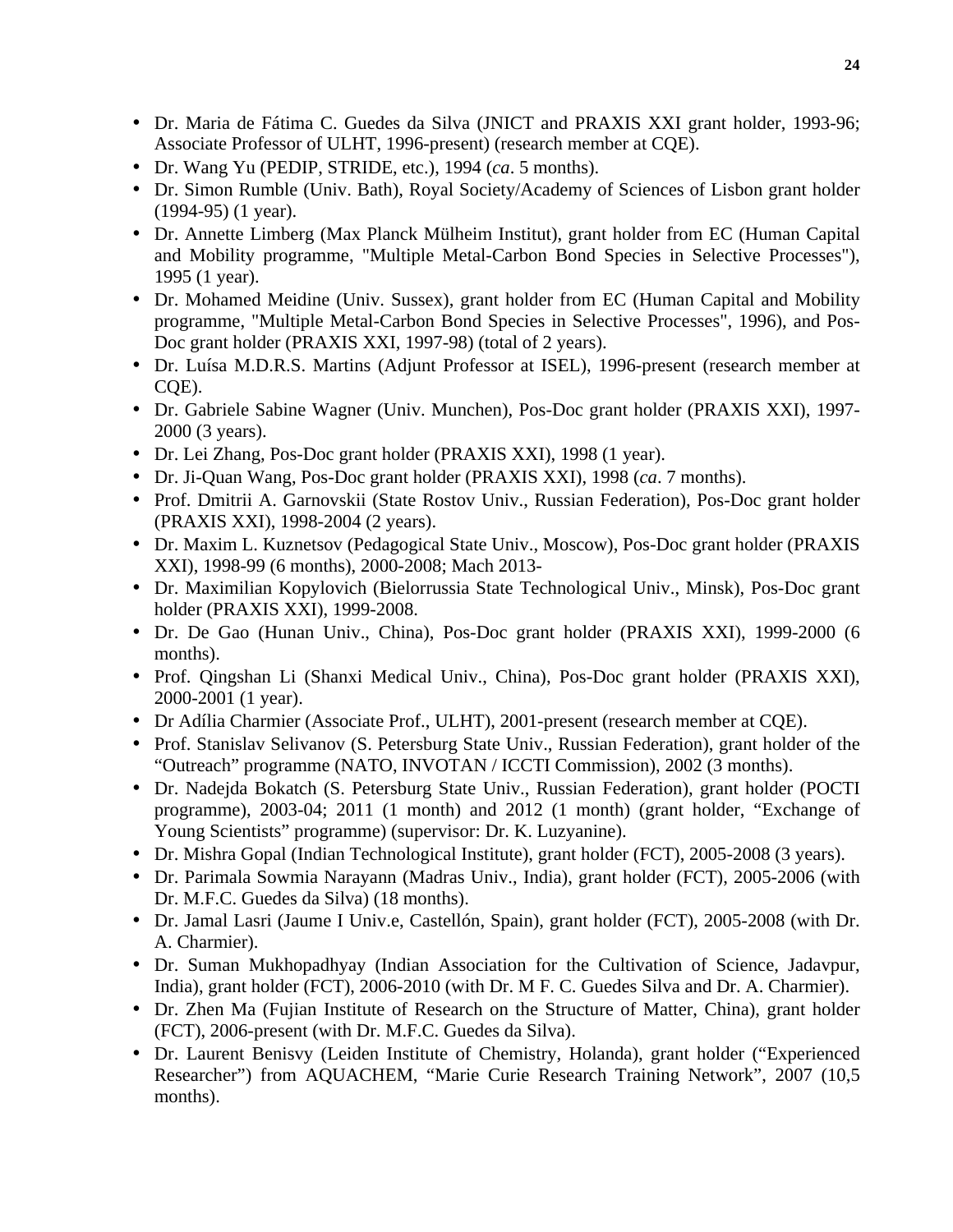- Dr. Piotr Smolenski (Wroclaw Univ., Poland), grant holder (FCT), 2005-2008 (3 years).
- Dr. Malgorzata Gajewska (Universidade de Wroclaw, Polónia), grant holder (FCT), 2007- 2010 (3 years) (with Dr. M.F.C. Guedes da Silva).
- Dr. Alexander M. Kirillov, grant holder (FCT), 2006-2008.
- Dr. Konstantin V. Luzyanin, grant holder (FCT), 2007-2009.
- Dr. Tatiana MacLeod (S. Paulo Univ., Brasil), researcher (3 months, 2008), grant holder (2 months, 2008-09, project PPCT/QUI/58821/2004) and FCT, (2009-2012).
- Dr. Pawel Figiel (Wroclaw Univ., Poland), grant holder (FCT), 2008-2010 (26 months).
- Dr. Grzegorz Gajewski, grant holder (2 months, 2009, project PPCT/QUI/58821/2004).
- Dr. Xianmei Shang (Tongji School of Pharmacy, Huazhong University of Science and Technology,China), grant holder (FCT), 16 months, May 2009 – August 2010 (with Dr. M.F.C. Guedes da Silva).
- Dr. Kamran Mahmudov (Baku State Univ., Azerbaijan), grant holder (FCT), January 2009 present.
- Dr. Dmytro Nesterov (Taras Shevchenko National Univ., Kiev, Ucrania), grant holder (FCT), Feb 2009 – present.
- Dr. Oksana Nesterova (Taras Shevchenko National Univ., Kiev, Ucrania), grant holder (FCT), Oct. 2010 – present.
- Dr. Archana Mizar (Northeastern Hill Univ., Shillong, India), grant holder (FCT), April 2010 – May 2013.
- Dr. Sanghamitra Mukherjee (Jadavpur Univ., India), grant holder (FCT), Dec. 2010 present.
- Dr. Samik Gupta (Calcuta Univ., India), grant holder (FCT), Feb. 2011 end 2012.
- Dr. Manas Sutradhar, Octob. 2011-present (project PTDC/QUI-QUI/102150/2008)
- Dr. Swapan Das, grant holder (FCT), Sept. 2011- Aug. 2012 (1 year).
- Dr. Kuntal Pal, grant holder (FCT), 2012 (7 months).
- Dr. Anirban Karmakar (Chalmers University of Technology, Gotemburgo, Sweden), grant holder (FCT), July 2012-present.
- Dr. Susanta Hazra (Calcuta Univ., India), Aug. 2012-present.
- Dr. Anbu Sellamuthu (Indian Institute of Science, Bangalore, Karnataka), grant holder (FCT), Sept. 2012-present
- Dr. Ivan Eliseev (Prof. Auxiliar, S.Petersburgo State Univ.), 2012 (1 month) (supervisor: Dr. K. Luzyanine).
- Dr. Eduard E. Karslyan (A.N. Nesmeyanov Institute of Organoelement Compounds, INEOS, Moscow, Russian Federation), grant holder (project PTDC/QUI-QUI/102150/2008), June - Novembre 2012 (6 months)
- Dr. Mikhail Vinogradov (A.N. Nesmeyanov Institute of Organoelement Compounds, INEOS, Moscow, Russian Federation), grant holder (project PTDC/QUI-QUI/102150/2008), Jan.-June 2013 (6 months)
- Dr. Agnieszka Krogul (Univ. Warsaw), grant holder (project "The Modern University", cofinanced by the European Social Fund under the Human Capital Operational Programme), May-June 2013 (2 weeks).
- Dr. Ana Paula Ribeiro, grant holder (FCT), June  $<sup>1st</sup>$ , 2013 present</sup>
- Dr. Anup Paul, grant holder (FCT), December  $15<sup>th</sup>$ ,  $2013$  present (with Dr. M F. C. Guedes da Silva).
- Dr. Atash Gurbanov, Baku State Univ., Azerbaijan, July 1<sup>st</sup> September  $30<sup>th</sup>$ , 2014 (3 months)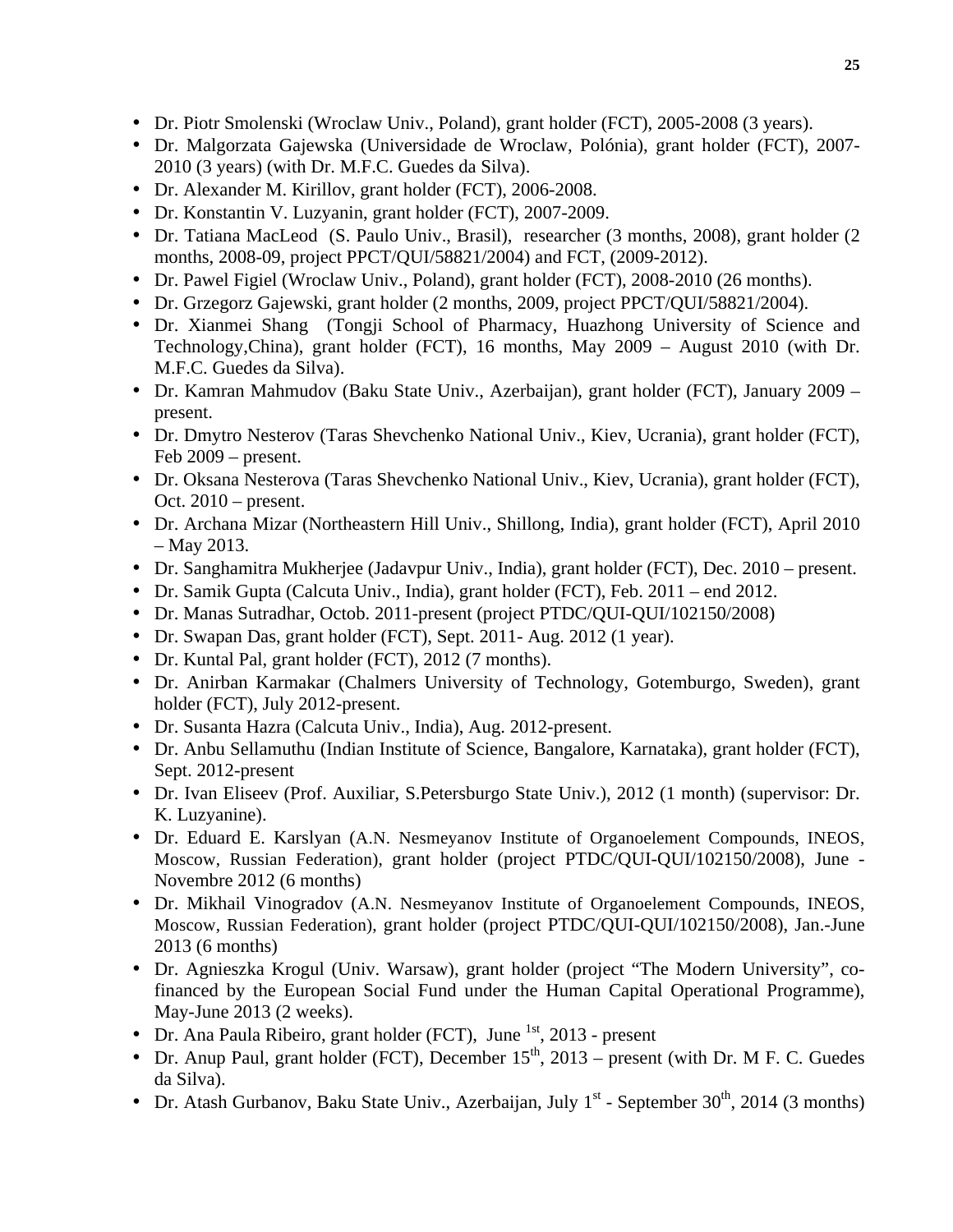(superisor: Dr. Kamran Mahmudov).

- Dr. Ravan Rahimov, Baku State Univ., Azerbaijan, August $1<sup>st</sup>$  September  $<sup>1st</sup>$ , 2014 (1 month)</sup> (superisor: Dr. Kamran Mahmudov).
- Dr.Luís Frija, grant holder (FCT), Febr. 2015- present (coordinator: Dr. M. Kopylovich).

# **FOREIGN STUDENTS WITHIN ERASMUS/SOCRATES OR MARIE CURIE RESEARCH TRAINING AND MOBILITY PROGRAMS, AND VARIOUS PROJECTS**

- Katarzyna Sztajnowska (Wroclaw Univ., Poland), 1999 (2 months) (Erasmus grant holder).
- Iwona Osinska (Wroclaw Univ., Poland), 1999 (3 months) (Erasmus grant holder).
- Silvia Mazzega Sbovata (Padova Univ., Italy), 2000 (5 months) (Erasmus grant holder), 2004- 05 (7 months) (PhD. student, Padova Univ.) ("Early Stage Researcher", AQUACHEM, "Marie Curie Research Training Network" grant holder).
- Lic. Nadejda Bokatch (S. Petersburg State Univ., Russian Federation), 2000 (3 months), 2001 (9 months), 2002 (5 months) (CQE grant holder).
- Lic. Pawel Figiel (Wroclaw Univ., Poland), 2000 (2 months) (Erasmus grant holder)
- Konstantin V. Luzyanin (S. Petersburg State Univ., Russian Federation), 2001 (3 months), 2002 (5 months) grant holder, CQE.
- Lic. Erwin Reisner (MSc student, Univ. Viena), 2002 (4 months).
- Marcin Niznik (Univ. Wroclaw, Poland), 2002-03 (5 months) (Socrates grant holder).
- Lic. Marina Kirillova (Bielorrussia Technological State Univ.), 2002-03 (9 months) grant holder, CQE.
- Anatoli Khripoun (S. Petersburg State Univ., Russian Federation), 2002 (3 months), 2004 (5 months) grant holder, CQE.
- Lic. Enmanuel B. Ramos (PhD student, Univ. of Valladolid, Spain), 2003 (3 months).
- Lic. Michal Kobylka (PhD student, Univ. Wroclaw, Poland), 2004 (1 month) (NATO grant holder).
- Lic<sup>a</sup> Ekaterina Tronova (S. Petersburg State Univ., Russian Federation), 2004-05 (8 months) (project POCTI/QUI/43415/2001).
- Lic. Jenia Karabach (Bielorrussia Technological State Univ.), 2005 (6 + 3,5 months) ("Early Stage Researcher" grant holder, projects AQUACHEM, "Marie Curie Research Training Network", and POCTI/QUI/43415/2001).
- Julia A. Golenetskaya (S. Petersburg State Univ., Russian Federation), 2005 (3,5 months).
- Lic. Paolo Sgarbossa (PhD student, Univ. Padova, Italy), 2006 (5 months) ("Early Stage Researcher" grant holder, project AQUACHEM, "Marie Curie Research Training Network").
- Lic. Katrin Grunwald (Univ. Viena), 2006-07 (6 months) ("Early Stage Researcher" grant holder project AQUACHEM, "Marie Curie Research Training Network").
- Lic. Riccardo Wanke (Univ. Milan), 2007 (6 months) ("Early Stage Researcher" grant holder, project AQUACHEM, "Marie Curie Research Training Network").
- Lukasz Jaremko (Univ. Wroclaw, Poland), 2006 (4 months) (Erasmus).
- Monika Waredna (Univ. Wroclaw, Polónia), 2006 (4 months) (Erasmus).
- Lic. Chiara Dinoi (PhD student, Univ. Toulouse, France), 2007 (7.5 months) ("Early Stage Researcher" grant holder, project AQUACHEM, "Marie Curie Research Training Network").
- Virginia Valderrey Berciano (Univ. Valladolid, Spain), 2007 (6 months) (Erasmus).
- Pavel Guschin (S. Petersburg State Univ., Russian Federation), 2007 (4 months) (CQE).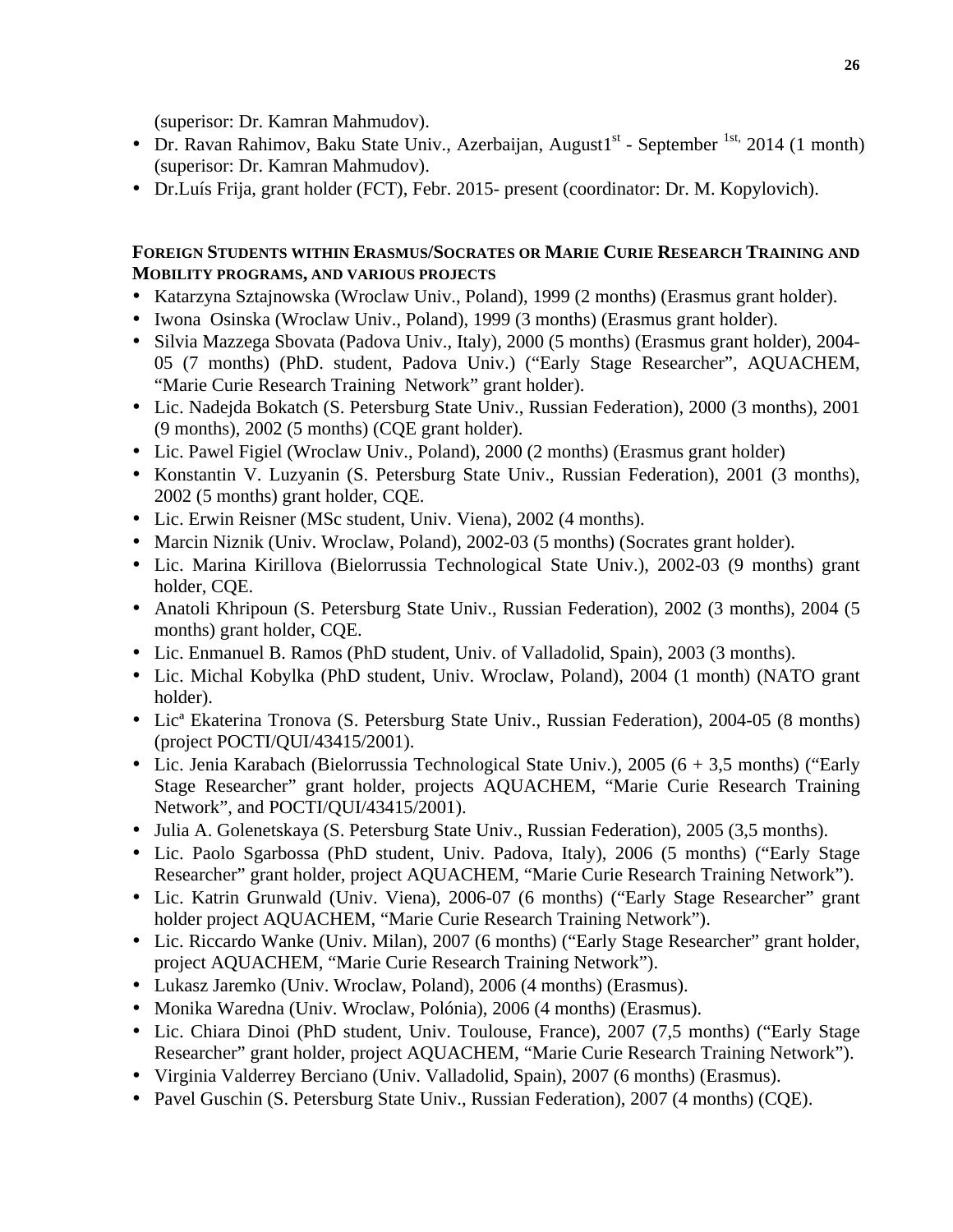- Lic. Federica Garau (PhD student, Univ. Padova, Italy), 2007-08 (6 months) (Fundação Aldo Gini grant holder), 2009 (6 months)
- Lic. Tatiana MacLeoad (PhD student, Univ. São Paulo, Brasil), 2008 (1 month); (project PPCDT/QUI/58821/2004), 2008-09 (2 months).
- Lic. Adele Cherquetella (PhD student, Univ. Camerino, Italy), 2008 (6 months) (Erasmus).
- Alexander Tshovrebov (S. Petersburg State Univ., Russian Federation), 2008 (6 meses) e 2009 (5 meses) (initiation research grant holder, project PPCDT/QUI/58821/2004).
- Stefano Lancianesi (Univ. Camerino), 2008-09 (6 months) (Erasmus)
- Maria José Fernández Rodríguez (PhD student, Univ. Murcia), 2009 (3 months) (with Dr. J. Lasri).
- Elena Valishina (Moscow State University of Fine Chemical Technologies, Rússia), 2009-10 (6 months), CQE), 2012 (9 months) (with Dr. K. Luzyanine).
- Malgorzata Filipowicz (Univ. Wroclaw, Poland), 2010 (3 months) (Erasmus) (with Dr. A. Kirillov).
- Agnieszka Lis (Univ. Wroclaw, Poland), 2010 (3 months) (Erasmus).
- Sabina Wieczorek (Univ. Wroclaw, Poland), 2010-2011 (3 months) (with Dr. A. Kirillov).
- Mikhail Kinzhalov (S. Petersburg State Univ., Russian Federation), 2014 (1 month), 2011 (3 months) ("Exchange of Young Scientists" grant holder, from his Univ.), 2012 (7 months) (with Dr. K. Luzyanine).
- Carine Tuong (Univ. Pierre et Marie Curie, Paris), 2011 (1 month) ("Internship Program of French Students" grant holder from her Univ.) (supervisor: Dr. K. Luzyanine).
- Tetiana Anisimova (S. Petersburg State Univ., Russian Federation), 2011 (6 months) (project PTDC/QUI-QUI/098760/2008) (supervisor: Dr. K. Luzyanine).
- Raja Jlassi (Univ. Sfax, Tunisia), PhD student, 2011 (3 months) (Transnational Cooperation Agreement Portugal-Tunisia) (with Dr. Max Kopylovch, Dr. Kamran Mahmudov), 2015 (3 months) (with Dr. A.P. Ribeiro).
- Eva Faliszewska (Univ. Wroclaw, Poland), 2011 (3 months) (Erasmus) (with Dr. Max Kopylovch, Dr. Kamran Mahmudov).
- Karolina Ptak (Univ. Wroclaw, Poland), 2010 (3 months) (Erasmus) (with Dr. Max Kopylovch, Dr. Kamran Mahmudov).
- Andrei S. Kritchenkov (S. Petersburg State Univ., Russian Federation), 2012 (2 months) (with Dr. K. Luzyanine).
- Nikita V. Shvydkiy (Lomonosov Moscow State University), (project PTDC/QUI-QUI/102150/2008), June –Nov. 2012 (6 months)
- Anna Voronina (Lomonosov Moscow State University of Fine Chemical Technologies) (project PTDC/QUI-QUI/102150/2008), Jan.–June 2013 (6 months)
- Alexander Novikov (Moscow Pedagogical State University, 6 months, 2012) (with Dr. Maxim Kuznetsov)
- Felix Bacher (University of Vienna), (Project PTDC/EQU-EQU/122025/2010), March-Sept., 7 months, 2013 (with Dr. Luisa Martins).
- Jessica Palmucci (University of Camerino), PhD student (secondment), Oct. 2013 May 2014 (6 months) (with Dr. K. Mahmudov).
- Alice Ribera (University of Camerino), MSc student (Dual Master, IST-Univ. Camerino), Jan. 2014 – June 2014 (6 months) (with Dr. K. Mahmudov).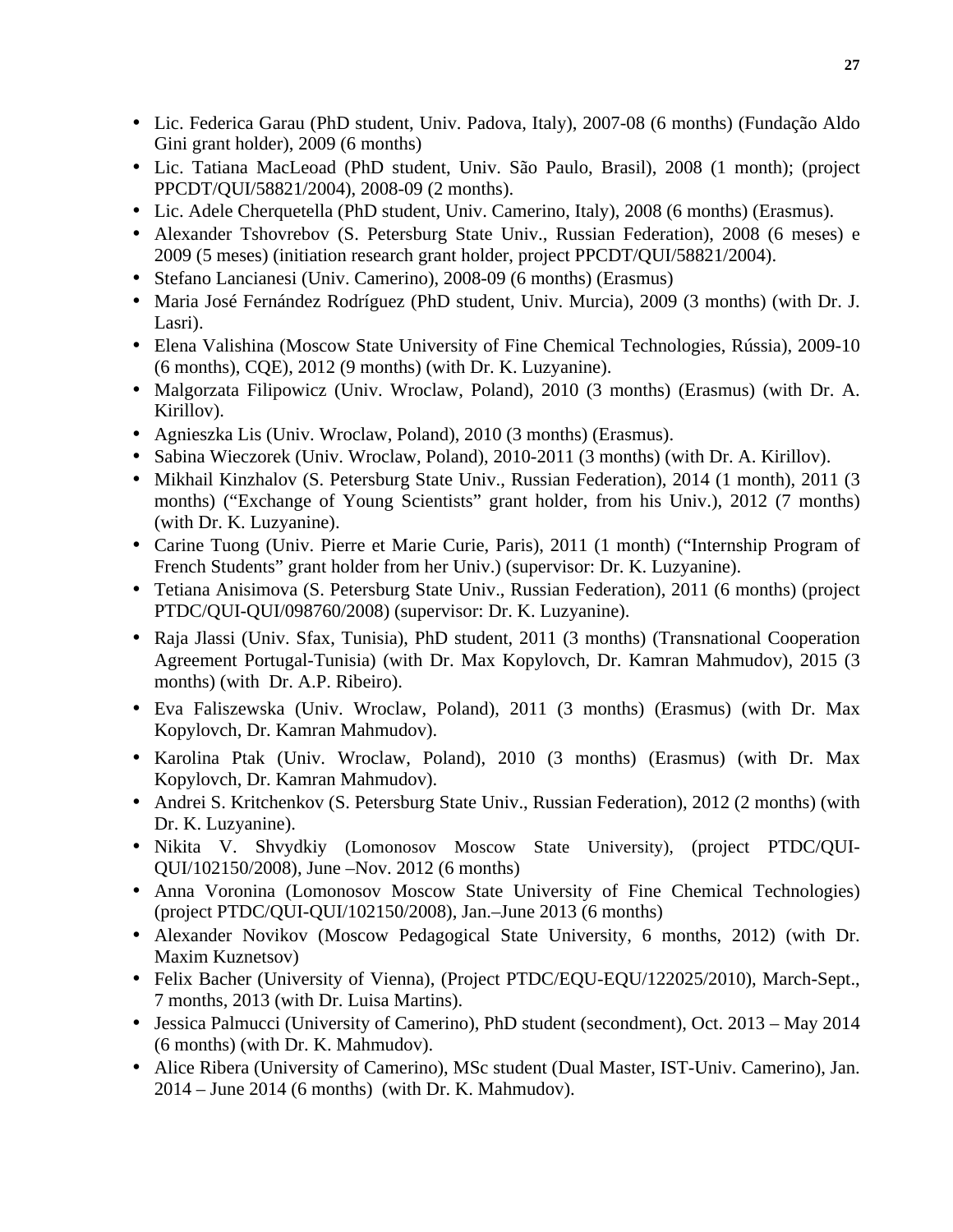- Aleksandra Zatajska (University of Wroclaw, Poland), PhD student (secondment), May-July 2014.
- Sara Dias (Instituto Superior Técnico), Febr. 2014-June 2015 (with Dr. Ana P. Ribeiro and Dr. Elisabete Alegria).
- Jiawei Wang (University of Madeira), MSc student, Sept. 2014-June 2015 (with Dr. Luisa Martins and Dr. João Rodrigues).
- Marta Mendes (Instituto Superior de Engenharia de Lisboa, ISEL), MSc student , Sept. 2014- June 2015 (with Dr. Elisabete Alegria and Dr. Ana P. Ribeiro)
- Robbe Vervecken (University of Antwerp), MSc student, Febr.-June 2015 (with Dr. Luisa Martins).
- Elisa Spada (University of Padova), MSc student, Febr.-August 2015 (with Dr. Ana P. Ribeiro)

#### **POST-GRADUATE STUDENTS WITHIN PEDIP COURSE** (1991-93)

- Elsa M. Perrot Branco (with Dr. M. F. C. Guedes da Silva).
- Luciana M.G. Costa Branco (with Dr. M. F. N. N. Carvalho).
- Tong Yu-Ying (with Dr. M. F. C. Guedes da Silva).

#### **OTHER GRANT HOLDERS (PORTUGUESE)**

- Elisabete Clara Bastos (ISEL), 1997 (3 months) (PRODEP).
- Lic. Filipa Delgado Siopa, 2004 (6.5 months) (project POCTI/QUI/43415/2001).
- Michell Rosamonte (IST), 2008 (8 months) (grant holder, UTL / Santander Totta Prize), 2008-09 (12 months).
- Rui Carvalho (IST), 2008) (8 months) (grant holder, UTL / Santander Totta Prize), 2008, (3 months) (project PPCDT/QUI/58821/2004), 2009 (12 months) (CQE).
- Rogério Seong Chay, 2008-09 (12 months) (CQE).
- Bruno Gonçalo Martins Rocha, 2008-09 (12 months) (CQE).
- Raquel Oliveira, 2012 (1 month) (Univ. Minho).
- Filipa Teixeira, 2013-14 (12 months) (grant holder, FCT) (with Dr. M. Kuznetsov)

#### **FOREIGN INVITED SCIENTISTS (LONG TERM PERIODS)**

- Prof. Vadim Kukushkin (St. Petersburg State Univ., Russian Federation, sabatical), "Outreach" grant holder (NATO, INVOTAN/J.N.I.C.T. commission), 1995-96 (*ca*. 3 months), PRAXIS XXI and POCTI, 1999-present (several periods, overall *ca.* 3 years).
- Prof. Georgiy B. Spul´pin (Semenov Institute of Chemical Physics, Russian Academy of Sciences, Moscow), since 2006 (several periods, 1.5-2 months/year).
- Dr. Lidia Shul'pina (INEOS, Moscow), since 2007 (several periods, 1.5-2 months/year).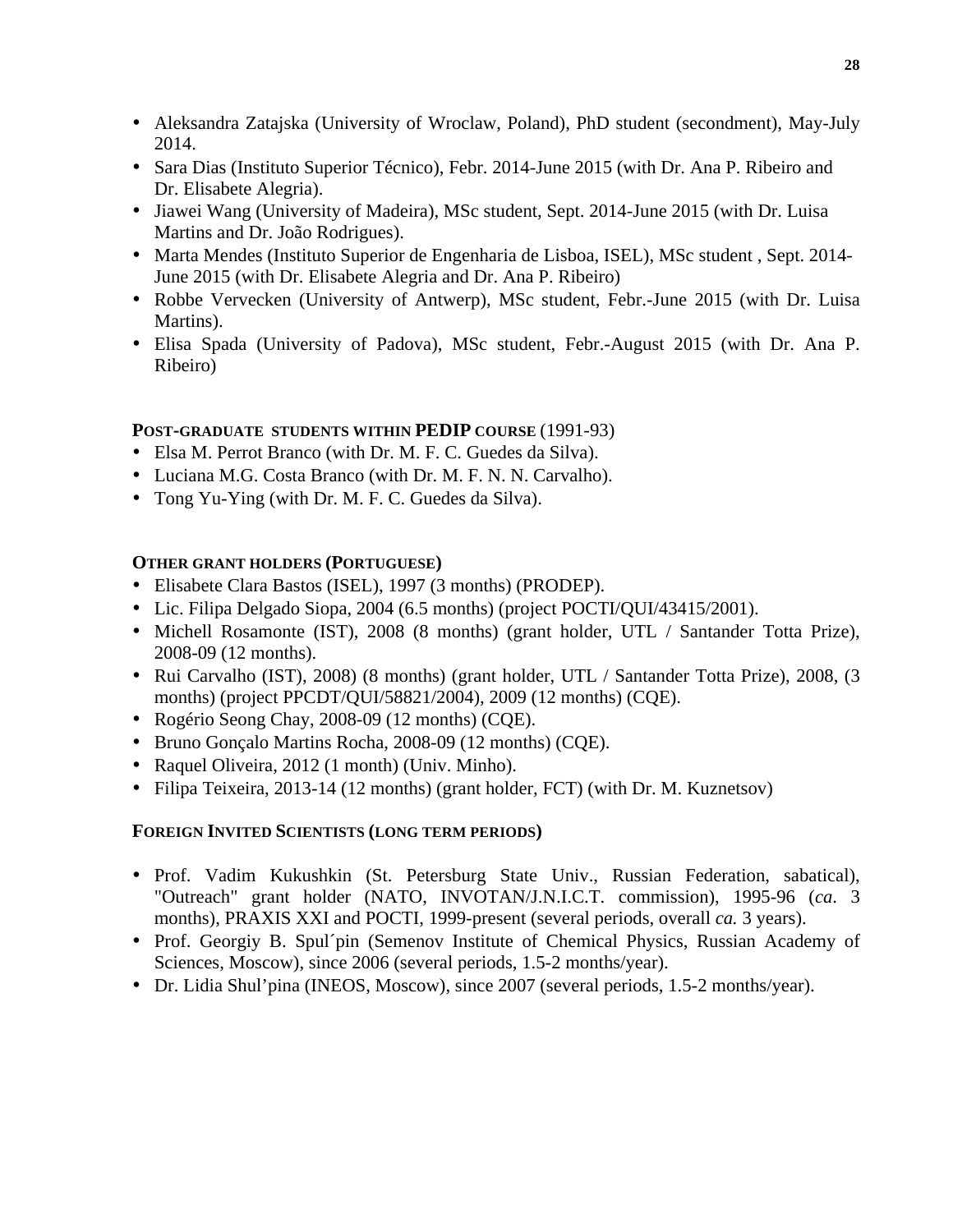#### **PUBLICATIONS**

(*When appropriate, in sections I and II, the name of the senior author to whom the correspondence should be addressed is denoted by an asterisk.*)

#### **I** − **BOOKS, CONTRIBUTIONS IN BOOKS OR REVIEWS (usually invited ones)**

- I.1 A.J.L. Pombeiro\*, "Isonitrile and Derived Carbyne Complexes of Molybdenum and Tungsten", D. Phil. Thesis, University of Sussex, U.K., 1976 (227 pages).
- I.2 A.J.L. Pombeiro\*, " Preparation, Structure, Bonding and Reactivity of Dinitrogen Complexes", Chapter 6, *in* "New Trends in the Chemistry of Nitrogen Fixation", J. Chatt, L.M. Câmara Pina and R.L. Richards (eds.), Academic Press, London, 1980, pp. 153- 197; MIR Editions, 1983 (Russian translation).
- I.3 A.J.L. Pombeiro\*, "Reactions of Ligands Analogous to Dinitrogen on Dinitrogen Binding Sites", Chapter 10, *in* "New Trends in the Chemistry of Nitrogen Fixation", J. Chatt, L.M. Câmara Pina and R.L. Richards (eds.), Academic Press, London, 1980, pp. 249-274; MIR Editions, 1983 (Russian translation).
- **I.4** A.J.L. Pombeiro\*, "Techniques and Unit Operations in Laboratory Chemistry", (in Portuguese), University Series, Calouste Gulbenkian Foundation, Lisbon, 1983 (1st edition), 1991 (2nd edition), 1998 (3rd edition), 2003 (4th edition) (1070 pages).
- I.5 A.J.L. Pombeiro\*, "Electrochemistry of Transition Metal Complexes", *Portugaliae Electrochimica Acta*, 1983, *1*, 19-143.
- I.6 A.J.L. Pombeiro\*, "Properties of Transition Metal Centres in Nitrogen Fixation", *Rev. Port. Quím*., 1984, *26*, 30-60.
- I.7 A.J.L. Pombeiro\*, R.L. Richards, "Diisocyanide Complexes of Molybdenum(0) and Tungsten(0) and Derived Aminocarbyne Complexes", *Inorg. Synth*., 1985, 23, 9-14.
- I.8 A.J.L. Pombeiro\*, "Alkynes Versatile Reagents in Coordination Chemistry, Synthesis and Chemical Industry" (in Portuguese), *Técnica*, 1987, no. 1. 87, 2-24.
- I.9 A.J.L. Pombeiro\*, "Activation of Unsaturated C≡C and C≡N Bonds: Formation of Metal-Carbon Multiple Bonds", *in* "Coordination Chemistry and Catalysis", J.J. Ziólkowski (ed.), World Scientific Publishing Co., Singapore, 1988, pp. 100 -124.
- I.10 A.J.L. Pombeiro\*, "Reactions of Alkynes at Mononuclear Electron-Rich Transition Metal Centres", *J. Organomet. Chem.*, 1988, 358, 273-282 (25<sup>th</sup> anniversary celebratory issue). http://dx.doi.org/10.1016/0022-328X(88)87083-9
- I.11 A.J.L. Pombeiro "Carbene Complexes Derived from the Activation of Isocyanides and Alkynes by Electron-Rich Transition Metal Centres", *in* "Advances in Metal Carbene Chemistry" (NATO Advanced Research Workshop), U. Schubert (ed.), NATO ASI Series, Kluwer Academic Publishers, Dordrecht, The Netherlands, 1989, pp. 79-99.
- I.12 A.J.L. Pombeiro\*, "Electrophilic β-Addition to Isocyanide, Cyanide and Alkyne-Derived Ligands", *Polyhedron*, 1989, *8*, 1595-1600. http://dx.doi.org/10.1016/S0277-5387(00)80602- 6
- I.13 A.J.L. Pombeiro\*, R.L. Richards, " *trans* -Bis[1,2-ethanediylbis(diphenylphosphine)]bis(isocyanomethane)tungsten(0)", *in* "Reagents for Transition Metal Complex and Organometallic Synthesis" R.J. Angelici (ed.), *Inorg. Synth*. 1990, *28*, 43- 45.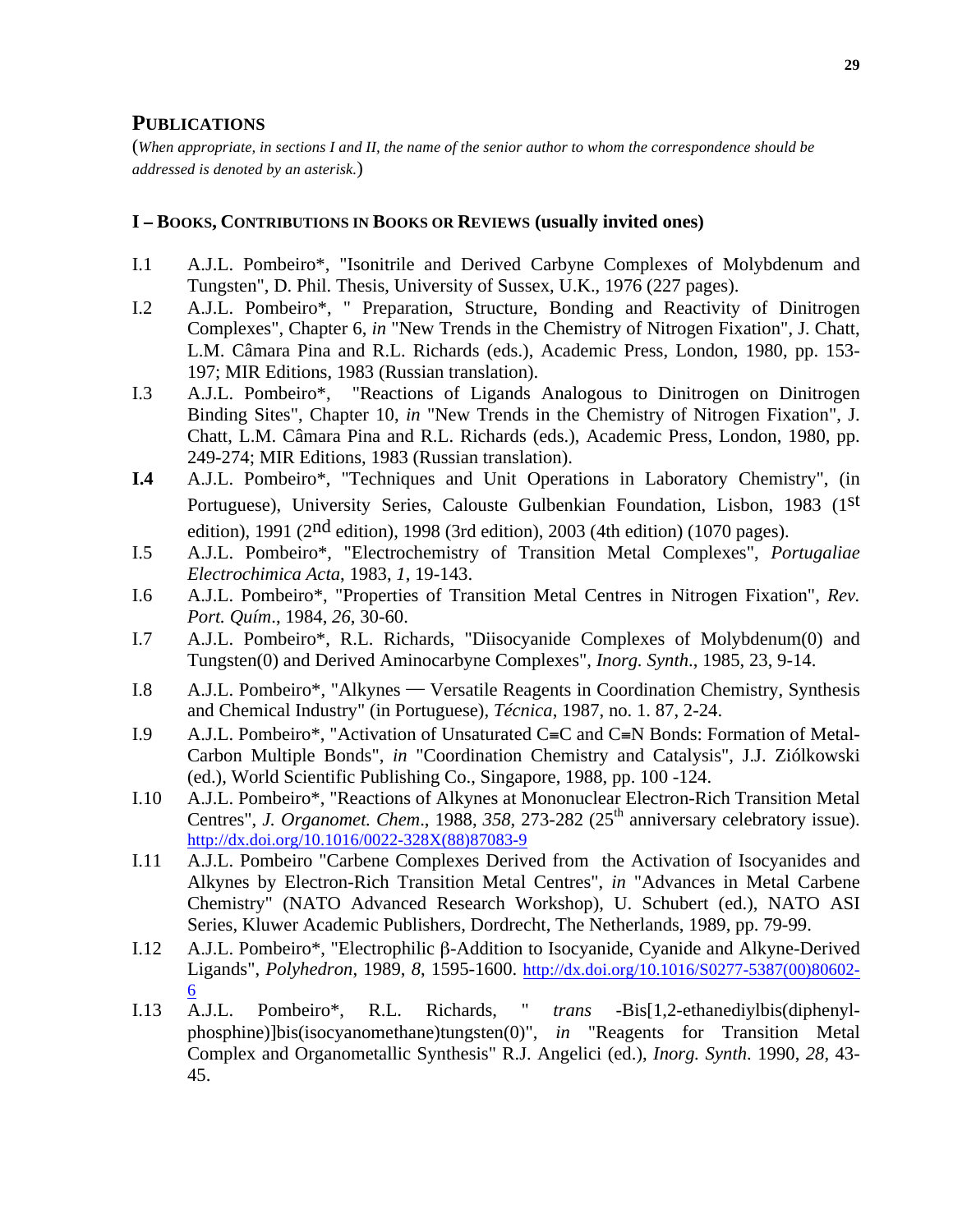- I.14 A.J.L. Pombeiro\*, R.L. Richards, "Reactions of Alkynes, Isocyanides and Cyanides at Dinitrogen-Binding Transition Metal Centres", *Coord. Chem*. *Rev*., 1990, *104*, 13-38. http://dx.doi.org/10.1016/0010-8545(90)80039-V
- I.15 J.J.R. Fraústo da Silva, A.J.L. Pombeiro\*, "Cold Nuclear Fusion the Fleischmann and Pons Electrochemical Route", *in* "Cold Nuclear Fusion - Analysis and Perspectives" (in Portuguese), Academy of Sciences of Lisbon, 1991, pp. 35-61.
- I.16 A.J.L. Pombeiro\*, "Coordination Chemistry of Nitriles and Cyanamide at Electron-Rich Metal Centres", *Inorg. Chim. Acta*, 1992, *198-200*, 179-186 (celebratory issue). http://dx.doi.org/10.1016/S0020-1693(00)92359-4
- **I.17 Editor** of the book "Molecular Electrochemistry of Inorganic, Bioinorganic and Organometallic Compounds", A.J.L. Pombeiro and J. McCleverty (eds.), NATO ASI Series, Kluwer Academic Publishers, Dordrecht, The Netherlands, 1993 (comprising the full texts of the contributions presented at the NATO Advanced Research Workshop, under the same theme, held in Sintra, Portugal, 1992), [one "key" paper (see I.18) and six short papers (see II.100- II.105)].
- I.18 A.J.L. Pombeiro\*, "Electrochemical Behaviour of Complexes Derived from the Activation of Alkynes, Isocyanides and Nitriles", *in* "Molecular Electrochemistry of Inorganic, Bioinorganic and Organometallic Compounds" (NATO Advanced Research Workshop), A.J.L. Pombeiro and J. McCleverty (eds.), NATO ASI Series, Kluwer Academic Publishers, Dordrecht, The Netherlands, 1993, 331-344.
- I.19 A.J.L. Pombeiro\*, "Chemistry and Electrochemistry of Alkyne- and Isocyanide-Derived Carbyne Complexes of Rhenium, Molybdenum and Tungsten", *in* "Transition Metal Carbyne Complexes" (NATO Advanced Research Workshop), F.R. Kreissl (ed.), NATO ASI Series, Kluwer Academic Publishers, Dordrecht, The Netherlands, 1993, 105-121.
- I.20 A.J.L. Pombeiro\*, "Molecular Electrochemistry of Complexes with Activated Isocyanide, Nitrile and Alkyne-Derived Ligands", *Anales de Química*, 1993, *89*, 428- 436.
- I.21 A.J.L. Pombeiro\*, "Coordination Chemistry of Small Unsaturated-N Molecules at Electron-Rich Mononuclear Centres: Cyanamide, Organonitriles, Nitric Oxide and Related Species", *New J. Chem.,* 1994, *18,* 163-174.
- I.22 A.J.L. Pombeiro\*, R.L. Richards, "Organometallic Chemistry of Dinitrogen-Binding Metal Sites", *in* "Trends in Organometallic Chemistry", Council of Scientific Research Integration, Research Trends, Trivandrum, India, 1994, *1*, 263-280.
- I.23 R. Herrmann, A.J.L. Pombeiro\*, "Isocyanides, Versatile Compounds in Biological and Organic Systems", *Química*, 1995, *59*, 16-27 (in Portuguese).
- I.24 A.J.L. Pombeiro\*, "Protonation or Deprotonation Reactions and Their Mechanisms at Low-Valent Transition Metal Phosphinic Complexes", *in* "Progress in Inorganic and Organometallic Chemistry", F.P. Pruchnik and M. Zuber (eds.), Institute of Chemistry (Univ. Wroclaw) and Institute of Inorganic Chemistry and Metallurgy of Rare Elements (Technical Univ. Wroclaw), Poland, 1996, pp. 252-275 (texts of the invited lectures presented at the  $1<sup>st</sup>$  Internat. Conference on Progress in Inorganic and Organometallic Chemistry, Polanica Zdrój, Poland, 1994 - see 29 *in* "Invited Lectures at Conferences").
- I.25 V. Yu. Kukushkin, D. Tudela, A.J.L. Pombeiro\*, "Metal-Ion Assisted Reactions of Oximes and Reactivity of Oxime-Containing Metal Complexes", *Coord. Chem*. *Rev*., 1996, *156*, 333-362. http://dx.doi.org/10.1016/0010-8545(95)01234-6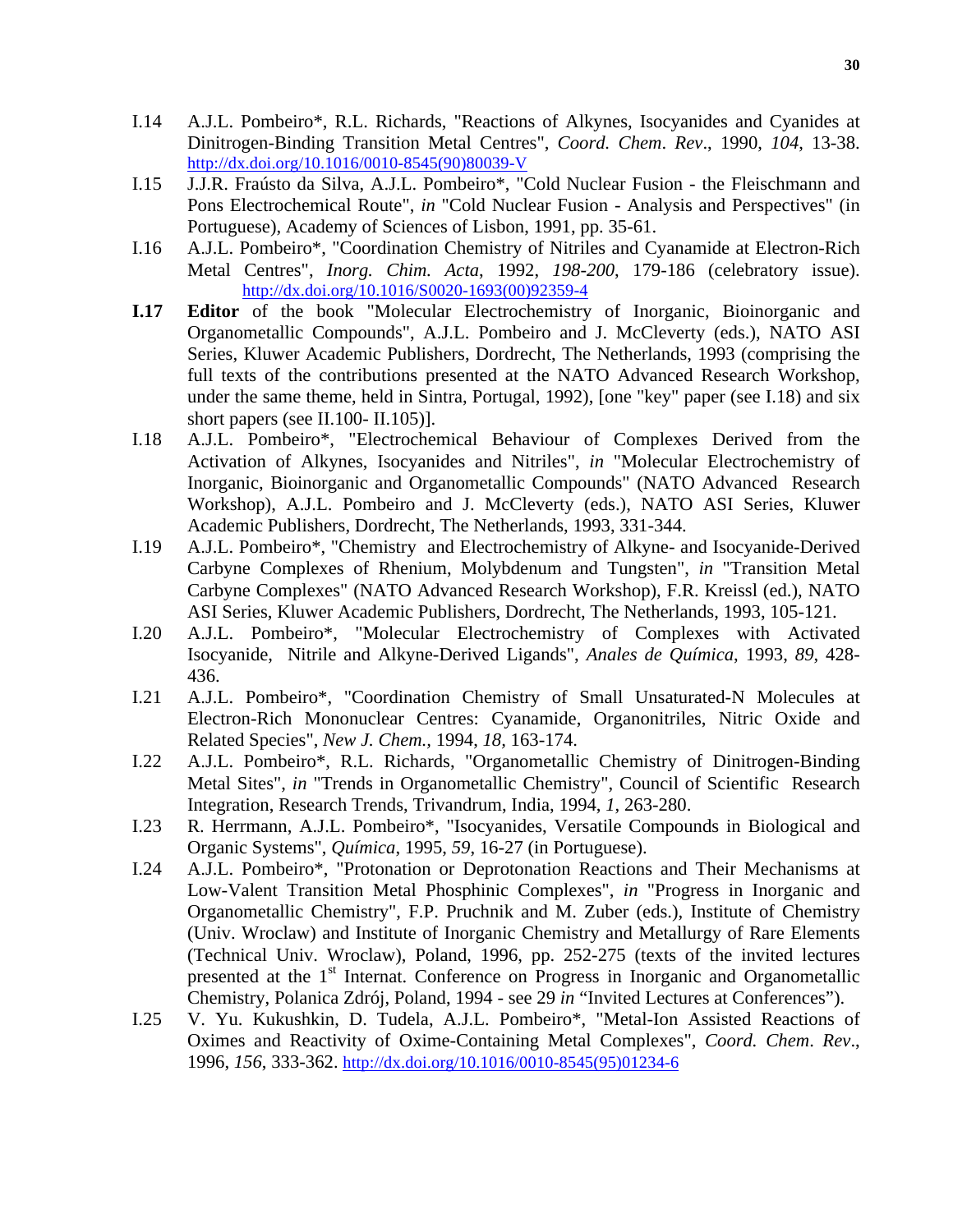- I.26 A.J.L. Pombeiro\*, "Molecular Electrochemistry in Coordination Chemistry: Metal-Ligand Bonds and Their Activation by Electron-Transfer", *New J. Chem.* 1997, *21*, 649- 660.
- I.27 A.J.L.Pombeiro\*, "Rhenium Complexes. *trans*-Bis{1,2-bis(diphenylphosphano)ethane} (chloro)(phenylvinylidene)rhenium, *trans*-Bis{1,2-bis(diphenylphosphano)ethane}(*tert*butylvinylidene)(chloro)rhenium, *trans*-Bis{1,2-bis(diphenylphosphano)ethane}(chloro) (methoxycarbonylvinylidene)rhenium, *trans*−Bis{1,2−bis(diphenylphos phanoethane}(chloro)(ethoxycarbonylvinylidene) rhenium–ReCl{=C=CHR}  ${(C_6H_5)_2PCH_2CH_2P(C_6H_5)_2}_2$  (R =  $C_6H_5$ , *t*-C<sub>4</sub>H<sub>9</sub>, OCOCH<sub>3</sub>, OCOC<sub>2</sub>H<sub>5</sub>)", *in* "Synthetic Methods of Organometallic and Inorganic Chemistry", Vol. 7, "Transition Metals, Part 1", W.A. Herrmann (ed.), Ch. 3 ("Complexes Containing Metal/Carbon Multiple Bonds", F.R. Kreissl), Georg Thieme Verlag, Stuttgart, 1997, pp. 180-181.
- I.28 A.J.L. Pombeiro\*, "*trans*−Bis{1,2−bis(diphenylphosphano)ethane}(methylamino carbyne)(methylisonitrile)tungsten Tetrafluoroborate − *trans*-[(H3C−NC)  ${ (C_6H_5)_2PCH_2CH_2P(C_6H_5)_2 }$ <sup>2</sup> W≡CNHCH<sub>3</sub> [[BF<sub>4</sub>]", *in* "Synthetic Methods of Organometallic and Inorganic Chemistry", Vol. 7, "Transition Metals, Part 1", W.A. Herrmann (ed.), Ch. 3 ("Complexes Containing Metal/Carbon Multiple Bonds", F.R. Kreissl), George Thieme Verlag, Stuttgart, 1997, pp. 207-208.
- I.29 A.J.L. Pombeiro\*, "Rhenium Complexes. *trans*-Bis{1,2-bis(diphenyl phosphano)ethane}(chloro)(methylaminocarbyne)rhenium Tetrafluoroborate − *trans*-  $[ReLU{CNH(CH_3)}{(C_6H_5)_2PCH_2CH_2P(C_6H_5)_2}$ <sup>2</sup>]  $[BF_4]$ ", *in* "Synthetic Methods of Organometallic and Inorganic Chemistry", Vol. 7, "Transition Metals, Part 1", W.A. Herrmann (ed.), Ch. 3 ("Complexes Containing Metal/Carbon Multiple Bonds", F.R. Kreissl), George Thieme Verlag, Stuttgart, 1997, pp. 214-215.
- I.30 M.F.C. Guedes da Silva, M.F.N.N. Carvalho, M.A.N.D.A. Lemos, A.J.L. Pombeiro\*, "Binding and Reactivity of Cyanide, Isocyanide and Aminocarbyne, CNH<sub>x</sub> ( $x = 0-2$ ), at a Single Transition Metal Centre", *in* "Progress in Coordination and Organometallic Chemistry", G. Ondrejovic and A. Sirota (eds.), "Monograph Series of the International Conferences on Coordination Chemistry", Vol. 3, Slovak Technical University Press, Bratislava, 1997, pp. 143-146 (see 32 *in* "Invited Lectures at Conferences").
- I.31 C.M.M. Matoso, A.J.L. Pombeiro\*, J.J.R. Fraústo da Silva\*, M.F.C. Guedes da Silva, J.A.L. da Silva, J.L. Baptista-Ferreira, F. Pinho-Almeida, "A Possible Role for Amavadine in Some *Amanita Fungi*", *in* "Vanadium Compounds – Chemistry, Biochemistry and Therapeutic Application", A.S. Tracey and D.C. Crans (eds.), American Chemical Society Symposium Series, No. 711, American Chemical Society, Oxford University Press, 1998, Ch. 18, pp. 241-247.
- I.32 V. Yu. Kukushkin,\* A.J.L. Pombeiro\*, "Oxime and Oximate Metal Complexes: Unconventional Synthesis and Reactivity", *Coord. Chem. Rev*., 1999, *181*, 147-175. http://dx.doi.org/10.1016/S0010-8545(98)00215-X
- I.33 M.A.N.D.A. Lemos, P. Sousa, F. Lemos, A.J.L. Pombeiro\*, F. Ramôa Ribeiro,"Modelling the Voltammetric Behaviour of Cobalt Cations Inside Zeolites", *in* "Reaction Kinetics and the Development of Catalytic Processes", G.F. Froment and K.C. Waugh (eds.), Elsevier Science Ltd., 1999, pp. 443-446.
- I.34 V. Yu. Kukushkin, A.J.L. Pombeiro\*, "Metal-Assisted Reactions of Oximes", *in*  "Perspectives in Coordination Chemistry", A.M. Trzeciak, P. Sobota and J.J. Ziólkowski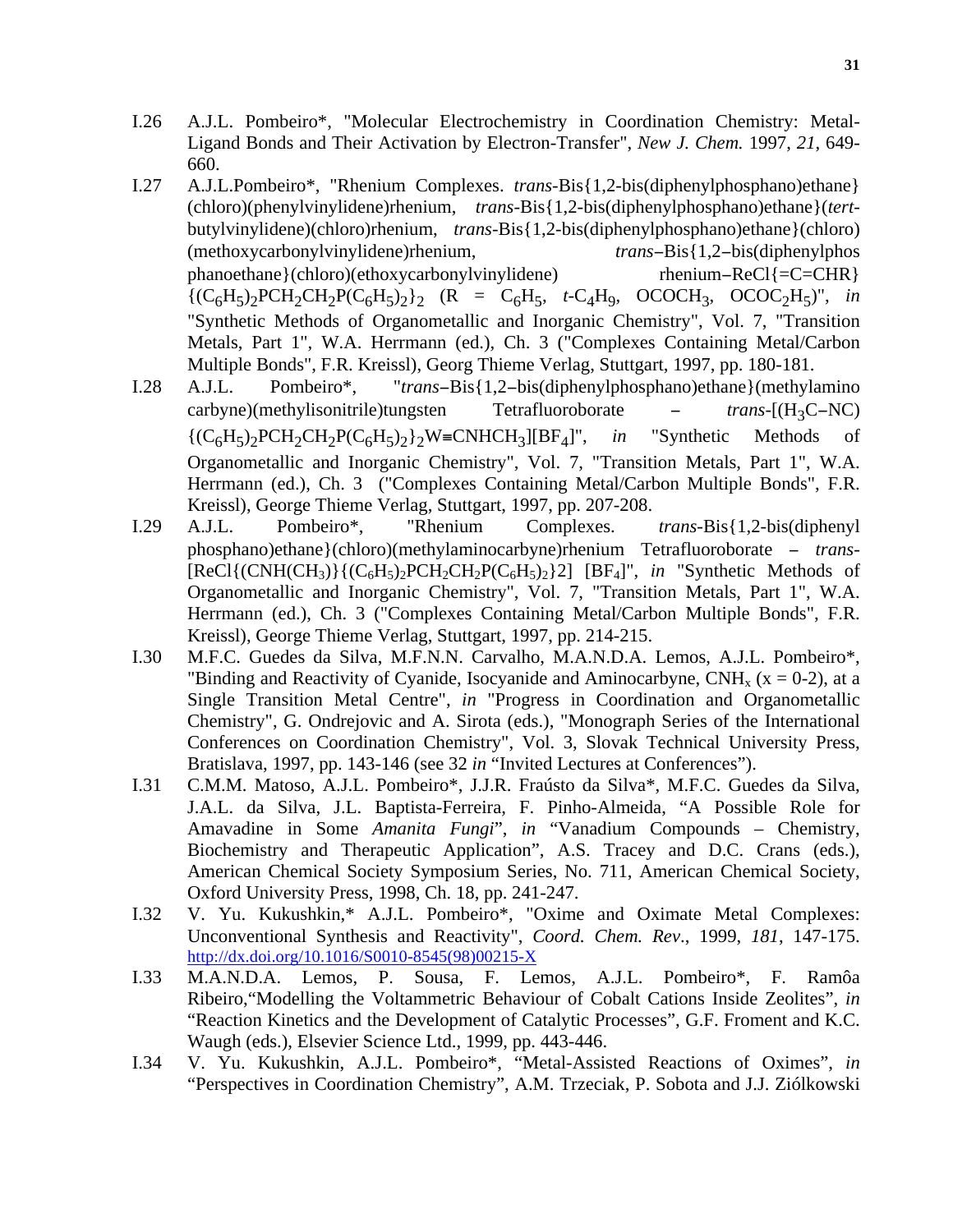(eds.), ("Education in Advanced Chemistry" series, vol. 7), Poznan - Wroclaw, 2000, pp. 217-241.

- I.35 A.J.L. Pombeiro\*, M.F.C. Guedes da Silva, "Coordination Chemistry of CNH2,The Simplest Aminocarbyne", *J. Organometal. Chem*., 2001, *617-618*, 65-69 (special volume on "Transition Metal Complexes of Carbenes and Related Species in 2000"). http://dx.doi.org/10.1016/S0022-328X(00)00641-0
- I.36 A.J.L. Pombeiro\*, M.F.C. Guedes da Silva, M.A.N.D.A. Lemos, "Electron-Transfer Induced Isomerizations of Coordination Compounds", *Coord. Chem. Rev.,* 2001, *219- 221*, 53-80. http://dx.doi.org/10.1016/S0010-8545(01)00299-5
- I.37 A.J.L. Pombeiro\*, M.F.C. Guedes da Silva, R.A. Michelin, "Aminocarbyne Complexes Derived from Isocyanides Activated Toward Electrophilic Addition", *Coord. Chem. Rev*., 2001, *218*, 43-74. http://dx.doi.org/10.1016/S0010-8545(01)80003-5
- I.38 R.A. Michelin\*, A.J.L. Pombeiro\*, M.F.C. Guedes da Silva, "Aminocarbene Complexes Derived from Nucleophilic Addition to Isocyanide Ligands", *Coord. Chem. Rev*., 2001, *218*, 75-112. http://dx.doi.org/10.1016/S0010-8545(01)80004-7
- I.39 A.J.L. Pombeiro\*, "Coordination Chemistry of CNH, the Simplest Isocyanide", *Inorg. Chem. Commun*., 2001, *4*, 585-597 (invited inaugural review for the mini-review section). http://dx.doi.org/10.1016/S1387-7003(01)00267-2
- I.40 A.J.L. Pombeiro\*, "Comparative Behaviours of Phospha-alkynes and Alkynes at Electron- rich Phosphinic Metal Centres", *J. Organometal. Chem*., 2001, *632*, 215-226. http://dx.doi.org/10.1016/S0022-328X(01)00997-4
- I.41 V. Yu. Kukushkin,\* A.J.L.Pombeiro\*, "Additions to Metal-Activated Organonitriles", *Chem. Rev*., *2002*, 102, 1771-1802. http://dx.doi.org/10.1021/cr0103266
- I.42 V. Yu. Kukushkin, A.J.L. Pombeiro\*, C.M.P. Ferreira, L.I. Eding, "Dimethyl Sulfoxide Complexes of Platinum(II):  $K[PtCl_3(Me_2SO)]$ , *cis*- $[PtCl_2L(Me_2SO)]$  (L = Me<sub>2</sub>SO, MeCN),  $[PtCl(\mu-Cl)(Me_2SO)]_2$  and  $[Pt(Me_2SO)_4](CF_3SO_3)_2$ ", *Inorg. Synth.*, 2002, 33, 189-196.
- I.43 A.J.L. Pombeiro\*, V. Yu. Kukushkin\*, "Ligand Reactivity: General Introduction", *in*  "Comprehensive Coordination Chemistry II" (J.A. McCleverty, T.J. Meyer, eds.- inchief), Vol. 1 (A.B.P. Lever, ed.), Elsevier, 2004, Cap. 1.29, pp. 585-594. http://dx.doi.org/10.1016/B0-08-043748-6/01154-3
- I.44 A.J.L. Pombeiro\*, V. Yu. Kukushkin\*, "Reactivity of Coordinated Oximes" *in*  "Comprehensive Coordination Chemistry II" (J.A. McCleverty e T.J. Meyer, eds.- inchief), Vol. 1 (A.B.P. Lever, ed.), Elsevier, 2004, Cap. 1.33, pp. 631-637. http://dx.doi.org/10.1016/B0-08-043748-6/01247-0
- I.45 A.J.L. Pombeiro\*, V. Yu. Kukushkin\*, "Reactivity of Coordinated Nitriles", *in*  "Comprehensive Coordination Chemistry II" (J.A. McCleverty, T.J. Meyer, eds.- inchief), Vol. 1 (A.B.P. Lever, ed.), Elsevier, 2004, Cap. 1.34, pp. 639-660. http://dx.doi.org/10.1016/B0-08-043748-6/01248-2
- I.46 A.J.L. Pombeiro\*, M.F.C. Guedes da Silva, "Electrochemical Behaviour of Phosphazenes and Their Complexes", *in* "Phosphazenes: a Worlwide Insight", Vol. I [Synthesis and Characterization of Poly(organophosphazenes)] (M. Gleria, R. De Jaeger, eds.), Nova Science Publishers, New York, 2004, Ch. 14, pp. 343-364.
- **I.47 Editor** of the book "Trends in Molecular Electrochemistry", A.J.L. Pombeiro (ed.) and C. Amatore (co-ed.), Marcel Dekker / FontisMedia, New York / Lausanne, 2004.
- I.48 A.J.L. Pombeiro\*, M.F.C. Guedes da Silva, "Bond and Structure Activation by Anodic Electron-Transfer: Metal-Hydrogen Bond Cleavage and *cis*/*trans* Isomerization in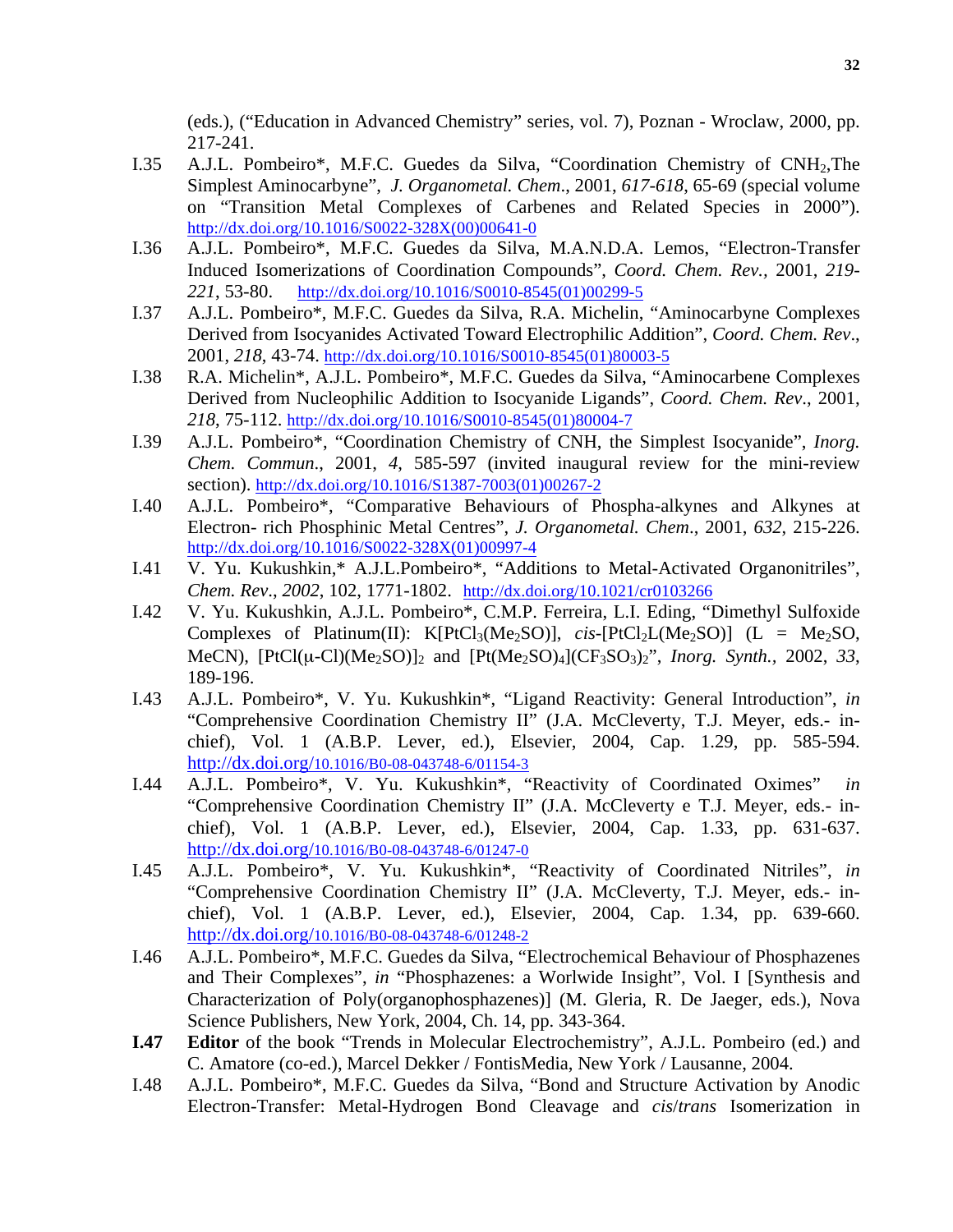Coordination Compounds", *in* "Trends in Molecular Electrochemistry", A.J.L. Pombeiro and C. Amatore (eds.), Marcel Dekker / Fontis Media, New York / Lausanne, 2004, Cap. 5, pp. 153-186.

- I.49 E. Reisner, V.B. Arion, B.K. Keppler, A.J.L. Pombeiro\*, V. Yu. Kukushkin, "First Insights into Structure-activity Relationships of Anticancer [RuCl<sub>4</sub>(azole)<sub>2</sub>]− Complexes", *J. Russ. Chem. Soc*., 2004, *48*, 137-139.
- I.50 V. Yu. Kukushkin,\* A.J.L. Pombeiro\*, "Metal-mediated and Metal-catalyzed Hydrolysis of Nitriles", *Inorg. Chim. Acta*, 2005, *358*, 1-21.http://dx.doi.org/10.1016/j.ica.2004.04.029
- I.51 A.J.L. Pombeiro\*, M.F.C. Guedes da Silva, R.H. Crabtree, "Technetium & Rhenium: Inorganic & Coordination Chemistry", *in* "Encyclopedia of Inorganic Chemistry", 2nd ed. (R.B. King, ed.-in-chief), Wiley, Chichester, 2005, Vol. IX, pp. 5499-5516.
- I.52 A.J.L. Pombeiro\*, "Activation and Functionalization of Alkanes", *in* "Perspectives of Coordination Chemistry", A. Trzeciak (ed.), ("Education in Advanced Chemistry" series, vol. 9), Poznan-Wroclaw, 2005, pp. 93-113.
- I.53 E. Reisner, V.B. Arion, C.G. Hartinger, M.A. Jakupec, A.J.L. Pombeiro\*, B.K. Keppler, "From Synthesis to Antitumor Activity – NAMI-A and KP1019, Two Ruthenium Complexes in Clinical Trials", *in* "Perspectives of Coordination Chemistry", A. Trzeciak (ed.), ("Education in Advanced Chemistry" series, vol. 9), Poznan-Wroclaw, 2005, pp. 215-229.
- I.54 A.J.L. Pombeiro\*, "Redox Potential-Structure Relationships in Coordination Compounds", *in* "Encyclopedia of Electrochemistry" (A.J. Bard, M. Stratmann, eds.), Vol. 7A, "Inorganic Chemistry", F. Scholz, C.J. Pickett, eds., Wiley-VCH, 2007, Ch. 3, pp. 77-108. http://dx.doi.org/10.1002/9783527610426.bard070003
- I.55 A.J.L. Pombeiro\*, "Characterization of Coordination Compounds by Electrochemical Parameters", *Eur. J. Inorg. Chem*., 2007, 1473-1482. http://dx.doi.org/10.1002/ejic.200601095
- I.56 A.J.L. Pombeiro\*, "Vanadium-Catalyzed Alkane Functionalization Reactions under Mild Conditions", *in* "Vanadium: the Versatile Metal", K. Kustin, J.C. Pessoa, D.C. Crans (eds.), American Chemical Society Symposium Series, Nº 974, American Chemical Society, Oxford University Press, 2007, Ch. 4, pp. 51-60. http://dx.doi.org/10.1021/bk-2007-0974.ch004
- I.57 E. Reisner\*, V.B. Arion, B.K. Keppler, A.J.L. Pombeiro\*, "Electron-transfer Activated Metal-based Anticancer Drugs", *Inorg. Chim. Acta*, 2008, *361,* 1569-158*3*. http://dx.doi.org/10.1016/j.ica.2006.12.005
- I.58 A.J.L. Pombeiro\*, "Electrocatalysis: Applications in Coordination, Bioinorganic and Organometallic Chemistries", *in* "Catalysis from Theory to Application", J.L. Figueiredo, M.M. Pereira, J. Faria (eds.), Coimbra University Press, 2008, Section D, Chapter 2, pp. 539-563. ISBN: 978-989-8074-35-5
- I.59 M.Kopylovich, A. J. L. Pombeiro\*, "Coordination Chemistry of 1,3,5-Triazapentadienes", *Coord. Chem. Rev.*, 2011, *255*, 339-355. http://dx.doi.org/10.1016/j.ccr.2010.09.012
- I.60 J.A. L. da Silva, J.J.R. Fraústo da Silva, A.J.L. Pombeiro\*, "Oxovanadium Complexes in Catalytic Oxidations", *Coord. Chem. Rev.*, 2011, *255*, 2232-2248. http://dx.doi.org/10.1016/j.ccr.2011.05.009
- I.61 J.A. L. da Silva, J.J.R. Fraústo da Silva, A.J.L. Pombeiro\*, "Amavadine, a Vanadium Compound in Amatina Fungi", in "Vanadium, Biochemical and Molecular Biological Approaches", M. Michibata (ed.), Springer, 2012, Chapter 2, pp.35-49. http://dx.doi.org/10.1007/978-94-007-0913-3\_2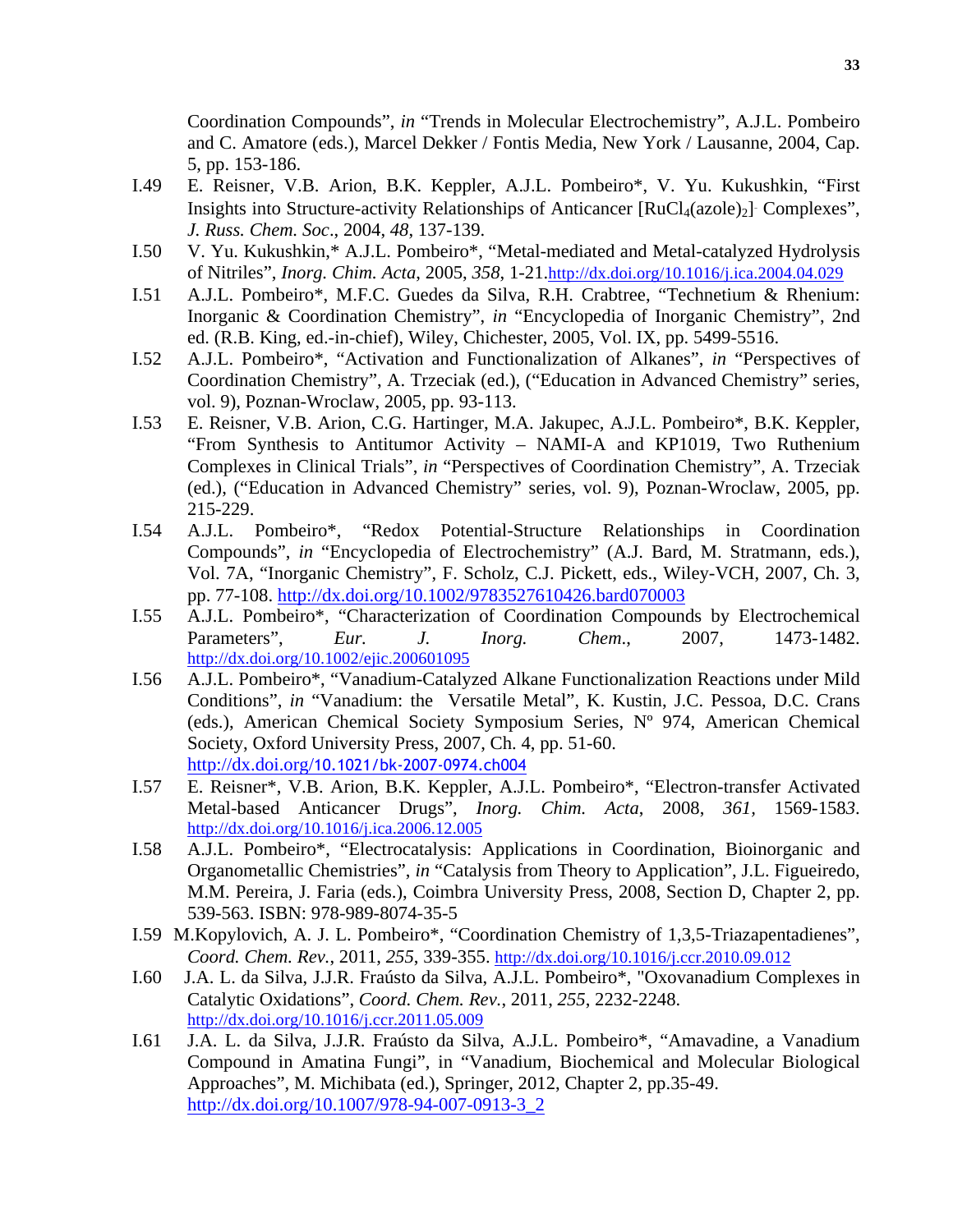- I.62 K.V. Luzyanin, A.J.L. Pombeiro, "Carbene Complexes Derived from Metal-Bound Isocyanides: Recent Advances", in "Isocyanide Chemistry: Applications in Synthesis and Material Science", V.G. Nenajdenko (ed.), Wiley-VCH, Weinheim, Germany, 2012, Chapter 15, pp. 531-550. http://dx.doi.org/10.1002/9783527652532.ch15
- I.63 J.A. L. da Silva, J.J.R. Fraústo da Silva, A.J.L. Pombeiro\*, "Vanadium,bis[*N*-[(1*S*)-1- (carboxy-*κO*)ethyl]-*N*-(hydroxy-*κO*)-lalaninato(2-)-*κN*,*κO*]- (Amavadin)", Encyclopedia of Reagents for Organic Synthesis *(*EROS), J.Wiley*,* 2012. http://dx.doi.org/10.1002/047084289X.rn01472*.*
- I.64 A. M. Kirillov, M. V. Kirillova, A. J.L. Pombeiro, "Multicopper complexes and coordination polymers for mild oxidative functionalization of alkanes", *Coord. Chem. Rev*., 2012, *256*, 2741– 2759. http://dx.doi.org/10.1016/j.ccr.2012.07.022
- I.65 A.M. Kirillov, M.V. Kirillova, A.J.L. Pombeiro, "Homogeneous multicopper catalysts for oxidation and hydrocarboxylation of alkanes", *Adv. Inorg. Chem.,* 2013, *65*, 1−31. http://dx.doi.org/10.1016/B978-0-12-404582-8.00001-8
- I.66 K.T. Mahmudov,\* M.N. Kopylovich,\* A.J.L. Pombeiro,\* "Coordination chemistry of arylhydrazones of methylene active compounds", *Coord. Chem. Rev.,* 2013, *257*, 1244- 1281. http://dx.doi.org/10.1016/j.ccr.2012.12.016
- I.67 M.F.C. Guedes da Silva,\* A.J.L. Pombeiro,\* "XXV International Conference on Organometallic Chemistry, Vital role of platinum group metals at Jubilee conference", *Platinum Metals Rev., 2013,* 57*, 17–31.* http://dx.doi.org/10.1595/147106713X659127
- I.68 J.A. L. da Silva, J.J.R. Fraústo da Silva, A.J.L. Pombeiro,\* "Amavadin, a Vanadium Natural Complex: its Role and Applications", *Coord. Chem. Rev*., 2013, *257*, 2388– 2400. http://dx.doi.org/10.1016/j.ccr.2013.03.010
- **I.69 Editor** of the book "Advances in Organometallic Chemistry and Catalysis" (*The Silver/Gold Jubilee ICOMC Celebratory Book)*, J. Wiley & Sons, 2014 (ISBN: 978-1- 118-51014-8)
- I.70 A.J.L. Pombeiro\* " Toward Functionalization of Alkanes under Environmentally Benign Conditions", in "Advances in Organometallic Chemistry and Catalysis" (The Silver/Gold Jubilee ICOMC Celebratory Book), A. J. L. Pombeiro (ed.), J. Wiley & Sons, 2014, Chapter 2, pp. 15-25. http://dx.doi.org/10.1002/9781118742952.ch2
- I.71 A. M. Kirillov, \* M. V. Kirillova, \* A. J. L. Pombeiro, \* " Self-assembled Multicopper Complexes and Coordination Polymers for Oxidation and Hydrocarboxylation of Alkanes",in "Advances in Organometallic Chemistry and Catalysis" (The Silver/Gold Jubilee ICOMC Celebratory Book), A. J. L. Pombeiro (ed.), J. Wiley & Sons, 2014, Chapter 3, pp. 27–38. http://dx.doi.org/10.1002/9781118742952.ch3
- I.72 Y. Yu. Karabach, M. N. Kopylovich, K. T. Mahmudov, A. J. L. Pombeiro, "Microwaveassisted Catalytic Oxidation of Alcohols to Carbonyl Compounds", in "Advances in Organometallic Chemistry and Catalysis" (The Silver/Gold Jubilee ICOMC Celebratory Book), A. J. L. Pombeiro (ed.), J. Wiley & Sons, 2014, Chapter 18, pp.233-245. http://dx.doi.org/10.1002/9781118742952.ch18
- I.73 D. Mandelli, L. S. Shul'pina, M. V. Kirillova, A. M. Kirillov, W. A. Carvalho, A. L. Pombeiro, G. B. Shul'pin, *"* Oxidation of Glycerol with Hydrogen Peroxide Catalyzed by Metal Complexes", in "Advances in Organometallic Chemistry and Catalysis" (The Silver/Gold Jubilee ICOMC Celebratory Book), A. J. L. Pombeiro (ed.), J. Wiley & Sons, 2014, Chapter 19, pp. 247-257. http://dx.doi.org/10.1002/9781118742952.ch19
- I.74 L. M. D. R. S. Martins, A. J. L. Pombeiro*, "*Carbon-scorpionate Complexes in Oxidation Catalysis", in "Advances in Organometallic Chemistry and Catalysis" (The Silver/Gold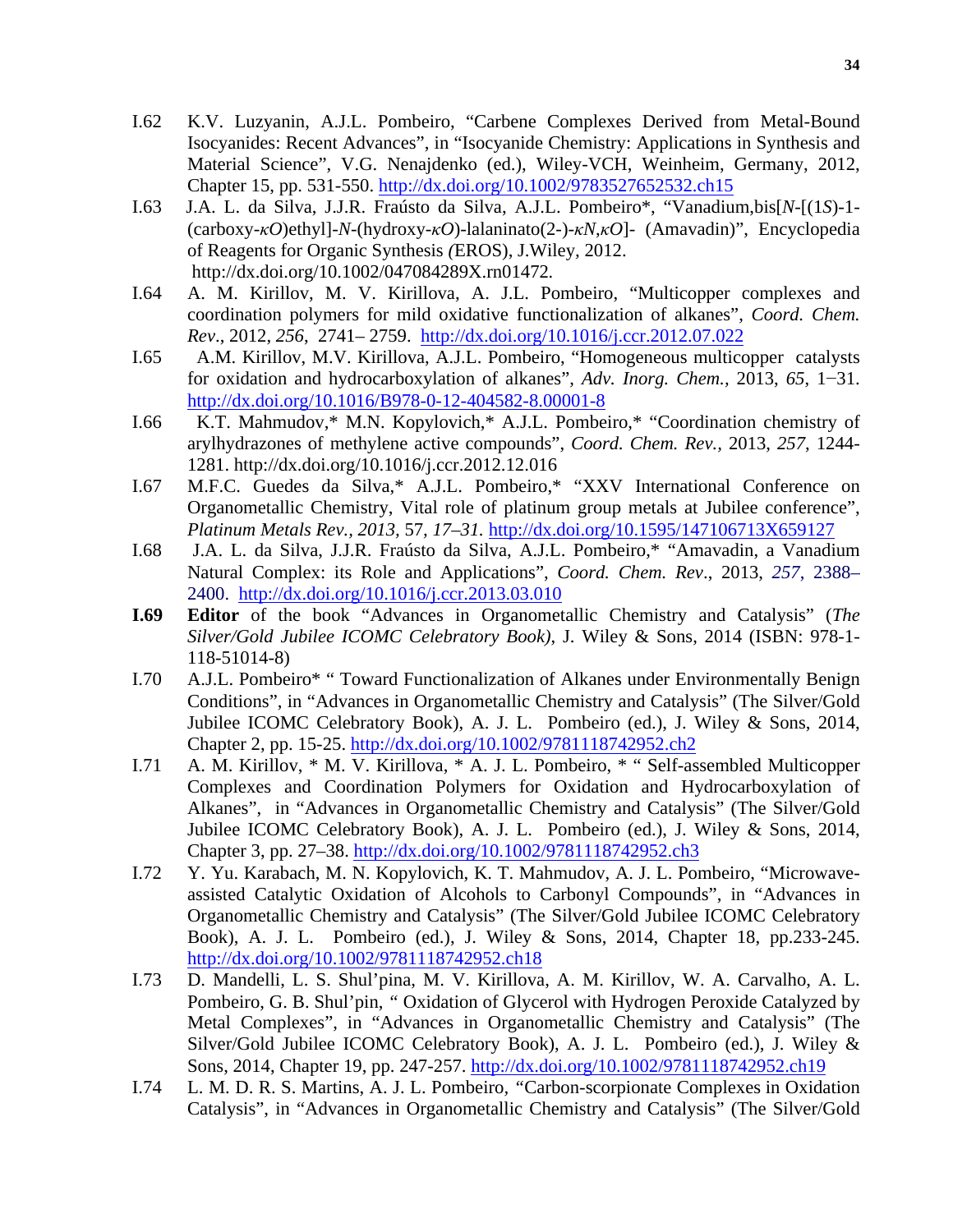Jubilee ICOMC Celebratory Book), A. J. L. Pombeiro (ed.), J. Wiley & Sons, 2014, Chapter 22, pp. 285-294. http://dx.doi.org/10.1002/9781118742952.ch22

- I.75 M. F. C. Guedes da Silva, A. J. L. Pombeiro, *"*Redox Potential –Structure and Parameterization Relationships in the Characterization and Identification of Organometallic Compounds", in "Advances in Organometallic Chemistry and Catalysis" (The Silver/Gold Jubilee ICOMC Celebratory Book), A. J. L. Pombeiro (ed.), J. Wiley & Sons, 2014, Chapter 50, pp. 677–690. http://dx.doi.org/10.1002/9781118742952.ch50
- I.76 K.T. Mahmudov, M.N. Kopylovich, A.M. Maharramov, M.M. Kurbanova, A.V. Gurbanov, A.J.L. Pombeiro, "Barbituric acids as a useful tool for the construction of coordination and supramolecular compounds", *Coord. Chem. Rev.*, 2014, *265*, 1-37. http://dx.doi.org/10.1016/j.ccr.2014.01.002
- I.77 M. Sutradhar, A. J. L. Pombeiro, "Coordination chemistry of non-oxido, oxido and dioxido vanadium(IV/V) complexes with azine fragment ligands", *Coord. Chem. Rev.*, 2014, *265*, 89-124. http://dx.doi.org/10.1016/j.ccr.2014.01.007
- I.78 L.M.D.R.S. Martins, E.C.B.A. Alegria, A.J.L. Pombeiro, "Synthesis and Biological Applications of Tris(pyrazol-1-yl)-Methane and Borate Metal Complexes", in "Ligands – Synthesis, Characteization and Role in Biotechnology", P. Gawryszewska and P. Smolenski (eds.), "Biochemistry Research Trends", Nova Science Publishers, New York, 2014, Chapter 4, pp. 117-140. (ISBN: 978-1-63117-143-7).
- I.79 K.T. Mahmudov, M.N. Kopylovich, A.J.L. Pombeiro, "Arylhydrazones of Methylene Active Nitriles as Promising Ligands and Starting Materials for Organic Synthesis", in "Ligands – Synthesis, Characteization and Role in Biotechnology", P. Gawryszewska and P. Smolenski (eds.), "Biochemistry Research Trends", Nova Science Publishers, New York, 2014, Chapter 6, pp. 177-198. (ISBN: 978-1-63117-143-7).
- I.80 M. Sutradhar, A.J.L. Pombeiro, "N-acetylsalicylhydrazinate: a Versatile Ligand for the Synthesis of Higher Nuclearity Complexes", in "Ligands – Synthesis, Characterization and Role in Biotechnology", P. Gawryszewska and P. Smolenski (eds.), "Biochemistry Research Trends", Nova Science Publishers, New York, 2014, Chapter 9, pp. 275-288. (ISBN: 978-1-63117-143-7).
- I.81 L.M.D.R.S. Martins, A.J.L. Pombeiro, "Tris(pyrazol-1-yl)methane Metal Complexes for Catalytic Mild Oxidative Functionalizations of Alkanes, Alkenes and Ketones", *Coord. Chem. Rev.*, 2014, *265*, 74-88. http://dx.doi.org/10.1016/j.ccr.2014.01.013
- I.82 P. Martins, M. Marques, L. Coito, A.J.L. Pombeiro, P. V. Baptista,\* A. R. Fernandes,\* " Organometallic Compounds in Cancer Therapy: Past Lessons and Future Directions", *Anti-Cancer Agents in Medicinal Chemistry*, 2014;14(9):1199-212. http://dx.doi.org/10.2174/1871520614666140829124925
- I.83 S. Nesterov, O.V. Nesterova, V. N. Kokozay, A. J. L. Pombeiro, "Polynuclear Heterometallic Complexes from Metal Powders: The "Direct Synthesis" Approach" *Eur. J. Inorg. Chem.*, 2014, 4496-4517 http://dx.doi.org/10.1002/ejic.201402266

#### **II - RESEARCH PAPERS**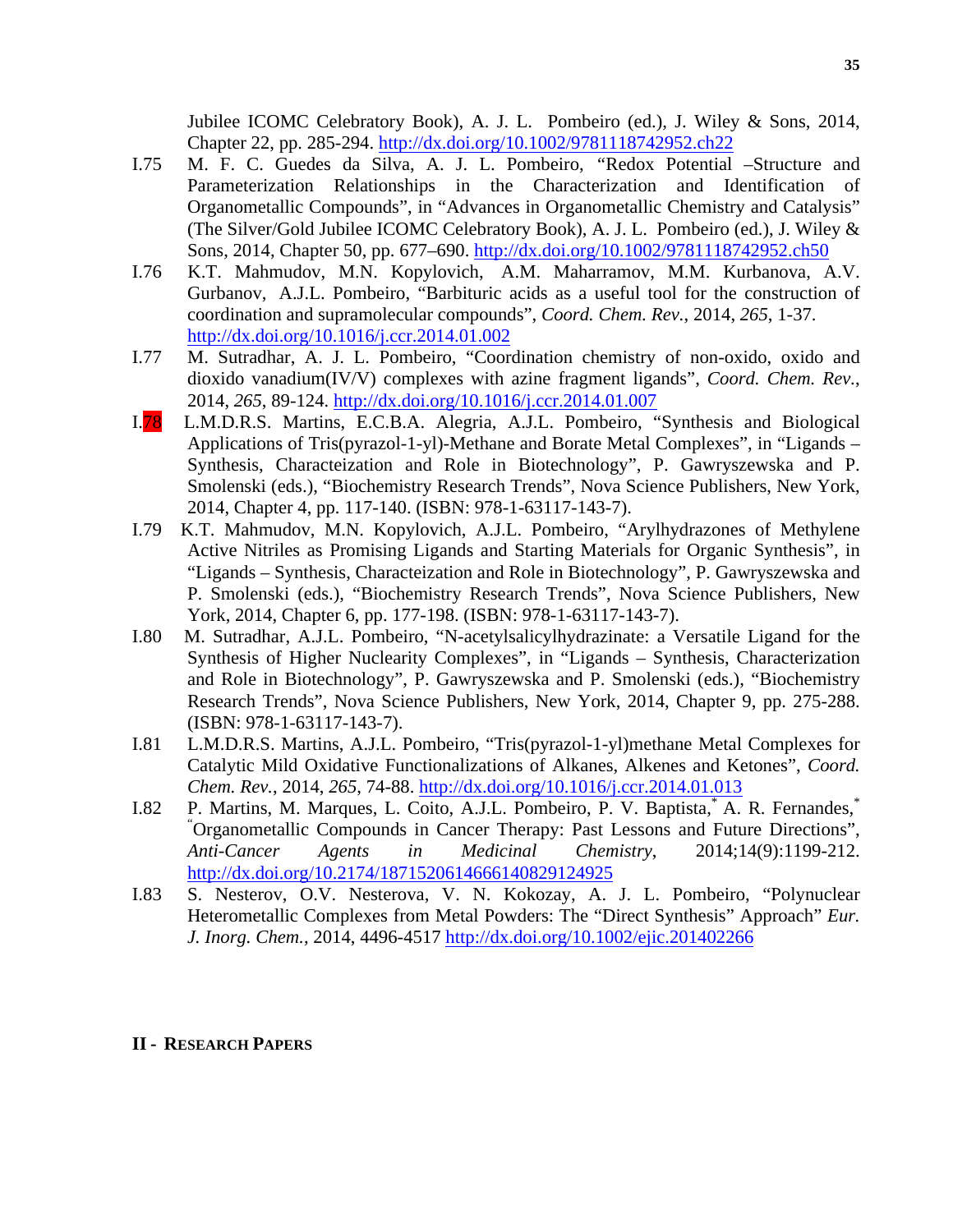- II.1 J.J.R. Fraústo da Silva,\* A.R. Dias, A.J.L. Pombeiro\*, M.J. Calhorda, "Models for the Fixation and Reduction of Dinitrogen in Mild Conditions"(in Portuguese), *Memories of the Academy of Sciences of Lisbon* (Class of Sciences), 1974, *17*, 195-213.
- II.2 J. Chatt, A.J.L. Pombeiro\*, R.L. Richards,\* G. Royston. K. Muir, R.Walker, "Formation of Carbyne-Like Ligands by the Protonation of Isonitriles Ligating Electron-Rich Metal Centres: X-Ray Structure of *trans*-[Mo(CNMe)<sub>2</sub>(Ph<sub>2</sub>PCH<sub>2</sub>CH<sub>2</sub>PPh<sub>2</sub>)<sub>2</sub>] ", *J. Chem. Soc.*, *Chem. Commun.*, 1975, 708-709. http://dx.doi.org/10.1039/C39750000708

# **1978**

- II.3 J. Chatt, C.M. Elson, A.J.L. Pombeiro\*, R.L. Richards\*, G.H.D. Royston, "Preparation, Structure and Redox Properties of Isocyanide Complexes of Molybdenum(0) and Tungsten(0)", *J. Chem. Soc., Dalton Trans*., 1978, 165-169. http://dx.doi.org/10.1039/DT9780000165
- II.4 J. Chatt, G.J. Leigh, C.J. Pickett, A.J.L. Pombeiro\*, R.L. Richards, "A Molecular Orbital Rationale of Reactions of N2 in the Complexes *trans*-  $[M(N_2)_2(Ph_2PCH_2CH_2PPh_2)_2]$  (M = Mo or W)", *Nouv. J. Chim.*, 1978, *2,* 541-542. http://dx.doi.org/

#### **1979**

- II.5 J. Chatt, A.J.L. Pombeiro\*, R.L. Richards,\* "Hydrido-Complexes of Molybdenum and Tungsten with Isonitrile and Carbyne-type Ligands", *J. Chem. Soc., Dalton Trans.*, 1979, 1585-1590. http://dx.doi.org/10.1039/DT9790001585
- II.6 A.L.L. Pombeiro\*, R.L. Richards, J.R. Dilworth, "A Carbyne Complex of Rhenium(V) by Protonation at Nitrogen of an Isonitrile Complex of Rhenium(I)", *J. Organomet. Chem*., 1979, *175*, C17-C18. http://dx.doi.org/10.1016/S0022-328X(00)84553-2
- II.7 A.J.L. Pombeiro\*, R.L. Richards,\* "The Chemical Oxidation and Electronic Spectra of the Complex *trans*- $[M(CNR)_2(Ph_2PCH_2CH_2PPh_2)_2]$  (M = Mo, W)", *J. Organomet. Chem*., 1979, *179*, 459-477. http://dx.doi.org/10.1016/S0022-328X(00)91862-X
- II.8 A.J.L. Pombeiro\*, R.L. Richards, "Studies on the Reactivity of Carbyne Complexes of Tungsten and Molybdenum", *Rev. Port. Quím*., 1979, *21*, 132-138.
- II.9 A.J.L. Pombeiro\*, "A Qualitative π-Molecular Orbital Rationale for Hexacoordinated Dinitrogen- and Isonitrile-Derived Complexes with Metal-Nitrogen and Metal-Carbon Multiple Bonds", *Rev. Port. Quím.* 1979, *21*, 90-103.

## **1980**

- II.10 A.J.L. Pombeiro\*, "Nomenclature of Hydrides of Nitrogen, Cations, Anions and Derived Ligands" (in Portuguese, translated and adapted into this language from the English original written by J. Chatt), *Bull. Soc. Port. Quím*., 1979, Series II, No.1, p. 14; *ibid*., No.2, p. 15-19; *ibid.,* 1980, No.3, p.36.
- II.11 A.J.L. Pombeiro\*, R.L. Richards, "Reactivity of Carbyne and Carbene Complexes of Molybdenum and Tungsten", *Transition Met. Chem.*, 1980, *5* , 55-59. http://dx.doi.org/10.1007/BF01396869
- II.12 J. Chatt, A.J.L. Pombeiro\*, R.L. Richards,\* "Protonation of Isonitriles Ligating Molybdenum(0) and Tungsten(0) at Nitrogen Giving Complexes of Carbyne and Carbene Ligands", *J. Chem. Soc., Dalton Trans*., 1980, 492-498. http://dx.doi.org/10.1039/DT9800000492
- II.13 J. Chatt, A.J.L. Pombeiro\*, R.L. Richards,\* "The Reactions of Isonitrile Complexes of Molybdenum(0) and Tungsten(0) with Alkylating Agents to give Carbyne (Aminomethyne) Complexes", *J. Organomet. Chem.*, 1980, *184*, 357-364. http://dx.doi.org/10.1016/S0022-328X(00)93763-X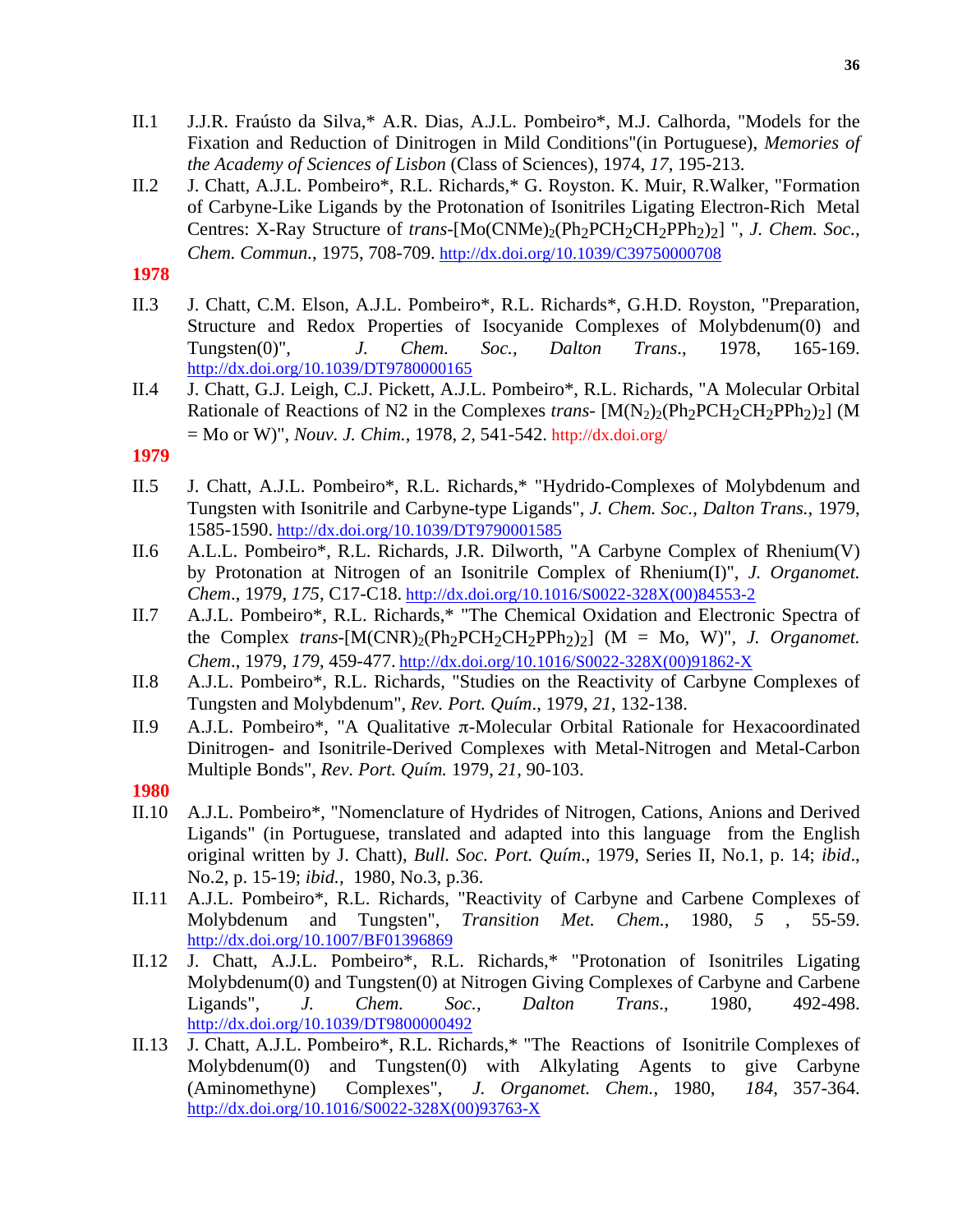- II.14 A.J.L. Pombeiro\*, J. Chatt, R.L. Richards, "The Substitution Reactions of *cis*  $[M(N_2)_2(PMe_2Ph)_4]$  (M = Mo or W) and *trans*- $[Mo(N_2)_2(PMePh_2)_4]$  with Isonitriles; and N.M.R. Study", *J. Organometal. Chem.*, 1980, 190, 297-304. N.M.R. Study", *J. Organometal. Chem*., 1980, *190* , 297-304. http://dx.doi.org/10.1016/S0022-328X(00)83987-X
- II.15 A.J.L. Pombeiro\*, R.L. Richards, "Reactions of *trans*-[Mo(CNMe)<sub>2</sub>(PMe<sub>2</sub>Ph)<sub>4</sub>] and *mer*- $[W(CNMe)<sub>3</sub>(PMe<sub>2</sub>Ph)<sub>3</sub>]$  Complexes with Methanol and with Mineral Acids to give Amines, Ammonia and Hydrocarbons", *Transition Met*. *Chemistry*, 1980, *5*, 281-284. http://dx.doi.org/10.1007/BF01396938
- II.16 A.J.L. Pombeiro\*, C.J. Pickett, R.L. Richards, S.A. Sangokoya, "Mechanism of Displacement of Dinitrogen from *cis*-[Mo(N<sub>2</sub>)<sub>2</sub>(PMe<sub>2</sub>Ph)<sub>4</sub>] and *trans*- $[Mo(N_2)_2(Ph_2PCH_2CH_2PPh_2)_2]$  by Isocyanides. Evidence for the First Mixed Complex of Dinitrogen and Isocyanide", *J. Organomet. Chem*., 1980, *202*, C15-C17. http://dx.doi.org/10.1016/S0022-328X(00)81392-3
- II.17 A.J. L. Pombeiro\*, "A biological Chemistry in the Interpretation of the Enzymatic Nitrogen Fixation: Mechanistic Hypotheses on the Natural Reduction of Isocyanide and Dinitrogen" (in Portuguese), *Memories of the Academy of Sciences of Lisbon* (Class of Sciences), 1980, *23*, 393-462.

**1981**

- II.18 A.J.L. Pombeiro\*, R.L. Richards, "Diazadiene-Isonitrile Complexes of Molybdenum(II) and Molybdenum(III)",*Transition Met. Chem*., 1981, *6,* 255-258. http://dx.doi.org/10.1007/BF00620740
- II.19 A.J.L. Pombeiro\*, M.F.N.N. Carvalho, P.B. Hitchcock, R.L Richards, "Preparation of the Isocyanide Complexes *trans*-[ReCl(CNR)(dppe)<sub>2</sub>] ( $R = Me$  or Bu<sup>t</sup>) and their Reactions with Acid to give Carbyne Complexes. X-Ray Structure of *trans*- [ReCl(CNHMe)(dppe)2]BF4", *J. Chem. Soc., Dalton Trans*, 1981, 1629-1634. http://dx.doi.org/10.1039/dt9810001629
- II.20 A.J.L. Pombeiro\*, M.F.N.N. Carvalho, "Diazadiene and Isocyanide Chlorocomplexes of Tungsten in Various Formal Oxidation States", *Rev. Port*. *Quím*., 1981, *23*, 23-32.
- II.21 A.J.L. Pombeiro\*, "Studies on the Net Electron Donor-Acceptor Properties of the Dinitrogen and Isocyanide Ligands in the Complexes *trans*-[ReCl(L)(dppe)<sub>2</sub>] (L = N<sub>2</sub>, CNR)", *Rev. Port. Quím*., 1981, *23*, 179-183.
- II.22 A.J.L. Pombeiro\*, "Studies on a Novel Route for Carbyne-Type Ligands Through Attack of Iminium Halide to a Dinitrogen Monophosphine Complex, *cis*-[Mo(N<sub>2</sub>)<sub>2</sub>(PMe<sub>2</sub>Ph)<sub>4</sub>] ", *Memories of the Academy of Sciences of Lisbon* (Class of Sciences), 1981/82, *24*, 85-99.
- II.23 A.J.L. Pombeiro\*, "Oxidation Reactions of the Dinitrogen Complex *trans* [Mo(N2)2(dppe)2] with Halogenated Reagents", *Memories of the Academy of Sciences of Lisbon* (Class of Sciences), 1981/82, *25*, 221-234.
- II.24 A.J.L. Pombeiro\*, "Metallocarbynes as Intermediates in Organic Reactions" (in Portuguese), Symposium on Organic Chemistry (dedicated to Prof. Andrade Gouveia), Coimbra, 1981, in press (36 pages).

- II.25 A.J.L. Pombeiro\*, C.J. Pickett, R.L. Richards, "The Electronic Properties of Isocyanides at Rhenium-Dinitrogen Binding Sites. Preparation and Redox Properties of the Isocyanide Complexes *trans*-[ReCl(CNR)(Ph<sub>2</sub>PCH<sub>2</sub>CH<sub>2</sub>PPh<sub>2</sub>)<sub>2</sub>]", *J. Organomet. Chem.,* 1982, *224*, 285-294. http://dx.doi.org/10.1016/S0022-328X(00)85840-4
- II.26 F.N.N. Carvalho, A.J.L. Pombeiro\*, O. Orama, U. Schubert, C.J. Pickett, R.L. Richards, "Preparation of New Dinitrogen Complexes of Rhenium(I) with Organophosphite and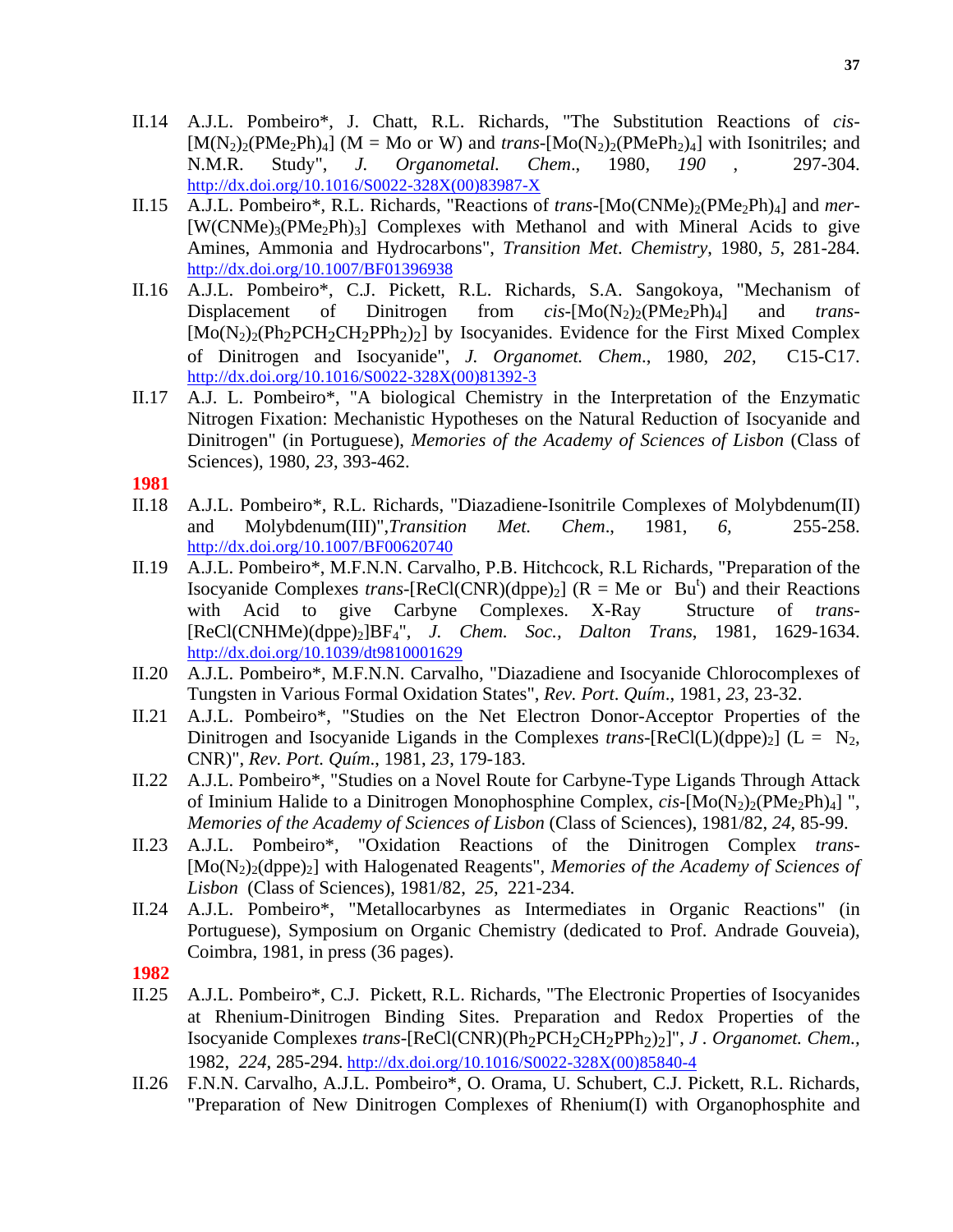Isocyanide Ligands. X-Ray Structure of *mer* -[ReCl(N2) (CNMe){P(OMe)3}3] ", *J. Organomet. Chem.*, 1982, *240*, C18-C22 (erratum *in* 1983, *242,* C39). http://dx.doi.org/10.1016/S0022-328X(00)93990-1

- II.27 A.J.L. Pombeiro\*, "Complexes of Dinitrogen and Related Ligands. Reactivity", *in* J. Chatt *et al*., eds., "New Trends in the Chemistry of Nitrogen Fixation", Appendix - Proc. Symposium, Academy of Sciences of Lisbon, 1982, p. 349-367.
- **1983**
- II.28 A.J.L. Pombeiro\*, P.B. Hitchcock, R.L. Richards, "Reaction of the Dinitrogen Complex  $[Re(\eta^2-S_2PPh_2)(N_2)(PMe_2Ph)_3]$  with Methylisocyanide. Preparation and X-Ray Structure of the Mixed Dinitrogen-Isocyanide Complex 1 - S2PPh2)(N2)(CNMe)(PMe2Ph)3]", *Inorg. Chim. Acta*, 1983, *76*, L225-L226. http://dx.doi.org/10.1016/S0020-1693(00)81515-7
- II.29 D.L. Hughes, A.J.L. Pombeiro\*, C.J. Pickett, R.L. Richards, "Preparation and X-Ray Structure of [ReCl(Ph2PCH2CH2PPh2)2]", *J. Organomet. Chem*., 1983, *248*, C26-C28. http://dx.doi.org/10.1016/S0022-328X(00)98721-7
- II.30 H. Dadkhah, N. Kashef, R.L. Richards,\* D.L. Hughes, A.J.L. Pombeiro\*, "The Crystal Structure of  $[WH_2Cl_2(PMe_2Ph)_4]$  and its Dehydrochlorination to Generate a Reactive Metal Centre", *J. Organomet. Chem.*, 1983, *255*, C1-C4. http://dx.doi.org/10.1016/0022- 328X(83)80181-8
- II.31 A.J.L. Pombeiro\*, "Prediction of the Redox Properties of 18-Electron Octahedral Bisisocyanide Complexes with 14-Electron Square Planar Metal Centres" (in Portuguese), *Portugaliae Electrochimica Acta,* 1983, *1*, 165-174 (Proceedings, Third National Electrochemical Meeting, Lisbon, 1982, Abstract IV.24).
- **1984**
- II.32 D.L. Hughes,\* A.J.L. Pombeiro\*, C.J. Pickett, R.L. Richards, "An  $\eta^2$ -Allene Complex of Rhenium formed from an Alkyne: X-Ray Structure of  $[ReCl(\eta^2-H_2C-C=CHPh)(dppe)_2]$ ", *J. Chem. Soc., Chem. Commun.*, 1984, 992-993. http://dx.doi.org/10.1039/c39840000992
- II.33 A.J.L. Pombeiro\*, \* J.C. Jefferey,\* C.J. Pickett, R.L. Richards, "Reactions of *trans-*  $[ReCl(N_2)(Ph_2PCH_2CH_2PPh_2)_2]$  with Terminal Acetylenes. Preparation and X-Ray Structure of the Vinylidene Complex *trans*-[ReCl(C=CHPh)(Ph<sub>2</sub>PCH<sub>2</sub>CH<sub>2</sub>PPh<sub>2</sub>)<sub>2</sub>]", J. *Organomet. Chem.*, 1984, *277,* C7-C10. http://dx.doi.org/10.1016/0022-328X(84)80692-0
- II.34 A.J.L. Pombeiro\*, "Nitrogen Fixation Cyclic Systems − 75 Years after the Development of the Industrial Synthesis of Ammonia" (in Portuguese), *Memories of the Academy of Sciences of Lisbon* (Class of Sciences), 1984, *25*, 161-213.
- II.35 R. Herrmann, A.J.L. Pombeiro\*, M.E.N.P. Rodrigues and I. Ugi, "Preliminary Studies on the Redox Properties of Substituted Ferrocene Complexes", *Portugaliae Electrochimica Acta*, 1984, *2*, 57-66.

- II.36 A.J.L. Pombeiro\*, "Preparation and Redox Properties of the Complexes *trans*  $[ReLU_2(dppe)_2]BF_4$  (L = CO or Isocyanide). Estimate of the Oxidation Potential of Octahedral 18-Electron Complexes with 14-Electron Square Planar Metal Centres, and of Related Electrochemical Parameters for Derived 16-Electron Sites", *Inorg. Chim. Acta*, 1985, *103*, 95-103. http://dx.doi.org/10.1016/S0020-1693(00)85217
- II.37 M.F.N.N. Carvalho, A.J.L. Pombeiro\*, U. Schubert,\* O. Orama, C.J. Pickett, R.L.Richards, "Preparation and Properties of  $mer$ -[ReCl(N<sub>2</sub>)(CNR){P(OMe)<sub>3</sub>}<sub>3</sub>] and  $[ReCl(N2)(CNMe)(PPh<sub>3</sub>){P(OEt)<sub>3</sub>}$  and Reductive Cleavage of the Isocyanide Ligands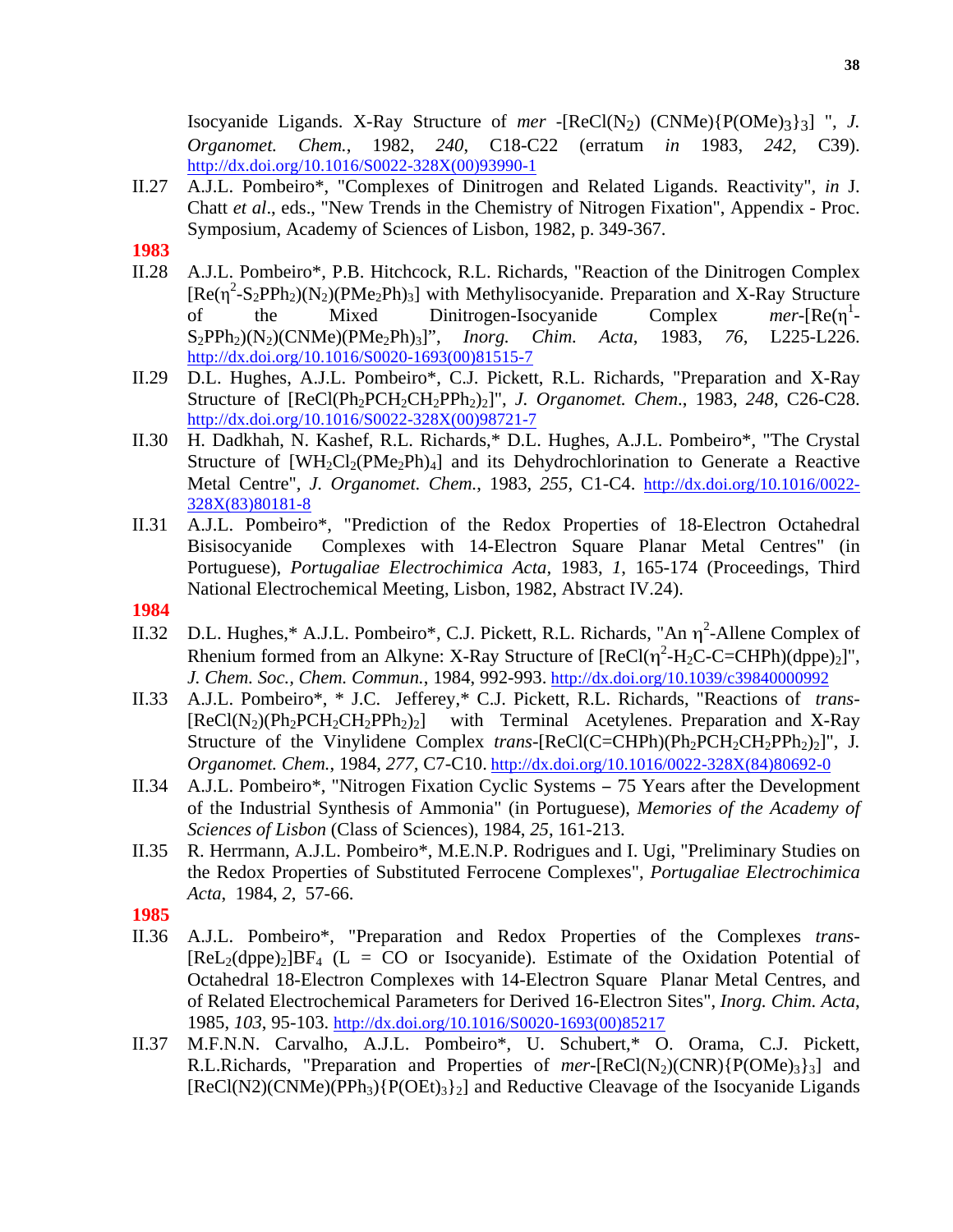to Primary Amines upon Protonation", *J. Chem. Soc*., *Dalton Trans*., 1985, 2079-2084. http://dx.doi.org/10.1039/dt9850002079

- II.38 A.J.L. Pombeiro\*, R.L. Richards, "Reactions of the Dinitrogen Complex *trans*  $[ReCl(N_2)(Ph_2PCH_2CH_2PPh_2)_2]$  with Thiolate Compounds and with Carbon Disulphide", *Transition Met. Chem.*, 1985, *10,* 463-466. http://dx.doi.org/10.1007/BF00620710
- II.39 M.F.N. Carvalho, C.M.C. Laranjeira, A.T.Z. Nobre, A.J.L. Pombeiro\*, A.C.A.M. Viegas , R.L. Richards, "A Study of the Protonation and Alkylation of *t*-Butyl Isocyanide in *trans*-[M(CNBu<sup>t</sup>)<sub>2</sub>(Ph<sub>2</sub>PCH<sub>2</sub>CH<sub>2</sub>PPh<sub>2</sub>)<sub>2</sub>] (M = Mo or W): Formation of Carbyne-Type Complexes and their *trans*- to *cis*- Isomerization", *Transition Met. Chem.*, 1985, *10*, 427- 431. http://dx.doi.org/10.1007/BF01096752
- II.40 A.J.L. Pombeiro\*, "Ligand and Structural Effects on the Redox Potential of Octahedral 18-Electron Complexes with 14-Electron or 12-Electron Metal Centres", *Portugaliae Electrochimica Acta*, 1985, *3*, 41-65.
- II.41 T.I. Al-Salih, C.J. Pickett, R.L. Richards, J. Talarmin, A.J.L. Pombeiro\*, "Probing the Selectivity of Electrogenerated Transition-Metal Sites", *Portugaliae Electrochimica Acta,* 1985, *3*, 35-39.
- II.42 A.J.L. Pombeiro\*, "Studies on the Oxidation Reactions of the Dinitrogen Complex *trans*  -[ReCl(N2)(Ph2PCH2CH2PPh2)2]", *Rev. Port. Quím*., 1985, *27,* 483-491.
- II.43 A.J.L. Pombeiro\*, "Conversion of Carbon Dioxide into Carbon Monoxide and Decarbonylation of other Carbonyl-Containing Functional Groups by the Dinitrogen-Binding Centre {ReCl(dppe)2}", *Memories of the Academy of Sciences of Lisbon* (Class of Sciences), 1985, *26*, 245-261.
- **1986**
- II.44 R. Herrmann, A.J.L. Pombeiro\*, "Study on the Reactions of Dinitrogen Complexes *trans*- $[M(N_2)_2(Ph_2PCH_2CH_2PPh_2)_2]$  (M = Mo or W) with Ethyldiazoacetate: Formation of an Azo Compound and of a Phosphazene Species", *Monatsch. Chem*. , 1986, *117,* 429- 435. http://dx.doi.org/10.1007/BF00810890
- II.45 A.J.L. Pombeiro\*, D.L. Hughes, C.J. Pickett\*, R.L. Richards, "The Aminocarbyne Ligand CNH2: Metal-centred Synthesis from a Cyanosilane, Preparation and X-Ray Structure of *trans*-[ReCl(CNH<sub>2</sub>)( Ph<sub>2</sub>PCH<sub>2</sub>CH<sub>2</sub>PPh<sub>2</sub>)<sub>2</sub>][BF<sub>4</sub>]", *J. Chem. Soc., Chem. Commun.,* 1986, 246-247. http://dx.doi.org/10.1039/c39860000246
- II.46 A.J.L. Pombeiro\*, R.L. Richards, "Preparation of a Tetrahydroborate Complex of Rhenium(I), *cis*-[Re(η 2 -BH4)( Ph2PCH2CH2PPh2)2]", *J. Organomet*. *Chem.*, 1986, *306*, C33-C35. http://dx.doi.org/10.1016/S0022-328X(00)99715-8
- II.47 A.J.L. Pombeiro\*, D.L. Hughes, R.L. Richards, J. Silvestre, R. Hoffmann, "A Novel Route to Metallacyclopropene  $(\eta^2$ -Vinyl) Complexes from Alkynes: Synthesis and X-Ray Crystal Structure of *trans*-[ReCl{=C(CH<sub>2</sub>Ph)(CH<sub>2</sub>}(Ph<sub>2</sub>PCH<sub>2</sub>CH<sub>2</sub>PPh<sub>2</sub>)<sub>2</sub>][BF<sub>4</sub>]", *J. Chem. Soc., Chem. Commun*., 1986, 1125-1127. http://dx.doi.org/10.1039/c39860001125
- II.48 A.J.L. Pombeiro\*, "Classification of Separation Methods in Chemistry" (in Portuguese), *Técnica*, 1986, no. 3/4. 85, 53-65.
- II.49 J.J.R. Fraústo da Silva, A.J.L. Pombeiro\*, "Nuclear Quadrupole Resonance Study of Anilinium Bromides and Iodides", *Rev. Port. Quím.*, 1986, *28*, 1-10.

**1987**

II.50 A.J.L. Pombeiro\*, P.B. Hitchcock, R.L. Richards, "Preparation of Isocyanide and Mixed Dinitrogen-Isocyanide Complexes of Re(I) from Reactions of *trans*-  $[ReCl(N_2)(PMe2Ph)4]$ ,  $mer-[Re(S_2PPh_2)(N_2)(PMe_2Ph)_3]$  or  $mer-[Re(S_2CNEt_2)(N_2)$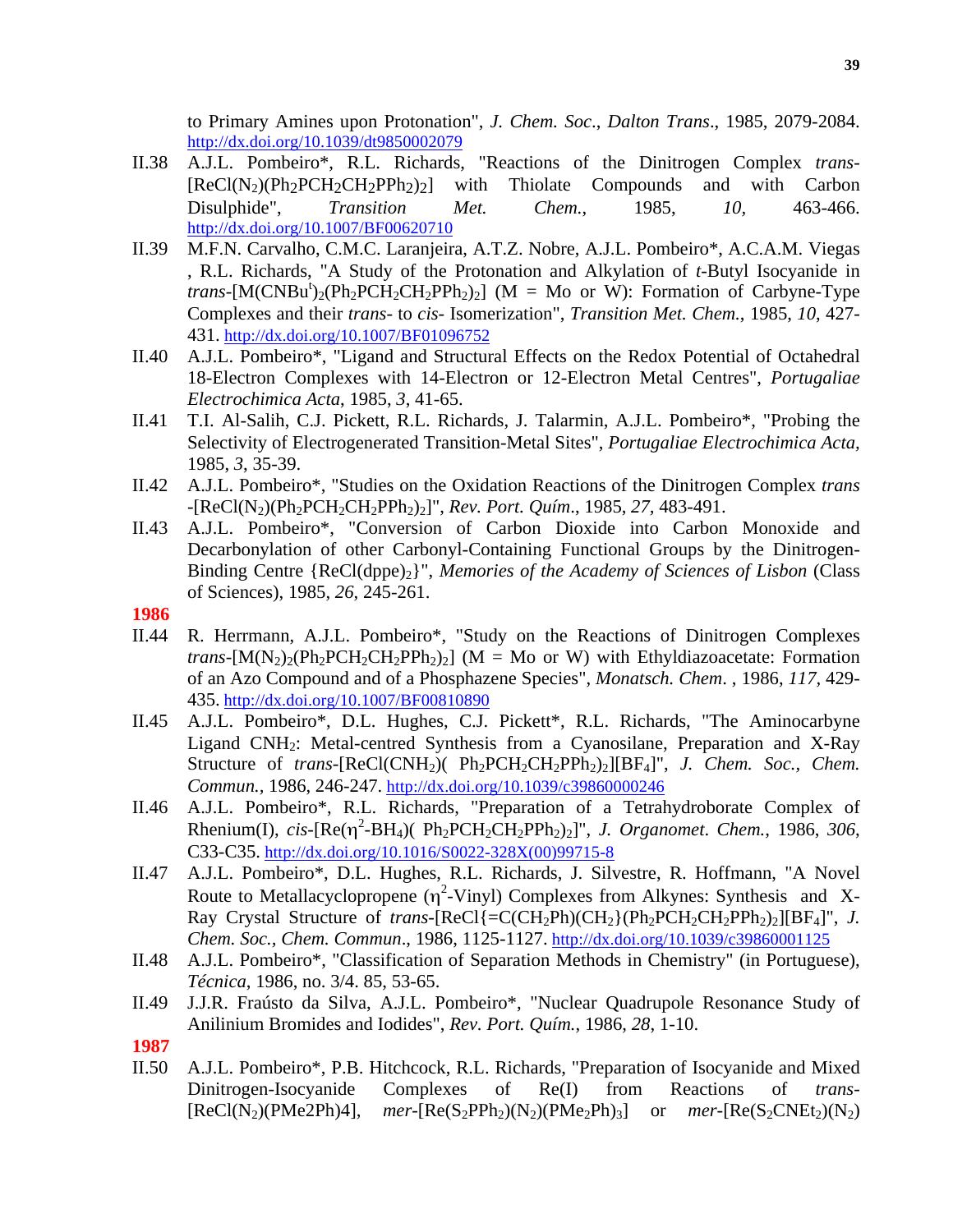$(PMe_2Ph_3]$  with Methyl Isocyanide; Crystal Structure of *mer*- $[Re(S_2PPh_2)]$ (N2)(CNMe)(PMe2Ph)3]", *J. Chem. Soc., Dalton Trans.*, 1987, 319-325. http://dx.doi.org/10.1039/dt9870000319

- II.51 N.A. Buang, D.L. Hughes, N. Kashef, R.L. Richards, A.J.L. Pombeiro\*, "The Formation of Alkyne and Alkynyl Complexes by Reaction of 1-Alkynes with *trans*-  $[M(N_2)_2(Ph_2PCH_2CH_2PPh_2)_2]$  (M = Mo or W) and with  $[Mo(Ph_2PCH_2PPh_2)_3]$ : X-Ray structure of *trans*- $[Mo(C=CPh)_{2}(Ph_{2}PCH_{2}CH_{2}PPh_{2})_{2}]$ ", *J. Organomet. Chem.*, 1987, 323 , C47-C50. http://dx.doi.org/10.1016/0022-328X(87)80438-2
- II.52 T. El-Shihi, F. Siglmüller, R Herrmann,\* M.F.N.N. Carvalho, A.J.L. Pombeiro\*, "Isocyanide Derivatives of Ferrocene. Preparation, Complexation and Redox Properties", *J. Organomet. Chem.*, 1987,*335,* 239-247. http://dx.doi.org/10.1016/0022-328X(87)87112-7
- II.53 M.A.N.D.A. Lemos, A.J.L. Pombeiro\*, "Electrochemical Metal-Hydride Bond Cleavage at the Dinitrogen - Binding Iron Centre  ${FeH(Ph<sub>2</sub>PCH<sub>2</sub>CH<sub>2</sub>PPh<sub>2</sub>)<sub>2</sub>}^+$  and its Electroactivation towards Nucleophilic Attack", *J. Organomet. Chem.*, 1987, *332*, C17- C20. http://dx.doi.org/10.1016/0022-328X(87)85107-0
- II.54 M.F.N.N. Carvalho, A.J.L. Pombeiro\*, D.L. Hughes, R. L. Richards, "Formation of Oxo-Phosphonato Complexes of Rhenium from Reactions of  $[ReOCl_3(Ph_3)_2]$  with Methyl Phosphites. Crystal Structure of [ReOCl(OMe){P(O)(OMe)2}(PPh3)2]", *J. Organomet. Chem.*, 1987, *335*, C23-C26. http://dx.doi.org/10.1016/S0022-328X(00)99416-6
- II.55 T. El-Shihi, F. Siglmüller, R. Herrmann, M.F.N.N. Carvalho, A.J.L.Pombeiro\*, "Electrochemical Study of Isocyanide Derivatives of Ferrocene and of Their Complexes with the {Cr(CO)5} Centre", *Portugaliae Electrochimica Acta*, 1987, *5*,179-185 (Proceedings, 3rd Meeting Portug. Electrochemical Society 1987, Abstract IV.58).
- **1988**
- II.56 R. Herrmann, A.J.L. Pombeiro\*, "Activation of Alkynes by the Dinitrogen Complex  $[CoH(N<sub>2</sub>)(PPh<sub>3</sub>)$ <sub>3</sub>] towards Catalytic Oligomerization and Cyclization Reactions", *Monatsh. Chem.*, 1988, *119*, 583-589. http://dx.doi.org/10.1007/BF00809210
- II.57 A.J.L. Pombeiro\*, D.L. Hughes, R.L. Richards, "A Novel Route to Methyleneamido Ligands by Protonation of Nitriles Ligating an Electron-Rich Centre. Synthesis of *trans*-  $[ReCl(NCR)(dppe)_2]$   $(R = Alkyl$  or Aryl, dppe =  $Ph_2PCH_2CH_2PPh_2$  and [ReCl(N=CHC6H4OMe-4)(dppe)2][BF4]", *J. Chem. Soc*., *Chem. Commun*., 1988, 1052- 1053. http://dx.doi.org/10.1039/c39880001052
- II.58 A. Hills, D.L. Hughes, N. Kashef, R.L. Richards,\* M.A.N.D.A. Lemos, A.J.L. Pombeiro\*, "Mononuclear Alkynyl, Alkenyl, Alkylidyne and Alkylidene Complexes of Molybdenum and Tungsten from Reactions of 1-Alkynes with Dinitrogen and Hydride Complexes. X-Ray Structure of  $[WH_2(C=CCO_2Me)_2(Ph_2PCH_2CH_2PPh_2)_2]$ ", *J. Organomet. Chem*., 1988, *350*, C4-C7. http://dx.doi.org/10.1016/0022-328X(88)80369-3
- II.59 A.J.L. Pombeiro\*, A. Hills, D.L. Hughes, R.L. Richards, " Synthesis of Alkylidyne Complexes of Rhenium by Protonation of the Vinylidene Complexes *trans*- [ReCl(=C=CHR)(Ph<sub>2</sub>PCH<sub>2</sub>CH<sub>2</sub>PPh<sub>2</sub>)<sub>2</sub>] (R = alkyl or aryl): Crystal Structure of *trans*-[ReF(≡CCH2Bu<sup>t</sup> )(Ph2PCH2CH2PPh2)2] BF4", *J. Organomet*. *Chem.*, 1988, *352*, C5-C7. http://dx.doi.org/10.1016/0022-328X(88)83042-0
- II.60 M.A.N.D.A. Lemos, A.J.L. Pombeiro\*, "Redox Properties of the Carbyne, Aminocarbyne and η<sup>2</sup>-Vinyl Complexes *trans*-[ReCl(LH)(dppe)<sub>2</sub>][BF<sub>4</sub>] [LH=CCH<sub>2</sub>Bu<sup>t</sup>, CCH<sub>2</sub>Ph, CNH<sub>2</sub> or  $\eta^2$ -C(CH<sub>2</sub>Ph)CH<sub>2</sub>] and of Their Parent Vinylidene, Isocyanide and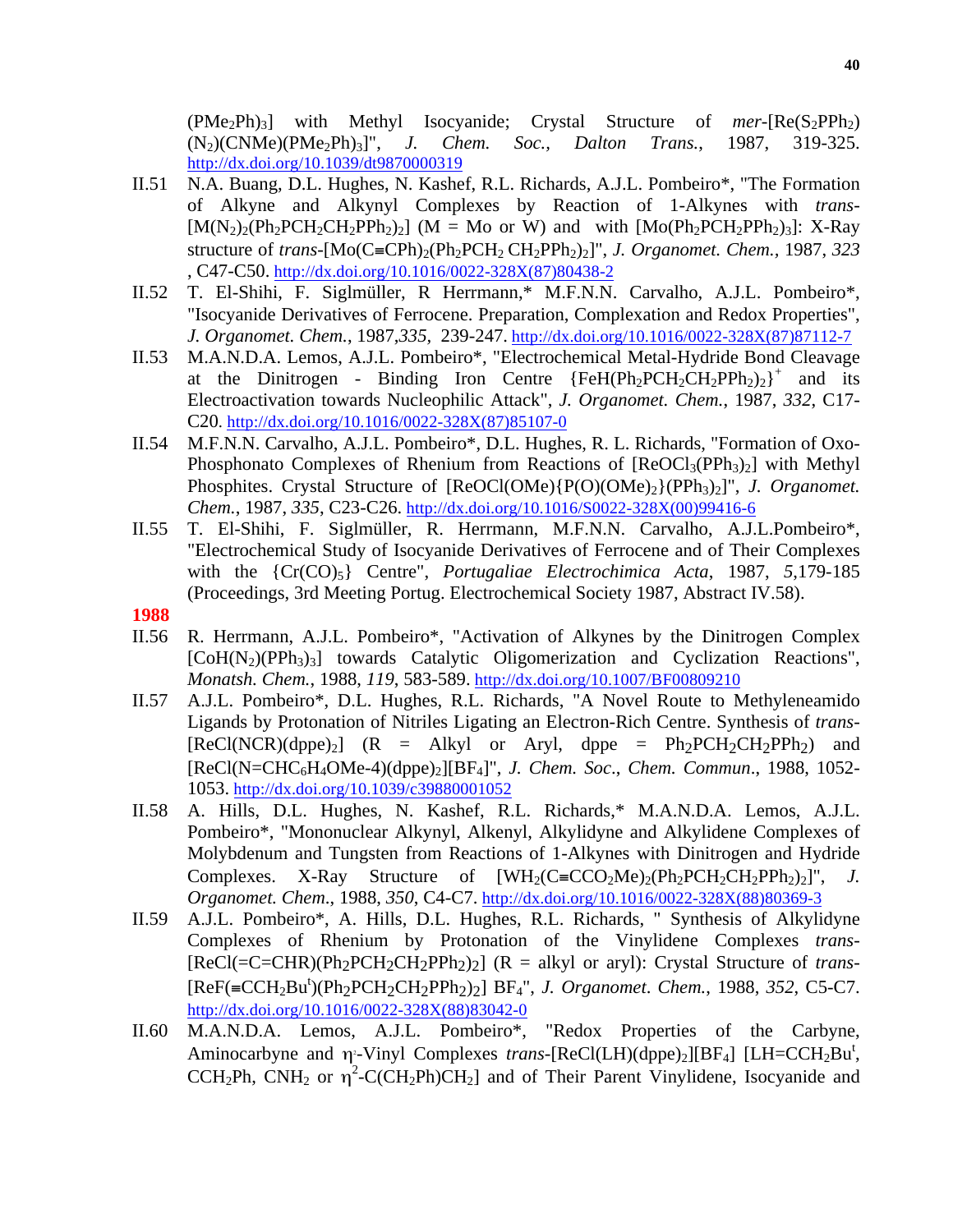Allene Compounds", *J. Organomet. Chem.*, 1988, *356*, C79-C82. http://dx.doi.org/10.1016/0022-328X(90)87059-M

- II.61 S.S.P.R. Almeida, J.J.R. Fraústo da Silva, R. Herrmann, A.J.L. Pombeiro\*, "Electroreduction of Methyl Isocyanide at Thiomolybdato-Derived Centres: Evidence for an Active Role of Sulphur", *Portugaliae Electrochimica Acta*, 1988, *6*, 135-140.
- **1989**
- II.62 M.F.N.N. Carvalho, A.J.L. Pombeiro\*, "Syntheses and Redox Properties of the Mixed Isocyanide, Carbonyl or Nitrile Complexes of Rhenium(I) *trans*-  $[Re(CNMe)L(Ph<sub>2</sub>PCH<sub>2</sub>CH<sub>2</sub>PPh<sub>2</sub>)<sub>2</sub>]X [L = CNR (R = Alkyl or Aryl), CO or NCMe; X =$ Cl, BF4 or PF6]", *J. Chem. Soc., Dalton Trans.*, 1989, 1209-1216. http://dx.doi.org/10.1039/dt9890001209
- II.63 A.J.L. Pombeiro\*, S.S.P.R. Almeida, J.C. Jeffery, R.L. Richards, "Reactions of 1- Alkynes with *trans*- $[Recl(N_2)(Ph_2PCH_2CH_2PPh_2)_2]$ : Preparation of the Vinylidene Compounds *trans*- $[Recl (=C=CHR)(Ph<sub>2</sub>PCH<sub>2</sub>CH<sub>2</sub>PPh<sub>2</sub>)<sub>2</sub>]$  ( $R = Alkyl$  or Aryl) and X-Ray Structure of *trans-*[ReCl(=C=CHPh)(Ph2PCH2CH2PPh2)2]", *J. Chem. Soc., Dalton Trans.*, 1989, 2381-2387. http://dx.doi.org/10.1039/dt9890002381
- II.64 M.F.N.N. Carvalho, A.J.L. Pombeiro\*, "Diazenido, Dinitrogen and Triisocyanide Complexes of Rhenium(I) with Phosphite or Phosphonite Co-Ligands", *Polyhedron*, 1989, *8*, 1778-1779. http://dx.doi.org/10.1016/S0277-5387(00)80640-3
- II.65 A.J.L. Pombeiro\*, \* M.F.C.G. Silva, D.L. Hughes, R.L. Richards, "Preparation and Properties of the Nitrile Complexes *trans*- $[ReCl(NCR)(dppe)_2]$  ( $R = Alkyl$  or Aryl)", *Polyhedron*, 1989, *8*, 1872-1873. http://dx.doi.org/10.1016/S0277-5387(00)80679-8
- II.66 M.F.N.N. Carvalho, A.J.L. Pombeiro\*, E.G. Bakalbassis, C.A. Tsipis,\* "Synthesis of Transition Metal Lewis Acid Adducts of *trans*-[ReCl(CNR)(Ph<sub>2</sub>PCH<sub>2</sub>CH<sub>2</sub>PPh<sub>2</sub>)<sub>2</sub>] (R = alkyl): A Chemical and a Quantum-Chemical Study of Electrophilic β-Addition to Ligating Isocyanide", J. Organomet. Chem., 1989, 371, C26-C30. Ligating Isocyanide", *J. Organomet. Chem.*, 1989, *371*, C26-C30. http://dx.doi.org/10.1016/0022-328X(89)85221-0
- II.67 A.J.L. Pombeiro\*, M.F.C.G. Silva, D.L. Hughes, R.L. Richards, "Synthesis of the Cyanamide-Derived Bis(cyanoimido) Complexes *trans*-[M(NCN)<sub>2</sub>(Ph<sub>2</sub>PCH<sub>2</sub>CH<sub>2</sub>PPh<sub>2</sub>)<sub>2</sub>] (M = Mo or W) and Crystal Structure of the Molybdenum Compound", *J. Organomet. Chem.*, 1989, *371,* C45-C47. http://dx.doi.org/10.1016/0022-328X(89)85239-8
- II.68 M.F.N.N. Carvalho, A.J.L. Pombeiro\*, "Redox Properties of Dinitrogen and Mixed Dinitrogen-Isocyanide Complexes of Rhenium with Phosphorus-Ligands", *Portugaliae Electrochimica Acta*, 1989, 7, 101-106 (Proceedings, 4<sup>th</sup> Meeting Portug. Electrochemical Society, 1989. Abstract 64 *in* "Presentations at Conferences").
- II.69 S.S.P.R. Almeida, M.A.N.D.A. Lemos, A.J.L. Pombeiro\*, "Electron-Transfer Reactions in Vinylidene and Derived Carbyne Complexes of Rhenium", *Portugaliae Electrochimica Acta*, 1989, *7*, 91-94 (Proceedings, 4th Meeting Portug. Electrochemical Society, 1989. Abstract 65 *in* "Presentations at Conferences").
- II.70 M.E.N.P. Rodrigues, A.J.L. Pombeiro\*, R. Herrmann, "Redox Potential-Hammett's σ or Taft's σ\* Constant Relationships at Ferrocene Derivatives", *Portugaliae Electrochimica Acta*, 1989, *7*, 107-112 (Proceedings, 4th Meeting Portug. Electrochemical Society, 1989. Abstract 66 *in* "Presentations at Conferences").
- II.71 M.F.C.G. Silva, A.J.L. Pombeiro\*, "Redox Properties of the Nitrile Complexes *trans* [ReCl(NCR)(Ph2PCH2CH2PPh2)2]", *Portugaliae Electrochimica Acta*, 1989, *7*, 95-100 (Proceedings, 4th Meeting Portug. Electrochemical Society, 1989. Abstract 67 *in* "Presentations at Conferences").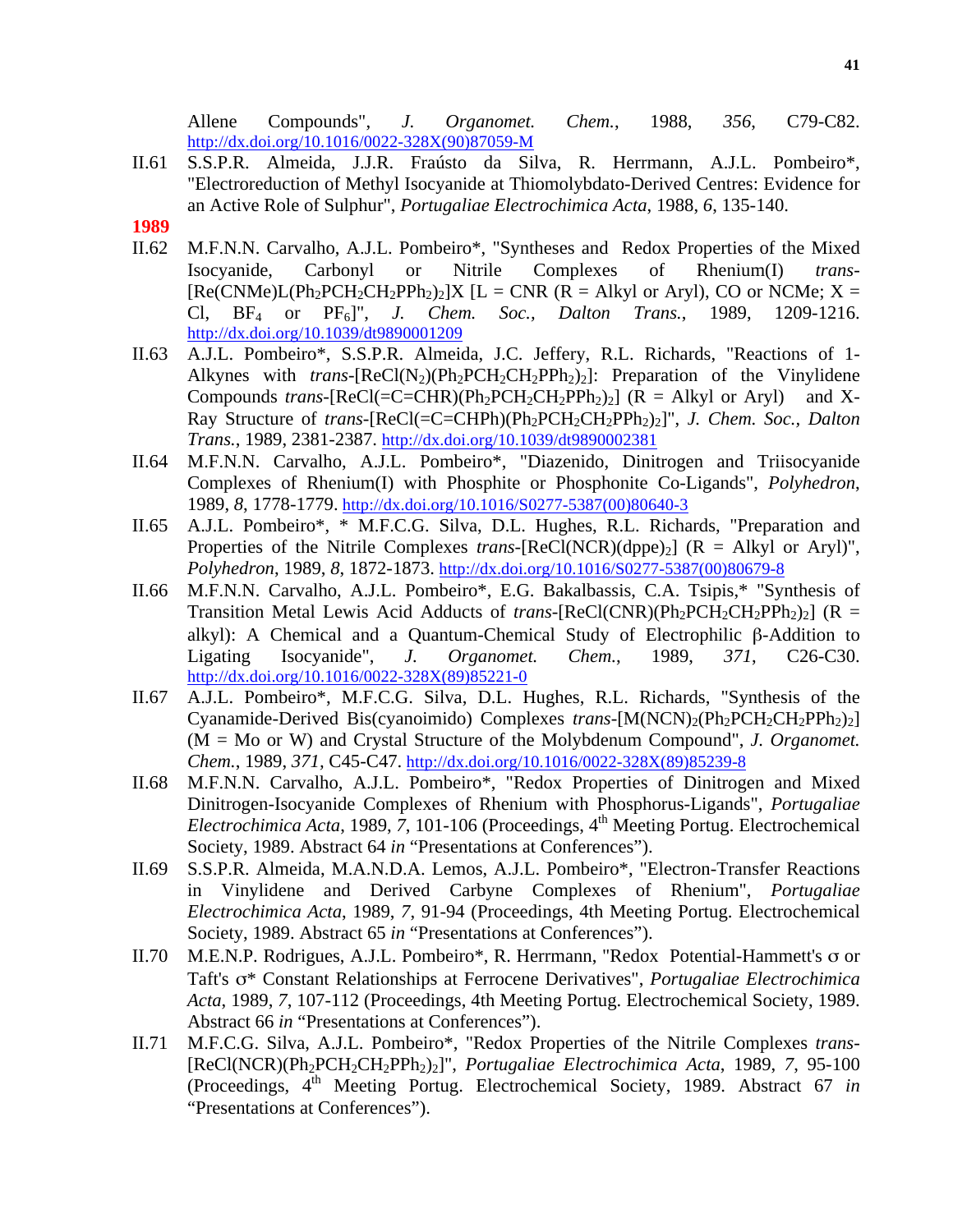II.72 M.F.N.N. Carvalho, R.A. Henderson, A.J.L. Pombeiro\*, R.L. Richards, "Mechanism of Alkylidyne Complex Formation by Protonation of the Vinylidene Complex *trans-* [ReCl(C=CHPh)(Ph2PCH2CH2PPh2)2]", *J. Chem. Soc., Chem. Commun.,* 1989, 1796- 1797. http://dx.doi.org/10.1039/C39890001796

- II.73 M.F.N.N. Carvalho, A.J.L. Pombeiro\*, "Syntheses and Properties of Dinitrogen, Diazenido and Derived Isocyanide Complexes of Rhenium with Phosphite or Phosphonite Ligands", *J. Organomet. Chem.*, 1990, *384*, 121-131. http://dx.doi.org/10.1016/0022-328X(90)87059-M
- II.74 A.J.L. Pombeiro\*, A. Hills, D.L. Hughes, R.L. Richards, "Synthesis and Crystal Structure of  $[MoH_3(C≡CBu^t)(Ph_2PCH_2CH_2PPh_2)_2]$ , a Trihydrido-Alkynyl Complex", *J. Organomet. Chem.* , 1990, *398* , C15-C18. http://dx.doi.org/10.1016/0022-328X(90)85520-9
- **1991**
- II.75 M.F.C.G. Silva, A.J.L. Pombeiro\*, A. Hills, D.L. Hughes, R.L. Richards, "Synthesis and Molecular Structure of the Complex Double Salt [Re(NCC6H4Me-4)2(Ph2PCH2CH2PPh2)2][ReF2(Ph2PCH2CH2PPh2)2][BF4]2", *J. Organometal. Chem.*, 1991, *403*, C1-C3 . http://dx.doi.org/10.1016/0022-328X(91)83108-G
- II.76 P.B. Hitchcock, M.A.N.D.A. Lemos, M.F. Meidine, J.F. Nixon, A.J.L. Pombeiro\*, "Synthesis of the  $\eta$ <sup>1</sup>-Phosphaalkyne Complex *trans*-[FeH(P=CBu<sup>t</sup>)(dppe)<sub>2</sub>] [BF<sub>4</sub>] and its Conversion into a η 1 -Fluorophosphaalkene Complex. Crystal Structure of *trans* - [FeH(PF=CHBut )(dppe)2] [FeCl2F2]", *J. Organometal. Chem.*, 1991, *402*, C23-C26. http://dx.doi.org/10.1016/0022-328X(91)83074-E
- II.77 E.G. Bakalbassis, C.A. Tsipis\*, A.J.L. Pombeiro\*, "Molecular Orbital Study of the Bonding and Reactivity of the Diisocyanide Complexes *trans*- [Mo(CNR)<sub>2</sub>(Ph<sub>2</sub>PCH<sub>2</sub>CH<sub>2</sub>PPh<sub>2</sub>)<sub>2</sub>] and Derived Aminocarbyne Compounds", *J. Organometal. Chem.*, 1991, *408*, 181-192. http://dx.doi.org/10.1016/0022-328X(91)86382-Z
- II.78 M.F.N.N. Carvalho, A.J.L. Pombeiro\*, "Syntheses and Electrochemical Behaviour of the Cyanamide-Isocyanide Complexes of Rhenium *trans*-[ReL(CNR) (Ph<sub>2</sub>PCH<sub>2</sub>CH<sub>2</sub>PPh<sub>2</sub>)<sub>2</sub>]<sup>+</sup> (L = NCNH2 or NCNH-)", *J. Organomet*. *Chem.*, 1991, *410*, 347-355. http://dx.doi.org/10.1016/0022-328X(91)83008-R
- II.79 P.B. Hitchcock, M.F. Meidine, J.F. Nixon\*, A.J.L. Pombeiro\*, "Novel Phosphaalkyne/Benzoyldiazenido Ligand Coupling Forming the First  $\frac{2}{1}$ Phosphidocarbene Complex. Synthesis and Molecular Structure of  $[ReCl_2{\eta^4}$ -N(NCOPh)PCBu<sup>t</sup>PCBu<sup>t</sup>}(PPh<sub>3</sub>)]", *J. Chem. Soc., Chem. Commun.*, 1991, 1031-1032. http://dx.doi.org/10.1039/c39910001031
- II.80 M.E.N.P.R.A. Silva, A.J.L. Pombeiro\*, J.J.R. Fraústo da Silva, R. Herrmann, N. Deus, T.J. Castilho, M.F.C.G. Silva, "Redox Potential and Substituent Effects at Ferrocene Derivatives. Estimates of Hammett  $\sigma_p$  and Taft Polar  $\sigma^*$  Substituent Constants", *J. Organometal. Chem.*, 1991, *421*, 75-90. http://dx.doi.org/10.1016/0022-328X(91)86433-Q
- II.81 M.A.N.D.A. Lemos, A.J.L. Pombeiro\*, "Digital Simulation Applied to the Identification of the Oxidation Mechanism of [FeH(CNMe)(dppe)2][BF4]", *Portugaliae Electrochimica Acta*, 1991, 9, 171-174 (Proceedings, 5<sup>th</sup> Meeting Portug. Electrochemical Society / 1<sup>st</sup> Iberian Electrochemistry Meeting, 1991. Abstract 88 *in* "Presentations at Conferences").
- II.82 M.F.C.G. Silva, A.J.L. Pombeiro\*, "Anodic Deprotonation of Methyleneamido to Nitrile Ligands at a Rhenium Centre", *Portugaliae Electrochimica Acta*, 1991, *9*, 189-194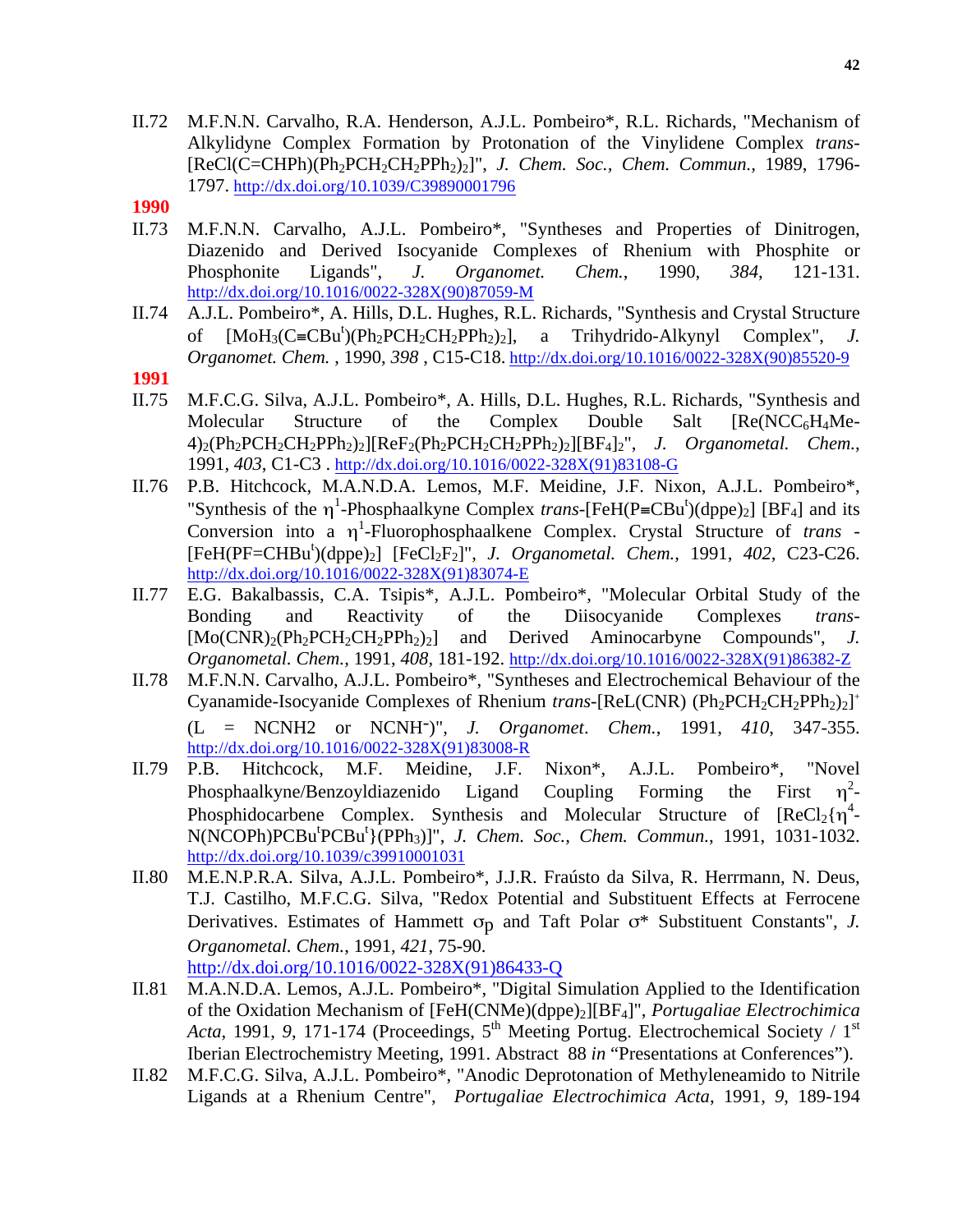(Proceedings,  $5<sup>th</sup>$  Meeting Portug. Electrochemical Society/1<sup>st</sup> Iberian Electrochemistry Meeting, 1991. Abstract 87 *in* "Presentations at Conferences")

- II.83 M.F.N.N. Carvalho, A.J.L. Pombeiro\*, "Study on the Electrochemical Behaviour of the Cyanamide Complexes of Rhenium(I) *trans* -[Re(CNR)(NCR<sub>1</sub>)(dppe)<sub>2</sub>]+ (R<sub>1</sub> = NH<sub>2</sub> or NHC(=NH)NH<sub>2</sub>)", *Portugaliae Electrochimica Acta*, 1991, 9, 195-198 (Proceedings, 5<sup>th</sup> Meeting Portug. Electrochemical Society  $/1<sup>st</sup>$  Iberian Electrochemistry Meeting, 1991. Abstract 84 *in* "Presentations at Conferences").
- II.84 M.T.A. Ribeiro, A.J.L. Pombeiro\*, G. Facchin, R.A. Michelin\*, M. Mozzon, "Redox Properties and Ligand Effects of Some Phosphonium-functionalized Isocyanide Complexes of Group VI Transition Metal Carbonyls", *Portugaliae Electrochimica Acta*, 1991, 9, 215-220 (Proceedings, 5<sup>th</sup> Meeting Portug. Electrochemical Society / 1<sup>st</sup> Iberian Electrochemistry Meeting, 1991. Abstract 85 *in* "Presentations at Conferences").
- II.85 T.J. Castilho, A.J.L. Pombeiro\*, R. Bertani, R.A. Michelin\*, M. Mozzon, "Electrochemical Behaviour of Some Dinuclear Carbene Complexes of Pd or Pt", *Portugaliae Electrochimica Acta*, 1991, 9, 241-244 (Proceedings, 5<sup>th</sup> Meeting Portug. Electrochemical Society/1st Iberian Electrochemistry Meeting, 1991. Abstract 86 *in* "Presentations at Conferences").
- II.86 R. Bertani, M. Mozzon, R.A. Michelin,\* F. Benetollo, G. Bombieri, T.J. Castilho, A.J.L. Pombeiro\*, "Synthesis, Chemical and Electrochemical Deprotonation Reactions of Aminocarbene Complexes of Palladium(II) and Platinum(II). X-Ray Structure of {(PPh3)ClPt[µ-COCH2CH2N-C,N]}2", *Inorg*. *Chim. Acta*, 1991, *189*, 175-187. http://dx.doi.org/10.1016/S0020-1693(00)80186-3

- II.87 A.J.L. Pombeiro\*, R.L. Richards, "Preparation of Bisdiazoalkane and Related Complexes from the Reactions of Diazo Compounds with the Dinitrogen Complexes *trans*-  $[M(N_2)_2(Ph_2PCH_2CH_2PPh_2)_2]$  (M = Mo or W)", *Monatsch. Chem.*, 1992, 123, 749-756. http://dx.doi.org/10.1007/BF00812324
- II.88 M.B. Baptista, M.A.N.D.A. Lemos, J.J.R. Fraústo da Silva, A.J.L. Pombeiro\*, "Syntheses and Properties of Isocyanide Complexes of Iron, *trans*-[FeH(CNR)  $(Ph_2PCH_2CH_2PPh_2)_2[[A]$ ,  $(A = BF_4$  or  $PF_6)$ ", *J. Organometal. Chem.* 1992, 424, 49-55. http://dx.doi.org/10.1016/0022-328X(92)85006-I
- II.89 P.B. Hitchcock, J.A.Johnson, M.A.N.D.A. Lemos, M.F. Meidine, J.F. Nixon\*, A.J.L. Pombeiro\*, "Novel Synthesis of a Phosphinidene Oxide (RP=O,  $R = Bu^tCH_2$ -) Complex of Rhenium(I) from a Phosphaalkyne Precursor. Crystal and Molecular Structure of [ReCl(Ph2PCH2CH2PPh2)2{P(O)CH2But }] ", *J. Chem. Soc., Chem. Commun.*, 1992, 645- 646. http://dx.doi.org/10.1039/c39920000645
- II.90 A. Hills, D.L. Hughes, N. Kashef, M.A.N.D.A. Lemos, A.J.L. Pombeiro\*, R.L.Richards,\* "Conversion of Alk-1-ynes into Alkyne, Alkynyl, Alkylidyne and Alkylidene Complexes of Molybdenum and Tungsten", *J. Chem. Soc., Dalton Trans.*, 1992, 1775-1782. http://dx.doi.org/10.1039/dt9920001775
- II.91 M.A.N.D.A Lemos, A.J.L. Pombeiro\*, D.L. Hughes, R.L. Richards, "Synthesis and X-Ray Crystal Structure of *trans*-[MoF(=CCH<sub>2</sub>Bu<sup>t</sup>)(Ph<sub>2</sub>PCH<sub>2</sub> CH<sub>2</sub>PPh<sub>2</sub>)<sub>2</sub>][BF<sub>4</sub>], a Paramagnetic Alkylidynefluoro complex", *J. Organometal. Chem.*, 1992, *434*, C6-C9. http://dx.doi.org/10.1016/0022-328X(92)83361-K
- II.92 Y. Wang, J.J.R. Fraústo da Silva, A.J.L. Pombeiro\*, M.A. Pellinghelli, A.Tiripicchio\*, "Syntheses of Low-Valent Nitrosyl Complexes of Rhenium and X-Ray Structure of  $trans$ -[ReCl(NO)(Ph<sub>2</sub>PCH<sub>2</sub>CH<sub>2</sub>PPh<sub>2</sub>)<sub>2</sub>][NO<sub>3</sub>]<sub>2</sub> with Nitrosyl Derived Nitrates", *J.*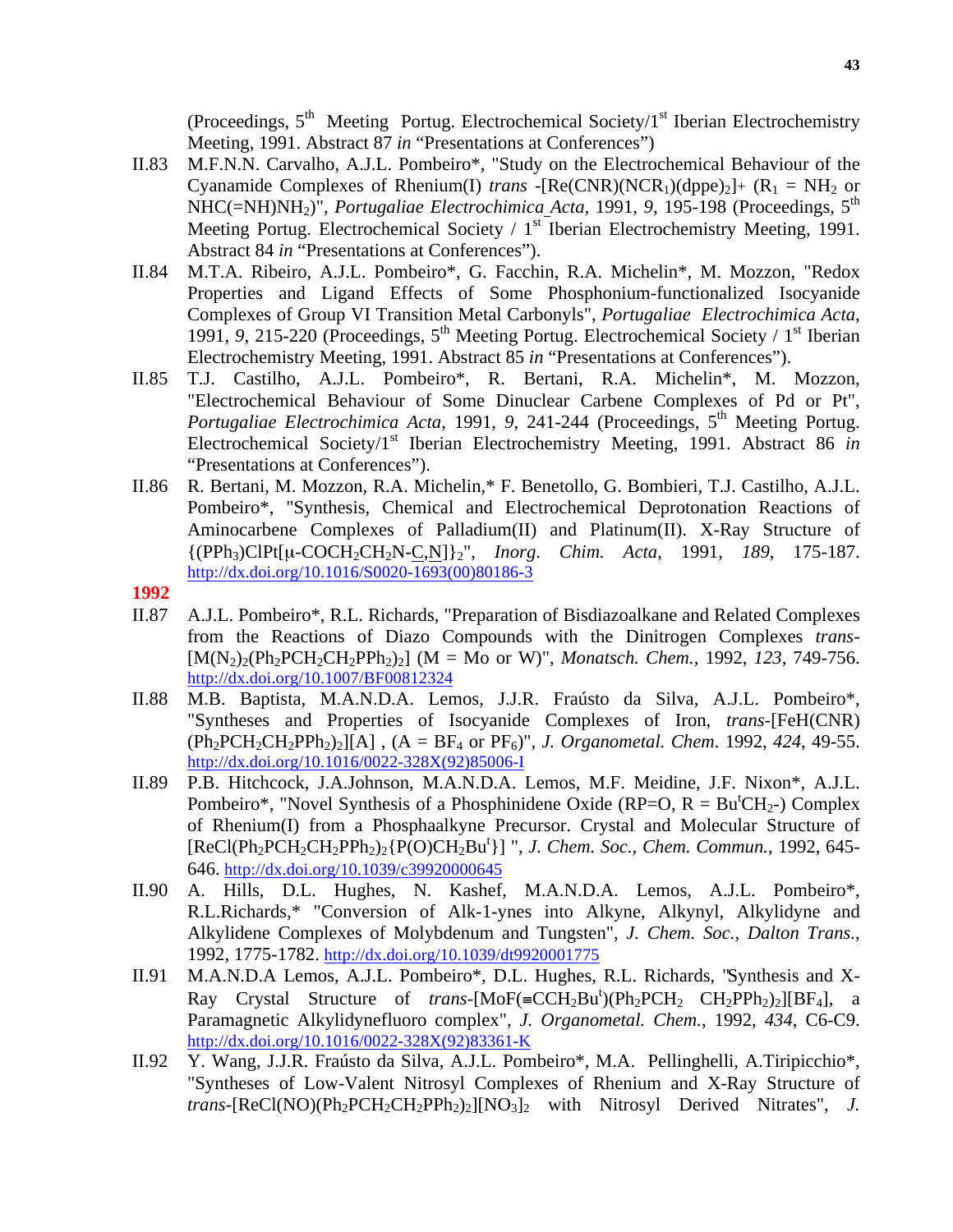*Organometal. Chem.*, 1992, *430* , C56-C59. http://dx.doi.org/10.1016/0022-328X(92)83275- M

- II.93 M.F.C. Guedes da Silva, M.T. Duarte, A.M. Galvão, J.J.R. Fraústo da Silva, A.J.L. Pombeiro\*, "The *cis*-{Re(Ph<sub>2</sub>PCH<sub>2</sub>CH<sub>2</sub>PPh<sub>2</sub>)<sub>2</sub>}<sup>+</sup> Metal Centre. Synthesis and Molecular Structure of the Dinitrile Complex *cis*-[Re(NCC<sub>6</sub>H<sub>4</sub>Me-4)<sub>2</sub>(Ph<sub>2</sub>PCH<sub>2</sub>CH<sub>2</sub>PPh<sub>2</sub>)<sub>2</sub>][BF<sub>4</sub>]", *J. Organometal. Chem.*, 1992, *433*, C14-C17. http://dx.doi.org/10.1016/0022-328X(94)87105-1
- II.94 G. Facchin, M. Mozzon, R.A. Michelin,\* M.T.A. Ribeiro, A.J.L. Pombeiro\*, "Chemistry and Electrochemistry of Phosphonium-Functionalized Isocyanide and Derived Carbene and Indole Complexes of Group VI Transition-Metal Carbonyls", *J. Chem. Soc., Dalton Trans.*, 1992, 2827-2835. http://dx.doi.org/10.1016/0022-328X(92)88014-A
- II.95 R. Bertani, M. Mozzon, R.A. Michelin\*, T.J. Castilho, A.J.L. Pombeiro\*, "Reactions with Nucleophiles and Cathodic Electrochemical Behaviour of Some Neutral and Cationic Diamino-, Dioxy- and Aminooxycarbene Complexes of Palladium(II) and Platinum(II)", *J. Organometal. Chem.*, 1992, *431*, 117-128. http://dx.doi.org/10.1016/0022- 328X(92)83290-X
- II.96 M.A.N.D.A. Lemos and A.J.L. Pombeiro\*, "Electrochemical Behaviour of *trans-* [FeH(CNR)(dppe)<sub>2</sub>]<sup>+</sup>. Kinetic Parameters Determined by Digital Simulation of Cyclic Voltammetry", *J. Organometal. Chem.*, 1992, *438*, 159-165. http://dx.doi.org/10.1016/0022- 328X(92)88014-A
- II.97 M.A.N.D.A. Lemos, A.J.L. Pombeiro\*, "Digital Simulation of Cyclic Voltammetry Influence of the Space Discretization Technique", *Portugaliae Electrochimica Acta*, 1992, *10*, 89-99.
- II.98 Z.V. Todres,\* E.A. Ionina, A.J.L. Pombeiro\*, "Phosphinic Complexes of Rhenium and Tungsten in Reactions with Stereoindicators", *J. Organometal. Chem.*, 1992, *438,* C23- C25. http://dx.doi.org/10.1016/0022-328X(92)83422-E
- II.99 C. Amatore\*, J.J.R. Fraústo da Silva, M.F.C. Guedes da Silva, A.J.LPombeiro\*, J.-N. Verpeaux, "Electrochemically-Induced Dehydrogenation of the Hydride Complexes [ReClH(NCR) (Ph2PCH2CH2PPh2)2][BF4], A Mechanistic Study", *J. Chem. Soc., Chem. Commun.*, 1992, 1289-1291. http://dx.doi.org/10.1039/c39920001289
- **1993**
- II.100 M.T.A. Ribeiro, A.J.L. Pombeiro\*, G. Facchin, M. Mozzon, R.A. Michelin, "Electrochemical Ligand Parameters for Phosphonium-Functionalized Isocyanides and Derived Carbenes and Indoles", *in* "Molecular Electrochemistry of Inorganic, Bioinorganic and Organometallic Compounds", A.J.L. Pombeiro and J. McCleverty (eds.), NATO ASI Series, Kluwer Academic Publishers, Dordrecht, The Netherlands, 1993, pp. 57-62.
- II.101 Y. Wang, A.J.L. Pombeiro\*, L. Kaden, M. Wahren, "Redox Properties and Ligand Effects for the Hydrido-Technetium-Dinitrogen, -Carbonyl and -Isocyanide Complexes *trans*-[TcH(L)(Ph<sub>2</sub>PCH<sub>2</sub>CH<sub>2</sub>PPh<sub>2</sub>)<sub>2</sub>] (L = N<sub>2</sub>, CO or CNR)", *in* "Molecular Electrochemistry of Inorganic, Bioinorganic and Organometallic Compounds", A.J.L. Pombeiro and J. McCleverty (eds.), NATO ASI Series, Kluwer Academic Publishers, Dordrecht, The Netherlands, 1993, pp. 63-67.
- II.102 T.J. Castilho, M.F.C. Guedes da Silva, A.J.L. Pombeiro\*, R. Bertani, M. Mozzon, R.A. Michelin, "Electrochemical Behaviour of Aminooxy-, Dioxy- and Diaminocarbene Complexes of Palladium(II) and Platinum(II)", *in* "Molecular Electrochemistry of Inorganic, Bioinorganic and Organometallic Compounds", A.J.L. Pombeiro and J.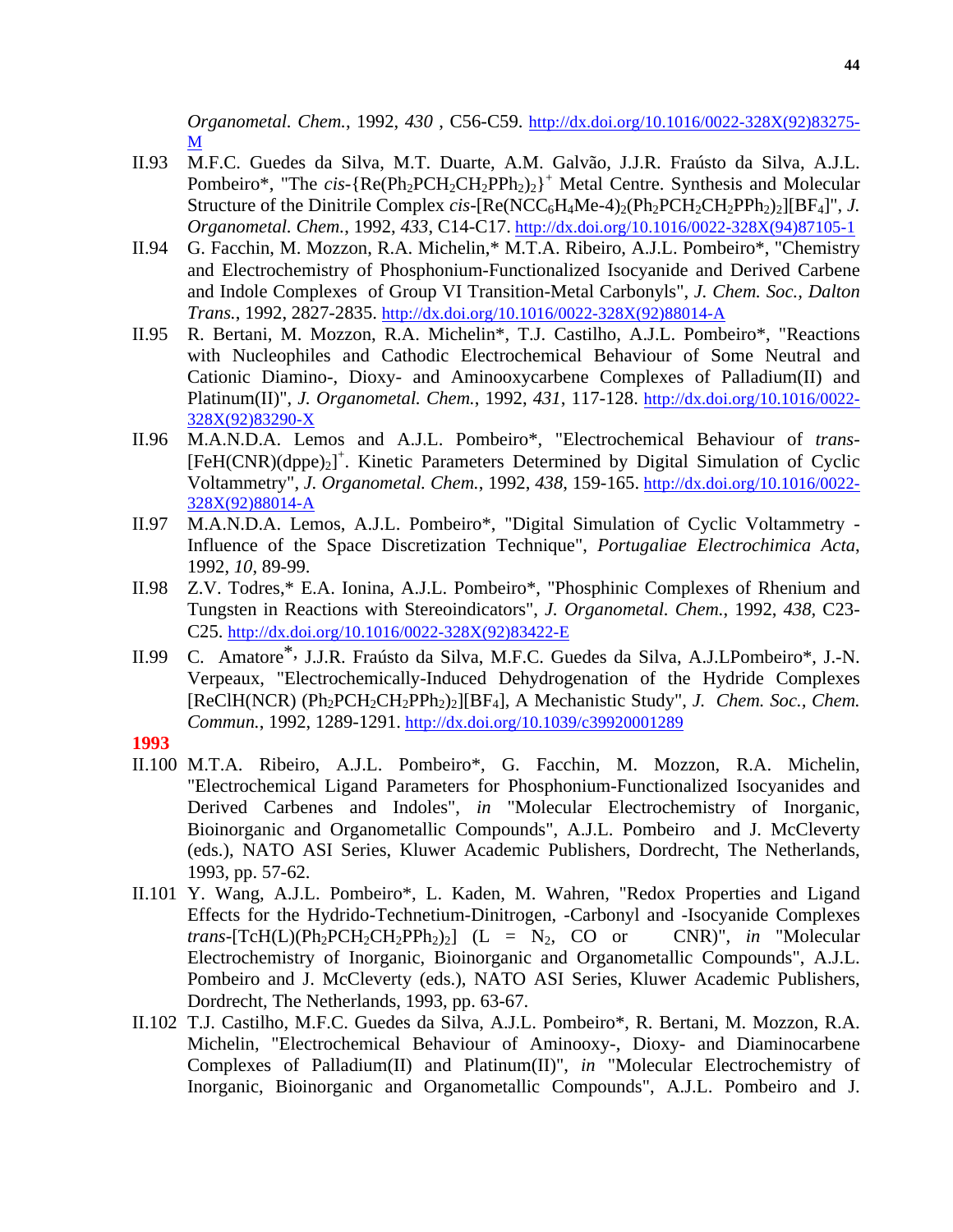McCleverty (eds.), NATO ASI Series, Kluwer Academic Publishers, Dordrecht, The Netherlands, 1993, pp. 345-350.

- II.103 J.J.R. Fraústo da Silva, M.F.C. Guedes da Silva, J.A.L. Silva, A. J.LPombeiro\*, "Redox Properties of the Amavadine Models  $[V(HIDA)_2]^2$  and  $[V(HIDPA)_2]^2$  and Their Electroinduced Reactivity Towards Activated-Thiols and Phenols", *in* "Molecular Electrochemistry of Inorganic, Bioinorganic and Organometallic Compounds", A.J.L. Pombeiro and J. McCleverty (eds.), NATO ASI Series, Kluwer Academic Publishers, Dordrecht, The Netherlands, 1993, pp. 411-415.
- II.104 M.A.N.D.A. Lemos, A.J.L. Pombeiro\*, "A Comparative Study of Numerical Methods for Cyclic Voltammetry Digital Simulation of an Electrochemical Process with a Coupled Chemical Reaction", *in* "Molecular Electrochemistry of Inorganic, Bioinorganic and Organometallic Compounds", A.J.L Pombeiro and J. McCleverty (eds.), NATO ASI Series, Kluwer Academic Publishers, Dordrecht, The Netherlands, 1993, pp. 477-482.
- II.105 M.F.C. Guedes da Silva, J.J.R. Fraústo da Silva, A.J.L. Pombeiro\*, C. Amatore, J.-N. Verpeaux, "Mechanism of the Electroactivation of the Metal-Hydride Bond in [ReClH(NCR)(Ph<sub>2</sub>PCH<sub>2</sub>CH<sub>2</sub>PPh<sub>2</sub>)<sub>2</sub>][BF<sub>4</sub>]", *in* "Molecular Electrochemistry of Inorganic, Bioinorganic and Organometallic Compounds", A.J.L. Pombeiro and J. McCleverty (eds.), NATO ASI Series, Kluwer Academic Publishers, Dordrecht, The Netherlands, 1993, pp. 483-487.
- II.106 M.F.N.N. Carvalho, R. Herrmann, A.J.L. Pombeiro\*, "Conversion of Alkynes and Nitriles into Organo and Organonitrogenated Species of Group VI and VII Dinitrogenbinding Metal Centres. Synthesis of Some Vinylidene and Alkynyl Complexes of Rhenium", *Monatsch. Chem.*, 1993, *124*, pp. 739-749. http://dx.doi.org/10.1007/BF00817310
- II.107 R.A. Michelin, R. Bertani, M. Mozzon, G. Bombieri, F. Benetollo, M.F.C. Guedes da Silva, A.J.L. Pombeiro\*, "Hydride to Carbene Migration at Platinum(II). Synthesis and X-Ray Structure of *cis*-{(PPh3)2Pt[C(H)SCH2CH2S]}BF4", *Organometallics*, 1993, *12*, 2372-2376. http://dx.doi.org/10.1021/om00030a056
- II.108 R.A. Henderson,\* A.J.L. Pombeiro\*, R.L. Richards, Y. Wang, "Carbon is not the Initial Site of Attack in the Protonation of an Allene Ligand to Give an  $\eta^2$ -Vinyl Species: Kinetic Studies on *trans*-[ReCl(CH<sub>2</sub>CCHPh)(dppe)<sub>2</sub>]", *J. Organometal. Chem.*, 1993, *447*, C11-C13. http://dx.doi.org/10.1016/0022-328X(93)80257-C
- II.109 S.S.P.R. Almeida, J.J.R. Fraústo da Silva, A.J.L. Pombeiro\*, "Carbyne-fluoro Complexes of Rhenium. Single-Pot Synthesis of *trans*-[ReF(≡CCH2R)(Ph2PCH2 CH2PPh2)2][BF4]" *J. Organometal. Chem*., 1993, *450*, C7-C8. http://dx.doi.org/10.1016/0022-328X(93)80169-C
- II.110 J.J.R. Fraústo da Silva, M.A. Pellinghelli, A.J.L. Pombeiro\*, R.L. Richards, A. Tiripicchio, Y. Wang, "Aminocarbyne Coupling Reactions Leading to the Bis(amino)acetylene Complexes <sup>2</sup>-MeHNC≡CNHMe)(Ph<sub>2</sub>PCH<sub>2</sub>  $CH_2PPh_2$ )<sub>2</sub>][BF<sub>4</sub>] (M = Mo or W) and Cleavage of the Acetylenic Triple Bond. A Reformulation, and X-Ray Structure of the Mo Compound", *J. Organometal. Chem.*, 1993, *454*, C8-C10. http://dx.doi.org/10.1016/0022-328X(93)83255-T
- II.111 F.A. Ajulu, P.B. Hitchcock, F. Mathey, R.A. Michelin, J.F. Nixon\*, A.J.L. Pombeiro\*, "Novel Ring Opening and Halogen Transfer from Platinum(II) to Phosphorus in the Reaction of  $[PtCl_2(NCR)_2]$  ( $R = Bu^t$ , p-MeOC<sub>6</sub>H<sub>4</sub>) with the Phosphirene Ring PPhCPh=CPh. Crystal and Molecular Structure of the Dimeric Chlorophosphane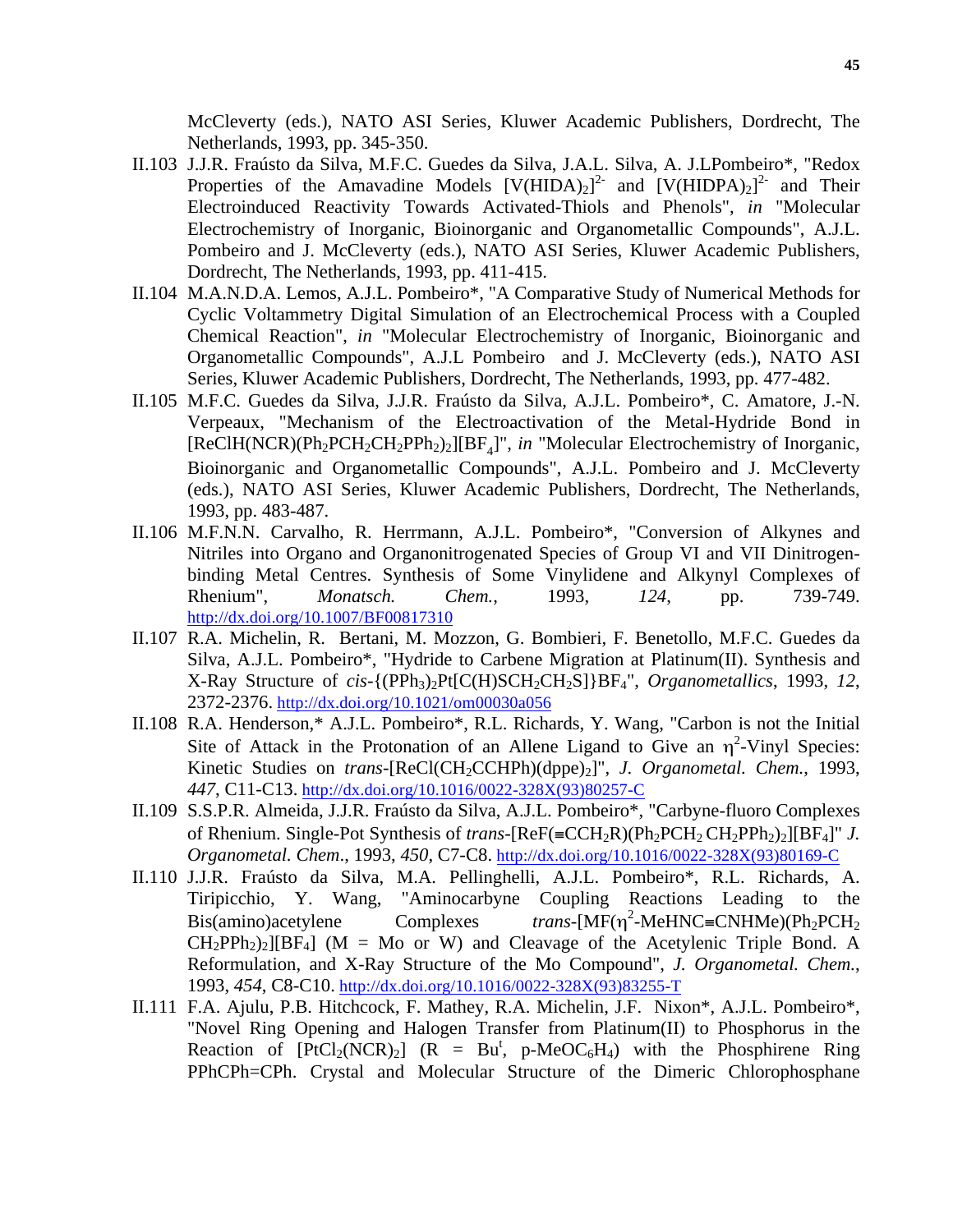Complex [PtCl(PClPhCPh=CPh)(CNBu<sup>t</sup>)]<sub>2</sub>", *J. Chem. Soc., Chem. Commun.*, 1993, 142-143. http://dx.doi.org/10.1039/c39930000142

- II.112 J.J.R. Fraústo da Silva, M.F.C. Guedes da Silva, R.A. Henderson,\* A.J.L. Pombeiro\*, R.L. Richards, "Protonation of the Nitrile Ligand *versus* Protonation of Rhenium at *cis*or *trans*-[ReCl(NCC<sub>6</sub>H<sub>4</sub>R-4)(Ph<sub>2</sub>PCH<sub>2</sub>CH<sub>2</sub>PPh<sub>2</sub>)<sub>2</sub>] (R = Cl, F, Me or MeO). A Mechanistic Study". *J. Organometal. Chem.*, 1993, 461, 141-145. Mechanistic Study", *J. Organometal. Chem.*, 1993, *461*, 141-145. http://dx.doi.org/10.1016/0022-328X(93)83285-4
- II.113 Y. Wang J.J.R. Fraústo da Silva, A.J.L. Pombeiro\*, M. A. Pellinghelli, A. Tiripicchio\*, "Synthesis of the Pseudohalide-Dinitrogen Complexes *trans*-  $[ReX(N_2)(Ph_2PCH_2CH_2PPh_2)_2]$  (X = NCS, NCO or N<sub>3</sub>) and Crystal Structures of the Isothiocyanate and Azide Complexes", *J. Organometal. Chem.*, 1993, *454*, 211-216. http://dx.doi.org/10.1016/0022-328X(93)83242-N
- II.114 M.T.A. Ribeiro, A.J.L. Pombeiro\*, J.R. Dilworth, Y. Zheng, J.R. Miller, "Synhtesis and X-Ray Structure of  $[ReBr_3(NNPh)(PPh_3)_2]$ , a Paramagnetic Organodiazenido Complex", *Inorg. Chim. Acta*, 1993, *211*, 131-132. http://dx.doi.org/10.1016/S0020-1693(00)85591-7
- II.115 M.F.C. Guedes da Silva, J.J.R. Fraústo da Silva, A.J.L. Pombeiro\*, R. Bertani, R.A. Michelin\*, M. Mozzon, F. Benetollo, G. Bombieri, "Reactivity of  $[Pt(CH_2=CH_2)(PPh_3)_2]$ Toward Ethyldiazoacetate. Synthesis and Molecular Structure of the Diethyl Fumarate Complex  $[Pt\{trans\text{-}CH(CO_2Et)\text{=CH(CO_2Et)}(PPh_3)_2]$  and Preparation of the Analogous Diethyl Maleate Compound", *Inorg. Chim. Acta*, 1993, *214*, 85-95. http://dx.doi.org/10.1016/S0020-1693(00)87529-5
- II.116 M.F.N.N. Carvalho, A.J.L. Pombeiro\*, A. Hills, D.L. Hughes, R.L. Richards, "Synthesis and Redox Properties of Complexes of Rhenium(I) with Cyanoguanidine and Some Derivatives. Crystal Structure of *trans*- [Re{NCNC(NH2)2}(CNMe)(Ph2PCH2CH2PPh2)2][BF4]", *J. Organometal. Chem*., 1993, *469*, 179-187. http://dx.doi.org/10.1016/0022-328X(94)88071-9
- II.117 E.M.P.R.P. Branco, M.F.C. Guedes da Silva, A.J.L. Pombeiro\*, R. Bertani, R.A. Michelin, M. Mozzon, "Redox Properties of Hydride Complexes of Pt(II) with a Metal-Carbon Single Bond", *Portugaliae Electrochimica Acta*, 1993, *11*, 81-86 (Proceedings, 6th Meeting Portug. Electrochemical Society, 1992. Abstract 118 *in* "Presentations at Conferences").
- II.118 Y.-Y. Tong, M.F.C. Guedes da Silva, J.J.R. Fraústo da Silva, A.J.L. Pombeiro\*, P. Martin-Zarga, G. Martin, P. Gili, "Redox Properties of some Tryptamine-Derived Salicylaldimines and of their Tetra-Coordinate Cobalt(II), Nickel(II) or Copper(II) Complexes", *Portugaliae Electrochimica Acta*, 1993, *11*, 87-92 (Proceedings, 6th Meeting Portug. Electrochemical Society, 1992. Abstract 116 *in* "Presentations at Conferences").
- II.119 M.F.C. Guedes da Silva, J.J.R. Fraústo da Silva, A.J.L. Pombeiro\*, "Anodically Induced *cis* to *trans* Isomerization of the Nitrile Complexes [ReCl(NCR)(dppe)<sub>2</sub>]",*Portugaliae Electrochima Acta*, 1993, *11*, 93-97 (Proceedings, 6<sup>th</sup> Meeting Portug. Electrochemical Society, 1992. Abstract 112 *in* "Presentations at Conferences").
- II.120 M.F.N.N. Carvalho, L.M.G. Costa, A.J.L. Pombeiro\*, R. Herrmann, G. Wagner, "Study of the Electrochemical Behaviour of Camphor(+) Derivatives and some of their Palladium Complexes", *Portugaliae Electrochimica Acta,* 1993, *11*, 99-103 (Proceedings, 6th Meeting Portug. Electrochemical Society, 1992. Abstract 117 *in* "Presentations at Conferences").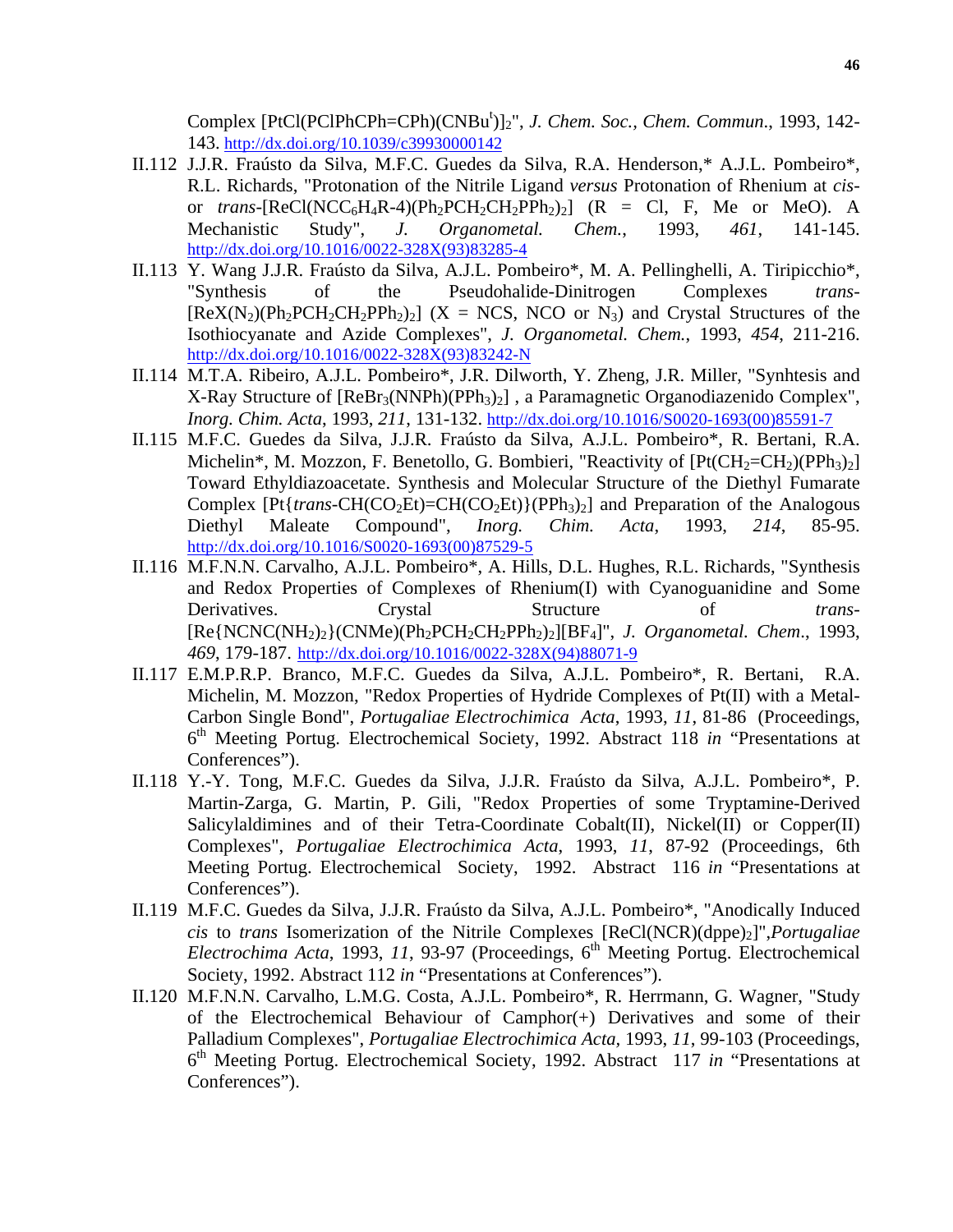- II.121 M.F.N.N. Carvalho, A.J.L. Pombeiro\*, "Study of the Redox Behaviour of [Bu4N][ReCl(CN)(dppe)2] and of some Alkylation Products", *Portugaliae Electrochimica Acta*, 1993, 11, 105-109 (Proceedings, 6<sup>th</sup> Meeting Portug. Electrochemical Society, 1992. Abstract 119 *in* "Presentations at Conferences").
- II.122 Y. Wang, A.J.L. Pombeiro\*, "Redox Properties and Ligand Effects for the Dinitrogen or Carbon Monoxide Complexes *trans*-[ReXLL'<sub>4</sub>] ( $X = N_3$ , NCO or NCS; L = N<sub>2</sub> or CO; L'  $= 1/2$  (Ph<sub>2</sub>PCH<sub>2</sub>CH<sub>2</sub>PPh<sub>2</sub>)<sub>2</sub> or PMe<sub>2</sub>Ph)", *Portugalie Electrochimica Acta*, 1993, 11, 111-115 (Proceedings, 6th Meeting Portug. Electrochemical Society, 1992. Abstract 114 *in* "Presentations at Conferences").
- II.123 L.M.D. Ribeiro, M.A.N.D.A. Lemos, J.J.R. Fraústo da Silva, A.J.L. Pombeiro\*, "Electroreduction of Methylisocyanide at a Low-Oxidation State Iron Centre", *Portugaliae Electrochimica Acta, 1993, 11, 117-120 (Proceedings, 6<sup>th</sup> Meeting Portug.* Electrochemical Society, 1992. Abstract 115 *in* "Presentations at Conferences").
- II.124 M.F.N.N. Carvalho, A.C. Consiglieri, M.T. Duarte, A.M. Galvão, A.J.L. Pombeiro\*, R. Herrmann, "Transition-Metal Complexes of (1*S*, 2*S*, 3*R*)-3-Hydroxy-camphorsultam", *Inorg. Chem*., 1993, *32*, 5160-5164. http://dx.doi.org/10.1021/ic00075a036
- II.125 T. Al Salih, M.T. Duarte, J.J.R. Fraústo da Silva, A.M. Galvão, M.F.C. Guedes da Silva, P.B. Hitchcock, D.L. Hughes, C.J. Pickett\*, A.J.L. Pombeiro\*, R.L. Richards\*, "Structural and Electronic Comparison of 15- to 17-Electron Dichloro-complexes of Molybdenum and Rhenium: Electrochemical Behaviour and Crystal Structures of *trans*-  $[ReCl<sub>2</sub>(dppe)<sub>2</sub>]A (A = Cl or BF<sub>4</sub>; dppe = Ph<sub>2</sub>PCH<sub>2</sub>CH<sub>2</sub>PPh<sub>2</sub>), trans- $[ReCl<sub>2</sub>(dppe)<sub>2</sub>]$  and$ [NBun4]2[*trans*-MoCl2(dppe)2][BF4]3", *J. Chem. Soc., Dalton Trans*., 1993, 3015-3023. http://dx.doi.org/10.1039/dt9930003015
- **1994**
- II.126 M.F.N.N. Carvalho, M.T. Duarte, A.M. Galvão, A.J.L. Pombeiro\*, "Cyanide and Methylisocyanide Complexes of Rhenium(I)  $[NBu_4][ReX(CN)(dppe)_2]$  (X = Cl or CN,  $\text{dppe} = \text{Ph}_2 \text{PCH}_2 \text{CH}_2 \text{PPh}_2$ ) and *trans*-[ReX(CNMe)( $\text{dppe}$ )<sub>2</sub>] (X = H, F, Cl or CN): Crystal Structures of *trans*-[ReX(CNMe)(dppe)<sub>2</sub>] (X = H or Cl)", *J. Organometal.Chem.*, 1994, *469*, 79-87. http://dx.doi.org/10.1016/0022-328X(94)80081-2
- II.127 M.E.N.P.R.A. Silva, A.J.L. Pombeiro\*, J.J.R. Fraústo da Silva, R. Herrmann, M. Deus, R.E. Bozak, "Redox Potential and Substituent Effects in Ferrocene Derivatives: II", *J. Organometal. Chem*., 1994, *480*, 81-90. http://dx.doi.org/10.1016/0022-328X(94)87105-1
- II.128 Y. Wang, A.J.L. Pombeiro\*, R.A. Michelin, M. Mozzon, R. Bertani, "Deprotonation and Protonation Reactions of Some Diaminocarbene Complexes of Pd(II) and Pt(II) and Their Redox Properties", *Bull. Polish Academy Sciences*, 1994, *42*, 307-321. http://dx.doi.org/
- II.129 M.A.N.D.A. Lemos, M.F.C. Guedes da Silva, A.J.L. Pombeiro\*, "Electron-Transfer Activation of the Aminocarbyne and the Hydrogen Isocyanide Complexes *trans*-  $[ReCl(CNH_n)(Ph_2PCH_2CH_2PPh_2)_2][BF_4]_{n-1}$  (n = 2 or 1). Interconversion of Coordinated CNH2 and CNH", *Inorg. Chim. Acta*, 1994, *226*, 9 - 16. http://dx.doi.org/10.1016/0020- 1693(94)04064-8
- II.130 M.F.C. Guedes da Silva, J.J.R. Fraústo da Silva, A.J.Pombeiro\*,"Synthesis and Redox Properties of *cis*-[ReCl(NCR)(Ph<sub>2</sub>PCH<sub>2</sub>CH<sub>2</sub>PPh<sub>2</sub>)<sub>2</sub>] (R = Alkyl or Aryl). Complexes with a *cis*-Phosphine Rhenium(I) Centre", *J. Chem. Soc., Dalton Trans*., 1994, 3299-3304. http://dx.doi.org/10.1039/dt9940003299
- II.131 M.F.C. Guedes da Silva, J.J.R. Fraústo da Silva, A.J.L. Pombeiro\*, C. Amatore\*, J. -N. Verpeaux\*, "Rates and Mechanism of Oxidative Two-Electron-Transfer- Induced *cis* to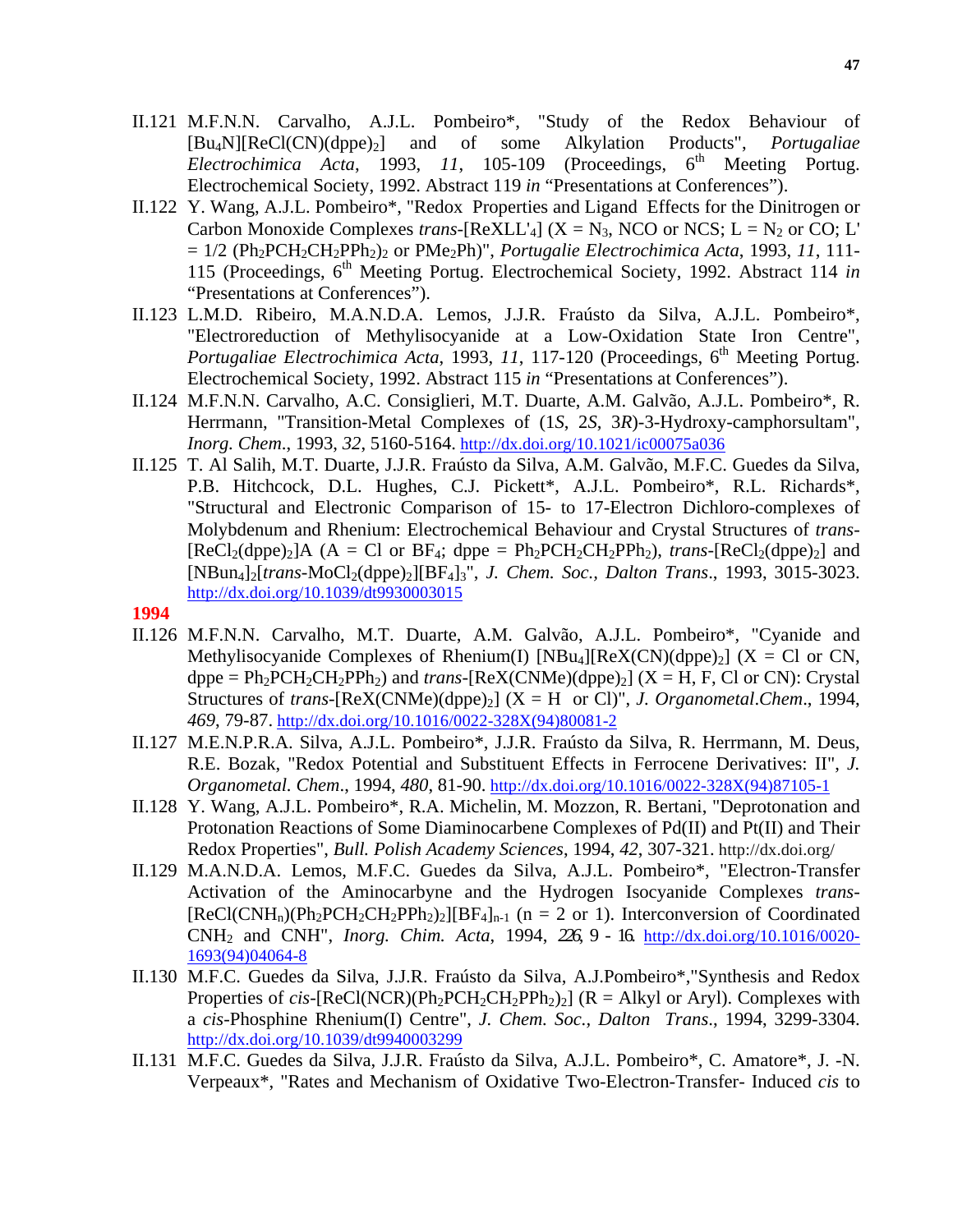*trans* Isomerization for the Nitrile Complex [ReCl(NCC<sub>6</sub>H<sub>4</sub>Me-4) (Ph<sub>2</sub>PCH<sub>2</sub>CH<sub>2</sub>PPh<sub>2</sub>)<sub>2</sub>]", *Organometallics*, 1994, *13*, 3943-3951. http://dx.doi.org/10.1021/om00022a033

- II.132 Y. Wang, J.J.R. Fraústo da Silva, A.J.L. Pombeiro\*, M.A. Pellinghelli, A. Tiripicchio, "Synthesis of *trans*-[Re(NO)<sub>2</sub>(Ph<sub>2</sub>PCH<sub>2</sub>CH<sub>2</sub>PPh<sub>2</sub>)<sub>2</sub>][BF<sub>4</sub>], a Formal Dinitrosyl Complex of Rhenium(-I) and its Protic Denitrosylation. X-Ray Structure of *trans*-[ReF(NO) (Ph2PCH2CH2PPh2)2][BF4]", *J. Organometal. Chem*., 1994, *476*, C9-C11. http://dx.doi.org/10.1016/0022-328X(94)84151-9
- II.133 M.F.N.N. Carvalho\*, L.M.G. Costa, A.J.L. Pombeiro\*, A. Schier, W. Scherer, S.K. Harbi, U. Verfürth, R. Herrmann, "Synthesis, Structure and Electrochemistry of Palladium Complexes with Camphor-Derived Chiral Ligands", *Inorg.Chem*., 1994, *33*, 6270-6277. http://dx.doi.org/10.1021/ic00104a042
- II.134 A. Paulo, A. Domingos, A. Pires de Matos, I. Santos\*, M.F.N.N. Carvalho, A.J.L. Pombeiro\*, "Synthesis, Characterization and Study of the Redox Properties of Rhenium(V) and Rhenium(III) Compounds with Tetrakis(pyrazol-1-yl)borate", *Inorg. Chem*., 1994, *33*, 4729-4737. http://dx.doi.org/10.1021/ic00099a025

- II.135 L. Kaden, A.J.L. Pombeiro\*, Y. Wang, U. Abram\*, "Mixed-Ligand Complexes of Technetium. XIII. A New and Facile Synthesis, Structure and Electrochemical Behaviour of *trans*-[Tc(dppe)<sub>2</sub>(Bu<sup>t</sup>NC)<sub>2</sub>][PF<sub>6</sub>]. ethanol (dppe = bis(diphenyl-phosphino)ethane,  $Bu^{t}$ NC = *tert*-butylisocyanide)", *Inorg. Chim. Acta*, 1995, *230*, 189-192. http://dx.doi.org/10.1016/0020-1693(94)04200-F
- II.136 M.F.C. Guedes da Silva, E.M.P.R.P. Branco, Y. Wang, J.J.R. Fraústo da Silva, A.J.L. Pombeiro\*, R. Bertani, R.A. Michelin\*, M. Mozzon, F. Benetollo, G. Bombieri, "Syntheses and Properties of Cyanamide and Cyanoguanidine Complexes of Platinum(II). X-Ray Structure of *trans*- $Pt(CF_3)(NCNEt_2)(PPh_3)_2[[BF_4]$ ", *J. Organometal. Chem*., 1995, *490*, 89-99. http://dx.doi.org/10.1016/0022-328X(95)05203-2
- II.137 A.J.L. Pombeiro\*, A. Hills, D.L. Hughes, R.L. Richards, "[MoH<sub>4</sub>(dppe)<sub>2</sub>].thf (dppe =  $Ph_2PCH_2CH_2PPh_2$  ; thf = Tetrahydrofuran)", *Acta Cryst.*, 1995, *C51*, 23-26. http://dx.doi.org/10.1107/S0108270194007559
- II.138 L.M.D. Ribeiro, M.A.N.D.A. Lemos, A.J.L. Pombeiro\*, P. Sobota, "Electrochemical Study of Some Chloro Complexes of Titanium, Molybdenum, Iron, Aluminium or Tin in High Oxidation States", *Russian J. Electrochem*., 1995, *31*, 1009-1015 (original Russian edition: *Elektrokhimiya*, 1995, *31*, No. 10, 1093-1099). http://dx.doi.org/
- II.139 Y.Y. Tong, A.J.L. Pombeiro\*, D.L. Hughes, R.L. Richards, "Syntheses and Properties of the Gold(I) Complexes with Bulky Thiolates  $[Au(SR)]_6$  and  $[Au(SR)(PPh_3)]$  (R =  $C_6H_2Me_3-2$ , 4,6 or  $C_6H_2Pr_3^3-2,4,6$  and Molecular Structure of [Au(SC<sub>6</sub>H<sub>2</sub>Pr<sup>i</sup><sub>3</sub>-2,4,6) (PPh3)]", *Trans. Met. Chem*., 1995, *20*, 372-375. http://dx.doi.org/10.1007/BF00139133
- II.140 Y. Wang, J.J.R. Fraústo da Silva, A.J.L. Pombeiro\*, M.A. Pellinghelli, A. Tiripicchio, R.A. Henderson, R. L. Richards, "Aminocarbyne Coupling Reactions at  $M(Ph_2PCH_2CH_2PPh_2)_2$  (M = Mo or W) Sites. Synthesis and Properties of the Diaminoacetylene Complexes *trans*-[MX(η<sup>2</sup>-MeHNC≡NHMe)(Ph<sub>2</sub>PCH<sub>2</sub>CH<sub>2</sub> PPh<sub>2</sub>)<sub>2</sub>] A  $(X = F, Cl \text{ or } ClO_4; A = BF_4, PF_6, HCl_2 \text{ or } ClO_4)$  and of Their Di(aminocarbyne)-Type Precursors", *J. Chem. Soc., Dalton Trans.*, 1995, 1183-1191. http://dx.doi.org/10.1039/dt9950001183
- II.141 R. A. Henderson,\* A.J.L. Pombeiro\*, R.L. Richards, J.J.R. Fraústo da Silva, Y.Wang, "Aminocarbyne Coupling Reactions at  $M(Ph_2PCH_2CH_2PPh_2)_2$  (M = Mo or W) Sites. Detailed Mechanistic Studies on the Protonation of Co-ordinated Isocyanides and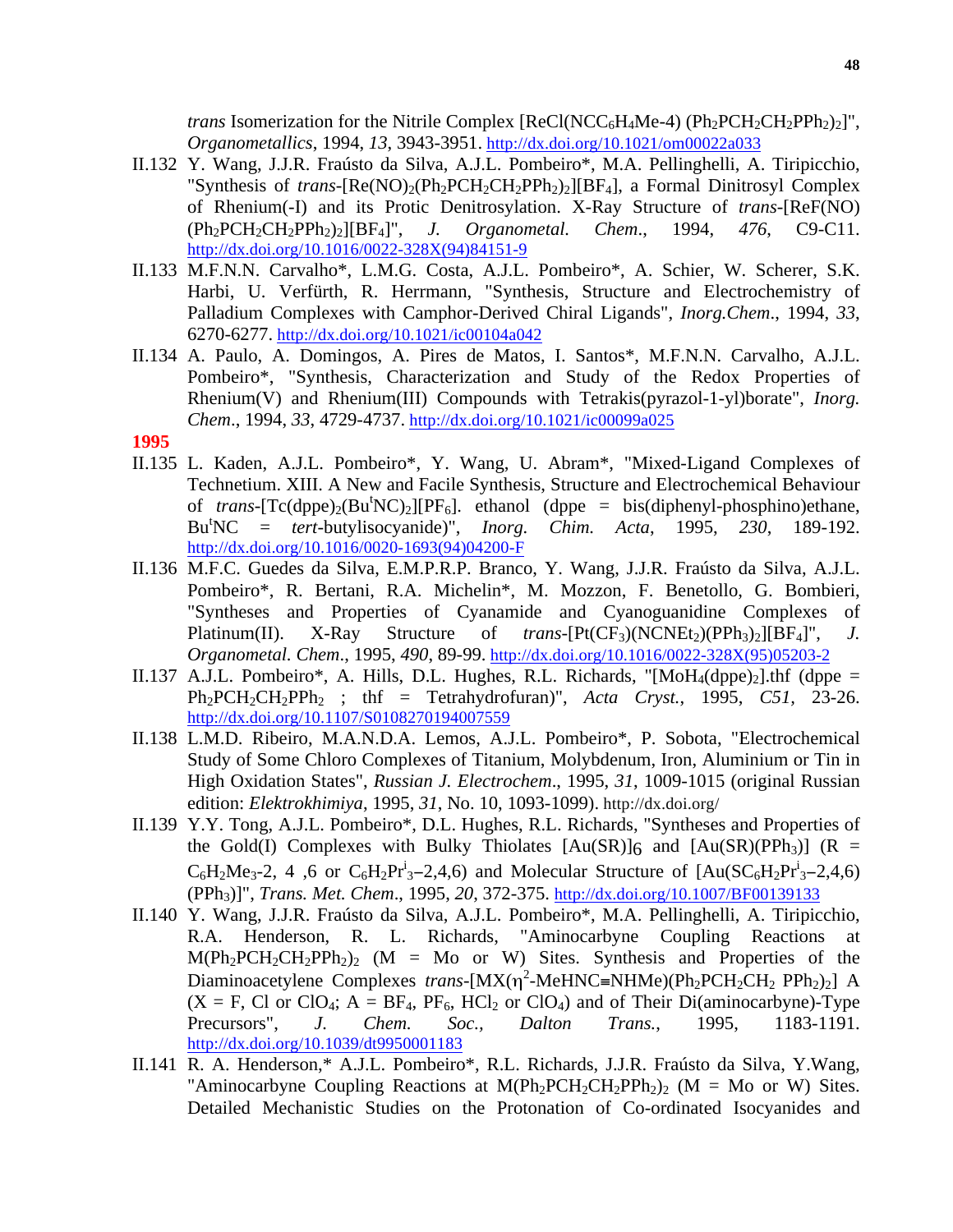Coupling of Ligands in *trans*- $[M(CNR)_2(Ph_2PCH_2CH_2PPh_2)_2]$  ( $R=Bu<sup>t</sup>$  or Me)", *J. Chem. Soc., Dalton Trans*., 1995, 1193-1199. http://dx.doi.org/10.1039/dt9950001193

- II.142 R. Bertani, R.A. Michelin\*, M. Mozzon, P. Traldi, R. Seraglia, M.F.C. Guedes da Silva, A.J.L. Pombeiro\*, "Highly Reactive Platinum(0) Carbene Intermediates in the Reactions of Diazo Compounds. A Fast Atom Bombardment Mass Spectrometric Study", *Organometallics*, 1995, *14*, 551-554. http://dx.doi.org/10.1021/om00001a075
- II.143 N. Papadopoulos,\* M.A.N.D.A. Lemos, A.J.L. Pombeiro\*, "Time Resolved Polarography. Study of the EC Mechanism", *Anal. Chim. Acta*, 1995, *306*, 107-113. http://dx.doi.org/10.1016/0003-2670(94)00589-E
- II.144 U. Belluco, R. Bertani, R.A. Michelin\*, M. Mozzon, M.F.C. Guedes da Silva, J.J.R. Fraústo da Silva, A.J.L. Pombeiro\*, W. Yu, "Reactions and Electrochemical Behaviour of Dithiocarbene Complexes of Platinum(II)", *Inorg. Chim. Acta*, 1995, *235*, 397-405. http://dx.doi.org/10.1016/0020-1693(95)90082-H
- II.145 M.F.N.N. Carvalho, D. Nunes, A. Paulo, A.J.L. Pombeiro\*, I. Santos, "Study of the Redox Properties of Tetrakis(pyrazolyl)borate Rhenium(V) Complexes", *Portugaliae Electrochimica Acta*, 1995, *13*, 305-308 (Proceedings, VII Meeting of the Portuguese Electrochemical Society / III Iberian Meeting of Electrochemistry.Abstract 161 *in* "Presentations at Conferences").
- II.146 A.S. Viana, M.F. Carvalho, R. Herrmann, A.J.L. Pombeiro "Study of the Redox Properties of Iron(III), Copper(II) and Palladium(II) Camphor Complexes", *Portugaliae Electrochimica Acta*, 1995, *13*, 309-313 (Proceedings, VII Meeting of the Portuguese Electrochemical Society / III Iberian Meeting of Electrochemistry. Abstract 162 *in* "Presentations at Conferences").
- II.147 M.F.C. Guedes da Silva, J.A.L. Silva, J.J.R. Fraústo da Silva, A.J.L. Pombeiro\*, C. Amatore, J.-N. Verpeaux, "Searching for the Mechanism of the Electrocatalytic Oxidation of Mercaptopropionic Acid by an Amavadin Model", *Portugaliae Electrochimica Acta*, 1995, *13*, 315-318 (Proceedings, VII Meeting of the Portuguese Electrochemical Society / III Iberian Meeting of Electrochemistry. Abstract 163 *in* "Presentations at Conferences").
- II.148 A. Limberg, M.A.N.D.A. Lemos, A.J.L. Pombeiro\*, S. Maiorana, A. Papagni, E. Licandro, "Redox Properties of Carbene Complexes of Chromium and Tungsten", *Portugaliae Electrochimica Acta*, 1995, *13*, 319-323 (Proceedings, VII Meeting of the Portuguese Electrochemical Society / III Iberian Meeting of Electrochemistry. Abstract 164 *in* "Presentations at Conferences").
- II.149 M.E.S. Dória, E.M.P.R. Branco, M.F.C. Guedes da Silva, A.J.L. Pombeiro\*, R.A. Michelin, R. Bertani, M. Mozzon, "Redox Properties of Some Cyanamide- Derived Complexes of Palladium(II) or Platinum(II)", *Portugaliae Electrochimica Acta*, 1995, *13*, 325-328 (proceedings, VII Meeting of the Portuguese Electrochemical Society/III Iberian Meeting of Electrochemistry. Abstract 165 *in* "Presentations at Conferences").
- II.150 L.M.D. Ribeiro, A.J.L. Pombeiro\*, "Structure-Potential Relationships for the Nitrile Complexes *trans*-[FeBr(NCR)(Et2PCH2CH2PEt2)2][BF4]", *Portugaliae Elctrochimica Acta*, 1995, *13*, 329-333 (Proceedings, VII Meeting of the Portuguese Electrochemical Society / III Iberian Meetingof Electrochemistry. Abstract 166 *in* "Presentations at Conferences").

## **1996**

II.151 P. Gili,\* M.G. Martin Reyes, P. Martin Zarza, I.L.F. Machado, M.F.C. Guedes da Silva, M.A.N.D.A. Lemos, A.J.L. Pombeiro\*, "Synthesis, Spectroscopic, Magnetic and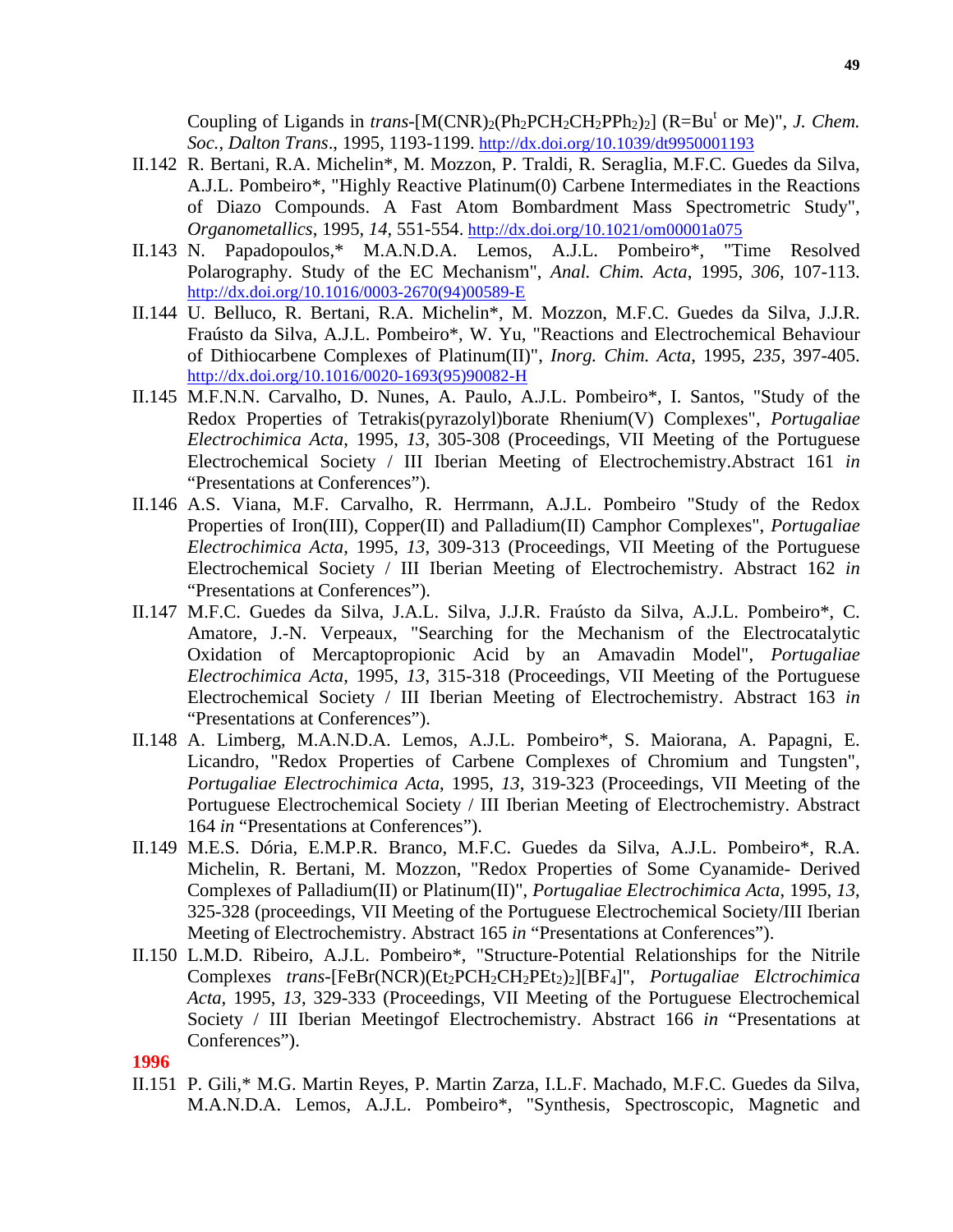Electrochemical Properties of Cu(II) and Fe(III) Complexes with the New Ligand N,N'- [1,1'-Dithiobis(phenyl)]bis(5'-methoxysalicylaldimine)", *Inorg. Chim. Acta*, 1996, *244*, 25-36. http://dx.doi.org/10.1016/0020-1693(95)04756-5

- II.152 M.F.N.N. Carvalho, M.T. Duarte, A.M. Galvão, A.J.L. Pombeiro\*, "Alkylation of Cyanide at  $[NBu_4]$  *trans*- $[Re(CN)_2(Ph_2PCH_2CH_2PPh_2)_2]$ . Syntheses and Properties of Derived Isocyanide Complexes and X-Ray Structure of *trans*- [Re(CNEt)2(Ph2PCH2CH2PPh2)2][PF6]", *J. Organometal. Chem*., 1996, *511*, 163-169. http://dx.doi.org/10.1016/0022-328X(95)05956-P
- II.153 L.M.D.R.S. Martins, M.F.C. Guedes da Silva, I. Marques, J.J.R. Fraústo da Silva, M.C.N. Vaz, A.J.L. Pombeiro\*, "Fast-atom Bombardment (FAB) Mass Spectra of Nitrile or Cyanamide Complexes with the  ${M(Ph_2PCH_2CH_2PPh_2)_2}^{n+}$  (M = Fe or Re) Metal Sites. Application to Reactions Induced under FAB Conditions", *Rapid Commun. Mass Spectrometry*, 1996, *10*, 447-454. http://dx.doi.org/10.1002/(SICI)1097- 0231(19960315)10:4<447::AID-RCM490>3.0.CO;2-N
- II.154 S.S.P. Almeida, M.T. Duarte, L.M.D. Ribeiro, F. Gormley, A.M. Galvão, J.J.R. Fraústo da Silva, A.J.L. Pombeiro\*, "Formation of Vinyl and Dithioformate Metallacycles by Insertion of an Ester-Functionalized Alkyne or of Carbon Disulfide into an Fe-H Bond: Crystal Structure of *cis*-[Fe(CH=CHCOOMe)(Ph<sub>2</sub>PCH<sub>2</sub>CH<sub>2</sub>PPh<sub>2</sub>)<sub>2</sub>][BF<sub>4</sub>]", *J. Organometal*. *Chem*., 1996, *524*, 63-66. http://dx.doi.org/10.1016/S0022-328X(96)06290-0
- II.155 L.M.D.R.S. Martins, A.J.L. Pombeiro\*, R.A. Henderson, "Stopped-flow Mechanistic Study of Bromide Substitution by an Organonitrile at an Iron(II) Phosphinic Centre, a π-Electron Driven Process", *Inorg. Chim. Acta,* 1996, *250*, 311-315 (celebratory issue, vol. 250). http://dx.doi.org/10.1016/S0020-1693(96)05240-1
- II.156 M.F.C. Guedes da Silva, J.J.R. Fraústo da Silva, A.J.L. Pombeiro\*, M.A. Pellinghelli, A. Tiripicchio, "Deprotonation Reactions of the Aminocarbyne Complex *trans*-  $[ReCl(CNH<sub>2</sub>)(dppe)<sub>2</sub>][BF<sub>4</sub>]$  (dppe = Ph<sub>2</sub>PCH<sub>2</sub>CH<sub>2</sub>PPh<sub>2</sub>). Synthesis and Properties of the Cyano-Complexes *trans*- $[Re(CN)(L)(dppe)_2]$  (L = NCR, N<sub>2</sub>, CO or C=CHPh), and Crystal Structure of *trans*-[Re(CN)(NCMe)(dppe)2].Pri OH", *J. Chem. Soc., Dalton Trans*.,1996, 2763-2772. http://dx.doi.org/10.1039/dt9960002763
- II.157 M.F.C. Guedes da Silva, J.J.R. Fraústo da Silva, A.J.L. Pombeiro\*, "Dinitrile Complexes with a Rare *cis*-Diphosphine Rhenium(I) Centre: Syntheses, Properties and *cis*- to *trans*-Isomerization", *J. Organometal. Chem*., 1996, *526*, 237-250. http://dx.doi.org/10.1016/S0022-328X(96)06566-7
- II.158 M.F.C. Guedes da Silva, J.A.L. da Silva, J.J.R. Fraústo da Silva,\* A.J.L. Pombeiro\*,C. Amatore\*, J.-N Verpeaux, "Evidence for a Michaelis-Menten Type Mechanism in the Electrocatalytic Oxidation of Mercaptopropionic Acid by an Amavadine Model", *J. Am. Chem. Soc.*, 1996, *118*, 7568-7573. http://dx.doi.org/10.1021/ja9607042
- II.159 M.F.N.N. Carvalho,\* A.J.L. Pombeiro\*, I.M. Shrophire and G.R. Stephenson, "Electrochemical Behaviour and Reactivity of Cyclohexadienyl Iron Complexes", *Inorg. Chim. Acta*, 1996, *248*, 45-49. http://dx.doi.org/10.1016/0020-1693(95)04992-4
- II.160 M. Gleria, R. Bertani, G. Facchin, F. Noé, R.A. Michelin, M. Mozzon, A.J.L. Pombeiro\*, M.F.C.G. da Silva, I.L.F. Machado, "Organometallic and Coordination Chemistry on Phosphazenes. III. Synthesis, Characterization and Electrochemical Behavior of Transition Metal - Cinnamonitrile Cyclophosphazene Derivatives", *J. Inorg. Organometal. Polym*., 1996, *6*, 145-170. http://dx.doi.org/10.1007/BF01057745
- II. 161 L.M.D.R.S. Martins, A.J.L. Pombeiro\*, "Structure-Potential Relationships for the Dinitrile Complexes *trans*-[Fe(NCR)<sub>2</sub>(Et<sub>2</sub>PCH<sub>2</sub>CH<sub>2</sub>PEt<sub>2</sub>)<sub>2</sub>][BF<sub>4</sub>]<sub>2</sub>", *Portugaliae*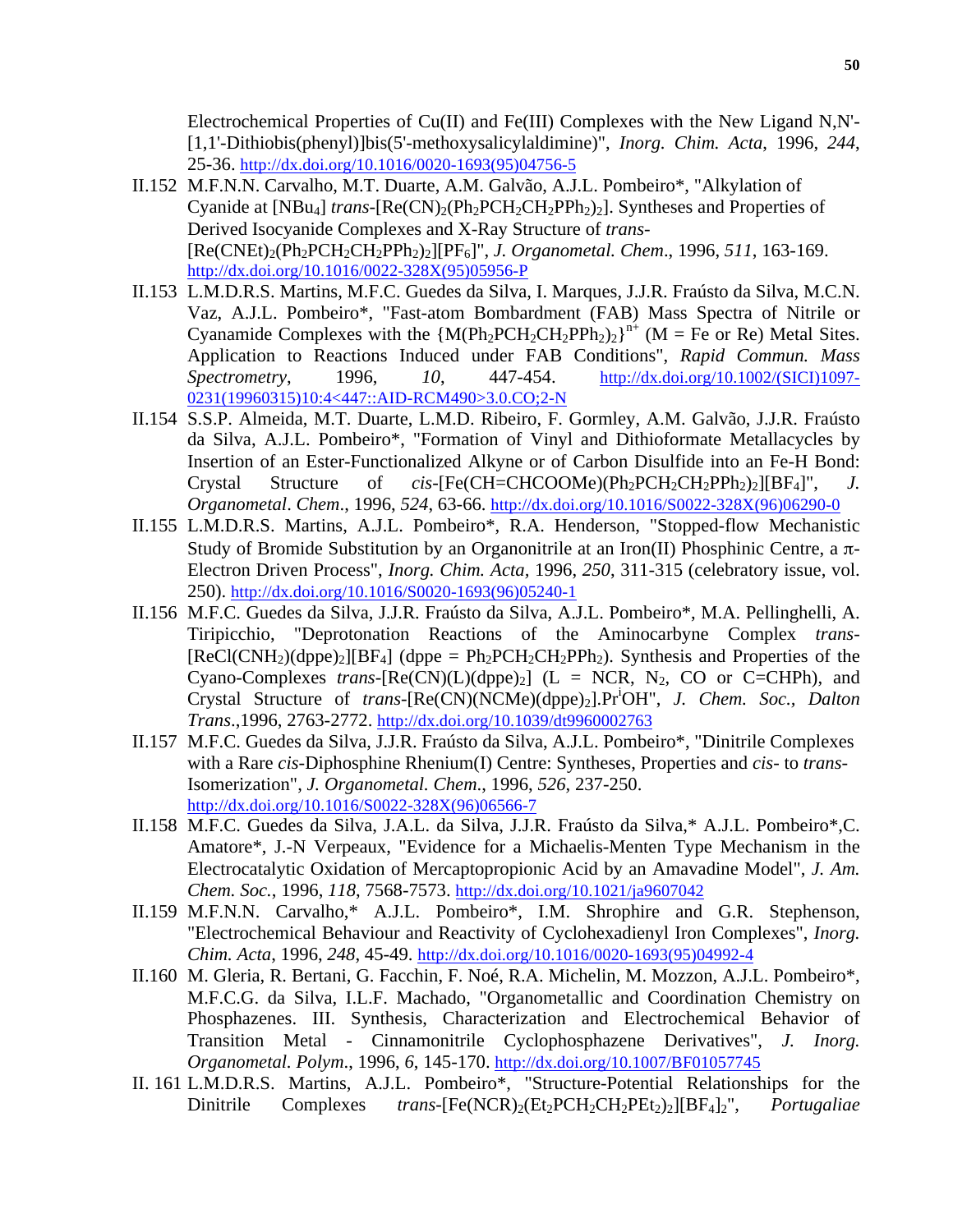*Electrochimica Acta*, 1996, *14*, 151-155 (Proceedings, VIII Meeting of the Portuguese Electrochemical Society. Abstract 176 *in* "Presentations at Conferences").

- II.162 C.M.P. Ferreira, M.F.C. Guedes da Silva, A.J.L. Pombeiro\*, P. Sobota, "Electrochemical Study of Some Vanadium Complexes", *Portugaliae Electrochimica Acta*, 1996, *14*, 157- 161 (Proceedings, VIII Meeting of the Portuguese Electrochemical Society. Abstract 177 *in* "Presentations at Conferences").
- II.163 M.F.N.N. Carvalho, A.J.L. Pombeiro\*, R. Herrmann, "Comparative Study of the Redox Properties of Platinum, Palladium, Copper and Iron Camphor Derived Complexes", *Portugaliae Electrochimica Acta*, 1996, *14*, 173-176 (Proceedings, VIII Meeting of the Portuguese Electrochemical Society. Abstract 178 *in* "Presentations at Conferences").
- II.164 S.M.P.R.M. Cunha, M.F.C. Guedes da Silva, A.J.L. Pombeiro\*, "Electrochemical Behaviour of Adducts of *trans*-[Mo(NCN)<sub>2</sub>(dppe)<sub>2</sub>] with Some Transition Metal Lewis Acids", *Portugaliae Electrochimica Acta*, 1996, *14*, 177-181 (Procedings,VIII Meeting of the Portuguese Electrochemical Society. Abstract 179 *in* "Presentations at Conferences").
- II.165 M.F.C. Guedes da Silva, I.L.F. Machado, A.J.L. Pombeiro\*, R. Bertani, G. Facchin, M. Gleria, R.A. Michelin, M. Mozzon, F. Noé, "Electrochemical Behavior of Pt-Cinnamonitrile Cyclophosphazene Complexes", *Portugaliae Electrochimica Acta*, 1996, *14*, 183-187 (Proceedings, VIII Meeting of the Portuguese Electrochemical Society. Abstract 180 *in* "Presentations at Conferences").
- **1997**
- II.166 P. Gili\*, M.G. Martín Reyes, P. Martín Zarza, M.F.C. Guedes da Silva, Y.-Y. Tong, A.J.L. Pombeiro\*, "Complexes of Mn(II) and Mn(III) with the Schiff Base N-[2-(3 ethylindole)]pyridoxaldimine. Electrochemical Study of These and Related Ni(II) and Cu(II) Complexes", *Inorg. Chim. Acta*, 1997, *255*, 279-288. http://dx.doi.org/10.1016/S0020-1693(96)05374-1
- II.167 A.S. Viana, M.F.N.N. Carvalho\*, A.J.L. Pombeiro\*, R. Herrmann, "Synthesis and Properties of Camphorimine Iron(III) or Copper(II) Complexes", *Inorg. Chim. Acta*, 1997, *258*, 201-209. http://dx.doi.org/10.1016/S0020-1693(96)05502-8
- II.168 M.F.C. Guedes da Silva, P.B. Hitchcock, D.L. Hughes, K. Marjani, A.J.L. Pombeiro\*, R.L. Richards\*, "Thiolateisocyanide Complexes of Molybdenum(II) and Tungsten(II):  $C$ rystal Structures of *cis*-[Mo( $SC_6H_2Pr^i_3-2,4,6$ )<sub>2</sub>(CNMe)<sub>4</sub>], *cis*-[Mo( $SC_6H_2Pr^i_3$  $cis$ - $[Mo(SC<sub>6</sub>H<sub>2</sub>Pr<sup>1</sup><sub>3</sub>$ - $2,4,6$ <sub>2</sub>(CNBu<sup>t</sup>)<sub>4</sub>] and *cis*-[W(SC<sub>6</sub>H<sub>2</sub>Pr<sup>i</sup><sub>3</sub>-2,4,6)<sub>2</sub>(CNMe)<sub>4</sub>], and Anodically Induced Isomerisation Studies", *J. Chem. Soc., Dalton Trans*., 1997, 3725-3731. http://dx.doi.org/
- II.169 S.S.P.R. Almeida, A.J.L. Pombeiro\*, "Syntheses, Spectroscopy, and Redox Properties of Fluoro-Carbyne and Derived Fluoro-Vinylidene Complexes of Rhenium and of Analogous Chloro Complexes", *Organometallics*, 1997, *16*, 4469-4478. http://dx.doi.org/10.1021/om970397o
- II.170 M.F.N.N. Carvalho, S.S.P.R. Almeida, A.J.L. Pombeiro\*, R.A. Henderson, "Mechanism of the Formation of Carbyne Complexes of Rhenium upon Protonation of Vinylidene Precursors", *Organometallics*, 1997, *16*, 5441-5448. http://dx.doi.org/10.1021/om970398g
- II.171 M.F.C. Guedes da Silva, C.M.P. Ferreira, E.M.P.R.P. Branco, J.J.R. Fraústo da Silva, A.J.L. Pombeiro\*, R.A. Michelin\*, U. Belluco, R Bertani, M. Mozzon, G. Bombieri, F. Benetollo, V. Yu. Kukushkin, "Bifunctional Activation of Cyanoguanidine. Synthesis and Molecular Structure of the Azametallacycle *cis*- [(PPh3)2Pt{NHC(OMe)=NC(NH2)=NH}][BPh4]", *Inorg. Chim. Acta*, 1997, *265*, 267- 270. http://dx.doi.org/10.1016/S0020-1693(97)05636-3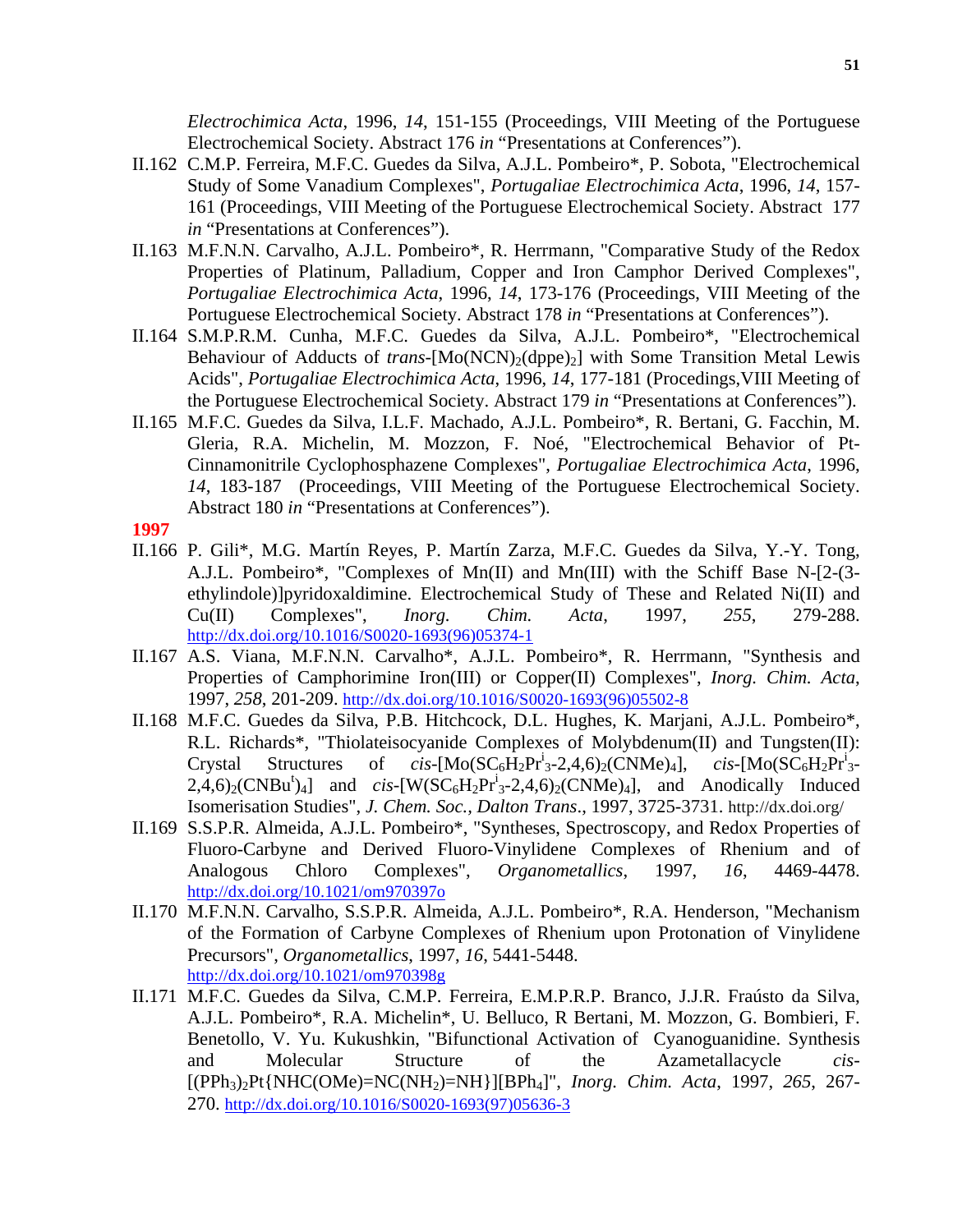- II.172 F.S.C.L. Conde, C.M.P. Ferreira, M.F.C. Guedes da Silva, A.J.L. Pombeiro\*, R.A. Michelin, C. Amatore, "Electrochemical Behaviour of Platinum(II) Complexes with Ligating Unsaturated Carbon Species", *Portugaliae Electrochimica Acta*, 1997, *15*, 263- 268 (Proceedings, IX Meeting of the Portuguese Electrochemical Society. Abstract 191 *in* "Presentations at Conferences").
- II.173 S.M.P.R.M. Cunha, M.F.C. Guedes da Silva, A.J.L. Pombeiro\*, "Comparative Electrochemical Behaviour of Protonated Derivatives of *trans*-  $[Mo(NCN)_2(Ph_2PCH_2CH_2PPh_2)_2]$  and *trans*- $[Mo(NCNEt)(NCN)(Ph_2PCH_2CH_2PPh_2)_2]$ <sup>+</sup>", *Portugaliae Electrochimica Acta*, 1997, *15*, 269-273 (Proceedings, IX Meeting of the Portuguese Electrochemical Society. Abstract 192 *in* "Presentations at Conferences").
- II.174 M.F.C. Guedes da Silva, K. Marjani, A.J.L. Pombeiro\*, R.L. Richards, "Anodically-Induced Isomerisation of  $cis$ -[Mo(SC<sub>6</sub>H<sub>2</sub>Pr<sup>i</sup><sub>3</sub>-2,4,6)<sub>2</sub>(CNBu<sup>t</sup>)<sub>4</sub>], A Mechanistic Study", *Portugaliae Electrochimica Acta*, 1997, *15*, 275-280 (Proceedings, IX Meeting of the Portuguese Electrochemical Society. Abstract 193 *in* "Presentations at Conferences").
- II.175 M.F.N.N. Carvalho\*, J. Cermák, F.A. Francisco, A.J.L. Pombeiro\*, S. Sabata, "Study of the Redox Properties of Some Palladium and Nickel Complexes with Azine Diphosphine Type Ligands", *Portugaliae Electrochimica Acta*, 1997, *15*, 287-290 (Proceedings, IX Meeting of the Portuguese Electrochemical Society. Abstract 194 *in* "Presentations at Conferences").

- II.176 D. Nunes, A. Domingos, A. Paulo, L. Patrício, I. Santos,\* M.F.N.N. Carvalho, A.J.L. Pombeiro\*, "Synthesis, Characterization and Study of the Redox Properties of Rhenium(V) Diolates", *Inorg. Chim. Acta*, 1998, *271*, 65-74. http://dx.doi.org/10.1016/S0020-1693(97)05902-1
- II.177 Y.-Y. Tong, J.J.R. Fraústo da Silva, A.J.L. Pombeiro\*, G. Wagner, R. Herrmann\*, "Reactivity of Ferrocenylalkyl Isocyanides. Formation of Potential Antibiotics and of Gold(I) Complexes", *J. Organometal. Chem*., 1998, *552*, 17-21. http://dx.doi.org/10.1016/S0022-328X(97)00468-3
- II.178 C.M.P. Ferreira, M.F.C. Guedes da Silva, V. Yu. Kukushkin, J.J.R. Fraústo da Silva, A.J.L. Pombeiro\*, "The First Direct Observation of N-O Bond Cleavage in the Oxidative Addition of an Oxime to a Metal Center. Synthesis and Crystal Structure of the Methyleneamide Complex *trans*-[Re(OH)(N=CMe<sub>2</sub>) (Ph<sub>2</sub>PCH<sub>2</sub>CH<sub>2</sub>PPh<sub>2</sub>)<sub>2</sub>][HSO<sub>4</sub>]", *J. Chem. Soc., Dalton Trans*., 1998, 325-326.http://dx.doi.org/10.1039/a707213i
- II.179 M.T.A.R.S. Costa, J.J.R. Fraústo da Silva, A.J.L. Pombeiro\*, R.A. Michelin, G. Bombieri, F. Benetollo, "Syntheses and Properties of Organocyanamide, Cyanoguanidine and Dinitrogen Complexes of Rhenium. Crystal Structure of *mer*- [ReCl2(NCNEt2)(PMePh2)3]", *Inorg. Chim. Acta*, 1998, *280*, 308-315 (M.E. Vol'pin's memorial volume). http://dx.doi.org/10.1016/S0020-1693(98)00212-6
- II.180 M.F.C. Guedes da Silva, J.J.R. Fraústo da Silva, A.J.L. Pombeiro\*, C. Amatore\*, J.-N. Verpeaux, "Electron-Tranfer-Induced Geometrical Isomerization of the Dinitrile Complexes *cis*- $[Re(NCR)_{2}(Ph_{2}PCH_{2}CH_{2}PPh_{2})_{2}][BF_{4}]$  (R = Aryl, Alkyl): Rates, Mechanism and Ligand Effects", *Inorg. Chem*., 1998, *37*, 2344-2350. http://dx.doi.org/10.1021/ic971257+
- II.181 M.T.A.R.S. Costa, J.R. Dilworth, M.T. Duarte, J.J.R. Fraústo da Silva, A.M. Galvão, A.J.L. Pombeiro\*, "Syntheses and Characterization of Phenyldiazenido and Mixed Phenyldiazenido-Isocyanide Complexes of Rhenium. X-Ray Crystal Structure of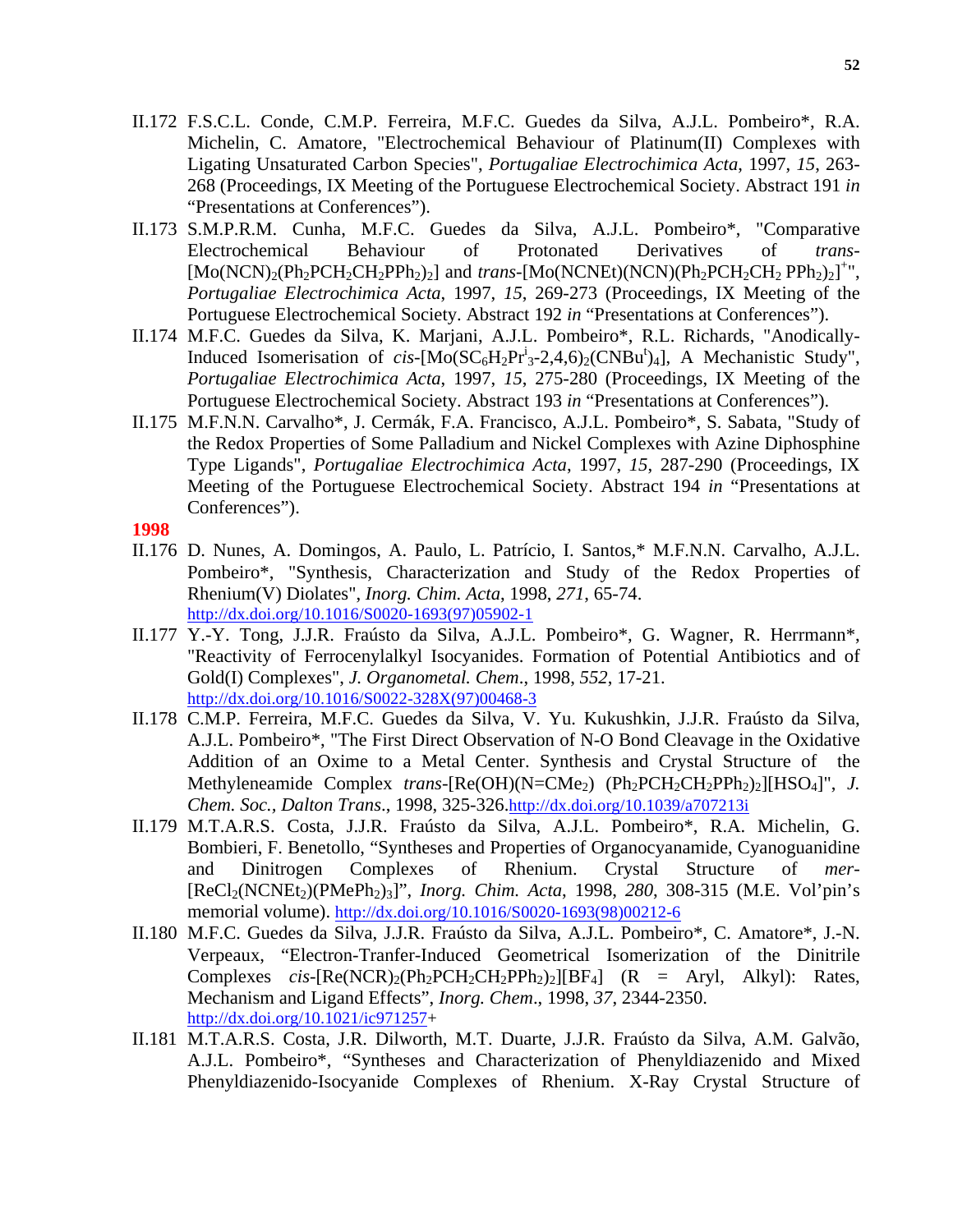[ReBr2(NNPh)2(PPh3)2]", *J. Chem. Soc., Dalton Trans*., 1998, 2405-2410. http://dx.doi.org/10.1039/a800898a

- II.182 M.F.C. Guedes da Silva, Y.A. Izotova, A.J.L. Pombeiro\*, V. Yu. Kukushkin,\* "Manifestation of Redox Duality of 2-Propanone Oxime: Pt(II)–Assisted Reduction versus Pt(IV)–Mediated Oxidation of Me2C=NOH Species", *Inorg. Chim. Acta*, 1998, 277, 83-88. http://dx.doi.org/10.1016/S0020-1693(97)06126-4
- II.183 M.F. Meidine, M.A.N.D.A. Lemos, A.J.L. Pombeiro\*, J.F. Nixon\*, P.B. Hitchcock, "Stepwise Reduction of a Phosphaalkyne P≡C Bond to a Phosphaalkene and a Phosphine at the FeH(dppe)<sub>2</sub> Centre. Crystal and Molecular Structure of the  $\eta^1$ -Co-ordinated Phosphaalkyne Complex *trans*-[FeH(η<sup>1</sup>-P≡CBu<sup>t</sup>)(dppe)<sub>2</sub>][BPh<sub>4</sub>]", *J. Chem. Soc., Dalton Trans*., 1998, 3319-3323. http://dx.doi.org/10.1039/a804803g
- II.184 L.M.D.R.S. Martins, M.T. Duarte, A.M. Galvão, C. Resende, A.J.L. Pombeiro\*, R.A. Henderson, D.J. Evans, "Syntheses, Properties and Mössbauer Studies of Mono- and Dinitrile Phosphine Complexes of Iron(II). Crystal Structures of *trans*-  $[Fe(NCR)_2(Et_2PCH_2CH_2PEt_2)_2][BF_4]$  (R = Me or  $CH_2C_6H_4OMe-4)$ ", *J. Chem. Soc.*, *Dalton Trans*., 1998, 3311-3317. http://dx.doi.org/10.1039/a804193h
- II.185 M.F.C. Guedes da Silva, C. M.P. Ferreira, J.J.R. Fraústo da Silva, A.J.L. Pombeiro\*, "Electron-transfer Chain Catalysis for the *cis*-to-*trans* Isomeric Conversion of *cis*- [ReCl(CO)(Ph2PCH2CH2PPh2)2]", *J. Chem. Soc., Dalton Trans*., 1998, 4139-4145. http://dx.doi.org/10.1039/a805343j
- II.186 M.A.N.DA Lemos\*, F. Lemos, N. Papadopoulos, A.J.L. Pombeiro\*, "Virtual Cyclic Voltammetry", *Portugaliae Electrochimica Acta*, 1998, *16*, 175-180.
- II.187 V. Yu. Kukushkin\*, T.B. Pakhomova, Y.N. Kukushkin, H. Herrmann, G. Wagner and A.J.L. Pombeiro\*, "Iminoacylation. 1. Addition of Ketoximes or Aldoximes to Platinum(IV)–bound Organonitriles", *Inorg. Chem*., 1998, *37*, 6511-6517. http://dx.doi.org/10.1039/a805343j
- **1999**
- II.188 Y.N. Kukushkin, V.K. Krylov, S.F. Kaplan, M. Calligaris, E. Zangrando, A.J.L. Pombeiro\*, V. Yu Kukushkin\*, "Different Chlorination Modes of Oximes: Chlorination of Salicylaldoxime Coordinated to Platinum", *Inorg. Chim. Acta*, 1999, *285*, 116-121. http://dx.doi.org/10.1016/S0020-1693(98)00333-8
- II.189 M.F.N.N. Carvalho, M.T. Duarte, A.M. Galvão, A.J.L. Pombeiro\*, R. Henderson, H. Fuess. I. Svoboda, "Kinetic Study of the Alkylation of Cyanide at [NBu<sub>4</sub>][*trans*-Re(CN)<sub>2</sub>(dppe)<sub>2</sub>]. Crystal Structures of [NBu<sub>4</sub>][*trans*-Re(CN)<sub>2</sub>(dppe)<sub>2</sub>] and *trans*-[Re(CN)2(dppe)2]", *J. Organometal. Chem*., 1999, *583*, 56-62. http://dx.doi.org/10.1016/S0022-328X(99)00113-8
- II.190 L.M.D.R.S. Martins, J.J.R. Fraústo da Silva, A.J.L Pombeiro\*, R.A. Henderson, D.J. Evans, F. Benetollo, G. Bombieri, R.A. Michelin, "Synthesis, Properties and Mössbauer Studies of Cyanamide and Cyanoguanidine Complexes of Iron(II). Crystal Structures of *trans*-[FeH(NCNH<sub>2</sub>)(Ph<sub>2</sub>PCH<sub>2</sub>CH<sub>2</sub>PPh<sub>2</sub>)<sub>2</sub>][BF<sub>4</sub>] and *trans-*[Fe(NCNEt2)(Et2PCH2CH2PEt2)2][BF4]2", *Inorg. Chim. Acta*, 1999, 291, 39-48. http://dx.doi.org/10.1016/S0020-1693(99)00021-3
- II.191 S.S.P.R. Almeida, M.F.C. Guedes da Silva, J.J.R. Fraústo da Silva, A.J.L. Pombeiro\*, "Reactions of a Cyanosilane with an Iron(II) Centre. Synthesis and Crystal Structure of the Isocyanotriphenylborate Complex *trans*-[FeH(CNBPh<sub>3</sub>)(Ph<sub>2</sub>PCH<sub>2</sub>CH<sub>2</sub>PPh<sub>2</sub>)<sub>2</sub>] and Anodic Deprotonation of the Hydrogen Isocyanide (CNH) Analogue", *J. Chem. Soc., Dalton Trans*., 1999, 467-472. http://dx.doi.org/10.1039/a807707j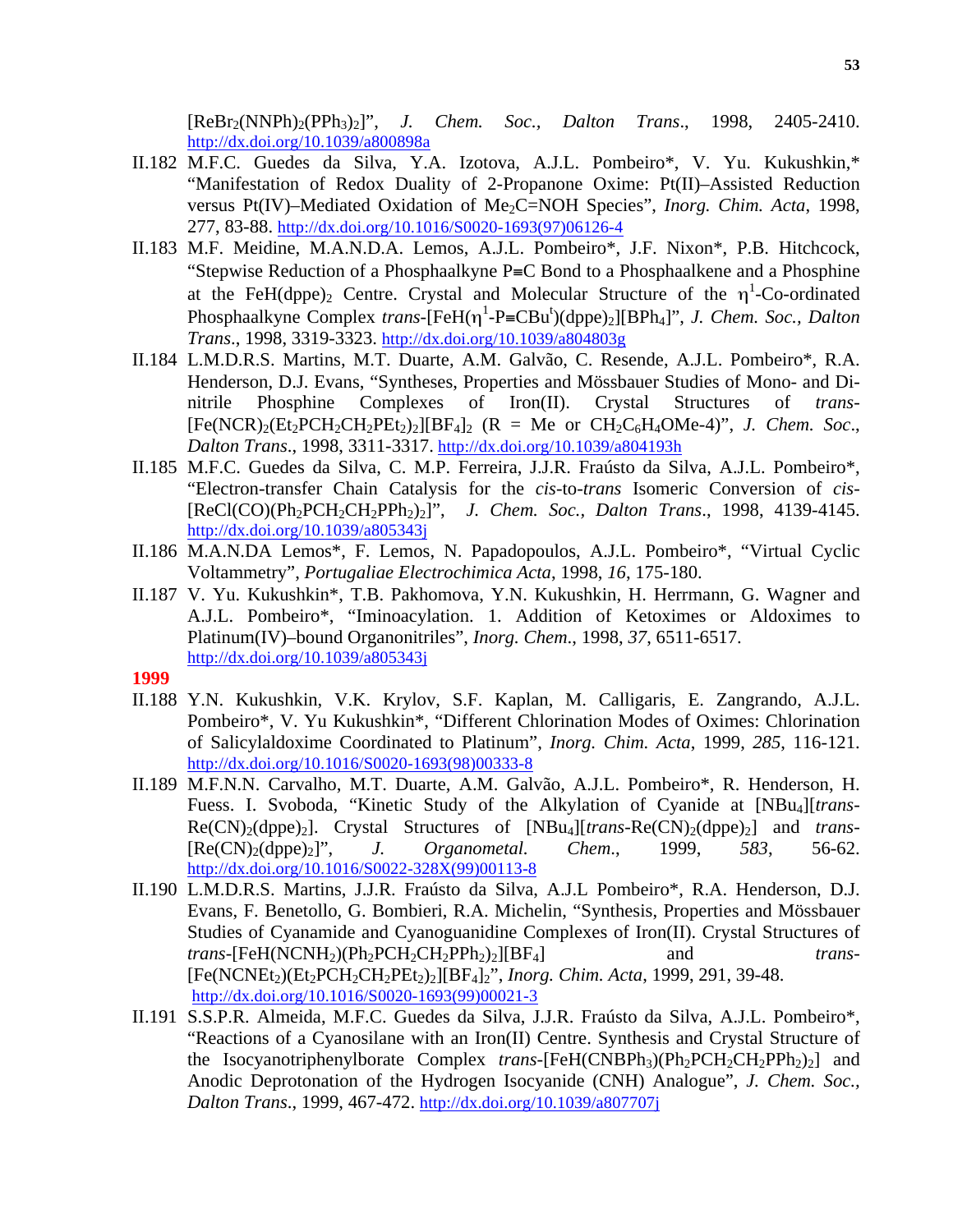- II.192 G. Wagner, A.J.L. Pombeiro\*, N.A. Bokach, V. Yu. Kukushkin,\* "Facile Rhenium(IV)- Mediated Coupling of Acetonitrile and Oximes", *J. Chem. Soc., Dalton Trans*., 1999, 4083-4086. http://dx.doi.org/10.1039/a906455i
- II.193 M.F.N.N. Carvalho\*, A.J.L. Pombeiro\*, G. Wagner, B. Pedersen, R. Herrmann, "Cascade Reaction of Camphor-Derived Diynes with Transition Metal Compounds*", Z. Naturforsch*., 1999, *54b*, 725-733. http://dx.doi.org/
- II.194 G. Wagner, A.J.L. Pombeiro\*, Y.N. Kukushkin, T.B. Pakhomova, A.D. Ryabov, V. Yu. Kukushkin\*, "Iminoacylation. 2. Addition of Alkylated Hydroxylamines via Oxygen to Platinum(IV) - bound Nitriles", *Inorg. Chim. Acta*, 1999, *292,* 272-275. http://dx.doi.org/10.1016/S0020-1693(99)00204-2
- II.195 V. Yu. Kukushkin\*, I. V. Ilichev, G. Wagner, J.J.R. Fraústo da Silva, A.J.L. Pombeiro\*, "Rhodium(III)-mediated Oxime-Nitrile Coupling Giving Chelated Iminoacylated Species (Iminoacylation. Part 4)", *J. Chem. Soc., Dalton Trans*, 1999, 3047-3052. http://dx.doi.org/
- II.196 M.F. Meidine, A.J.L. Pombeiro\*, J.F. Nixon, "Phosphaalkyne Cyclodimerization at a Rhodium(I) Centre. Syntheses of a Cationic  $\eta^4$ -1,3-Diphosphacyclobutadiene Rhodium Complex and of its Platinum(II) or Tungsten(0) Adducts", *J. Chem. Soc., Dalton Trans*., 1999, 3041-3046. http://dx.doi.org/10.1039/a903130h
- II.197 A.J.L. Pombeiro\*, M.T.A.R.S. Costa, Y. Wang, J.F. Nixon, "Syntheses and Redox Properties of the First Phosphirene-Dinitrogen and Phosphirene-Diazenide Complexes", *J*. *Chem. Soc., Dalton Trans*., 1999, 3755-3758. http://dx.doi.org/10.1039/a906238f
- II.198 S.M.P.R.M. Cunha, M.F.C. Guedes da Silva, A.J.L. Pombeiro\*, "Redox Properties of the Dinitrogen-Cyanamide Complexes *trans*-[Mo(N<sub>2</sub>)(NCNR<sub>2</sub>) (Ph<sub>2</sub>PCH<sub>2</sub>CH<sub>2</sub>PPh<sub>2</sub>)<sub>2</sub>]", *Portugaliae Electrochimica Acta*, 1999, *17*, 221-224.
- **2000**
- II.199 M.F.N.N. Carvalho\*, A.M. Galvão, A.J.L. Pombeiro\*, J. Cermák\*, S. Sabata, P. Vojtísek, J. Podlaha, "Activation of a Coordinated Alkyne by Electron Transfer: Crystal Structures of  $[Pd\{PPh_2CH=C(Bu^t)NN=C(But)CH_2PPh_2\}$  $\{C(CO_2Me)=CH(CO_2Me)\}$ and  $[Pd\{(Z,Z)PPh_2CH_2C(Bu^t)=NN=C(But)CH_2PPh_2\} \{C(CO_2Me) =C(CO_2Me)\}]$ ", *J. Organometal. Chem*., 2000, *598*, 318-328. http://dx.doi.org/10.1016/S0022-328X(99)00730-5
- II.200 D.A. Garnovskii, M.F.C. Guedes da Silva, T.B. Pakhomova, G. Wagner, M.T. Duarte, J.J.R. Fraústo da Silva, A.J.L. Pombeiro\*, V. Yu. Kukushkin\*, "Iminoacylation. Part 6: Coupling of Chloro- and Amidoximes Ar(R)C=NOH ( $R = C1$ , NH<sub>2</sub>) with Acetonitrile Ligands Coordinated to Platinum(IV)", *Inorg. Chim. Acta*, 2000, *300-302*, 499-504. http://dx.doi.org/10.1016/S0020-1693(99)00556-3
- II.201 V. Yu. Kukushkin\*, T.B. Pakhomova, N.A. Bokach, G. Wagner, M.L. Kuznetsov, M. Galanski, A.J.L. Pombeiro\*, "Iminoacylation. 3. Formation of Platinum(IV)- Based Metallaligands Due to Facile One-End Addition of *vic*-Oximes to Coordinated Organonitriles", *Inorg. Chem*., 2000, *39*, 216-225. http://dx.doi.org/10.1021/ic990552m
- II.202 L. Zhang, M.P. Gamasa, J. Gimeno\*, R.J. Carbajo, F. López-Ortiz, M.F.C. Guedes da Silva, A.J.L. Pombeiro\*, "Mono and Dinuclear Tungsten Alkenyl-Carbyne Complexes Bridged by Cyanide and Diisocyanide Ligands: Synthesis, Electrochemical- and 183W-NMR Studies", *Eur. J. Inorg. Chem*., 2000, 341-350. http://dx.doi.org/10.1002/(SICI)1099- 0682(200002)2000:2<341::AID-EJIC341>3.0.CO;2-U
- II.203 L. Zhang, M.P. Gamasa, J. Gimeno, M.F.C. Guedes da Silva, A.J.L. Pombeiro\*, C. Graiff, M. Lanfranchi and A. Tiripicchio, "Synthesis, Structural Characterization and Electrochemical Studies of Neutral Alkenylcarbyne Tungsten Complexes Bearing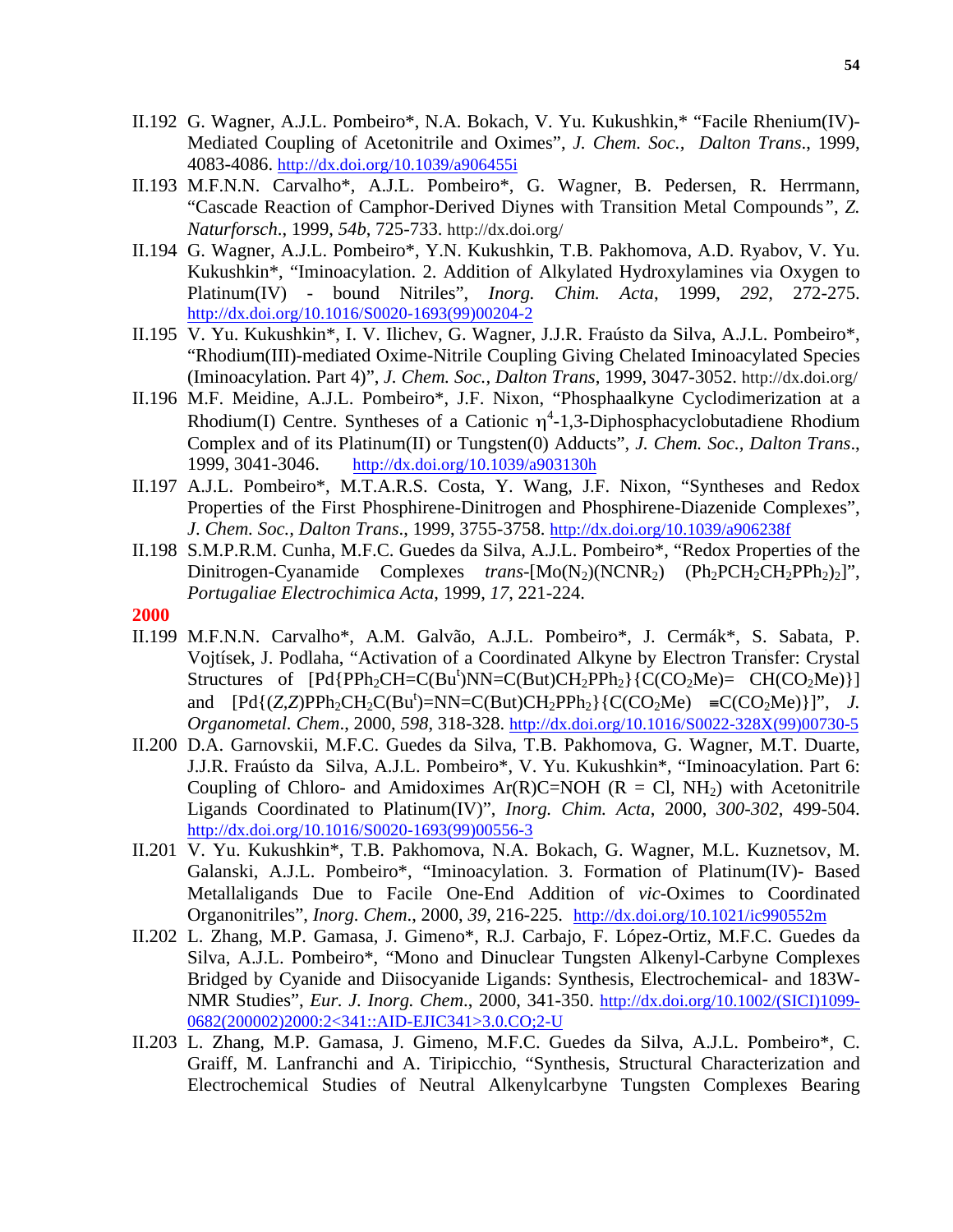Chelating Bidentate and Tridentate Phosphines", *Eur. J. Inorg. Chem*., 2000, 1707-1715. http://dx.doi.org/10.1002/1099-0682(200008)2000:8<1707::AID-EJIC1707>3.0.CO;2-3

- II.204 M.F.C. Guedes da Silva, M.A.N.D.A. Lemos, J.J.R. Fraústo da Silva, A.J.L. Pombeiro\*, M.A. Pellinghelli, A. Tiripicchio, "Aminocarbyne and Isocyanide Complexes of Rhenium. Crystal Structures of *trans*-[ReCl(CNR)(Ph<sub>2</sub>PCH<sub>2</sub>CH<sub>2</sub> PPh<sub>2</sub>)<sub>2</sub>] (R = H or SiMe3)" *J. Chem. Soc*., *Dalton Trans*., 2000, 373-380. http://dx.doi.org/10.1039/a908174g
- II.205 G. Wagner, A.J.L. Pombeiro\*, V. Yu. Kukushkin\*, "Pt(IV)-Assisted [2+3] Cycloaddition of Nitrones to Coordenated Organonitriles. Synthesis of Δ4-1,2,4- Oxadiazolines", *J. Am. Chem. Soc*., 2000, *122*, 3106-3111. http://dx.doi.org/10.1021/ja993564f
- II.206 M.F.C. Guedes da Silva, A.J.L. Pombeiro\*, S. Geremia, E. Zangrando, M. Calligaris\*, A. V. Zinchenko, V. Yu. Kukushkin\*, "Unusual Pathways for the Reaction between  $[MCl_2(Me_2SO)_4]$  (M = Os, Ru) and Hydrazine Dihydrochloride: Deoxygenation of Sulfoxides *vs*. Coordination of Hydrazinium", *J. Chem. Soc., Dalton Trans*., 2000, 1363- 1371. http://dx.doi.org/10.1039/a908170d
- II.207 V. Yu. Kukushkin\*, I.V. Ilichev, M.A. Zhdanova, G. Wagner, A.J.L. Pombeiro\*, "Metalmediated Hydrolysis of the Oxime C=N Bond to Produce Rh(III)-bound Oiminoacylated MeC(=NOH)ONH2 Species", *J. Chem. Soc., Dalton Trans*., 2000, 1567- 1572. http://dx.doi.org/10.1039/b001384f
- II.208 P.M. Reis, J.A.L. Silva, J.J.R. Fraústo da Silva\*, A.J.L. Pombeiro\*, "Amavadine as a Catalyst for the Peroxidative Halogenation, Hydroxylation and Oxygenation of Alkanes and Benzene", *J. Chem. Soc., Chem. Commun*., 2000, 1845-1846. http://dx.doi.org/10.1039/b005513l
- II.209 M.F.N.N. Carvalho, A.M. Galvão, A.J.L. Pombeiro\*, "Proton Addition and Hydrogen-Bond Formation in Reactions of the Dicyano-Complex [NBu<sub>4</sub>][*trans*-Re(CN)<sub>2</sub>(dppe)<sub>2</sub>] with Protic Reagents", *J. Chem. Soc., Dalton Trans*., 2000, 3393-3400. http://dx.doi.org/10.1039/b004189k
- II.210 M. Kuznetsov, A.J.L. Pombeiro\*, A.I. Dement'ev, "*Ab initio* Study of the Protic Conversion of an Allene into an  $\eta^2$ -Vinyl Complex of Re, and on Their Structure, Bonding and Redox Behaviour", *J. Chem. Soc., Dalton Trans.,* 2000, 4413-4421. http://dx.doi.org/10.1039/b004143m
- II.211 M.L. Kuznetsov, N.A. Bokach, V. Yu. Kukushkin\*, T. Pakkanen, G. Wagner, A.J.L. Pombeiro\*, "Metal-Assisted Coupling of Oximes and Nitriles: a Synthetic, Structural and Theoretical Study", *J. Chem. Soc., Dalton Trans*., 2000, 4683-4693. http://dx.doi.org/

- II.212 G. Wagner, M. Haukka, J.J.R. Fraústo da Silva, A.J.L. Pombeiro\*, V.Yu. Kukushkin\*, "[2+3] Cycloaddition of Nitrones to Platinum-Bound Organonitriles: Effect of Metal Oxidation State and of Nitrile Substituent", *Inorg. Chem*., 2001, *40*, 264-271. http://dx.doi.org/10.1021/ic000477b
- II.213 P. Sobota\*, K. Przybylak, J. Utko, L.B. Jerzykiewicz, A.J.L. Pombeiro\*, M.F.C. Guedes da Silva, K. Szczegot, "Synthesis, Structure and Reactivity of Chiral Titanium Compounds: Procatalysts for Olefin Polymerization", *Chem. Eur. J*., 2001, *7*, 951-958. http://dx.doi.org/10.1002/1521-3765(20010302)7:5<951::AID-CHEM951>3.0.CO;2-F
- II.214 C.M.P. Ferreira, M.F.C. Guedes da Silva, J.J.R. Fraústo da Silva, A.J.L. Pombeiro\*, V. Yu. Kukushkin\*, R.A. Michelin, "Azametallacycles from Ag(I)- or Cu(II)-Promoted Coupling Reactions of Dialkylcyanamides with Oximes at Pt(II)", *Inorg. Chem*., 2001, *40*, 1134-1142. http://dx.doi.org/10.1021/ic000553a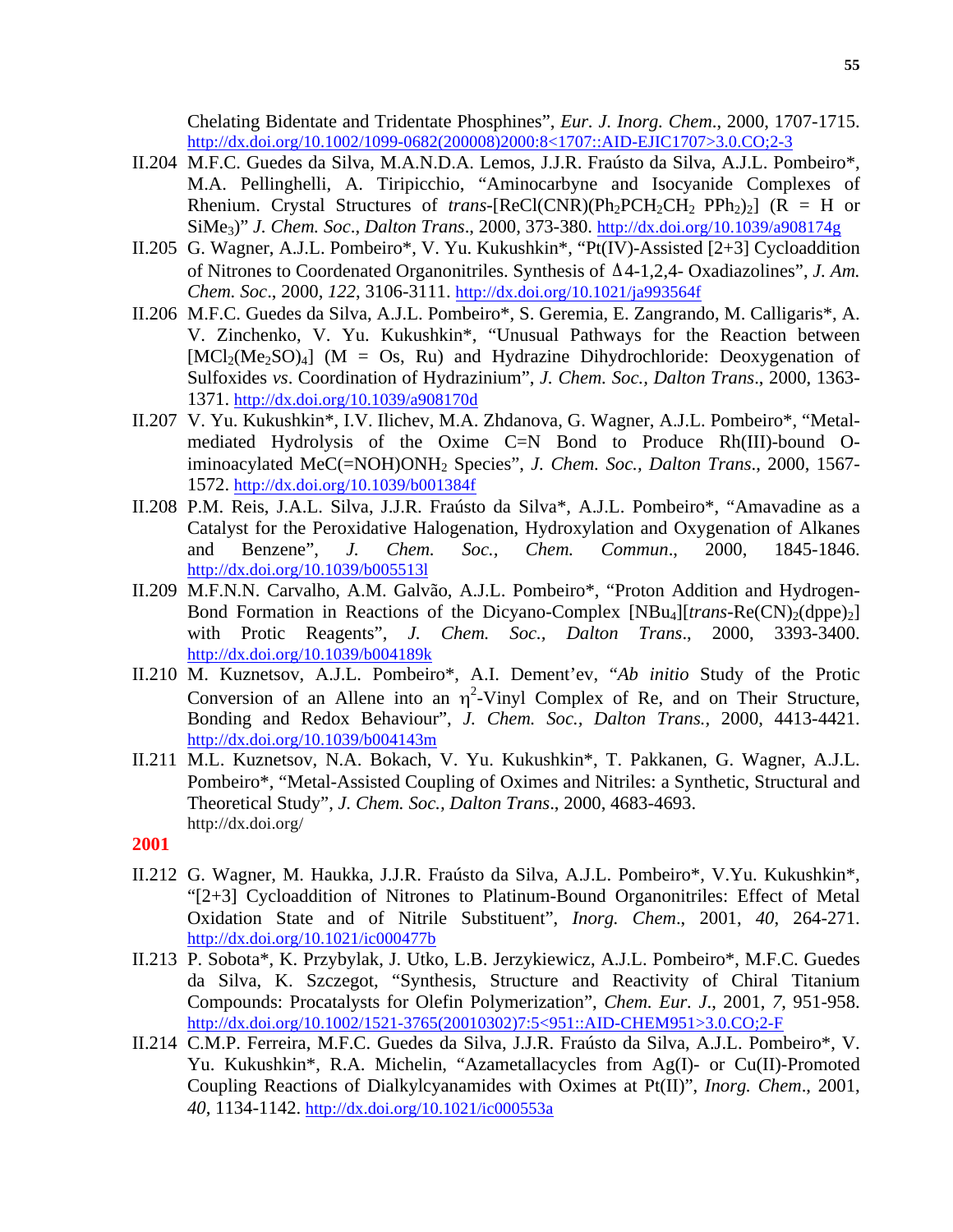- II.215 S.F. Kaplan, V. Yu. Kukushkin\*, S. Shova, K. Suwinska, G. Wagner, A.J.L. Pombeiro\*, "Chlorination of Platinum-bound Salicylaldoxime. The First Example of a Structurally Characterized Monodentate Salicylaldoxime-type Ligand", *Eur. J. Inorg*. *Chem*., 2001, *7*, 1031-1038. http://dx.doi.org/10.1002/1099-0682(200104)
- II.216 M.F.C. Guedes da Silva, L.M.D.R.S. Martins, J.J.R. Fraústo da Silva, A.J.L. Pombeiro\*, "Redox potential-(Electronic)Structure Relationships in 18- and 17-Electron Mononitrile (or Monocarbonyl) Diphosphine Complexes of Re and Fe", *Collect. Czech. Chem*. *Commun*., 2001, *66*, 139-154 (special volume in memory of Prof. A.A. Vlcek). http://dx.doi.org/10.1135/cccc20010139
- II.217 M.F.C. Guedes da Silva, A.M. Trzeciak, J.J. Ziólkowski, A.J.L. Pombeiro\*, "Redox Potential, Ligand and Structural Effects in Rhodium(I) Complexes", *J. Organometal. Chem*., 2001, *620*, 174-181. http://dx.doi.org/10.1016/S0022-328X(00)00816-0
- II.218 D.A. Garnovskii, V. Yu. Kukushkin\*, M. Haukka, G. Wagner, A.J.L. Pombeiro\*, "First Observation of Metal-Mediated Nitrile-Imine Coupling Giving Ligated 1,3-Diaza-1,3 dienes", *J. Chem. Soc., Dalton Trans*., 2001, 560-566. http://dx.doi.org/10.1039/b008154j
- II.219 G. Wagner, T.B. Pakhomova, N.A. Bokach, J.J.R. Fraústo da Silva, J. Vicente\*, A.J.L. Pombeiro\*, V. Yu. Kukushkin\*, "Reduction of (imine)Pt(IV) to (imine)Pt(II) Complexes with Carbonyl Stabilized Phosphorus Ylides", *Inorg. Chem*., 2001, *40*, 1683-1689. http://dx.doi.org/10.1021/ic000769c
- II.220 M. Kopylovich, V. Yu. Kukushkin,\* M.F.C. Guedes da Silva, M. Haukka, J.J.R. Fraústo da Silva, A.J.L. Pombeiro\*, "Conversion of Alkanenitriles to Amidines and Carboxylic Acids Mediated by a Cobalt(II)-Ketoxime System", *J. Chem. Soc., Perkin Trans.*, 2001, 1569-1573. http://dx.doi.org/10.1039/b101337h
- II.221 L. Zhang, M.F.C. Guedes da Silva, M.L. Kuznetsov, M.P. Gamasa, J. Gimeno,\* J.J.R. Fraústo da Silva A.J.L. Pombeiro\*, "Synthesis and Electrochemical and Theoretical Studies of Fischer-Type Alkenyl-Carbyne Tungsten Complexes  $[(\text{dppe})(CO)_2(\text{RNC})W$ {=CCH=CCH<sub>2</sub>CH<sub>2</sub>(CH<sub>2</sub>)<sub>n</sub>CH<sub>2</sub>}][BF<sub>4</sub>] (R = Alkyl, Aryl)", *Organometallics*, 2001, *20*, 2782-2793. http://dx.doi.org/10.1021/om001095g
- II.222 N.A. Bokach, S.T. Selivanov, V.Y. Kukushkin\*, M. Haukka, M.F.C. Guedes da Silva, A.J.L. Pombeiro\*, "The First Observation and Structural Characterization of (Formamide)platinum(IV) Complexes", *Eur. J. Inorg. Chem*., 2001, 2805-2809. http://dx.doi.org/10.1002/1099-0682(200111)
- II.223 E.C. Bastos, L.M.D.R.S. Martins, J.J.R. Fraústo da Silva, A.J.L. Pombeiro\*, "Redox Behaviours of a Biscyanamide-Dihydride Mo Complex. A Preliminary Study", *Portug. Electrochim. Acta*, 2001, *19*, 357-360.
- II.224 A.I. Venâncio, L.M.D.R.S. Martins, J.J.R. Fraústo da Silva, A.J.L. Pombeiro\*, "Redox Behaviour of Alkynol-Derived Allenylidene Complexes of Iron(II)", *Portug*. *Electrochim. Acta*, 2001, *19*, 361-366.
- II.225 N.C.T. Martins, M.F.C. Guedes da Silva, J.A.L. da Silva, J.J.R. Fraústo da Silva, A.J.L. Pombeiro\*, "Electrocatalytic Oxidation of Pyrogallol by an Amavadin Model – A Preliminary Study", *Portug. Electrochim. Acta*, 2001, *19*, 367-370.
- II.226 S.S.P.R. Almeida, M.F.C. Guedes da Silva, J.J.R. Fraústo da Silva, A.J.L. Pombeiro\*, "Estimate of Electrochemical Ligand Parameters in Iron(II) Adducts of [FeH(CN)(dppe)2]", *Portug. Electrochim. Acta*, 2001, *19*, 371-376.
- II.227 R.A. Michelin\*, R. Bertani, M. Mozzon, A. Sassi, F. Benetollo, G. Bombieri, A.J.L.Pombeiro\*, "*Cis* Addition of Dimethylamine to the Coordinated Nitriles of *cis*- and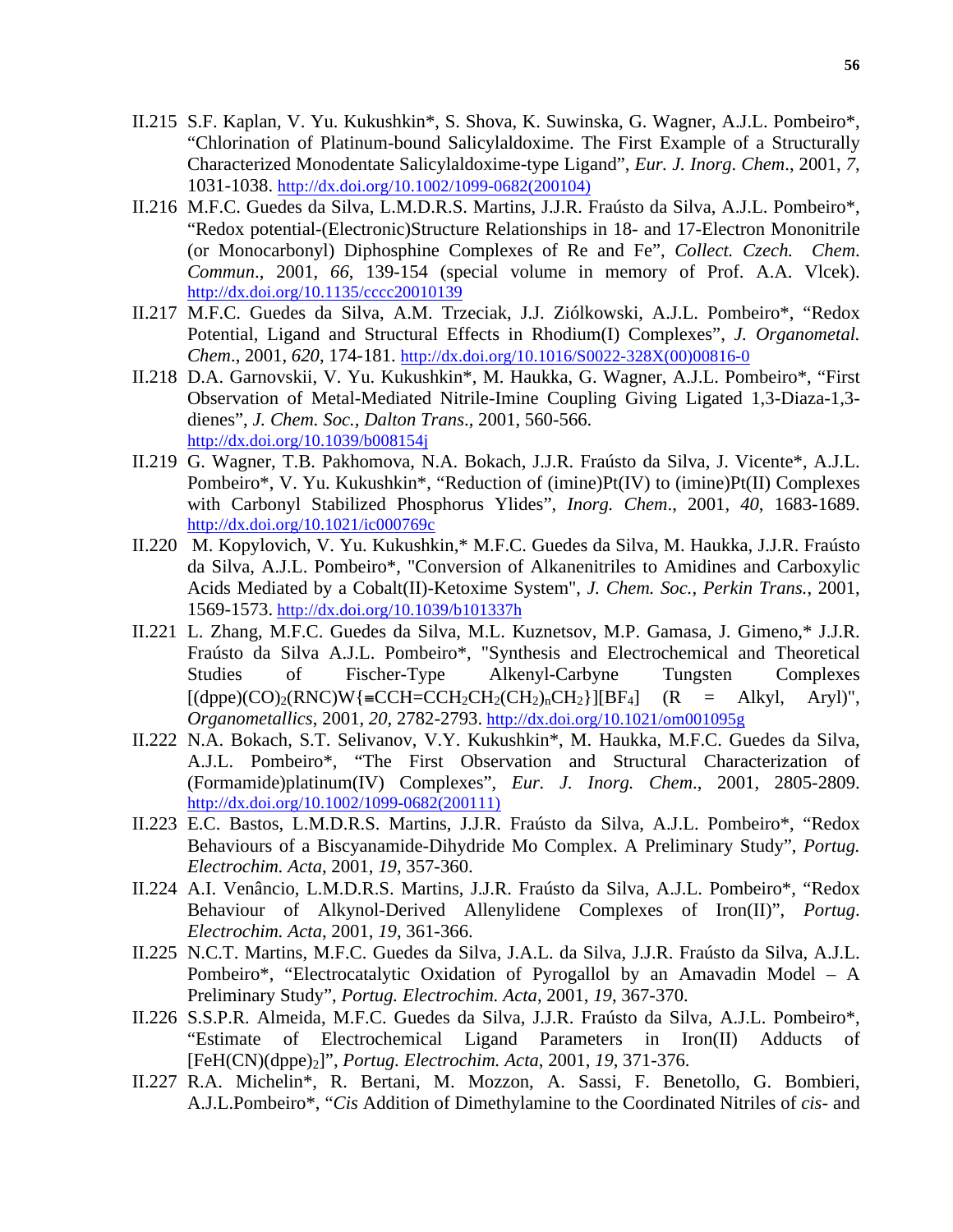*trans*- $[PtCl<sub>2</sub>(NCMe)<sub>2</sub>]$ . X-Ray Structure of the Amidine Complex *cis*- $[PtCl<sub>2</sub>{E<sub>2</sub>}$ N(H)=C(Me2)Me}2].CH2Cl2", *Inorg. Chem. Commun*., 2001, *4*, 275-280. http://dx.doi.org/10.1016/S1387-7003(01)00160-5

- II.228 S.F. Kaplan, V. Yu. Kukushkin\*, A.J.L. Pombeiro\*, "Metal-Mediated and Solvent Dependent Chlorination of the Nitrosonaphtholato Ligand", *J. Chem. Soc., Dalton Trans*., 2001, 3279-3284. http://dx.doi.org/10.1039/b103000k
- **2002**
- II.229 S.M.P.R.M. Cunha, M.F.C. Guedes da Silva, A.J.L. Pombeiro\*, "Activation of Cyanamide by a Molybdenum(0) Diphosphinic Centre. Formation of Cyanoimide and its Reactivity with Electrophiles", *J. Chem. Soc., Dalton Trans*., 2002, 1791-1799. http://dx.doi.org/10.1039/b108165a
- II.230 K.V. Luzyanin, M. Haukka, N.A. Bokach, M.L. Kuznetsov, V. Yu. Kukushkin\*, A.J.L. Pombeiro\*, "Platinum(IV)-mediated Hydrolysis of Nitriles Giving Metal-bound Iminols", *J. Chem. Soc., Dalton Trans*., 2002, 1882-1887. http://dx.doi.org/10.1039/b108327a
- II.231 C.M.P. Ferreira, M.F.C. Guedes da Silva, T. Duarte, J.J.R. Fraústo da Silva, A.J.L. Pombeiro\*, R.A. Michelin, V. Yu. Kukushkin,"Cationic Phenyl and Chloro-Platinum(II) Complexes with Cyanamides and Cyanoguanidine. X-ray Structure of *trans*- [Pt(Ph)(NCNMe2)(PPh3)2][BPh4]", *Inorg. Chim. Acta*, 2002, *334*, 395-402. http://dx.doi.org/10.1016/S0020-1693(02)00746-6
- II.232 N.A. Bokach, M. Haukka, A.J.L. Pombeiro\*, S.N. Morozkina, V. Yu. Kukushkin\*, "Concentration Dependent Switch from Addition to Substitution in the Reaction between Salicylaldoxime and a Nitrile Platinum(IV) Complex", *Inorg. Chim. Acta*, 2002, *336*, 95- 100. http://dx.doi.org/10.1016/S0020-1693(02)00867-8
- II.233 M. F. C. Guedes da Silva, J.J.R. Fraústo da Silva, A.J.L. Pombeiro\*, "Activation of Organonitriles toward β-Electrophilic Attack. Synthesis and Characterization of Methyleneamide (Azavinylidene) Complexes of Rhenium", *Inorg. Chem*., 2002, *41*, 219- 228. http://dx.doi.org/10.1021/ic010841m
- II.234 N.A. Bokach, V. Yu. Kukushkin,\* M.L. Kuznetsov, D.A. Garnovskii, G. Natile, A.J.L. Pombeiro\*, "Direct Addition of Acohols to Organonitriles Activated by Ligation to a Platinum(IV) Centre", *Inorg. Chem.,* 2002, *41*, 2041-2053. http://dx.doi.org/10.1021/ic011025h
- II. 235 K.V. Luzyanin, V. Yu. Kukushkin,\* M.L. Kuznetsov, D.A. Garnovskii, M. Haukka, A.J.L. Pombeiro\*, "Novel Reactivity Mode of Hydroxamic Acids: A Metalla-Pinner Reaction", *Inorg. Chem*., 2002, *41*, 2981-2986. http://dx.doi.org/10.1021/ic025554c
- II.236 A.V. Makarycheva-Mikhailova, M. Haukka, N.A. Bokach, D.A. Garnovskii, M. Galanski, B.K. Keppler, A.J.L. Pombeiro\*, V. Yu. Kukushkin,\* "Platinum(IV)-mediated Coupling of Dione Monoximes and Nitriles: A Novel Reactivity Pattern of the Classic Oxime-based Chelating Ligands", *New J. Chem*., 2002, *26*, 1085-1091. http://dx.doi.org/10.1039/b202947b
- II.237 U.Belluco, F. Benetollo, R. Bertani, G. Bombieri, R.A. Michelin,\* M. Mozzon, A.J.L. Pombeiro\*, M.F.C. Guedes da Silva, "Stereochemical Investigation of the Addition of Primary and Secondary Aliphatic Amines to the Nitrile Complexes *cis*- and *trans*- [PtCl<sub>2</sub>(NCMe)<sub>2</sub>]. X-Ray Structures of the Amidine Complexes *trans*- [Pt(NH<sub>2</sub>Pr<sup>i</sup>)<sub>2</sub>{*Z*- $N(H) = C(NHPr^i)Me$ } $|Cl_2.4H_2O$  and *trans*- $[PtCl_2(NCMe)$  $(E-N(H)=C(NMeBu^t)Me)$ ]", *Inorg. Chim. Acta*, 2002, *334*, 229-239. http://dx.doi.org/10.1016/S0020-1693(01)00803-9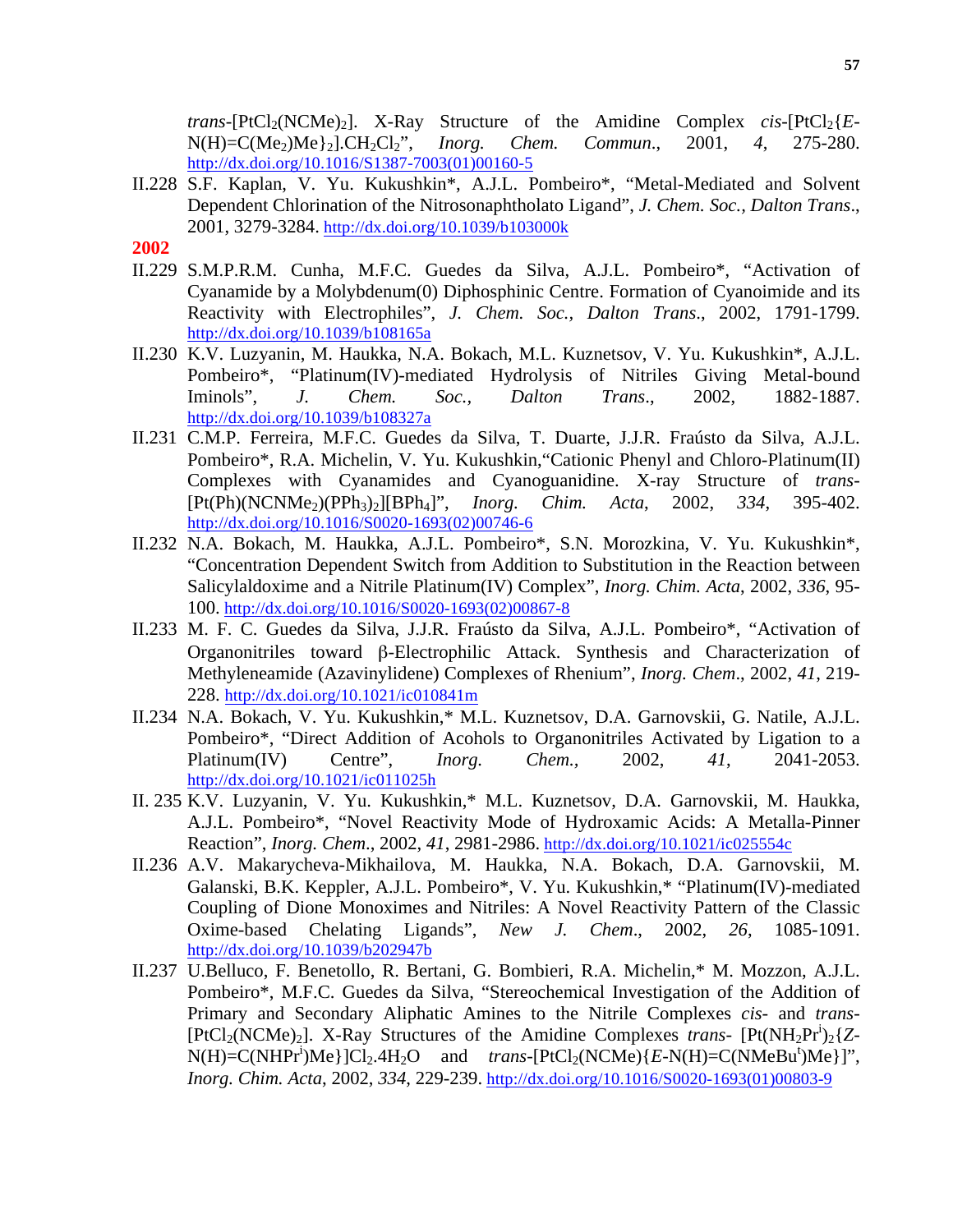- II.238 U.Belluco, F. Benetollo, R. Bertani, G. Bombieri, R.A. Michelin,\* M. Mozzon, O. Tonon, A.J.L. Pombeiro\*, M.F.C. Guedes da Silva, "Addition Reactions of Primary and Secondary Aliphatic Amines to the Benzonitrile Ligands in *cis*- and *trans*- $[PtCl<sub>2</sub>(NCPh)<sub>2</sub>]$ Complexes. X-ray Structure of the Amidine Complex *trans*- $[PtCl<sub>2</sub>(Z-N(H))=$ C(NHBut )Ph}2]", *Inorg. Chim. Acta,* 2002, *334*, 437-447. http://dx.doi.org/10.1016/S0020- 1693(02)00866-6
- II.239 G. Wagner,\* R. Herrmann, A.J.L. Pombeiro\*, "New Chiral Terpene-derived Vanadatranes", *Inorg. Chim. Acta*, 2002, *336*, 147-150. http://dx.doi.org/10.1016/S0020- 1693(02)00847-2
- II.240 A.M.Santos, M.F.N.N. Carvalho,\* A.M.Galvão, A.J.L. Pombeiro\*, "Reactivity Trends in the Reaction of Alkynes with 3-Oxo-camphorsulfonylimine", *Z. Naturforsch*., 2002, *57b*, 691-698. http://dx.doi.org/
- II.241 M.N. Kopylovich, V. Yu. Kukuskin,\* M. Haukka, J.J.R. Fraústo da Silva, A.J.L. Pombeiro\*, "Zinc(II)/Ketoxime System as a Simple and Efficient Catalyst for Hydrolysis of Organonitriles", *Inorg. Chem*., 2002, *41*, 4798-4804. http://dx.doi.org/10.1021/ic0256720
- II.242 N.A. Bokach, S.I. Selivanov, V. Yu. Kukushkin,\* J. Vicente,\* M. Haukka, A.J.L. Pombeiro\*, "Synthesis of the First Family of Platinum(IV) Complexes with Phosphorus Ylide Ligands", *Organometallics*, 2002, *21*, 3744-3748. http://dx.doi.org/10.1021/om020113m
- II.243 F.M.T. Almeida, M.F.N.N. Carvalho, A.M. Galvão, J. Cermák,\* V. Blechta, A.J.L. Pombeiro\*, B.L. Shaw, "Cationic Nickel(II) Complexes with Azine Diphosphines – Structural and Electrochemical Studies", *Inorg. Chim. Acta*, 2002, *338*, 201-209. http://dx.doi.org/10.1016/S0020-1693(02)00982-9
- II.244 A.I.F. Venâncio, M.L. Kuznetsov, M.F.C. Guedes da Silva, L.M.D.R.S. Martins, J.J.R. Fraústo da Silva, A.J.L. Pombeiro\*, "Metal-Hydride Bond Activation and Metal-Metal Interaction in Dinuclear Iron Complexes with Linking Dinitriles: a Synthetic, Electrochemical and Theoretical Study", *Inorg. Chem*., 2002, *41*, 6456-6467. http://dx.doi.org/10.1021/ic025835k
- **2003**
- II.245 M.L. Kuznetsov, M. Haukka, A.J.L. Pombeiro\*, A.A. Nazarov, V. Yu. Kukushkin,\* "Theoretical Study of the Relative Stability of Isomeric Forms of Platinum Carboxamide Complexes", *Inorg. Chim*. *Acta*, 2003, *350*, 245-251 (special issue dedicated to Prof. P. Braunstein). http://dx.doi.org/10.1016/S0020-1693(02)01512-8
- II.246 A.V. Makarycheva-Mikhailova, N.A. Bokach, V. Yu. Kukushkin,\* P.F. Kelly,\* L.M. Gilby, M.L. Kuznetsov, K.E. Holmes, M. Haukka, J. Parr, J.M. Stonehouse, M.R.J. Elsegood, A.J.L. Pombeiro\*, "Platinum(IV)-mediated Nitrile-Sulfimide Coupling – a Route to Heterodiazadienes", *Inorg. Chem*., 2003, *42*, 301-311. http://dx.doi.org/10.1021/ic025960w
- II.247 P.M. Reis, J.A.L. Silva, A.F. Palavra, J.J.R. Fraústo da Silva,\* T. Kitamura, Y. Fujiwara, A.J.L. Pombeiro\*, "Single-pot Conversion of Methane into Acetic Acid, in the Absence of CO and with Vanadium Catalysts Such as Amavadine", *Angew. Chem*., 2003, *115*, 845-847 (*Intern. Ed*.: 2003, *42*, 821-823) (highlighted as "hot paper"). http://dx.doi.org/10.1002/anie.200390219
- II.248 N.A. Bokach, A.V. Khripoun, V. Yu. Kukushkin,\* M. Haukka, A.J.L. Pombeiro\*, "A Route to 1,2,4-Oxadiazoles and Their Complexes via Platinum-mediated 1,3-Dipolar Cycloaddition of Nitrile Oxides to Organonitriles", *Inorg. Chem*., 2003, 42, 896-903. http://dx.doi.org/10.1021/ic026103v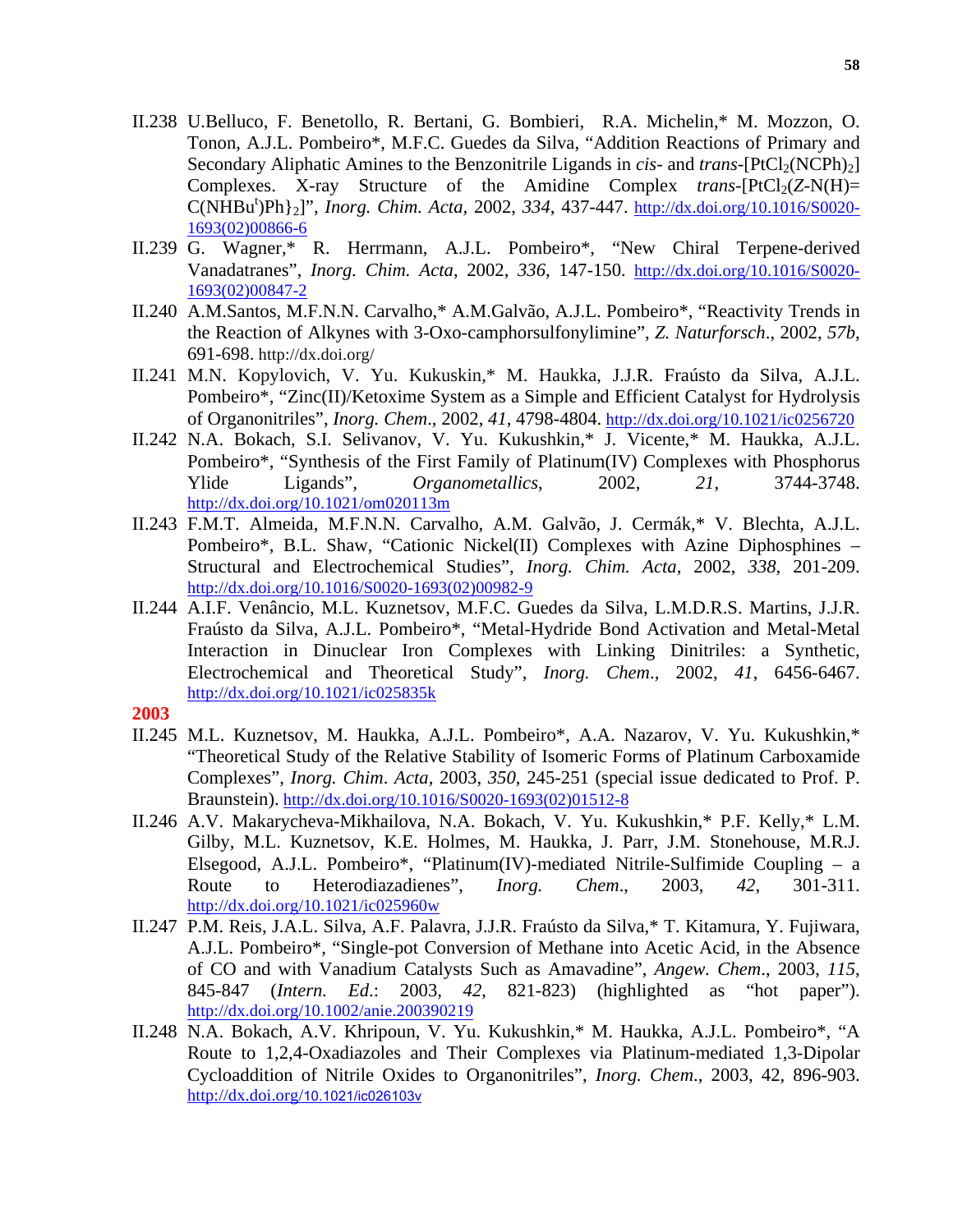- II.249 A.I.F. Venâncio, L.M.D.R.S. Martins, J.J.R. Fraústo da Silva, A.J.L. Pombeiro\*, "Reactions of Cyclic and Linear Alkynols with a Phoshinic Iron(II) Centre", *Inorg. Chem. Commun*., 2003, *6*, 94-96. http://dx.doi.org/10.1016/S1387-7003(02)00690-1
- II.250 M.F.N.N. Carvalho\*, K. Mach, A.R. Dias, J.F. Mano, M.M. Marques, A.M.Soares, A.J.L. Pombeiro\*, "[Ti(C<sub>5</sub>Me<sub>3</sub>RSiMe<sub>2</sub>NBu<sup>t</sup>)Cl<sub>2</sub>] (R= alkyl or aryl) Complexes as Catalysts for Ethylene Polymerization", *Inorg. Chem. Commun*., 2003, *6*, 331-334. http://dx.doi.org/10.1016/S1387-7003(02)00748-7
- II.251 S.M.P.R. Cunha, M.F.C. Guedes da Silva, A.J.L. Pombeiro\*, "Mixed Dinitrogen-Organocyanamide Complexes of Molybdenum(0) and Their Protic Conversion into Hydrazine and Amidoazavinylidene Derivatives", *Inorg. Chem*., 2003, *42*, 2157-2164. http://dx.doi.org/10.1021/ic026176e
- II.252 D.A. Garnovskii, M.F.C. Guedes da Silva, M.N. Kopylovich, A.D. Garnovskii, J.J.R. Fraústo da Silva, A.J.L. Pombeiro\*, "Electrochemical Synthesis of Adducts of 2- Aminopyridine or Methanol in Metal Chelates of a *N*,*N*,*N*-Tridentate Schiff Base Ligand. X-ray Crystal Structures of the Ni(II) and Zn(II) Derivatives", *Polyhedron*, 2003, *22*, 1335-1340. http://dx.doi.org/10.1016/S0277-5387(03)00104-9
- II.253 M.L. Kuznetsov, A.J.L. Pombeiro\*, "Theoretical Study of Redox Induced Isomerizations, Structure and Bonding of Nitrile, Isocyanide and Carbonyl Complexes of Rhenium", *Dalton Trans*., 2003, 738-747. http://dx.doi.org/10.1039/b210394j
- II.254 A.V. Makarycheva-Mikhailova, V. Yu. Kukushkin,\* A.A. Nazarov, D.A. Garnovskii, A.J.L. Pombeiro\*, M. Haukka, B.K. Keppler, M. Galanski, "Amidines Derived from Pt(IV)-Mediated Nitrile-Amino Alcohol Coupling and Their Zn(II)-Catalyzed Conversion into Oxazolines", *Inorg. Chem*., 2003, *42*, 2805-2813. http://dx.doi.org/10.1021/ic034070t
- II.255 A.I.F. Venâncio, L.M.D.R.S. Martins, A.J.L. Pombeiro\*, "Electrochemical Study of Alkynyl Fe(II) Complexes", *Portug. Electrochim. Acta*, 2003, *21*, 85-90.
- II.256 M.A.J. Charmier\*, V. Yu. Kukushkin, A.J.L. Pombeiro\*, "Microwave-assisted [2+3] Cycloaddition of Nitrones to Platinum-(II) and -(IV) Bound Organonitriles", *Dalton Trans.*, 2003, 2540-2543. http://dx.doi.org/10.1021/ic034070t
- II.257 M.F.N.N. Carvalho\*, F.M.T. Almeida, A.M. Galvão, A.J.L. Pombeiro\*, "Benzene Ring Assembly Promoted by a Camphor Derived Palladium Complex", *J*. *Organometal. Chem*., 2003, *679*, 143-147. http://dx.doi.org/10.1016/S0022-328X(03)00557-6
- II.258 L.M.D.R.S. Martins, E.C.B.A. Alegria, D.L. Hughes, J.J.R. Fraústo da Silva, A.J.L. Pombeiro\*, "Syntheses and Properties of Hydride-Cyanamide and Derived Hydrogen-Cyanamide Complexes of Molybdenum(IV). Crystal Structure of [MoH2(NCNH2)(Ph2PCH2CH2PPh2)2][BF4]2", *Dalton Trans*. 2003, 3743-3750. http://dx.doi.org/10.1039/b306368b
- II.259 C.M.P. Ferreira, M.F.C. Guedes da Silva, R.A. Michelin, V. Yu. Kukushkin, J.J.R. Fraústo da Silva, A.J.L. Pombeiro\*, "2-Amino-2-Oxazoline and Trialkylisourea Pt(II) Complexes Derived from Organocyanamides", *Dalton Trans*., 2003, 3751-3756. http://dx.doi.org/10.1039/b306690h
- II.260 M.N. Kopylovich, A.M. Kirillov, A.K. Baev, A.J.L. Pombeiro\*, "Heteronuclear Iron(III)- Chromium(III) Hydroxo Complexes and Hydroxides and Their Catalytic Activity towards Peroxidative Oxidation of Alkanes", *J. Mol. Cat. A*, 2003, *206*, 163-178. http://dx.doi.org/10.1016/S1381-1169(03)00420-5
- II.261 S.S.P.R. Almeida, M.F.C. Guedes da Silva, A.J.L. Pombeiro\*, "Electrochemical Behaviour of *trans*-[FeH(CN)(dppe)<sub>2</sub>] Adducts", *Collect. Czech. Chem. Commun.*, 2003,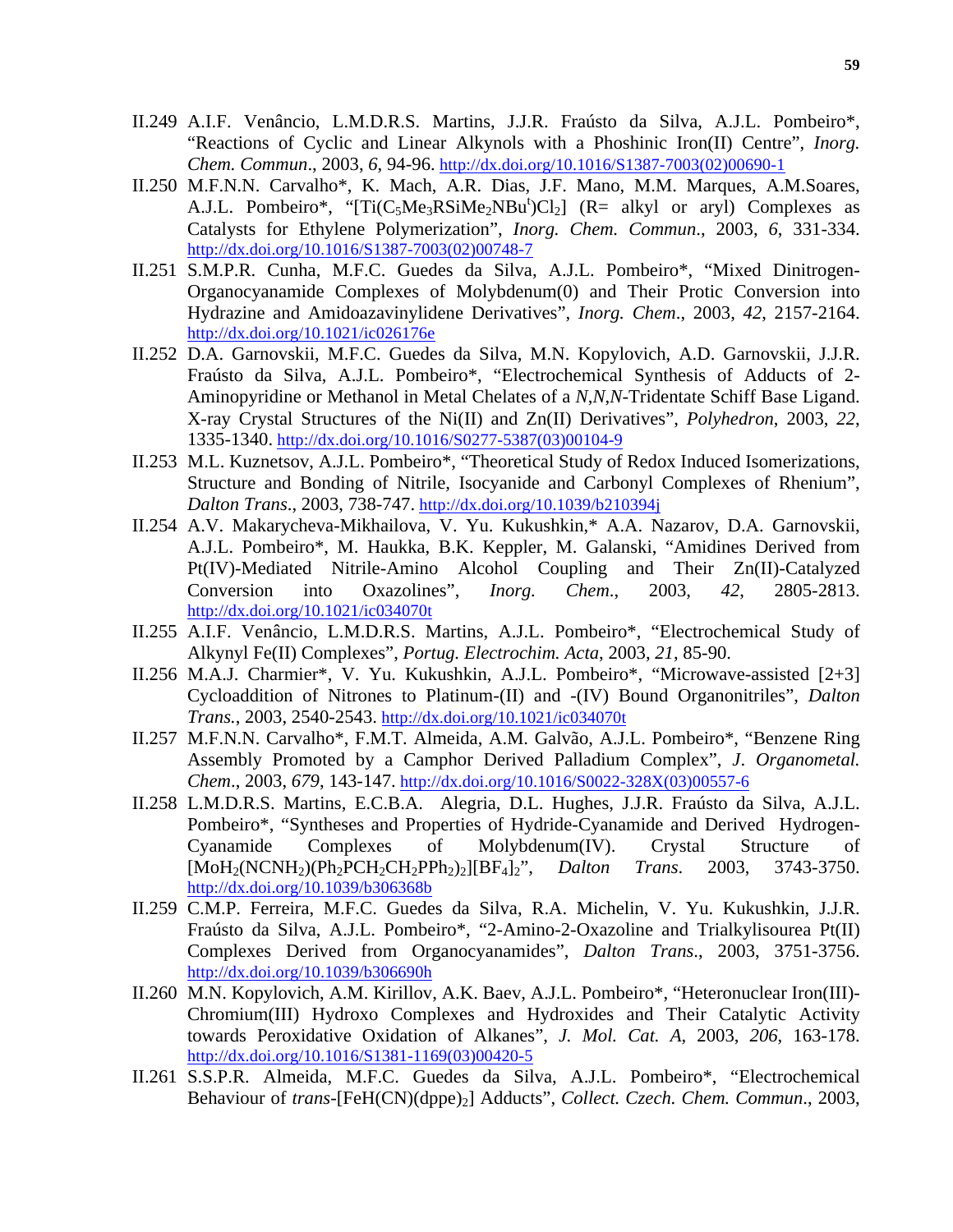*68*, 1663-1676 (special issue dedicated to Prof. S. Roffia). http://dx.doi.org/10.1021/ic034070t

- II.262 A.I.F. Venâncio, L.M.D.R.S. Martins, A.J.L. Pombeiro\*, "Allenylidene and Derived Alkynyl Complexes of Iron(II) with the  ${FeBr(Et_2PCH_2CH_2PEt_2)_2}^+$  Centre", *J. Organometal. Chem*., 2003, *684*, 315-321 (special issue dedicated to Prof. E.O. Fischer). http://dx.doi.org/10.1016/S0022-328X(03)00766-6
- II.263 M.L. Kuznetsov\*, V. Yu. Kukushkin\*, M. Haukka, A.J.L. Pombeiro\*, "1,3-Dipolar Cycloaddition of Nitrile Oxides to Free and Pt-bound Nitriles: a Theoretical Study on the Activation Effect, Reactivity and Mechanism", *Inorg. Chim. Acta*, 2003, *356*, 85-94 (special issue dedicated to Prof. J.J.R. Fraústo da Silva). http://dx.doi.org/10.1016/S0020- 1693(03)00269-X
- II.264 S.S.P.R. Almeida, M.F.C. Guedes da Silva, L.B. Jerzykiewicz, P. Sobota, A.J.L. Pombeiro\*, "Cyanide as a Versatile Lewis Base Ligand at a Dinitrogen-binding Iron(II) Centre: Mono- and Heteronuclear Adducts", *Inorg. Chim. Acta*, 2003, *356*, 259-266 (special issue dedicated to Prof. J.J.R. Fraústo da Silva). http://dx.doi.org/10.1016/S0020- 1693
- II.265 N.A. Bokach, V. Yu. Kukushkin\* , M. Haukka, J.J.R. Fraústo da Silva, A.J.L. Pombeiro\*, "Pop-the-cork Strategy in Synthetic Utilization of Imines: Stabilization by Complexation and Activation *via* Liberation of the Ligated Species", *Inorg. Chem*., 2003, *42*, 3602-3608. http://dx.doi.org/10.1021/ic034086j
- II.266 M.L. Kuznetsov,\* V. Yu. Kukushkin, A.I. Dement'ev, A.J.L. Pombeiro\*, "1,3-Dipolar Cycloaddition of Nitrones to Free and Pt-bound Nitriles. A Theoretical Study of the Activation Effect", *J. Phys . Chem*. *A*., 2003, *107*, 6108-6120. http://dx.doi.org/
- II.267 V.B. Arion\*, E. Reisner, M. Fremuth, M. Jakupec, B.K. Keppler\*, V. Yu. Kukushkin, A.J.L. Pombeiro\*, "Synthesis, X-ray Diffraction Structures, Spectroscopic, and Antitumor Properties of Isomeric (1*H*-1,2,4-Triazole)Ru(III) Complexes", *Inorg. Chem*., 2003, *42*, 6024-6031. http://dx.doi.org/10.1021/ic034615i
- II.268 M.N. Kopylovich, A.J.L. Pombeiro\*, A. Fischer, L. Kloo, V.Yu. Kukushkin\*, "Facile Ni(II) Ketoxime-mediated Conversion of Organonitriles into Imidoylamidine Ligands. Synthesis of Imidoylamidines and Acetyl Amides", *Inorg. Chem*., 2003, *42*, 7239-7248. http://dx.doi.org/10.1002/ic0349813
- II.269 N.A. Bokach, T.B. Pakhomova, V. Yu. Kukushkin\*, M. Haukka, A.J.L. Pombeiro\*, "Hydrolytic Metal-mediated Coupling of Dialkylcyanamides at a Pt(IV) Center Giving a New Family of Diimino Ligands", *Inorg. Chem*., 2003, *42*, 7560-7568. http://dx.doi.org/10.1021/ic034800x

- II.270 A.M. Trzeciak\*, B. Borak, Z. Ciunik, J.J. Ziólkowski, M.F.C. Guedes da Silva, A.J.L. Pombeiro\*, "Structure, Electrochemistry and Hydroformylation Catalytic Activity of the Bis(pyrazolylborato)rhodium(I) Complexes [RhBp(CO)P]  $[P = P(NC_4H_4)_3$ , PPh<sub>3</sub>, PCy<sub>3</sub>, P(C6H4OMe-4)3], *Eur. J. Inorg. Chem*., 2004, 1411-1419. http://dx.doi.org/10.1002/ejic.200300517
- II.271 Q. Li\*, M.F.C. Guedes da Silva, A.J.L. Pombeiro\*, "Diorganotin(IV) Derivatives of Substituted Benzohydroxamic Acids with High Antitumor Activity", *Chem. Eur. J*., 2004, *10*, 1456-1462. http://dx.doi.org/10.1002/chem.200305266
- II.272 E.C.B.A. Alegria, S.M.P.R.M. Cunha, L.M.D.R.S. Martins, M.F.C. Guedes da Silva, A.J.L. Pombeiro\*, "Comparative Electrochemical Behaviour of the Complexes *trans*-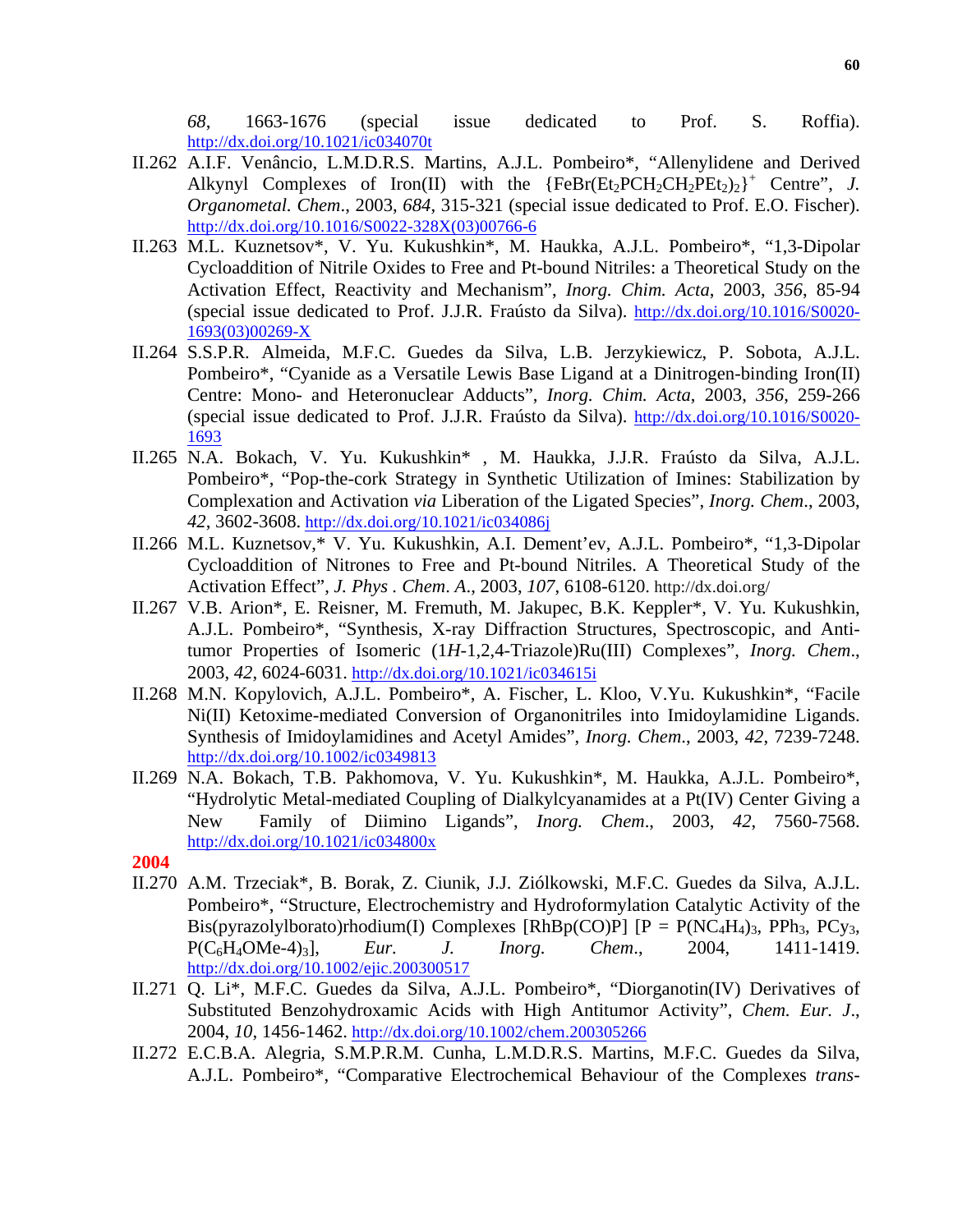$[Mo(NCN)(NCNC(O)R)(dppe)_2]Cl$  ( $R = Et$  or Ph) and *trans*-[Mo(NCN)Cl(dppe)<sub>2</sub>] [BF4]", *Portugaliae Electrochimica Acta*, 2004, *22*, 19-23.

- II.273 K.V. Luzyanin, V. Yu. Kukushkin\*, M. Haukka, J.J.R. Fraústo da Silva, A.J.L. Pombeiro\*, "The Metalla-Pinner Reaction between Pt(IV)-bound Nitriles and Alkylated Oxamic and Oximic Forms of Hydroxamic Acids", *Dalton Trans*., 2004, 2728-2732. http://dx.doi.org/10.1039/b406600f
- II.274 M.A.J. Charmier\*, M. Haukka, A.J.L. Pombeiro\*, "Unprecedented Single-pot Synthesis of Nitrile-derived Ketoimine Platinum(II) Complexes by Ring Opening of  $\Delta^4$ -1,2,4-Oxadiazolines", *Dalton Trans*., 2004, 2741-2745. http://dx.doi.org/10.1039/b406191h
- II.275 E. Reisner, V.B. Arion\*, M.F.C. Guedes da Silva, R. Lichtenecker, A. Eichinger, B.K. Keppler\*, V. Yu. Kukushkin, A.J.L. Pombeiro\*, "Tuning of Redox Potentials for the Design of Ruthenium Anticancer Drugs − an Electrochemical Study of [*trans*-RuCl4L(DMSO)]<sup>−</sup> and [*trans*-RuCl4L2]<sup>−</sup> Complexes, where L = Imidazole, 1,2,4-Triazole, Indazole", *Inorg. Chem*., 2004, *43*, 7083-7093. http://dx.doi.org/10.1021/ic049479c
- II.276 M.N. Kopylovich, V. Yu. Kukushkin\*, M. Haukka, K.V. Luzyanin, A.J.L. Pombeiro\*, "An Efficient Synthesis of Phthalocyanines Based on an Unprecedented Double-Addition of Oximes to Phthalonitriles", *J. Am. Chem. Soc*., 2004, *126*, 15040-15041. http://dx.doi.org/10.1021/ja046759i
- II.277 Q. Li\*, M.F.C. Guedes da Silva, Z. Jinghua, A.J.L. Pombeiro\*, "Diorganotin(IV) Derivatives of Arylhydroxamic Acids. Synthesis, Properties and Antitumor Activity", *J. Organometal. Chem*., 2004, *689*, 4584-4591. http://dx.doi.org/10.1016/j.jorganchem.2004.08.025
- II.278 B.J.H. Zhao, T.G. Liang, Q.S. Li, A.J.L. Pombeiro\*, "Diorgano, Dichloro-tin(IV) Complexes of 4-X-benzohydroxamic Acid  $(X = CI, OCH<sub>3</sub>)$ : Synthesis, Characterization, Antitumor Activity *in vitro* and the Crystal Structure of *trans*-  $[Me<sub>2</sub>Sn(L<sub>2</sub>)<sub>2</sub>]'', *Chin*.$ *Chem*. *Lett.,* 2003, *14*, 840-843.
- II.279 P. Reis, J.A.L. Silva, J.J.R. Fraústo da Silva, A.J.L. Pombeiro\*, "Peroxidative Oxidation of Benzene and Mesitylene by Vanadium Catalysts", *J. Mol. Cat. A*, 2004, *222*, 189-195 (special issue dedicated to Prof. J. Ziólkowski). http://dx.doi.org/10.1016/j.molcata.2004.08.048
- II.280 D.A. Garnovskii, A.J.L. Pombeiro\*, M. Haukka, P. Sobota, V.Yu. Kukushkin\*, "Regioselective HON-addition of Bifunctional Hydrazone Oximes to Pt(IV)-bound Nitriles", *Dalton Trans*., 2004, 1097-1103. http://dx.doi.org/10.1039/b402105c
- II.281 N.A. Bokach, M.R.J. Elsegood, K.E. Holmes, P.F. Kelly, V.Yu. Kukushkin, A.V. Makarycheva-Mikhailova, J. Parr, A.J.L. Pombeiro\*, J.M. Stonehouse, "Formation of Ring Systems within Sulfimides and their Metal Complexes", *Phosphorus Sulfur* (*Phosphorus, Sulfur, and Silicon and the Related Elements*), 2004, *179*, 983-984. http://dx.doi.org/
- II.282 A.V. Makarycheva-Mikhailova, S.I. Selivanov, N.A. Bokach, V. Yu. Kukushkin, P.F. Kelly, A.J.L. Pombeiro\*, "Nucleophilic Addition of Bifunctional Sulfumide/sulfides to Platinum(IV) Coordinated Nitriles", *Russ. Chem. Bull., Int. Ed*., 2004, *53*, **1681-1685**. http://dx.doi.org/10.1007/s11172-005-0017-x
- **2005**
- II.283 N.A. Bokach, V.Yu. Kukushkin\*, M. Haukka, A.J.L. Pombeiro\*, "Synthesis of (1,2,4 oxadiazole)Pd(II) Complexes via  $[2 + 3]$  Cycloaddition of Nitrile Oxides to Organonitriles in the Presence of PdCl<sub>2</sub>", *Eur. J. Inorg. Chem.*, 2005, 845-853. http://dx.doi.org/10.1002/ejic.200400581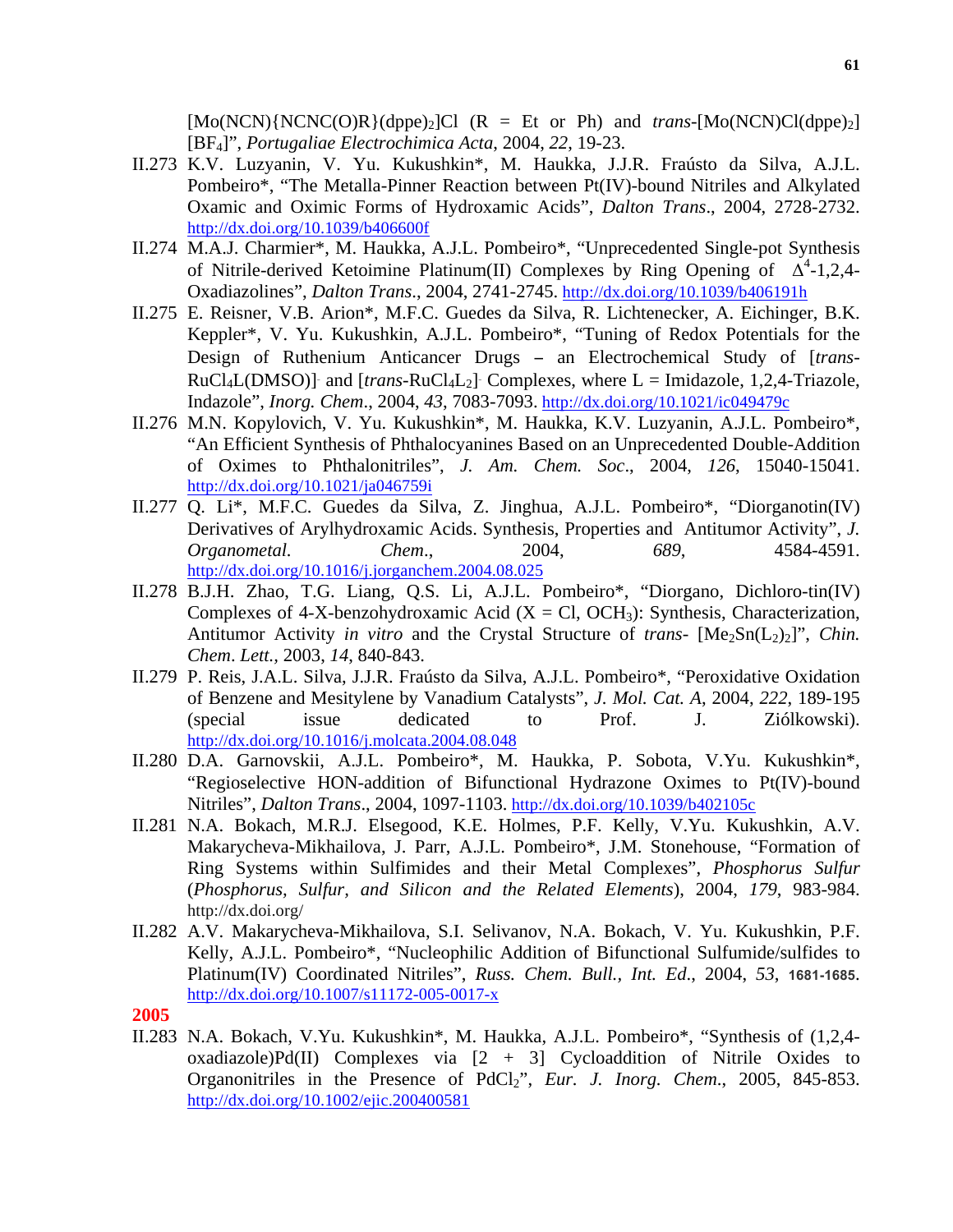- II.284 A.M. Kirillov, M.N. Kopylovich, M.V. Kirillova, M. Haukka, M.F.C. Guedes da Silva, A.J.L. Pombeiro\*, "Multinuclear Copper Triethanolamine Complexes as Selective Catalysts for the Peroxidative Oxidation of Alkanes under Mild Conditions", *Angew. Chem.*, *Int. Ed.,* 2005, *44*, 4345-4349. http://dx.doi.org/10.1002/anie.200500585
- II.285 A.M. Kirillov, M. Haukka, M.V. Kirillova, A.J.L. Pombeiro\*, " Single-Pot Ethane Carboxylation Catalyzed by New Oxorhenium(V) Complexes with N,O-Ligands", *Adv. Synth. Cat.*, 2005, *347*, 1435-1446. http://dx.doi.org/10.1002/adsc.200505092
- II.286 N.A. Bokach\*, V.Yu. Kukushkin, P.F. Kelly\*, M. Haukka, A.J.L. Pombeiro\*, "The First Examples of Metal-mediated Addition of a Phosphorus Imine to Nitriles; the Preparation and X-ray Crystal Structures of  $[PtCl_4\{NH=CCEt\}N=PPh_3\}$  and [PtCl2(EtCN){NH=C(Et)N=PPh3}]", *Dalton Trans*., 2005, 1354-1356. http://dx.doi.org/10.1039/b502970h
- II.287 E.C.B. Alegria, L.M.D.R.S. Martins, M.F.C. Guedes da Silva, A.J.L. Pombeiro\*, "Syntheses and Properties of Re(III) Complexes Derived from Hydrotris(1 pyrazolyl)methanes: Molecular Structure of  $[ReCl<sub>2</sub>(HCpz<sub>3</sub>)(PPh<sub>3</sub>)][BF<sub>4</sub>]<sup>n</sup>$ , *J. Organometal. Chem*., 2005, *690*, 1947-1958. http://dx.doi.org/10.1016/j.jorganchem.2004.11.005
- II.288 K.V. Luzyanin, V. Yu. Kukushkin\*, A.D. Ryabov, M. Haukka, A.J.L. Pombeiro\*, "Kinetic and Mechanistic Study of the Pt(II) versus Pt(IV) Effect in the Platinum-Mediated Nitrile-Hydroxylamine Coupling", *Inorg. Chem*., 2005, *44*, 2944-2953. http://dx.doi.org/10.1021/ic048388c
- II.289 D.A.Garnovskii, N.A. Bokach, A.J.L. Pombeiro\*, M. Haukka, J.J.R. Fraústo da Silva, V. Yu. Kukushkin\*, "Microwave-assisted and Pd(II)-mediated Nitrile-Oxime Coupling", *Eur. J. Inorg. Chem*., 2005, 3467-3471. http://dx.doi.org/10.1002/ejic.200500287
- II.290 N.A. Bokach, T.V. Kuznetsova, S.A. Simanova, M. Haukka, A.J.L. Pombeiro\*, V. Yu. Kukushkin\*, "Nitrile-Amidine Coupling at Pt(IV) and Pt(II) Centers. An Easy Entry to Imodoylamidine Complexes", *Inorg. Chem*., 2005, *44*, 5152-5160. http://dx.doi.org/10.1021/ic050037q
- II.291 N.A. Bokach, A.A. Krokhin, A.A. Nazarov, V. Yu. Kukushkin\*, M. Haukka, J.J.R. Fraústo da Silva, A.J.L. Pombeiro\*, "Interplay between Nitrones and (Nitrile)Pd(II) Complexes: Cycloaddition versus Complexation Followed by Cyclopalladation and Deoxygenation Reactions", *Eur. J. Inorg. Chem*., 2005, 3042-3048. http://dx.doi.org/10.1002/ejic.200500124
- II.292 A.M. Kirillov, M. Haukka, M.F.C. Guedes da Silva, A.J.L. Pombeiro\*, "Preparation and Crystal Structures of Benzoylhydrazido- and -diazenidorhenium Complexes with N,O-Ligands and Their Catalytic Activity towards Peroxidative Oxidation of Cycloalkanes", *Eur. J. Inorg. Chem*., 2005, 2071-2080. http://dx.doi.org/10.1002/ejic.200400991.
- II.293 A. Venâncio, M.F.C. Guedes da Silva, L.M.D.R.S. Martins, J.J.R. Fraústo da Silva, A.J.L. Pombeiro\*, "Allenylidene Iron(II) Complexes and Their Deprotonation, Nucleophilic Addition Reactions and Cathodic Protonation toward Alkynyl Derivatives, a Chemical and Electrochemical Study", *Organometallics*, 2005, *24*, 4654-4665. http://dx.doi.org/10.1021/om050408a
- II.294 E. Reisner, V.B. Arion\*, A. Eichinger, N. Kandler, G. Geister, A.J.L. Pombeiro\*, B.K. Keppler\*, "Tuning of Redox Properties for the Design of Ruthenium Anticancer Drugs: Part 2. Syntheses, Crystal Structures and Electrochemistry of Potentially Antitumor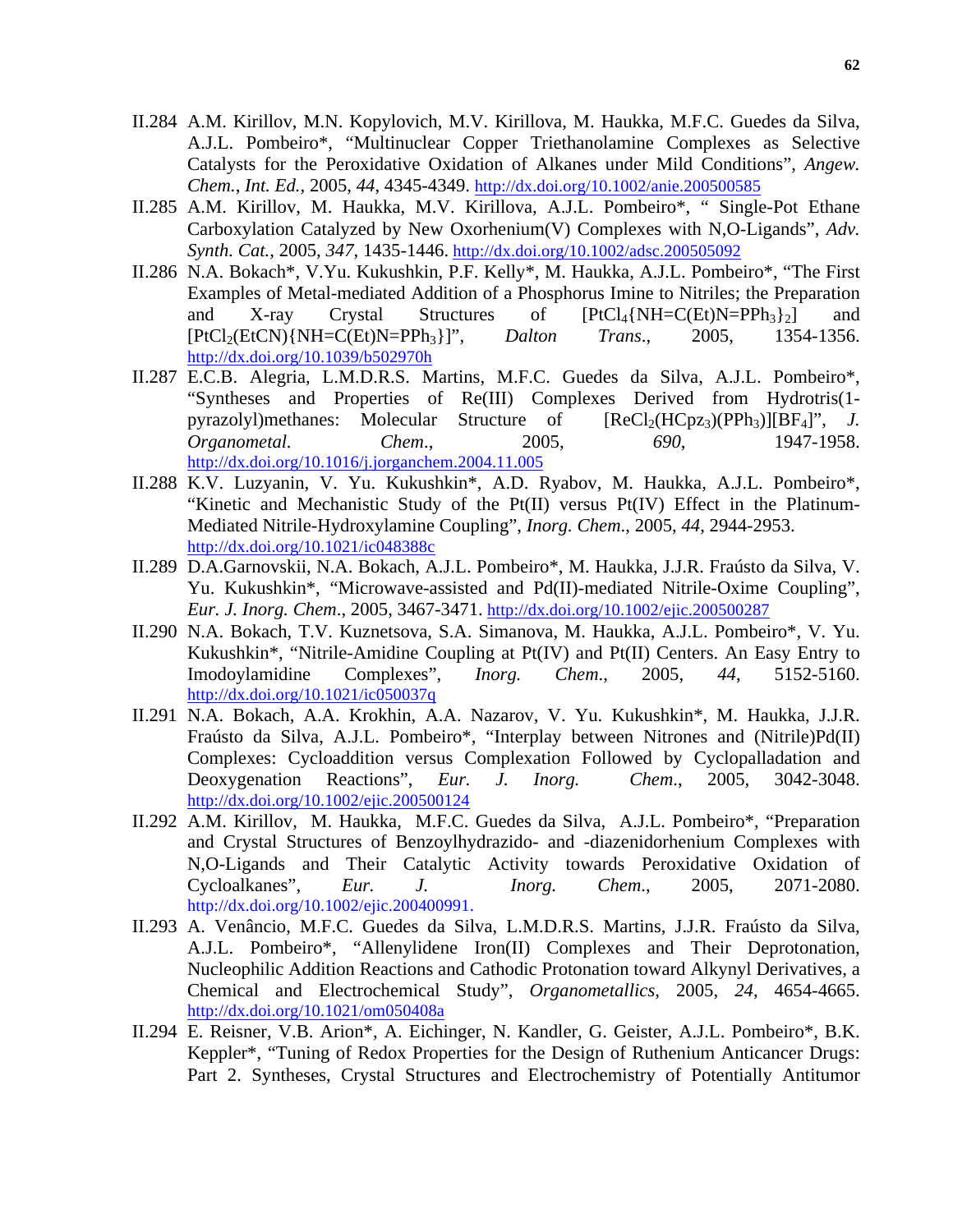$\left[\text{Ru}^{\text{III/II}}\text{Cl}_{6-n}(\text{Azole})_{n}\right]^{z}$  (n = 3,4,6) Complexes", *Inorg. Chem.*, 2005, 44, 6704-6716. http://dx.doi.org/10.1021/ic0503737

- II.295 G.S. Mishra, A.J.L. Pombeiro\*, "Selective Single-pot Oxidation of Cyclohexane by Molecular Oxygen in Presence of Bis(maltolato)oxovanadium Complexes Covalently Bonded to Carbamated Modified Silica Gel", *J. Mol. Cat. A: Chem*., 2005, *239*, 96-102. http://dx.doi.org/10.1016/j.molcata.2005.05.035
- II.296 K.V. Luzyanin, M. Haukka\*, Y.A. Izotova, V. Yu. Kukushkin, A.J.L. Pombeiro\*, "*trans*−Tetrachlorobis[(*E*)−ethyl−2−(1−iminopropoxyimino)propanoate]platinum(IV)" , *Acta Cryst.,* 2005, *E61*, m1765 - m1767. http://dx.doi.org/10.1107/S1600536805025183
- II.297 M.L.Kuznetsov, A.A. Nazarov, A.J.L. Pombeiro\*, "Protic Conversion of Nitrile into Azavinylidene Complexes of Rhenium, a Mechanistic Theoretical Study", *J. Phys. Chem*. *A*, 2005, *109*, 8187-8198. http://dx.doi.org/10.1021/jp0527913
- II.298 P.M. Reis, J.A.L. Silva, A.F. Palavra, J.J.R. Fraústo da Silva, A.J.L. Pombeiro\*, "Vanadium-Catalyzed Carboxylation of Linear and Cyclic C5 and C6 Alkanes", *J. Cat*., 2005, 2*35*, 333-340. http://dx.doi.org/10.1016/j.jcat.2005.09.005
- II.299 A.J.L. Pombeiro\*, "Electron-donor/acceptor Properties of Carbynes, Carbenes, Vinylidenes, Allenylidenes and Alkynyls as Measured by Electrochemical Ligand Parameters", *J. Organometal. Chem*., 2005, *690*, 6021-6040. http://dx.doi.org/10.1016/j.jorganchem.2005.07.111
- II.300 M. Haukka\*, A.M. Kirillov, M.N. Kopylovich, A.J.L. Pombeiro\*, "Bis(triethanolamine– *K*<sup>3</sup> *N*,*O*,*O*')nickel(II) benzene-1,4-dicarboxylate", *Acta Cryst.,* 2005, *E61*, m2746-m2748. http://dx.doi.org/10.1107/S1600536805039127
- **2006**
- II.301 K.V. Luzyanin, V. Yu. Kukushkin\*, M.L. Kuznetsov, A.D. Ryabov, M. Galanski, M. Haukka, E.V. Tretyakov, V.I. Ovcharenko, M.N. Kopylovich, A.J.L. Pombeiro\*, "Kinetic and Thermodynamic Aspects of the Regioselective Addition of Bifunctional Hydroxylaminooxime-type HO-Nucleophiles to Pt-Complexed Nitriles", *Inorg. Chem.,* 2006, *45*, 2296-2306. http://dx.doi.org/10.1021/ic051909r
- II.302 A.M. Kirillov, M.N. Kopylovich, M.V. Kirillova, E. Yu. Karabach, M. Haukka, M.F.C. Guedes da Silva, A.J.L. Pombeiro\*, "Mild Peroxidative Oxidation of Cyclohexane Catalyzed by Mono-, Di-, Tri-, Tetra- and Polynuclear Copper Triethanolamine Complexes", *Adv. Synth. Cat*., 2006, *348*, 159-174. http://dx.doi.org/10.1002/adsc.200505216
- II.303 N.A. Bokach, M. Haukka,\* P. Hirva, M.F.C. Guedes Silva, V. Yu. Kukushkin, A.J.L. Pombeiro\*, "Photoinduced Synthesis and Electrochemical Properties of New Ruthenium(mono)bipyridine Dialkylcyanamide and Propionitrile Complexes", *J. Organometal. Chem*., 2006, *691*, 2368-2377. http://dx.doi.org/10.1016/j.jorganchem.2005.12.064
- II.304 G.S. Mishra, A.J.L. Pombeiro\*, "Oxyfunctionalization of *n*-Pentane and *n*-Hexane by Oxovanadium Complexes Supported on Carbamated Modified Silica Gel", *Appl. Cat. A: Gen*., 2006, *304*, 185-194. http://dx.doi.org/10.1016/j.apcata.2006.02.041
- II.305 K.V. Luzyanin, V. Yu. Kukushkin,\* M. Haukka, A.J.L. Pombeiro\*, "The First Example of Re(IV)-Mediated Nitrile-Hydroxylamine Coupling", *Inorg. Chem. Commun*., 2006, *9*, 732-735. http://dx.doi.org/10.1016/j.inoche.2006.04.010
- II.306 A.V. Khripun, V. Yu. Kukushkin,\* S.I. Selivanov, M. Haukka, A.J.L. Pombeiro\*, "Unusual Reaction between (Nitrile)Pt Complexes and Pyrazoles: Substitution Proceeds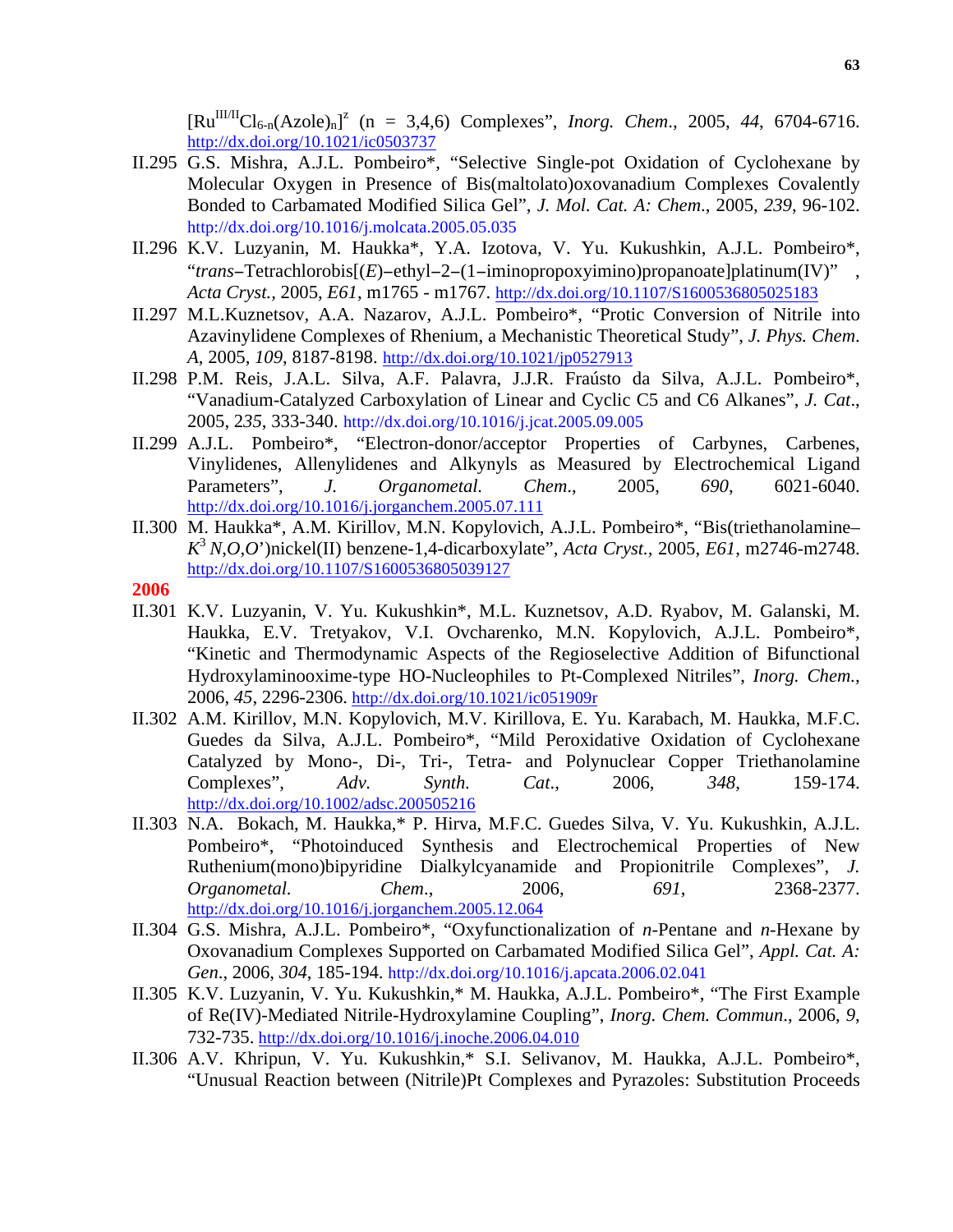via Metal-Mediated Nitrile-Pyrazole Coupling Followed by Elimination of the Nitrile", *Inorg. Chem*., 2006, *45*, 5073-5083. http://dx.doi.org/10.1021/ic0602300

- II.307 K.V. Luzyanin, M. Haukka,\* Y.A. Izotova, A.J.L. Pombeiro\*, V. Yu. Kukushkin, "Triphenylbenzylphosphonium trichloro(propionitrile)platinate(II) ", *Acta Cryst*., 2006, *E62*, m1843-m1844. http://dx.doi.org/10.1107/S1600536806026456
- II.308 A.M. Kirillov, M. Haukka, A.J.L. Pombeiro\*, "Synthesis, Characterization and MolecularStructures of the Trichloro-η1-benzoyldiazenido  $[ReCl_3{\eta_1}]$ - $NNC(O)Ph$ }(PPh<sub>3</sub>)<sub>2</sub>] and Oxorhenium [ReOCl<sub>2</sub>(OMe)(PPh<sub>3</sub>)<sub>2</sub>] Complexes Derived from Reactions of  $[ReCl_2{\eta^2-NNC(O)Ph}(PPh_3)_2]$  with a Peroxide or Dioxygen", *Inorg. Chim. Acta*, 2006, *359*, 4421-4426. http://dx.doi.org/10.1016/j.ica.2006.06.032
- II.309 Y.Yu. Karabach, A.M. Kirillov, M.F.C. Guedes da Silva, M.N. Kopylovich, A.J.L.Pombeiro\*, "An Aqua-soluble Copper(II) - sodium 2D Coordination Polymer with Intercalated Infinite Chains of Decameric Water Clusters", *Crystal Growth & Design*, 2006, *6*, 2200-2203. http://dx.doi.org/10.1021/cg060310e
- II.310 A.M. Kirillov, M. Haukka, M.F.C. Guedes da Silva, J.J.R. Fraústo da Silva, A.J.L. Pombeiro\*, "A Picolinate-N2 Complex of Rhenium, the First Dinitrogen Complex Bearing a Carboxylate or a *N*,*O*,-Ligand", *J. Organometal. Chem*., 2006, *691*, 4153-4158. http://dx.doi.org/10.1016/j.jorganchem.2006.06.015
- II.311 G.H. Sarova, N.A. Bokach, A.A. Fedorov, M.N. Berberan-Santos\*, V. Yu. Kukushkin\*, M. Haukka, J.J.R. Fraústo da Silva, A.J.L. Pombeiro\*, "A New Family of Luminescent Compounds: Platinum(II) Imidoylamidinates Exhibiting pH-Room dependent Luminescence", *Dalton Trans*., 2006, 3798-3805. http://dx.doi.org/10.1039/b602083f
- II.312 D.S. Nesterov, V. N. Kokozay\*, V.V. Dyakonenko, O. V. Shishkin, J. Jezierska, A.Ozarowski, A.M. Kirillov, M.N. Kopylovich, A.J.L. Pombeiro\*, "An Unprecedented Heterotrimetallic Fe/Cu/Co Core for Mild and Highly Efficient Catalytic Oxidation of Cycloalkanes by Hydrogen Peroxide", *Chem. Commun*., 2006, 4605-4607. http://dx.doi.org/10.1039/b608790f
- II.313 M.N. Kopylovich, K.V. Luzyanin, M. Haukka,\* A.J.L. Pombeiro\*, V. Yu. Kukushkin, "Bis[1,1-bis(propan-2-iminooxy)-1*H*-isoindol-3-amine-*K*3*N*,*N*',*N*"] nickel (II) dinitrate", *Acta Cryst*., 2006, *E62*, m-2846-m2848. http://dx.doi.org/10.1107/S1600536806040219
- II.314 G.S. Mishra, J.J.R. Fraústo da Silva, A.J.L. Pombeiro\*, "Supported Bis(maltolato) Oxovanadium Complexes as Catalysts for Cyclopentane and Cyclooctane Oxidations with Dioxygen", *J. Mol. Cat. A: Chem.,* 2006, *265*, 59-69. http://dx.doi.org/10.1016/j.molcata.2006.09.049
- II.315 E.C.B. Alegria, L.M.D.R.S. Martins, M. Haukka, A.J.L. Pombeiro\*, "Rhenium Complexes of Tris(pyrazolyl)methanes and Sulfonate Derivative", *Dalton Trans*., 2006, 4954-4961. http://dx.doi.org/10.1039/b611209a
- II.316 J. Lasri, M.A.J. Charmier,\* M.F.C. Guedes da Silva, A.J.L. Pombeiro\*, "Direct Synthesis of (Imine)platinum(II) Complexes by Iminoacylation of Ketoximes with Activated Organonitrile Ligands", *Dalton Trans*., 2006, 5062-5067. http://dx.doi.org/10.1039/b611341a
- II.317 A.V. Makarycheva-Mikhailova, P.V. Gushchin, M.N. Kopylovich, I.N. Ganebnykh, V.N. Charushin, M. Haukka, A.J.L. Pombeiro\*, V. Yu. Kukushkin,\* "Ni(II)-Mediated Nitrosation of Oximes Bearing an α-CH2 Group", *Inorg. Chem. Commun*., 2006, *9*, 869- 871. http://dx.doi.org/10.1016/j.inoche.2006.04.008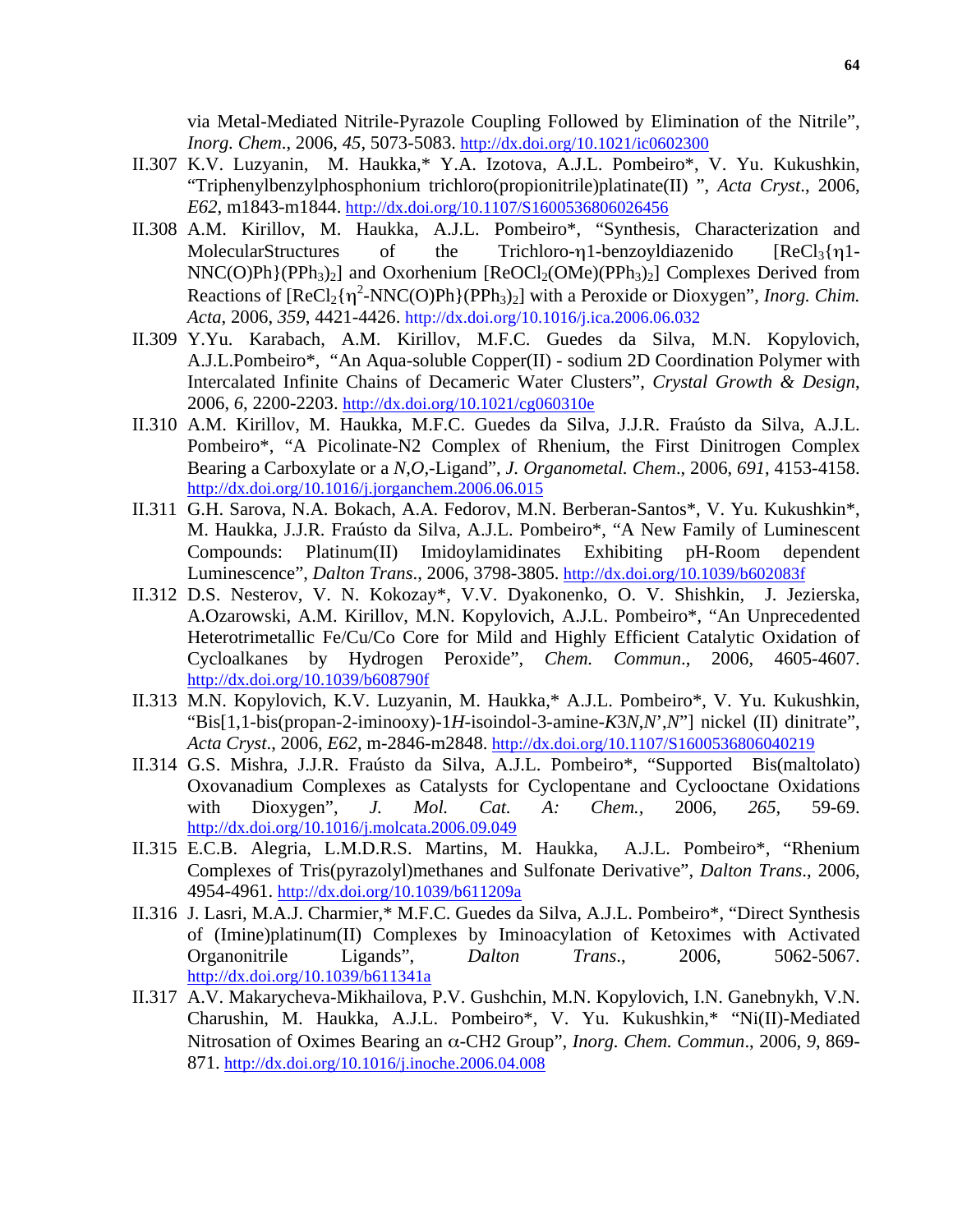- II.318 E.C.B. Alegria, M.V. Kirillova, L.M.D.R.S. Martins, A.J.L. Pombeiro\*, "Pyrazole and Trispyrazolylmethane Rhenium Complexes as Catalysts for Ethane and Cyclohexane Oxidations", *Appl. Cat. A: Gen*:, 2007, *317*, 43-52. http://dx.doi.org/10.1016/j.apcata.2006.09.038
- II.319 C. Di Nicola, Y. Yu. Karabach, A.M. Kirillov, M. Monari, L. Pandolfo,\* C. Pettinari,\* A.J.L. Pombeiro\*, "Supramolecular Assemblies of Trinuclear Triangular Copper(II) Secondary Building Units through Hydrogen Bonds. Generation of Different Metal-Organic Framekoorks, Valuable Catalysts for Peroxidative Oxidation of Alkanes", *Inorg. Chem*., 2007, *46*, 221-230. http://dx.doi.org/ 10.1021/ic061595n
- II.320 M.N. Kopylovich, M. Haukka, A.M. Kirillov, V. Yu. Kukushkin, A.J.L. Pombeiro\*, "Unsymmetrical Ni<sup>II</sup> - Imidoylamidine Complexes Derived from a Novel Oximemediated Single-pot Reaction of Nitriles", *Chem. Eur. J*., 2007, *13*, 786-791. http://dx.doi.org/10.1002/chem.200600765
- II.321 M.V. Kirillova, M.F.C. Guedes da Silva, A.M. Kirillov, J.J.R. Fraústo da Silva, A.J.L. Pombeiro\*, "3D Hydrogen Bonded Heteronuclear  $Co<sup>H</sup>$ , Ni<sup>II</sup>, Cu<sup>II</sup> and  $Zn<sup>II</sup>$  Aqua Complexes Derived from Dipicolinic Acid", *Inorg. Chim. Acta*, 2007, *360*, 506-512. http://dx.doi.org/10.1016/j.ica.2006.07.087
- II.322 J. Lasri, M.A.J. Charmier\*, M. Haukka, A.J.L. Pombeiro\*, "Stereospecific Synthesis of Polysubstituted *E*-Olefins by Reaction of Acyclic Nitrones with Free and Platinum(II) Coordinated Organonitriles", *J. Org. Chem*., 2007, *72*, 750-755. http://dx.doi.org/10.1021/jo061659b
- II.323 G.B. Shul'pin\*, G.S. Mishra, L.S. Spul'pina, T.V. Strelkova, A.J.L. Pombeiro\*, "Oxidation of Hydrocarbons with Hydrogen Peroxide Catalysed by Maltolato Vanadium Complexes Covalently Bonded to Silica Gel", *Cat. Commun*., 2007, *8*, 1516-1520. http://dx.doi.org/10.1016/j.catcom.2006.12.022
- II.324 A.M. Kirillov, P. Smolénski, M.F.C. Guedes da Silva, A.J.L. Pombeiro\*, "The First Copper Complexes Bearing the 1,3,5-Triaza-7-phosphaadamantane (PTA) Ligand", *Eur. J. Inorg*. *Chem*., 2007, 2686-2692. http://dx.doi.org/10.1002/ejic.200601152
- II.325 A.M. Kirillov, M. Haukka, M.F.C. Guedes da Silva, A.J.L. Pombeiro\*, "Synthesis, Characterization and Redox Behaviour of Mono- and Dicarbonyl Phosphane Rhenium(I) Complexes Bearing N-, N,N- and N,O-Type Ligands", *Eur. J. Inorg. Chem*., 2007, 1556- 1565. http://dx.doi.org/10.1002/ejic.200601026
- II.326 M.V. Kirillova, A.M. Kirillov, P.M. Reis, J.A.L. Silva, J.J.R. Fraústo da Silva, A.J.L. Pombeiro\*, "Group 5-7 Transition Metal Oxides as Efficient Catalysts for Oxidative Functionalization of Alkanes under Mild Conditions", *J. Cat*., 2007, *248*, 130-136. http://dx.doi.org/10.1016/j.jcat.2007.02.025
- II.327 J. Lasri, M.A.J. Charmier\*, M.F.C. Guedes da Silva, A.J.L. Pombeiro\*, "Mixed Unsymmetric Oxadiazoline and/or Imine Platinum(II) Complexes", *Dalton Trans.,* 2007, 3259-3266. http://dx.doi.org/10.1039/b704329e
- II.328 M.V. Kirillova, M. Haukka\*, A.M. Kirillov, J.A.L. Silva, J.J.R. Fraústo da Silva, A.J.L. Pombeiro\*, "Diaqua-bis(2-hydroxyiminopropionato-*k* <sup>2</sup> *N*,*O*)-copper(II)", *Acta Cryst*., 2007, *E63*, M1670-U864. http://dx.doi.org/10.1107/S160053680702226X
- II.329 M.T.A.R.S. da Costa, M.F.C. Guedes da Silva, J.J.R. Fraústo da Silva, A.J.L. Pombeiro\*, "Reactions of Bis(phenyldiazenido)rhenium Complex [ReBr2(NNPh)2(PPh3)2]Br with Carbon Monoxide and Alk-1-ynes", *Collect Czech. Chem. Commun*., 2007, *72*, 599-608. http://dx.doi.org/10.1135/cccc20070599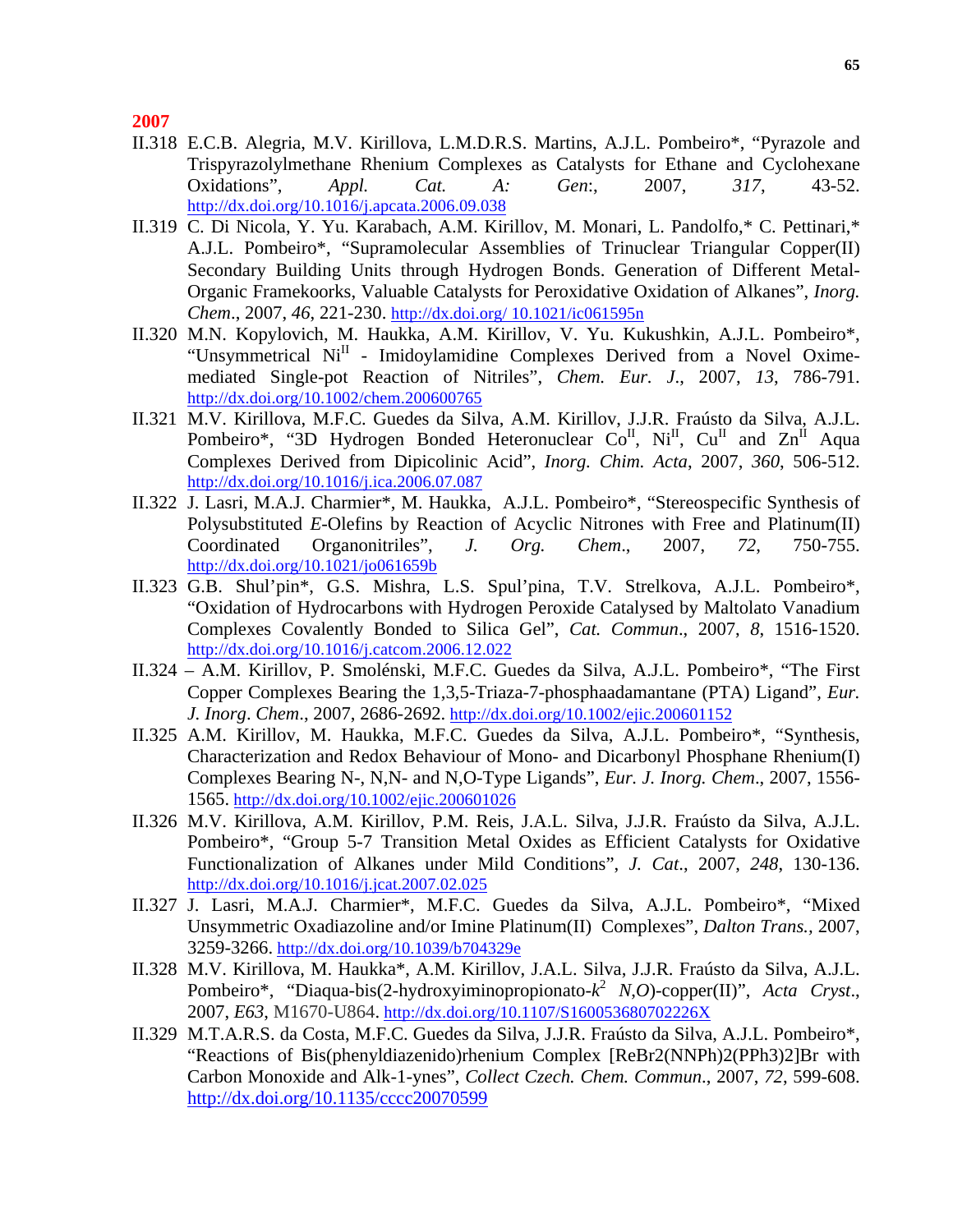- II.330 T.F.S. Silva, L.M.D.R. Martins, M.F.C. Guedes da Silva\*, A.J.L. Pombeiro\*, "Bis[tris(1 pyrazolyl)methane - *k* 3 , *N*, *N*, *N*', *N*'']copper(II) Dichloride Methanol Disolvate", *Acta Cryst*., 2007, *E63*, M1979-U1707. http://dx.doi.org/10.1107/S1600536807024671
- II.331 F. Marchetti\*, C. Pettinari, R. Pettinari, A. Cerquetella, A. Cingolani, E.J. Chan, K. Kozawa, B.W. Skelton, A.H. White, R. Wanke, M.L. Kuznetsov, L.M.D.R.S. Martins, A.J.L. Pombeiro\*, "Areneruthenium(II) 4-Acyl-5-pyrazolonate Derivatives: Coordination Chemistry, Redox Properties and Reactivity", *Inorg. Chem*., 2007, *46(20),* 8245-8257. http://dx.doi.org/10.1021/ic700394r
- II.332 M.V. Kirillova, M.L. Kuznetsov, P.M. Reis, J.A.L. Silva, J.J.R. Fraústo da Silva, A.J.L. Pombeiro\*, "Direct and Remarkably Efficient Conversion of Methane into Acetic Acid Catalyzed by Amavadine and Related Vanadium Complexes. A Synthetic and a Theoretical DFT Mechanistic Study", *J. Am. Chem. Soc*., 2007, *129*, 10531-10545. http://dx.doi.org/10.1021/ja072531u
- II.333 M.V. Kirillova, J.A.L. da Silva, J.J.R. Fraústo da Silva, A.F. Palavra, A.J.L. Pombeiro\*, "Highly Efficient Direct Carboxylation of Propane into Butyric Acids Catalyzed by Vanadium Complexes", *Adv. Synth. Cat*., 2007, *349*, 1765-1774. http://dx.doi.org/10.1002/adsc.200600575
- II.334 A.M. Kirillov, M. Haukka\*, M.N. Kopylovich, A.J.L. Pombeiro\*, "Bis{µ-2-[bis(2 hydroxyethyl)amino]ethanolato}bis(4-methylbenzoato)dicopper(II) Dehydrate", *Acta Cryst*., 2007, *E63*, M526-M528. http://dx.doi.org/10.1107/S16005368047001687
- II.335 M.N. Kopylovich,\* E.A. Tronova, M. Haukka, A.M. Kirillov, V. Yu. Kukushkin,\* J.J.R. Fraústo da Silva, A.J.L. Pombeiro\*, "Identification of Hexameric Water and Hybrid Water-Chloride Clusters Intercaleted in the Crystal Hosts of (Imidoylamidine)nickel(II) Complexes", *Eur. J. Inorg. Chem*., 2007, 4621-4627. http://dx.doi.org/10.1002/ejic.200700462
- II.336 X. Shang, J. Wu, A.J.L. Pombeiro\*, Q. Li,\* "Mononuclear Diorganotin(IV) Complexes with Arylhydroxamates: Syntheses, Structures and Assessment of *in vitro* Cytotoxicity", *Appl. Organometal. Chem*., 2007, *21*, 919-925. http://dx.doi.org/10.1002/aoc.1312
- II.337 M.V. Kirillova, J.A.L. da Silva, J.J.R. Fraústo da Silva, A.J.L. Pombeiro\*, "Direct and Efficient Transformation of Gaseous Alkanes into Carboxylic Acids Catalysed by Vanadium Containing Heteropolyacids", *Appl. Cat. A: General,* 2007, *332*, 159-165. http://dx.doi.org/10.1016/j.apcata.2007.08.018
- II.338 S. Mukhopadhyay, J. Lasri, M.A.J. Charmier,\* M.F.C. Guedes da Silva, A.J.L. Pombeiro\*, "Microwave Synthesis of Mono- and Bis-Tetrazolato Complexes *via* 1, 3- Dipolar Cycloaddition of Organonitriles with Platinum(II)-bound Azides", *Dalton Trans*., 2007, 5297-5304. http://dx.doi.org/10.1039/b709959b
- II.339 S. Bolaño, J. Bravo,\* J.A. Castro-Fojo, M.M. Rodríguez-Rocha, M.F.C. Guedes da Silva, A.J.L. Pombeiro\*, L. Gonsalvi, M. Peruzzini\*, "Synthesis, Reactivity, X-ray Crystal Structures and Electrochemical Behaviour of Water-Soluble [Tris(pyrazolyl)borato]ruthenium(II) Complexes of 1,3,5-triaza-7-phosphaadamantane (PTA)", *Eur. J. Inorg. Chem*., 2007, 5523-5532 (highlighted as one of the most accessed articles in December 2007). http://dx.doi.org/10.1002/ejic.200700672
- II.340 S. Mukhopadhyay, J. Lasri, M.F.C. Guedes da Silva\*, M.A.J. Charmier, A.J.L. Pombeiro\*, "*trans*−Bis[5(4−fluorophenyl)tetrazolato]bis(triphenylphosphine) platinum(II)", *Acta Crys*., 2007, *E63*, M2656-U281. http://dx.doi.org/10.1107/S1600536807047617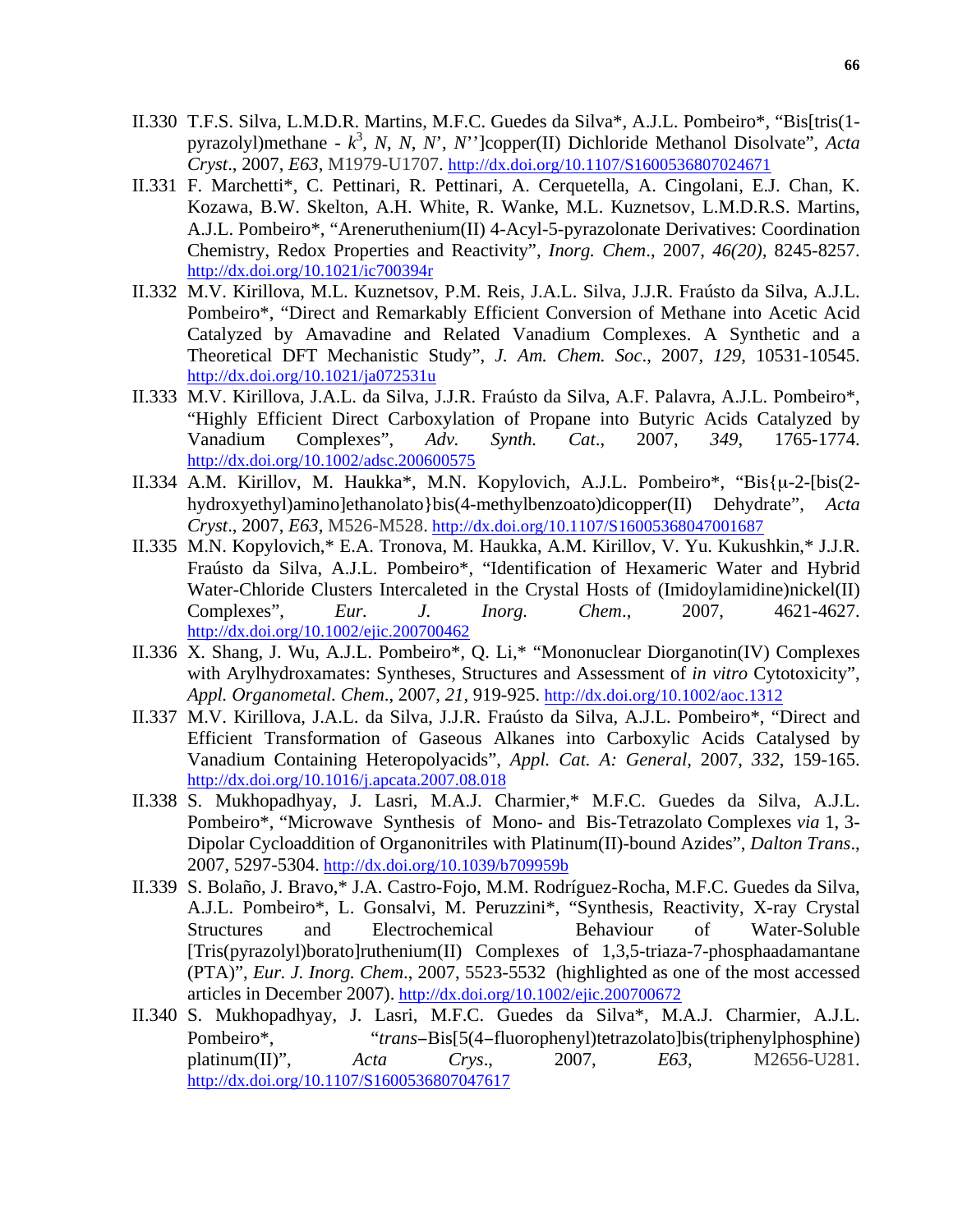- II.341 M.V. Kirillova, M.L. Kuznetsov, J.A.L. Silva, M.F.C. Guedes da Silva, J.J.R. Fraústo da Silva, A. J.L. Pombeiro\*, "Amavadin and Other Vanadium Complexes as Remarkable Efficient Catalysts for the Single-Pot Conversion of Ethane into Propionic and Acetic Acids", *Chem. Eur. J*., 2008, *14*, 1828-1842. http://dx.doi.org/10.1002/chem.200700980
- II.342 K. V. Luzyanin, V. Yu. Kukushkin\*, M.N. Kopylovich, A. A. Nazarov, M. Galanski, A.J.L. Pombeiro\*, "Novel and Mild Route to Phthalocyanines and 3-Iminoisoindolin-lones via *N,N*-diethylhydroxylamine-Promoted Conversion of Phthalonitriles and a Dramatic Solvent-Dependence of the Reaction", *Adv. Synth. Cat*., 2008, *350*, 135-142. http://dx.doi.org/10.1002/chem.200700980
- II.343 P. Smolenski, A.J.L. Pombeiro\*, "Water-soluble and Stable Dinitrogen Phosphine Complexes *trans*-[ReCl(N<sub>2</sub>)(PTA-H)<sub>n</sub>(PTA)<sub>4-n</sub>]<sup>n+</sup> ( $n = 0$ -4), the First with 1,3,5-Triaza-7-Phosphaadamantane", *Dalton Trans.,* 2008, 87-91. http://dx.doi.org/10.1039/b712360d
- II.344 A.M. Kirillov, Y.Y. Karabach, M. Haukka, M.F.C. Guedes da Silva, J. Sanchiz, M.N. Kopylovich, A.J.L. Pombeiro\*, "Self-assembled Copper(II) Coordination Polymers Derived from Aminopolyalcohols and Benzenepolycarboxylates: Structural and Magnetic Properties", *Inorg. Chem*., 2008, *47*, 162-175. http://dx.doi.org/10.1021/ic701669x
- II.345 M.N. Kopylovich, M. Haukka, A.M. Kirillov, V. Yu. Kukushkin, A.J.L. Pombeiro\*, "Novel Nickel(II) Complex Bearing Phthalimido Ligands Derived from Oxime-Mediated Transformation of Phthalonitrile", *Inorg. Chem. Commun*., 2008, *11*, 117-120. http://dx.doi.org/10.1016/j.inoche.2007.10.018
- II.346 A.M. Kirillov, P. Smolenski, M.F.C. Guedes da Silva, A.J.L. Pombeiro\*, "1-Methyl-1 azonia-3,5-diaza-7-phospha-tricyclo[3.3.1.1]decane 7-oxide Triiodide", *Acta Cryst*., 2008, *E64*, **O496-U2794**. http://dx.doi.org/10.1107/S1600536808001426
- II.347 P. Smolenski, A.M. Kirillov, M.F.C. Guedes da Silva\*, A.J.L. Pombeiro\*, "1-Methyl-1 azonia-3,5-diaza-7-phosphatricyclo[3.3.1.1]decane Tetrafluoroborate", *Acta Cryst.,*  2008*, E64*, **O556-U821**. http://dx.doi.org/10.1107/S1600536808003401
- II.348 Y.Y. Karabach, A.M. Kirillov, M. Haukka, M.N. Kopylovich, A.J.L. Pombeiro\*, "Copper(II) Coordionation Polymers Derived from Triethanolamine and Pyromellitic acid for Bioinspired Mild Peroxidative Oxidation of Cyclohexane", *J. Inorg. Biochem*., 2008, *102*, 1190-1194. http://dx.doi.org/10.1016/j.jinorgbio.2007.11.007
- II.349 X. Shang\*, J. Wu, A.J.L. Pombeiro\*, Q. Li, "Polynuclear Diorganotin(IV) with Arylhydroxamates: Syntheses, Structures and *in vitro* Cytotoxic Activities", *J. Inorg. Biochem*., 2008, *102*, 901-909. http://dx.doi.org/10.1016/j.jinorgbio.2007.12.010
- II.350 G.S. Mishra, E.C.B. Alegria, L.R. Martins, J.J.R. Fraústo da Silva, A.J.L. Pombeiro\*, "Cyclohexane Oxidation with Dioxygen Catalyzed by Supported Pyrazole Rhenium Complexes", *J. Mol. Cat. A: Chem.,* 2008, *285*, 92-100. http://dx.doi.org/10.1016/j.molcata.2008.01.022
- II.351 G.B. Shul'pin\*, M.V. Kirillova, T. Sooknoi, A.J.L. Pombeiro\*, "Oxidation of Saturated Hydrocarbons to Alkyl Hydroperoxides by a  $H_2O_2/T$ itanosilicalite-1/NaOH/MeCN System", *Cat. Lett.,* 2008, *123*, 135-141. http://dx.doi.org/10.1007/s10562-008-9406-8
- II.352 M.L. Kuznetsov\*, V. Yu. Kukushkin, A.J.L. Pombeiro\*, "Reactivity of Pt- and Pd-bound Nitriles towards Nitrile Oxides and Nitrones: Substitution *versus* Cycloaddition", *Dalton Trans*., 2008, 1312-1322. http://dx.doi.org/10.1039/b713425h
- II.353 P.V. Gushchin, K. V. Luzyanin, M.N. Kopylovich, M. Haukka, A.J.L. Pombeiro\*, V. Yu. Kukushkin\*, "Ni<sup>II</sup>-Mediated Coupling between Iminoisoindolinones and Nitriles Leading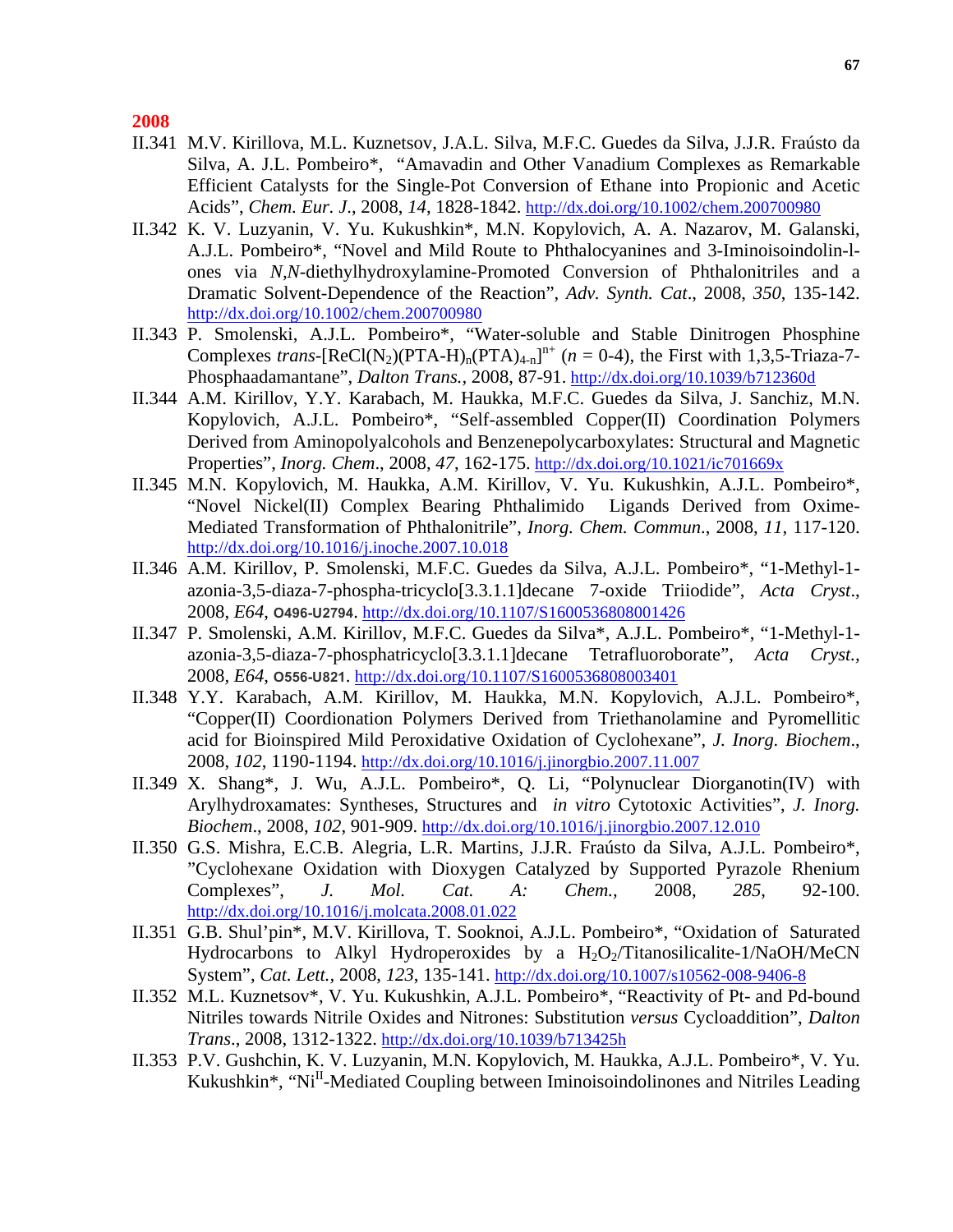to Unsymmetrical 1,3,5-Triazapentadienato Complexes", *Inorg. Chem*., 2008, *47*, 3088- 3094. http://dx.doi.org/10.1021/ic702131k

- II.354 R. Fernandes, A.M. Kirillov, M.F.C. Guedes da Silva, Z. Ma, J.A.L. Silva, J.J.R. Fraústo da Silva, A.J.L. Pombeiro\*, "An Infinite Two-dimensional Hybrid Water-chloride Network Self-assembled in a Hydrophobic Terpyridine Iron(II) Matrix", *Crystal Growth & Design*, 2008, *8(3),* 782-785. http://dx.doi.org/10.1021/cg7010315
- II.355 K. V. Luzyanin, M. Galanski, V. Yu. Kukushkin\*, A. Garnovskii, A.J.L. Pombeiro\*, "Regioselective Addition of Bifunctional Oximehydroxamic Acid by the Hydroxamic group to Pt(IV)-coordinated Nitriles", *Inorg. Chim. Acta*, 2008, *361*, 1738-1743. http://dx.doi.org/10.1016/j.ica.2006.12.018
- II.356 M.V. Kirillova, A.M. Kirillov, M.F.C. Guedes da Silva, M.N. Kopylovich, J.J.R. Fraústo da Silva, A.J.L. Pombeiro\*, "3D Hydrogen Bonded Metal-Organic Frameworks Constructed from  $[M(H_2O)_6][M'(dipicolinate)_2]$ .*m*H<sub>2</sub>O (M/M' = Zn/Ni or Ni/Ni). Identification of Intercalated Acyclic (H<sub>2</sub>O)<sub>6</sub>/(H<sub>2</sub>O)<sub>10</sub> Clusters", *Inorg. Chim. Acta*, 2008, *361*, 1728-1737. http://dx.doi.org/10.1016/j.ica.2006.12.016
- II.357 P. Sgarbossa, M.F.C. Guedes da Silva, A. Scarso, R.A. Michelin, A.J.L. Pombeiro\*, "Lewis Acidity of Platinum(II)-based Baeyer-Villiger Catalysts: an Electrochemical Approach", *Inorg. Chim. Acta*, 2008, *361*, 3247-3253. http://dx.doi.org/10.1016/j.ica.2007.10.050
- II.358 T.F.S. Silva, E.C.B.A. Alegria, L.M.D.R.S. Martins, A.J.L. Pombeiro\*, "Half-sandwich Scorpionate Vanadium, Iron and Copper Complexes: Synthesis and Application in the Catalytic Peroxidative Oxidation of Cyclohexane under Mild Conditions", *Adv. Synth. Cat*., 2008, *350*, 706-716. http://dx.doi.org/10.1002/adsc.200700529
- II.359 A.M. Kirillov, P. Smolenski, M.F.C. Guedes da Silva\*, M.N. Kopylovich, A.J.L. Pombeiro\*, "Three-dimensional Hydrogen-bonded Supramolecular Assembly in Tetrakis(1,3,5-triaza-7-phosphaadamantane)copper(I) Chloride Hexahydrate*", Acta Cryst.,* 2008, *E64*, m603-m604. http://dx.doi.org/10.1107/S1600536808008179
- II.360 L. Jaremko, A.M. Kirillov, P. Smolenski, T. Lis, A.J.L. Pombeiro\*, "Extending the Coordination Chemistry of 1,3,5-Triaza-7-phosphaadamantane (PTA) to Cobalt Centers: First Examples of Co-PTA Complexes and a Metal Complex with the PTA Oxide Ligand", *Inorg. Chem*., 2008, *47*, 2922-2924. http://dx.doi.org/10.1021/ic70373b
- II.361 P. Smolenski, C. Dinoi, M.F.C. Guedes da Silva, A.J.L. Pombeiro\*, "Synthesis of the Water-soluble [Rh(Tpms)(CO)(PTA)] Compound, the First Transition Metal Complex Bearing the 1,3,5-Triaza-7-phosphaadamantane (PTA) and the Tris(1-pyrazolyl)methane sulfonate (Tpms) Ligands", *J. Organometal. Chem.*, 2008, *693*, 2338-2344. http://dx.doi.org/10.1016/j.jorganchem.2008.04.008
- II.362 K.V. Luzyanin, P.V. Gushchin, A.J.L. Pombeiro\*, M. Haukka, V.I. Ovcharenko, V. Yu. Kukushkin, "Oxidation of Pt-bound Bis-hydroxylamine as a Novel Route to Unexplored Dinitrosoalkane Ligated Species", *Inorg. Chem*., 2008, *47*, 6919-6930. http://dx.doi.org/10.1021/ic800481a
- II.363 J. Lasri\*, M.F.C. Guedes da Silva, M.A. Charmier, A.J.L. Pombeiro\*, "Optically Active Mixed Unsymmetric Imine Platinum(II) Complexes. Utilization of the Liberated Imines to Further Syntheses of Mixed Imine-Diazadiene Complexes and of *E*-cyanoalkanes", *Eur. J. Inorg. Chem.*, 2008, 3668-3677. http://dx.doi.org/10.1002/ejic.200800343
- II.364 J. Lasri, M.N. Kopylovich, M.F.C. Guedes da Silva, M.A. Charmier, A.J.L. Pombeiro\*, "Metal-Free and Pd<sup>II</sup>-Promoted [2+3] Cycloadditions of a Cyclic Nitrone to Phthalonitriles: Syntheses of Oxadiazolines as well as Phthalamide-Pd<sup>II</sup> and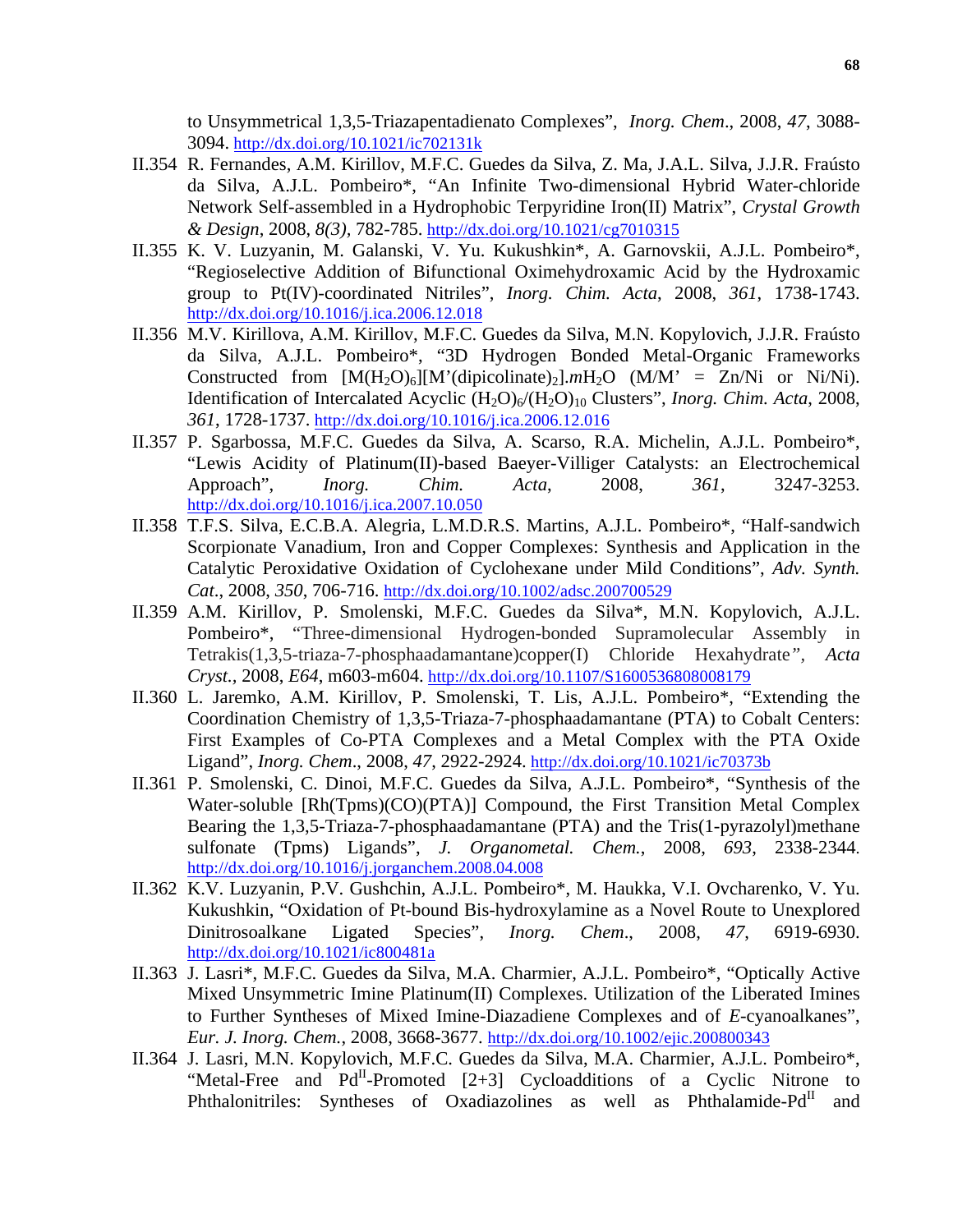$Dihydropyrrolyl-iminoisoindolinone-Pd<sup>II</sup> Complexes with High Catalytic Activity in$ Suzuki-Miyaura Cross-Coupling Reactions", *Chem. Eur. J.*, 2008, *14*, 9312-9322. http://dx.doi.org/10.1002/chem.200800510

- II.365 M.V. Kirillova, A.M. Kirillov\*, M.F.C. Guedes da Silva, A.J.L. Pombeiro\*, "Selfassembled Two-dimensional Water-soluble Dipicolinate-Cu/Na Coordination Polymer: Structural Features and Catalytic Activity for the Mild Peroxidative Oxidation of Cycloalkanes in Acid-free Medium", *Eur. J. Inorg. Chem.*, 2008, 3423–3427. http://dx.doi.org/10.1002/ejic.200800355
- II.366 M.N. Kopylovich, K.V. Luzyanin, M. Haukka, A.J.L. Pombeiro\*, V. Yu. Kukushkin\*, "Copper-Mediated Imine-Nitrile Coupling Leading to Unsymmetric 1,3,5- Triazapentadienato Complexes Containing the Incorporated Iminoisoindolin-1-one Moiety", *Dalton Trans*., 2008, 5220-5224. http://dx.doi.org/10.1039/b805243c
- II.367 S. Mukhopadhyay, J. Lasri, M.F.C. Guedes da Silva, M.A.J. Charmier,\* A.J.L. Pombeiro\*, "Activation of C-CN bond of Propionitrile: an Alternative Route to the Syntheses of 5-Substituted-1H-Tetrazoles and Dicyano-Platinum(II) Species", *Polyhedron*, 2008, *27,* 2883-2888. http://dx.doi.org/10.1016/j.poly.2008.06.031
- II.368 P. Smoleński, S. Mukhopadhyay, M.F.C. Guedes da Silva, M.A.J. Charmier, A.J.L. Pombeiro\*, "New Water-soluble Azido- and Derived Tetrazolato-platinum(II) Complexes with 1,3,5-Triaza-7-phosphaadamantane (PTA). Easy Metal-mediated Synthesis and Isolation, from Aqueous Medium, of 5-Substituted Tetrazoles", *Dalton Trans*., 2008, 6546 - 6555. http://dx.doi.org/10.1039/b808156e
- II.369 K.V. Luzyanin, A.J.L. Pombeiro\*, M. Haukka, V. Yu. Kukushkin\*, "Coupling Between 3-Iminoisoindolin-1-ones and Complexed Isonitriles as a Metal-mediated Route to a Novel Type of Palladium and Platinum Iminocarbene Species", *Organometallics*, 2008**,**  *27,* 5379–5389. http://dx.doi.org/10.1021/om800517c.
- II.370 Y.Y. Karabach, A.M. Kirillov, M. Haukka, J. Sanchiz, M.N. Kopylovich, A.J.L. Pombeiro\*, "Multicopper(II) Pyromellitate Compounds: Self-assembly, Synthesis, Structural Topologies and Magnetic Features", *Crystal Growth & Design*, 2008, *8*, 4100- 4108. http://dx.doi.org/10.1021/cg8005597
- II.371 S. Mukhopadhyay, B.G. Mukhopadhyay, M.F.C. Guedes da Silva, J. Lasri, M. A. J. Charmier,\* A.J.L. Pombeiro\*, " $Pt^{II}$ -Promoted [2+3] Cycloaddition of Azide to Cyanopyridines: Convenient Tool toward Heterometallic Structures" , *Inorg. Chem.*, 2008, *47*, 11334-11341. http://dx.doi.org/10.1021/ic8014223
- II.372 R. Wanke, P. Smolenski, M.F.C. Guedes da Silva, L.M.D.R.S. Martins, A.J.L. Pombeiro\*, "Cu(I) Complexes Bearing the New Sterically Demanding and Coordination Flexible Tris(3-phenyl-1-pyrazolyl)methanesulfonate Ligand and the Water-Soluble Phosphine 1,3,5-Triaza-7-phosphaadamantane or Related Ligands", *Inorg.Chem*., 2008, *47*, 10158-10168. http://dx.doi.org/10.1021/ic801254b

- II.373 Ł. Jaremko, A.M. Kirillov, P. Smoleński, T. Lis, M.F.C. Guedes da Silva, A.J.L. Pombeiro\*, "Synthesis, Characterization and Molecular Structures of the Hybrid Organic-Inorganic Salts of N-alkyl-1,3,5-triaza-7-phosphaadamantane (alkyl = methyl, ethyl) and Tetra(isothiocyanato)cobalt(II) ", *Inorg. Chim. Acta*, 2009, *362*, 1645-1649. http://dx.doi.org/10.1016/j.ica.2008.07.016
- II.374 R.R. Fernandes, M.V. Kirillova, J.A.L. Silva, J.J.R. Fraústo da Silva, A.J.L. Pombeiro\*, "Oxidations of Cycloalkanes and Benzene by Hydrogen Peroxide Catalyzed by an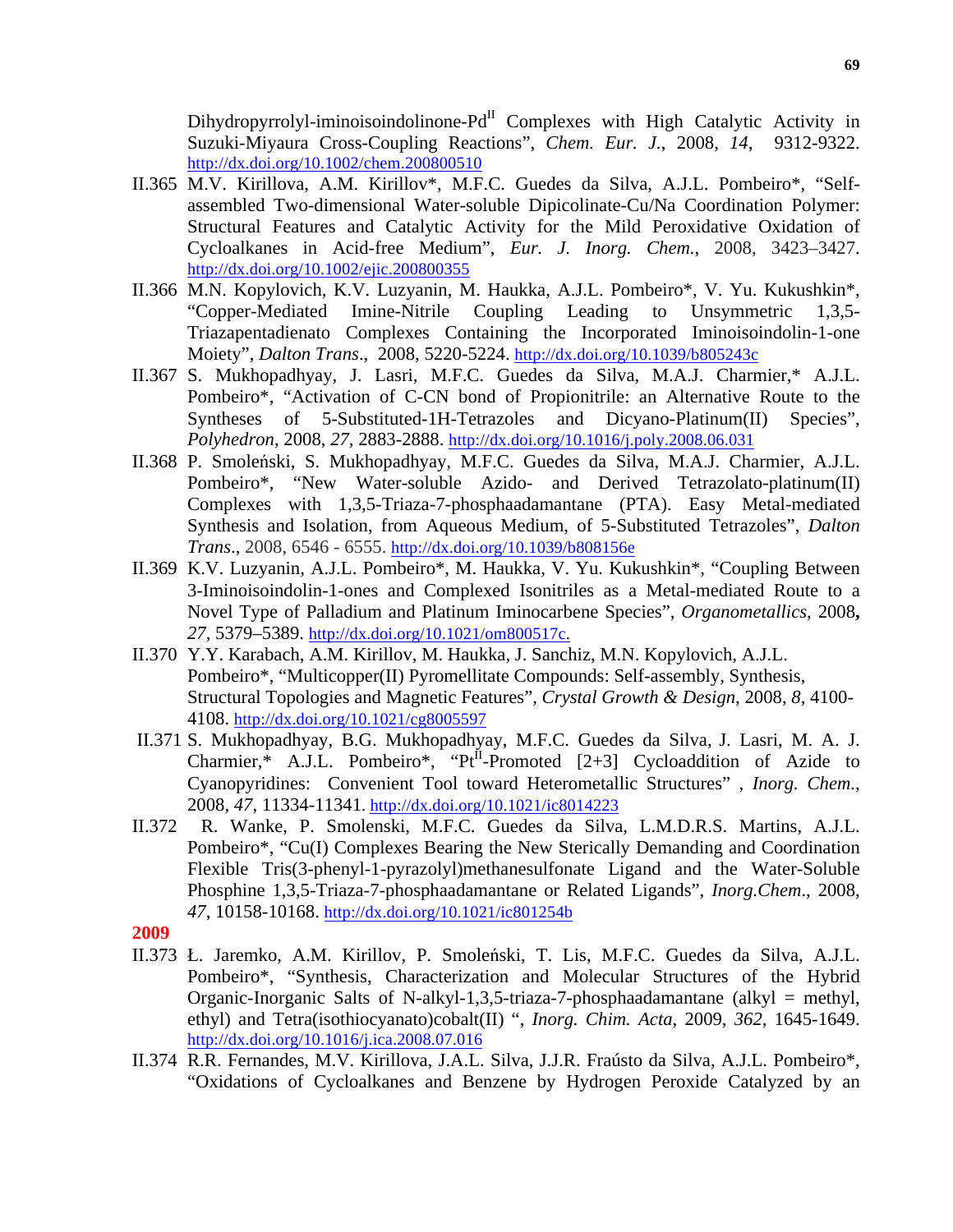{FeIIIN2S2} Centre", *Appl. Cat. A.: Gen.*, 2009 *353,* 107-112. http://dx.doi.org/10.1016/j.apcata.2008.10.027

- II.375 M. Kuznetsov, A.J.L. Pombeiro\*, "Radical Formation in the [MeReO<sub>3</sub>] (MTO) Catalyzed Aqueous Peroxidative Oxidation of Alkanes: a Theoretical Mechanistic Study", *Inorg. Chem.*, 2009, *48*, 307-318. http://dx.doi.org/10.1021/ic801753t
- II.376 K.R. Gruenwald, A.M. Kirillov, M. Haukka, J. Sanchiz, A.J.L. Pombeiro\*, "Mono-, Diand Polynuclear Copper(II) Compounds Derived from N-butyldiethanolamine: Structural Features, Magnetism and Catalytic Activity for the Mild Peroxidative Oxidation of Cyclohexane", *Dalton Trans*., 2009, 2109-2120. http://dx.doi.org/10.1039/b813160k
- II.377 J. Lasri\*, M.F.C. Guedes da Silva, M.N. Kopylovich, S. Mukhopadhyay, M.A.J. Charmier, A.J.L. Pombeiro\*, "Pd<sup>II</sup>-Promoted [2+3] Cycloadditions of Pyrrolin *N*-oxide to Organonitriles. Application of  $(\Delta^4$ -1,2,4-oxadiazoline)-Pd<sup>II</sup> Complexes in the Suzuki-Miyaura Reaction", *Dalton Trans.*, 2009, 2210-2216. http://dx.doi.org/10.1039/b813996b
- II.378 M.N. Kopylovich, J. Lasri, M.F.C. Guedes da Silva, A.J.L. Pombeiro\*, "Single-pot Template Transformations of Cyanopyridines on a Pd<sup>II</sup> Centre: Syntheses of Ketoimine and 2,4-Dipyridyl-1,3,5-triazapentadiene Palladium(II) Complexes and Their Catalytic Activity for microwave-assisted Suzuki-Miyaura and Heck Reactions", *Dalton Trans*., 2009, 3074-3084 (highlighted as a "hot article"). http://dx.doi.org/10.1039/b820680e
- II.379 C. Di Nicola, F. Garau, Y.Y. Karabach, L.M.D.R.S. Martins, M. Monari, L. Pandolfo\*, C. Pettinari\*, A.J.L. Pombeiro\*, "Trinuclear Triangular Copper(II) Clusters. Synthesis, Electrochemical Studies and Catalytic Peroxidative Oxidation of Cycloalkanes", *Eur. J. Inorg. Chem.*, 2009, 666-676. http://dx.doi.org/10.1002/ejic.200800842
- II.380 M.N. Kopylovich, K.V. Luzyanin, V. Yu. Kukushkin\*, M. Haukka, A.J.L. Pombeiro\*, "First example of an imine addition to coordinated isonitrile", *Inorg. Chim. Acta,* 362(9), 2009, *362***,** 833-838. http://dx.doi.org/10.1016/j.ica.2008.02.026
- II.381 L.S. Shul'pina, M.V. Kirillova, A.J.L. Pombeiro\*, G.B. Shul'pin\* "Alkane Oxidation by the H2O2-NaVO3-H2SO4 System in Acetonitrile and Water" *Tetrahedron,* 2009, *65*, 2424- 2429. http://dx.doi.org/10.1016/j.tet.2009.01.088
- II.382 Z. Ma, Y. Xing, M. Yang, M. Hua, B. Liu, M. F. C. Guedes da Silva, A.J.L. Pombeiro\*, "The Double-helicate Terpyridine Silver(I) Compound  $[Ag_2L_2](SO_3CF_3)_2$  (L = 4'-phenylterpyridine) as a Building Block for Di- and Mononuclear Complexes", *Inorg. Chim. Acta*, 2009, *362*, 2921-2926. http://dx.doi.org/10.1016/j.ica.2009.01.018
- II383 P.J. Figiel, A.M. Kirillov, Y.Y. Karabach, M.N. Kopylovich, A.J.L. Pombeiro\*, "Mild Aerobic Oxidation of Benzyl Alcohols to Benzaldehydes in Water Catalyzed by Aquasoluble Multicopper(II) Triethanolaminate Compounds", *J. Mol. Cat. A: Chem.*, 2009, *305*, 178-182. http://dx.doi.org/10.1016/j.molcata.2009.01.002.
- II.384 A.M. Kirillov, P. Smoleński, M. Haukka, M. F. C. Guedes da Silva, A.J.L. Pombeiro\*, "Unprecedented Metal-Free  $C(sp^3)$ - $C(sp^3)$  Bond Cleavage: Switching from *N*-Alkyl- to *N*-Methyl-1,3,5-triaza-7-phosphaadamantane", *Organometallics,* 2009*, 28,* 1683–1687. http://dx.doi.org/10.1021/om801026a
- II.385 M.V. Kirillova, A.M. Kirillov, M.L. Kuznetsov, J.A.L. Silva, J.J.R. Fraústo da Silva, A.J.L. Pombeiro\*, "Alkanes to Carboxylic Acids in Aqueous Medium: Metal-free and Metal-promoted Highly Efficient and Mild Conversions", *Chem. Commun.,* 2009, 2353- 2355. http://dx.doi.org/10.1039/b900853e
- II.386 P. Smole nski, L. Benisvy, M.F.C. Guedes da Silva, A.J.L. Pombeiro\*, "Syntheses and Crystal Structures of the First Zinc Complex with 1,3,5-Triaza-7-phosphaadamantane (PTA), [ZnCl2(PTA)2], and of the Hybrid Organic-Inorganic Salts of *N*-Methyl-1,3,5-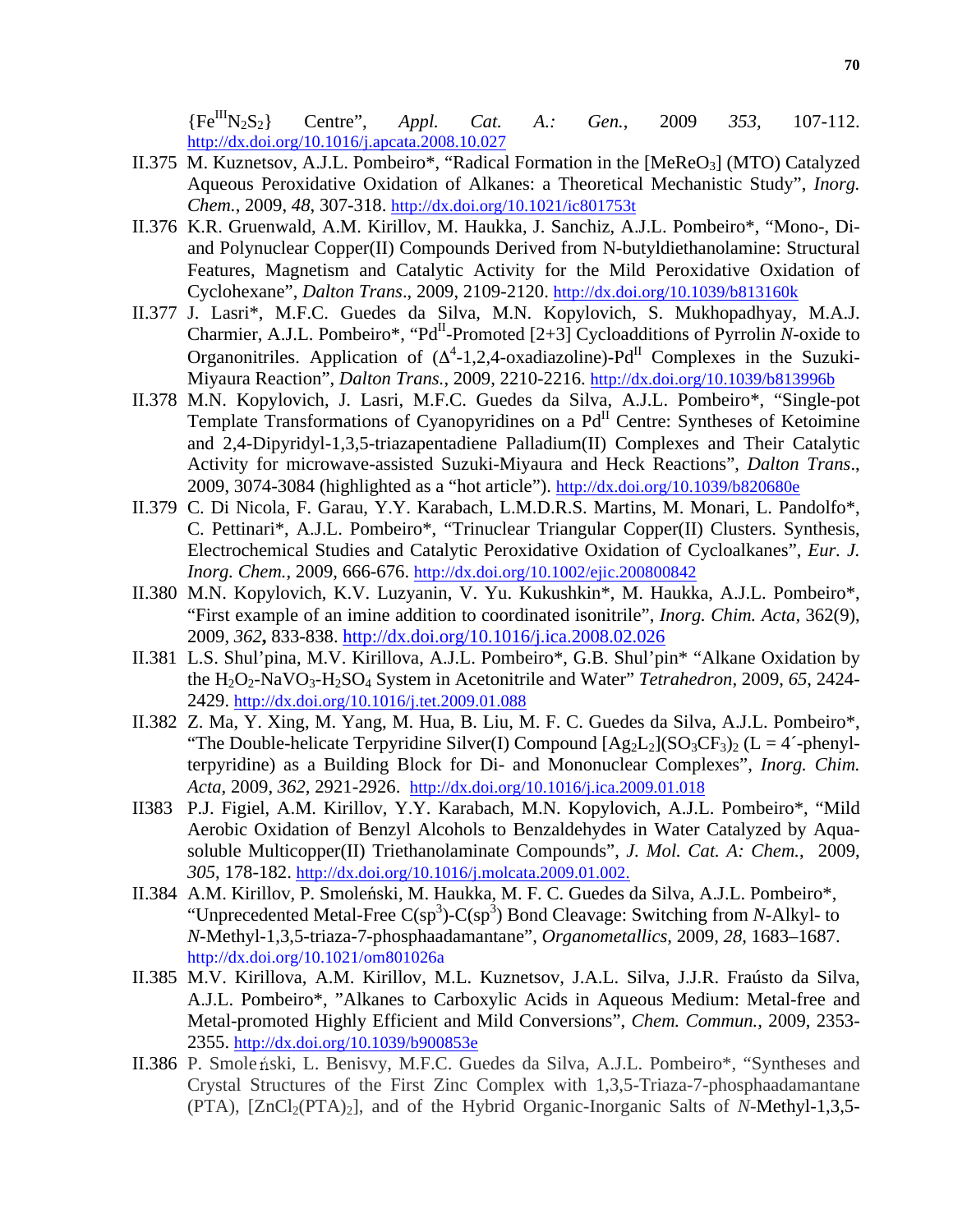triaza-7-phosphaadamantane with Tetrahalo-zinc  $[PTA-Me]_{2}[ZnI_{2}X_{2}]$  ( $X = I$ , Cl)", *Eur. J. Inorg .Chem*., 2009, 1181-1186, http://dx.doi.org/10.1002/ejic.200801023

- II.387 G.S. Mishra, T.F.S. Silva, L.M.D.R.S. Martins, A.J.L. Pombeiro\*, "Scorpionate Complexes of Vanadium(III or IV) as Catalyst Precursors for Solvent-free Cyclohexane Oxidation with Dioxygen", *Pure Appl. Chem*., 2009, *81*, 1217-1227. http://dx.doi.org/10.1351/PAC-CON-08-10-08
- II.388 K.V. Luzyanin, A.G. Tshovrebov, M.F.C. Guedes da Silva, M. Haukka, A.J.L. Pombeiro\*, V.Yu. Kukushkin\*, "Metal-mediated [2+3] Cycloaddition of Nitrones to Palladium-bound Isonitriles" *Chem. Eur. J.,* 2009, 15, 5969-5978 http://dx.doi.org/10.1002/chem.200802623
- II.389 S. Contaldi, C. Di Nicola, F.Garau, Y. Yu. Karabach, L. M. D. R. S. Martins, M. Monari,\* L. Pandolfo,\* C. Pettinari,\* A. J. L. Pombeiro\*, "New Coordination Polymers Based on the Trinuclear Triangular  $[Cu(\mu_3-OH)(\mu-pz)_3]^{2+}$  Unit and Unsaturated Carboxylates", *Dalton Trans*., 2009, 4928-4941. http://dx.doi.org/10.1039/b823370e
- II.390 N.C.T. Martins, M. F.C. Guedes da Silva, R. Wanke, A.J.L. Pombeiro\*, "Electrocatalytic Reduction of Organohalides Mediated by the Dihalo-Molybdenum Phosphinic Complexes *trans*- $[MoX_2(Ph_2PCH_2CH_2PPh_2)_2]$  (X = I, Br) – A Mechanistic Study by Cyclic Voltammetry Digital Simulation", *Dalton Trans.*, 2009, 4772-4777. http://dx.doi.org/10.1039/b811393a
- II.391 Ł. Jaremko, A..M. Kirillov,\* P. Smoleński,\* A.J. L. Pombeiro\* , "Engineering Coordination and Supramolecular Copper-organic Networks by Aqueous Medium Selfassembly with 1,3,5-Triaza-7-phosphaadamantane (PTA)", *Crystal Growth & Design*, 2009, *9*, 3006-3010. http://dx.doi.org/10.1021/cg900334w
- II.392 B.G. Mukhopadhyay, S. Mukhopadhyay, M.F.C. Guedes da Silva\*, M.A. J. Charmier\*, A.J.L. Pombeiro\*, "Synthesis of Mono- and Bis-Tetrazolato Complexes of Ni(II), Pt(II) and Cu(II) *via* 1,3-dipolar Cycloadditions of 2-Cyanopyridines with Metal Ligated Azides in *N,N,O*-Aminoiminophenolato Complexes", *Dalton Trans.*, 2009, 4778-4785. http://dx.doi.org/10.1039/b902007a
- II.393 F. Marchetti,\* C. Pettinari, A. Cerquetella, A. Cingolani, R. Pettinari, M. Monari, R. Wanke, M.L. Kuznetsov, A.J. L. Pombeiro\*, "Switching between K2 and K3 Bis(pyrazol-1-yl)acetate Ligands by Tuning Reaction Conditions: Synthesis, Spectral, Electrochemical, Structural, and Theoretical Studies on Arene-Ru(II) Derivatives of Bis(azol-1-yl)acetate Ligands", *Inorg.Chem.*, 2009, *48*, 6096–6108. http://dx.doi.org/10.1021/ic900463b
- II.394 M. Gajewska, K.V. Luzyanin, M.F.C. Guedes da Silva, Q. Li\*, J. Cui, A.J.L. Pombeiro\*, "Cyclic Trinuclear Diorganotin(IV)-Complexes - the First Tin Compounds Bearing Oximehydroxamate Ligands: Synthesis, Structural Characterization and High in vitro<br>Cytotoxicity". *Eur.J.Inorg.Chem.*, 2009, 3765-3769. Eur.J.Inorg.Chem.. 2009, 3765-3769. http://dx.doi.org/10.1002/ejic.200900388
- II.395 S.M.P.R.M. Cunha, M.F.C. Guedes da Silva\*, J.J.R. Fraústo da Silva, A.J.L. Pombeiro\*, "Cyanoimide-bridged, Bi- and Trinuclear, Heterometallic Complexes with an NCN-Mo-NCN Phosphinic Core", *Eur.J.Inorg.Chem.*, 2009, 3966-3971. http://dx.doi.org/10.1002/ejic.200900398
- II.396 T.F.S. Silva, G.S. Mishra, M.F. Guedes da Silva, R. Wanke, L.M.D.R.S. Martins, A.J.L. Pombeiro\*, "Cu<sup>II</sup> Complexes Bearing the 2,2,2-tris(1-pyrazolyl)ethanol or 2,2,2-tris(1pyrazolyl)ethyl methanesulfonate Scorpionates. X-Ray Structural Characterization and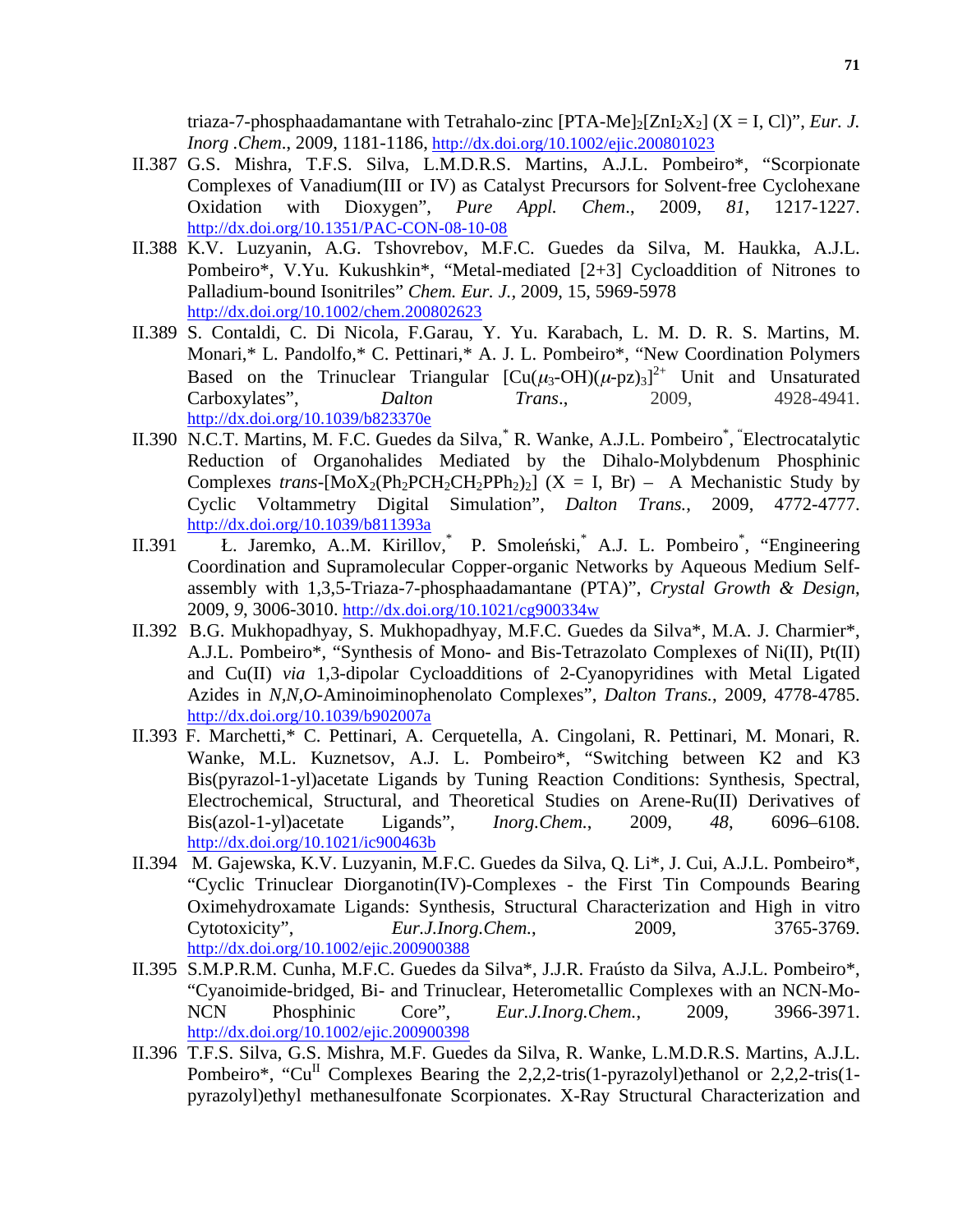Application in the Mild Catalytic Peroxidative Oxidation of Cyclohexane", *Dalton Trans*., 2009, 9207-9215. http://dx.doi.org/10.1039/b911990f

- II.397 M.V. Kirillova, M.L. Kuznetsov, V. B. Romakh, L..S. Shul'pina, J.J.R. Fraústo da Silva, A.J.L. Pombeiro,\* G.B. Shul'pin, \* "Mechanism of  $H_2O_2$  Oxidations Catalyzed by Vanadate Anion or Oxovanadium(V) triethanolaminate (Vanadatrane) in Combination with Pyrazine-2-carboxylic acid (PCA): Kinetic and DFT studies", *J. Cat*., 2009, *267*, 140-157. http://dx.doi.org/10.1016/j.jcat.2009.08.006 *(highlighted as one of the most cited articles).*
- II.398 M.V. Kirillova, Y.N. Kozlov, L.S. Shul'pina, O.Y. Lyakin, A.M. Kirillov, E.P. Talsi, A.J.L. Pombeiro\*, G.B. Shul'pin,\* "Remarkably Fast Oxidation of Alkanes by Hydrogen Peroxide Catalyzed by a Tetracopper(II) Triethanolaminate Complex: Promoting Effects of Acid Co-catalysts and Water, Kinetic and Mechanistic Features", *J.Cat.*, 2009, *268*, 26-38. http://dx.doi.org/10.1016/j.jcat.2009.08.016
- II.399 L. Benisvy, R. Wanke, M.F.C. Guedes da Silva, A.J.L. Pombeiro\*, "Towards the Functionalisation of the Methine Carbon of a Sterically Hindered Tris(pyrazolyl)methane: Is a Radical Pathway Envisageable? Synthesis and structure of Tetrakis(3,5-dimethylpyrazolyl)methane", *Tetrahedron*, 2009, *65,* 9218-9223. http://dx.doi.org/10.1016/j.tet.2009.09.006
- II.400 A.M. Kirillov, P. Smoleński, Z. Ma, M.F.C. Guedes da Silva, M. Haukka, A.J.L. Pombeiro<sup>\*</sup>, " Copper(I) Iodide Complexes derived from *N*-alkyl-1,3,5-Triaza-7phosphaadamantanes: Synthesis, Crystal Structures, Photoluminescence and Identification of the Unprecedented  ${Cu<sub>3</sub>I<sub>5</sub>}<sup>2–</sup>$  Cluster", *Organometallics*, 2009, 28, 6425-6431. http://dx.doi.org/10.1021/om900591q
- II.401 K.V. Luzyanin,\* A.G. Tskhovrebov, M.C. Maia, M.F.C. Guedes da Silva, A.J L. Pombeiro\*, V.Yu. Kukushkin,\* "Novel Metal-Mediated ( $M = Pt$ , Pd) Coupling between Isonitriles and Benzophenone Hydrazone as a Route to Aminocarbene Complexes Exhibiting High Catalytic Activity ( $M = Pd$ ) in the Suzuki–Miyaura Reaction", *Organometallics*, 2009, *28*, 6559–6566. http://dx.doi.org/10.1021/om900682v
- II.402 F.M.C. Menezes, M.L. Kuznetsov<sup>\*</sup>, A.J.L. Pombeiro<sup>\*</sup>, "Isocyanide Complexes with Pt and Pd and Their Reactivity toward Cycloadditions with Nitrones to Form Aminooxycarbenes: a Theoretical Study", *Organometallics*, 2009**,** *28*, 6593–6602. http://dx.doi.org/10.1021/om900513b
- II.403 M.V. Kirillova, A.M. Kirillov, A.J.L. Pombeiro<sup>\*</sup>, "Metal-free and Copper-promoted Single-pot Hydrocarboxylation of Cycloalkanes to Carboxylic Acids in Aqueous Medium", *Adv. Synth.Cat*., 2009, *351*, 2936-2948. http://dx.doi.org/10.1002/adsc.200900537
- II.404 J. Lasri, M.F.C. Guedes da Silva, M.N. Kopylovich, B.G. Mukhopadhyay, A.J.L. Pombeiro\*, \* "Platinum(II)-Promoted [2+3] Cycloaddition of Azide with 4- Cyanobenzaldehyde, a Schiff Base Derivative or Dicyanobenzenes To Give Formyl-, Amino(imino)- or Cyano-Functionalized Tetrazolato Complexes, *Eur.J.Inorg.Chem*., 2009, 5541-5549. http://dx.doi.org/10.1002/ejic.200900858
- **2010**
- II.405 T.C.O. Mac Leod, M.V. Kirillova, A.J.L. Pombeiro<sup>\*</sup>, M.A. Schiavon, M.D. Assis, "Mild Oxidation of Alkanes and Toluene by tert-Butylhydroperoxide Catalyzed by an Homogeneous and Immobilized Mn(salen) Complex", *Appl. Cat. A: General*, 2010, *372*, 191-198. http://dx.doi.org/10.1016/j.apcata.2009.10.035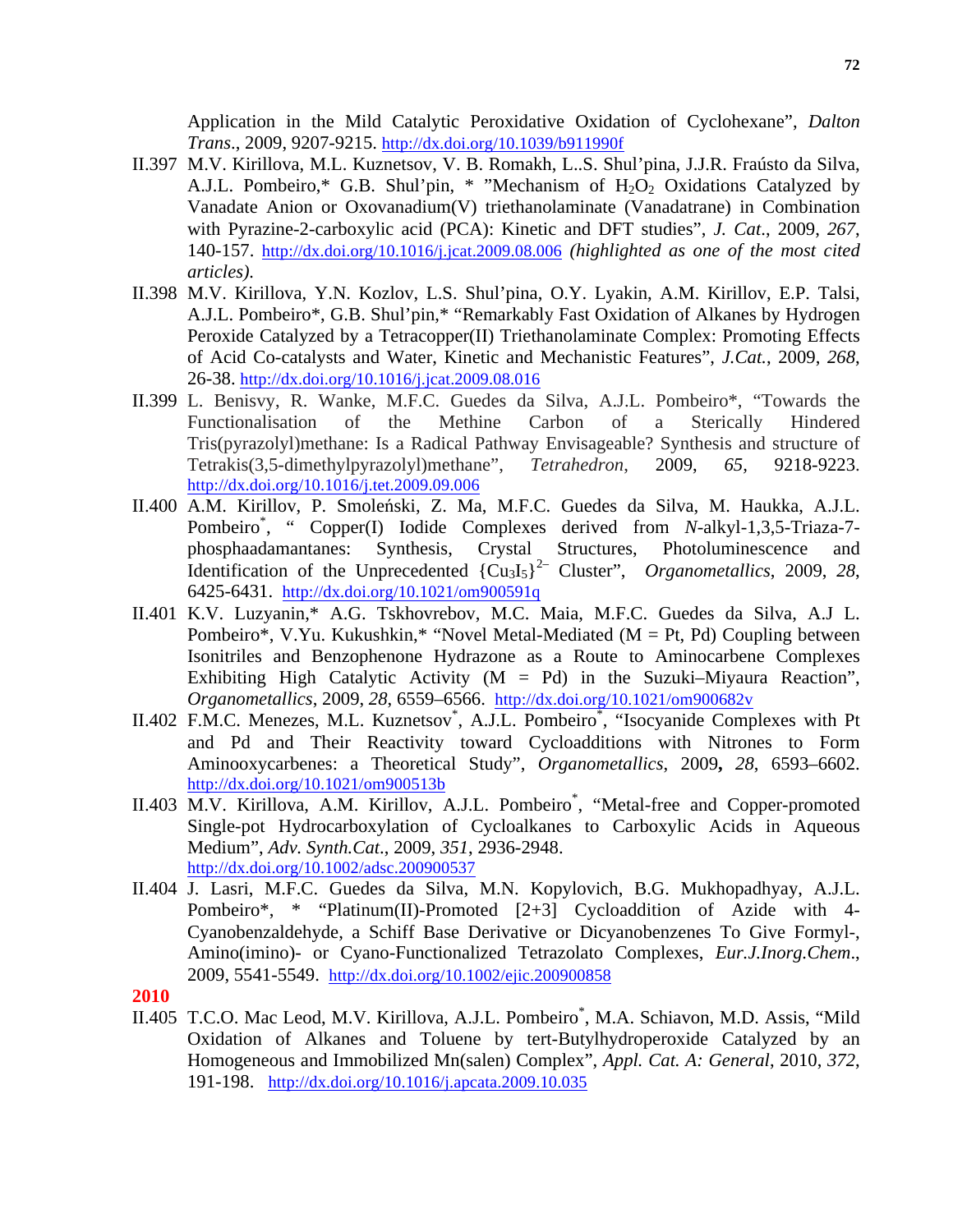- II.406 K.T. Mahmudov, M.N. Kopylovich, M.F.C. Guedes da Silva, P.J. Figiel, Y. Yu. Karabach, A.J L. Pombeiro\*, "New copper(II) dimer with 3-(2-hydroxy-4-nitrophenylhydrazo)pentane-2,4-dione and its catalytic activity in cyclohexane and benzyl alcohol oxidations", *J. Mol. Cat. A:Chem*., 2010, *318,* 44-50. http://dx.doi.org/10.1016/j.molcata.2009.11.006
- II.407 K.T. Mahmudov\*, A.M. Maharramov, R.A. Aliyeva, I.A. Aliyev, M.N. Kopylovich, A.J.L. Pombeiro\*, "Ion pairs of 5,5-dimethyl-2-(2-hydroxy-3,5 disulfophenylhydrazo)cyclohexane-1,3-dione with cationic surface-active substances as analytical reagent for determination of copper(II)", *Anal. Lett.,* 2010,*43*,2923-2938. http://dx.doi.org/10.1080/00032711003763665
- II.408 T. F. S. Silva, K.V. Luzyanin, M. V. Kirillova, M. F. Guedes da Silva, L. M. D. R. S. Martins, A. J. L. Pombeiro*\** , "Novel Scorpionate and Pyrazole Dioxovanadium Complexes, Catalysts for Carboxylation and Peroxidative Oxidation of Alkanes", *Adv. Synth. Cat*., 2010, *352*, 171-187. http://dx.doi.org/10.1002/adsc.200900660
- II.409 M.L. Kuznetsov<sup>\*</sup>, V.Yu. Kukushkin, A.J.L. Pombeiro<sup>\*</sup>, "Comparative Theoretical Study of 1,3-Dipolar Cycloadditions of Allyl-Anion Type Dipoles to Free and Pt-Bound Nitriles", *J.Org.Chem*., 2010, *75*, 1474-1490. http://dx.doi.org/10.1021/jo902415d
- II.410 P. J. Figiel, M.N. Kopylovich, J. Lasri, M.F.C. Guedes da Silva, J.J.R. Fraústo da Silva, A.J.L. Pombeiro*\**, " Solvent-free Microwave-assisted Peroxidative Oxidation of Secondary Alcohols to the Corresponding Ketones Catalyzed by Copper(II) 2,4-alkoxy-1,3,5-triazapentadienato Complexes", *Chem. Commun*., 2010, *46*, 2766-2768. http://dx.doi.org/10.1039/b922738e
- II.411 C. Dinoi, M.F.C. Guedes da Silva, .E.C.B.A. Alegria, P. Smoleński, L.M.D.R.S. Martins, R. Poli, A.J L. Pombeiro*\**, "Molybdenum Complexes Bearing the Tris(1 pyrazolyl)methanesulfonate Ligand: Synthesis, Characterization and Electrochemical Behaviour", *Eur.J.Inorg.Chem*., 2010, *16*, 2415-2424. http://dx.doi.org/10.1002/ejic.201000018
- II.412 M.V. Kirillova, A.M. Kirillov, A.J.L. Pombeiro*\** , "Mild, Single-pot Aqueous Medium and Single-pot Hydrocarboxylation of Gaseous Alkanes to Carboxylic Acids in Metalfree and Copper-promoted Systems", *Chem. Eur. J.*, 2010, *16*, 9485–9493. http://dx.doi.org/10.1002/chem.201000352
- II.413 M.N. Kopylovich, A.M. Kirillov, E.A. Tronova, M. Haukka, V.Yu. Kukushkin, A.J. L. Pombeiro\*, " 1,3,5-Triazapentadiene Nickel(II) Complexes Derived from a Ketoxime-mediated Single-pot Transformation of Nitriles", *Eur.J.Inorg.Chem*., 2010, 2425–2432. http://dx.doi.org/10.1002/ejic.201000019
- II.414 A. M. Kirillov, E.C.B.A. Alegria, M.F.C. Guedes da Silva, L.M.D.R.S. Martins, C. Sousa, A.J.L. Pombeiro\*, "Synthesis, Characterization and Redox Behaviour of Benzoyldiazenido and Oxorhenium Complexes Bearing N,N- and S,S-type Ligands", *Inorg. Chim. Acta*, 2010, *363*, 1269-1274. http://dx.doi.org/10.1016/j.ica.2009.08.030
- II.415 . Ma, Y. Cao, Q. Li , M. F.C. Guedes da Silva, J.J.R. Fraústo da Silva, A.J.L. Pombeiro\*, "Synthesis, Characterization, Solid-state Photo-luminescence and Anti-tumor Activity of Zinc(II) 4'-phenyl-terpyridine Compounds", *J. Inorg. Biochem.*, 2010, *104*, 704-711. http://dx.doi.org/10.1016/j.jinorgbio.2010.03.002
- II.416 M. V. Kirillova, A. Kirillov\*, D. Mandelli\*, W.A Carvalho, A.J.L. Pombeiro\*, G.B. Shul'pin, "Mild homogeneous Oxidation of Alkanes and Alcohols Including Glycerol with *tert-*Butyl Hydroperoxide Catalyzed by a Tetracopper(II) Complex", *J.Cat*., 2010, *272*, 9–17. http://dx.doi.org/10.1016/j.jcat.2010.03.017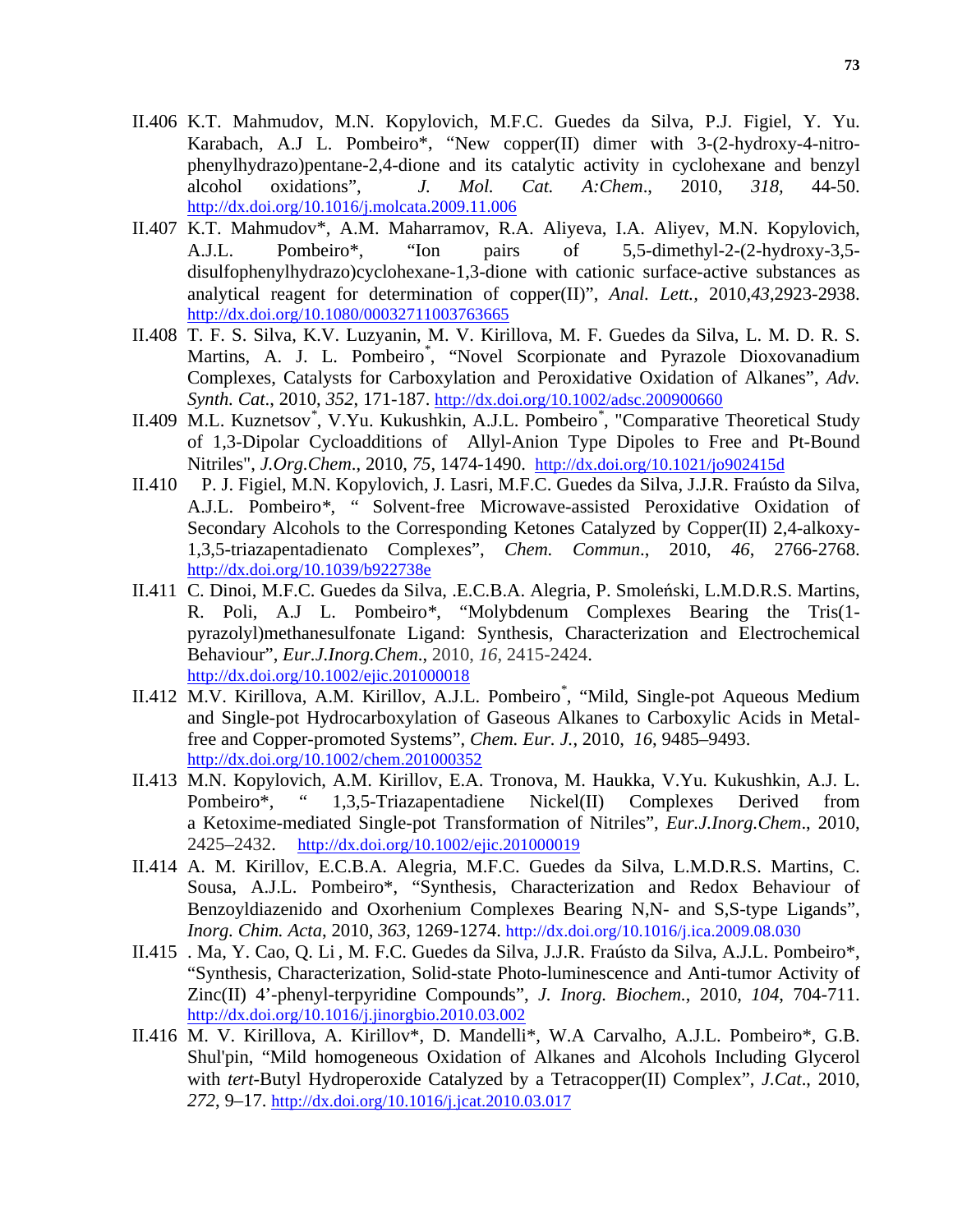- II.417 R. Wanke, M.F.C. Guedes da Silva, S. Lancianesi,T.F.S. Silva, L.M.D.R.S. Martins, C. Pettinari, A.J.L. Pombeiro\*, "Synthesis and Coordination Chemistry of a New N<sub>4</sub>-Polydentate Class of Pyridyl-Functionalized Scorpionate Ligands: Complexes of Fe<sup>II</sup>, Zn<sup>II</sup>, Ni<sup>II</sup>, V<sup>IV</sup>, Pd<sup>II</sup> and Use for Heterobimetallic Systems" *Inorg.Chem.*, 2010, 49, 7941-7952. http://dx.doi.org/10.1021/ic100966u
- II.418 P.J. Figiel, A. M. Kirillov, M. F. C. Guedes da Silva, J. Lasri*,* A. J. L. Pombeiro\*, "Selfassembled Dicopper(II) Diethanolaminate Cores for Mild Aerobic and Peroxidative Oxidation of Alcohols" *Dalton Trans.*, 39, 2010, 9879–9888. http://dx.doi.org/10.1039/c0dt00472c
- II.419 A.M. Kirillov\*, J.A.S. Coelho, M.V. Kirillova, M. F. C. Guedes da Silva, D.S. Nesterov, K.R. Gruenwald, M. Haukka, A.J.L. Pombeiro\*, "Bringing an "Old" Biological Buffer to Coordination Chemistry: New 1D and 3D Coordination Polymers with  $\lbrack Cu_4(Hbes)_4 \rbrack$ Cores for Mild Hydrocarboxylation of Alkanes" *Inorg. Chem*. 49, 2010, 6390–6392. http://dx.doi.org/10.1021/ic1007999
- II.420 Y. Y. Karabach, M. F.C. Guedes da Silva, M. N. Kopylovich, B. Gil-Hernandez, J. Sanchiz, A. M. Kirillov, A. J. L. Pombeiro\*, "Self-Assembled 3D Heterometallic Cu(II)/Fe(II) Coordination Polymers with Octahedral Net Skeletons: Structural Features, Molecular Magnetism, Thermal and Oxidation Catalytic Properties" *Inorg. Chem.,* 49, 2010, 11096-11105. http://dx.doi.org/10.1021/ic101668f
- II.421 A. Lis, M.F.C. Guedes da Silva, A. M. Kirillov\*, P. Smolenski\*, A. J. L. Pombeiro\*, "Design of Silver(I)-PTA Coordination Polymers through Controlled N,P-Coordination of 1,3,5-Triaza-7-phosphaadamantane (PTA) with Arylcarboxylates" *Crys. Growth Des.*, 2010, *10,* 5244-5253.http://dx.doi.org/10.1021/cg101058x
- **2011**
- II.422 G.B. Shul'pin, M.V. Kirillova, Y.N. Kozlov, L.C. Shul'pina, A.R. Kudinov, A.J.L. Pombeiro\*, "Decamethylosmocene-catalyzed efficient oxidation of saturated and aromatic hydrocarbons and alcohols with hydrogen peroxide in the presence of pyridine" *J. Catal.*, 2011, *277,* 164-172. http://dx.doi.org/10.1016/j.jcat.2010.11.002
- II.423 M.N. Kopylovich, A.C.C. Nunes, K.T. Mahmudov, M. Haukka, T.C.O. Mac Leod, L.M.D.R.S. Martins, M.L. Kuznetsov, A.J.L. Pombeiro\*, "Complexes of copper(II) with 3-(ortho-substituted phenylhydrazo)pentane-2,4-diones: syntheses, properties and catalytic activity for cyclohexane oxidation" *Dalton. Trans.* 2011, *40,* 2822-2836. http://dx.doi.org/10.1039/c0dt01527j
- II.424 M.N. Kopylovich, K.T. Mahmudov, A.J.L. Pombeiro\*, "Poly(vinyl) chloride Membrane Copper-selective Electrode Based on 1-Phenyl-2-(2-hydroxyphenylhydrazo)butane-1,3 dione" *J. Hazard. Mater*., 2011, *186,* 1154-1162. http://dx.doi.org/10.1016/j.jhazmat.2010.11.119
- II.425 W. Kuznik, I.V. Kityk\*, M.N. Kopylovich, K.T. Mahmudov, K. Ozga, G. Lakshminarayana, A.J.L. Pombeiro\*, "Quantum Chemical Simulations of Solvent Influence on UV-vis Spectra and Orbital Shapes of Azoderivatives of 1,3- Diphenylpropane-1,3-diones" *Spectrochim.Acta A: Mol. Biomol. Spectr.,* 2011, *78,* 1287- 1294. http://dx.doi.org/10.1016/j.saa.2010.12.080
- II.426 M.N. Kopylovich, J. Lasri, M.F.C. Guedes da Silva, A.J. L. Pombeiro\*, "Pd<sup>II</sup>-Promoted Single-Pot Template Transformations of Benzonitriles, Cyanoguanidine and Sodium Dicyanamide with the Formation of Symmetrical and Asymmetrical (1,3,5-Triazapentadienate)palladium(II) Complexes *Eur. J. Inorg. Chem.* 2011, 377–383 . http://dx.doi.org/10.1002/ejic.201000898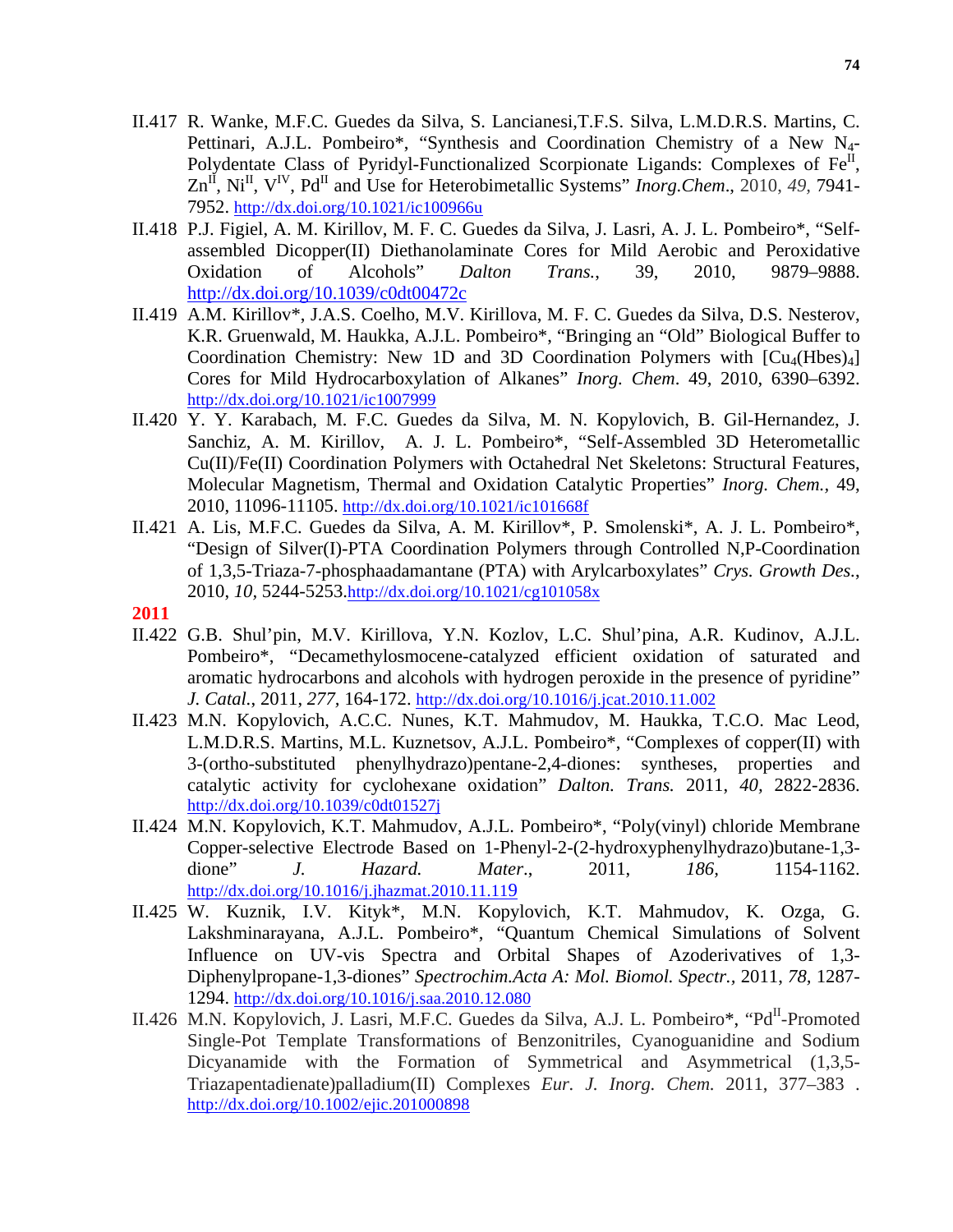- II.427 T.F.S. Silva, M.F.C. Guedes da Silva, G.S. Mishra, L.M.D.R.S. Martins, A.J.L. Pombeiro\*, "Synthesis and structural characterization of iron complexes with 2,2,2 tris(1-pyrazolyl)ethanol ligands: Application in the peroxidative oxidation of cyclohexane under mild conditions" *J. Organomet. Chem*., 2011, *696,* 1310-1318. http://dx.doi.org/10.1016/j.jorganchem.2010.12.036
- II.428 M.N. Kopylovich, T.C.O. MacLeod, K.T. Mahmudov, M.F.C. Guedes da Silva, A.J.L. Pombeiro\*, "Catalytic Ability of Zinc(II) *ortho*-Hydroxyphenylhydrazo-β-diketonate Complexes towards Diastereoselective Nitroaldol (Henry) Reaction", *Dalton Trans.* 2011, *40,* 5352-5361. http://dx.doi.org/10.1039/C0DT01457E
- II.429 M.N. Kopylovich, K.T. Mahmudov, M.F.C. Guedes da Silva, P.J. Figiel, Y.Yu. Karabach, M.L. Kuznetsov, K.V. Luzyanin, A.J. L. Pombeiro\*, "*Ortho*hydroxyphenylhydrazo-β-diketones: Tautomery, Coordination Ability and Catalytic Activity of Their Copper(II) Complexes toward Oxidation of Cyclohexane and Benzylic Alcohols", *Inorg. Chem.*, 2011, *50¸* 918-931. http://dx.doi.org/10.1021/ic101516k
- II.430 M.N. Kopylovich, K.T. Mahmudov, M.F.C. Guedes da Silva, L.M.D.R.S. Martins, M.L. Kuznetsov, T.F.S. Silva, J.J.R. Fraústo da Silva, A.J.L. Pombeiro\*, "Trends in Properties of para-substituted 3-(phenylhydrazo)pentane-2,4-diones" *J. Phys. Org. Chem.* 2011, *24,*  764-773. http://dx.doi.org/10.1002/poc.1824
- II.431 K.T. Mahmudov, M.N. Kopylovich, K.V. Luzyanin, A. Mizar, M.F.C. Guedes da Silva, V. André, A.J.L. Pombeiro\*, "Structural and Thermal Properties of Three Cyanosubstituted Azoderivatives of β-diketones" *J. Mol. Struct*. 2011, *992,* 72-76. http://dx.doi.org/10.1016/j.molstruc.2011.02.045
- II.432 R.R. Fernandes, J. Lasri, M.F.C. Guedes da Silva, A.M.F. Palavra, J.A.L. da Silva, J.J.R. Fraústo da Silva, A.J. L. Pombeiro\*, "Oxadiazoline and Ketoimine Pd(II) Complexes as Highly Efficient Catalysts for Suzuki-Miyaura Cross-coupling Reactions in Supercritical CO2" *Adv. Synth. Cat.*, 2011, *353*, 1153-1160. http://dx.doi.org/10.1002/adsc.201000909
- II.433 C. Pettinari\*, F. Marchetti, A. Cerquetella, R. Pettinari, M. Monari, T. C. O. Mac Leod, L. M. D. R. S. Martins, A. J. L. Pombeiro\*, " Coordination Chemistry of the  $(\eta^6$ cymene)ruthenium(II) Fragment with bis-, tris-, and tetrakis(pyrazol-1-yl)borate Ligands: Synthesis, Structural, Electrochemical and Catalytic Diastereoselective Nitroaldol Reaction Studies", *Organometallics*, 2011, *30*, 1616-1626. http://dx.doi.org/10.1021/om101146q
- II.434 K. T. Mahmudov,\* R. A. Rahimov, M. B. Babanly, P. Q. Hasanov, F. G. Pashaev, A. G. Gasanov, M. N. Kopylovich , A. J.L. Pombeiro\*, "Tautomery and Acid–base Properties of Some Azoderivatives of Benzoylacetone", *J. Mol. Liq*., 2011, *162,* 84-88. http://dx.doi.org/10.1016/j.molliq.2011.06.005
- II.435 M. N. Kopylovich., K. T. Mahmudov, M. Archana, A. J. L. Pombeiro\*, " Hydrogen Bond Assisted Activation of a Dinitrile towards Nucleophilic Attack", *Chem. Commun.* 47, 2011, 7248-7250. http://dx.doi.org/10.1039/c1cc11696g
- II.436 K. T. Mahmudov\*, A. M. Maharramov, R. A. Aliyeva, I. A. Aliyev, R. K. Askerov, R. Batmaz, M. N. Kopylovich, A. J. L. Pombeiro\*, " 3-(*para*-Substitutedphenylhydrazo)pentane-2,4-diones: Physicochemical and Solvatochromiс Properties", *J. Photochem. Photobiol. A: Chem.,* 2011, *219,* 159-165. http://dx.doi.org/10.1016/j.jphotochem.2011.02.006
- II.437 M. L. Kuznetsov\*, Y. N. Kozlov, D. Mandelli, A. J. L. Pombeiro\*, G. B. Shul´pin\*, "Mechanism of  $Al^{3+}$  -Catalyzed Oxidations of Hydrocarbons: Dramatic Activation of  $H_2O_2$  toward O-O Homolysis in Complex  $[A](H_2O)_4(OOH)(H_2O_2)]^{2+}$  Explains the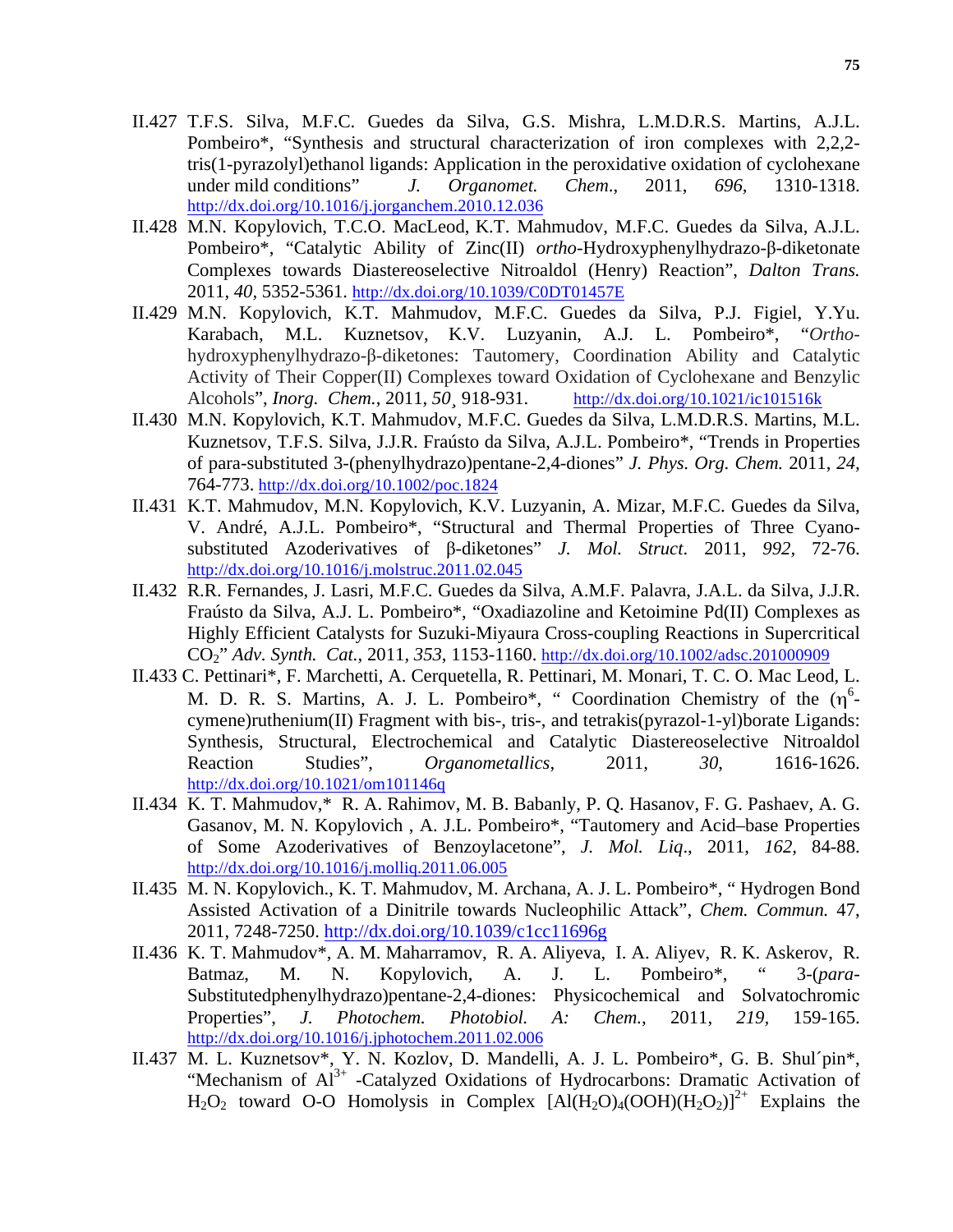Formation of HO. Radicals", *Inorg*. *Chem*., 2011, *50,* 3996-4005. http://dx.doi.org/10.1021/ic102476x

- II.438 D. S. Nesterov, V. N. Kokozay, J. Jezierska, O. V. Pavlyuk, R. Boca, A. J. L. Pombeiro\*, "Heterometallic Cu/Co and Cu/Co/Zn Complexes Bearing Rare Asymmetric Tetranuclear Cores. Synthesis, Structures, Magnetic and Catalytic Properties toward the Peroxidative Oxidation of Cycloalkanes", *Inorg. Chem.*, 2011, *50,* 4401–4411. http://dx.doi.org/10.1021/ic102543m
- II.439 J. Lasri, T. C. O. Mac Leod, A. J. L. Pombeiro\*, "Oxadiazoline and Ketoimine Palladium(II) Complexes Supported on a Chitosan Membrane and Their Catalytic Activity for the Microwave-assisted Suzuki-Miyaura Cross-coupling in Water", *Appl. Catal. A: Gen.* 2011, *397,* 94-102. http://dx.doi.org/10.1016/j.apcata.2011.02.019
- II.440 A. M. Kirillov\*, Y.Y. Karabach, M.V. Kirillova, M. Haukka, A.J.L. Pombeiro\*, "New Diamondoid-like  $[Cu_3B(\mu-O)_6]$  Core Self-assembled from Bis-Tris Biobuffer for Mild Hydrocarboxylation of Alkanes to Carboxylic Acids", *Dalton Trans.*, 2011, *40,* 6378- 6381. http://dx.doi.org/10.1039/c1dt10421g
- II.441 L. Benisvy\*, R. Wanke, M. F. C. Guedes da Silva, A. J. L. Pombeiro\*, "A Dianionic Dinickel(II) Complex and Its Oxidised Phenoxyl Radical States", *Eur. J. Inorg. Chem*., 2011, 2191-2196. http://dx.doi.org/10.1002/ejic.201100232
- II.442 M. N. Kopylovich\*, K. T. Mahmudov, M. Haukka, K. V. Luzyanin, A. J.L. Pombeiro\*, "(E)-2-(2-(2-Hydroxyphenyl)hydrazono)-1-phenylbutane-1,3-dione: Tautomery and Coordination to Copper(II)", *Inorg. Chim. Acta,* 2011*, 374,* 175–180 (invited, special issue dedicated to W. Kaim). http://dx.doi.org/10.1016/j.ica.2011.02.094
- II.443 D. S. Nesterov, C. Graiff, A. Tiripicchio, A. J. L. Pombeiro\*, "Direct Synthesis and Crystal Structure of a New Pentanuclear Heterotrimetallic Cu/Co/Ni Complex with 2- (dimethylamino)ethanol. Discussion of Possible "Butterfly-Like" Molecular Structure Types", *Cryst. Eng. Comm*., 2011, *13,* 5348-5353.http://dx.doi.org/10.1039/c1ce05049d
- II.444 M.V. Kirillova, A.M. Kirillov, A.J.L. Pombeiro\*, "Mild, Single-pot Hydrocarboxylation of Linear C5-C9 Alkanes into Branched Monocarboxylic C6-C10 Acids in Coppercatalyzed Aqueous Systems", *Appl. Cat. A: Gen*, 401, 2011, 106-113. http://dx.doi.org/10.1016/j.apcata.2011.05.009
- II.445 A.G. Tskhovrebov, K.V. Luzyanin, F.M. Dolgushin, M.Yu. Antipin, M.F.C. Guedes da Silva, A.J.L. Pombeiro\*, V.Yu. Kukushkin, "Novel Reactivity Mode of Metal Diaminocarbenes: PdII-Mediated Coupling between Acyclic Diaminocarbenes and Isonitriles Leading to Dinuclear Species", *Organometallics,* 2011, *30,* 3362-3370. http://dx.doi.org/10.1021/om2002574
- II.446 R. R. Fernandes, J. Lasri, A. M. Kirillov, M. F. C. Guedes da Silva, J. A. L. da Silva, J. J. R. Fraústo da Silva, A. J. L. Pombeiro\*, "New Iron(II) and Copper(II) Complexes Bearing Azathia Macrocycles: Catalyst Precursors for Mild Peroxidative Oxidation of Cyclohexane and 1-Phenylethanol", *Eur. J. Inorg. Chem*., 2011, 3781-3790. http://dx.doi.org/10.1002/ejic.201100460
- II.447 R.R. Fernandes, L. Jamal, M. F. C. Guedes da Silva, J. A. da Silva, J. J. R. Fraústo da Silva, A. J. L. Pombeiro\*, "Mild Alkane C-H and O-H Oxidations Catalysed by Mixed N,S Copper, Iron and Vanadium Systems", *Appl. Cat. A: Gen*, 2011, *402,* 110-120. http://dx.doi.org/10.1016/j.apcata.2011.05.035
- II.448 A. M. Kirillov\*, S. W. Wieczorek, A. Lis, M. F. C. Guedes da Silva, M. Florek, J. Król, Z. Staroniewicz, P. Smoleński\*, A. J. L. Pombeiro\*, "1,3,5-Triaza-7 phosphaadamantane-7-oxide (PTA=O): New Diamondoid Building Block for Design of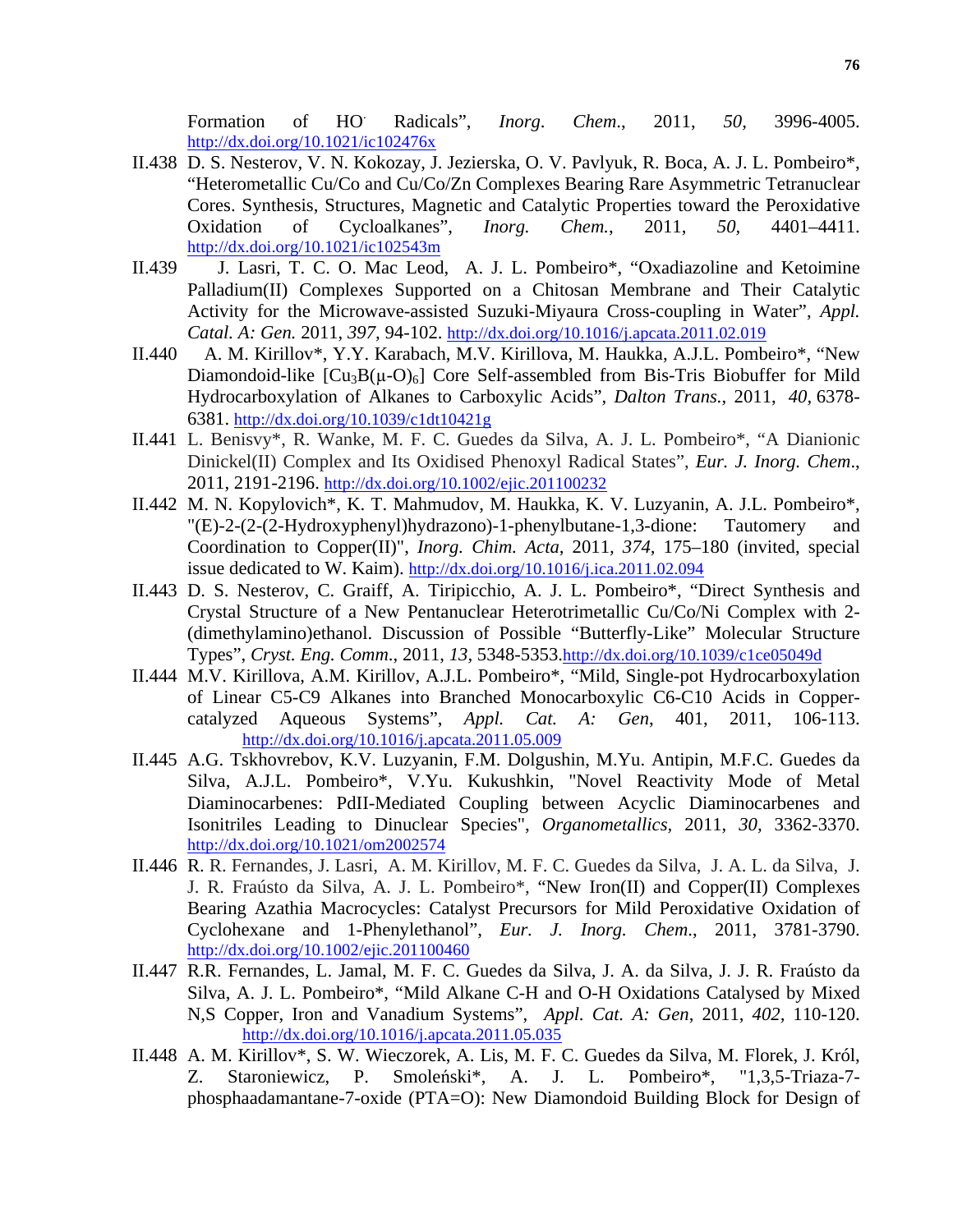3D Metal-organic Frameworks", *Cryst. Growth Des.,* 2011, *11,* 2711–2716. http://dx.doi.org/10.1021/cg200571y

- II.449 M.N. Kopylovich, Y.Y. Karabach, K.T. Mahmudov, M. Haukka, A.M. Kirillov, P.J. Figiel, A.J.L. Pombeiro\*, "Heterometallic Copper(II)-Potassium 3D Coordination Polymers Driven by Multi-functionalized Azoderivatives of β-Diketones", *Cryst. Growth Des.,* 2011, *11,* 4247-4252. http://dx.doi.org/10.1021/cg200615s
- II.450 R. Wanke, L. Benisvy\*, M.L. Kuznetsov, M.F.C. Guedes da Silva, A.J.L. Pombeiro\*, "Persistent Hydrogen-Bonded and Non-Hydrogen-Bonded Phenoxyl Radicals", *Chem.- Eur. J.,* 2011, *17,* 11882–11892. http://dx.doi.org/10.1002/chem.201101509
- II.451 M.N. Kopylovich, K.T Mahmudov, M. Haukka, P.J. Figiel, M. Archana, J.A.L. da Silva, A.J.L. Pombeiro\*, "Water-soluble Cobalt(II) and Copper(II) Complexes of 3-(2 hydroxy-3-sulfo-5-chlorophenyl-hydrazo)pentane-2,4-dione as Building Blocks for 3D Supramolecular Networks and Catalysts for TEMPO-mediated Aerobic Oxidation of Benzylic Alcohols*", Eur*. *J*. *Inorg. Chem.,* 2011, *27,* 4175-4181. http://dx.doi.org/10.1002/ejic.201100348
- II.452 X. Shang, X. Meng, E.C.A. Alegria, Q. Li, M.F.C. Guedes da Silva, M. L. Kuznetsov, A.J.L. Pombeiro\*, "Syntheses, Molecular Structures, Electrochemical Behavior, Theoretical Study and Antitumor Activities of Organotin(IV) Complexes Containing 1- (4-chlorophenyl)-1-cyclopentanecarboxylato Ligands", *Inorg. Chem*., 2011, *50,* 8158- 8167. http://dx.doi.org/10.1021/ic200635g
- II.453 J. Lasri\*, M.J.F. Rodríguez, M.F.C. Guedes da Silva\*, P. Smoleński, M.N. Kopylovich, J.J.R. Fraústo da Silva, A.J.L .Pombeiro\*, "Microwave Synthesis of Bis(tetrazolato)- Pd(II) Complexes with  $PPh_3$  and Water-soluble 1,3,5-triaza-7-phosphaadamantane (PTA). The First Example of C-CN Bond Cleavage of Propionitrile by a Pd(II) Centre", *J. Organometal. Chem.*, 2011, *696,* 3513-3520. http://dx.doi.org/10.1016/j.jorganchem.2011.07.047
- II.454 R.R. Fernandes, J. Lasri, M.F.C. Guedes da Silva, J.A.L. da Silva, J.J.R. Fraústo da Silva, A.J.L. Pombeiro\*, "Bis- and Tris-pyridyl Amino and Imino Thioether Cu and Fe Complexes. Thermal and Microwave-assisted Peroxidative Oxidations of 1-Phenylethanol and Cyclohexane in the Presence of Various N-based Additives", *J. Mol. Catalysis A: Chem*., 2011, *351,* 100-111. http://dx.doi.org/10.1016/j.molcata.2011.09.022
- II.455 M.V. Kirillova, M.L. Kuznetsov\*, Y.N. Kozlov, L.S. Shul'pina, A. Kitaygorodskiy, A.J.L. Pombeiro\*, G.B. Shul'pin\*, "Participation of Oligavanadates in Alkane Oxidation with  $H_2O_2$  Catalysed by Vanadate-anion in Acidified Acetonitrile: Kinetic and DFT Studies", *ACS Catalysis,* 2011, *1,* 1511-1520. http://dx.doi.org/10.1021/cs200237m
- II.456 A.M. Kirillov\*, M.V. Kirillova, L.S. Shul'pina, P.J. Figiel, K. Gruenwald, M.F.C. Guedes da Silva, M. Haukka, A.J.L. Pombeiro\*, G.B. Shul'pin\*, " Mild Oxidative Functionalization of Alkanes and Alcohols Catalyzed by New Mono- and Dicopper(II) Aminopolyalcoholates*". J. Mol. Catal. A: Chem.,* 2011, *350,* 26-34. http://dx.doi.org/10.1016/j.molcata.2011.08.028
- II.457 A.M. Kirillov\*, S.W. Wieczorek, M.F.C. Guedes da Silva, J. Sokolnicki, P. Smolenski\*, A.J.L. Pombeiro\*, "Crystal Engineering with 1,3,5-Triaza-7-phosphaadamantane (PTA): First PTA-Driven 3D Metal-organic Frameworks, *Cryst.Eng.Comm.,* 2011, *13,* 6329- 6333. http://dx.doi.org/10.1039/c1ce05612c
- II.458 M.N. Kopylovich, K.T. Mahmudov, M.F.C. Guedes da Silva, A.M. Kirillov, A.J.L. Pombeiro\*, "Unusual Shift of a Nitro Group in a Phenylhydrazo- β-diketone", *Dalton Trans.,* 2011, *40,* 12472-12478. http://dx.doi.org/10.1039/c1dt11209k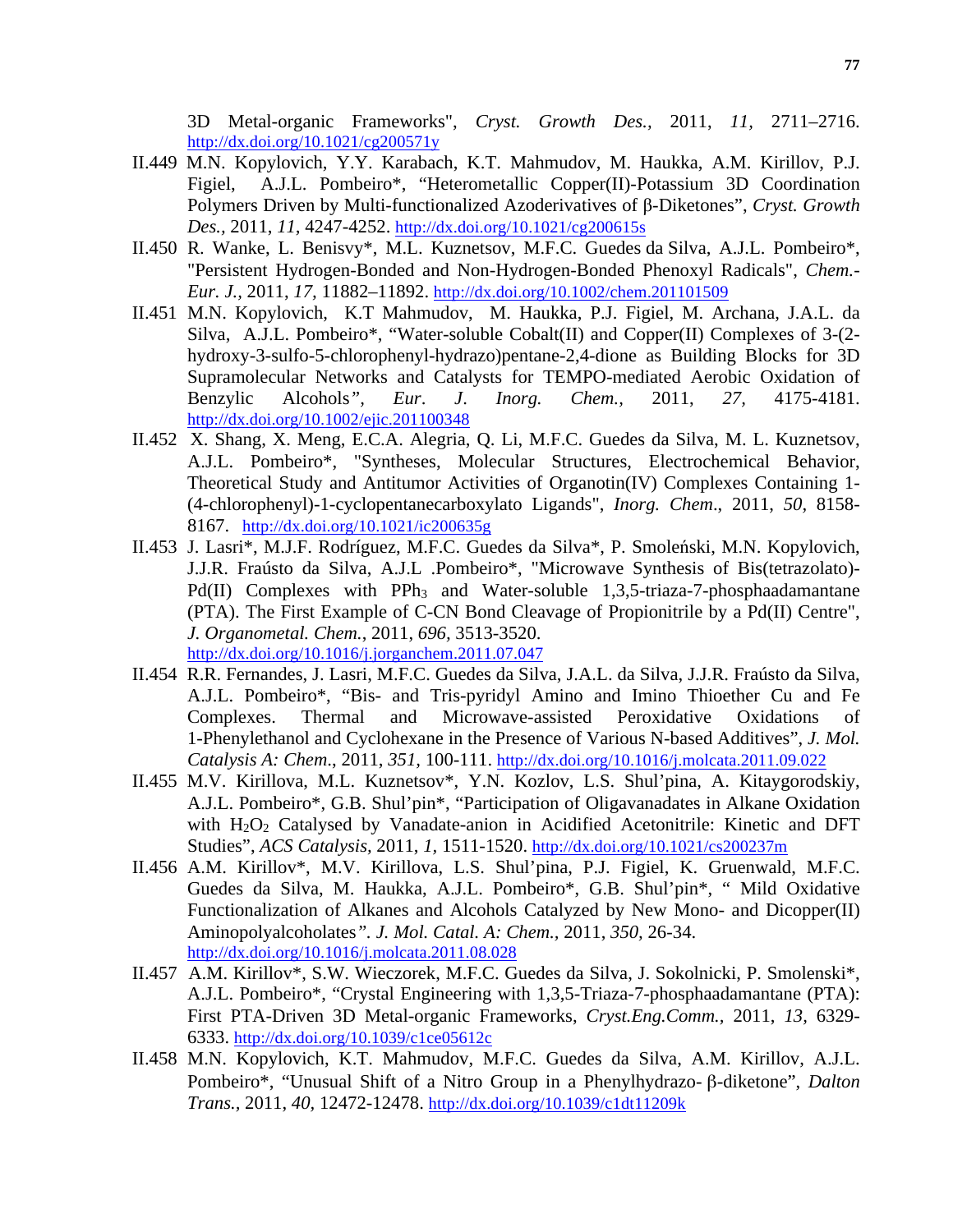- II.459 K.Y. Mahmudov\*, A.M. Maharramov, R.A. Aliyeva, F.M. Chyragov, R.K. Askerov, P.Q. Hasanov, M.N. Kopylovich, A.J.L. Pombeiro\*, " Tautomeric Equilibria of *para*bromophenylsubstituted Azoderivatives of β-diketones", *J. Mol. Struct*. , 2011, *1006,*  576–579. http://dx.doi.org/10.1016/j.molstruc.2011.10.006
- II.460 F. Marchetti, C. Pettinari\*, R. Pettinari, A. Cerquetella, L.M.D.R.S. Martins\*, M.F.C. Guedes da Silva\*, T.F.S. Silva, A.J.L. Pombeiro\*, "Ruthenium(II) Arene Complexes Bearing Tris(pyrazolyl)methanesulfonate Capping Ligands. Electrochemistry, Spectroscopic and X-ray Structural Characterization", *Organomettalics*, 2011, *30,* 6180- 6188. http://dx.doi.org/10.1021/om200713v
- II.461 C. Pettinari\*, F. Marchetti, G. Lupidi, L. Quassinti, M. Bramucci, D. Petrelli, L.A. Vitali, M.F.C. Guedes da Silva\* , L.M.D.R.S. Martins, P. Smoleński\*, A.J.L. Pombeiro\*, "Synthesis, Antimicrobial and Antiproliferative Activity of Novel Silver(I) Tris(pyrazolyl) methanesulfonate and 1,3,5-Triaza-7- phosphadamantane Complexes", *Inorg. Chem*., 2011, *50,* 11173–11183. http://dx.doi.org/10.1021/ic201714c
- II.462 P. Smoleński\*, A.M. Kirillov, M.F.C. Guedes da Silva, A.J.L. Pombeiro\*, "Transformations of the Vaska-type Complex *trans*-[RhCl(CO)(PTA)<sub>2</sub>] (PTA = 1,3,5triaza-7-phosphaadamantane) During Stepwise Addition of HCl: Synthesis, Characterization and Crystal Structure of *trans*-[RhCl<sub>2</sub>(PTA)(PTAH)], *Inorg. Chim. Acta*, 2011, *378,* 342-346. http://dx.doi.org/10.1016/j.ica.2011.09.002
- **2012**
- II.463 K.T. Mahmudov, M.N. Kopylovich, A.M. Maharramov, R.A. Aliyeva, I.A. Aliyev, A.A. Azizov, A.J.L. Pombeiro\*, "Thermodynamics of Dissociation of *ortho*-Hydroxyphenylhydrazo-β-diketones and of Their Complexation with Copper(II) in Aqueous-ethanol Solutions", *J. Sol. Chem.,* 2012, *41(3)*, 491-502. http://dx.doi.org/10.1007/s10953-012-9816-5
- II.464 L.M.F. Lopes, M.N. Kopylovich, A.J.L. Pombeiro, L.M. Ilharco\*, "Reactivity of the Antitumor Complex  $(H_2trz)[trans-RuCl_4(N2-Htrz)_2]$  in the Presence of DNA Purines within a Fluorinated Silica Matrix", *J. Phys. Chem. B*, 2012, *116* (3), 1189–1199. http://dx.doi.org/10.1021/jp210234e
- II.465 M.N. Kopylovich\*, Y.Yu. Karabach, M.F.C. Guedes da Silva\*, P.J. Figiel, J. Lasri, A.J.L. Pombeiro\*, "Alkoxy-1,3,5-Triazapentadien(e/ato) Copper(II) Complexes: Template Formation and Applications for Preparation of Pyrimidines and as Catalysts for Oxidation of Alcohols to Carbonyl Products", *Chem.- Eur. J.,* 2012, *18,* 899-914. http://dx.doi.org/10.1002/chem.201101688
- II.466 J. Lasri\*, S. Gupta, M.F.C. Guedes da Silva\*, A. J. L. Pombeiro\*, "Copper(II)-mediated *in-situ* hydrolyses of pyrroline *N*-oxide and benzonitrile leading to a mixed ligand complex", *Inorg. Chem. Commun*, 2012, *18*, 72-69. http://dx.doi.org/10.1016/j.inoche.2012.01.012
- II.467 A. Mizar, M.F.C. Guedes da Silva\*, M.N. Kopylovich, S. Mukherjee, K.T. Mahmudov, A.J.L. Pombeiro\*, "Water-Soluble Copper(II) Complexes with a Sulfonic-Functionalized Arylhydrazone of β-Diketone and Their Application in Peroxidative Allylic Oxidation of Cyclohexene", *Eur. J. Inorg. Chem.,* 2012, 2305–2313. http://dx.doi.org/10.1002/ejic.201101361
- II.468 R.S. Chay, K.V. Luzyanin\*, V.Yu. Kukushkin, M.F.C. Guedes da Silva, A.J.L. Pombeiro\*, "Novel Palladium–Aminocarbene Species Derived from Metal-Mediated Coupling of Isonitriles and 1,3-Diiminoisoindoline: Synthesis and Catalytic Application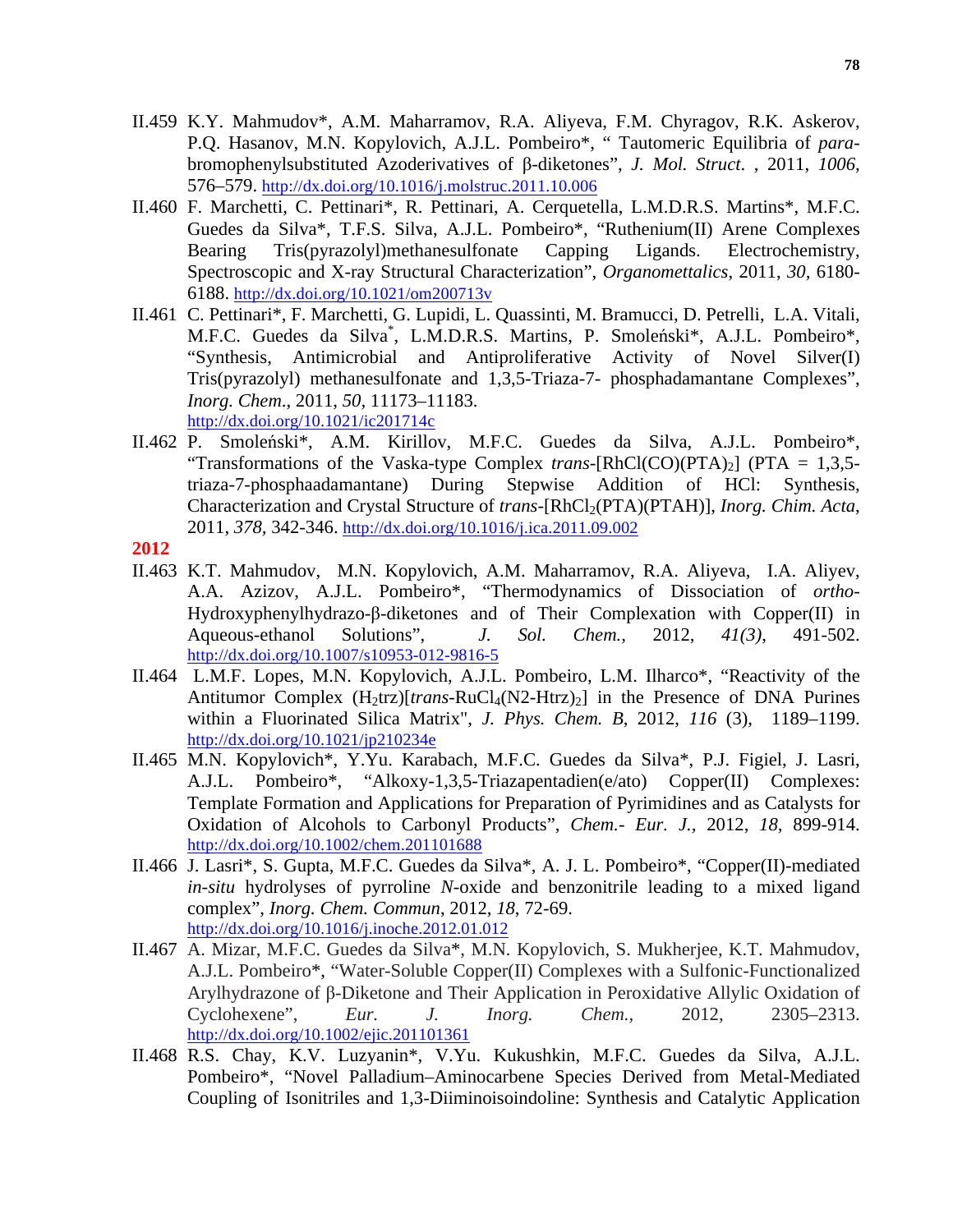in Suzuki–Miyaura Cross-Coupling", *Organometallics*, 2012, *31* (6), 2379–2387. http://dx.doi.org/10.1021/om300020j

- II.469 C. Di Nicola, F. Garau, M. Gazzano, M.F.C. Guedes da Silva, A. Lanza, M. Monari\*, F. Nestola, L. Pandolfo\*, C. Pettinari\*, A.J.L. Pombeiro, "New Coordination Polymers and Porous Supramolecular Metal Organic Network Based on the Trinuclear Triangular SBU  $[Cu_3(\mu^3-OH)(\mu-pz)_3]^{2+}$  and 4,4'-Bipyridine", *Cryst. Growth Des.*, 2012, 12, 2890–2901. (*Addition and Correction: Cryst. Growth Des.*, 2013, *13*, 1799). http://dx.doi.org/10.1021/cg300080a *(highlighted as one of the 10 most read articles in 2012).*
- II.470 M.V. Kirillova, A.M. Kirillov\*, A.N.C. Martins, C. Graiff, A. Tiripicchio, A.J.L. Pombeiro\*, "Topologically Unique Heterometallic CuII/Li Coordination Polymers Self-Assembled from N,N-bis(2-Hydroxyethyl)-2-aminoethanesulfonic Acid Biobuffer: Versatile Catalyst Precursors for Mild Hydrocarboxylation of Alkanes to Carboxylic Acids", *Inorg. Chem*., 2012, *51*, 5224−5234. http://dx.doi.org/10.1021/ic300123d
- II.471 Z.Ma, .M. Maharramov, I.A. Aliyev, I.N. Aliyeva, M.N. Kopylovich , G. I. Amanullayeva, K.T. Mahmudov\*, A.J.L. Pombeiro\*, "New arylhydrazones of βdiketones and their optical and thermal properties", *J. Mol. Struc*., 2012, *1019,* 16–20. http://dx.doi.org/10.1016/j.molstruc.2012.03.054
- II.472 W. Kuznik, M.N. Kopylovich, G.I. Amanullayeva, A.J.L. Pombeiro\*, A.H. Reshak, K.T. Mahmudov, I.V. Kityk, \* "Role of tautomerism and solvatochromism in UV–VIS spectra of arylhydrazones of β-diketones", *J. Mol Liq.*, 2012, *171,* 11–15. http://dx.doi.org/10.1016/j.molliq.2012.03.023
- II.473 M. Arroyo, D. Miguel, F. Villafañe\*, E.C.B. Alegria, A.J.L. Pombeiro, "Molybdenumand tungsten(II) monometallic 3-(2-pyridyl)pyrazole and bimetallic 3-(2 pyridyl)pyrazolate complexes", *Dalton Trans.*, 2012, *41*, 7017-7025. http://dx.doi.org/10.1039/C2DT12388F
- II.474 A.M. Kirillov\*, Y.Y. Karabach, M.V. Kirillova, M. Haukka, A.J.L. Pombeiro\*, "Topologically Unique 2D Heterometallic  $Cu<sup>H</sup>/Mg$  Coordination Polymer: Synthesis, Structural Features, and Catalytic Use in Alkane Hydrocarboxylation" *Cryst. Growth Des.*, 2012, *12* (3), 1069–1074. http://dx.doi.org/10.1021/cg201459k
- II.475 M.N. Kopylovich, M.J. Gajewska, K.T. Mahmudov, M.V. Kirillova, P.J. Figiel, M.F.C. Guedes da Silva,B.Gil-Hernández, J.Sanchiz, A.J.L. Pombeiro\*, "Copper(II) complexes of 3-(2-hydroxy-4-carboxyphenyl-hydrazone)pentane-2,4-dione as effective catalysts for the acid-free peroxidative alkane and aerobic benzyl alcohol oxidations", *New J. Chem.*,2012, *36*, 1646-1654. http://dx.doi.org/10.1039/C2NJ40210F
- II.476 M.N. Kopylovich, T.C. O. Mac Leod, M. Haukka, G. I. Amanullayeva, K.T. Mahmudov, A.J.L. Pombeiro\*, "Aquasoluble iron(III)-arylhydrazone-β-diketone complexes: structure and catalytic activity for the peroxidative oxidation of cyclohexane", *J. Inorg. Biochem*., 2012, *115*, 72-77. http://dx.doi.org/10.1016/j.jinorgbio.2012.05.008
- II.477 B.G.M. Rocha, R. Wanke, M.F.C. Guedes da Silva, K.V. Luzyanin, L.M.D.R.S. Martins, P. Smolénski, A.J.L. Pombeiro\*, "Reactivity of bulky tris(phenylpyrazolyl)methanesulfonate copper(I) complexes towards small unsaturated molecules", *J. Organomet. Chem.*, 2012, *714*, 47-52. http://dx.doi.org/10.1016/j.jorganchem.2012.03.022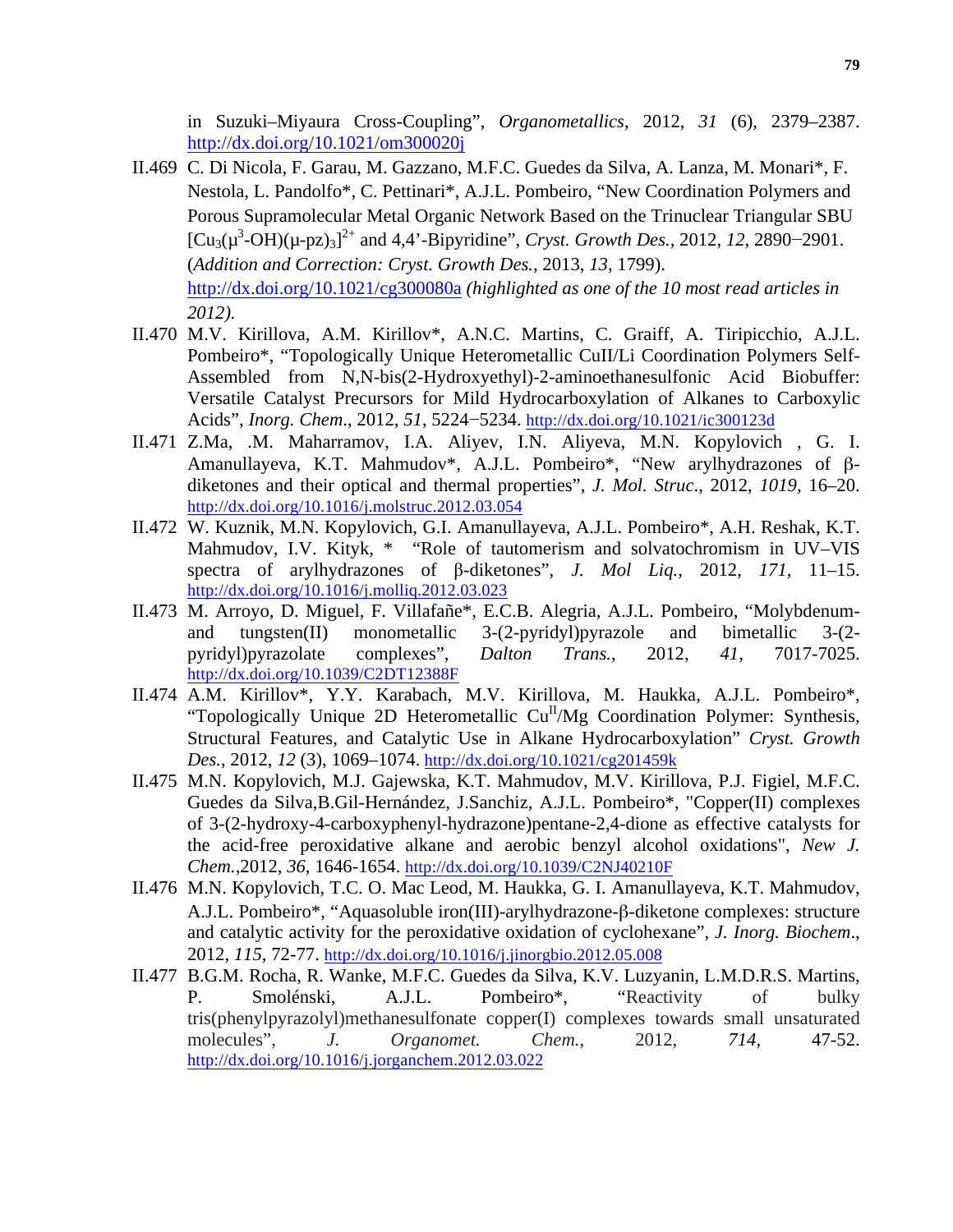- II.478 M.F.C. Guedes da Silva, A.J.L. Pombeiro\*, "Redox Potential Parameterization in Coordination Compounds with Polydentate Scorpionate and Benzene Ligands" *Electrochimica Acta*, 2012, *82*, 478-483. http://dx.doi.org/10.1016/j.electacta.2012.05.006
- II.479 E.C.B.A. Alegria, M.F.C. Guedes da Silva, M.L. Kuznetov, S.M.P.R.M. Cunha, L.M.D.R.S. Martins, A.J.L. Pombeiro\*, "Acylated Cyanoimido-Complexes trans-  $[Mo(NCN)(NCNC(O)R)$  (dppe)<sub>2</sub>]Cl and their Reactions with Electrophiles: Chemical, Electrochemical and Theoretical Study", *Dalton Trans*., 2012, *41*, 13876-13890. http://dx.doi.org/10.1039/C2DT30867C
- II.480 K.T. Mahmudov, M.F.C. Guedes da Silva, M. Glucini, M. Renzi, K.C.P. Gabriel, M.N. Kopylovich, M. Sutradhar, F. Marchetti, C. Pettinari, S. Zamponi, A.J.L. Pombeiro\*, "Water-soluble heterometallic copper(II)-sodium complex comprising arylhydrazone of barbituric acid as a ligand" *Inorg. Chem. Commun*., 2012, *22*, 187-189. http://dx.doi.org/10.1016/j.inoche.2012.06.008
- II.481 T.C.O. Mac Leod, M.N. Kopylovich, M.F.C. Guedes da Silva, K.T. Mahmudov, A.J.L. Pombeiro, "Copper(II) complexes of arylhydrazones of β-diketones immobilized on Zn-Al layered double hydroxides as effective recyclable catalysts for peroxidative oxidation of alkanes", *Appl.Cat. A: Gen.,* 2012, *439*, 15-23. http://dx.doi.org/10.1016/j.apcata.2012.06.032
- II.482 J. Lasri, G. Gajewski M.F.C. Guedes da Silva, M.L. Kuznetsov, R.R Fernandes, A.J.L. Pombeiro, "Solvent-Dependent Reactivities of Acyclic Nitrones with β-Diketones: Catalyst-free Syntheses of Endiones and Enones", *Tetrahedron,* 2012, *68*, 7019-7027. http://dx.doi.org/10.1016/j.tet.2012.06.086
- II.483 P. A. Fatullayeva, Ajdar A. Medjidov, \* A. M. Maharramov, A. V. Gurbanov, R. K. Askerov, K. Q. Rahimov, M. N. Kopylovich, K. T. Mahmudov, \* A. J. L. Pombeiro, "New cobalt(II) and nickel(II) complexes of 2-hydroxy-benzyl derivatives of 4 aminoantipyrine", *Polyhedron,* 2012, *44*, 72-76. http://dx.doi.org/10.1016/j.poly.2012.06.061
- II.484 E. B. Alegria, L. M Martins, M. V. Kirillova, A. J. L. Pombeiro,\* "Baeyer-Villiger oxidation of ketones catalyzed by rhenium complexes bearing n- or oxo-ligands", *Appl. Cat. A:Gen.*, 2012, *443– 444*, 27– 32. http://dx.doi.org/10.1016/j.apcata.2012.07.007
- II.485 A. M. Kirillov,\*, M. Filipowicz, M. F. C. Guedes da Silva, J. Kłak, P. Smolenski,\* A. J. L. Pombeiro\*, "Unprecedented Mixed-Valence Cu(I)/Cu(II) Complex Derived from N-Methyl-1,3,5-triaza-7-phosphaadamantane: Synthesis, Structural Features and Magnetic Properties", *Organometallics*, 2012, *31*, 7921-7925. http://dx.doi.org/10.1021/om3005564
- II.486 X. Shang, E.C.B.A. Alegria, M. F. C. Guedes da Silva, M. L. Kuznetsov, Q. Li, A. J.L. Pombeiro,\* "Redox-Active Cytotoxic Diorganotin(IV) Cycloalkylhydroxamate Complexes with Different Ring Sizes: Reduction Behaviour and Theoretical Interpretation", *J. Inorg. Biochem*., 2012, *117*, 147-156. http://dx.doi.org/10.1016/j.jinorgbio.2012.08.019,
- II.487 J. Lasri, M. Kuznetsov, M. F. C. Guedes da Silva, A. J. L. Pombeiro, "Pt<sup>II</sup>-mediated imine–nitrile coupling leading to symmetrical (1,3,5,7,9-pentaazanona-1,3,6,8 tetraenato)Pt(II) complexes containing the incorporated 1,3-diiminoisoindoline moiety", *Inorg. Chem*., 2012, *51*, 10774-10786. http://dx.doi.org/10.1021/ic301176b
- II.488 G. B. Shul'pin,\*, Y. N. Kozlov, L. S. Shul'pina, A.J.L. Pombeiro, "Hydrocarbon oxygenation with Oxone catalyzed by complex  $[Mn_2L_2O_3]^{2+}$  (L = 1,4,7-trimethyl-1,4,7triazacyclononane) and oxalic acid", *Tetrahedron*, 2012, *68,* 8589-8599. http://dx.doi.org/10.1016/j.tet.2012.07.098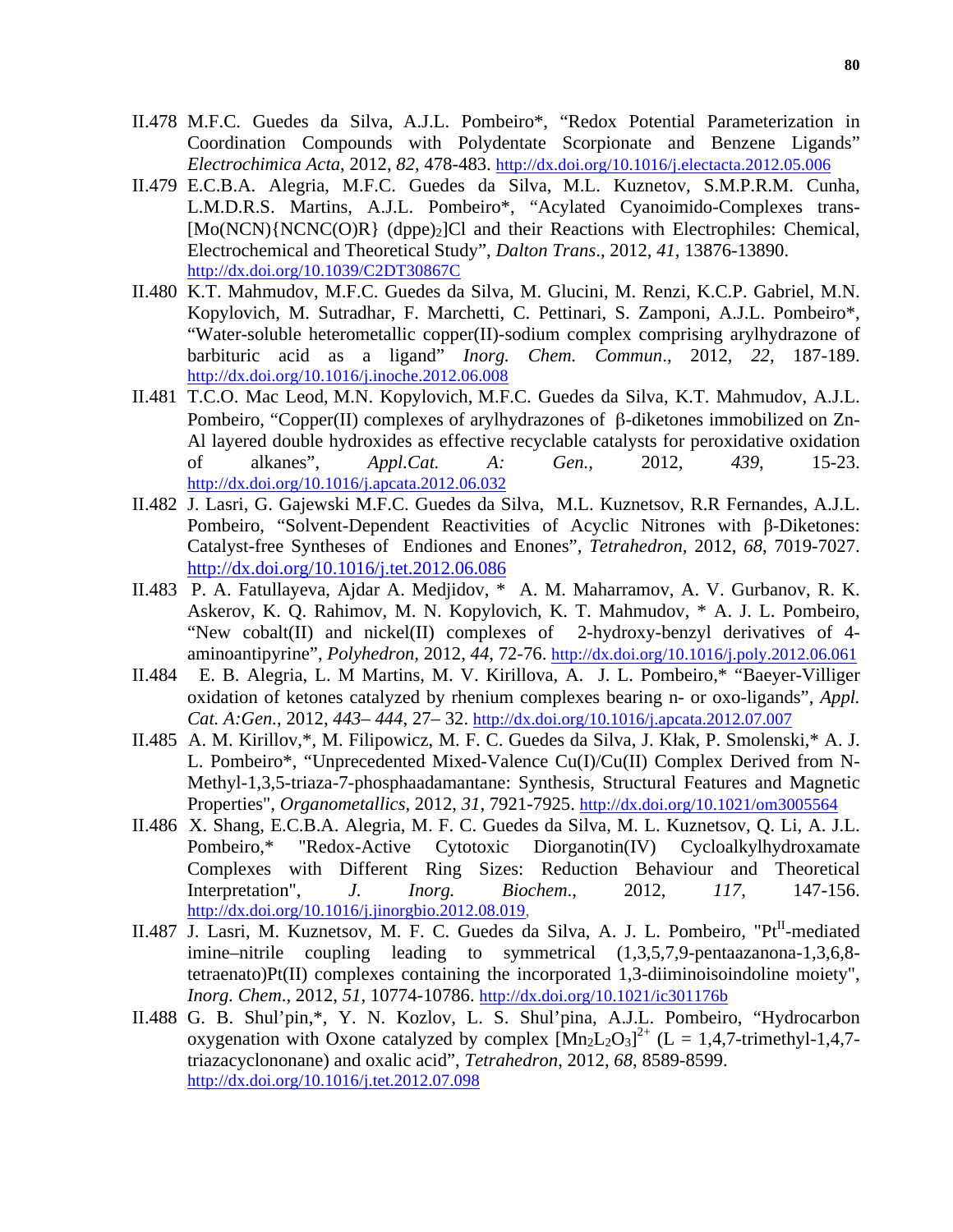- II.489 D. S. Nesterov, E. N. Chygorin, V. N. Kokozay,\* V. V. Bon, R. Boča, Y. N. Kozlov, L. S. Shul'pina, J. Jezierska, A. Ozarowski, A. J. L. Pombeiro,\* G. B. Shul'pin, "Heterometallic Co<sup>III</sup><sub>4</sub>Fe<sup>III</sup><sub>2</sub> Schiff Base Complex: Structure, Electron Paramagnetic Resonance, and Alkane Oxidation Catalytic Activity", *Inorg.Chem*., 2012, *51*, 9110- 9122. http://dx.doi.org/10.1021/ic301460q
- II.490 T. F. S. Silva, L. M. D. R. S. Martins, M. F. C. Guedes da Silva, A. R. Fernandes, A. Silva, P. M. Borralho, S. Santos, C.M. P. Rodrigues, A. J. L. Pombeiro,\* "Cobalt complexes bearing scorpionate ligands: synthesis, characterization, cytotoxicity and DNA cleavage", *Dalton Trans.*, 2012, *41*, 12888-12897. http://dx.doi.org/10.1039/c2dt11577h
- II.491 M. Kandhavelu,\* L. Paturu, A. Mizar, K.T. Mahmudov, M.N. Kopylovich, M. Karp,O. Yli-Harja, A.J.L. Pombeiro,\* A.S. Ribeiro, " Synthesis, characterization and antimicrobial activity of arylhydrazones of methylene active compounds", *Pharm. Chem. J*., 2012, *46*, 157-164. http://dx.doi.org/10.1007/s11094-012-0751-y
- II.492 M. Sutradhar, M. Kirillova, M. F. C. Guedes da Silva, L. Martins, A. J. L. Pombeiro, "A Hexanuclear Mixed-valence Oxovanadium(IV,V) Complex as a Highly Efficient Alkane Oxidation Catalyst", *Inorg. Chem.*, 2012, *51*, 11229-11231. http://dx.doi.org/10.1021/ic3017062
- II.493 K.T. Mahmudov,\* R.A. Aliyeva, S.Z. Hamidov, F.M. Chyragov, S.R. Mardanova, M.N. Kopylovich, A.J.L. Pombeiro,\* "Preconcentration of Germanium(IV) on Styrene-Maleic Anhydride Copolymer Modified with Aminobenzoic Acids and Its Spectrophotometric Determination with Bis(2,3,4-trihydroxyphenylazo)benzidine", *American Journal of Analytical Chemistry*, 2012, *3*, 790-799. http://dx.doi.org/10.4236/ajac.2012.312105

#### **2013**

- II.494 M. N. Kopylovich,\* A. Mizar, M. F. C. Guedes da Silva,\* T. C. O. Mac Leod, K. T. Mahmudov, A. J. L. Pombeiro, Template Syntheses of Copper(II) Complexes from Arylhydrazones of Malononitrile and their Catalytic Activity towards Alcohol Oxidations and Nitroaldol Reaction. Hydrogen Bond Assisted Ligand Liberation and E/Z Isomerisation", *Chem.-Eur.J.,* 2013, *19*, 588-600. http://dx.doi.org/10.1002/chem.201203254
- II.495 A. M. Ismiyev, A. M. Maharramov, R.A. Aliyeva, R. K. Askerov, K. T. Mahmudov,\* M. N. Kopylovich, H. Naïli, A. J. L. Pombeiro, "Syntheses and some features of five new cyclohexane-1,3-dicarboxylates with multiple stereogenic centers", *J. Mol. Struct*., 2013, *1032*, 83–87.http://dx.doi.org/10.1016/j.molstruc.2012.08.006
- II.496 K. T. Mahmudov, M. Haukka, M. Sutradhar, A. Mizar, M. N. Kopylovich,\* A.J.L. Pombeiro\* "1D Cu(II) coordination polymer derived from 2-(2-(2,4-dioxopentan-3 ylidene) hydrazinyl)benzenesulfonate chelator and pyrazine spacer", *J. Mol. Struct*., 2013, *1033,* 127–130. http://dx.doi.org/10.1016/j.molstruc.2012.08.012
- II.497 H. Naïli,\* F. Hajlaoui, T. Mhiri, T.C.O. Mac Leod, M.N. Kopylovich, K.T. Mahmudov, A.J.L. Pombeiro,\* "2-Dihydromethylpiperazinediium- $M<sup>II</sup>$  ( $M<sup>II</sup> = Cu<sup>II</sup>$ , Fe<sup>II</sup>, Co<sup>II</sup>, Zn<sup>II</sup>) double sulfates and their catalytic activity in diastereoselective nitroaldol (Henry) reaction", *Dalton Trans*., 2013, *42*, 399-406. http://dx.doi.org/10.1039/C2DT31300F
- II.498 M.N. Kopylovich, M.F.C. Guedes da Silva, L.M.D.R.S. Martins, K.T. Mahmudov, A.J.L. Pombeiro, "Synthesis, structure and electrochemical behaviour of Na(I), Mg(II), Mn(II), Zn(II), Cd(II) and Ni(II) complexes of 3-(2-carboxyphenylhydrazone)pentane-2,4-dione", *Polyhedron*, 2013, *50*, 374-382. http://dx.doi.org/10.1016/j.poly.2012.11.030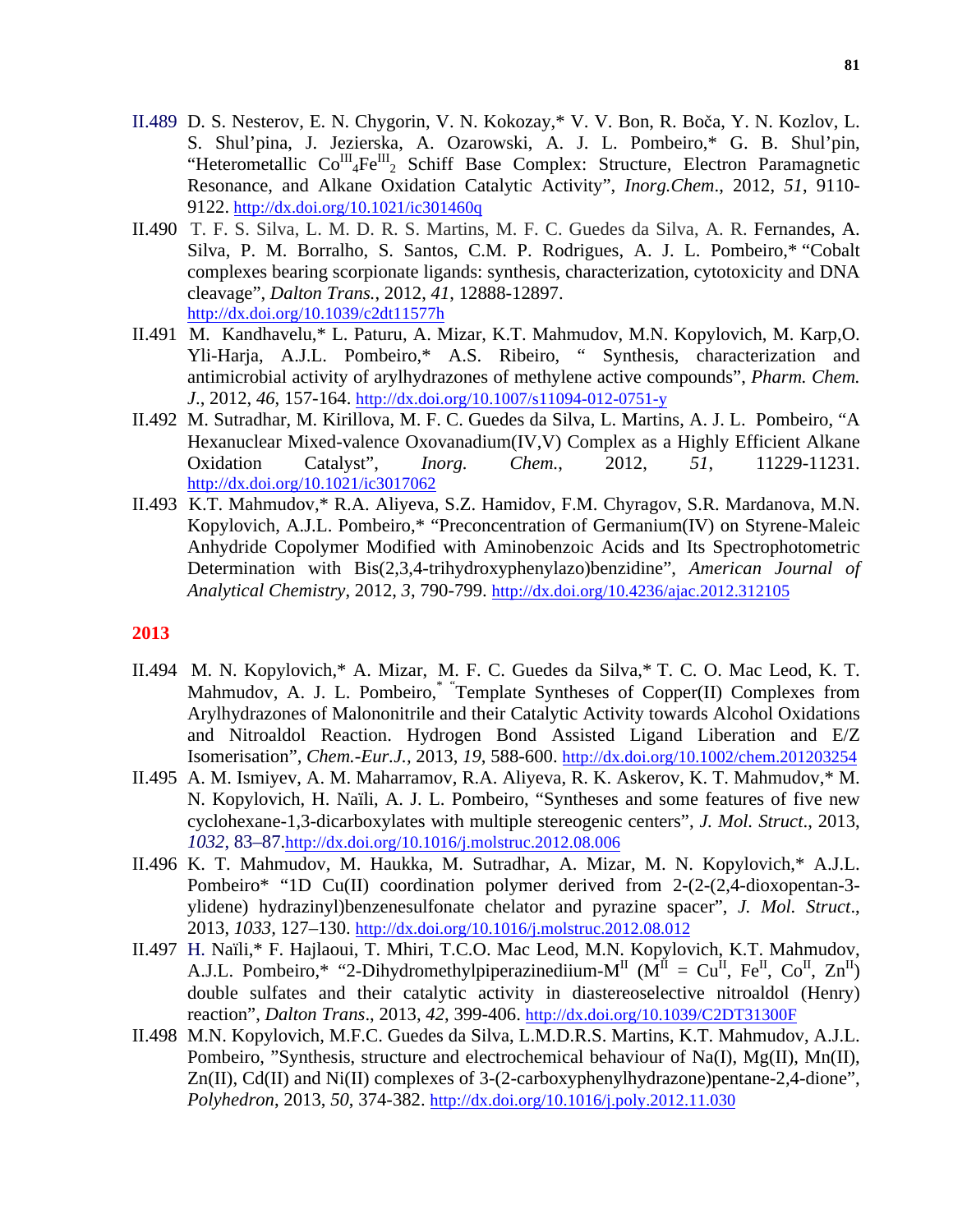- II.499 K.T. Mahmudov, X.I. Hasanov, A.M. Maharramov, A.N. Azizova, K.Q. Ragimov, R.K. Askerov, M.N. Kopylovich, Z. Ma, A.J.L. Pombeiro, "A hexanuclear metalacrown palladium(II) cluster derived from 2-mercaptoethanol", *Inorg. Chem. Commun*., 2013, *29*, 37-39. http://dx.doi.org/10.1016/j.inoche.2012.12.012
- II.500 G.B. Shul'pin, M.V. Kirillova, L.S. Shul'pina, A.J.L. Pombeiro, E.E. Karslyan, Yu.N. Kozlov*, "*Mild oxidative alkane functionalization with peroxides in the presence of ferrocene", *Cat. Commun.,* 2013*, 31,* 32–36*.* http://dx.doi.org/10.1016/j.catcom.2012.11.003
- II.501 T. F.S. Silva, T. C.O. Mac Leod, L.M.D.R.S. Martins, M.F.C. Guedes da Silva, M.A. Schiavon, A.J.L. Pombeiro, "Pyrazole or tris(pyrazolyl)ethanol oxo-vanadium(IV) complexes as homogeneous or supported catalysts for oxidation of cyclohexane under mild conditions", *J. Mol. Cat. A: Chem*., 2013, *367*, 52-60. http://dx.doi.org/10.1016/j.molcata.2012.10.024
- II.502 A.S. Novikov, M.L. Kuznetsov, A.J.L. Pombeiro,"Theory of the formation and decomposition of N-heterocyclic aminooxycarbenes through metal-assisted [2+3]-dipolar cycloaddition/retro-cycloaddition*", Chem. Eur. J.,* 2013, *19,* 2874-2888*.* http://dx.doi.org/10.1002/chem.201203098
- II.503 X. Shang, T.F.S. Silva, L.M.D.R.S. Martins, Q. Li, M.F.C. Guedes da Silva, M.L. Kuznetsov, A.J.L. Pombeiro, "Synthesis, characterization, electrochemical behavior and in vitro protein tyrosine kinase inhibitory activity of the cymene halogenobenzohydroxamate [Ru(eta-6-cymene)(BHA)Cl] complexes*", J. Organomet. Chem*., 2013, *730*, 137-143. http://dx.doi.org/10.1016/j.jorganchem.2012.12.013
- II.504 M. Sutradhar, M.F.C. Guedes da Silva, D.S. Nesterov, J. Jezierska, A.J.L. Pombeiro, *"*1D coordination polymer with octahedral and square-planar nickel(II) centres*"*, *Inorg. Chem. Commun.,* 2013*, 29*, 82-84.http://dx.doi.org/10.1016/j.inoche.2012.12.008
- II.505 M. Sutradhar, M.F.C. Guedes da Silva, A.J.L. Pombeiro "Synthesis and chemical reactivity of an Fe(III) metallacrown-6 towards *N*-donor Lewis bases", *Inorg. Chem. Commun.*, 2013, *30*, 42-45. http://dx.doi.org/10.1016/j.inoche.2013.01.017
- II.506 S. Gupta, M.V. Kirillova, M.F.C. Guedes da Silva, A.J. L. Pombeiro "Highly efficient divanadium(V) pre-catalyst for mild oxidation of liquid and gaseous alkanes" *Applied Catalysis A: General,* 2013, *460-461,* 82-89. http://dx.doi.org/10.1016/j.apcata.2013.03.034
- II.507 A. Soroceanu, M. Cazacu, S. Shova, C. Turta, J. Kozisek, M. Gall, M. Breza, P. Rapta, T.C.O. Mac Leod, A.J.L. Pombeiro, J. Telser, A.A. Dobrov, V.B. Arion, "Copper(II) Complexes with Schiff Bases Containing a Disiloxane Unit: Synthesis, Structure, Bonding Features and Catalytic Activity for Aerobic Oxidation of Benzyl Alcohol*", Eur. J. Inorg. Chem*., 2013, 1458-1474. http://dx.doi.org/10.1002/ejic.201201080
- II.508 J.A.S. Coelho, A.F. Trindade, R. Wanke, B.G.M. Rocha, L.F. Veiros, P.M.P. Gois, A.J.L. Pombeiro, C.A.M. Afonso, "N-Heterocyclic Carbene Dirhodium(II) Complexes as Catalysts for Allylic and Benzylic Oxidations", *Eur. J. Org. Chem*., 2013, 1471-1478. http://dx.doi.org/10.1002/ejoc.201201300
- II.509 L.M.D.R.S. Martins, E. C. B. A. Alegria, P. Smolenski, M. L. Kuznetsov, A.J.L.Pombeiro, Oxorhenium Complexes Bearing the Water-Soluble Tris(pyrazol-1 yl)methanesulfonate, 1,3,5-Triaza-7-phosphaadamantane, or Related Ligands, as Catalysts for Baeyer-Villiger Oxidation of Ketones, *Inorg. Chem*., 2013, *52,* 4534-4546. http://dx.doi.org/10.1021/ic400024r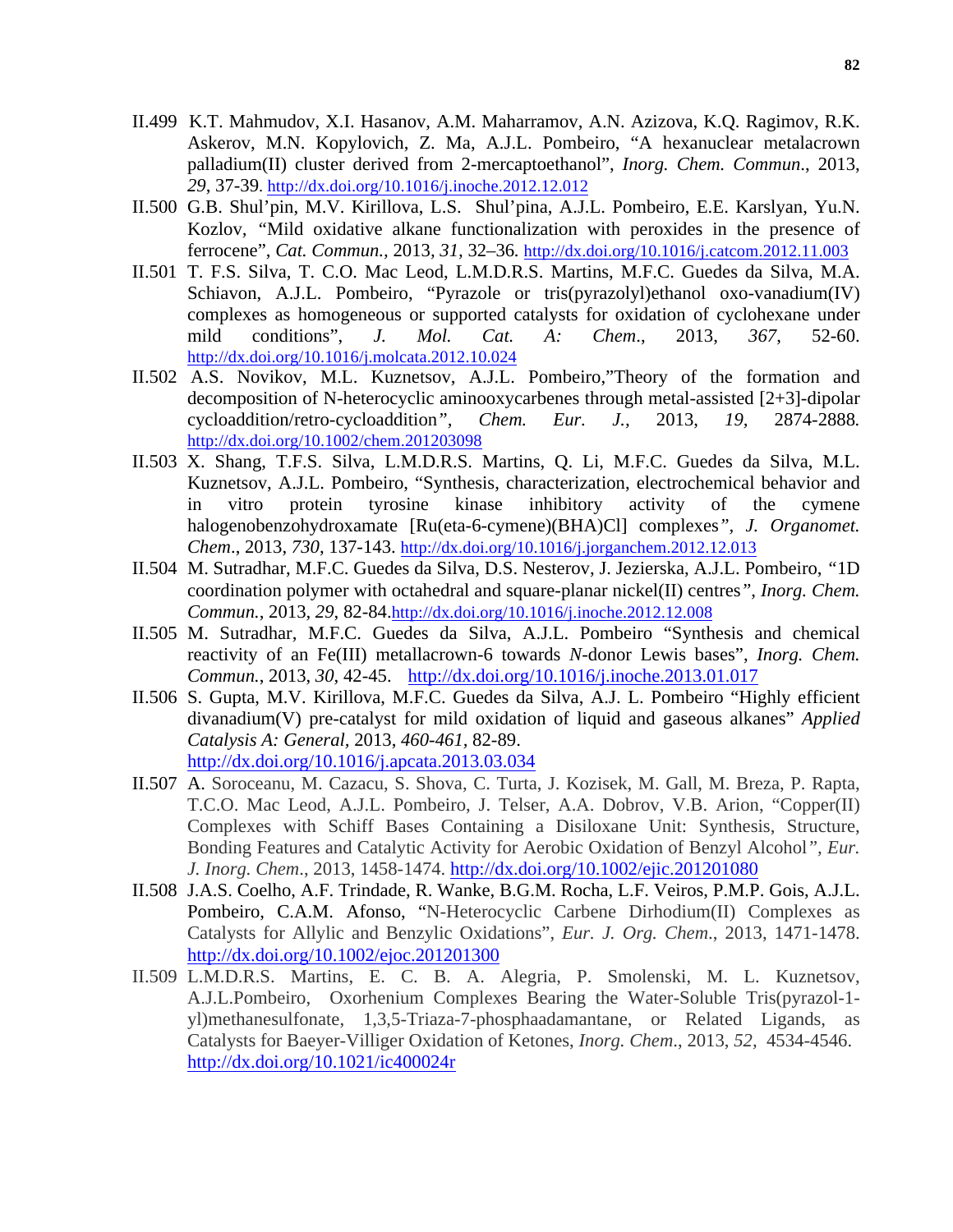- II.510 Z. Ma,\* W. Lu, B. Liang, A.J.L. Pombeiro\*, "Synthesis, characterization, photoluminescent and thermal properties of zinc(II) 4 '-phenyl-terpyridine compounds", *New J. Chem*., 2013, *37*, 1529-1537. http://dx.doi.org/10.1039/c3nj41176a
- II.511 K. Mahmudov, M. N. Kopylovich,\* M.F.C. Guedes da Silva,\* G.S. Mahmudova, M. Sutradhar, A.J.L. Pombeiro,\* "Copper(II) and cobalt(II,III) complexes of new carboxylicfunctionalized arylhydrazone of 5,5-dimethylcyclohexane-1,3-dione", *Polyhedron*, 2013, *60*, 78-84. http://dx.doi.org/10.1016/j.poly.2013.05.027
- II.512 K.T. Mahmudov, M.N. Kopylovich,\* M. Haukka, G.S. Mahmudova, E. F. Esmaeila, F. M. Chyragov, A. J.L. Pombeiro,\* "Aqua complex of iron(III) and 5-chloro-3-(2-(4,4 dimethyl-2,6-dioxocyclohexylidene) hydrazinyl)-2-hydroxybenzenesulfonate: Structure and catalytic activity in Henry reaction", *J. Mol. Struct*., 2013, *1048*, 108–112. http://dx.doi.org/10.1016/j.molstruc.2013.05.041
- II.513 L.M.D.R.S. Martins,\* A. Martins, E.C.B.A. Alegria, A.P. Carvalho, A.J.L. Pombeiro, "Efficient cyclohexane oxidation with hydrogen peroxide catalysed by a C-scorpionate iron(II) complex immobilized on desilicated MOR zeolite", *Appl. Cat. A: General*, 2013, *464-465*, 43-50. http://dx.doi.org/10.1016/j.apcata.2013.05.022
- II.514 T.F.S. Silva*,* P. Smoleński, L.M.D.R.S. Martins, M.F.C. Guedes da Silva, A.R. Fernandes, D. Luis, A. Silva, S. Santos, P.M. Borralho, C.M.P. Rodrigues, A.J.L. Pombeiro "Cobalt and zinc compounds bearing 1,10-phenanthroline-5,6-dione or 1,3,5 triaza-7-phosphaadamantane derivatives: synthesis, characterization, cytotoxicity and cell selectivity studies" *Eur. J. Inorg. Chem.* 2013, 3651-3658. http://dx.doi.org/10.1002/ejic.201300197
- II.515 M. Sutradhar, N. V. Shvydkiy, M.F.C. Guedes da Silva, M.V. Kirillova, Y.N. Kozlov, A.J.L. Pombeiro,\* G. B. Shul'pin,\* " New binuclear Oxovanadium(V) Complex as a Catalyst in Combination with Pyrazinecarboxylic acid (PCA) for Efficient Alkane Oxygenation by H2O2, *Dalton Trans*., 2013, *42*, 11791-11803. http://dx.doi.org/10.1039/c3dt50584g
- II.516 S. Gupta, M. Kirillova, M.F.Guedes da Silva\*, A.J.L. Pombeiro\*, A. Kirillov\*, "Alkali Metal Directed Assembly of Heterometallic V/M ( $M = Na$ , K, Cs) Coordination Polymers: Structures, Topological Analysis, and Oxidation Catalytic Properties", *Inorg.Chem*., 2013, *52*, 8601-8611. http://dx.doi.org/10.1021/ic400743h
- II.517 E.E. Karslyan, L.S. Shul'pina, Y.N. Kozlov, A.J.L. Pombeiro<sup>\*</sup>, G.B. Shul'pin<sup>\*</sup>, "Oxygenation of saturated and aromatic hydrocarbons with  $H_2O_2$  catalyzed by the carbonyl thiophenolate iron complex (OC)3Fe(PhS)2Fe(CO)3", *Cat. Today*, 2013, *218*, 93-98. http://dx.doi.org/10.1016/j.cattod.2013.04.030
- II.518 V. Arion, S. Platzer, P. Rapta, P. Machata, M.Breza, D.Vegh, L. Dunsch, J. Telser, S. Shova, T. Mac Leod, A.J.L. Pombeiro, "Marked stabilization of redox states and enhanced catalytic activity in galactose oxidase models based on transition metal Smethylisothiosemicarbazonates with –SR group in ortho-position to the phenolic oxygen", *Inorg.Chem*., 2013, *52*, 7524-7540. http://dx.doi.org/10.1021/ic4004966
- II.519 P. Smoleński\*, M. V. Kirillova, M.F.C. Guedes da Silva, A.J.L. Pombeiro,\* "Isomerization and controlled condensation in aqueous medium of allyl alcohol catalysed by new water-soluble rhodium complexes with 1,3,5-triaza-7-phosphaadamantane (PTA)", *Dalton Trans*., 2013, *42*, 10867-10874. http://dx.doi.org/10.1039/c3dt50992c
- II.520 A.S. Novikov, M.L. Kuznetsov, A.J.L. Pombeiro, N.A. Bokach, G.B. Shul'pin, "Generation of HO Radical from Hydrogen Peroxide Catalyzed by Aqua Complexes of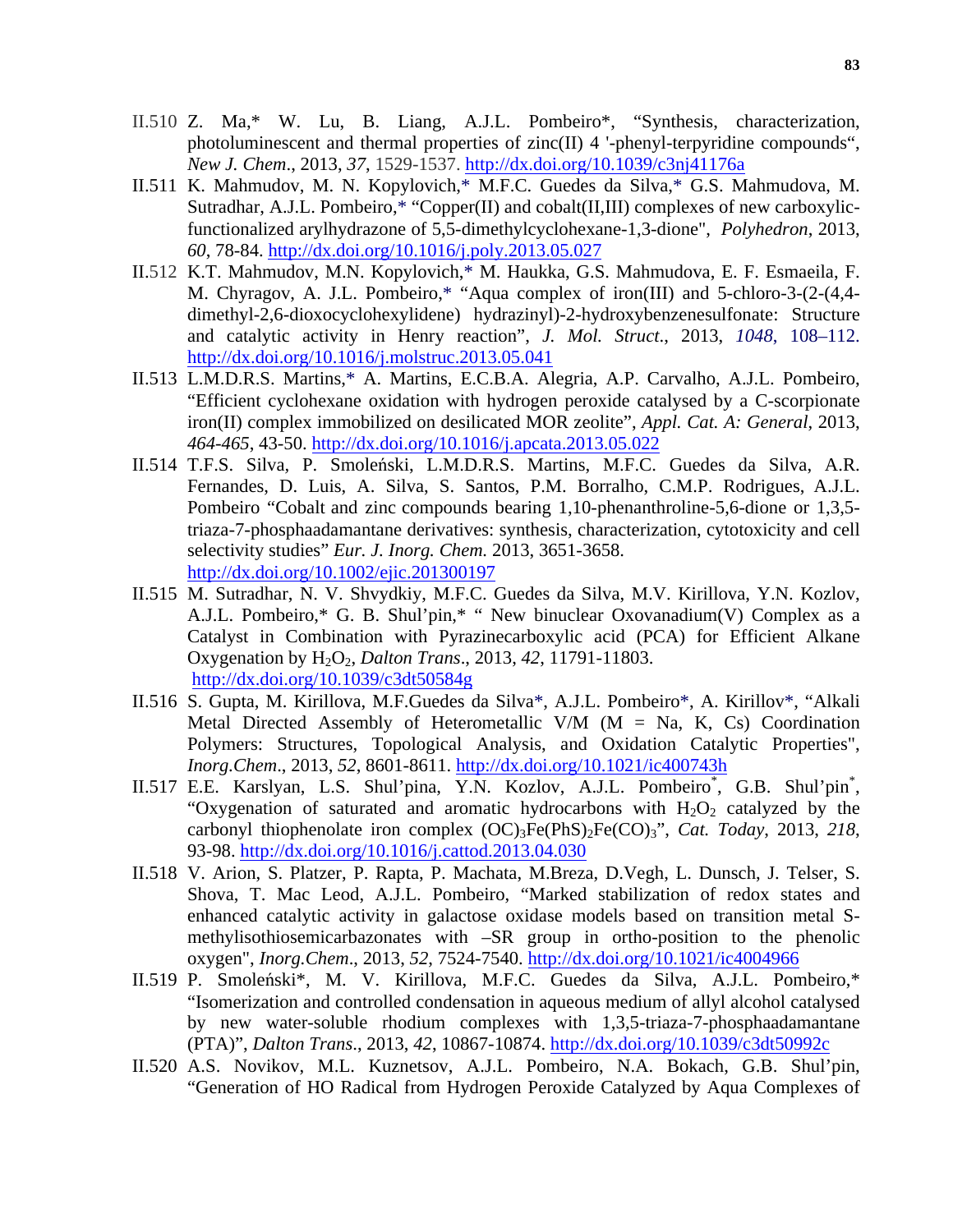the Group III Metals  $[M(H_2O)_n]^3$ <sup>+</sup> (M = Ga, In, Sc, Y, or La): A Theoretical Study", *ACS Catal*., 2013, *3*, 1195-1208. http://dx.doi.org/10.1021/cs400155q

- II.521 M. Peixoto de Almeida, L. M. D. R. S. Martins,\* S. A. C. Carabineiro,\* T. Lauterbach, F. Rominger, A. S. K. Hashmi, A. J. L. Pombeiro, J. L. Figueiredo, "Homogeneous and Heterogenised New Gold C-scorpionate Complexes as Catalysts for Cyclohexane Oxidation", *Catal. Sci. Technol*., 2013, *3*, 3056-3069. http://dx.doi.org/10.1039/c3cy00552f
- II.522 K.T. Mahmudov, M. F. C. Guedes da Silva,\* A. M. Kirillov, M. N. Kopylovich,\* A. Mizar, A. J. L. Pombeiro\*, "Structural Versatility of Alkali Metal Coordination Polymers Driven by Arylhydrazones of β-Diketones", *Cryst. Growth Des.*, 2013, *13*, 5076−5084. http://dx.doi.org/10.1021/cg401238h
- II.523 M. Sutradhar, M. V. Kirillova, M. F. C. Guedes da Silva, C.-M. Liu, A. J. L. Pombeiro, "Tautomeric effect of hydrazone Schiff bases in tetranuclear Cu(II) complexes: magnetism and catalytic activity towards mild hydrocarboxylation of alkanes", *Dalton Trans.*, 2013, *42*, 16578-16587. http://dx.doi.org/10.1039/C3DT52453A
- II.524 L.M.D.R.S. Martins, M. Peixoto de Almeida, S.A.C. Carabineiro, J.L. Figueiredo, A.J.L. Pombeiro, "Heterogenisation of a C-scorpionate Fe(II) complex in carbon materials for cyclohexane oxidation with hydrogen peroxide", *ChemCatChem,* 2013*, 5,* 3847–3856. http://dx.doi.org/10.1002/cctc.201300432
- II.525 S.A.C. Carabineiro, L.M.D.R.S. Martins, M. Avalos-Borja, J.G. Buijnsters, A.J.L. Pombeiro, J.L. Figueiredo, "Gold Nanoparticles Supported on Carbon Materials for Cyclohexane Oxidation with Hydrogen Peroxide", *Appl. Cat. A: General,* 2013, *467,*  279-290. http://dx.doi.org/10.1016/j.apcata.2013.07.035
- II.526 A. Silva, D. Luís, S. Santos, J. Silva, A.S. Mendo, L. Coito, T.F.S. Silva, M.F.C. Guedes da Silva, L.M.D.R.S. Martins, A.J.L. Pombeiro, P. Borralho, C.M. Rodrigues, G. Cabral, P. Videira, C. Monteiro, A.R. Fernandes, "Biological characterization of the antiproliferetive potential of  $Co(II)$  and  $Sn(IV)$  coordination compounds in human cancer cell lines: a comparative proteomic approach"*, Drug Metabolism and Drug Interactions*, 2013, *28*, 167-176. http://dx.doi.org/10.1515/dmdi-2013-0015
- II.527 M.N.M. Milunovic, L.M.D.R.S. Martins, E.C.B.A. Alegria, A.J.L. Pombeiro, R. Krachler, G. Trettenhahn, C. Turta, S. Shova, V.B. Arion, "Hexanuclear and Undecanuclear Iron(III) Carboxylates as Catalyst Precursors for Cyclohexane Oxidation"*, Dalton Trans.,* 2013, *42*, 14388-14401. http://dx.doi.org/10.1039/c3dt50966d
- II.528 S. W. Jaros, P. Smoleński, M. F.C. Guedes da Silva, M. Florek, J. Król, Z. Staroniewicz, A. J. L. Pombeiro, A. M. Kirillov, "New silver BioMOFs driven by 1,3,5-Triaza-7 phosphaadamantane-7-sulfide (PTA=S): synthesis, topological analysis and antimicrobial activity", *CrystEngComm*., 2013, *13*, 8060-8064. http://dx.doi.org/10.1039/c3ce40913a
- II.529 O.V. Nesterova, E.N. Chygorin, V.N. Kokozay, V.V. Bon, I.V. Omelchenko, O.V. Shishkin, J. Titiš, R. Boča, A.J.L. Pombeiro, A. Ozarowski, "Magnetic, high-field EPR studies and catalytic activity of Schiff base tetranuclear Cu(II)2Fe(III)2 complexes obtained by direct synthesis", *Dalton Trans*., 2013, *42*, 16909-16919. http://dx.doi.org/10.1039/c3dt51800k
- II.530 A. Jana, S. Konar, K. Das, S. Ray, J. A. Golen, A. L. Rheingold, M. S. El Fallah, S. Mukherjee, S. Gupta, A.J. L. Pombeiro, S. K. Kar, "A [2 x 2] Cu-4 molecular grid and a Mn-5 cluster derived from a 1-(2-pyridyl)pyrazole based polytopic ligand - Synthesis,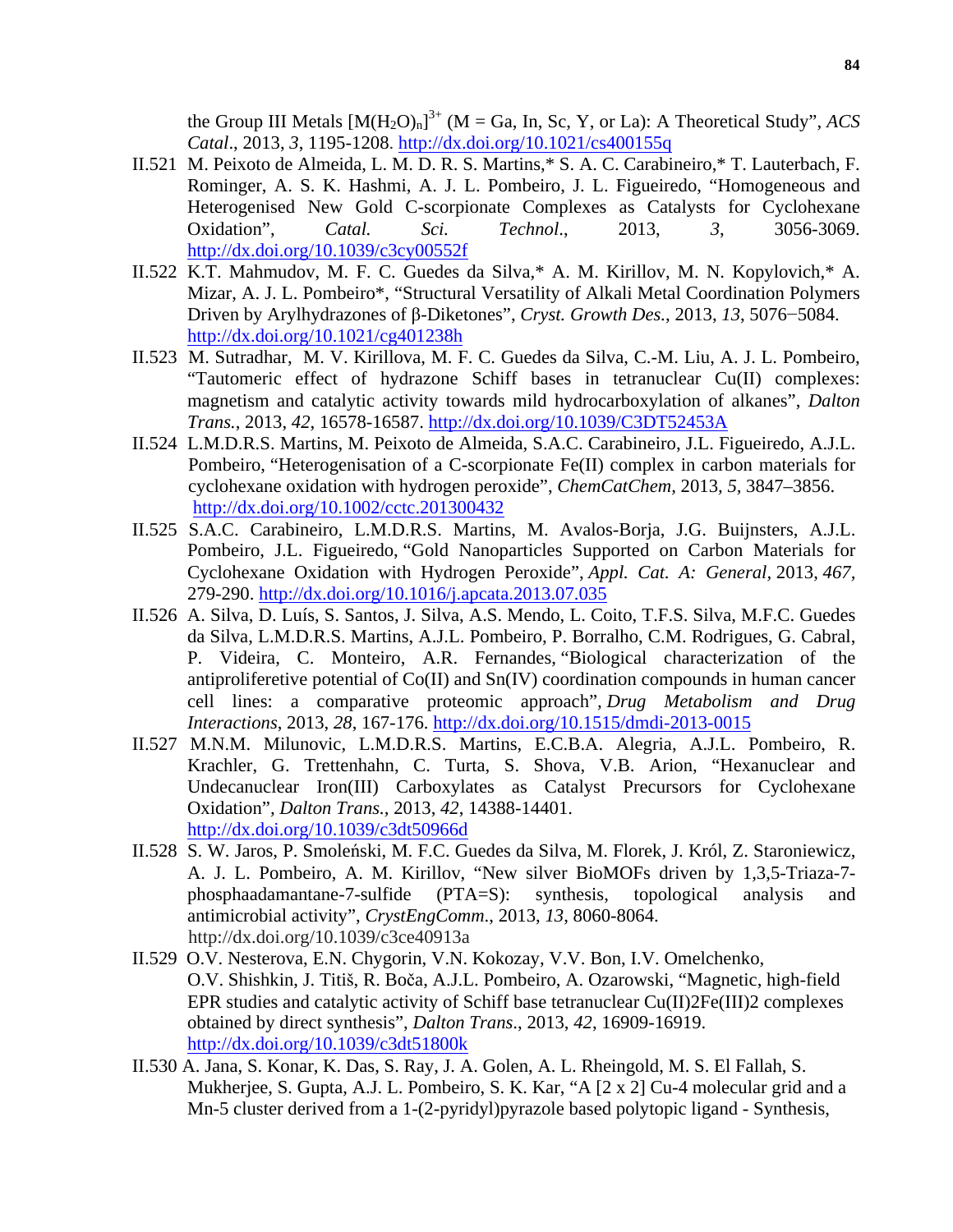structure, magnetic properties and catalytic activity in the allylic oxidation of cyclohexene", *Polyhedron*, 2013, *62*, 51-60. http://dx.doi.org/10.1016/j.poly.2013.05.056

## **2014**

- II.531 B.G. Rocha,E.A. Valishina, R.S. Chay, M.F.C. Guedes da Silva, T.M. Buslaeva, A.J.L. Pombeiro, K.Y. Kukushkin, K. Luzyanin "ADC-metal complexes as effective catalysts for hydrosilylation of alkynes" *J. Catalysis*, 2014, 309, 79-86. http://dx.doi.org/10.1016/j.jcat.2013.09.003
- II.532 O.V. Nesterova, M.V. Kirillova, M.F.C. Guedes da Silva, R. Boča, A.J.L. Pombeiro "How to Force a Classical Chelating Ligand to a Metal Non-Chelating Bridge: the Observation of a Rare Coordination Mode of Diethanolamine in the 1D Complex {[Cu2(Piv)4(H3*t*BuDea)](Piv)}n" *CrystEngComm.* 2014,*16*, 775-783. http://dx.doi.org/10.1039/C3CE41657G
- II.533 T.F.S. Silva*,* L.M.D.R.S. Martins, M.F.C. Guedes da Silva, M.L. Kuznetsov, A.R. Fernandes, A. Silva, C.-J.Pan, J.-F. Lee, B.J. Hwang, A.J.L. Pombeiro "Cobalt complexes with pyrazole ligands as catalysts for the peroxidative oxidation of cyclohexane. XAS studies and biological applications", *Chemistry – An Asian Journal*, 2014, *9*, 1132-1143. http://dx.doi.org/10.1002/asia.201301331
- II.534 K.T. Mahmudov, M.F.C. Guedes da Silva, A. Mizar, M.N. Kopylovich, A.R. Fernandes, A. Silva, A.J.L. Pombeiro "Di- and triorganotin(IV) complexes of arylhydrazones of methylene active compounds and their antiproliferative activity" *J. Organomet. Chem.*, 2014, *760*, 67-73.

http://dx.doi.org/10.1016/j.jorganchem.2013.12.019

- II.535 Z. Ma, L. Wei, E.C.B.A. Alegria, L.M.D.R.S. Martins, M.F.C. Guedes da Silva, A.J.L. Pombeiro, "Synthesis and characterization of copper(II) 4'-phenyl-terpyridine compounds and catalytic application for aerobic oxidation of benzylic alcohols", *Dalton Trans.,* 2014, *43*, 4048-4058. (First published online 24 Dec 2013) http://dx.doi.org/10.1039/c3dt53054j
- II.536 M. Sutradhar, L. M.D.R.S. Martins, M.F.C. Guedes da Silva, E.C.B.A. Alegria, C.-M. Liuc A.J.L. Pombeiro, "Dinuclear Mn(II,II) complexes: magnetic properties and microwave assisted oxidation of alcohols" *Dalton Trans.,* 2014, *43*, 3966-3977. http://dx.doi.org/10.1039/c3dt52774c
- II.537 M. Alexandru, M. Cazacu, A. Arvinte, S. Shova, C. Turta, B.C. Simionescu, A. Dobrov, E.C.B.A. Alegria, L.M.D.R.S. Martins, A. J.L. Pombeiro, V.B. Arion," *m*-Chloridobridged dimanganese(II) complexes of the Schiff base derived from [2+2]condensation of 2,6-diformyl-4-methylphenol and 1,3-bis(3-aminopropyl)tetramethyldisiloxane: Structure, Magnetism, Electrochemical Behaviour and Catalytic Oxidation of Secondary Alcohols"*, Eur. J. Inorg. Chem*., 2014, 120-131. http://dx.doi.org/10.1002/ejic.201300969
- II.538 D. S. Nesterov, J. Jezierska, O. V. Nesterova, A. J. L. Pombeiro, A. Ozarowski, "An unprecedented octanuclear copper core with  $C_{3i}$  symmetry and paramagnetic ground state", *Chem. Commun*, 2014, *50*, 3431-3434. http://dx.doi.org/10.1039/C3CC48107G
- II.539 M.N. Kopylovich, K.T. Mahmudov, M. Haukka, A.J.L. Pombeiro, "Metal-free regioselective C–C bond cleavage in 1,3,5-triazine derivatives of β-diketones", *New J. Chem.*, 2014, *38*, 495-498.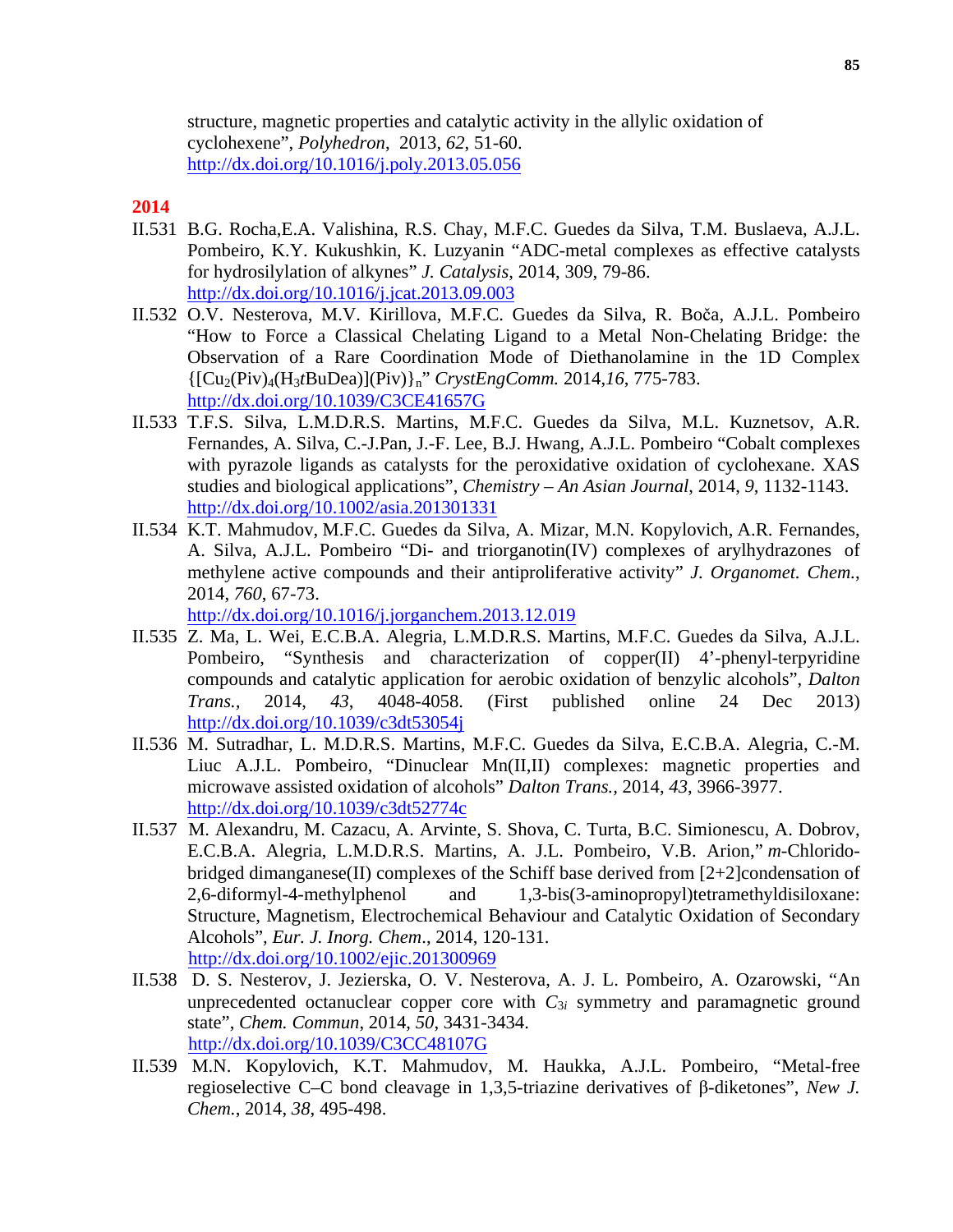http://dx.doi.org/10.1039/C3NJ01292A

- II.540 M. Arroyo, P. Gómez-Iglesias, N. Antón, R. García-Rodríguez, E.C.B.A. Alegria, A.J.L. Pombeiro, D. Miguel, F. Villafañe, "Homo- and Heteropolymetallic 3-(2- Pyridyl)pyrazolate Manganese and Rhenium Complexes", *Dalton Trans*., 2014, *43*, 4009- 4020. http://dx.doi.org/10.1039/c3dt53439a
- II.541 P. Nunes, N. V. Nagy, E.C.B.A. Alegria, A. J. L. Pombeiro, I. Correia, "The solvation and electrochemical behaviour of copper acetylacetonate complexes in ionic liquids", *J. Mol. Struct*., 2014, *1060*, 142-149. http://dx.doi.org/10.1016/j.molstruc.2013.12.025
- II.542 P. Nunes, N.V. Nagy, E.C.B.A. Alegria, A.J.L. Pombeiro, I. Correia, "The solvation and redox behaviour of mixed ligand copper(II) complexes of acetylacetonate and aromatic diimines in ionic liquids", *Inorg. Chim. Acta*, 2014, *409*, 465-471. http://dx.doi.org/10.1016/j.ica.2013.09.040
- II.543 S. Orbisaglia, C. Di Nicola, F. Marchetti, C. Pettinari, R. Pettinari, L.M.D.R.S. Martins, E.C.B.A. Alegria, M.F.C. Guedes da Silva, B.G.M. Rocha, M.L. Kuznetsov, A.J.L. Pombeiro, B.W. Skelton, A.N. Sobolev, A.H. White, "Novel (arene)Ru(II) complexes with halogen-substituted bis- and tris-(pyrazol-1-yl)borate ligands", *Chem. Eur. J.*, 2014, *20,* 3688-3704. http://dx.doi.org/10.1002/chem.201304406
- II.544 A. Karnakar, M.F.C. Guedes da Silva, A.J.L. Pombeiro, "Zinc Metal Organic Frameworks: Efficient Catalysts for Diastereoselective Henry Reaction and Transesterification", *Dalton Trans*., 2014, *43*, 7795-7810. http://dx.doi.org/10.1039/c4dt00219a
- II.545 A. Sabbatini, L.M.D.R.S. Martins,\* K.T. Mahmudov,\* M. N. Kopylovich, M.G.B. Drew, C. Pettinari, A. J.L. Pombeiro,\* "Microwave-assisted and solvent-free peroxidative oxidation of 1-phenylethanol to acetophenone with a  $Cu<sup>II</sup>-TEMPO$  catalytic system", *Cat. Commun*., 2014, *48*, 69–72. http://dx.doi.org/10.1016/j.catcom.2014.01.024
- II.546 I. Gryca, B. Machura,\* J.G. Małecki, L.S. Shul'pina, A.J.L. Pombeiro, G.B. Shul'pin,\* "New *p*-tolylimido rhenium(V) complexes with carboxylate-based ligands: synthesis, structures and their catalytic potential in oxidations with peroxides", *Dalton Trans*., 2014, *43*, 5759-5776.http://dx.doi.org/10.1039/C3DT53511H
- II.547 S.K. Das, S. Mukherjee, L.M.F. Lopes, L.M. Ilharco, A.M. Ferraria, A.M. Botelho do Rego, A.J.L. Pombeiro\*, Synthesis, characterization and heterogeneous catalytic application of copper integrated mesoporous matrices", *Dalton Trans*., 2014, *43*, 3215- 3226. http://dx.doi.org/10.1039/C3DT52510D
- II.548 M.L. Kuznetsov,\* F.A. Teixeira, N.A. Bokach, A.J.L. Pombeiro, G.B. Shul´pin, "Radical decomposition of hydrogen peroxide catalyzed by aqua complexes  $[M(H_2O)_n]^2$ <sup>+</sup> (M = Be, Zn, Cd)", *J. Cat*., 2014, *313*, 135-148. http://dx.doi.org/10.1016/j.jcat.2014.03.010
- II.549 R. Nasani, M. Saha, S.M. Mobin, L. M. D. R. S. Martins,\* A. J. L. Pombeiro,\* A. M. Kirillov, S. Mukhopadhyay\*, "Copper–organic frameworks assembled from in situ generated 5-(4-pyridyl)tetrazole building blocks: synthesis, structural features, topological analysis and catalytic oxidation of alcohols", *Dalton Trans*., 2014, *43*,9944- 9954. http://dx.doi.org/10.1039/c4dt00531g
- II.550 S. Anbu, R. Ravishankaran, M. F. C. Guedes da Silva, A. A. Karande, A. J. L. Pombeiro\*, "Differentially Selective Chemosensor with Fluorescence Off−On Responses on  $Cu^{2+}$  and  $Zn^{2+}$  Ions in Aqueous Media and Applications in Pyrophosphate Sensing, Live Cell Imaging, and Cytotoxicity", *Inorg. Chem*., 2014, *53*, 6655-6664. http://dx.doi.org/10.1021/ic500313m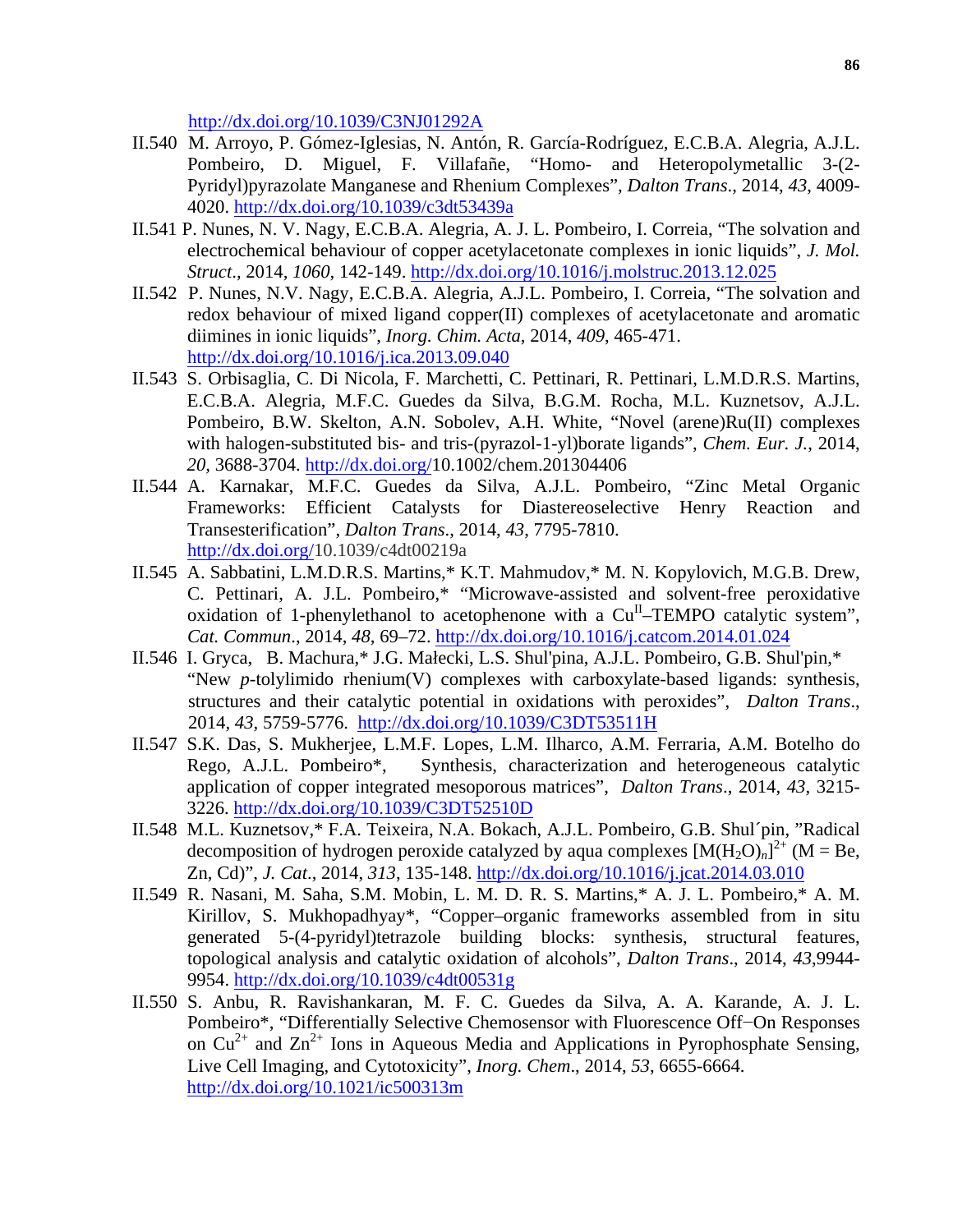- II.551 D. V. Luís, J. Silva, A. I. Tomaz, R. F. M. de Almeida, M. Larguinho, P. V. Baptista, L. M. D. R. S. Martins, T. F. S. Silva, P. M. Borralho, C. M. P. Rodrigues, A. S. Rodrigues, A. J. L. Pombeiro, A. R. Fernandes\*, "Insights into the mechanisms underlying the antiproliferative potential of a Co(II) coordination compound bearing 1,10 phenanthroline-5,6-dione: DNA and protein interaction studies", *J. Biol. Inorg. Chem*., 2014, *19*, 787-803. http://dx.doi.org/10.1007/s00775-014-1110-0
- II.552 A. Karmakar,\* S. Hazra, M. F. C. Guedes da Silva\*, A. J. L. Pombeiro\*, "Synthesis, structure and catalytic applications of amidoterephthalate copper complexes in the diastereoselective Henry reaction in aqueous medium", *New J. Chem*., 2014, *38*, 4837- 4846. http://dx.doi.org/10.1039/c4nj00878b
- II.553 M. M. Vinogradov, Y. N. Kozlov, D.S. Nesterov,L. S. Shul'pina, A. J. L. Pombeiro, G. B. Shul'pin<sup>\*</sup>, "Oxidation of hydrocarbons with  $H_2O_2O_2$  catalyzed by osmium complexes containing *p*-cymene ligands in acetonitrile", *Catal. Sci. Technol.,* 2014, *4*, 3214-3226. http://dx.doi.org/10.1039/C4CY00492B
- II.554 K. T. Mahmudov,\* M. N. Kopylovich,\* M. F. C. Guedes da Silva,\* A. J. L. Pombeiro\* "Interplay between Resonance Assisted Hydrogen Bonding and Coordination in Sulfofunctionalized Arylhydrazones of Active Methylene Compounds", *ChemPlusChem,* 2014, *79*, 1523-1531. http://dx.doi.org/10.1002/cplu.201402088
- II.555 N. Q. Shixaliyev, A. V. Gurbanov, A. M. Maharramov, K. T. Mahmudov, M. N. Kopylovich,\* L. M. D. R. S. Martins,\* V. M. Muzalevskiy, V. G. Nenajdenko, A. J. L. Pombeiro\*, "Halogen-bonded tris(2,4-bis(trichloromethyl)-1,3,5-triazapentadienato)-  $M(III)$   $[M = Mn, Fe, Co]$  complexes and their catalytic activity in the peroxidative oxidation of 1-phenylethanol to acetophenone", *New J. Chem.,* 2014, *38*, 4807-4815. http://dx.doi.org/10.1039/c4nj00797b
- II.556 R. Jlassi, A.P.Ribeiro, M. F. C. Guedes da Silva\*, K. T. Mahmudov\*, M. N. Kopylovich, T. B. Anisimova, H. Naïli, G. A. O. Tiago, A. J. L. Pombeiro\*, "Polynuclear Copper(II) Complexes as Catalysts for the Peroxidative Oxidation of Cyclohexane in Room Temperature Ionic Liquid Medium", *Eur.J.Inorg.Chem.*, 2014, 4541-4550**.** http://dx.doi.org/10.1002/ejic.201402352
- II.557 T. B. Anisimova, M. F. C. Guedes da Silva,\* V.Yu. Kukushkin, A. J. L. Pombeiro,\* K. V. Luzyanin,\* "Metal-mediated coupling of amino acid esters with isocyanides leading to new chiral acyclic aminocarbene complexes", *Dalton Trans*. 2014, *43*, 15861-15871. http://dx.doi.org/10.1039/C4DT01917B
- II.558 B. G.M. Rocha, T. C.O. Mac Leod, M. F. C. Guedes da Silva,\* K. V. Kuzyanin, L. M.D.R.S. Martins, A. J.L. Pombeiro<sup>\*, "Ni<sup>II</sup>, Cu<sup>II</sup> and  $\text{Zn}^{\text{II}}$  complexes with a Sterically</sup> Hindered Scorpionate Ligand (TpmsPh) and Catalytic Application in the Diasteroselective Nitroaldol (Henry) Reaction", *Dalton Trans.* 2014, *43*, 15192-15200. http://dx.doi.org/10.1039/C4DT01509F
- II.559 S. Hazra, A. Karmakar, M. F. C. Guedes da Silva, L. Dlháň, R. Boča, A. J. L. Pombeiro,\* "Dinuclear Based Polymeric Copper(II) Complexes Derived from a Schiff Base Ligand: Effect of Secondary Bridging Moieties on Geometrical Orientation and Magnetic Properties", *Inorg. Chem. Commun.* 2014, 113-117**.**  http://dx.doi.org/10.1016/j.inoche.2014.05.025
- II.560 S. Anbu,\* A. Paul, R. Ravishankaran, M.F.C. Guedes da Silva,\* A.A. Karande, A. J. L. Pombeiro, "Phenyl carbohydrazone conjugated 2-oxoindoline as a new scaffold that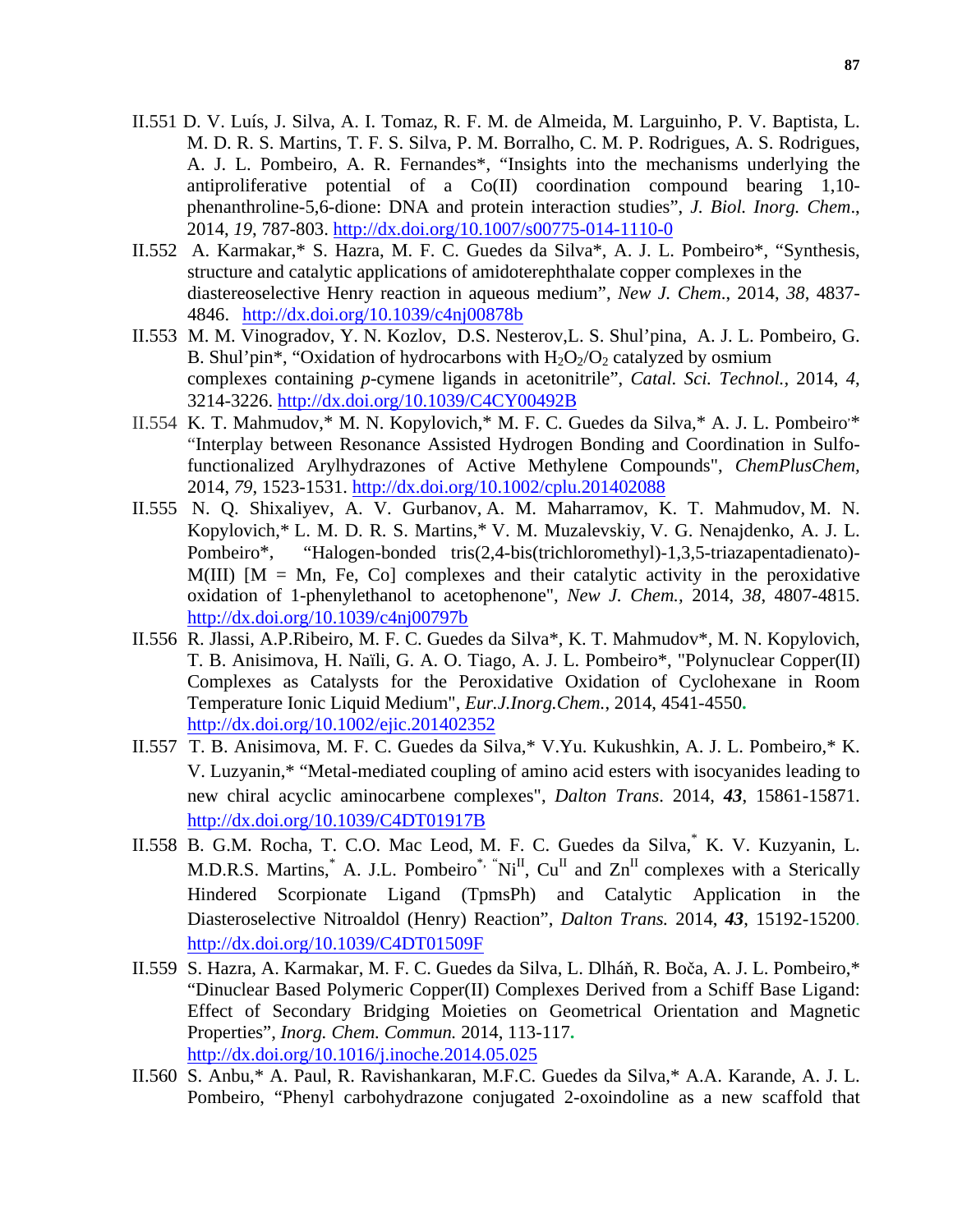augments the DNA and BSA binding affinity and anti-proliferative activity of a 1,10 phenanthroline based copper(II) complex", *Inorg. Chim. Acta,* 2014, 183-193. http://dx.doi.org/10.1016/j.ica.2014.07.016

- II.561 J. Silva, A.S. Rodrigues, P.A. Videira, J. Lasri, A.J. Charmier, A.J.L. Pombeiro, A.R. Fernandes,\* "Characterization of the antiproliferative potential and biological targets of a *trans* ketoimine platinum complex", *Inorg. Chim. Acta,* 2014, *423,* 156-167*.*  http://dx.doi.org/10.1016/j.ica.2014.07.067
- II.562 M. Sutradhar,\* M.F.C. Guedes da Silva,\* A.J.L. Pombeiro,\* "A new cyclic binuclear Ni(II) complex as a catalyst towards nitroaldol (Henry) reaction", *Cat. Commun*., 2014, *57*, 103-106. http://dx.doi.org/10.1016/j.catcom.2014.08.013
- II.563 K. Mamudov, M. Kopylovich, A. Sabbatini, M. Drew, L.M.D.R.S. Martins, C. Pettinari, A.J.L. Pombeiro, "Cooperative Metal-Ligand Assisted E/Z Isomerization and Cyano Activation at  $Cu^{II}$  and  $Co^{II}$  Complexes of Arylhydrazones of Active Methylene Nitriles", *Inorg.Chem*., 2014, *53*, 9946-9958. http://dx.doi.org/10.1021/ic501704g
- II.564 S. Jaros, M.F.C. Guedes da Silva\*, M. Florek, P. Smoleński, A.J.L. Pombeiro, A. Kirillov\*, "Aliphatic Dicarboxylate Directed Assembly of Silver(I)-1,3,5-Triaza-7 phosphaadamantane Coordination Networks: Topological Versatility and Antimicrobial Activity". *Cryst. Grow. Des.* 2014, *14*, 5408-5417. http://dx.doi.org/10.1021/cg500557r
- II.565 J. Sedlacek, L.M.D.R.S. Martins, P. Danek, A.J.L. Pombeiro, B. Cvek¸ "Diethyldithiocarbamate complexes with metals used as food supplements show different effects in cancer cells", J. App. Biomed., 2014, *12*, 301-308. http://dx.doi.org/10.1016/j.jab.2014.04.002
- II.566 M.-F. Zaltariov, M. Alexandru, M. Cazacu, S. Shova, G. Novitchi, C. Train, A. Dobrov, M.V. Kirillova, E.C.B.A. Alegria, A.J.L. Pombeiro, V.B. Arion, "Tetranuclear Copper(II) Complexes with Macrocyclic and Open-Chain Disiloxane Ligands as Catalyst Precursors for Hydrocarboxylation and Oxidation of Alkanes and 1-Phenylethanol", *Eur. J. Inorg. Chem.* 2014, 4946–4956. http://dx.doi.org/10.1002/ejic.201402578
- II.567 E. Valishina, M.F.C Guedes da Silva.; M. Kinzhalov, T. Buslaeva, M. Haukka, A.J.L. Pombeiro, V. Boyarskiy, V. Kukushkin, K. Luzyanin, "Palladium-ADC complexes as efficient catalysts in copper-free and room temperature Sonogashira coupling" *J. Mol. Cat. A: Chem*. 2014, *395*, 162-171. http://dx.doi.org/10.1016/j.molcata.2014.08.018
- II.568 D.S. Nesterov, O.V. Nesterova, V.N. Kokozay, A.J.L. Pombeiro, "Polynuclear Heterometallic Complexes from Metal Powders: The "Direct Synthesis" Approach, *Eur. J. Inorg. Chem*. 2014, *27*, 4496-4517. http://dx.doi.org/10.1002/ejic.201402266
- II.569 L.M.D.R.S. Martins, C. Pettinari, F. Marchetti, E.C.B.A. Alegria, A.J.L. Pombeiro, Electrochemical Properties of (n5-C5Me5)-Rhodium and -Iridium Complexes Containing Bis(pyrazolyl)alkane Ligands, *Port. Electrochim. Acta*, 2014, *32*, 253-260.
- II.570 S. Hazra, S. Mukherjee, M.F.C. Guedes da Silva, A.J.L. Pombeiro, "A Cyclic Tetranuclear Cuboid Type Copper(II) Complex Doubly Supported by Cyclohexane-1,4- Dicarboxylate: Molecular and Supramolecular Structure and Cyclohexane Oxidation Activity" *RSC Advances*, 2014, *4*, 48449-48457. http://dx.doi.org/10.1039/c4ra06986b
- II.571 S. Anbu, E.C.B.A. Alegria, M.F.C. Guedes da Silva, A.J.L. Pombeiro, "Catalytic activity of a benzoyl hydrazone based new dimeric dicopper(II) complex in catechol and alcohol oxidation reactions" 2014, http://dx.doi.org/10.1016/j.ica.2014.11.038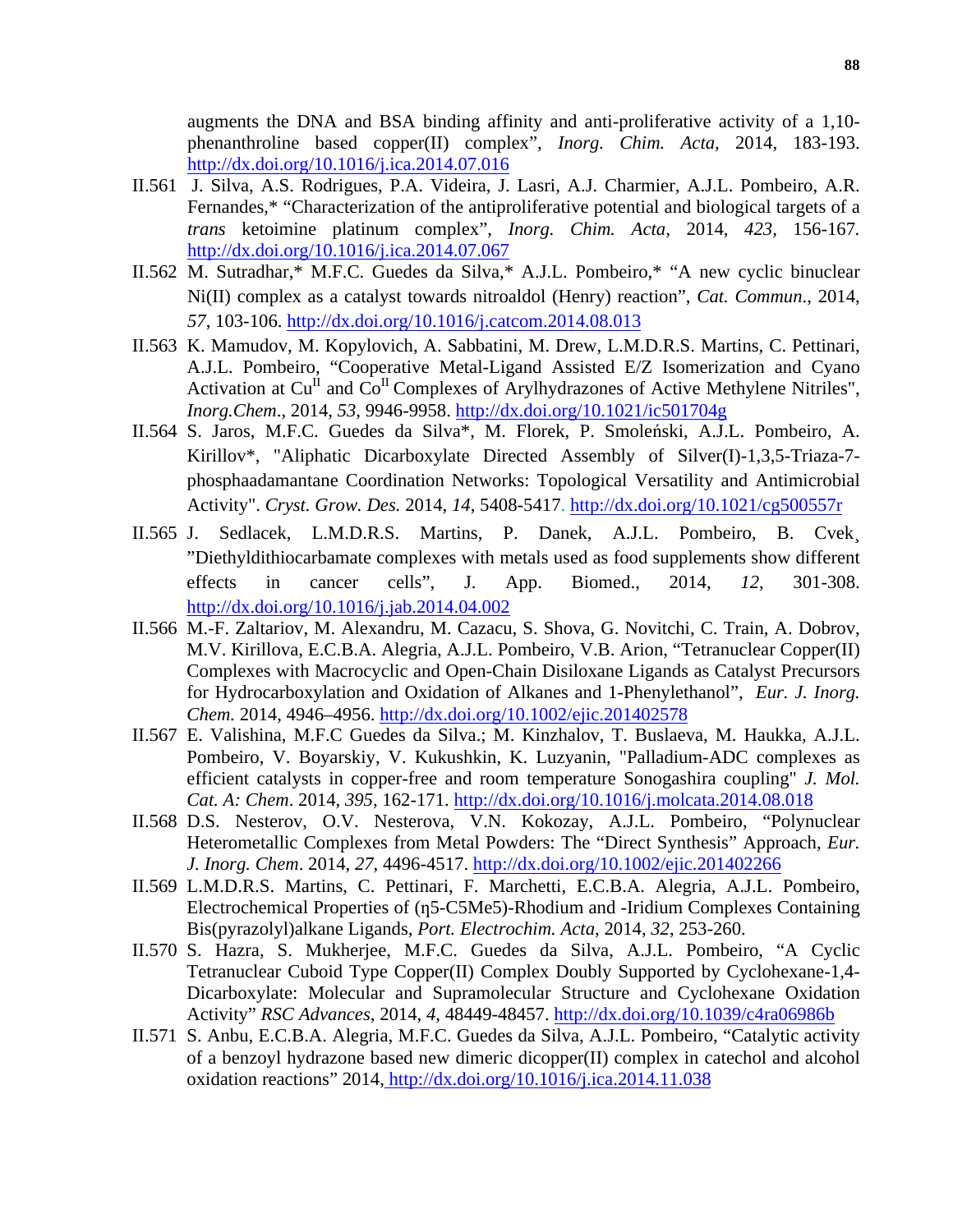### **2015**

- II.572 D.S. Nesterov, O.V. Nesterova, M.F.C. Guedes da Silva, A.J.L. Pombeiro\* "Catalytic Behaviour of a Novel Fe(III) Schiff Base Complex in the Mild Oxidation of Cyclohexane", *Cat. Sci. Technol.* 2015 in press. http://dx.doi.org/10.1039/C4CY00888J
- II.573 P. Smoleński\*, C. Pettinari\*, F. Marchetti, M.F.C. Guedes da Silva\*, G. Lupidi, G.V.B. Patzmay, D. Petrelli, L. Vitali, A.J.L. Pombeiro "Syntheses, Structure and antimicrobial activity of New remarkably light-stable and water-soluble Tris(pyrazolyl)methane sulfonate Silver(I) Derivatives of N-methyl-1,3,5-Triaza-7-phosphaadamantane salt - [mPTA]BF4" *Inorg. Chem.* 2015, *5,* 434–440. http://dx.doi.org/10.1021/ic501855k
- II.574 M. Sutradhar, L.M.D.R.S. Martins, M.F.C. Guedes da Silva, A.J.L. Pombeiro\* "Oxidovanadium complexes with tridentate aroylhydrazone as catalyst precursors for solvent-free microwave-assisted oxidation of alcohols" *Applied Catalysis A-General*, 2015, *493*, 50-57. http://dx.doi.org/10.1016/j.apcata.2015.01.005
- II.575 Z. Ma\*, L.M.D.R.S. Martins, M.F.C. Guedes da Silva\*, A.J.L. Pombeiro "Silver Coordination Polymers with Tri- and Hexacyanoethyl-functionalized Macrocyclic Ligands" *Dalton Trans.* 2015, *44*, 1388-1396. http://dx.doi.org/10.1039/C4DT02604G
- II.576 A. Karmakar\*, S. Hazra, M.F.C. Guedes da Silva\*, A.J.L. Pombeiro\* "Synthesis, Structure and Catalytic Application of Lead(II) Complexes in Cyanosilylation Reaction**"** *Dalton Trans.* 2015, *44*, 268-280. http://dx.doi.org/10.1039/C4DT02316A
- II.577 K.T. Mahmudov,\* M.F.C. Guedes da Silva,\* M. Sutradhar, M.N. Kopylovich, F.E. Huseynov, N.T. Shamilov A.A. Voronina, T.M. Buslaeva, A.J.L. Pombeiro<sup>\*</sup> Lanthanide Derivatives Comprising Arylhydrazones of β-Diketones: Cooperative *E/Z* Isomerization and Catalytic Activity in Nitroaldol Reaction" *Dalton Trans.* 2015, accepted http://dx.doi.org/10.1039/C4DT03788J
- II.578 B.G.M. Rocha, M.L. Kuznetsov,\* Y.N. Kozlov A.J.L. Pombeiro, G.B. Shul'pin "Simple soluble Bi(III) salts as efficient catalysts for the oxidation of alkanes with  $H_2O_2$ " *Cat. Sci. Technol*. 2015, Advance Article. http://dx.doi.org/10.1039/C4CY01651C
- II.579 M.M. Vinogradov, Y.N. Kozlov, A.N. Bilyachenko, D.S. Nesterov, L.S. Shul'pina, Y.V. Zubavichus, A.J.L. Pombeiro, M.M. Levitsky, A.I. Yalymov, G.B. Shul'pin "Alkane oxidation with peroxides catalyzed by cage-like copper(II) silsesquioxanes" *New. J. Chem.*, 2015, 39, 187-199. http://dx.doi.org/10.1039/c4nj01163e
- II.580 A. Karmakar, S. Hazra, M.F.C. Guedes da Silva\*, A.J.L. Pombeiro\* **"**Zinc Amidoisophthalate Complexes and their Catalytic Application in Diastereoselective Henry Reaction", *New Journal of Chemistry*, 2015 in press. http://dx.doi.org/10.1039/C4NJ02371D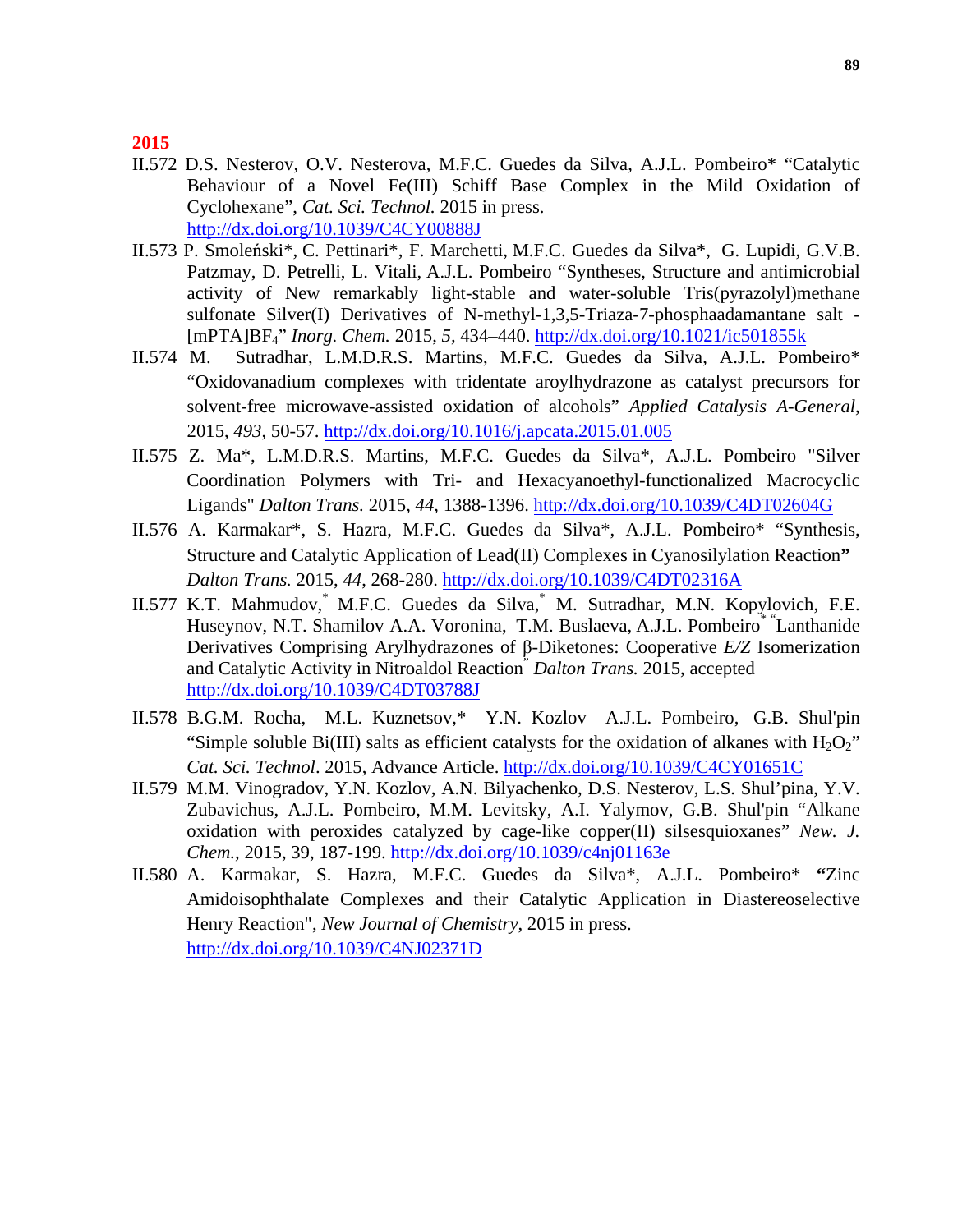### **III – PATENTS**

- III.1 V. Yu. Kukushkin, A.J.L. Pombeiro\*, G. Wagner, J.J.R. Fraústo da Silva, "Platinummediated Synthetic Process for  $\Delta^4$ -1,2,4-Oxadiazolines", PT 102 483 R (date: 2000/06/21). International Patent pending: PCT/PTO1/00011 (date: 2001/06/21), 01943977.7 (European) and WO 01/98283 A1 (date: 2001/12/27).
- III.2 A.J.L. Pombeiro\*, V. Yu. Kukushkin, M.N. Kopylovich, J.J.R. Fraústo da Silva, "Catalyst and Synthetic Process for Carboxamides by Nitrile Hydrolysis", PT 102 618 (priority date: 2001/05/30; award date: 2005/03/08). International Patent pending: WO 02/096856 A1 (date: 2002/12/05).
- III.3 Q.Li, A.J.L. Pombeiro\*, M.F.C. Guedes da Silva, H. Lingge, "Diorgano-tin Derivatives of Aryl-hydroxamic Acids Having Anti-tumor Activity", PT 102826 (priority date: 2002/08/07; award date: 2004/08/23).
- III.4 A.J.L. Pombeiro\*, J.J.R. Fraústo da Silva, Y. Fujiwara, J.A.L. Silva, P.M. Reis, A.F. Palavra, "Catalysts and Process for the Direct Conversion of Methane into Acetic Acid", PT 102859 (priority date: 2002/10/23; award date: 2004/08/26), WO 2004/037416 A3 (date: 2004/05/06), China (850332MP, date: 2005/06/14), Europe ("Vanadium Catalysts and a Process for the Direct Conversion of Methane into Acetic Acid", 03748820.2-2104- PT0300015), USA ("Process for Direct Conversion of Methane into Acetic Acid", US 7,238,838 B2, award date: 2007/07/03), Japan (2004-546574).
- III.5 A.J.L. Pombeiro\*, M.N. Kopylovich a,d V. Yu. Kukushkin, "System and Processes for the Syntheses of Imidoylamidines and Acetylamides". PT 103017 X (priority date: 2003/09/05; award date: 2005/06/27).
- III.6 A.J.L. Pombeiro\*, M.N. Kopylovich, A.M. Kirillov, "System and Processes for the Catalytic Peroxidative Oxidation, in Mild Conditions, of Cyclohexane and Cyclopentane to the Corresponding Alcohols and Ketones". PT 103033 X (priority date: 2003/10/24; award date: 2005/10/18).
- III.7 A.J.L. Pombeiro\*, J.J.R. Fraústo da Silva, J.A.L. Silva, M.V. Kirillova, P.M. Reis, A.F. Palavra, Y. Fujiwara, "Process for the Direct and Simultaneous Conversion of Ethane into Acetic and Propionic Acids". PT 103131 Z (priority date: 2004/06/02; award date: 2006/09/29).
- III.8 A.J.L. Pombeiro\*, M.N. Kopylovich, V. Yu. Kukushkin, K.V. Louzianine, "Systems and Processes for the Synthesis of Phthalocyanines and Their Complexes, Based on the Use of Oximes or Hydroxylamines, at a Low temperature and with a Good Yield". PT 103130 Y (priority date: 2004/06/02; award date: 2006/03/22).
- III.9 A.J.L. Pombeiro\*, A.M. Kirillov, M.N. Kopylovich, M.V. Kirillova, M. Haukka, M.F.C. Guedes da Silva, "New Di-, Tri-, Tetra- and Poly-nuclear Copper Complexes, and Their Use as Catalysts for the Peroxidative Oxidation of Cyclohexane". PT 103225 (priority date: 2005/01/19; award date: 2006/03/20).
- III.10 A.J.L. Pombeiro\*, M.V. Kirillova, A.M. Kirillov, J.J.R. Fraústo da Silva, "Methyl(trioxo)rhenium and Other Rhenium Oxides as Catalysts for the Carboxylation and Hydroxylation of Alkanes". PT 103345 (priority date: 2005/09/13; award date: 2006/03/24).
- III.11 A.J.L. Pombeiro\*, J.J.R. Fraústo da Silva, J.A.L. Silva, M.V. Kirillova, P.M. Reis, A.M. Kirillov, A. Palavra, "Groups 5 and 6 Metal Oxides as Catalytic Systems for Oxidative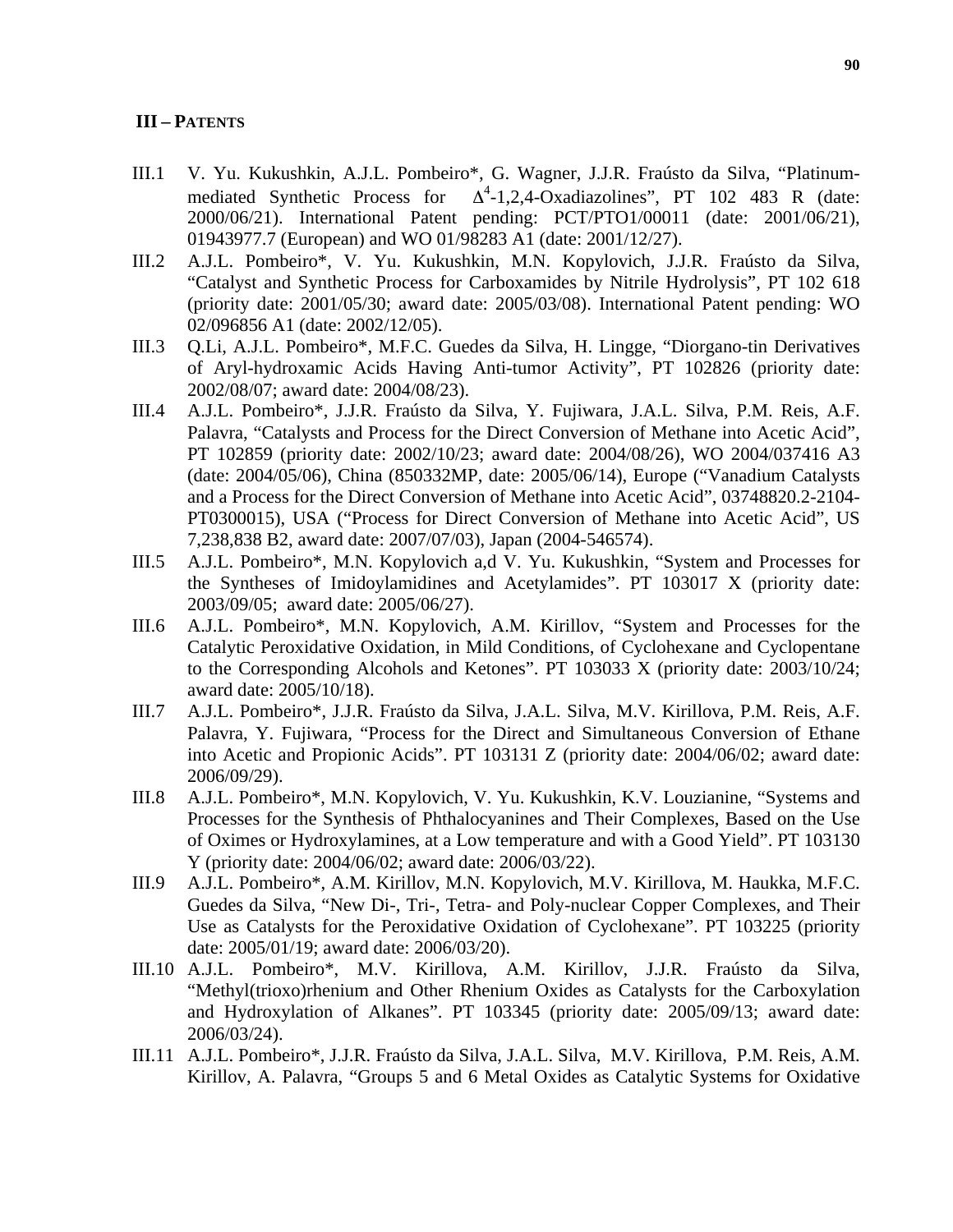Functionalization Reactions of Alkanes". PT 103350 (priority date: 2005/09/16; award date: 2006/03/27).

- III.12 A.J.L. Pombeiro\*, J.J.R. Fraústo da Silva, J.A.L. Silva, M.V. Kirillova, "Transition Metal Catalytic Systems for High Turnover Numbers in Alkane Oxidation and Carboxylation Reactions, their Preparation and Utilization". PT 103352 (priority date: 2005/09/20; award date: 2006/08/31).
- III.13 A.J.L. Pombeiro\*, M.N. Kopylovich, A.M. Kirillov, V. Yu. Kukushkin, M. Haukka, "Method for the Preparation of New Unsymmetrical Imidoylamidine Nickel(II) Complexes bearing an Isoindolinone Moiety, Compounds thereof and Their Use as Colouring Materials", PT 103522 (priority date: 2006/07/12; award date: 2007/03/30).
- III.14 A.J.L. Pombeiro\*, A.M. Kirillov, M.N. Kopylovich, V.N. Kokozay, D.S. Nesterov, "Heterotrimetallic Fe/Cu/Co Complex, Preparation Method Thereof and Catalyst Comprising the Same for the Mild Oxidation of Cycloalkanes", PT 103526 (priority date: 2006/07/14; award date: 2007/05/02).
- III.15 Q. Li, X. Shang, J. Wu, A.J.L. Pombeiro\*, "Polymeric Complexes of Dibutyltin and Aryl- hydroximate with Anti-tumor Activity", PT 103613 (priority date: 2006/12/07; award date: 2007/10/03).
- III.16 A.J.L. Pombeiro\*, M.V. Kirillova, A.M. Kirillov, J.A.L. Silva, J.J.R. Fraústo da Silva, "Method of Conversion, under Mild Conditions and in Aqueous Medium, of Gaseous and Liquid Alkanes into Carboxylic Acids", PT 103640 (priority date: 2007/01/18; award date: 2007/09/20). International Patent: WO/2008/088234 (date: 2008/07/24). European Patent: EP 2 125 685 B1 (date of publication: 2013/06/26, Bulletin 2013/26). Canadian Patent: 2,675,963 (classification: c07c 51/145) (date: 2014/05/30).
- III.17 A.J.L. Pombeiro\*, L.M.D.R.S. Martins, E.C.B.A. Alegria, "Use of Microwaves for the Synthesis of Substituted Tris(pyrazolyl)methanes", PT 103681 (priority date: 2007/11/02; award date: 2009/12/04).
- III.18 A.J.L. Pombeiro\*, K.V. Luzyanin, V. Yu. Kukushkin, M.N. Kopylovich, "Method of 3- Iminoisoindolin-1-ones Synthesis Based on the Use of N,N-diethylhydroxylamine", PT 103718 (priority date: 2007/04/13; award date: 2007/10/03).
- III.19 A.J.L. Pombeiro\*, L.M.D.R.S. Martins, E.C.B.A. Alegria, M.V. Kirillova, "New Complexes of Rhenium with Pyrazole or tris(1-pyrazolyl)methanes and Their Application as Catalysts for the Partial Oxidation, under Mild Conditions, of Ethane to Acetic and Acetaldehyde and of Cyclohexane to Cyclohexanol and Cyclohexanone", PT 103735 (priority date: 2007/05/11; award date: 2008/03/31).
- III.20 A.J.L. Pombeiro\*, M.V. Kirillova, J.A.L. Silva, J.J.R. Fraústo da Silva, "System for the Conversion, under Mild Conditions, of Ethane and Propane in Carboxylic Acids by Using Vanadium-containing Heteropolyacid Catalysts", PT 103814 (priority date: 2007/08/23; award date:...).
- III.21 A.J.L. Pombeiro\*, J. Lasri, M.A.J. Charmier, M. Haukka, "System and Method of Synthesis of Polysubstituted *E*-cyanolefins Based on Reactions of Nitriles with Nitrones", PT 103888 (priority date: 2007/11/20; award date: 2009/06/23).
- III.22 A.J.L. Pombeiro\*, L.M.D.R.S. Martins, E.C.B.A. Alegria, T.S.F. Silva, "Scorpionate Chloro-Complexes of Iron and Vanadium and Their Application as Catalysts for the Partial Oxidation, under Mild and Environmentally Tolerable Conditions, of Cyclohexane to Cyclohexanol and Cyclohexanone", PT 104153 (priority date: 2008/08/04; award date: 2009/07/01).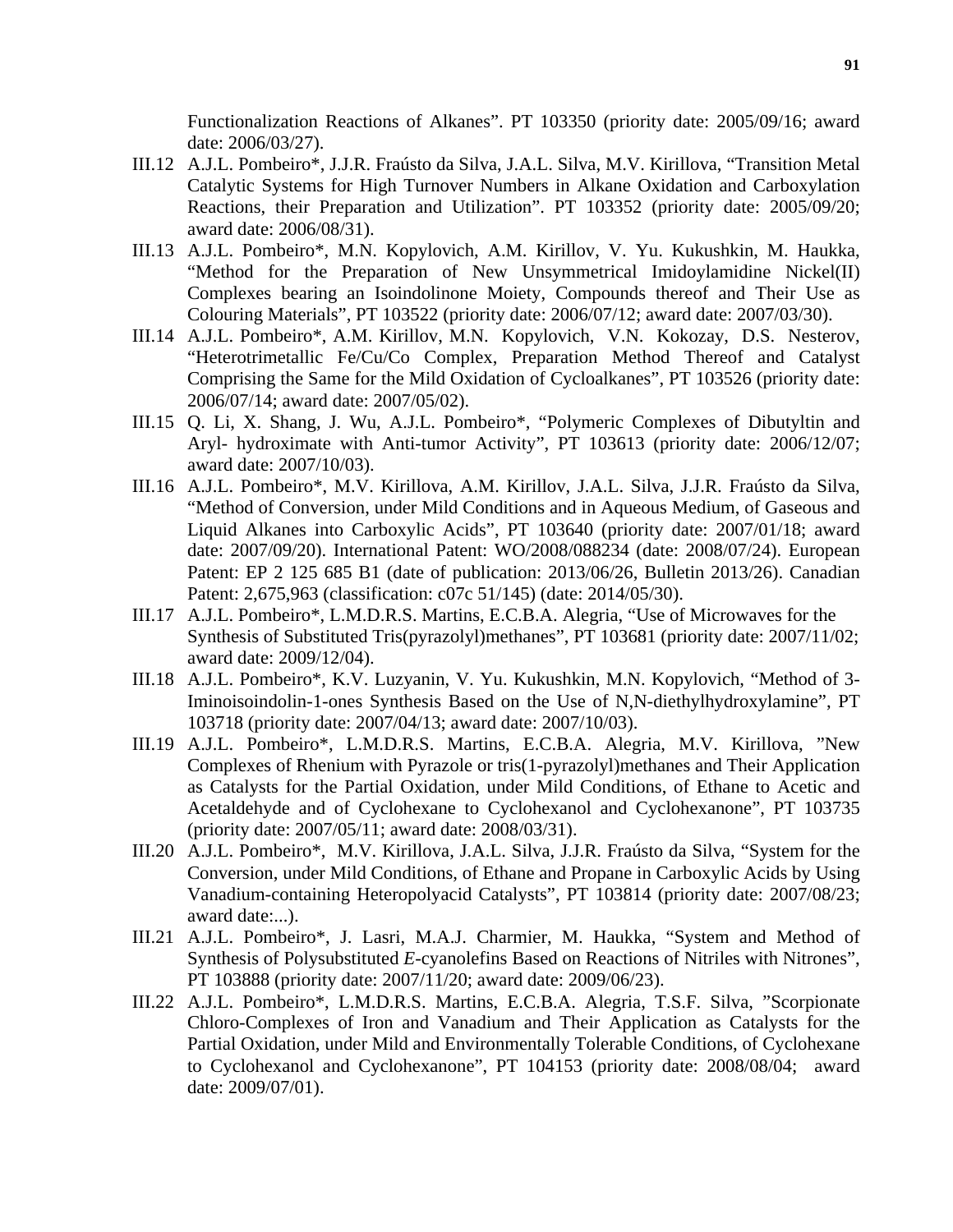- III.23 A.J.L. Pombeiro\*, J. Lasri, M. Kopylovich, M.F.C. Guedes da Silva, R.R. Fernandes, M.A.C. Januário, "New Palladium Complexes with Bis(pyrrolidinyledene)phthalamides and Di-hydropyrrolyliminoisoindolinones, and their Application as Catalysts in Suzuki-Miyaura Coupling Reactions", PT 104187 (priority date: 2008/09/25; award date: 2009/07/23).
- III.24 A.J.L. Pombeiro\*, L.M.D.R.S. Martins, E.C.B.A. Alegria, G.S. Mishra, J.J.R. Fraústo da Silva, "Complexes of Rhenium and Pyrazole Supported on Functionalized Silica as Catalysts for the Partial Oxidation of *n*-Hexane and Cyclohexane with Dioxygen and under Environmentally Acceptable Conditons", PT 104197 (priority date: 2008/09/30; award date: 2009/07/27).
- III.25 A.J.L. Pombeiro\*, J. Lasri, M. Kopylovich, M.F.C. Guedes da Silva, S. Mukhopadhyay, R.R. Fernandes, M.A.J. Charmier, "New Palladium Complexes with Bicyclic Ligands of Hydropyrol-Oxadiazole Type, and Their Application as Catalysts in Microwave-assisted Suzuki-Miyaura Coupling Reactions", PT 104199 (priority date: 2008/09/30; award date: 2009/08/11).
- III.26 A.J.L. Pombeiro\*, A.M. Kirillov, K.R. Gruenwald, M. Haukka, " N-Butyldiethanolaminate Copper(II) Compounds, Preaparation Method thereof and Use as Catalyst Precursors for Mild Oxidation of Cyclohexane", PT 104264 (priority date: 2008/11/26; award date: 2010/01/19).
- III.27 A.J.L. Pombeiro\*, L.M.D.R.S. Martins, T.F.S. Silva, G.S. Mishra, "Process for Conversion of Cyclohexane to Cyclohexanol and Cyclohexanone using Scorpionate Chloro-complexes of Vanadium(III or IV) as Catalysts, with Oxygen in the Absence of Solvents", PT 104447 (priority date: 2009/03/20; award date: 2009/12/30).
- III.28 A.J.L. Pombeiro\*, M. Gajewska, K.V. Luzyanin, M. F.C. Guedes da Silva, Q. Li, "New Cyclic Trinuclear Tin Complexes with Antitumor Activity bearing the Oxime-Hydroxamate Type Ligand *N*,2-di-hydroxi-5-(1-hidroxyiminoethyl)benzamide", PT 104676 (priority date: 2009/07/20; award date: 2010/02/08).
- III.29 A.J.L. Pombeiro\*, L.M.D.R.S. Martins, M.F.C. Guedes da Silva, G.S. Mishra, T.F.S. Silva, R. Wanke, "Copper(II) Complexes with Hydrophilic C-functionalized Scorpionate Ligands and Their Application as Catalysts for thye Peroxidative Oxidation of Cyclohexane under Environmentally Tolerable Conditions, in Particular in Aqueous Medium", PT 104713 (priority date: 2009/08/09; award date: 2010/09/13).
- III.30 A.M. Kirillov, P. Smoleński, Z. Ma, M.F.C. Guedes da Silva, M. Haukka, A.J.L. Pombeiro\*, "Copper Complexes Bearing Iodo and Aminophosphine Ligands, Their Preparative Method and Use as Photoluminescent Materials, PT 104799 (priority date: 2009/10/20; award date: 2010/10/26).
- III.31 A. J.L. Pombeiro\*, P.J. Figiel, M. Kopylovich, J. Lasri, M. F. C. Guedes da Silva, J. J.R. Fraústo da Silva, L. M.D.R.S. Martins, T. F.S. Silva, "Copper(II) Complex with 2,4 ethoxy-1,3,5-triazapentadienide Ligands and its Application, and of the 2,4-methoxy Analogue, as Catalysts for the Peroxidative Oxidation, Assisted by Microwaves and without Addition of Solvent, of Secondary Alcohols to Ketones", PT 104884 (priority date: 2009/12/15; award date: 2011/10/26).
- III.32 A.J.L. Pombeiro\*, L.M.D.R.S. Martins, T.F.S. Silva, M. F. C. Guedes da Silva, K. V. Luzyanin, M. V. Kirillova, "Oxocomplexes of Vanadium(IV-V) with Scorpionate or Pyrazol Ligands and Their Application as Catalysts for the Peroxidative Oxidation of Cycloalkanes and the Carboxylation of Gaseous Alkanes", PT 104887 (priority date: 2009/12/15; award date: 2011/09/06).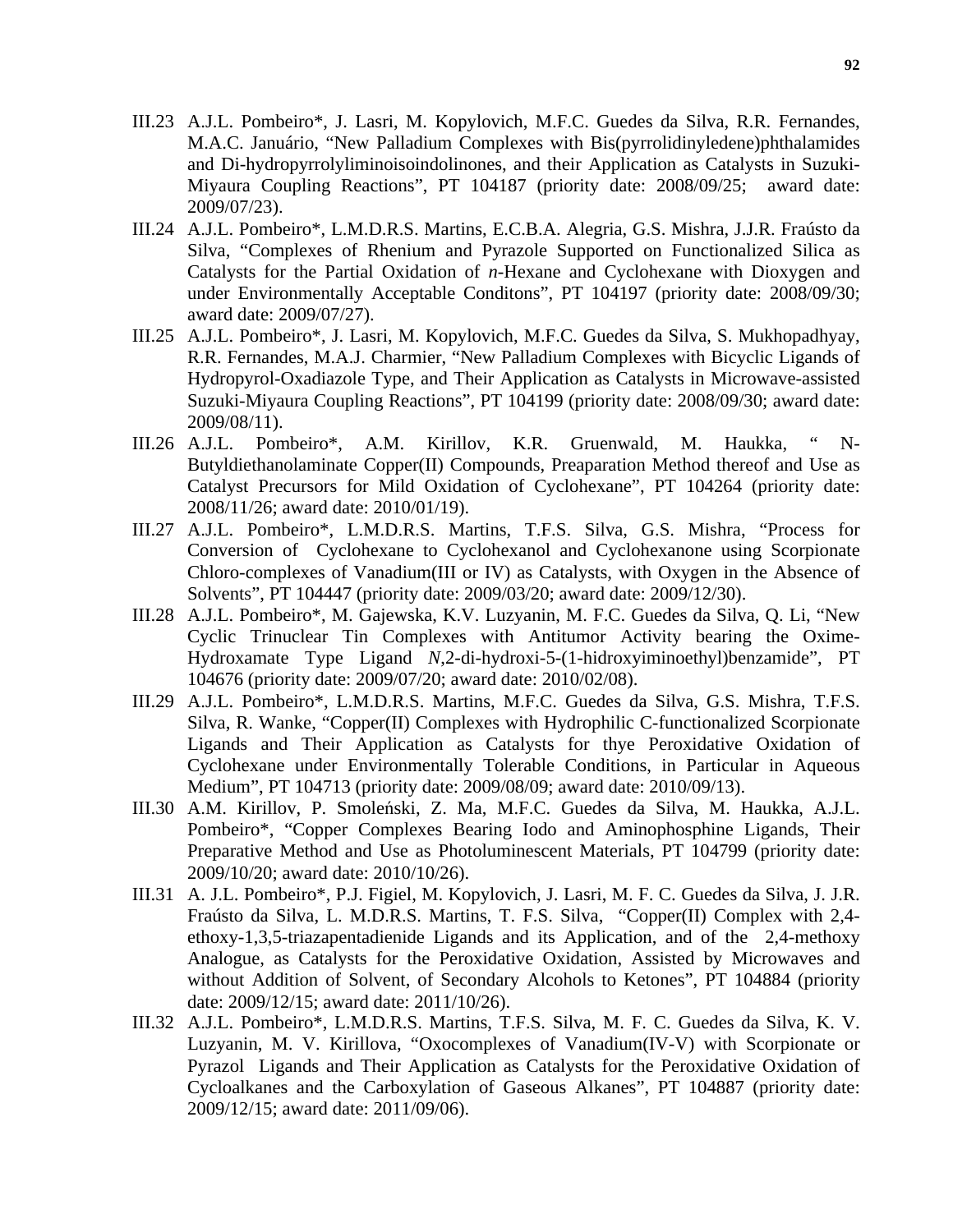- III.33 A.J.L. Pombeiro\*, R.R. Fernandes, J. Lasri, A.M.F. Palavra, M.F.C. Guedes da Silva, J.A.L. Silva, J.J.R. Fraústo da Silva, "Palladium (II) Complexes with Oxadiazoline and Ketoimine Ligands as Catalysts of Suzuki-Miyaura Reactions in Supercritical Carbon Dioxide Medium", PT 105634 (priority date: 2011/04/19; award date: 2013/04/26).
- III.34 B.G.M. Rocha, R.S. Chay, K. Luzyanin, V. Kukushkin, M.F.C. Guedes da Silva, A.J.L. Pombeiro, "Catalytic Process for Hydroxylkation of Terminal Alkynes, in the Absence and in the Presence of Solvent, Based on Acyclic Diaminocarbene Platinum(II) Complexes", PT 107011 (priority date: 2013/05/22).
- III.35 L.M.D.R.S. Martins, M. Sutradhar, M. F. C. Guedes da Silva, A.J.L. Pombeiro, "Oxocomplexes of Vanadium(IV-V) with Ligands Derived from Salicylaldehyde-2 hydroxybenzoyl-hydrazone and 8-Hydroxyquinoline or 1,10-Phenantroline and Their Application as Catalysts for the Microwave-assisted Peroxidative Oxidation of Secondary Alcohols to Ketones, without Added Solvent", PT107601 (priority date: 2014/04/14).
- III.36 L.M.D.R.S. Martins, A.P. Ribeiro, A.J.L. Pombeiro, "Process for the Microwaveassisted Conversion of Cycloalkanes to the Corresponding Alcohol-Ketone Mixtures, with Hydrogen Peoxide, and Using a Scorpionate Chloro-Complex of Iron(II) as Catalyst", PT 107797 (priority date: 2014/07/25).
- III.37 A.J.L. Pombeiro, M.V. Kirillova, A.M. Kirillov, J.A.L. Silva, J.J.R. Fraústo da Silva, "Method of Conversion, under Mild Conditions and in Aqueous Medium, of Gaseous and Liquid Alkanes into Carboxylic Acids - European Patent: EP 2 125 685 B1 (date of publication: 2013/06/26, Bulletin 2013/26). Canadian Patent: 2,675,963 (classification: c07c 51/145) (award date: 2014/05/30).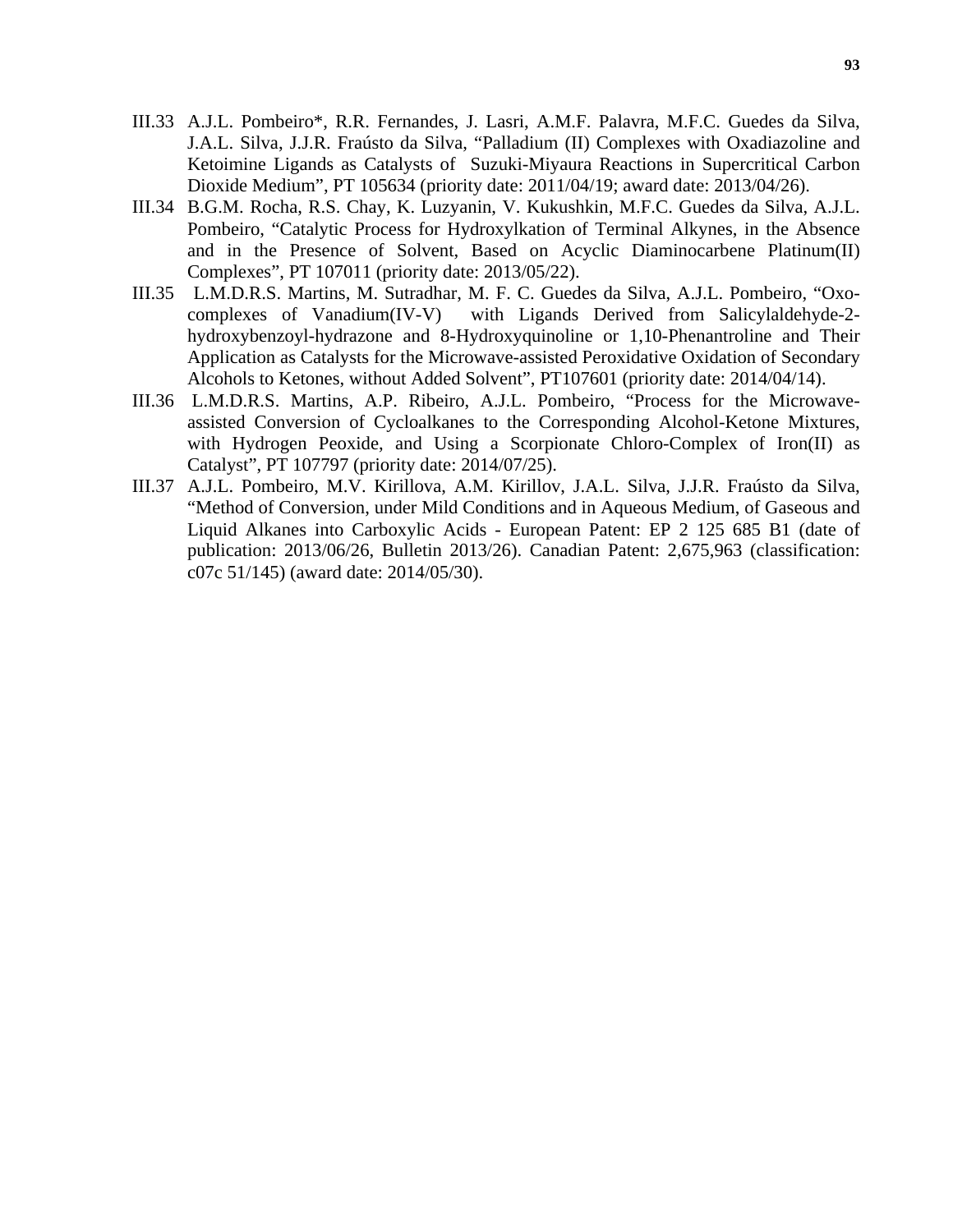#### **IV - DIDATIC WORKS**

(*See also book 1.4, invited lecture 30, and presentations at conferences 47, 154 and 212*)

- IV.1 A.J.L. Pombeiro\*, J.J.R. Fraústo da Silva, "Acid-Base Equilibrium in Non-Aqueous Solvents" (in Portuguese), I.S.T., Lisbon, 1973 (18 pages).
- IV.2 A.J.L. Pombeiro\*, "Introduction to Laboratory Tchniques" (in Portuguese), I.S.T., Lisbon, 1981 (329 pages).
- IV.3 A.J.L. Pombeiro\*, "Isocyanide Compounds" and "Carbyne Compounds", lecture notes presented at the M.Sc. course on "Organometallic Chemistry" (University of Sussex, U.K.), 1981/2 (included in IV.4) (67 hand written pages).
- IV.4 A.J.L. Pombeiro\*, "Organometallic Chemistry", lecture notes presented at the M.Sc. course on the "Chemistry of Catalytic Processes" (I.S.T., Lisbon), 1982/3 (in Portuguese) (340 hand written pages).
- IV.5 A.J.L. Pombeiro\*, "Metallo-Bioinorganic Chemistry", Inorganic Chemistry Laboratory (I.S.T.)/Complexo I, Lisbon, 1987 (in Portuguese) (148 pages).
- IV.6 A.J.L. Pombeiro\*, "Homogeneous Catalysis", lecture notes for the course on "Catalysis" (I.S.T., Lisbon), 1990 (in Portuguese) (45 hand written pages).
- IV.7 A.J.L. Pombeiro\*, "Industrial Organometallic Chemistry and Fine Chemistry − History, Tendencies and Prospects", lecture notes for the courses on "Organometallic Chemistry" (M.Sc. course on Chem. Eng./Applied Chemistry, I.S.T., Lisbon, 1989-91) and on "Coordination Compounds in Pharmacology" (PEDIP programme, I.S.T., Lisbon, 1991/92) (in Portuguese) (*ca*. 20 hand written pages, plus extracts from IV.4 and IV.5).
- IV.8 A.J.L. Pombeiro\*, "Electrosynthesis", lecture notes for the course on "Electrochemical Methods in Synthesis" (M.Sc. course on Chem.Eng./Applied Chemistry, I.S.T., Lisbon, 1991/92) (in Portuguese) (47 hand written pages).
- IV.9 A.J.L. Pombeiro\*, "Coordination Chemistry of Transition Metals", lecture notes for the course "Inorganic Chemistry I" (Chem. Eng., I.S.T., Lisbon, 1995) (in Portuguese) (*ca*.170 hand written pages).
- IV.10 A.J.L. Pombeiro\*, "Molecular Electrochemistry of Organometallic Complexes: Redox Properties and Activation by Electron Transfer", lecture notes for the "International School of Organometallic Chemistry", Camerino, Italy, 1997 (60 pages).
- IV.11 J.L. Pombeiro\*, "Homogeneous Catalysis", lecture notes presented at the course "Diplôme d'Etudes Approfondies" (D.E.A.) and "M.Sc. Multinational de Chimie Moléculaire", École Polytechnique (Palaiseau, Paris), 2003 (178 pages presented in "power-point" ; subject to further yearly updates).
- IV.12 A.J.L. Pombeiro\*, "Activation of Alkanes and Nitriles towards Metal-mediated Syntheses", lecture notes for the "International School of Organometallic Chemistry", Camerino, Italy, 2003 (65 pages presented in "power-point").
- IV.13 A.J.L. Pombeiro\*, "Topics of Coordination Chemistry", lecture notes for the National Taiwan University of Science and Technology, Taipei, Taiwan, 2007 (210 pages presented in "power-point").
- IV.14 A.J.L. Pombeiro\*, "Molecular Electrochemistry, Electrocatalysis and Homogeneous Catalysis", lecture notes for the XXVIII Chemistry Summer School, Federal University of S. Carlos, Brazil, 2008 (113 summary pages presented in "power-point").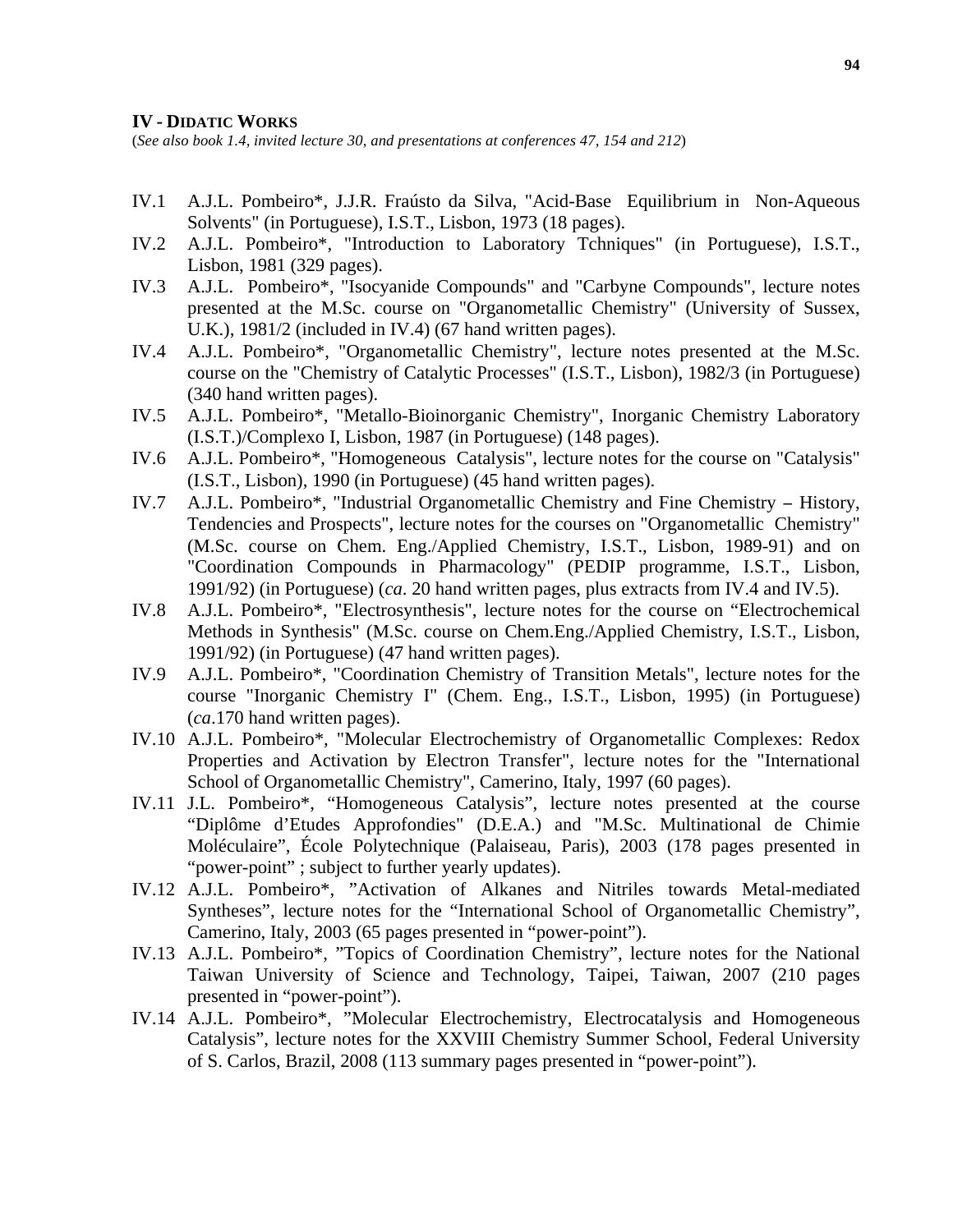- IV.15 A.J.L. Pombeiro\*, "Homogeneous Catalysis", lecture notes for the Erasmus (Intensive Programme) course on "Advanced Catalysis and Organometallic Chemistry", University of Camerino, Italy, 2009 (35 summary pages presented in "power-point").
- IV.16 A.J.L. Pombeiro\*, "Activation and Functionalization of Alkanes", lecture notes for the Erasmus (Intensive Programme) course on "Advanced Catalysis and Organometallic Chemistry", University of Camerino, Italy, 2009 (30 summary pages presented in "power-point").
- IV.17 A.J.L. Pombeiro\*, "Homogeneous Catalysis: Topics of Industrial Significance" and "Functionalization of Alkanes", lecture notes for the Lifelong Learning Programme / Erasmus Intensive Programme (IP) course EUCHEME ("EUropean CHemists for Energy, Materials and Environment"), University of Camerino, Italy 2012 and 2013 (*ca.* 40 summary pages presented in "power-point").
- IV.18 A.J.L.Pombeiro, M.F.C. Guedes da Silva, various modules within the "Homogeneous Catalysis" course of the CATSUS (Catalysis and Sustainability) PhD program, IST, 2014/15: introduction, basic concepts of coordination chemistry, bond and reactivity; various topics in catalysis: hydrocyanation, isomerization, C-C coupling, alkane functionalization, metal-mediated reactions of nitriles, cooperative and bifunctional catalysis (*ca.* 200 summary pages, "power-point").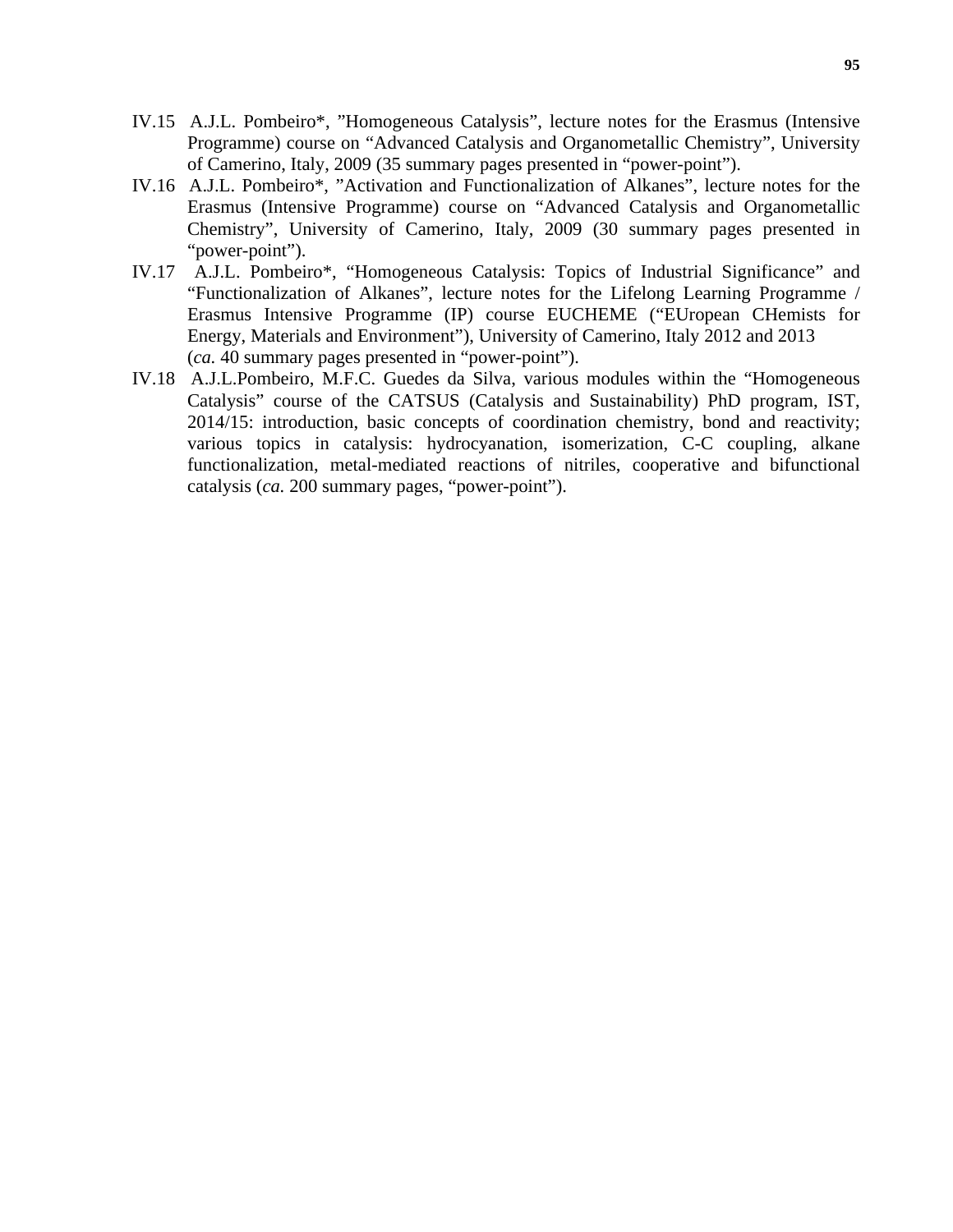## **V - OTHER WORKS**

- V.1 A.J.L. Pombeiro\*, "Model Studies on the Mild Fixation of Dinitrogen and Other Substrates of Nitrogenase" (in Portuguese), Instituto Superior Técnico, Lisbon, 1972 (122 pages).
- V.2 "By-Laws of the Portuguese Electrochemical Society" (project undertaken within the Foundation Commission of this society and approved by the General Assembly, 1984), *Portugaliae Electrochimica Acta*, 1989, *7*, 395-406.
- V.3 A.J.L. Pombeiro\*, review of the "Bulletin of Electrochemistry", *Portugaliae Electrochimica Acta*, 1988, *6*, 77-78.
- V.4 Responsibility (and coordination) for the publication entitled "Electrochemical Research", *Portugaliae Electrochimica Acta*, 1989 (June),*7*, 159-429 (celebratory issue of the 5<sup>th</sup> anniversary of the Portuguese Electrochemical Society). "Preface" of this issue (p. 159-165) (see also V.15).
- V.5 A.J.L. Pombeiro\*, "Portuguese Electrochemical Society − Genesis and the First Lustrum", *Portugaliae Electrochimica Acta*, 1989, *7*, 175-193 (celebratory issue − see V.4) (speech delivered at the celebratory session).
- V.6 A.J.L. Pombeiro\*, "Opening and Closing of the celebratory session of the  $5<sup>th</sup>$  anniversary of the Portuguese Electrochemical Society", *Portugaliae Electrochimica Acta*, 1989, *7*, 169-170 and 251 (celebratory issue - see V.4).
- V.7 A.J.L. Pombeiro\*, "Molecular Electrochemistry of Coordination Compounds", *Portugaliae Electrochimica Acta*, 1989, *7*, 333-338 (celebratory issue - see V.4) (abridged description of a research project).
- V.8 A.J.L. Pombeiro\*, "The Portuguese System of Science and Technology − Indicators, information and the Role of Some Institutions". Part I − "An Outline", *Memories of the Academy of Sciences of Lisbon* (Class of Sciences), 1991, XXXI, 553-581 (see V.105 e V.108).
- V.9 A.J.L. Pombeiro\*, "The Portuguese System of Science and Technology − Indicators, Information and the Role of Some Institutions". Part II − "Scientific Information and Evaluation in Portugal − The Role of Some Governmental and Scientific Institutions", *Memories of the Academy of Sciences of Lisbon* (Class of Sciences), 1991, XXXI, 583- 600 (see V.104 e V.108).
- V.10 Invited interviews, in Russia, on the systems of Science and Technology in Portugal and in the U.S.S.R. (interviewer: Prof. Zori Todres) included in the following Sovietic publications: "Mendeleev Chemistry Journal", 1991, *36*, no. 4; Chemistry and Life", April, 1992, 16-17; "Radical" (Journal of the "Society for Distribution of Scientific Knowledges"), no. 41, October 23rd, 1991.
- V.11 J.P. Peixoto, A.J.L. Pombeiro\*, "The Academy of Sciences of Lisbon" (invited paper), *in* "International Encyclopedia of Learned Societies and Academies", J. C. Kiger (ed.), Greenwood Press, Westport, U.S.A., 1993, p. 237-241.
- V.12 A.J.L. Pombeiro\*, "Molecular Electrochemistry of Inorganic, Bioinorganic and Organometallic Compounds − NATO Advanced Research Workshop" (informative note), Boletim Informativo, Instituto Superior Técnico, 1992, no. 136, 20-21. "Molecular Electrochemistry of Inorganic, Bioinorganic and Organometallic Compounds", NATO Newsletter (Scientific Publications), 1993, no. 46, p. 4.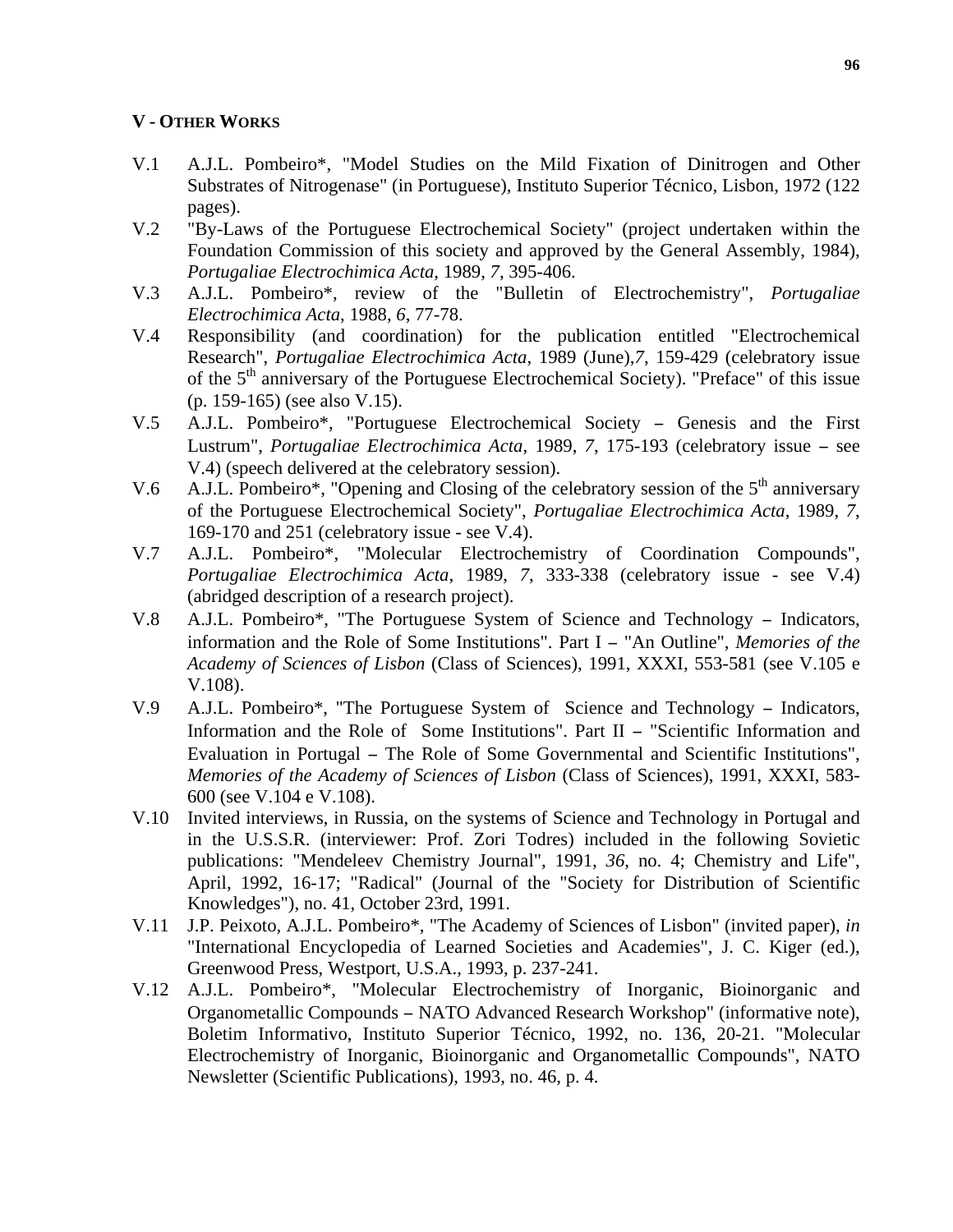- V.13 A.J.L. Pombeiro\*, J. McCleverty, "Preface" to the book "Molecular Electrochemistry of Inorganic, Bioinorganic and Organometallic Compounds", A.J.L. Pombeiro (ed.) and J. McCleverty (co-ed.), NATO ASI Series, Kluwer Academic Publishers, Dordrecht, The Netherlands, 1993, xiii-xvi.
- V.14 A.J.L. Pombeiro\*, "Joseph Chatt −A Biographic Note", *Química*, *Bull. Soc. Port. Quím*., 1994, no. 54, 2-5.
- V.15 Responsibility for the publication entitled "Electrochemical Research in Portugal", Portuguese Electrochemical Society, 1995 (updating of publication V.4). "Introduction" to this publication (p. 5-15) (with the other members of the Directive body of the Society, A.M. Silva, C. Paliteiro, J. Simão and C.M. Rangel).
- V.16 A.J.L. Pombeiro\*, "Scientific Research in Portugal − Current Situation and Perspectives", lecture notes presented (April 1997) at the Higher Course on Air War, Air Force High Studies Institute (*ca*. 90 pages) (updated annually until 2003).
- V.17 A.J.L. Pombeiro\*, "Professor José Pinto Peixoto", *Portugaliae Electrochimica Acta*, 1998, *16*, 121-132.
- V.18 A.J.L. Pombeiro\*, "Introductory Remarks", *Book of Abstracts* ("New Trends in Molecular Electrochemistry and XII Meeting of the Portuguese Electrochemical Society"), 2003, p. iii-iv.
- V.19 A.J.L. Pombeiro\*, "Protagonists in Chemistry: Prof. João J.R. Fraústo da Silva", *Inorg. Chim. Acta*, 2003, *356*, 1-5 (special issue dedicated to Prof. J.J.R. Fraústo da Silva). http://dx.doi.org/10.1016/S0020-1693(03)00330-X
- V.20 A.J.L. Pombeiro\*, C. Amatore, "Introduction", *in* "Trends in Molecular Electrochemistry", A.J.L. Pombeiro (ed.) and C. Amatore (co-ed.), FontisMedia / Marcel Dekker, Lausanne / New York, 2004, pp. xi-xii.
- V.21 M. Toscano Rico, F. Dias Agudo, A.J.L. Pombeiro "Preface", *in* "Trends in Molecular Electrochemistry", A.J.L. Pombeiro (ed.) and C. Amatore (co-ed.), FontisMedia / Marcel Dekker, Lausanne / New York, 2004, pp. xiii-xvi.
- V.22 F.F. Biani, A.J.L. Pombeiro\*, "Protagonists in Chemistry: Prof. P. Zanello", *Inorg. Chim. Acta*, 2008, *361*, 1567-1568 (special issue dedicated to Prof. Piero Zanello) .
- V.23 A.J.L. Pombeiro, "Preface" to the book "Advances in Organometallic Chemistry and Catalysis" (The Silver/Gold Jubilee ICOMC Celebratory Book), A. J. L. Pombeiro (ed.), J.Wiley & Sons, 2014.
- V.24 A.J.L. Pombeiro, invited interview for *Química (Bulletin of the Portuguese Chemical Society),* 2013, *131*, 11-20.
- V.25 A.J.L. Pombeiro, invited interview for "Elsevier Author Profile", 2013: http://www.elsevier.com/authors/authors-update/issue-4/about-the-author-prof.-armandoj.l.-pombeiro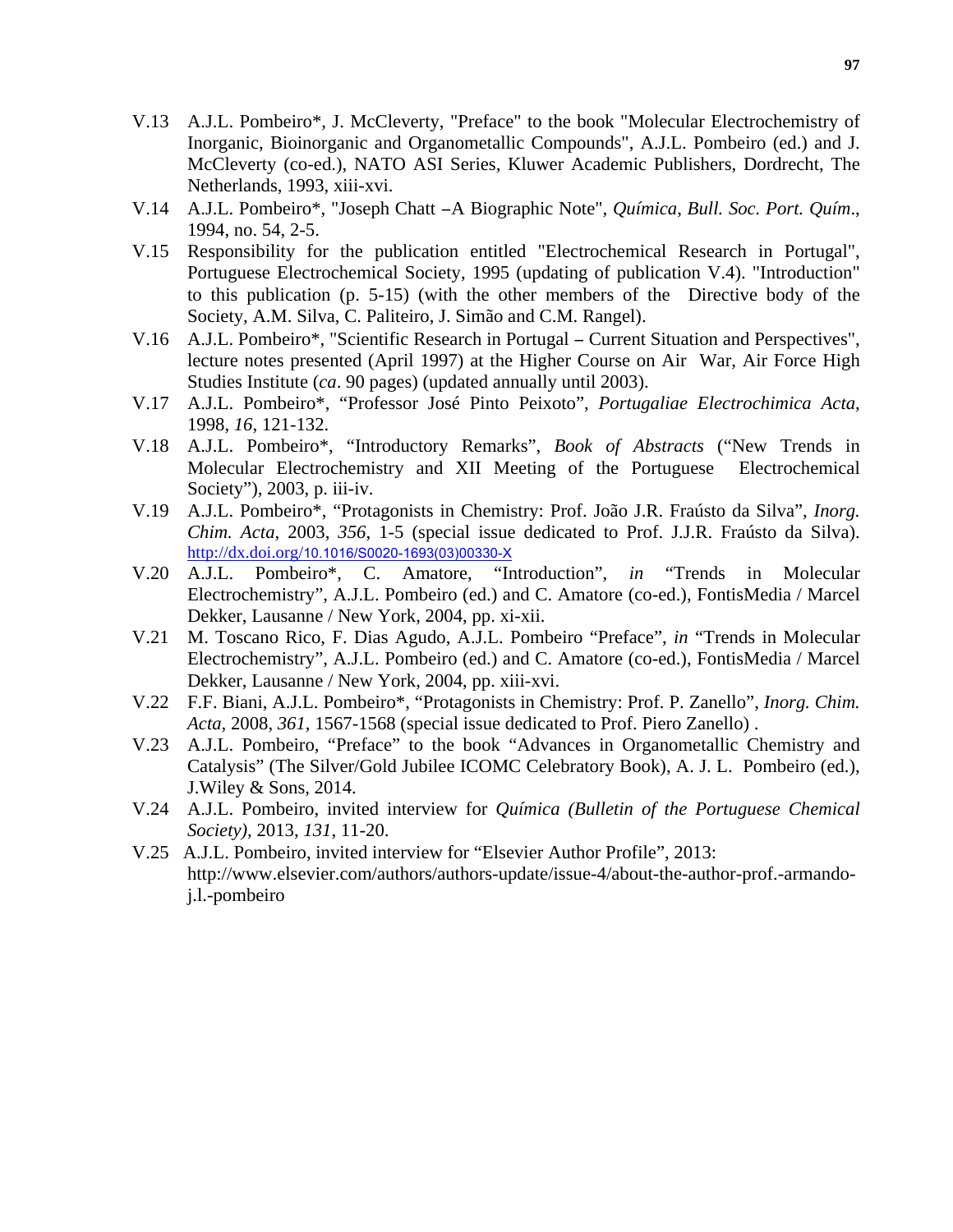# **INVITED LECTURES (PLENARY, KEYNOTE AND SESSION LECTURES) AT**

## **INTERNATIONAL CONFERENCES OR SYMPOSIA**

- 1 A.J.L. Pombeiro\*, "Complexes of Dinitrogen and Related Ligands. Reactivity", Symposium on "New Trends in the Chemistry of Nitrogen Fixation", Academy of Sciences of Lisbon, Lisbon, 1979 (see II.27).
- 2 A.J.L. Pombeiro\*, "Reactions of Electron Rich Metal Sites" (in Portuguese), Inorganic Chemistry Meeting, Portuguese Chemical Society, Complexo I, Instituto Superior Técnico, Lisbon, 1979.
- 3 A.J.L. Pombeiro\*, "Activation of Dinitrogen by Transition Metal Binding Sites" (in Portuguese), Nitrogen Fixation Meeting, Portuguese Chemical Society, Complexo I, Instituto Superior Técnico, Lisbon, 1979.
- 4 A.J.L. Pombeiro\*, "Isocyanides as Probes in the Study of the Reactivity of Dinitrogen and the Properties of its Binding Sites" (in Portuguese), Fifth National Chemical Meeting, Porto, 1982, CC2.
- 5 A.J.L. Pombeiro\*, "Electrochemistry of Transition Metal Complexes" (in Portuguese), Third National Electrochemical Meeting, Lisbon, 1982, S2.
- 6 A.J.L. Pombeiro\*, "Nitrogen Fixation by Chemical and Biological Methods" (in Portuguese), First Meeting on Chemical and Biological Conversion of Energy, Calouste Gulbenkian Foundation, Lisbon, 1982.
- 7 A.J.L. Pombeiro\*, "Chemistry of Alkynes and Isocyanides Activated by Dinitrogen-Binding Transition Metal Centres", Seminarium Kataliza 85, Karpacz, Institute of Chemistry, University of Wroclaw, Poland, 1985.
- 8 A.J.L. Pombeiro\*, "Activation of Unsaturated C≡C and C≡N Bonds: Formation of Metal-Carbon Multiple Bonds", 11<sup>th</sup> Summer School on Coordination Chemistry, Karpacz, Poland, 1987, P-7 (*Plenary lecture*).
- 9 A.J.L. Pombeiro\*, "Carbene Complexes Derived from the Activation of Isocyanides and Alkynes by Electron-Rich Transition Metal Centres", NATO Advanced Research Workshop on "Transition-Metal Carbene Complexes", Wildbad Kreuth, Federal Republic of Germany, 1988, L11 (*Key lecture*).
- 10 A.J.L. Pombeiro\*, "Redox Properties of Isocyanide, Carbyne and Carbene Complexes", Royal Society of Chemistry Antumn Meeting, Dalton Division: "Electrochemistry and Electron Transfer in Inorganic Chemistry", University of Birmingham, U.K., 1988.
- 11 A.J.L. Pombeiro\*, "Group VI and VII Transition Metal Complexes with Single, Double or Triple Metal-Carbon Bonds", IX Annual Meeting on Organometallic Chemistry, Spanish Royal Chemical Society (Organometallic Chemistry Division), Faculty of Chemistry, Oviedo, Spain, 1989 (*Plenary lecture*).
- 12 A.J.L. Pombeiro\*, "Redox Properties and Ligand Effects in Isocyanide and Alkyne-Derived Complexes with Electron-Rich Metal Centres", Journées d' Électrochimie 1989, Montpellier, France, 1989, CS 4-2.
- 13 A.J.L. Pombeiro\*, "Electrophilic β-Addition to Isocyanide, Cyanide and Alkyne-Derived Ligands", Internat. Conference on the Chemistry of the Early Transition Metals, University of Sussex, Brighton, U.K., 1989 (see I.12) (*Plenary lecture*).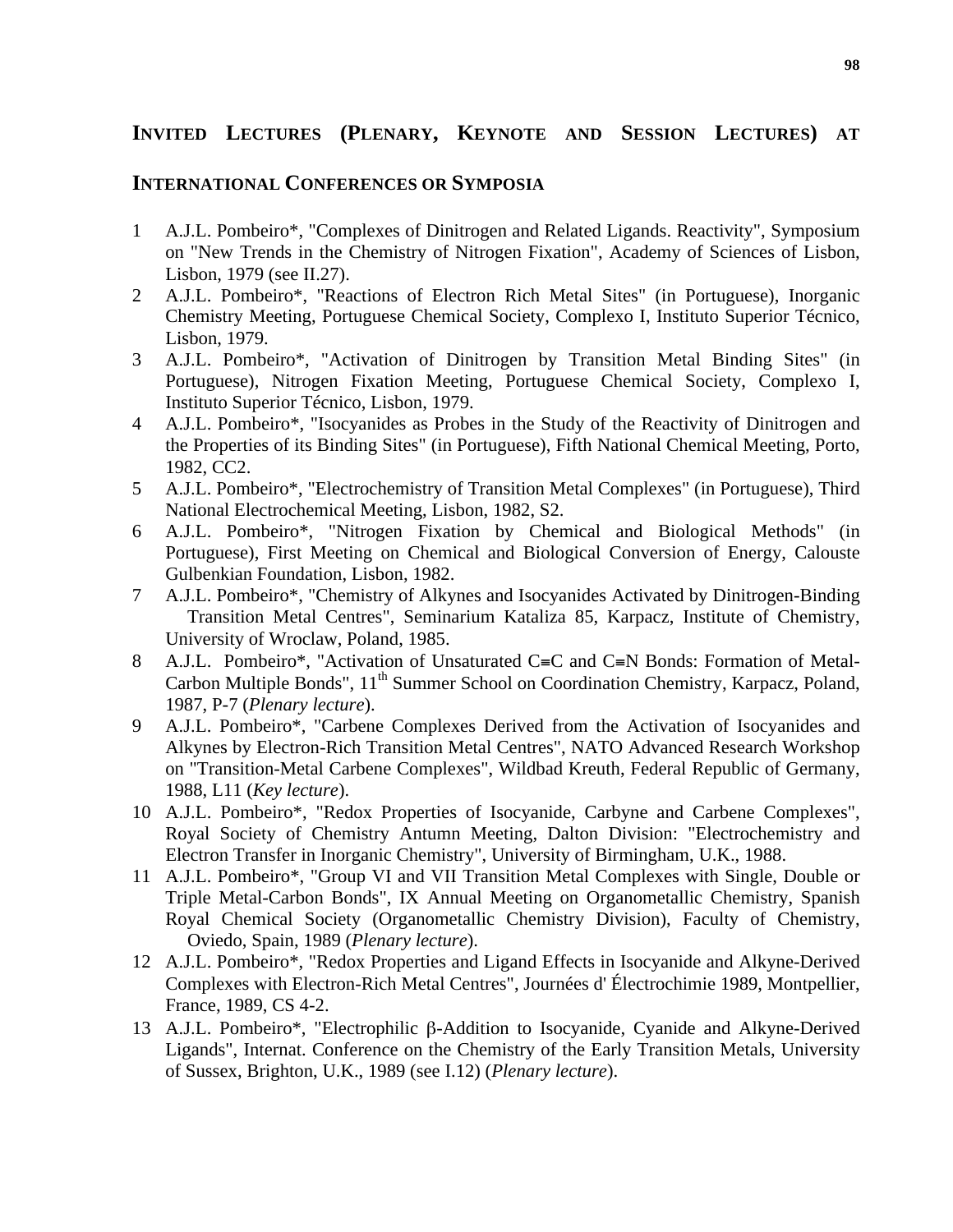- 14 A.J.L.Pombeiro\*, "Electron-Transfer Reactions of Complexes with Unsaturated Carbon or Nitrogen Ligands", XI Meeting of the Electrochemical Group of the Spanish Royal Chemical Society, Valladolid, Spain, 1989, CP-2 (*Plenary lecture*).
- 15 A.J.L. Pombeiro\*, "Molecular Electrochemistry of Coordination Compounds", 4th Meeting of the PortugueseElectrochemical Society, Sintra/Estoril, 1989, P1, p. 17 (*Plenary lecture*).
- 16 A.J.L. Pombeiro\*, "Activation of Nitriles and Related Molecules by Transition-Metal Centres", Italian-Portuguese-Spanish Meeting in Inorganic Chemistry, Gandía, Spain, 1990, M3-4, p. 52 (*Invited lecture (micro-symposium)*).
- 17 A.J.L. Pombeiro\*, "Electrochemically Induced Interconversion of Unsaturated Carbon or Nitrogen Ligands and Redox Properties of Their Binding Metal Centres", J. Heyrovský Centennial Congress on Polarography, 41st Meeting of the Internat. Society of Electrochemistry, Prague, Czechoslovakia, 1990, Fr-MS15/1 (*Invited lecture (microsymposium)).*
- 18 A.J.L. Pombeiro\*, "Chemistry and Electrochemistry of Coordination Compounds with Multiple M-C or M-N Bonds", special session at the congress on "Electrochemical Catalysis", Chernogolovka, Moscow, U.S.S.R., 1991.
- 19 A.J.L. Pombeiro\*, "Coordination Chemistry of Unsaturated Carbon, an *Unsaturated* Field of Research", 12<sup>th</sup> Meeting of the Portug. Chemical Society, Coimbra, 1991, p. 30.
- 20 A.J.L. Pombeiro\*, "Unprecedent Activation of Molecules with Unsaturated C, N or P − Their Coordination Chemistry and Molecular Electrochemistry" (in Portuguese), Half a Century of Chemistry in Porto − symposium on the occasion of Prof. João L.L.C.O. Cabral's retirement, Porto, 1991, C3, p. 6.
- 21 A.J.L. Pombeiro\*, "Scientific Information and Evaluation in Portugal − The Role of Some Governmental and Scientific Institutions", Informatics and the Science of Science (II All-Union Scientific Conference), Tambov, U.S.S.R., 1991, p. 3 (see V.9) (*Plenary lecture*).
- 22 A.J.L. Pombeiro\*, "The Portuguese System of Science and Technology, an Outline", Informatics and the Science of Science (II All-Union Scientific Conference), Tambov, U.S.S.R. , 1991, p. 4 (see V.8) (*Plenary lecture*).
- 23 A.J.L. Pombeiro\*, "Activation of Small Molecules by Transition Metal Centres and Molecular Electrochemistry of Their Complexes", Frontiers in Inorganic Chemistry, JNICT (National Board for Scientific and Technological Research)/National Science Foundation/FLAD (Luso-American Foundation for Development), Lisbon, 1992.
- 24 A.J.L. Pombeiro\*, "Electrochemical Behaviour of Complexes Derived from the Activation of Alkynes, Isocyanides and Nitriles", Molecular Electrochemistry of Inorganic, Bioinorganic and Organometallic Compounds (NATO Advanced Research Workshop), Sintra, Portugal,1992, L19 (*Plenary lecture*).
- 25 A.J.L. Pombeiro\*, "Chemistry and Electrochemistry of Alkyne- and Isocyanide-Derived Carbyne Complexes of Rhenium, Molybdenum and Tungsten", Transition Metal Carbyne Complexes (NATO Advanced Research Workshop), Wildbad Kreuth, Germany, 1992, PL 2 (*Plenary lecture*).
- 26 A.J.L. Pombeiro\*, "Molecular Electrochemistry of Complexes with Activated Isocyanide, Nitrile and Alkyne-Derived Ligands", 2<sup>nd</sup> Iberian Electrochemistry Meeting (XVI Meeting of the Electrochemistry Group of the Spanish Royal 7hemical Society), Valencia, Spain, 1993, CP-3, p.13-14 (*Plenary lecture*).
- 27 A.J.L.Pombeiro\*, "Coordination Chemistry of Small Unsaturated-N Molecules at Electron-Rich Mononuclear Centres: Cyanamide, Organonitriles, Nitric Oxide and Related Species",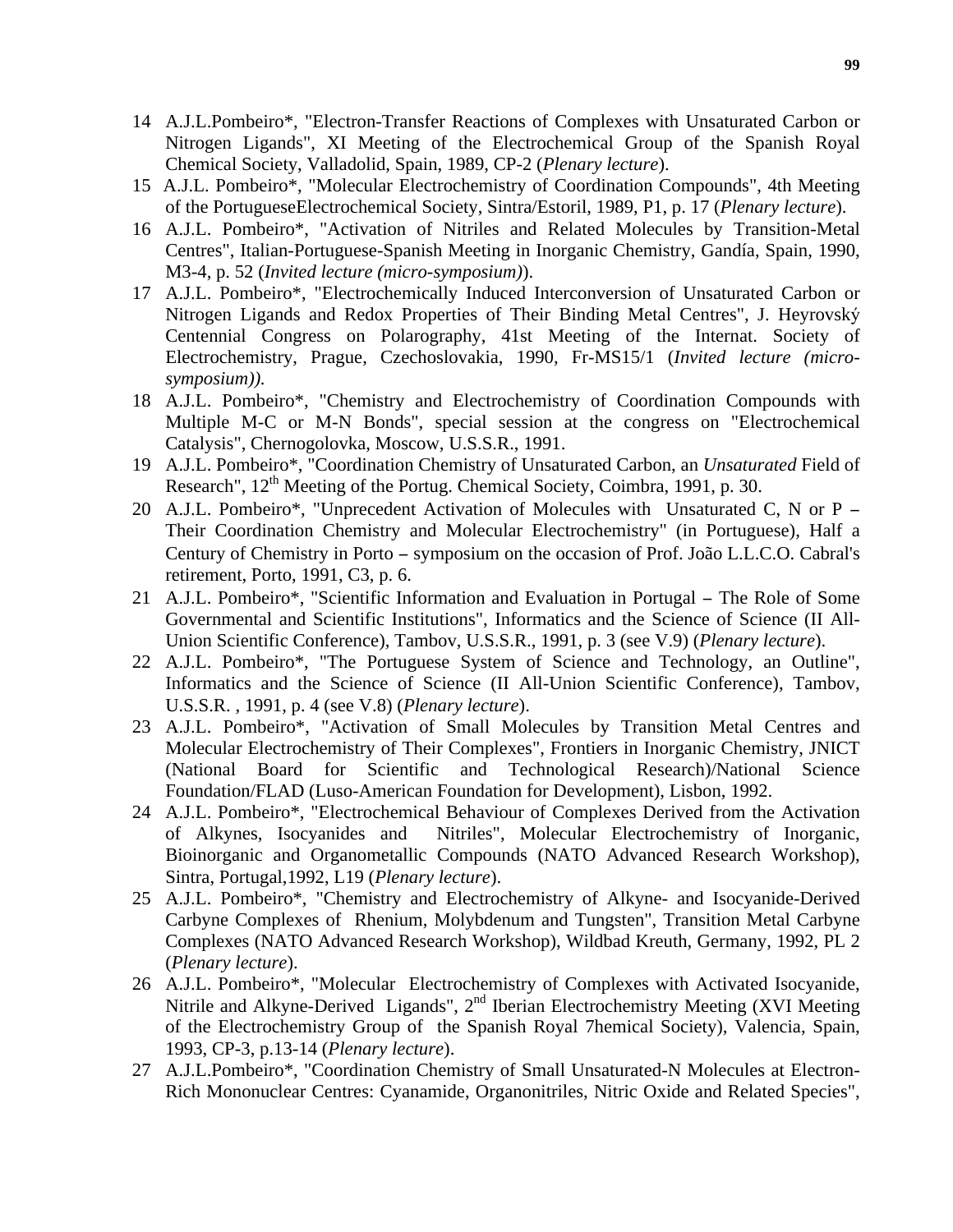12<sup>th</sup> Summer School on Coordination Chemistry, Karpacz, Poland, 1993, L11, p. 23. IV (*Plenary lecture*).

- 28 A.J.L.Pombeiro\*, "Protonation and Dehydrogenation of Complexes with Small Unsaturated-Carbon or -Nitrogen Ligands: A Chemical and an ElectrochemicalApproach", Latin-American Inorganic Chemistry Meeting, Santiago de Compostela, Spain, 1993, LAICM2184S, p. 190 (*Plenary lecture*).
- 29 A.J.L. Pombeiro\*, "Electrochemically Induced Reactions of Hydride, Nitrile or Related Complexes", 45<sup>th</sup> Annual Meeting of the Internat. Society of Electrochemistry, Porto, Portugal, 1994, KIV-7.
- 30 A.J.L. Pombeiro\*, "Protonation or Deprotonation Reactions and Their Mechanisms at Low-Valent Transition Metal Phosphinic Complexes", 1<sup>st</sup> Internat. Conference on Progress in Inorganic and Organometallic Chemistry, Polanica Zdrój, Poland, 1994, L4, p. 16 (*Plenary lecture*).
- 31 A.J.L. Pombeiro\*, "Homogeneous Coordination Catalysis in the Curricula of the Graduate and Post-Graduate Chemical Engineering Courses" (in Portuguese), 2<sup>nd</sup> Meeting, Catalysis Division, Portuguese Chemical Society, Instituto Superior Técnico, Lisbon, Portugal, 1995, p. 28-29.
- 32 A.J.L. Pombeiro\*, "Molecular Electrochemistry in Coordination Chemistry: Metal-Ligand Bonds and Activation of Complexes by Electron-Transfer", 13<sup>th</sup> Summer School on Coordination Chemistry, Polanica-Zdrój, Poland, 1996*,* L23, p.35 (*Plenary lecture*).
- 33 M.F.C. Guedes da Silva, M.F.N.N. Carvalho, M.A.N.D.A. Lemos, A.J.L. Pombeiro\*, "Binding and Reactivity of Cyanide, Isocyanide and Aminocarbyne,  $CNH<sub>x</sub>$  (x = 0-2), at a Single Transition Metal Centre",  $16<sup>th</sup>$  Conference on Coordination Chemistry, Smolenice, Slovakia, 1997, p. 61 (*Plenary lecture, presented by A.J.L.P.*)
- 34 A.J.L. Pombeiro\*, "Molecular Electrochemistry of Organometallic Complexes: Redox Properties and Activation by Electron-Transfer", International School of Organometallic Chemistry, Camerino, Italy, 1997, p. 29 (see IV.10) (*Plenary lecture*).
- 35 A.J.L. Pombeiro\*, "Organodiazenide and Related Complexes of Rhenium", 2nd International Conference on Progress in Inorganic and Organometallic Chemistry, Polanica Zdrój, Poland, 1997, p. 24 (*Plenary lecture*).
- 36 A.J.L. Pombeiro\*, "Reactions of Alkynes and Phosphaalkynes at Electron-Rich Phosphinic Metal Centres", Organometallic Chemistry on the Eve of the  $21<sup>st</sup>$  Century (INEOS 98) Workshop), Moscow, 1998, L48.
- 37 A.J.L. Pombeiro\*, "Bond Activation and Structural Arrangements Induced by Electron-Transfer", Electrochemistry: Long- and Short-Lived Intermediates in Coordination and Organometallic Compounds Meeting, Siena, Italy, 1998, p. 7 (*Plenary lecture*).
- 38 A.J.L. Pombeiro\*, "Unconventional Methods and Substrates in Coordination Chemistry" (in Portuguese), IV Conference on Inorganic Chemistry (Portuguese Chemical Society), Peniche, Portugal, 1999, PL5, p. 15-16 (*Plenary lecture*).
- 39 V. Yu. Kukushkin, A.J.L. Pombeiro\*, "Metal-Assisted Reactions of Oximes and Related Species", 14<sup>th</sup> Summer School on Coordination Chemistry, Polanica-Zdrój, Poland, 1999, L13, p. 25 ((*Plenary lecture, presented by A.J.L.P.*).
- 40 A.J.L. Pombeiro\*, "A Quarter of a Century of Collaboration between the Unit of Nitrogen Fixation/Nitrogen Fixation Laboratory and the Complexo Interdisciplinar", Symposium on "Chemical & Biochemical Activation of Small Molecules" in honour of Profs. R.L. Richards and B. Smith, John Innes Centre, Norwich, U.K., 1999.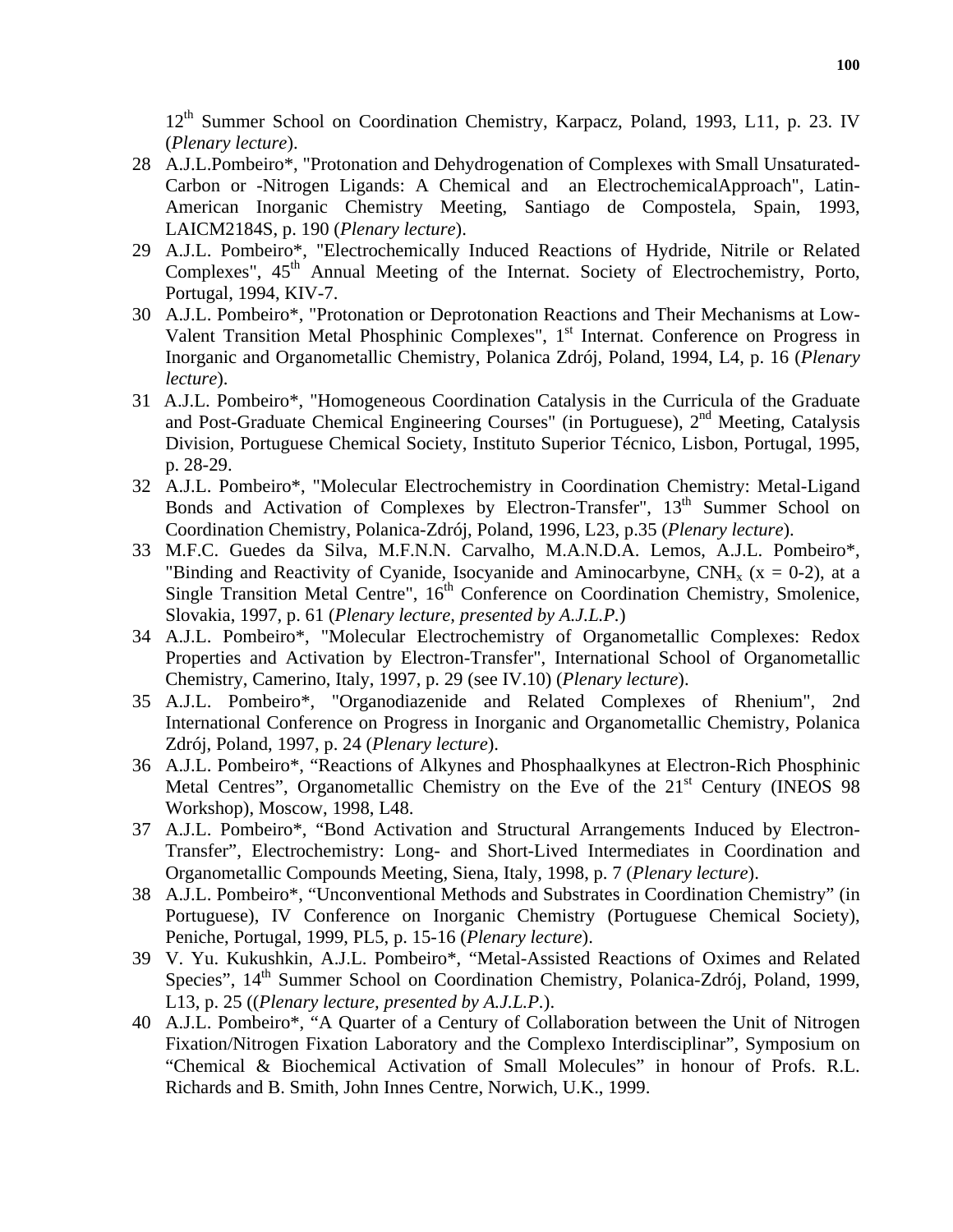- 41 A.J.L. Pombeiro\*, "Electron-Transfer Promoted Bond-Cleavage in Coordination Compounds",  $3<sup>rd</sup>$  Internat. Conference on Progress in Inorganic and Organometallic Chemistry (PIOC), Polanica Zdrój, Poland, 2000, L14 (*Plenary lecture*).
- 42 A.J.L. Pombeiro\*, "Electrochemically Induced Bond Cleavage in Coordination Compounds", Metal-Containing Molecules,  $1<sup>st</sup>$  Chianti Electrochemistry Meeting, Siena, Italy, 2000, p. 12 (*Plenary lecture*).
- 43 A.J.L. Pombeiro\*, "Activation of Alkanes and Nitriles towards Metal-mediated Syntheses", 4th International School of Organometallic Chemistry (ISOC), Camerino, Italy, 2003, p. 19 (*Plenary lecture*).
- 44 A.J.L. Pombeiro\*, M.F.C. Guedes da Silva, "Bond and Structure Activation by Anodic Electron-Transfer: Metal-Hydrogen Bond Cleavage and *cis*/*trans* Isomerization in Coordination Compounds", New Trends in Molecular Electrochemistry and XII Meeting of the Portuguese Electrochemical Society, Academy of Science of Lisbon, Lisbon, 2003, PL9, p. 10. (*Plenary lecture, presented by A.J.L.P)*)
- 45 A.J.L. Pombeiro\*, "Mechanisms of Electron-Transfer Induced Deprotonation Reactions at Hydride and Other Complexes", Inorganic Mechanisms Discussion Group, Royal Society of Chemistry, Newcastle, U.K., 2003.
- 46 A.J.L. Pombeiro\*, "Metal-promoted C-H Bond Formation or Cleavage at Nitriles, Alkynes or Alkanes", 7<sup>th</sup> FIGIPS Meeting in Inorganic Chemistry, Lisbon, Portugal, 2003, p. 84 *Invited lecture (minisymposium on "C-H and C-C Bond Formation")*.
- 47 A.J.L. Pombeiro\*, "Activation and Functionalization of Alkanes", 15<sup>th</sup> Summer School on Coordination Chemistry, Szklarska Poreba, Poland, 2004, L20, p. 30 (*Plenary lecture*).
- 48 A.J.L. Pombeiro\*, "Activation of Complexes by Electron-Transfer: Isomerization and Cleavage of Bonds with Hydrogen", VIII Iberic Meeting of Electrochemistry / XIII Meeting of the Portuguese Electrochemical Society, Covilhã, Portugal, 2005, P2, pp. 5-6 (*Plenary lecture*).
- 49 A.J.L. Pombeiro\*, "Homogeneous Catalysis in the *Master Multinational de Chimie Moléculaire* (École Polytechnique) and in the Functionalization of Alkanes (IST)", 7<sup>th</sup> Meeting of the Catalysis and Porous Materials Division of the Portuguese Chemical Society, Lisbon, 2005, pp. 45-47.
- 50 A.J.L. Pombeiro\*, "Vanadium Catalysed Alkane Functionalization Reactions under Mild Conditions", 5<sup>th</sup> International Vanadium Symposium, S. Francisco, California, U.S.A., 2006, 046 INOR 853, p. 30.
- 51 A.J.L. Pombeiro\*, "Metal and Ligand Effects on the Redox Potential of Coordination Compounds", 4<sup>th</sup> Chianti Meeting on Inorganic Electrochemistry", Siena, Italy, 2006, p. 11.
- 52 A.J.L. Pombeiro\*, "Oxidative Functionalization of Alkanes under Mild Conditions Catalysed by Transition Metal Complexes with N,O- or O- Ligands",  $9<sup>th</sup>$  FIGIPAS Meeting in Inorganic Chemistry, Vienna, Austria, 2007, SL-11 (*Session lecture*).
- 53 A.J.L. Pombeiro\*, "Bioinspired Transition Metal Systems for the Mild Catalytic Oxidation of Light Alkanes", 13<sup>th</sup> International Conference on Biological Inorganic Chemistry (ICBIC), Vienna, Austria, 2007, SL 088, *J. Biol. Inorg. Chem*., 2007, *12*, Supplement 1, S160 (*Session lecture*).
- 54 A.J.L. Pombeiro\*, "Metal-Catalyzed Functionalization of Alkanes under Mild Conditions", International Workshop on Coordination Chemistry, National Taiwan University of Science and Technology, Taipei, 2007.
- 55 A.J.L. Pombeiro\*, "Current Research in Coordination Chemistry and Catalysis at the IST (Coordination Chemistry and Molecular Electrochemistry Group)", International Workshop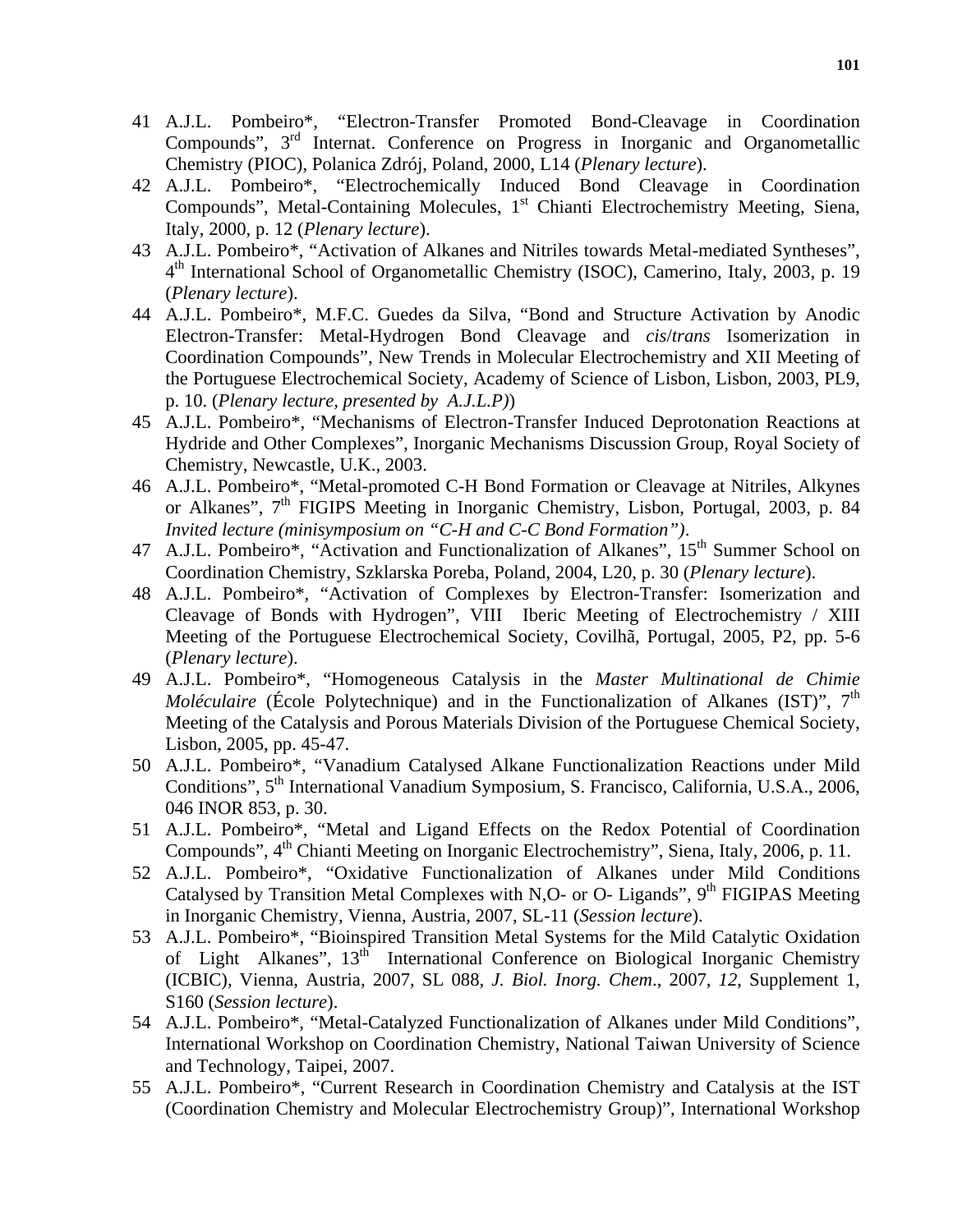on Coordination Chemistry, National Taiwan University of Science and Technology, Taipei, 2007.

- 56 A.J.L. Pombeiro\*, "Molecular Electrochemistry of Coordination Coumpounds: Redox Potential-Structure Relationships and Activation by Electron-Transfer", International Workshop on Coordination Chemistry, National Taiwan University of Science and Technology, Taipei, 2007.
- 57 E. Arantes e Oliveira, A.J.L. Pombeiro\*, "The Academy of Sciences of Lisbon in an ESF-ALLEA Context", ESF-ALLEA High Level Workshop on the Collaboration between ESF and the Academies, ESF, Brussels, 2008 (*presented by A.J.L.P.*)
- 58 A.J.L. Pombeiro\*, "N- and N,O-Ligands in Metal-mediated and Self-assembly Synthesis, and in Catalytic Functionalization of Alkanes",  $4<sup>th</sup>$  EuCheMS Conference on Nitrogen-Ligands in Coordination Chemistry, Metal-Organic Chemistry, Bioinorganic Chemistry & Homogeneous Catalysis, Garmisch-Partenkirchen, Germany, 2008, SL17, p. 61 (*Session lecture*).
- 59 A.J.L. Pombeiro\*, "Single-pot Functionalization Reactions of Alkanes Catalyzed by Transition Metal Complexes", International Conference on Organometallic and Coordination Chemistry (ICOMCC), Nizhny-Novgorod / Volga river, 2008, PL7 (*Plenary lecture*).
- 60 N.A. Bokach, M.-J. Wang, M.D. Revenco, A.J.L. Pombeiro\*, V.Yu. Kukushkin, "Pop-the-Cork Strategy in Synthetic Utilization of Imines", International Conference on Organometallic and Coordination Chemistry (ICOMCC), Nizhny-Novgorod / Volga river, 2008, S12 (*presented by V.Yu. Kukushkin*) *(Plenary lecture)*.
- 61 A.J.L. Pombeiro\*, "Single-pot Oxidations of Alkanes under Mild Conditions Catalyzed by Transition Metal Complexes", Symposium in Honour of Eric Derouane, Technical University of Lisbon, Lisbon, Portugal, 2008.
- 62 A.J.L. Pombeiro\*, "Complexes with *N* and *O*-ligands in the Catalytic Partial Oxidation of Alkanes", Workshop on New Hybrid Metal-organic Materials, University of Camerino, Italy, 2009.
- 63 A.J.L. Pombeiro\*, "Metal Complexes and Assemblies as Catalyst Precursors for Single-pot Oxidations of Alkanes", International Workshop on Materials for Catalysis and Energy, National Taiwan University of Science and Technology, Taipei, 2009.
- 64 A.J.L. Pombeiro\*, "Metal-catalyzed and -mediated Mild Syntheses of C-, N- and Ocontaining Compounds", International Workshop on Materials for Catalysis and Energy, National Taiwan University of Science and Technology, Taipei, 2009.
- 65 A.J.L. Pombeiro\*, "Carboxylation and Peroxidative Oxidation of Alkanes under Mild Conditions", Gordon Research Conference, Physical Organic Chemistry – Molecular Design and Synthesis, Holderness, USA, 2009.
- 66 A.J.L. Pombeiro\*, "Functionalization of Alkanes, a Challenge to Modern Chemistry", XII Regional Seminar of PhD. Students on Organometallic and Coordination Chemistry, Szklarska Poreba, Poland, 2009, PL1 (*Plenary lecture*).
- 67 A.J.L. Pombeiro\*, "Electrochemical Characterization of Coordination Compounds and Selected ET-Induced Reactions", 43<sup>rd</sup> Heyrovský Discussion on Electrochemistry of Organic Molecules and Coordination Compounds, J. Heyrovský Institute of the Czech Republic, Castle Trest, Czech Republic, 2010, p.31 (*Plenary lecture*).
- 68 A.J.L. Pombeiro\*, "Functionalization of Alkanes under Mild Conditions",  $9<sup>th</sup>$  Congress of the Interdivisional Group of Organometallic Chemistry of the Italian Chemical Society (COGICO), Florence, Italy, 2010, PL3, p.15 (*Plenary lecture*).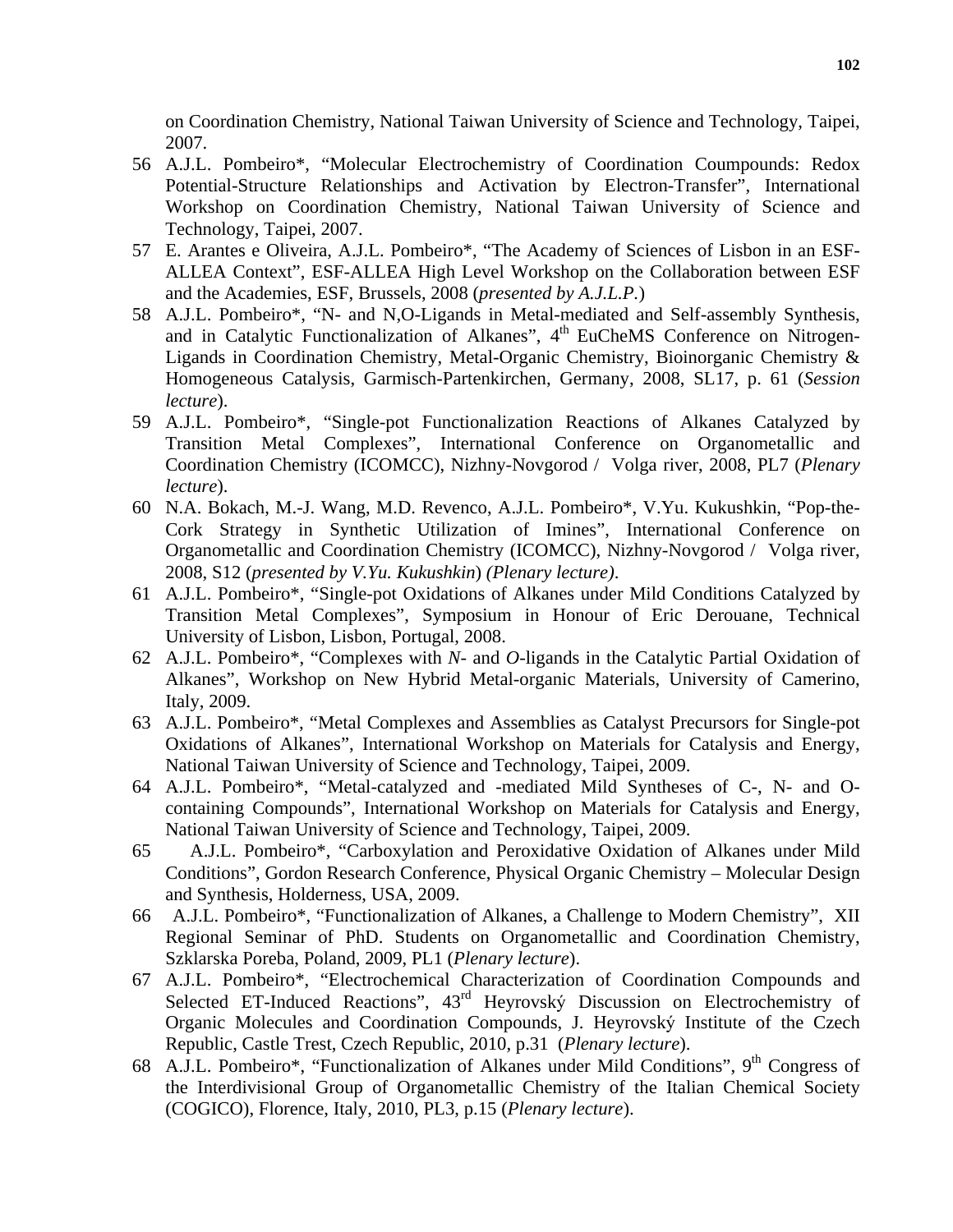- 69 A.J.L. Pombeiro\*, "Metal-catalyzed Selective Oxidation of Alkanes under Mild Conditions", 24<sup>th</sup> International Conference on Organometallic Chemistry (ICOMC), Taipei, Taiwan, 2010, Ref
- 70 A.J.L. Pombeiro\*, "Partial Oxidation and Carboxylation of Alkanes under Mild Conditions", 3rd EuCheMS (European Association for Chemical and Molecular Sciences) Chemistry Congress, Nurnberg, Germany, 2010 (Metal Catalysis Symposium, *Session lecture*).
- 71 A.J.L. Pombeiro\*, "Self-assembled Multinuclear Coordination Compounds with N,O-Ligands and Applications in Alkane Oxidations", Moleculare Science – From Molecular to Particulate Building Blocks  $(3<sup>rd</sup>$  EuCheMS Satellite Meeting), Erlangen / Schloss Atzelsberg, Germany, 2010.
- 72 A.J.L. Pombeiro\*, "Redox Potential-Structure Relantionships and Activation of Coordination Compounds by Electron-Transfer", 61st Annual Meeting of the International Society of Electrochemistry, Nice, France, 2010 (Molecular Electrochemistry - Methods, Models, Molecules, Materials Symposium, *Session lecture*).
- 73 A.J.L. Pombeiro\*, "Oxo-Vanadium Catalysts for Mild and Partial Oxidation and Carboxylation of Alkanes", 7<sup>th</sup> International Symposium on the Chemistry and Biological Chemistry of Vanadium, Toyama, Japan, 2010, O-22.
- 74 A.J.L. Pombeiro\*, "Functionalization of Alkanes under Mild Conditions", XVI "Luso-Galego" Chemistry Meeting, Aveiro, Portugal, 2010 (*Plenary lecture*).
- 75 A.J.L. Pombeiro\*, H.R.M.L.Pombeiro\*, "Approaches towards "Green Energy" and "Green Catalysis" in Portugal", Centennial International Conference of the Chinese Institute of Engineers, Taipei, Tawian, June 2011 (*Plenary lecture).*
- 76 A.J.L. Pombeiro\*, "Complexes Bearing N-, N,O- or N,P- ligands in Multinuclear Assemblies and in Oxidation or C-C Coupling Catalyses", 5th EuCheMS Conference on Nitrogen Ligands, Granada, Spain, September 2011 (*Keynote lecture*).
- 77 A.J.L. Pombeiro\*, "Molecular Electrochemistry of Coordination Compounds: Redox Potential-Structure Relationships and ET-induced Reactions", XIII Iberian Meeting of Electrochemistry/ XXXII Meeting of the Electrochemistry Group of the Spanish Royal Society of Chemistry, Murcia, Spain, September 2011(*Plenary lecture).*
- 78 A.J.L. Pombeiro\*, "Electron-Transfer in Coordination Compounds: Redox Potential and Selected ET-induced Reactions",  $62<sup>nd</sup>$  Annual Meeting of the International Society of Electrochemistry, Niigata, Japan, September, 2011.
- 79 A.J.L. Pombeiro, "Towads Partial Oxidation of Alkanes under Green Conitions", Internatioal Syjmposium on Homogneous Catalysis, Tolouse, France, July, 2012.
- 80 A.J.L. Pombeiro, "Metal-catalyzed, Metal-promoted and Metal-free functionalization of alkanes", 4th EuCheMS (European Association for Chemical and Molecular Sciences) Chemistry Congress, Prague, August, 2012 (*keynote lecture*).
- 81 A.J.L. Pombeiro, "Oxidations of Alkanes and Alcohols under Mild and Green Conditions", FOC (Frontiers of Organometallic Chemisry) Congress, St. Petersburg, Russa, September, 2012 (*plenary lecture).*
- 82 A.J.L. Pombeiro, "Can Alkanes Become Feedstocks for Organic Synthesis?", Catalysis: from the Active Site to the Process (Symposium in honor of F. Ramôa Ribeiro), Lisbon, October 2012.
- 83 A.J.L. Pombeiro, M. F. C. Guedes da Silva, "Redox Potential Parameterization in Half Sandwich Coordination Compounds", 46th Heyrovský Discussion (Molecular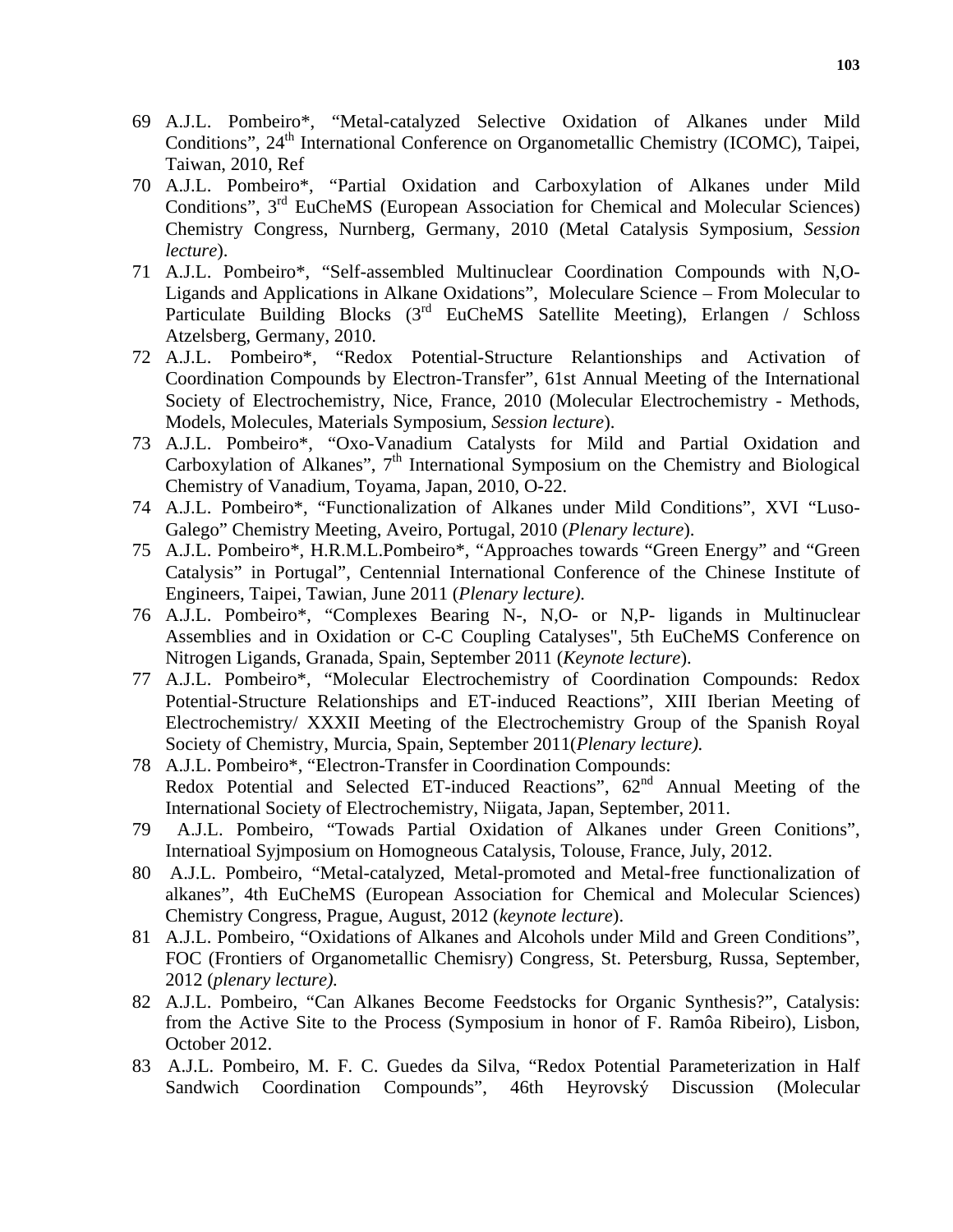electrochemistry in organometallic science), Heyrovský Institute of the Czech Republic, Castle Trest, Czech Republic, June, 2013 (presented by AJLP).

- 84 A.J.L. Pombeiro, "Catalysis towards Functionalization of Alkanes under Green Conditions", 9<sup>th</sup> National Meeting on Catalyis and Porous Materials, Portuguese Chemical Society, Porto, May 2013, PL1, p.3 (*plenary lecture*).
- 85 A.J.L. Pombeiro, "Metal-assisted and Metal-catalyzed Activation of Small Molecules", XXIII National Meeting of the Portuguese Chemical Society, Aveiro, June 2013, FS1, p.25 (*plenary lecture, Ferreira da Silva Prize).*
- 86 A.J.L. Pombeiro, M.F.C. Guedes da Silva, "Electrochemical Ligand Parameterization in Half-Sandwich Complexes", XV Iberian Meeting of Electrochemistry/ XXXIV Meeting of the Electrochemistry Group of the Spanish Royal Society of Chemistry, Valencia, Spain, July 2013 (presented by AJLP) (*keynote lecture).*
- 87 A.J.L. Pombeiro, M.F.C. Guedes da Silva, M.L. Kuznetsov, E.C.B.A. Alegria, L.M.D.R.S. Martins, "Combined Electrochemical and Theoretical Studies on ET-induced Reactions of Coordination Compounds", 64th Annual ISE (International Society of Electrochemistry) Meeting, Queretaro, Mexico, September, 2013 (*keynote lecture*, presented by AJLP).
- 88 A.J.L. Pombeiro, M.F.C. Guedes da Silva, "Redox Potential as a Tool for the Chracterization and Identification of Metal Complexes", MicroEchem 3013 (New Processes and Materials Based on Electrochemical Concepts at the Microscopic Level, Satellite Conference to the 64th Annual ISE Meeting), La Muralla, Amealco de Bonfil, Queretaro, Mexico, September, 2013 (*keynote lecture*, presented by AJLP).
- 89 A.J.L. Pombeiro, M.F.C. Guedes da Silva, M.L. Kuznetsov, M.N. Kopylovich, K.V. Luzyanin, V.Yu. Kukushkin, "Nitrile- and Isocyanide-derived Pd and Pt Complexes in Metal-mediated Synthesis and Catalytic C-C coupling", 20<sup>th</sup> Chernyaev Conference on Chemistry, Analytics and Technology of Platinum Metals, October 7-12, 2013, Krasnoyarsk, Russia (*plenary lecture*, presented by AJLP).
- 90 A.J.L. Pombeiro, "Functionalization of Alkanes under Mild Conditions: a Challenge to Coordination Chemistry", Zing Coordination Chemistry Conference, Cancun, Mexico, December, Dec 5-9, 2013 (*plenary lecture*).
- 91 A.J.L. Pombeiro, "On the Way to Metal-catalyzed and Metal-free Functionalization of Alkanes under Green Conditions", One Day on Organometallic Chemistry (in honor of Armando J. L. Pombeiro), University of Oviedo, Jan. 2014
- 92 A.J.L. Pombeiro, "Mono- and Multinulear Compounds as Efficient Catalyst Precursors in Oxidations of Alkanes and Alcohols", 16th Plenary Scientific Meeting of Inorganic Chemistry/ 10th Scientific Meeting of Solid State Chemistry, Almeria, June 2014, PL1 (*plenary lecture*).
- 93 A.J.L. Pombeiro, "Vanadium Catalysts in Alkane Partial Oxidation", 9<sup>th</sup> International Vanadium Symposim, Padova, June-July, 2014.
- 94 A.J.L. Pombeiro, "Oxidations of Alkanes and Alcohols under Mild Conditions", XXVI International Conference on Organometallic Chemistry (ICOMC), Sapporo, Japan, July 2014, 2D04S (*session lecture*).
- 95 A.J.L. Pombeiro, "From Electrocatalysis to Alkane Oxidation Catalysis with Inorganic Coordination Compounds", South Europe – Japan Joint Forum: Inorganic Chemistry and Its Interfaces", Strasbourg, France, October 2014 (*plenary lecture*).
- 96 A.J.L. Pombeiro, "Metal-catalyzed Oxidations of Alkanes under Mild Conditions", Conference on Achievements and Problems in Modern Chemistry – Symposium of the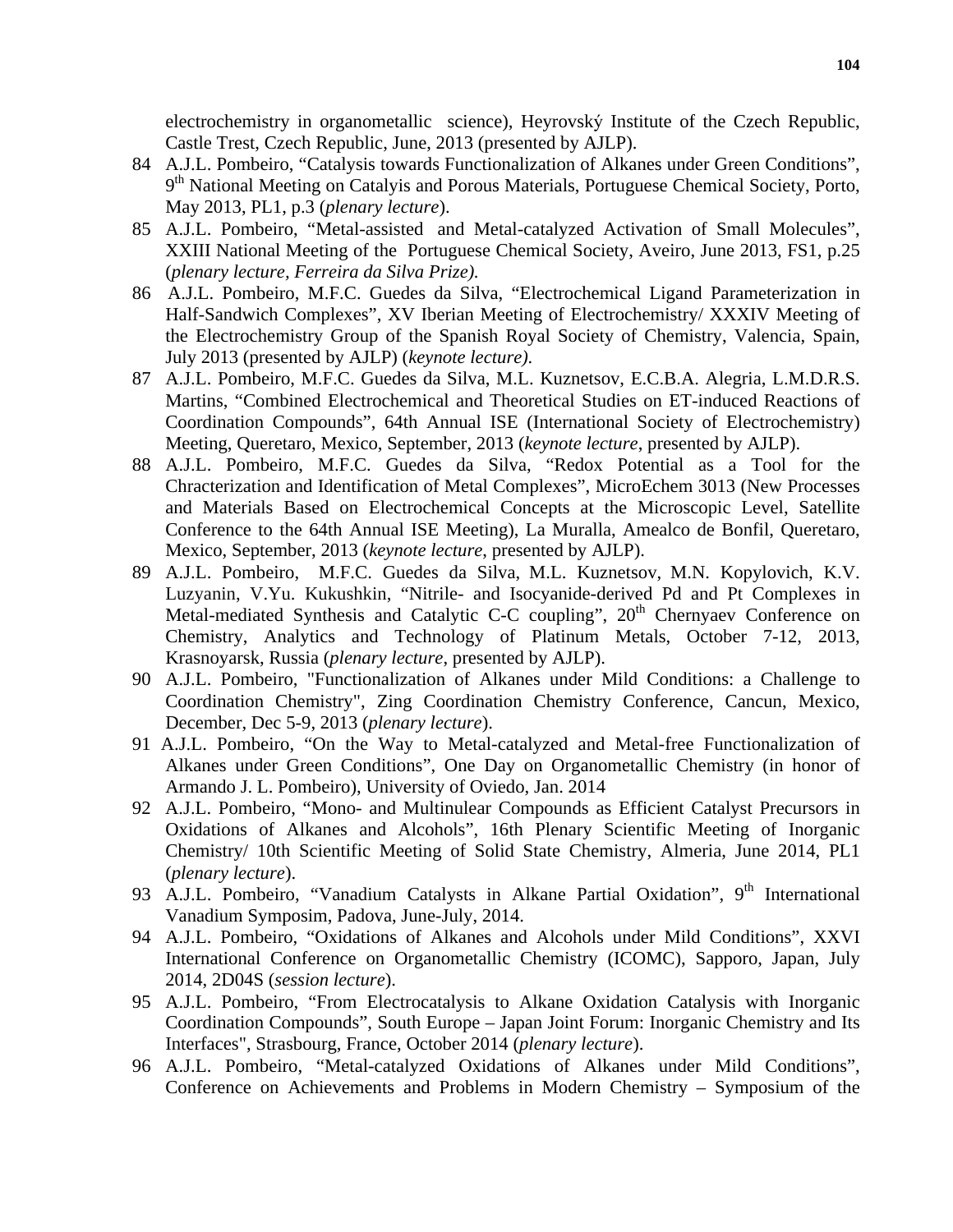International Laboratory of Organometallic Chemistry, Saint Petersburg State University, Russia, November 2014, p.185 (*plenary lecture*).

97 A.J.L. Pombeiro, "Catalytic Alkane Oxidations under Mild Conditions", Symposium on Recent Advances in Chemistry (REACH-2015), Noth Eastern Hill University, Shillong, India, March 2015, PL-2, p.4 (*plenary lecture*).

# **OTHER INVITED LECTURES, SEMINARS, ETC.**

- 1 "Addition Reactions of *trans* [Mo(CNR)2(dppe)2]", Chemistry Discussions, Unit of Nitrogen Fixation, University of Sussex, U.K., 1974 (with R.L. Richards).
- 2 "Carbyne Complexes. Preparation and Reactions", Inorganic Discussions, University of Sussex, U.K., 1975.
- 3 "Carbyne Complexes of Molybdenum and Tungsten", VIII Leeds-Sheffield Conference, U.K., 1976 (with J. Chatt and R.L. Richards).
- 4 "Dinitrogen Displacement from Metal Complexes. The Generation of Carbyne Complexes", Inorganic Chemistry Seminars, Wayne State University, U.S.A., 1981.
- 5 "Isocyanide and Derived Carbyne Complexes of Rhenium", Inorganic Discussions, University of Sussex, U.K., 1981.
- 6 "Chemistry and Electrochemistry of Isocyanide Complexes with Dinitrogen Binding Sites", University of Southampton, U.K., 1982.
- 7 "Binding and Activation of Isocyanides by  $N_2$  Ligating Transition Metal Centres", University College London, U.K., 1984.
- 8 "Activation of Isocyanides and Acetylenes by Dinitrogen-Binding Group VI and VII Transition Metal Centres", University of Birmingham, U.K., 1984.
- 9 "Aplication of Isocyanides and Electrochemical Methods on the Study of Dinitrogen and its Binding Sites", Institute of Chemical Engineering and Physical Chemistry, Technical University of Cracow, Poland, 1985.
- 10 "Activation of Small Molecules by Transition Metal Centres: Models for Nitrogenase", Technische Universität München, Garching, Federal Republic of Germany, 1985.
- 11 "Electrochemistry of Complexes of Isocyanides and Related Ligands. Application to the Study of Their Electronic Properties and Affinity for the Binding Sites", University of Poitiers, France, 1985.
- 12 "Rhenium-Carbon Multiple Bonds: Isocyanide- or Alkyne-derived Carbyne, Carbene, Allene and Metallacyclopropene Complexes", University of Newcastle upon Tyne, U.K., 1986.
- 13 "Activation of Alkynes and Isocyanides by Electron-Rich Metal Centres", University of Sheffield, U.K., 1986.
- 14 "Alkyne Activation by Rhenium Sites", University of Sussex, U.K., 1986.
- 15 "Generation of Metal-Carbon Multiple Bonds by β-Electrophilic Addition to Isocyanide or Alkyne-Derived Ligands", Universität Würzburg, Federal Republic of Germany, 1987.
- 16 "Chemistry and Electrochemistry of Electron-Rich Complexes with Unsaturated Carbon Coordination", University of Amsterdam, The Netherlands, 1988.
- 17 "Syntheses and Reactivity of Isocyanide, Nitrile and Alkyne-Derived Complexes", University of Essex, U.K., 1988.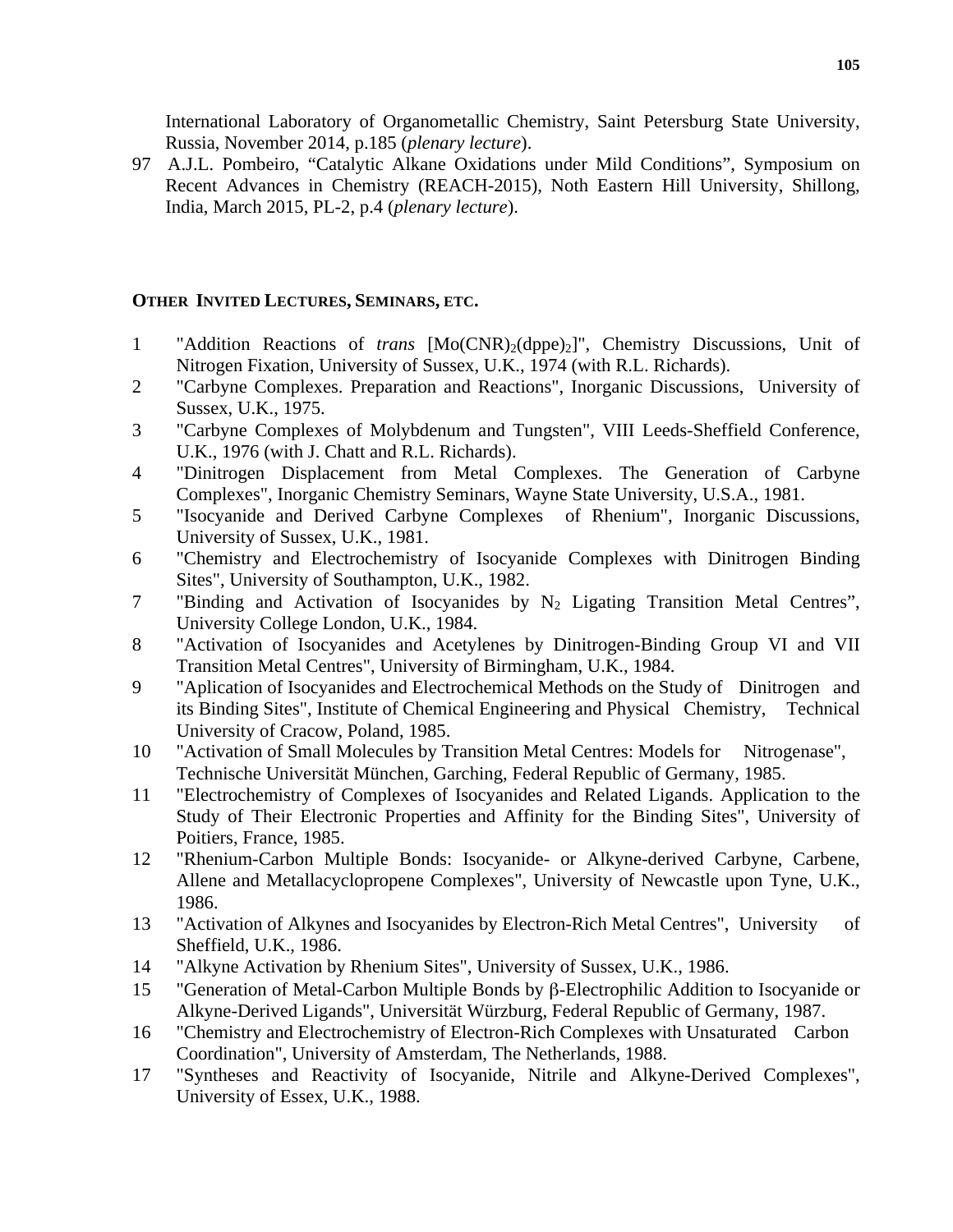- 18 "Chemistry and Electrochemistry of Complexes with Small Unsaturated Ligands", Faculty of Engineering (Industrial Chemistry Institute, University of Padova) and Faculty of Mathematical, Physical and Natural Sciences (Institute of General and Inorganic Chemistry, University of Parma), Italy, 1989.
- 19 "Chemistry and Electrochemistry of Complexes with Nitrogenase Substrates", Faculty of Mathematical, Physical and Natural Sciences (Department of Chemical Sciences), University of Trieste, Italy, 1990.
- 20 Participation at a round table discussion on "Information in Science and Technology in the Route for the European Economic Community" (chairman: Prof. V.M. Tyutyunnik), within the monthly programme "Under The  $\pi$ -Sign" of the Moscow Television, U.S.S.R., 1991 (*TV round table discussion*).
- 21 "Activation of Small Unsaturated Molecules: Chemistry and Electrochemistry of Their Rhenium Complexes", Chemistry Department, Institute for Nuclear Sciences and Engineering (ICEN), National Laboratory for Engineering and Industrial Tecnology (LNETI), Sacavém, Portugal, 1993.
- 22 "Complexes with Multiple Metal-Carbon Bonds towards Organic Synthesis", meeting of the EC Network on "Multiple Metal-Carbon Bond Species in Selective Processes", University of Milan (Department of Organic and Industrial Chemistry), Italy, 1995.
- 23−31 "The State of Research in Portugal" or "Scientific Research in Portugal Current Situation and Perspectives", Air Force High Studies Institute, Higher Course on Air War, Sintra, Portugal, 1995-2003 (annual up-dated lectures, 3 or 4h).
- 32 "Complexes with Multiple Metal-Carbon Bonds: Some New Results and Perspectives", meeting of the EC Network on "Multiple Metal-Carbon Bond Species in Selective Processes", University of Rennes, France, 1996.
- 33 "Molecular Electrochemistry of Complexes with Coordinated Small Molecules",meeting of the EC Network on "Selective Processes and Catalysis Involving Small Molecules", Institute for Biological and Chemical Tecnology (ITQB), Oeiras, Portugal, 1996.
- 34 "Developments in the Chemistry and Electrochemistry of Some Complexes with Multiple Metal-Carbon Bonds", meeting of the EC Network on "Multiple Metal-Carbon Bond Species In Selective Processes", University of Milan (Department of Organic andIndustrial Chemistry), Italy, 1997.
- 35 "Complexes with Multiple Metal-Carbon Bonds and Related Species (Latest Results)", meeting of the EC Network on "Multiple Metal-Carbon Bond Species in Selective Processes", University of Camerino, Italy, 1997.
- 36 "Coordination Chemistry in Biological and Industrial Catalysis", Expoquímica 98 (Expochemistry 98), ISEL (Higher Institute of Engineering of Lisbon), Lisbon, 1998.
- 37 "Activation of Small Molecules with Biological, Environmental or Industrial Significance", VII Conferences Series, New University of Lisbon, Monte da Caparica, 1999.
- 38 "Activation of Unsaturated C- or P-ligated Small Molecules: Alkynes, Phosphaalkynes, Isocyanides and Cyanide", G.A. Razuvaev Institute of Organometallic Chemistry of the Russian Academy of Sciences, Nizhny Novgorod, Russia, 1999.
- 39 "Molecular Electrochemistry of Coordination Compounds", G.A. Razuvaev Institute of Organometallic Chemistry of the Russian Academy of Sciences, Nizhny Novgorod, Russia, 1999.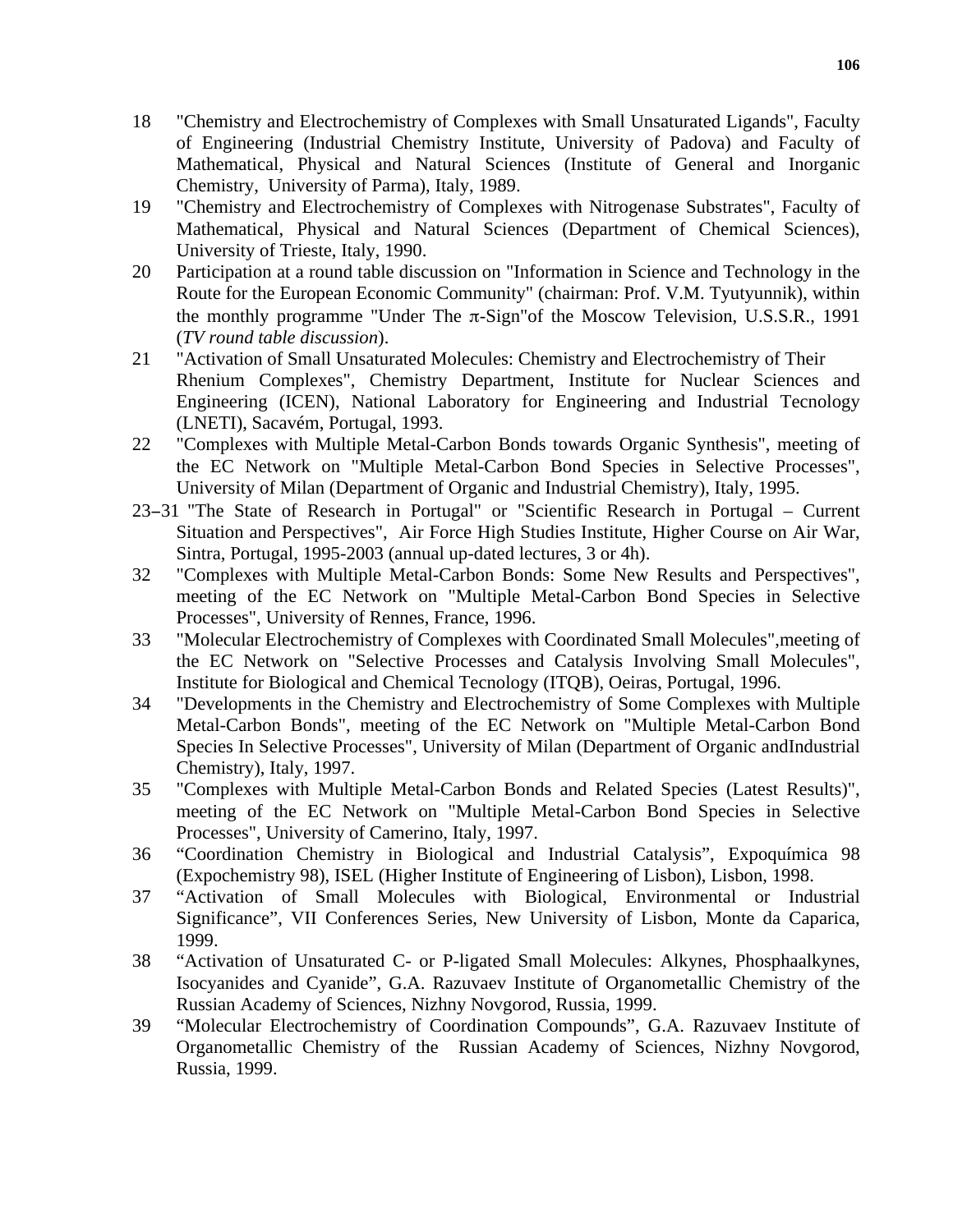- 40 "Activation of Small Molecules towards Some Biomimetic, Pharmacological and Synthetic Processes", Department of Engineering Chemical Processes, University of Padova, Italy, 2001.
- 41 "Metal-Mediated Reactions of Alkanes and Other Small Molecules with Biological or Synthetic Significance", Department of Chemistry and Biochemistry, Graduate School of Engineering, Kyushu University, Fukuoka, Japan, 2001.
- 42 "Activation of Small Molecules towards Some Biomimetic and Synthetic Processes", Department of Chemistry and Biochemistry, Graduate School of Engineering, The University of Tokyo, Japan, 2001.
- 43 "Metal-mediated Reactions of Alkanes and Nitriles", Department of Engineering Chemical Processes, University of Padova, Italy, 2003.
- 44 "Chemistry and Electrochemistry of Selected Small Molecules towards Catalysis in Aqueous Medium", AQUACHEM Meeting, "Transition Metal Chemistry and Catalysis in Aqueous Media" Network, University of Florence, Italy, 2004.
- 45 "Alkanes and Nitriles in Metal-mediated Organic Synthesis", École Polytechnique, Palaiseau, Paris, France, 2004.
- 46 "Alkanes and Nitriles in Metal-mediated Organic Synthesis", Department of Engineering Chemical Processes, University of Padova, Italy, 2004.
- 47 "Prof. Fraústo da Silva" homage on the occasion of his retirement ("Jubilação"), Instituto Superior Técnico, 2004.
- 48 "Aqueous Chemistry at the IST Group: Overall View", 1<sup>st</sup> Year AQUACHEM Meeting, Lisbon, 2005.
- 49 "Alkanes and Nitriles in Metal-mediated Synthesis and Catalysis", Faculty of Chemistry, University of Vienna, Austria, 2005.
- 50 "Chemistry in Aqueous Medium at the IST Group: Overall View", AQUACHEM Final Meeting, Toulouse, 2007.
- 51 "Catalytic Functionalization of Alkanes under Mild Conditions", Federal University of S. Carlos, Brazil, 2008.
- 52 "Single-pot Functionalization of Alkanes under Mild Conditions", Pontifical Catholic University of Campinas, Brazil, 2008.
- 53 Presentation of the book "The Inorganic Chemistry of the Brain" and its authors, J.J.R. Fraústo da Silva and J.A.L. da Silva, launching ceremony (ed. Gradiva), Lisbon, 2008.
- 54 "Single-pot Catalytic Peroxidative Oxidation and Carboxylation of Alkanes under Mild Conditions", National Taiwan University, Taipei, Taiwan, 2009.
- 55 "Single-pot Catalytic Peroxidative Oxidation and Carboxylation of Alkanes under Mild Conditions", Cheng-Kung University, Tainan, Taiwan, 2009.
- 56 "Functionalization of Alkanes under Mild Conditions: Challenge to Modern Chemistry", Kyushu University, Fukuoka, Japan, 2010.
- 57 "Functionalization of Alkanes under Mild Conditions: Challenge to Modern Chemistry", Saga University, Saga, Japan, 2010.
- 58 "Can Alkanes Shift from Fuels to Feedstocks in Organic Synthesis?", ChemForum, IST, Lisbon, 2011.
- 59 "Mild Functionalization of Alkanes towards Synthetic Applications", University of Camerino, Italy, May, 2012.
- 60 "Functionalization of Alkanes under Mild Conditions", Collaborative Research Center on Molecular Catalysts: Structure and Functional Design, University of Heidelberg, Germany, January, 2013.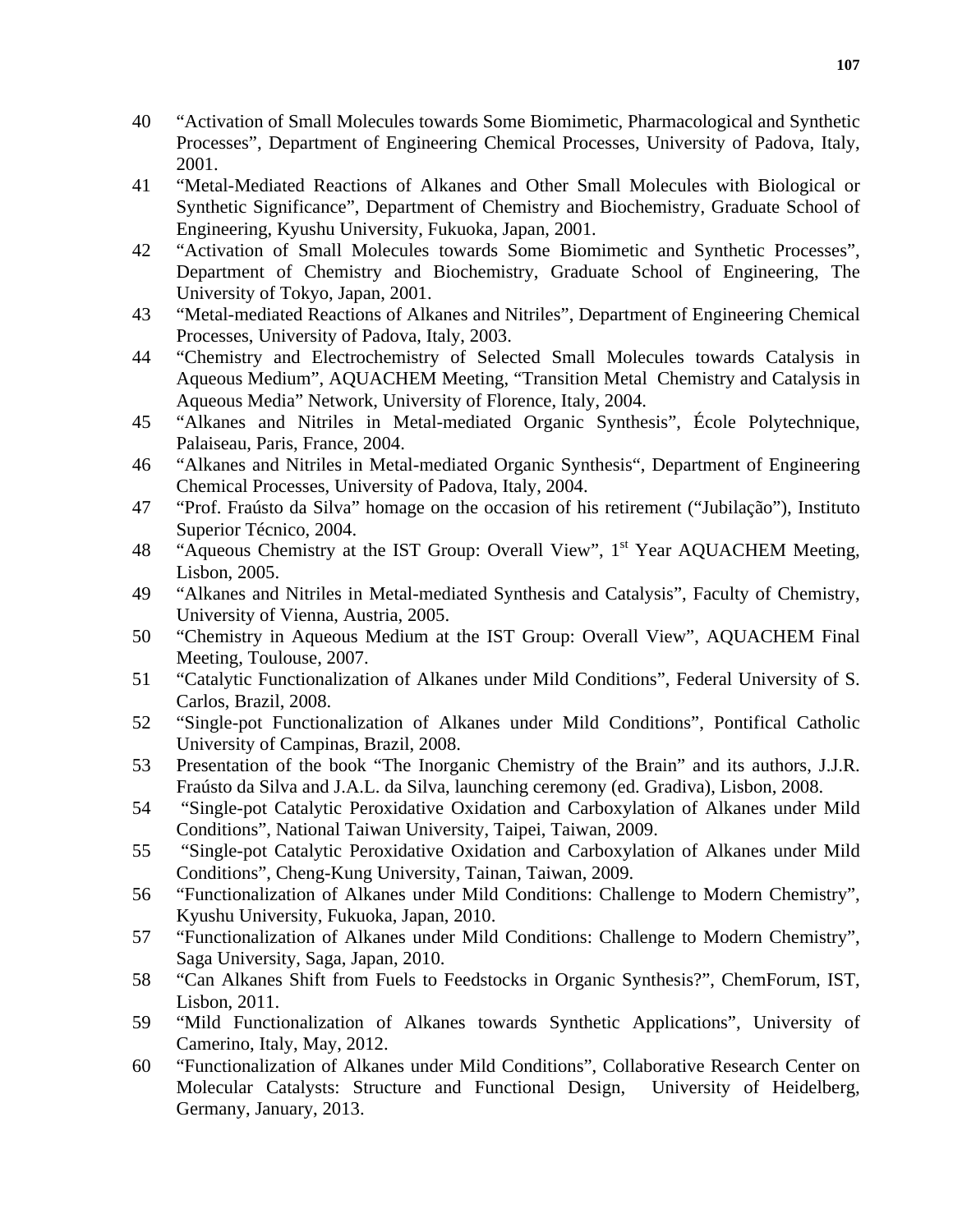- 61 "Alkanes as Feedstocks in Catalysis and Organic Synthesis?", New University of Lisbon, February, 2013.
- 62 "Functionalization of Alkanes under Mild Conditions: Transition Metal-catalyzed Peroxidative Oxidations", Lomonosov Moscow State University of Fine Chemical Technologies, April, 2013.
- 63 "Functionalization of Alkanes under Mild Conditions: Other Catalytic Reactions and Mechanisms", Lomonosov Moscow State University of Fine Chemical Technologies, April, 2013.
- 64 "Molecular Electrochemistry of Metal Complexes: Redox Potential-Structure Relationships", Lomonosov Moscow State University of Fine Chemical Technologies, April, 2013.
- 65 "Towards Mild Oxidation and Carboxylation of Alkanes", École Polytechnique, Paris, June, 2013.
- 66 Allocution at the opening session of the XV Iberian Meeting of Electrochemistry/ XXXIV Meeting of the Electrochemistry Group of the Spanish Royal Society of Chemistry, Valencia, Spain, July 2013.
- 67 "In memory of Prof. Rino Michelin", *Alza-bara* academic funeral ceremonies, Bo Palace, University of Padova, Italy, July 2014.
- 68 Presentation of the book "Advances in Organometallic Chemistry and Catalysis" (*The Silver/Gold Jubilee ICOMC Celebratory Book,* J. Wiley & Sons, 2014), Luncheon Meeting, XXVI International Conference on Organometallic Chemistry, Sapporo, Japan, July 2014.
- 69 Allocution at the conference banquet of the XXVI International Conference on Organometallic Chemistry, Sapporo, Japan, July 2014.
- 70 Presentation of the Centro de Química Estrutural and its Strategic Program (2015-20) to the international Evaluation Panel of the FCT Research and Development Units, October 2014.
- 71 Allocution at the Jubilee ceremony in honor of Prof. J. L. Figueiredo, Faculty of Engineering, University of Porto, March, 2015

# **PRESENTATIONS (ORALLY OR BY POSTER) AT CONFERENCES OR SYMPOSIA**

- 1 J. Chatt, A.J.L. Pombeiro\*, R.L. Richards, C. Royston, "The Reactions of Isonitrile Complexes of Molybdenum(0) and Tungsten(0) with Alkylating Reagents", Internat. Symposium on Metals in Organic Chemistry, Venice, Italy, 1974, B8.
- 2 A.J.L. Pombeiro\*, R.L. Richards, J. Chatt, "Studies on the 'Mo(dppe)2' Nitrogen Fixation Metal Site" (in Portuguese), First National Chemical Meeting, Lisbon, 1978, 4.10.2
- 3 A.J.L. Pombeiro\*, J. Chatt, R.L. Richards, "Fluxional Behaviour of Carbyne, Carbene and Hydride Complexes with a Nitrogen Fixation Metal Site" (in Portuguese), Second National Chemical Meeting, Porto, 1979, 3A1.4.
- 4 J. Chatt, A.J.L. Pombeiro\*, R.L. Richards, "The Substitution Reactions of Dinitrogen Complexes of Molybdenum and Tungsten with Isonitriles", Ninth Internat. Conference on Organometallic Chemistry, Dijon, France, 1979, D47.
- 5 A.J.L. Pombeiro\*, R.L. Richards, "Diazadiene and Isonitrile Complexes of Mo" (in Portuguese), Third National Chemical Meeting, Coimbra, 1980, 10B3.2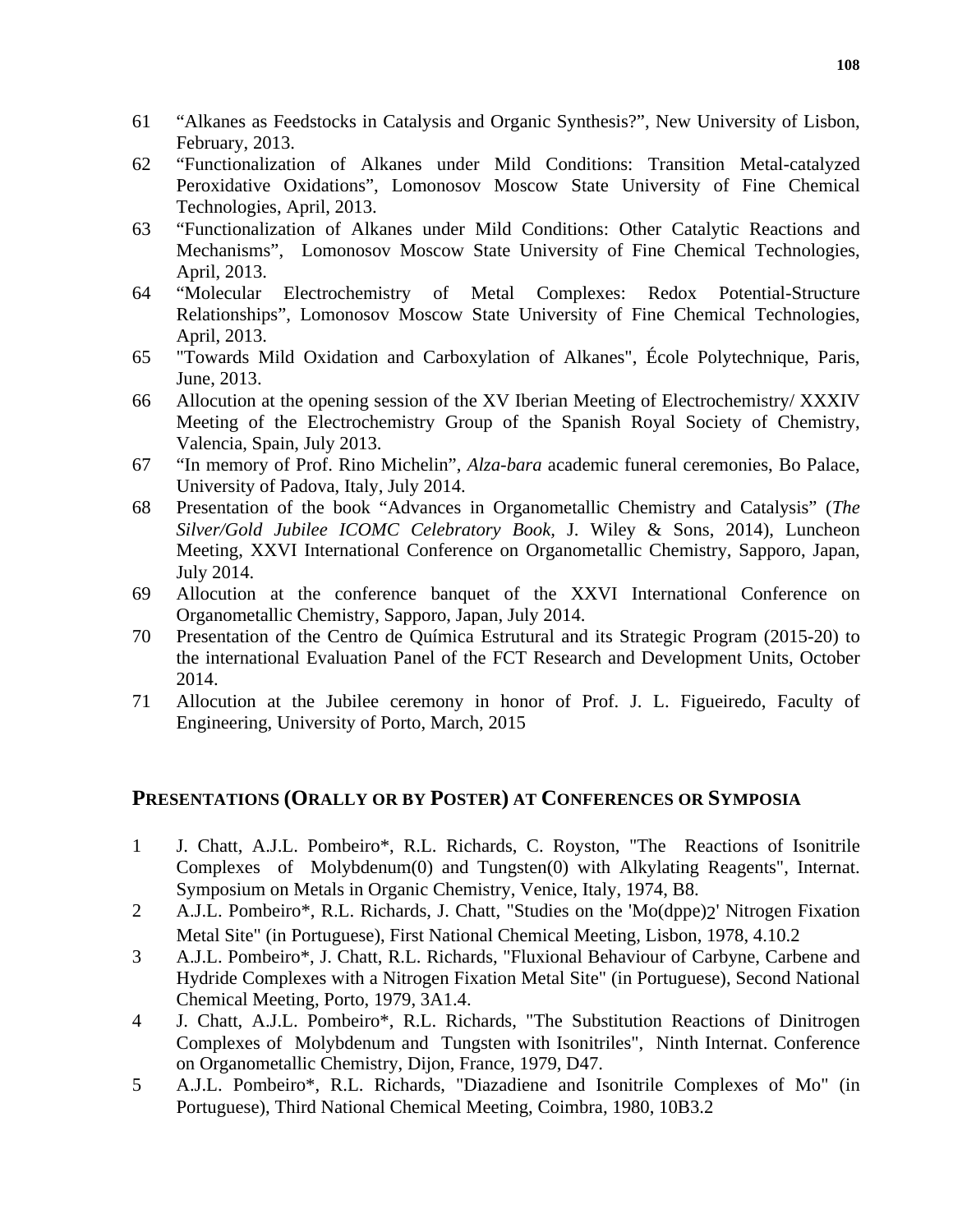- 6 A.J.L. Pombeiro\*, C.J. Pickett, R.L. Richards, S.A. Sango Koya, "Mechanistic Studies on the Displacement of Dinitrogen by Isocyanides in Complexes of Mo(0). Evidence for the First Mixed Complex of Dinitrogen and Isocyanide", Third National Chemical Meeting, Coimbra, 1980, 10P13.
- 7 A.J.L. Pombeiro\*, R.L. Richards, "Isonitrile Derived Carbynes at Nitrogen Fixation Metal Sites", XXI Internat. Conference on Coordination Chemistry, Toulouse, 1980, 457.
- 8 A.J.L. Pombeiro\*, "Abiological Chemistry in the Interpretation of the Enzymatic Nitrogen Fixation: Mechanistic Hypotheses on the Natural Reduction of Isocyanide and Dinitrogen" (in Portuguese), presented at the Academy of Sciences of Lisbon, October  $9<sup>th</sup>$ , 1980 (see II.17).
- 9 A.J.L. Pombeiro\*, M.F.N.N. Carvalho, "Diazadiene and Isocyanide Chlorocomplexes of Tungsten(II, IV or V)" (in Portuguese), Fourth National Chemical Meeting, Lisbon, 1981, PC 141.
- 10 M.B.M. Baptista, A.J.L. Pombeiro\*, "Preparation of Alkylisocyanide Complexes of Iron(II), *trans*-[FeH(CNR)(dppe)<sub>2</sub>]A with a Dinitrogen Binding Site" (in Portuguese), Fourth National Chemical Meeting, Lisbon, 1981, PC 133.
- 11 M.F.N.N. Carvalho, A.J.L. Pombeiro\*, R.L. Richards, "Preparation of Carbyne Complexes of Rhenium, *trans*-[ReCl(CNHR)(dppe)<sub>2</sub>]A (R = Me, Bu<sup>t</sup>)" (in Portuguese), Fourth National Chemical Meeting , Lisbon, 1981, PC 153.
- 12 A.J.L. Pombeiro\*, "Studies on a Novel Route for Carbyne-Type Ligands through Attack of Iminium Halide to a Dinitrogen Monophosphine Complex,  $cis$ - $[Mo(N<sub>2</sub>)<sub>2</sub>(PMe<sub>2</sub>Ph)<sub>4</sub>]'$ , presented at the Academy of Sciences of Lisbon, May  $7<sup>th</sup>$ , 1981 (see II.22).
- 13 A.J.L. Pombeiro\*, M.F.N.N. Carvalho, P.B. Hitchcock, R.L. Richards, "Isocyanide Derived Carbyne-type Complexes of Rhenium, *trans*-[ReCl(CNHR)(dppe)<sub>2</sub>]A (R = Me or But); X-Ray Structure of *trans*-[ReCl(CNHMe)(dppe)<sub>2</sub>]BF<sub>4</sub>",  $X<sup>th</sup>$  Internat. Conference on Organometallic Chemistry, Toronto, Canada, 1981, 5A09.
- 14 A.J.L. Pombeiro\*, C.J. Pickett, R.L. Richards, "Preparation of the Isocyanide Complexes of Re(I) *trans*-[ReCl(CNR)(dppe)<sub>2</sub>]. Redox and Electronic Properties of the {ReCl(dppe)<sub>2</sub>} Metal Site", X<sup>th</sup> Internat. Conference on Organometallic Chemistry, Toronto, Ontario, Canada, 1981, 2E96.
- 15 A.J.L. Pombeiro\*, "Study on the Electron Donor-Acceptor Character of Dinitrogen and Isocyanides at *trans*-[ReCl(L)(dppe)<sub>2</sub>] (L = N<sub>2</sub>, CNR)" (in Portuguese), Second National Electrochemical Meeting, Coimbra, 1981, C14.
- 16 A.J.L. Pombeiro\*, "Metallocarbynes as Intermediates in Organic Reactions" (in Portuguese), Symposium on Organic Chemistry, Coimbra, 1981, S3.2.
- 17 A.J.L. Pombeiro\*, "Oxidation Reactions of the Dinitrogen Complex *trans* [Mo(N<sub>2</sub>)<sub>2</sub>(dppe)<sub>2</sub>] with Halogenating Agents", presented at the Academy of Sciences of Lisbon, January  $21<sup>st</sup>$ , 1982 (see II.23).
- 18 M.F.N.N. Carvalho, A.J.L. Pombeiro\*, C.J. Pickett, R.L. Richards, "Synthesis of New Dinitrogen Complexes of Re(I),  $[ReCl(N_2)(L)\{P(OMe)<sub>3</sub>\}]$  (L = CNMe, PPh<sub>3</sub>)" (in Portuguese), Fifth National Chemical Meeting, Porto, 1982, C.30.14.
- 19 A.J.L. Pombeiro\*, "Reactions of the Dinitrogen Complexes of Re(I)  $[ReCl(N_2)(PMe_2Ph)_4]$ and  $[Re(S_2PPh_2)(N_2)(PMe_2Ph)_3]$  with Methyl Isocyanide. Preparation of the First Mixed Dinitrogen-Isocyanide Complexes", XXII Internat. Conference on Coordination Chemistry, Budapest, Hungary, 1982, 61.
- 20 M.F.N.N. Carvalho, A.J.L. Pombeiro\*, O. Orama, U. Schubert, C.J. Pickett, R.L. Richards, "Novel Dinitrogen Complexes of Re(I) from Reactions of  $[ReCl_2(N_2COPh)(PPh_3)_2]$  with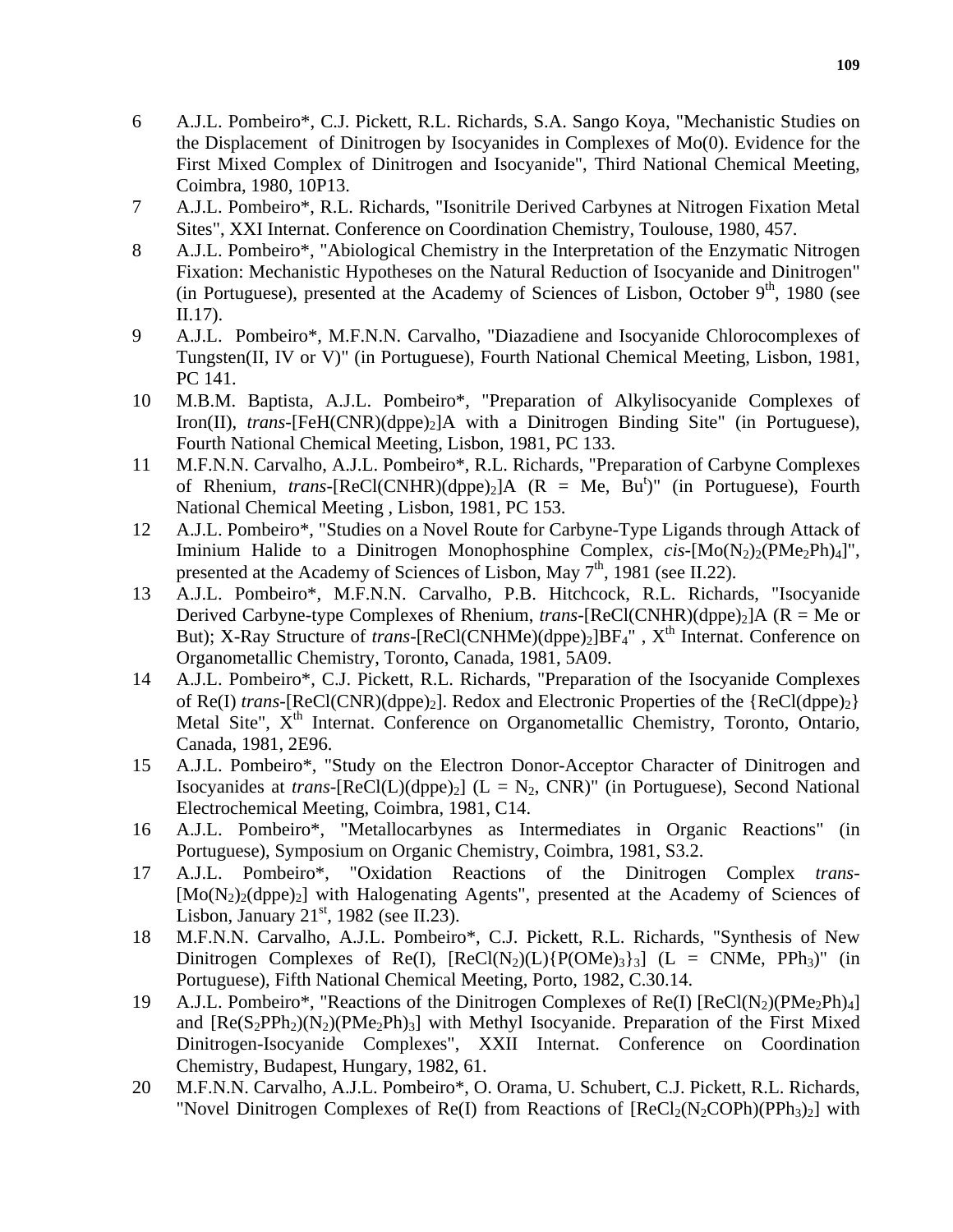Organophosphites and Isocyanides. X-Ray Structure of *mer*-  $[ReCl(N<sub>2</sub>)(CNMe)$  $[POMe)<sub>3</sub>$  $]$ ", XXII Internat. Conference on Coordination Chemistry, Budapest, Hungary, 1982, 237.

- 21 A.J.L. Pombeiro , "Prediction of Redox Properties of 18-Electron Octahedral Polyisocyanide Complexes with 14-Electron Metal Sites" (in Portuguese), Third National Electrochemical Meeting, Lisbon, 1982, C29.2.
- 22 A.J.L. Pombeiro\*, D.L. Hughes, C.J. Pickett, R.L. Richards, " $[ReCl(dppe)_2]$ , an Unsaturated Species from  $N_2$  Evolution from  $[Recl(N_2)(dppe)_2]$ ", EUCHEM Conference on Reactions and Intermediates in Nitrogen Fixation Processes, Brighton, U.K., 1983, 8.
- 23 A.J.L. Pombeiro\*, R. Herrmann, I. Ugi, "Study of the Redox Properties of Substituted Ferrocene Complexes", IV National Electrochemical Meeting, Braga, 1983, C1.4.
- 24 A.J.L. Pombeiro\*, "Isocyanides as Probes in Chemical Nitrogen Fixation", V International Symposium on Nitrogen Fixation, Noordwijkerhout, The Netherlands, 1983, 2-2 (Abstract). *Proceedings*: "Advances in Nitrogen Fixation Research", C. Veeger, W.E. Newton (eds), M. Nijhoff, W. Junk Publishers, Pudoc, Wageningen, The Netherlands, 1984, p. 98.
- 25 A.J.L. Pombeiro\*, P.B. Hitchcock, R.L. Richards, "Preparation and X-Ray Structure of  $mer-[Re(\eta^1-S_2PPh_2)(N_2)(CNMe)(PMe_2Ph)_3]$ , a Mixed Dinitrogen-Isocyanide Complex Stabilized by a Sulphur Ligand", V International Symposium on Nitrogen Fixation, Noordwijkerhout, The Netherlands, 1983, 2-3 (Abstract). *Proceedings:* "Advances in Nitrogen Fixation Research", C. Veeger, W.E. Newton (eds.), M. Nijhoff, W. Junk Publishers, Pudoc, Wageningen, The Netherlands, 1984, p. 97.
- 26 M.F.N.N. Carvalho, A.J.L. Pombeiro\*, C.J. Pickett, R.L. Richards, "Studies on the Reactivity of  $[ReCl_2(N_2COPh)(PPh_3)_2]$  with Organophosphites and Organophosphonites", VI Annual Meeting of the Portuguese Chemical Society, Aveiro, 1983, PA46.
- 27 D.L. Hughes, N. Kashef, A.J.L. Pombeiro\*, R.L. Richards, "Molecular Structure of  $[WH_2Cl_2(PMe_2Ph)_4]$  and its Dehydrochlorination in the Presence of Organic Ligands", XI Intern. Conference on Organometallic Chemistry, Callaway Gardens, Georgia , U.S.A, 1983, 35.
- 28 A.J.L. Pombeiro\*, "Preparation and Redox Behaviour of the Bisisocyanide Complexes of Re(I), *trans*-[Re(CNR)<sub>2</sub>(dppe)<sub>2</sub>]BF<sub>4</sub>. Application on the Prediction of the Redox Properties of Related Series of Closed-Shell Octahedral Complexes", XI Internat. Conference on Organometallic Chemistry, Callaway Gardens, Georgia, U.S.A., 1983, 205.
- 29 A.J.L. Pombeiro\*, "Cyclic Systems in Nitrogen Fixation − 75 Years after the Development of the Catalytic Synthesis of Ammonia", presented at theAcademy of Sciences of Lisbon, October  $26^{th}$ , 1983 (see II.34).
- 30 M.F.N.N. Carvalho, A.J.L. Pombeiro\*, "Preparation of Cationic Isocyanide Complexes of Rhenium, [ReCl(CNR)(dppe)<sub>2</sub>]<sup>+</sup> and [Re(CNMe)(CNR)(dppe)<sub>2</sub>]<sup>+</sup>", VII Annual Meeting of the Portuguese Chemical Society, Lisbon, 1984, PB8.
- 31 M.F.N.N. Carvalho, A.J.L. Pombeiro\*, U. Schubert, C.J. Pickett, R.L. Richards, "Reduction of Isocyanide Ligands to Amines by Reaction of Protic Acid with Organophosphite Complexes of the Type  $[ReCl(N_2)(CNR)L_3]$ ", VII Annual Meeting of the Portuguese Chemical Society, Lisbon, 1984, PB9.
- 32 R. Herrmann, A.J.L. Pombeiro\*, "The Catalytic Conversion of a Diazo into an Azo Compound by the Dinitrogen Complex *trans*- $[No(N_2)_2(\text{dppe})_2]$ ", 9<sup>th</sup> Iberoamerican Symposium on Catalysis, Lisbon, 1984, Vol. II, 1499.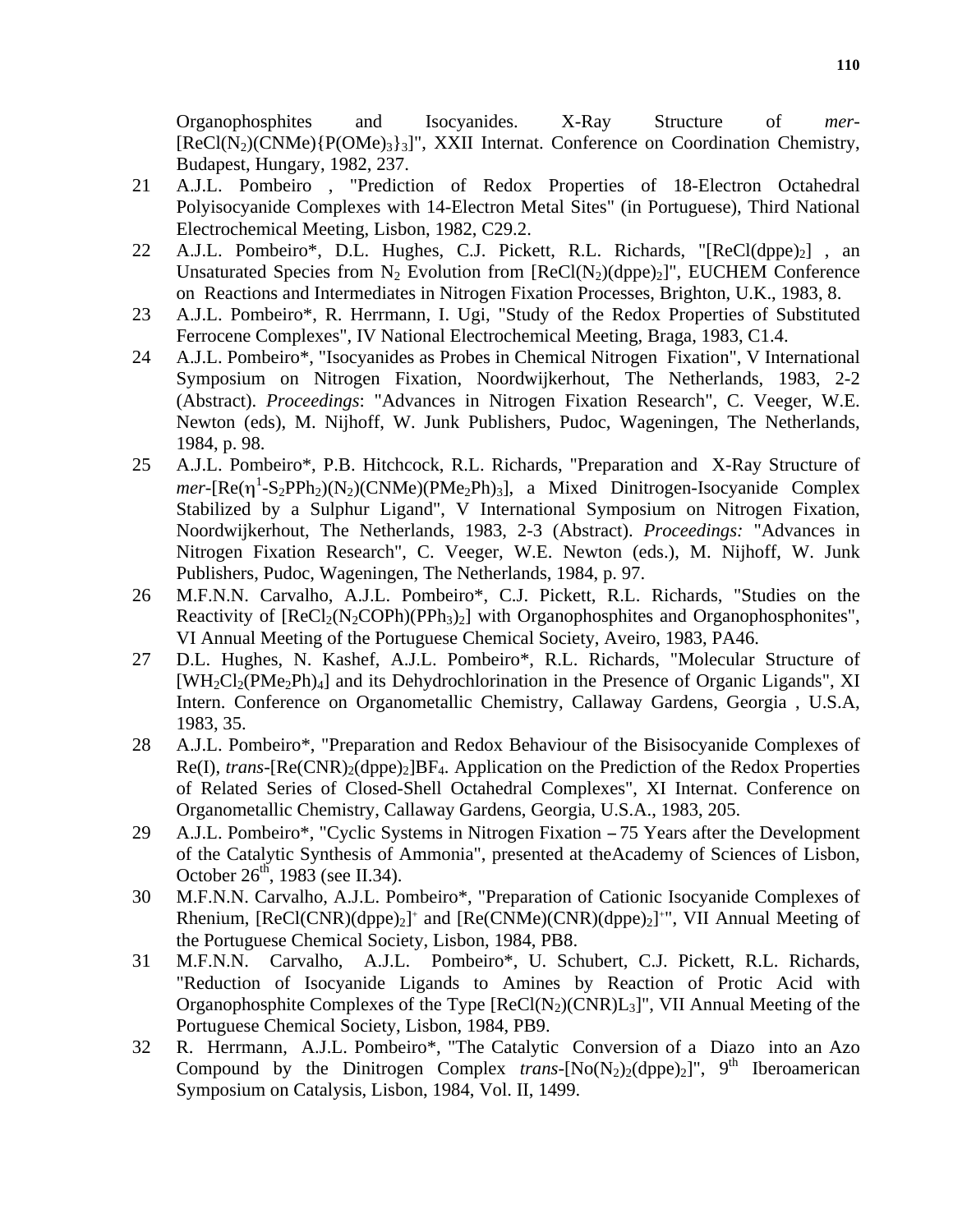- 33 A.J.L. Pombeiro\*, R.L. Richards, "Praparation of Isocyanide Complexes with the Dinitrogen-Binding Metal Centre {Re(S<sub>2</sub>CNEt<sub>2</sub>)(PMe<sub>2</sub>Ph)<sub>3</sub>}", XXIII Internat. Conference on Coordination Chemistry Boulder, Colorado, U.S.A., 1984, 61 (Ma 5-11).
- 34 A.J.L. Pombeiro\*, R.L. Richards, "Displacement Reactions of the Dinitrogen Complex *trans*-[ReCl(N<sub>2</sub>)(dppe)<sub>2</sub>]. Preparation of a Tetrahydroborate Complex of Re(I), [Re(BH4)(dppe)2]", XXIII Internat. Conference on Coordination Chemistry, Boulder, Colorado, U.S.A., 1984, 223 (TUa 20-11).
- 35 A.J.L. Pombeiro\*, R.L. Richards, C.J. Pickett, D.L. Hughes, "Reactions of Alkynes at the Dinitrogen-binding Site  $[ReCl(Ph_2PCH_2CH_2PPh_2)_2]$ . Preparation and X-Ray Structure of the  $\eta^2$ -Allene Complex [ReCl( $\eta^2$ -H<sub>2</sub>C-C=CHPh) (Ph<sub>2</sub>PCH<sub>2</sub>CH<sub>2</sub>PPh<sub>2</sub>)<sub>2</sub>]", 4<sup>th</sup> Internat. Symposium on Homogeneous Catalysis, Leningrad, U.S.S.R., 1984, 311 (P6-112).
- 36 T.I. Al-Salih, C.J. Pickett, R.L. Richards, J. Talarmin, A.J.L. Pombeiro\*, "Probing the Selectivity of Electrogenerated Transition-Metal Sites", First Meeting of the Portuguese Electrochemical Society, Coimbra, 1984, C17.
- 37 M.F.N.N. Carvalho, A.M.N.F. Dias, M.A.N.D.A. Lemos, J.M.B.F.A. Pereira, A.J.L. Pombeiro\*, "Preliminary Studies on the Reactions of the Dinitrogen Complex  $[CoH(N<sub>2</sub>)(PPh<sub>3</sub>)$  with Alkyl Isocyanides", Eighth Annual Meeting of the Portuguese Chemical Society, Braga, 1985, C68.
- 38 M.F.N.N. Carvalho, C.M.C. Laranjeira, A.T.Z. Nobre, A.J.L. Pombeiro\*, A.C.A.M. Viegas, "Study on the Protonation of the Isocyanide Complex *trans*-[Mo(CNBut)<sub>2</sub>(dppe)<sub>2</sub>] − Formation of the *trans* and *cis*-Carbyne Complexes [Mo(CNHBu<sup>t</sup> )(CNBut )(dppe)2][BF4] and of the Hydrido Species  $[MoH(CNBu<sup>t</sup>)<sub>2</sub>(dppe)<sub>2</sub>][BF<sub>4</sub>]<sup>n</sup>$ , Eighth Annual Meeting of the Portuguese Chemical Society, Braga, 1985, C82.
- 39 A.J.L. Pombeiro\*, M.A.N.D.A. Lemos, " Net Electron Acceptor/DonorCharacter of Isocyanides and Dinitrogen at the Iron(II) Centre  ${FeH(Ph_2PCH_2CH_2PPh_2)_2}^+$ : and Electrochemical Study", 2nd Internat. Conference on Bioinorganic Chemistry, *Rev. Port. Quím.*, 1985, *27*, 319-321.
- 40 A.J.L. Pombeiro\*, M.F.N.N. Carvalho, "Electron-Rich Rhenium and Molybdenum Metal Centres as Potential Inorganic Models in the Bio- Reduction of Isocyanides?",  $2<sup>nd</sup>$  Internat. Conference on Bioinorganic Chemistry, *Rev. Port. Quím.*, 1985, *27*, 321-322.
- 41 A.J.L. Pombeiro\*, C.J. Pickett, R.L. Richards, "Acetylide and Vinyledene Complexes of Rhenium from Reactions of Terminal Acetylenes with *trans*-[ReCl(N<sub>2</sub>)L<sub>4</sub>] (L = PMe<sub>2</sub>Ph or 1/2 dppe)", XII Internat. Conference on Organometallic Chemistry, Vienna, Austria, 1985, 513.
- 42 T. Al-Salih, D.L. Hughes, C.J. Pickett, A.J.L. Pombeiro\*, R.L. Richards, "Tracking the Cleavage of an Re-Cl Bond by X-Ray Crystallographic and Electrochemical Methods: Interaction of the Electrogenerated Unsaturated Site  $[ReCl(Ph<sub>2</sub>PCH<sub>2</sub>CH<sub>2</sub>PPh<sub>2</sub>)<sub>2</sub>]$  with Molecular Substrates", XII Internat. Conference on Organometallic Chemistry, Vienna, Austria, 1985, 387.
- 43 A.J.L. Pombeiro\*, "Fluoro- , Hydrido- and Oxo-Complexes of Rhenium from Dechlorination and Oxidation Reactions of the Dinitrogen or the Isocyanide Compounds *trans*-[ReClL(dppe)<sub>2</sub>] ( $L = N_2$  or CNMe)", XII Internat. Conference on Organometallic Chemistry, Vienna, Austria, 1985, 433.
- 44 A.J.L. Pombeiro\*, "Conversion of Carbon Dioxide into Carbon Monoxide by a Dinitrogen-Binding Centre" (in Portuguese), presented at the Academy of Sciences of Lisbon, October 17th, 1985 (see II.44).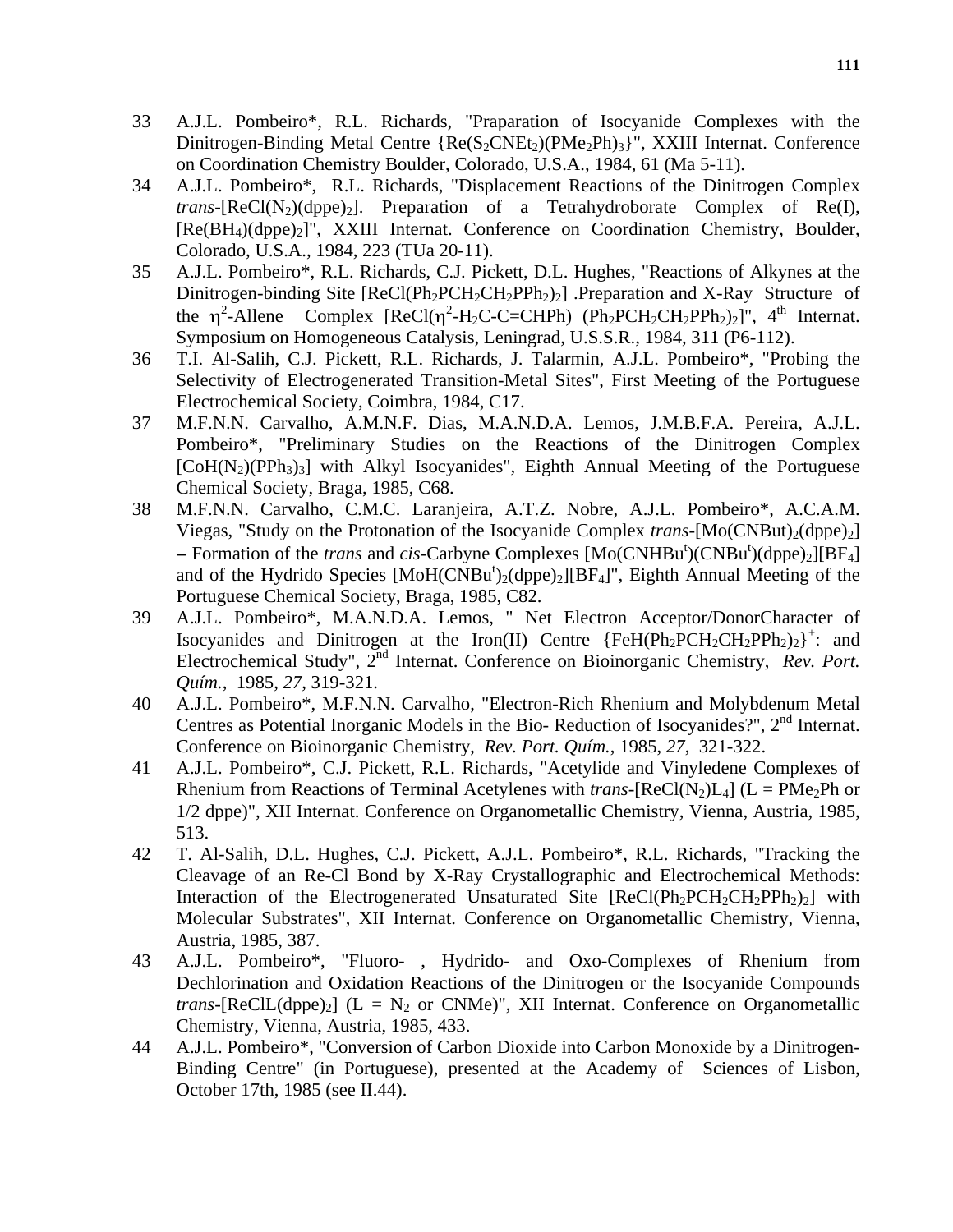- 45 M.F. Carvalho, A.J.L. Pombeiro\*, "Electrochemical Study of Transition Metal Lewis Acid Adducts Formed by the Isocyanide Complex *trans-*[ReCl(CNMe)  $(Ph_2PCH_2CH_2PPh_2)_2]$ ",  $2<sup>nd</sup>$  Meeting of the Portuguese Electrochemical Society, Ofir, Portugal, 1986, C8, p. 55.
- 46 M.A.N.D.A. Lemos, A.J.L. Pombeiro\*, "Electrochemical Activation of an Iron Centre to a Nucleophilic Attack: Electrosynthesis of a Fluoro-Isocyanide complex, *trans*-  $[FeF(CNMe)(Ph<sub>2</sub>PCH<sub>2</sub>CH<sub>2</sub>PPh<sub>2</sub>)<sub>2</sub>][BF<sub>4</sub>]<sup>n</sup>$ , 2<sup>nd</sup> Meeting of the Portuguese Electrochemical Society, Ofir, Portugal, 1986, C13, p. 65.
- 47 A.J.L. Pombeiro\*, "Electrochemistry of Coordination Compounds in the Curricula of Chemistry Courses", XXIV Internat. Conference on Coordination Chemistry, Athens, Greece, 1986, p. 885.
- 48 M.A.N.D.A. Lemos, A.J.L. Pombeiro\*, "Electrochemical Oxidation of the Isocyanide Complexes of Iron(II), *trans* -[FeH(CNR) (Ph<sub>2</sub>PCH<sub>2</sub>CH<sub>2</sub>PPh<sub>2</sub>)<sub>2</sub>][BF<sub>4</sub>]", XXIV Internat.Conference on Coordination Chemistry, Athens, Greece, 1986, p. 527.
- 49 A.J.L. Pombeiro\*, D.L. Hughes, C.J. Pickett, R.L. Richards, "Generation of the New Aminocarbyne Ligand CNH2: Synthesis and X-Ray Structure of *trans*- [ReCl(CNH<sub>2</sub>)(Ph<sub>2</sub>PCH<sub>2</sub>CH<sub>2</sub>PPh<sub>2</sub>)<sub>2</sub>][BF<sub>4</sub>]", XXIV Internat. Conference on Coordination Chemistry, Athens, Greece, 1986, p. 423.
- 50 A.J.L. Pombeiro\*, D.L. Hughes, C.J. Pickett, R.L. Richards, "A Novel Route for the Conversion of Alkynes into Allene and Metallacyclopropene Species; Synthesis and X-Ray Structure of *trans*-[ReCl{=C(CH2Ph)CH2}(Ph2PCH2CH2PPh2)2][BF4]", XXIV Internat. Conference on Coordination Chemistry, Athens, Greece, 1986, p. 422.
- 51 S.S.P.R. Almeida, J.J.R. Fraústo da Silva, A.J.L. Pombeiro\*, "Evidence for an Electrochemically Induced Isocyanide (CNH) - Nitrile (NCH) Isomerization at the Iron Site  ${FeH(Ph<sub>2</sub>PCH<sub>2</sub>CH<sub>2</sub>PPh<sub>2</sub>)<sub>2</sub>}<sup>2+</sup>$ ", Journées d'Électrochimie 1987, Dijon, France, 1987, 3-26.
- 52 M.F.N.N. Carvalho, A.J.L. Pombeiro\*, "Syntheses of Aminocarbene Complexes by Nucleophilic Attack at Cationic Isocyanide or carbyne Complexes of Rhenium, *trans*-  $[ReLU(CNH_xMe)(dppe)_2]^+$  (x = 0 or 1)", 11<sup>th</sup> Summer School on Coordination Chemistry, Karpacz, Poland, 1987, P-64.
- 53 R. Herrmann, A.J.L. Pombeiro\*, "Activation of Alkynes by the Dinitrogen Complex  $[CoH(N<sub>2</sub>)(PPh<sub>3</sub>)$ . Catalytic Oligomerization and Evidence for a Novel Cocyclization Reaction With Acetonitrile to give a Pyrimidine",  $11<sup>th</sup>$  Summer School on Coordination Chemistry, Karpacz, Poland, 1987, P-65.
- 54 T. El-Shihi, F.Siglmüler, R. Herrmann, M.F.N.N. Carvalho, A.J.L. Pombeiro\*, "Electrochemical Study of Isocyanide Derivatives of Ferrocene and of Their Complexes with the  ${Cr(CO)_5}$  Centre",  $3^{rd}$  Meeting of the Portuguese Electrochemical Society, Faro, 1987, I.3, p. 27.
- 55 D.L. Hughes, A.J.L. Pombeiro\*, R.L. Richards, "Reductive Cleavage of  $N_2$ , RNC and RCN at Dinitrogen Binding Metal Centres",  $7<sup>th</sup>$  International Congress on Nitrogen Fixation, Köln, Federal Republic of Germany, 1988, 4-02 (Abstract). *Proceedings:* "Nitrogen Fixation. Hundred Years After", H. Bothe, F.J. de Bruijn, W.E. Newton (eds), Gustav Fischer, Stuttgart, New York, 1988, p. 66.
- 56 M.A.N.D.A Lemos, A.J.L. Pombeiro\*, "Redox Properties of Allene, Carbene and Carbyne Complexes with the  ${ReCl(Ph_2PCH_2CH_2PPh_2)_2}$  Binding Centre", XXVI Internat. Conference on Coordination Chemistry, Porto, Portugal, 1988, MS-1, P6.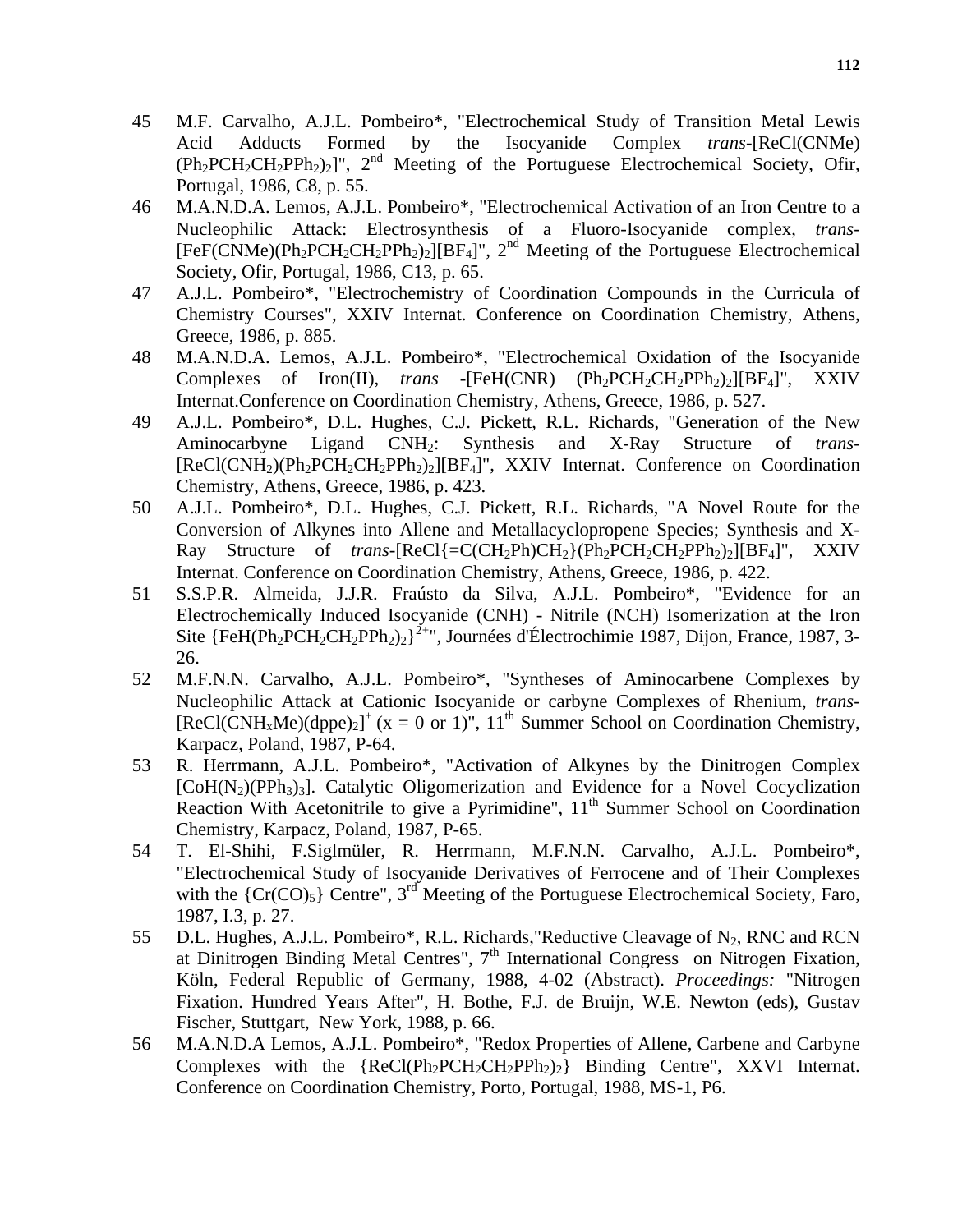- 57 A.J.L. Pombeiro\*, A. Hills, D.L. Hughes, R.L. Richards, "Vinylidene and Derived Carbyne Complexes of Rhenium; X-Ray Structure of *trans*-[ReF(=C-CH<sub>2</sub>Bu<sup>t</sup>)  $(Ph_2PCH_2CH_2PPh_2)_2$ [[BF<sub>4</sub>]", XXVI Internat. Conference on Coordination Chemistry, Porto, Portugal, 1988, MS-4, P9.
- 58 A. Hills, D.L. Hughes, N. Kashef, R.L. Richards, M.A.N.D.A. Lemos, A.J.L. Pombeiro\*, "Alkyne-Derived Alkynyl Complexes of Mo and W. Redox Properties and Protonation to Give Carbene and Carbyne Compounds", XXVI Internat. Conference on Coordination Chemistry, Porto, Portugal, 1988, MS-4, P5.
- 59 M.F.N.N. Carvalho, A.J.L. Pombeiro\*, "Preparation and Redox Properties of the Isocyanide, Nitrile and Carbonyl Complex Cations *trans*-[Re(CNMe)L(dppe)<sub>2</sub>]<sup>+</sup> (L = CNR, NCMe or CO)", XXVI Internat. Conference on Coordination Chemistry, Porto, Portugal, 1988, MS-1, P5.
- 60 M.F.N.N. Carvalho, M.F. Borrego, A.J.L. Pombeiro\*, "Reduction of Organonitriles to Amines at Molybdenum(0)-Phosphinic Centres", XXVI Internat. Conference on Coordination Chemistry, Porto, Portugal, 1988, MS-4, P4.
- 61 S.S.P.R. Almeida, J.J.R. Fraústo da Silva, A.J.L. Pombeiro\*, R. Herrmann, "Evidence for an Active Role of Sulphur on the Electro-reduction of Methyl Isocyanide at Thiomolybdate Derived Centres", XXVI Internat. Conference on Coordination Chemistry, Porto, Portugal,1988, MS-1, P7.
- 62 T. Al-Salih, C.J. Pickett, M.E.R.Silva, M.F.G. Silva, A.J.L. Pombeiro\*, "Carbon-Halogen Bond Cleavage at Electrochemically Generated Molybdenum(I) Sites", XXVI Internat. Conference on Coordination Chemistry, Porto, Portugal, 1988, MS-1, P8.
- 63 C.A. Tsipis, E.G. Bakalbassis, A.J.L. Pombeiro\*, "EHMO-SCCC Calculations of the Electronic Structure and Related Properties in a Series of Carbyne, Carbene and Hydridocarbyne Complexes of Molybdenum and Rhenium", XXVI Internat. Conference on Coordination Chemistry, Porto, Portugal, 1988, E16.
- 64 M.F.N.N. Carvalho, A.J.L. Pombeiro\*, "Redox Properties of Dinitrogen and Mixed Dinitrogen-Isocyanide Complexes of Rhenium with Phosphorus-Ligands", 4<sup>th</sup> Meeting of the Portug. Electrochemical Society, Sintra/Estoril, 1989, A1, p. 26. (*Proceedings* - II.68).
- 65 S.S.P.R. Almeida, M.A.N.D.A. Lemos, A.J.L. Pombeiro\*, "Electron-Transfer Reactions in Vinylidene and Derived Carbyne Complexes of Rhenium", 4th Meting of the Portug. Electrochemical Society, Sintra/Estoril, 1989, A3, p. 30 (*Proceedings* - II.69).
- 66 M.E.N.P. Rodrigues, A.J.L. Pombeiro\*, R. Herrmann, "Redox Potential- Hammett's σ or Taft's  $\sigma^*$  Constant Relationships at Ferrocene Derivatives", 4<sup>th</sup> Meeting of the Portug. Electrochemical Society, Sintra/Estoril, 1989, A5, p. 34 (*Proceedings -*II.70).
- 67 M.F.C.G. Silva, A.J.L.Pombeiro\*, "Redox Properties of the Nitrile Complexes *trans*  $[ReCl(NCR)(Ph<sub>2</sub>PCH<sub>2</sub>CH<sub>2</sub>PPh<sub>2</sub>)<sub>2</sub>]'',$  4<sup>th</sup> Meeting of the Portug. Electrochemical Society, Sintra/Estoril, 1989, A6, p. 36 (*Proceedings* - II.71)
- 68 M.F.C.G. Silva, A.J.L. Pombeiro\*, "Redox Potential-Structure Relationships at Nitrile Complexes with the Metal Centre  ${Re(Ph_2PCH_2CH_2PPh_2)}^{2+}$ , Journées d'Électrochimie 1989, Montpellier, France, 1989, A3-21.
- 69 M.F.N.N. Carvalho, A.J.L. Pombeiro\*, "Diazenido, Dinitrogen and Triisocyanide Complexes of Rhenium(I) with Phosphite or Phosphonite Co-Ligands", Internat. Conference on the Chemistry of the Early Transition Metals, University of Sussex, Brighton, U.K., 1989 (see II.64).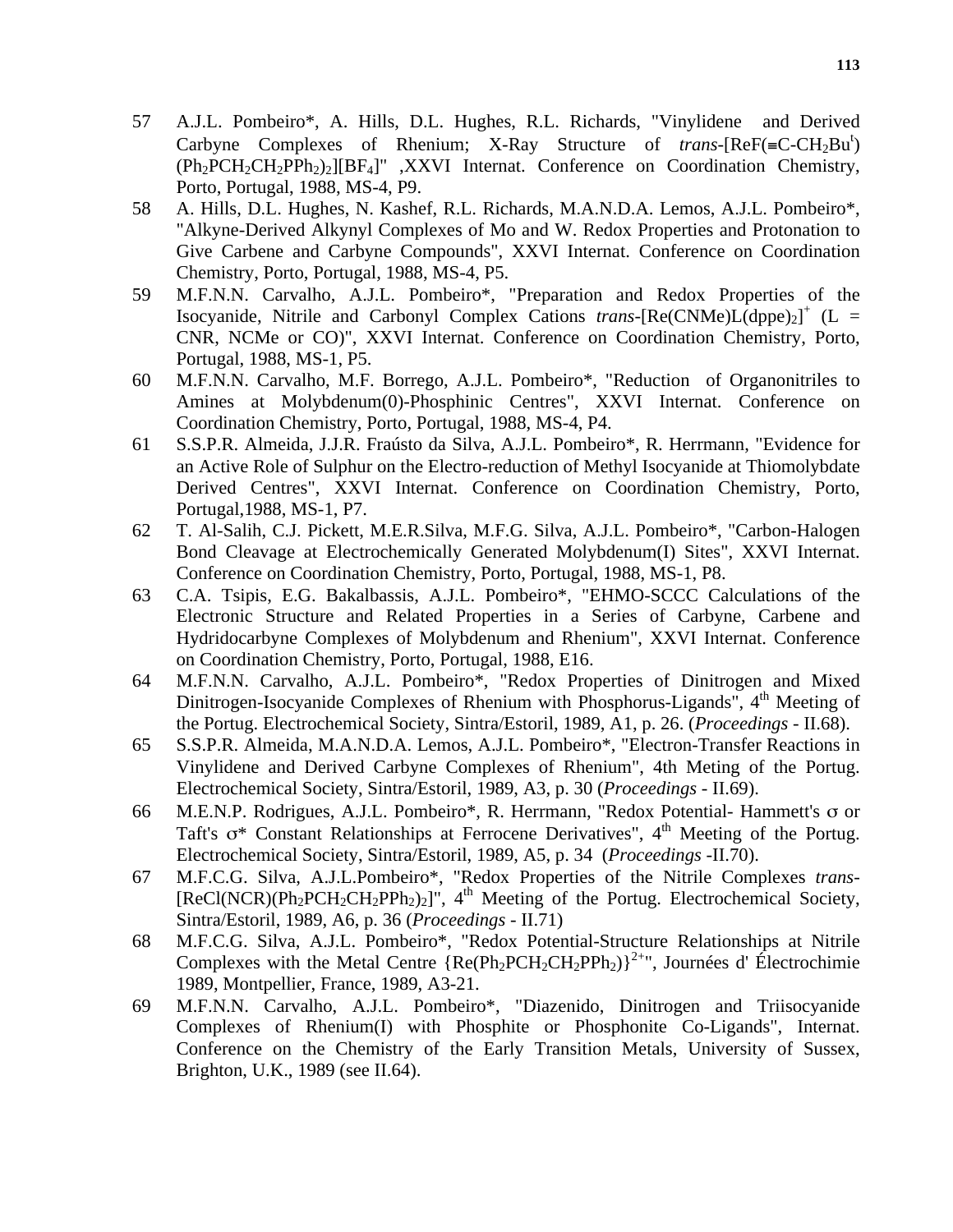- 70 A.J.L. Pombeiro\*, M.F.C.G. Silva, D.L. Hughes, R.L. Richards,"Preparation and Properties of the Nitrile Complexes *trans*- $[RecI(NCR)(dppe)_2]$   $(R = Alkyl$  or Aryl)", Internat. conference on the Chemistry of the Early Transition Metals, University of Sussex, Brighton, U.K., 1989 (see II.65).
- 71 A.J.L. Pombeiro\*, "The Fleischmann and Pons Effect", symposium on "Cold Nuclear Fusion − Analysis and Perspectives", Academy of Sciences of Lisbon, 1989 (see I.15).
- 72 D.L. Hughes, D.J. Lowe, R.H. Morris, A.J.L. Pombeiro\*, R.L. Richards, "Metal Complexes as Models for Nitrogenase Substrate-Reducing Sites", 8<sup>th</sup> Internat. Congress on Nitrogen Fixation, Knoxville, U.S.A., 1990, A-19. *Proceedings* (with K. Fisher): "Nitrogen Fixation: Achievements and Objectives", P.M. Gresshoff, L.E. Roth, G. Stacey and W.E. Newton (eds.), Chapman and Hall, London, 1990, p. 153.
- 73 A.J.L. Pombeiro\*, A. Hills, D.L. Hughes, R.L. Richards, "Molecular Structure of the Tetrahydride Complex [MoH<sub>4</sub>(Ph<sub>2</sub>PCH<sub>2</sub>CH<sub>2</sub>PPh<sub>2</sub>)<sub>2</sub>]", Italian-Portuguese-Spanish Meeting in Inorganic Chemistry, Gandía, Spain, 1990, A19, p. 190.
- 74 P.B. Hitchcock, M.A.N.D.A. Lemos, M.F. Meidine, J.F. Nixon, A.J.L. Pombeiro\*, "Synthesis and Molecular Structure of the  $\eta$ <sup>1</sup>-Fluoro- phosphaalkene Complex of Iron *trans*-[FeH( $\eta$ <sup>1</sup>-PF=CHBut)(dppe)<sub>2</sub>][FeCl<sub>2</sub>F<sub>2</sub>]", Italian-Portuguese-Spanish Meeting in Inorganic Chemistry, Gandía, Spain, 1990, A28, p. 203.
- 75 J.J. R. Fraústo da Silva, A.J.L. Pombeiro\*, J.A.L. Silva, M.F.C.G. Silva, "Electrochemical Behaviour of the Amavadin Model  $[V(HIDA)_2]^2$  in Non-Aqueous Media", Italian-Portuguese-Spanish Meeting in Inorganic Chemistry, Gandía, Sapin, 1990, B20, p. 240.
- 76 A.J.L. Pombeiro\*, M.A.N.D.A. Lemos, M.F.N.N. Carvalho, "Electrochemical Behaviour of the Methylaminocarbyne Complex *trans*-[ReCl(CNHMe) (Ph<sub>2</sub>PCH<sub>2</sub>CH<sub>2</sub>PPh<sub>2</sub>)<sub>2</sub>][BF<sub>4</sub>]", IX Iberoamerican Congress on Electrochemistry, La Laguna, Tenerife, Spain, 1990, 4-12, p. 453.
- 77 A.J.L. Pombeiro\*, A. Hills, D.L. Hughes, R.L. Richards, "Activation of 1-Alkynes by {Mo(Ph2PCH2CH2PPh2)2}. Synthesis and X-Ray Molecular Structure of the Trihydrido-Alkynyl Complex  $[MoH_3(C=CBu^t)(Ph_2PCH_2CH_2PPh_2)_2]$ ", XXVIII Internat. Conference on Coordination Chemistry, Gera, G.D.R., 1990, 3-72.
- 78 M.F.N.N. Carvalho, A.J.L. Pombeiro\*, "Syntheses of the First Cyanamide Complexes of Rhenium", XXVIII Internat. Conference on Coordination Chemistry, Gera, G.D.R., 1990, 3-47.
- 79 R. Bertani, T.J. Castilho, R.A. Michelin, M. Mozzon, A.J.L. Pombeiro\*, M.F.C.G. Silva, "Redox Properties of Carbene Complexes of Palladium(II) and Platinum(II)", J. Heyrovský Centennial Congress on Polarography, 41st Meeting of the Internat. Society of Electrochemistry, Prague, Czechoslovakia, 1990, Th-79.
- 80 M.F.C.G. Silva, A.J.L. Pombeiro\*, A. Hills, D.L. Hughes, R.L. Richards, "Synthesis and Molecular Structure of the Dinitrile- and Difluoro-Rhenium Complex *trans*-  $[Re(NCC_6H_4Me-4)_2(dppe)_2][ReF_2(dppe)_2][BF_4]_2$ ",  $12<sup>th</sup>$  Meeting of the Portug. Chemical Society, Coimbra, 1991, p. 362.
- 81 S.S.P.R. Almeida, A.J.L. Pombeiro\*, "Synthesis and Properties of Some Carbyne Complexes of Rhenium Derived from Protonation of Vinylidene Species",  $12<sup>th</sup>$  Meeting of the Portug. Chemical Society, Coimbra, 1991, p. 367.
- 82 M.F.N.N. Carvalho, A.J.L. Pombeiro\*, "Chiral Complexes with Camphor-Derived Ligands" (in Portuguese),  $12<sup>th</sup>$  Meeting of the Portug. Chemical Society, Coimbra, 1991, p. 77.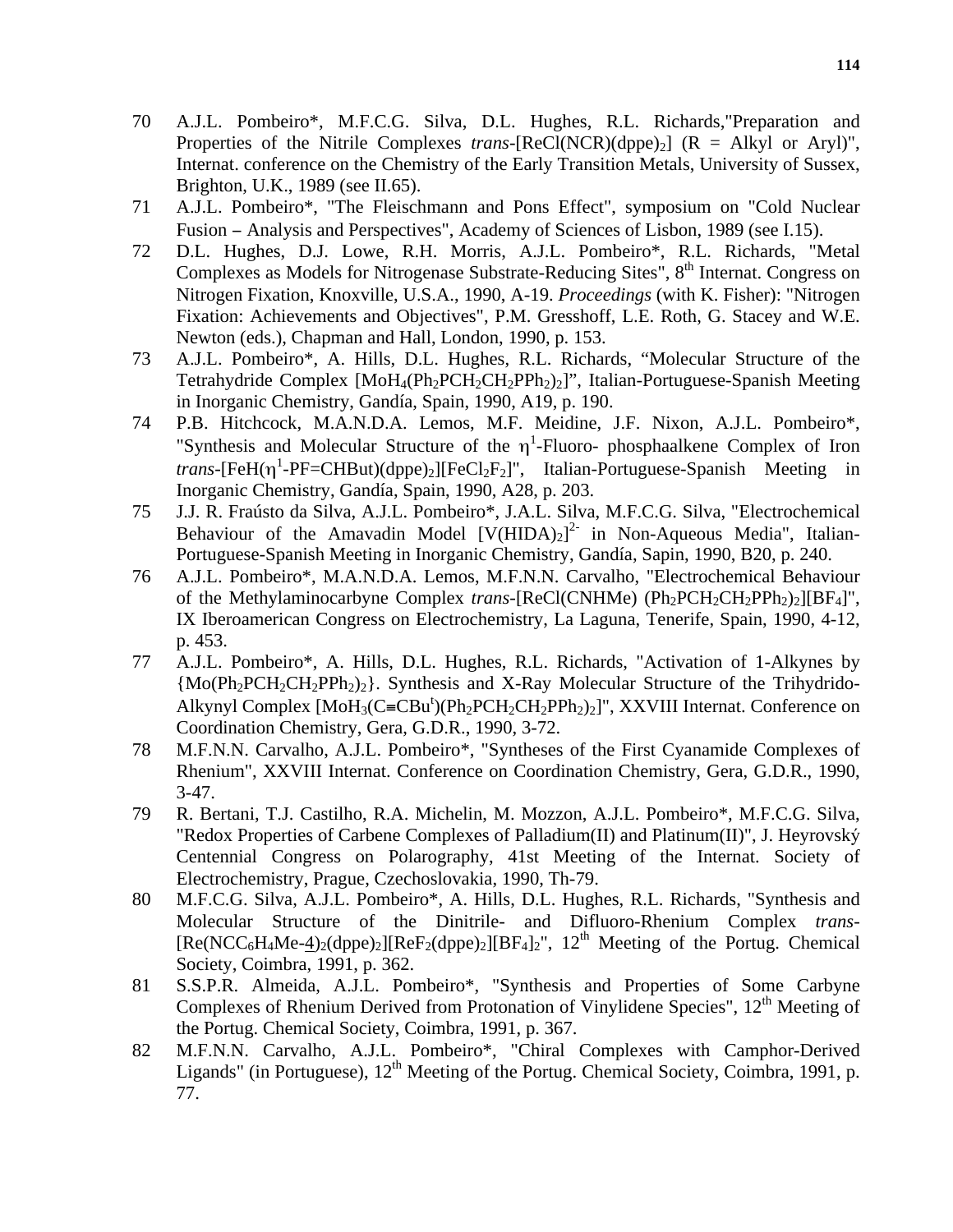- 83 M.F.N.N. Carvalho, A.J.L. Pombeiro\*, "Study of the Electrochemical Behaviour of Cyanamide Complexes of Rhenium(I), *trans*-[Re(CNR)(NCR<sub>1</sub>)(dppe)<sub>2</sub>]<sup>+</sup> (R<sub>1</sub> = NH<sub>2</sub> or  $NHC(=NH)NH<sub>2</sub>)$ <sup>"</sup>, 5<sup>th</sup> Meeting of the Portug. Electrochemical Society (1<sup>st</sup> Iberian Electrochemistry Meeting), Aveiro, 1991, E11, p. 102-103 (*Proceedings* - II.83).
- 84 M.T.A. Ribeiro, A.J.L. Pombeiro\*, G. Facchin, R.A. Michelin, M. Mozzon, "Redox Properties and Ligand Effects of Some Phosphonium-Functionalized Isocyanide Complexes of Group VI Transition Metal Carbonyls",  $5<sup>th</sup>$  Meeting of the Portug. Electrochemical Society (1st Iberian Electrochemistry Meeting), Aveiro, 1991, E12, p. 104-105 (*Proceedings* - II.84).
- 85 T.J. Castilho, A.J.L. Pombeiro\*, R. Bertani, R.A. Michelin, M. Mozzon, "Electrochemical Behaviour of Some Dinuclear Carbene Complexes of Pd or Pt", 5<sup>th</sup> Meeting of the Portug. Electrochemical Society (1st Iberian Electrochemistry Meeting), Aveiro, 1991, E13, p. 106-107 (*Proceedings* - II.85).
- 86 M.F.C.G. Silva , A.J.L. Pombeiro\*, "Anodic Deprotonation of Methyleneamido to Nitrile Ligands at a Rhenium Centre",  $5<sup>th</sup>$  Meeting of the Portug. Electrochemical Society (1st Iberian Electrochemistry Meeting), Aveiro, 1991, E14, p. 108-109 (*Proceedings* - II.82).
- 87 M.A.N.D.A. Lemos, A.J.L. Pombeiro\*, "Digital Simulation Applied to the Identification of the Oxidation Mechanism of  $[FeH(CNMe)(dppe)_2][BF_4]^T$ ,  $5^{th}$  Meeting of the Portug. Electrochemical Society ( $1<sup>st</sup>$  Iberian Electrochemistry Meeting), Aveiro, 1991, E15, p. 110-111 (*Proceedings* - II.81).
- 88 M.F.C.G. Silva, A.J.L. Pombeiro\*, "Electrochemically-Induced Dehydrogenation of the Hydride-Nitrile Complexes [ReClH(NCR)(dppe)2][BF4]", Journeés d' Électrochimie 1991, Brest, France, 1991, CA-4.3.
- 89 M.F.N.N. Carvalho, A.J.L. Pombeiro\*, D.L. Hughes, R.L. Richards, "Reactions of Cyanamide at Mo and Re Dinitrogen-Binding Sites", Chemistry and Biochemistry of Nitrogen Fixation, Oxford, U.K., 1991 (without book of abstracts).
- 90 M.F.C.G. Silva, A.J.L. Pombeiro\*, R.L. Richards, "Synthesis of the Hydride-Nitrile-Complexes  $[ReCH(NCR)(dppe)_2][BF_4]$ ", Internat. Conference on Inorganic Chemistry, The Royal Society of Chemistry/Gesellschaf Deutscher Chemiker, Brighton, U.K., 1991, P. 21.
- 91 R.A. Michelin, M. Mozzon, G. Facchin, M.T.A. Ribeiro, A.J.L. Pombeiro\*,"Synthesis and Reactivity of  $(CO)_{5}M(CNR)$  Complexes (M = Cr, Mo, W; R =  $o$ -C<sub>6</sub>H<sub>4</sub>CH<sub>2</sub>PR<sub>3</sub><sup>+</sup>BF<sub>4</sub>)", 21 Congresso Nazionale di Chimica Inorganica, Bressanone, Italy, 1991, p. 119-120.
- 92 R.A. Michelin, G. Facchin, M. Mozzon, M.T.A. Ribeiro, A.J.L. Pombeiro\*, "Synthesis, Reactivity and Redox Properties of Some Phosphonium- Functionalized Isocyanide Complexes of Group VI Transition Metal Carbonyls", Congresso dei Gruppi Interdivisionali della Societá Chimica Italiana (CISCI) 91, Chianciano Terme, Italy, 1991, p. 667-668.
- 93 A.J.L. Pombeiro\*, "The Portuguese System of Science and Technology Indicators, Information and the Role of Some Institutions" (in Portuguese), presented at the Academy of Sciences of Lisbon, November  $7<sup>th</sup>$ , 1991 (see V.8 and V.9).
- 94 M.F.N.N. Carvalho, A.J.L. Pombeiro\*, R. Herrmann, "Activation of Alkynes by N<sub>2</sub>-Binding Group VI and VII Transition Metal Centres ", Sixth IUPAC \ Symposium on Organo-Metallic Chemistry Directed Towards Organic Synthesis, Utrecht, The Netherlands, 1992, A58.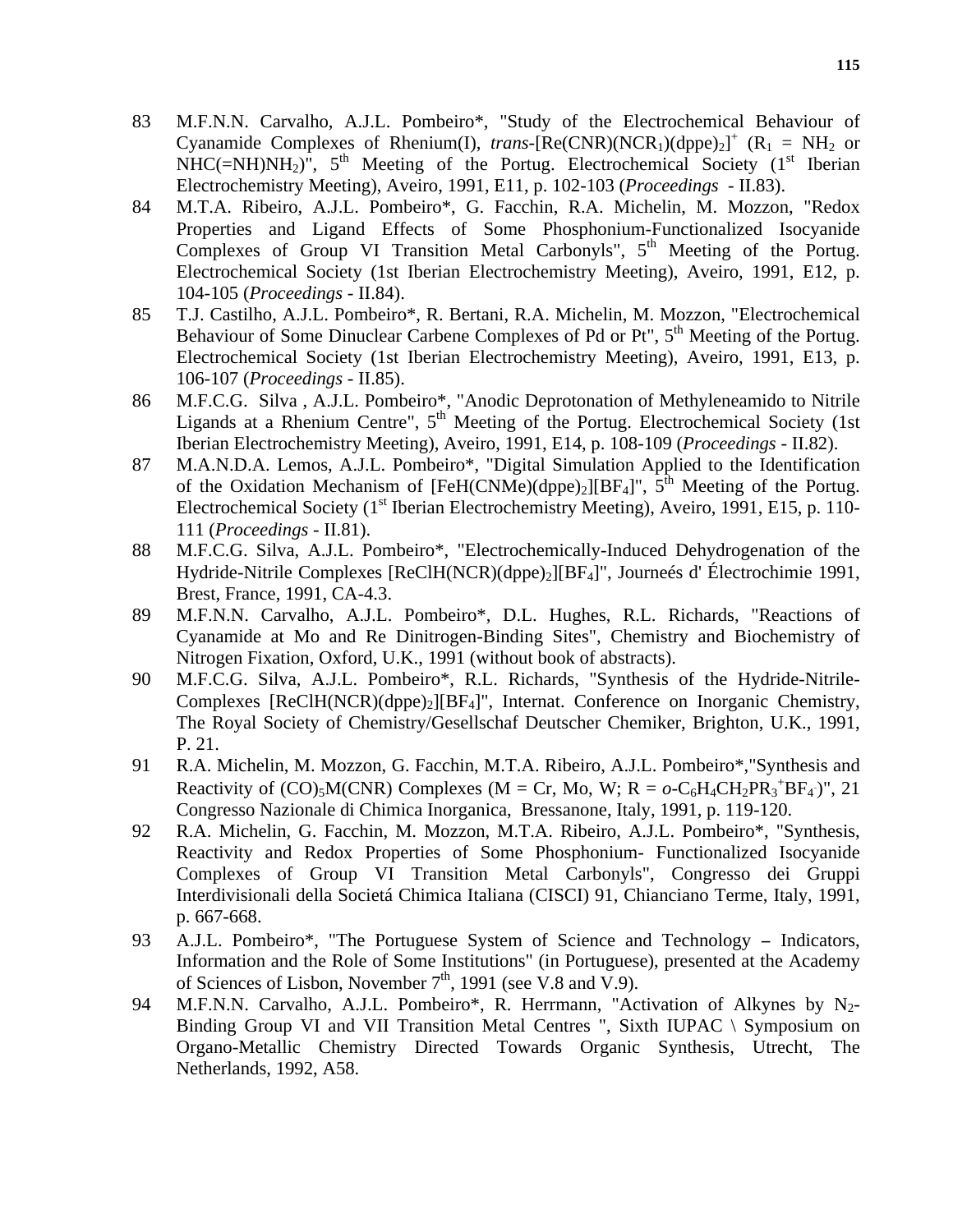- 95 M.F.N.N. Carvalho, A.C. Consiglieri, A.J.L. Pombeiro\*, R. Herrmann, "Iron and Copper Complexes with Oxoimino and Related Ligands",  $13<sup>th</sup>$  Annual Meeting of the Portug. Chemical Society, Lisbon, 1992, PI8.
- 96 W. Yu, A.J.L. Pombeiro\*, A. Tiripicchio, M.A. Pellinghelli, "Conversion of Nitric Oxide into Nitrate at a Rhenium Centre. Synthesis and X-Ray Molecular Structure of *trans*-  $[ReLU(NO)(dppe)_2][NO_3]_2$ ", 13<sup>th</sup> Annual Meeting of the Portug. Chemical Society, Lisbon, 1992, PI9.
- 97 M.T. Duarte, J.J.R. Fraústo da Silva, A.M. Galvão, M.F.C. Guedes da Silva, A.J.L. Pombeiro\*, "Synthesis and Crystal Structure of *trans*-[ReCl<sub>2</sub>(Ph<sub>2</sub>PCH<sub>2</sub>CH<sub>2</sub>PPh<sub>2</sub>)<sub>2</sub>][BF<sub>4</sub>]", 13<sup>th</sup> Annual Meeting of the Portug. Chemical Society, Lisbon, 1992, PI 10.
- 98 M.T.A. Ribeiro, A.J.L. Pombeiro\*, G. Facchin, M. Mozzon, R.A. Michelin, "Electrochemical Ligand Parameters for Phosphonium-Functionalized Isocyanides and Derived Carbenes and Indoles", Molecular Electrochemistry of Inorganic, Bioinorganic and Organometallic Compounds (NATO Advanced Research Workshop), Sintra, Portugal, 1992, P7.
- 99 W.Yu, A.J.L. Pombeiro\*, L. Kaden, M. Wahren, "Redox Properties and Ligand Effects for the Hydridotechnetium-Dinitrogen, -Carbonyl and -Isocyanide Complexes *trans*-  $[TcH(L)(Ph<sub>2</sub>PCH<sub>2</sub>CH<sub>2</sub>PPh<sub>2</sub>)<sub>2</sub>]$  (L = N<sub>2</sub>, CO or CNR)" Molecular Electrochemistry of Inorganic, Bioinorganic and Organometallic Compounds (NATO Advanced Research Workshop), Sintra, Portugal, 1992, P8.
- 100 T.J. Castilho, M.F.C. Guedes da Silva, A.J.L. Pombeiro\*, R. Bertani, M. Mozzon and R.A. Michelin, "Electrochemical Behaviour of Aminooxy-, Dioxy- and Diaminocarbene Complexes of Palladium(II) and Platinum(II)", Molecular Electrochemisty of Inorganic, Bioinorganic and Organometallic Compounds (NATO Advanced Research Workshop), Sintra, Portugal, 1992, P14.
- 101 J.J.R. Fraústo da Silva, M.F.C. Guedes da Silva, J.A.L. Silva, A.J.L. Pombeiro\*, "Redox Properties of the Amavadine Models  $[V(HIDA)<sub>2</sub>]<sup>2</sup>$  and  $[V(HIDPA)<sub>2</sub>]<sup>2</sup>$  and Their Electroinduced Reactivity Towards Activated Thiols and Phenols", Molecular Electrochemistry of Inorganic, Bioinorganic and Organometallic Compounds (NATO Advanced Research Workshop), Sintra, Portugal, 1992, P19.
- 102 M.A.N.D.A. Lemos, A.J.L. Pombeiro\*, "A Comparative Study of NumericalMethods for Cyclic Voltammetry Digital Simulation of an Electrochemical Process with a Coupled Chemical Reaction", Molecular Electrochemistry of Inorganic, Bioinorganic and Organometallic Compounds (NATO Advanced Research Workshop), Sintra, Portugal, 1992, P23.
- 103 M.F.C. Guedes da Silva, J.J.R. Fraústo da Silva, A.J.L.Pombeiro\*, C. Amatore, J.-N. Verpeaux, "Mechanism of the Electroactivation of the Metal-Hydride Bond in [ReClH(NCR)(Ph<sub>2</sub>PCH<sub>2</sub>CH<sub>2</sub>PPh<sub>2</sub>)<sub>2</sub>][BF<sub>4</sub>]", Molecular Electrochemistry of Inorganic, Bioinorganic and Organometallic Compounds (NATO Advanced Research Workshop), Sintra, Portugal, 1992, P24
- 104 S.P.R. Almeida, A.J.L. Pombeiro\*, "Synthesis of the Fluoro-Carbyne Complexes of Rhenium *trans*-[ReF(=CCH<sub>2</sub>R)(dppe)<sub>2</sub>][BF<sub>4</sub>]", 2<sup>nd</sup> Italian-Portuguese-Spanish Meeting in Inorganic Chemistry, Algarve, Portugal, 1992, OM 3.
- 105 M.F.C. Guedes da Silva, A.J.L. Pombeiro\*, R.A. Michelin, M. Mozzon,"Conversion of Ethyldiazoacetate into Diethylfumarate at a Pt Centre: Synthesis of  $[Pt(\eta^2 -$ EtO<sub>2</sub>CCH=CHCO<sub>2</sub>Et)(PPh<sub>3</sub>)<sub>2</sub>]", 2<sup>nd</sup> Italian-Portuguese-Spanish Meeting in Inorganic Chemistry, Algarve, Portugal, 1992, OM 44.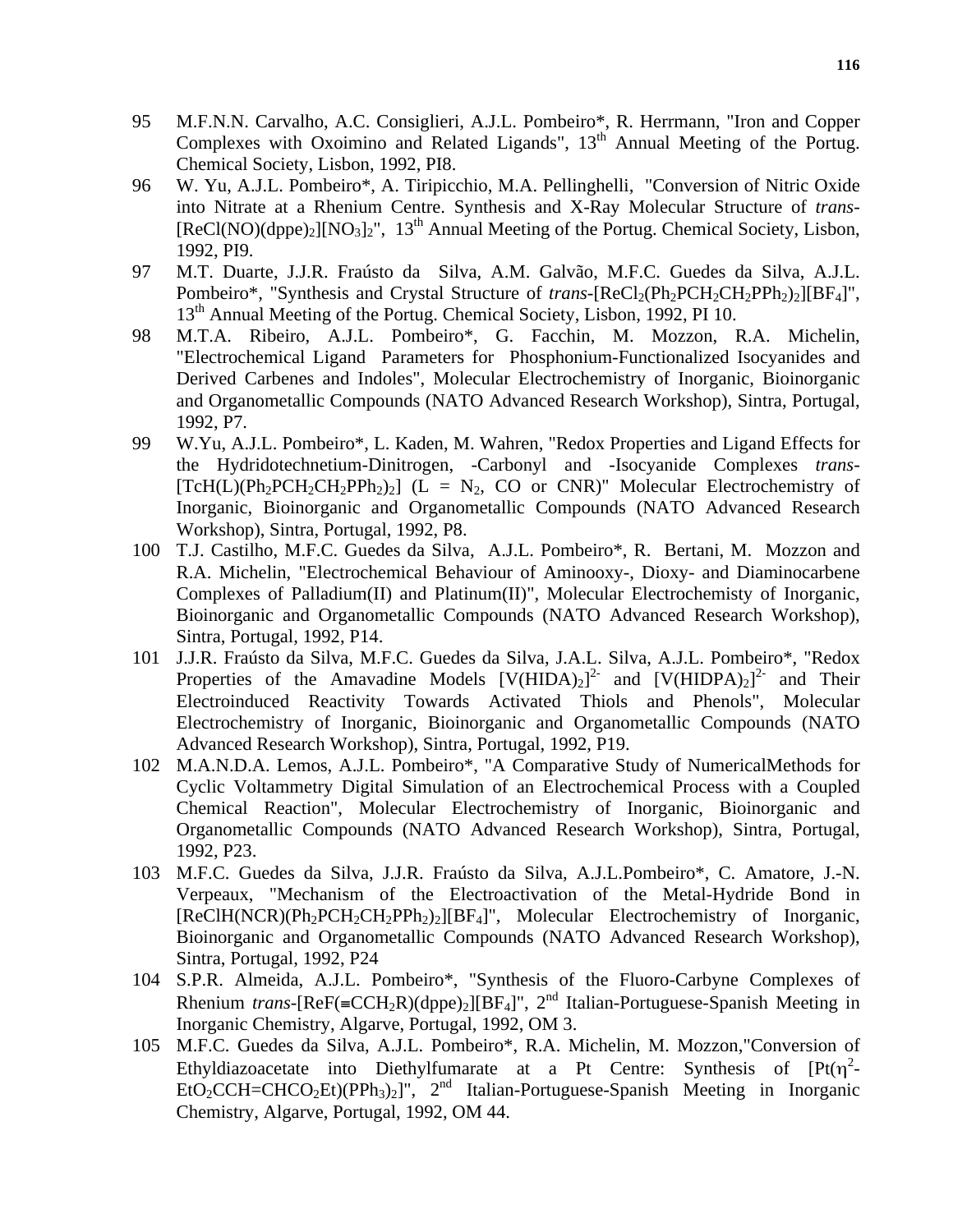- 106 J.J.R. Fraústo da Silva, M.F.C. Guedes da Silva, J.A.L. da Silva, A.J.L. Pombeiro\*, "Redox Properties of Amavadine Models  $[V(HIDA)_{2}]^{2}$  and  $V(HIDPA)_{2}]^{2}$ , Mediators for the Electrocatalytic Oxidation of Some Thiols and Phenols", Metal Ions in Biological Systems, The Royal Society of Chemistry, Dalton Division, Newcastle upon Tyne, 1992, P.84.
- 107 M.F.N.N. Carvalho, M.T. Duarte, A.M. Galvão, A.J.L. Pombeiro\*, "Synthesis and Electrophilic Attack at the Cyanide Complex *trans*-[ReCl(CN)(dppe)<sub>2</sub>][Bu<sub>4</sub>N] X-Ray Structure of *trans*-[ $ReH(CNMe)(dppe)_2$ ]",  $29<sup>th</sup>$  Internat. Conference on Coordination Chemistry, Lausanne, Switzerland, 1992, P716, p.181.
- 108 M.F.C.G Silva, M.T. Duarte, A.M. Galvão, J.J.R. Fraústo da Silva, A.J.L. Pombeiro\*,"Synthesis and Structural Characterization of *cis*-[Re(NCC<sub>6</sub>H<sub>4</sub>Me- $4)_{2}(Ph_{2}PCH_{2}CH_{2}Ph_{2})_{2}[[BF_{4}]$  ",  $29<sup>th</sup>$  Internat. Conference on Coordination Chemistry, Lausanne, Switzerland, 1992, P550, p.143.
- 109 Y.Wang, A.J.L. Pombeiro\*, M.A. Pellinghelli, A.Tiripicchio, "Syntheses of Mixed Dinitrogen-Azide and -Cyanate Complexes of Rhenium and X-Ray Structure of *trans*-  $[Re(N_3)(N_2)(dppe)_2]$  ", 3<sup>rd</sup> Internat. Conference on the Chemistry of the Early Transition Metals, Brighton, U.K., 1992, p. 10.
- 110 R.A. Michelin, M. Mozzon, R. Bertani, A.J.L. Pombeiro\*, M.F.C. Guedes da Silva, "Chemical and Electrochemical Behaviour of Hydrido-Carbene Complexes of Pt(II)", I Congresso Gruppo Interdivisionale di Chimica Organometallica, Italian Chemical Society, Camerino, Italy, 1992, p. 20.
- 111 M.F.C. Guedes da Silva, J.J.R. Fraústo da Silva, A.J.L. Pombeiro\*, Anodically Induced *cis*  to *trans* Isomerization of the Nitrile complexes  $[Recl(NCR)(dppe)2]$ ",  $6<sup>th</sup>$  Meeting of the Portug. Electrochemical Society, Vila Real, 1992, D4, p. 48 (*Proceedings* - II.119).
- 112 S.S.P.R. Almeida, A.J.L. Pombeiro\*, "Redox Properties of the Fluorocarbyne Complexes *trans*-[ReF( $=C-CH_2R$ )(dppe)<sub>2</sub>][BF<sub>4</sub>] and Their Parent Vinylidene Compounds", 6<sup>th</sup> Meeting of the Portug. Electrochemical Society, Vila Real, 1992, D7, p. 54.
- 113 Y. Wang, A.J.L. Pombeiro\*, "Redox Properties and Ligand Effects for the Dinitrogen or Carbon Monoxide Complexes *trans*-[ReXLL'<sub>4</sub>] ( $X = N_3$ , NCO or NCS; L = N<sub>2</sub> or CO; L' =  $1/2$  Ph<sub>2</sub>PCH<sub>2</sub>CH<sub>2</sub>PPh<sub>2</sub> or PMe<sub>2</sub>Ph)", 6<sup>th</sup> Meeting of the Portug. Electrochemical Society, Vila Real, 1992, D9, p. 58 (*Proceedings*- II.122).
- 114 L.M.D. Ribeiro, M.A.N.D.A. Lemos, J.J.R. Fraústo da Silva, A.J.L. Pombeiro\*, "Electroreduction of Methylisocyanide at a Low-Oxidation State Iron Centre", 6<sup>th</sup> Meeting of the Portug. Electrochemical Society, Vila Real, 1992, D10, p. 60 (*Proceedings* -II.123).
- 115 Y.-Y. Tong, M.F.C. Guedes da Silva, J.J.R. Fraústo da Silva, A.J.L. Pombeiro\*, P. Martin-Zarga, G. Martin, P. Gili, "Redox Properties of Some Tryptamine-Derived Salicylaldimines and of Their Tetra-Coordinate Cobalt(II), Nickel(II) or Copper(II) Complexes",  $6<sup>th</sup>$  Meeting of the Portug. Electrochemical Society, Vila Real, 1992, D3, p. 46 (*Proceedings* -II.118).
- 116 L.M.G. Costa, M.F.N.N. Carvalho, A.J.L. Pombeiro\*, R. Herrmann, G. Wagner, "Study of the Electrochemical Behaviour of Camphor(+) Derivatives and Some of Their Palladium Complexes", 6<sup>th</sup> Meeting of the Portug. Electrochemical Society, Vila Real, 1992, D6, p. 52 (*Proceedings* -II.120).
- 117 E.M.P.R.P. Branco, M.F.C. Guedes da Silva, A.J.L. Pombeiro\*, R. Bertani, R. Michelin, M. Mozzon, "Redox Properties of Hydride Complexes of Pt(II) with a etal-Carbon Single Bond", 6<sup>th</sup> Meeting of the Portug. Electrochemical Society, Vila Real, 1992, D2, p. 44 (*Proceedings*-II.117).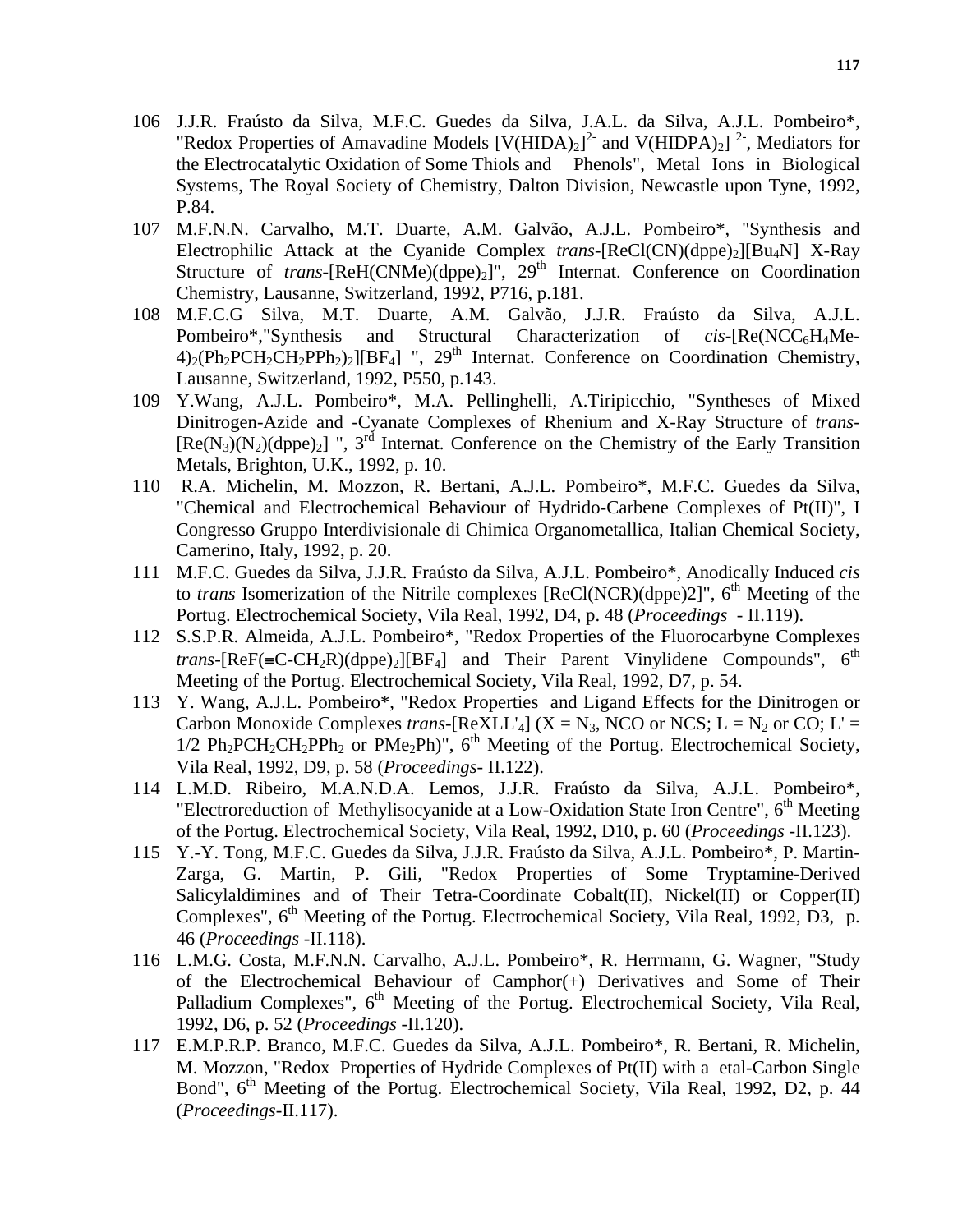- 118 M.F.N.N. Carvalho, A.J.L. Pombeiro\*, "Study of the Redox Behaviour of  $[Bu_4N][ReCl(CN)(dppe)_2]$  and of some Alkylation Products", 6<sup>th</sup> Meeting of the Portug. Electrochemical Society, Vila Real, 1992, D8, p.56 (*Proceedings* - II.121).
- 119 M.F.C. Guedes da Silva, J.J.R. Fraústo da Silva, A.J.L. Pombeiro\*, C. Amatore, J.-N. Verpeaux, "Electrochemical Mechanistic Study of the Isomerization of the Nitrile Complex  $[ReCl(NCC_6H_4F-4)(dppe)_2]$ ",  $12<sup>th</sup>$  Summer School on Coordination Chemistry, Karpacz, Poland, 1993, P20, p. 72.
- 120 Y. Wang, A.J.L. Pombeiro\*, "Protonation of Azide to Ammonia at a Rhenium Metal Centre",  $12^{th}$  Summer School on Coordination Chemistry, Karpacz, Poland, 1993, P52, p. 104.
- 121 A.J.L. Pombeiro\*, Y. Wang, J.J.R. Fraústo da Silva, M. A. Pellinghelli, A.Tiripicchio, R.L. Richards, "The Bis(amino)acetylene Complexes *trans*-[MF( $\eta$ <sup>2</sup>-MeHNC≡CNHMe)  $(Ph_2PCH_2CH_2PPh_2)_2[BF_4]$  (M = Mo or W) Derived from Aminocarbyne Coupling Reactions, and Cleavage of Their Acetylenic CC Bond. A Reformulation and X-Ray Structure of the Mo Complex", 12<sup>th</sup> Summer School on Coordination Chemistry, Karpacz, Poland, 1993, P53, p. 105
- 122 L.M.D. Ribeiro, A.J.L. Pombeiro\*, R.A. Henderson, "Synthesis and Properties of the Nitrile Complexes of Iron *trans*-[FeBr(NCR)(dppe)<sub>2</sub>][BF<sub>4</sub>] and *trans*-[Fe(NCR)<sub>2</sub>(dppe)<sub>2</sub>]  $[BF_4]_2$  (R = Alkyl or Aryl; depe =  $Et_2PCH_2CH_2PEt_2$ )",  $12<sup>th</sup>$  Summer School on Coordination Chemistry, Karpacz, Poland, 1993, P76, p. 128.
- 123 M.T.A. Ribeiro, A.J.L. Pombeiro\*, M. Ahmed, J.R. Dilworth, Y. Zheng, "Preparation and Molecular Structure of  $[ReBr_3(NNPh)(PPh_3)_2]$ , a Paramagnetic Phenyldiazenido-Complexes of Rhenium",  $12<sup>th</sup>$  Summer School on Coordination Chemistry, Karpacz, Poland, 1993, P77, p. 129.
- 124 M.F.N.N. Carvalho, L.M.G. Costa, A.J.L. Pombeiro\*, H. Herrmann, W. Scherer, "Palladium(II) Complexes Derived from Comphor-Type Ligands. X-Ray Structure of *cis*-  $[PdCl<sub>2</sub>L<sub>2</sub>]$  (L=camphorsulphonylimine Derivative)",  $5<sup>th</sup>$  Internat. Conference on the Chemistry of the Platinum Group Metals, The Royal Society of Chemistry, Dalton Division, University of St. Andrews, Scotland, 1993, A.79.
- 125 E.M.P.R.P. Branco, M.F.C. Guedes da Silva, J.J.R. Fraústo da Silva, A.J.L.Pombeiro\*, R. Michelin, R. Bertani, M. Mozzon, P. Berin, "Cyanamide Complexes of Palladium and Platinum", Latin-American Inorganic Chemistry Meeting, Santiago de Compostela, Spain, 1993, LAICM1218P, p. 104.
- 126 M.F.N.N. Carvalho, L.M.G. Costa, A.J.L. Pombeiro\*, R. Herrmann, "Syntheses of Iron(III) and Copper(I or II) Complexes Using Camphor Derivatives as Ligands", Latin-American Inorganic Chemistry Meeting, Santiago de Compostela, Spain, 1993, LAICM1217P, p. 105.
- 127 Y. Wang, J.J.R. Fraústo da Silva, A.J.L. Pombeiro\*, "Synthesis of the 20-Electron-Dinitrosyl Complex *trans*-[Re(NO)<sub>2</sub>(dppe)<sub>2</sub>][BF<sub>4</sub>] and Its Reactions with Acids", Latin-American Inorganic Chemistry Meeting, Santiago de Compostela Spain, 1993, LAICM1221P, p. 114.
- 128 M.F.C. Guedes da Silva, J.J.R. Fraústo da Silva, A.J.L. Pombeiro\*, "Synthesis and Characterization of the *cis* Isomers of the Nitrile Complexes  $[ReCl(NCR)(dppe)_2]$ ", Latin-American Inorganic Chemistry Meeting, Santiago de Compostela, Spain, 1993, LAICM1220P, p. 115.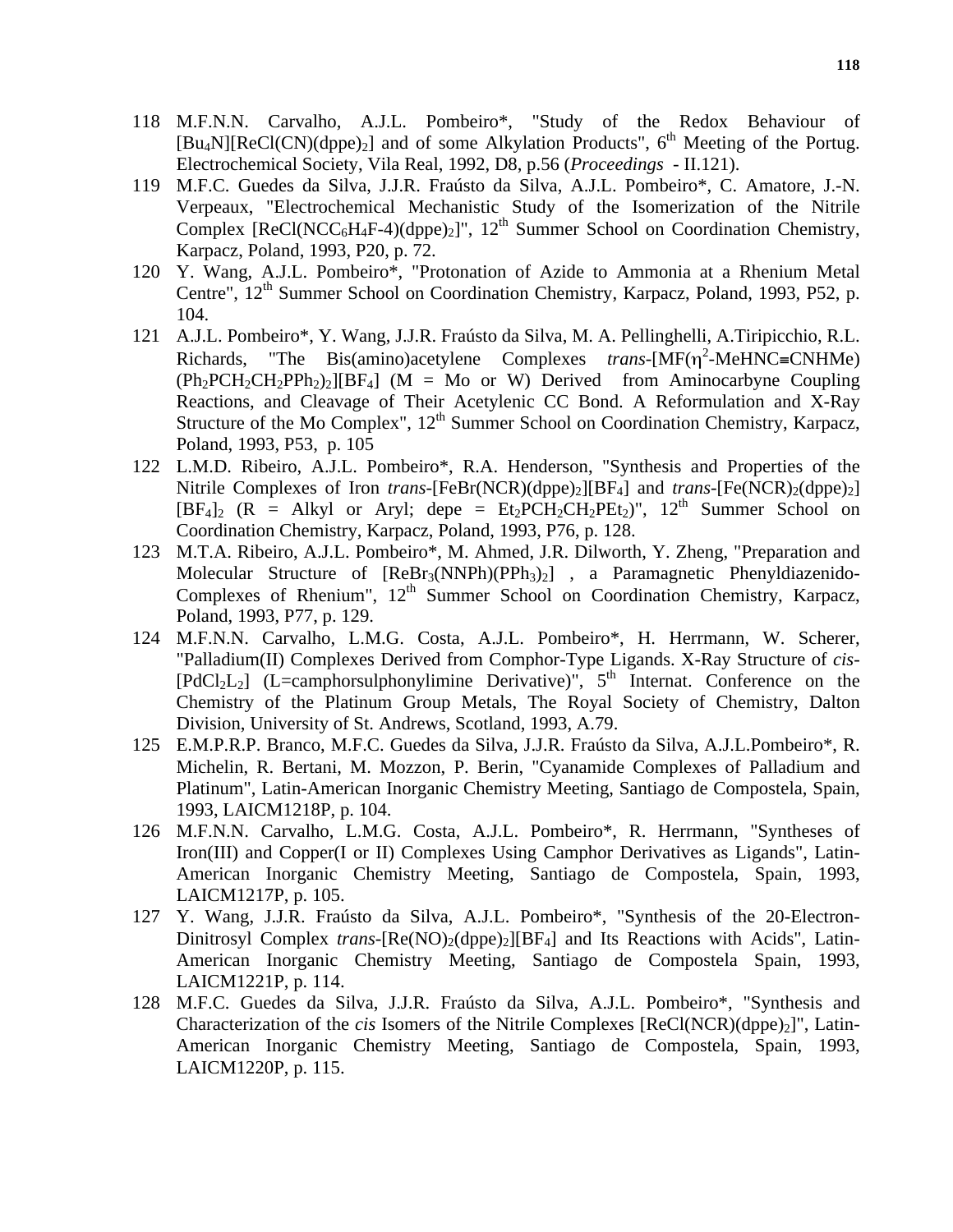- 129 M.F.N.N. Carvalho, A. Paulo, A.J.L. Pombeiro\*, I. Santos, "Rhenium Complexes with Tetrakis(pyrazol-1-yl)borate", Latin-American Inorganic Chemistry Meeting, Santiago de Compostela, Spain, 1993, LAICM1307P, p.134.
- 130 L.M.D. Ribeiro, J.J.R. Fraústo da Silva, A.J.L. Pombeiro\*, "Insertion of Carbon Disulphide in an Fe-H Bond. Synthesis of the  $\eta^2$ -Dithioformate Complex [Fe( $\eta^2$ - $S_2CH$ )(dppe)<sub>2</sub>][BF<sub>4</sub>]", Latin-American Inorganic ChemistryMeeting, Santiago de Compostela, Spain, 1993, LAICM2216P, p. 244
- 131 M.T.A. Ribeiro, A.J.L. Pombeiro\*, J.R. Dilworth, "Reactions of Phenyl-diazenide Complexes of Rhenium with Isocyanides", Latin-American Inorganic Chemistry Meeting, Santiago de Compostela, Spain, 1993, LAICM2219P, p. 245.
- 132 S.S.P.R. Almeida, A.J.L. Pombeiro\*, "Single-Pot Synthesis of the Carbyne Complexes *trans*-[ReX(=CCH<sub>2</sub>R)(dppe)<sub>2</sub>][BF<sub>4</sub>] (X = Cl or F) and Their Deprotonation Reactions", Latin-American Inorganic Chemistry Meeting, Santiago de Compostela, Spain, 1993, LAICM2243P, p. 340.
- 133 R. Bertani, R.A. Michelin, M. Mozzon, R. Seraglia, M.F.C. Guedes da Silva, A.J.L. Pombeiro\*, "Highly Reactive Platinum(0) Carbene Intermediates: a Fast Atom Bombardment - Mass Spectrometry Study", (a) XXII Congresso Nazionale di Chimica Inorganica, Villasimius, Cagliari, Italy, 1993, SR 26, p. 419; (b) 1st Journal of Organometal. Chem. Conference on AppliedOrganometallic Chemistry, Munich, Germany, 1993, p. 7; (c) Sintesi e Metodologie Speciali in Chimica Inorganica (Applicazioni a Composti e Materiali Innovativi), Bressanone, Italy, 1993, p. 58.
- 134 R.A. Michelin, R. Bertani, M. Mozzon, P. Traldi, R. Seraglia, M.F.C. Guedes da Silva, A.J.L. Pombeiro\*, "Highly Reactive Platinum(0) Carbene Intermediates in the Reactions of Diazo Compounds: A Fast Atom Bombardment Mass Spectrometric Study", XVIth Internat. Conference on Organometallic Chemistry, Univ. Sussex, Brighton, England, 1994, P. 42.
- 135 L.M.D. Ribeiro, J.J.R. Fraústo da Silva, A.J.L. Pombeiro\*, "Cyanamide-Hydride Complexes of Iron and Molybdenum", XVI<sup>th</sup> Internat. Conference on Organometallic Chemistry, Univ. Sussex, Brighton, England, 1994, P. 210.
- 136 F. Benetollo, R. Bertani, G. Bombieri, E.M.P.R.P. Branco, M.E.S. Dória, M.F.C.Guedes da Silva, R.A. Michelin, M. Mozzon, A.J.L. Pombeiro\*, Y. Wang, "Synthesis and Properties of Cyanamide and Cyanoguanidine Complexes of Platinum(II). X-Ray Structure of *trans*- [Pt(CF<sub>3</sub>)(NCNEt<sub>2</sub>)(PPh<sub>3</sub>)<sub>2</sub>][BF<sub>4</sub>]", XVIth Internat. Conference on Organometallic Chemistry, Univ. Sussex, Brighton, England, 1994, P. 211.
- 137 Y. Wang, J.J.R. Fraústo da Silva, A.J.L. Pombeiro\*, R.A. Henderson, R.L. Richards, "Coupling of Isocyanides and Aminocarbynes at {M(Ph<sub>2</sub>PCH<sub>2</sub>CH<sub>2</sub>PPh<sub>2</sub>)<sub>2</sub>}", XVI<sup>th</sup> Internat. Conference on Organometallic Chemistry, Univ. Sussex, Brighton, England, 1994, P. 212.
- 138 M.F.N.N. Carvalho, R. Henderson, A.J.L. Pombeiro\*, R.L. Richards, "Rhenium Isocyanide Compounds Formed Upon Cyanide Alkylation − A Mechanistic Study", XVIth Internat. Conference on Organometallic Chemistry, Univ. Sussex, Brighton, England, 1994, P. 110.
- 139 R. Bertani, G. Facchin, M. Gleria, M.F.C. Guedes da Silva, I.L.F. Machado, R. Michelin, A.J.L. Pombeiro\*, "Redox Properties of Platinum Complexes with Cinnamonitrile Substituted Phosphazenes",  $45<sup>th</sup>$  Annual Meeting of the Internat. Society of Electrochemistry, Porto, Portugal, 1994, IV-6.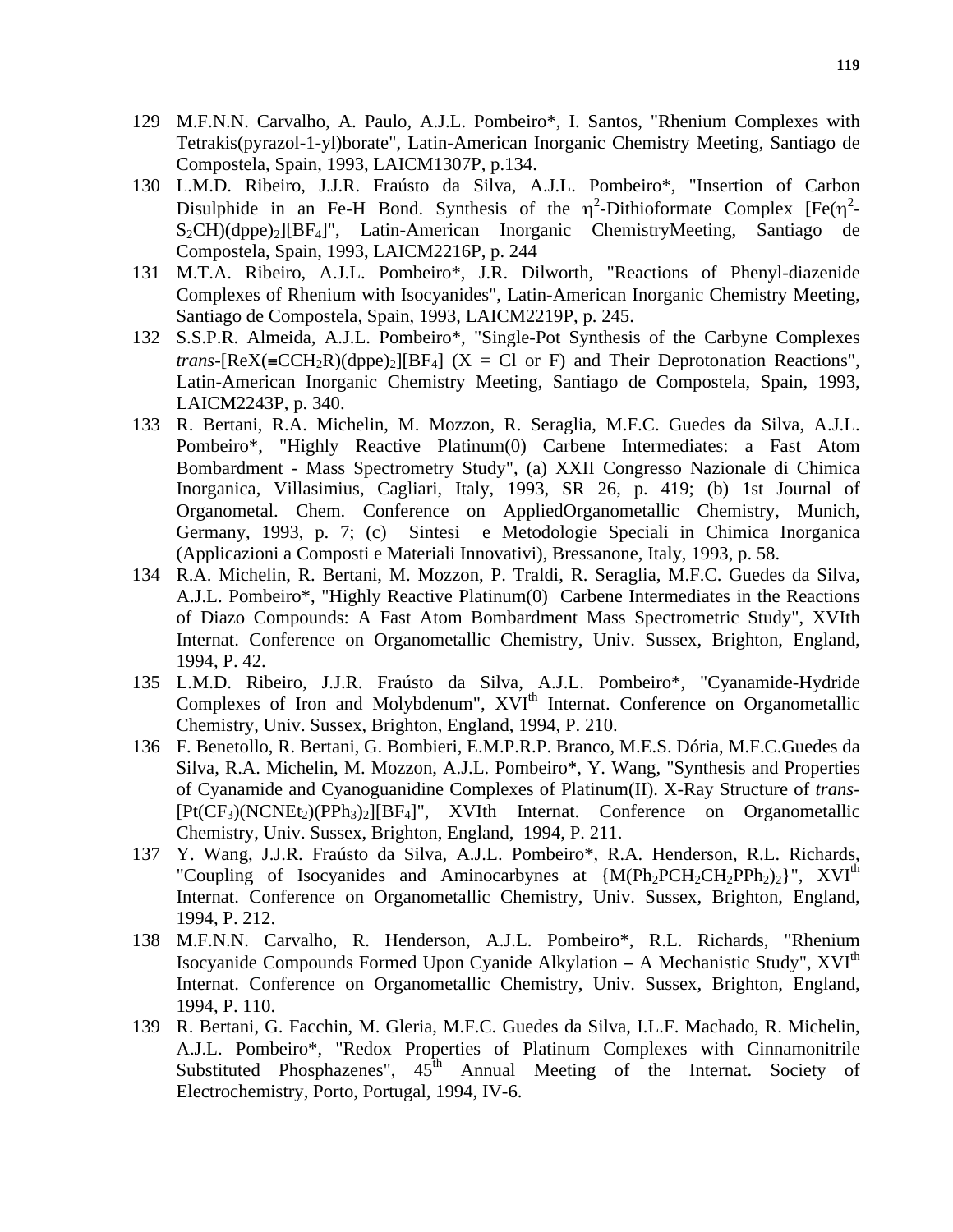- 140 M.F.C. Guedes da Silva, M.A.N.D.A. Lemos, A.J.L. Pombeiro\*, "Electron-Transfer Activation of the Aminocarbyne Complex *trans*-[ReCl(CNH<sub>2</sub>)(dppe)<sub>2</sub>][BF<sub>4</sub>]", 45<sup>th</sup> Annual Meeting of the Internat. Society of Electro-chemistry, Porto, Portugal, 1994, IV-31.
- 141 Y. Wang, A.J.L. Pombeiro\*, "Electrochemical Investigation of the Protonation Reactions of the Isocyanide Complexes *trans*-[M(CNMe)<sub>2</sub>(Ph<sub>2</sub>PCH<sub>2</sub>CH<sub>2</sub>PPh<sub>2</sub>)<sub>2</sub>] (M = Mo or W)", 45th Annual Meeting of the Internat. Society of Electrochemistry, Porto, Portugal, 1994, IV-98.
- 142 M.A.N.D.A. Lemos, A.J.L. Pombeiro\*, L.M.D. Ribeiro, P. Sobota, "Electrochemical Behaviour of Some Chloro Complexes of Titanium (IV or III)",  $45<sup>th</sup>$  Annual Meeting of the Internat. Society of Electrochemistry, Porto, Portugal, 1994, IV-51.
- 143 M.F.N.N. Carvalho, A.J.L. Pombeiro\*, I. Shrophire, G.R. Stephenson, "Electrochemical Behaviour and Reactivity of Iron-Hexadienyl Compounds",  $45<sup>th</sup>$  Annual Meeting of the Internat. Society of Electrochemistry, Porto, Portugal, 1994, IV-14.
- 144 L.M.D. Ribeiro, A.J.L. Pombeiro\*, R. Henderson, "Mechanism of the Formation of the Mono- and Di-Nitrile Complexes *trans*-[FeB $r_{1-x}$ (NCR)<sub>1+x</sub>(depe)<sub>2</sub>][BF<sub>4</sub>] (x=0 or 1)", 1<sup>st</sup> Internat. Conference on Progress in Inorganic and Organometallic Chemistry, Polanica Zdrój, Poland, 1994, P41, p. 89.
- 145 W. Yu, J.J.R. Fraústo da Silva, A.J.L. Pombeiro\*, "Reactions of the Coordinatively Unsaturated Complex  $[ReCl(Ph<sub>2</sub>PCH<sub>2</sub>CH<sub>2</sub>PPh<sub>2</sub>)<sub>2</sub>]$  with Small Molecules", 1<sup>st</sup> Internat. Conference on Progress in Inorganic and Organometallic Chemistry, Polanica Zdrój, Poland, 1994, P56, p. 104.
- 146 S.S.P.R. Almeida, M.F.N.N. Carvalho, R.A. Henderson, A.J.L. Pombeiro\*, "Conversion of Vinylidene into Carbyne Complexes of Rhenium. Mechanism of Formation of *trans*-  $[ReF(\equiv C-CH_2CO_2Et)(dppe)_2]BF_4$ ", 1st Internat. Conference on Progress in Inorganic and Organometallic Chemistry, Polanica Zdrój, Poland, 1994, P1, p. 49.
- 147 A.S. Viana, M.F.N.N. Carvalho, A.J.L. Pombeiro\*, R. Herrmann, "Dealkylation of Methyloximine in the Presence of Cu(II)" (in Portuguese), Molecular Control of Chemical Reactivity, 2nd Inorganic Chemistry Meeting, Portuguese Chemical Society, Monte Real, Portugal, 1995, CO 2, p. 21-22.
- 148 A.M. Galvão, E. Levi, A.J.L. Pombeiro\*, M.F.C. Guedes da Silva, J.A. da Silva, J.J.R. Fraústo da Silva, "Amavadine Models − Studies with the Chromium(III) Complex with HIDA" (in Portuguese), Molecular Control of Chemical Reactivity,  $2<sup>nd</sup>$  Inorganic Chemistry Meeting, Portuguese Chemical Society, Monte Real, Portugal, 1995, CP 22, p. 91-92.
- 149 A.M. Galvão, M.T. Duarte, S.P.R. Almeida, A.J.L. Pombeiro\*, "Synthesis and Structural Characterization of the Complex *trans*-[ReCl(=C=CHC6H4Me-4)(dppe)2]" (in Portuguese), Molecular Control of Chemical Reactivity, 2<sup>nd</sup> Inorganic Chemistry Meeting, Portuguese Chemical Society, Monte Real, Portugal, 1995, CP 33, p. 113- 114.
- 150 A.M. Galvão. M.T. Duarte, L.M.D. Ribeiro, A.J.L. Pombeiro\*, "Synthesis and Structural Characterization of the Complex *trans*-[FeH(CNMe)(dppe)2][BPh4]" (in Portuguese), Molecular Control of Chemical Reactivity, 2<sup>nd</sup> Inorganic Chemistry Meeting, Portuguese Chemical Society, Monte Real, Portugal, 1995, CP 34, p. 115-116.
- 151 C.M.V. Pinto, M.F.N.N. Carvalho, A.J.L. Pombeiro\*, "Coordination of Cyanamide or Dicyanamide to Nickel, Copper or Rhodium" (in Portuguese), Molecular Control of Chemical Reactivity, 2nd Inorganic Chemistry Meeting, Portuguese Chemical Society, Monte Real, Portugal, 1995, CP 35, p. 117-118.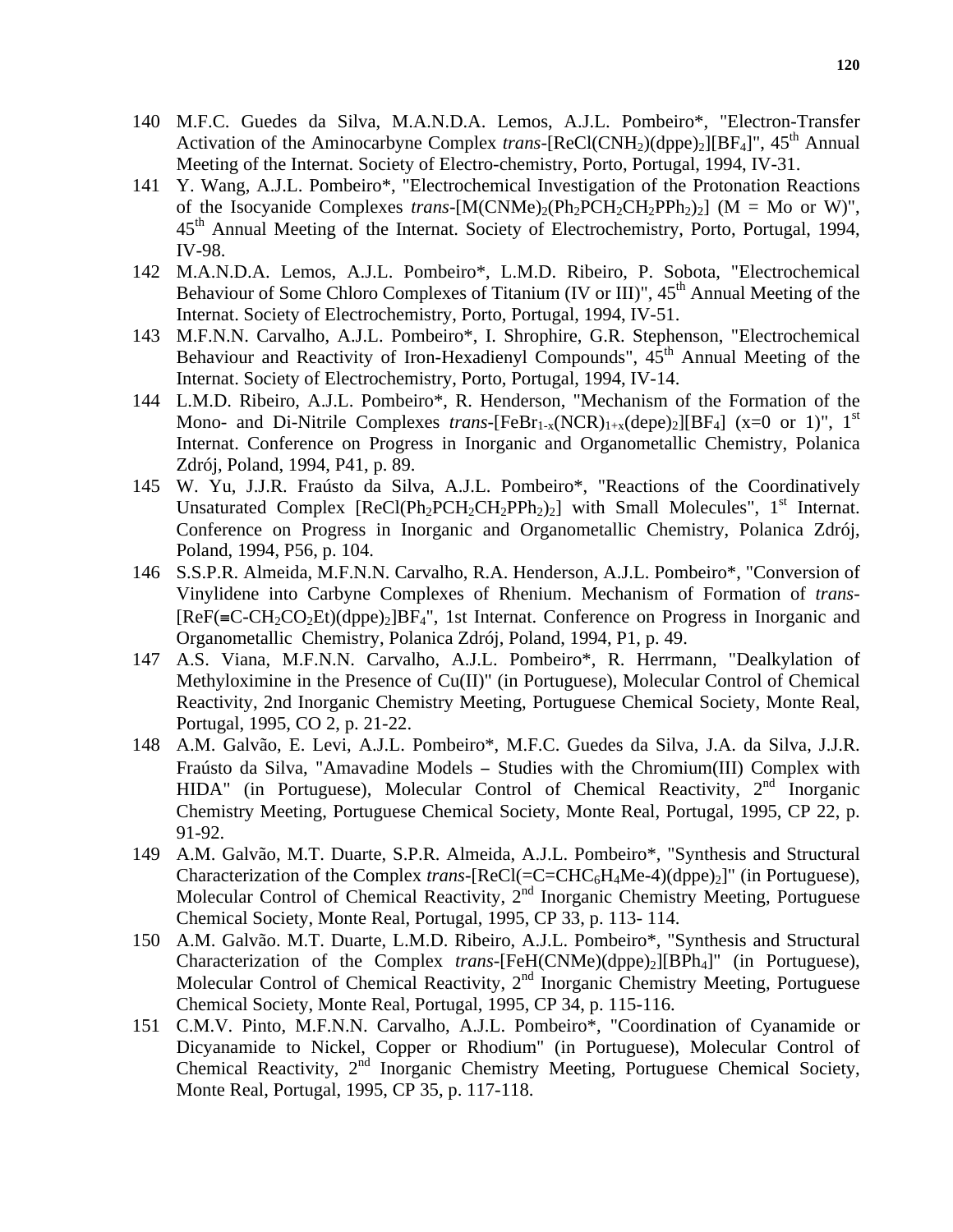- 152 A.M. Galvão, M.T. Duarte, M.F.N.N. Carvalho, A.J.L. Pombeiro\*, I. Svoboda, H. Fuess, "Structural Trends in 18- to 16-Electron Complexes of Rhenium. Crystal Structures of *trans*-[Re(CN)<sub>2</sub>(dppe)<sub>2</sub>][NBu<sup>n</sup><sub>4</sub>]x (x = 0,1)", Third Greek, Italian, Portuguese, Spanish Meeting in Inorganic Chemistry (3rd GIPS), Senigallia, Italy, 1995, P55.
- 153 M.F.C. Guedes da Silva, J.A.L. Silva, J.J.R. Fraústo da Silva, A.J.L. Pombeiro\*, "Electrocatalytic Oxidation of Thiols by Vanadium Complexes as Amavadine Models" (in Portuguese), 2<sup>nd</sup> Meeting, Catalysis Division, Portuguese Chemical Society, Instituto Superior Técnico, Lisbon, Portugal, 1995, p. 47-48. (*Practical and pedagogical work*)
- 154 M.F.N.N. Carvalho, M.A.N.D.A. Lemos, A.J.L. Pombeiro\*, G.R. Stephenson, "A Digital Simulation Study of the Electrochemical Oxidation Mechanism of  $[\{Fe(CO)_3\}_2\}$  $di(cyclohexadiene)$ ]",  $24<sup>th</sup> IUPAC$  Conference on Solution Chemistry, Lisbon, 1995, P.B.O3, p. 155.
- 155 M.F.C. Guedes da Silva, J.J.R. Fraústo da Silva, A.J.L. Pombeiro\*, M.A. Pellinghelli, A. Tiripicchio, "Binding of Isocyanides to an Electron-Rich Rhenium(I) Centre. X-Ray Molecular Structures of the Complexes *trans*-[ReCl(CNR)(dppe)<sub>2</sub>] (R = H or SiMe<sub>3</sub>)", 24<sup>th</sup> IUPAC Conference on Solution Chemistry, Lisbon, 1995, P.H.O4, p. 192.
- 156 S.S.P.R. Almeida, L.M.D. Ribeiro, A.J.L. Pombeiro\*, R. Bertani, G. Facchin, R. Michelin," Reactions of 1-Alkynes and Cyanomethylenephosphonium Species with the Iron Complex *trans*-[FeHCl(dppe)<sub>2</sub>]", 24<sup>th</sup> IUPAC Conference on Solution Chemistry, Lisbon, 1995, P.I.O8, p. 200.
- 157 Y.Y. Tong, A.J.L. Pombeiro\*, D.L. Hughes, R.L. Richards, "Syntheses and Properties of the Gold Complexes with Bulky Thiolates  $[Au(SR)]_6$  and  $[Au(SR)(PPh_3)]$ , and Molecular Structure of  $[Au(SC_6H_2Pr^i_3-2,4,6)(PPh_3)]$ ", 24<sup>th</sup> IUPAC Conference on Solution Chemistry, Lisbon, 1995, P.I.14, p. 206.
- 158 R.A. Michelin, M. Mozzon, U. Belluco, B. Bertani, M.F.C. Guedes da Silva, J.J.R. Fraústo da Silva, A.J.L. Pombeiro\*, "Chemistry and Electrochemistry of Hydrido Dithiocarbene Complexes of Platinum(II)",  $XI<sup>th</sup> FECHEM$  Conference on Organometallic Chemistry, Parma, Italy, 1995, P47, p. 95.
- 159 M.F.N.N. Carvalho, A.J.L. Pombeiro\*, R. Herrmann, "Preliminary Results on the Activation of Ethylene by Palladium Camphorimino-Complexes",  $XI<sup>th</sup> FECHEM$ Conference on Organometallic Chemistry, Parma, Italy, P48, p.96.
- 160 M.F.N.N. Carvalho, A.J.L. Pombeiro\*, D. Nunes, A. Paulo, C. Jana, I. Santos, "Study of the Redox Properties of Tetrakis(pyrazolyl)borate Rhenium(V) Complexes", VII Meeting of the Portuguese Electrochemical Society (III Iberian Meeting of Electrochemistry), Faro, 1995, B-2, p.51-53.
- 161 A.S. Viana, M.F. Carvalho, A.J.L. Pombeiro\*, R. Herrmann, "Study of the Redox Properties of Iron(III), Copper(II) and Palladium(II) Camphor Complexes", VII Meeting of the Portuguese Electrochemical Society (III Iberian Meeting of Electrochemistry), Faro, 1995, B-3, p.55-57.
- 162 M.F.C. Guedes da Silva, J.A.L. Silva, J.J.R. Fraústo da Silva, A.J.L. Pombeiro\*, C. Amatore, J.-N. Verpeaux, "Searching for the Mechanism of the Electrocatalytic Oxidation of Mercaptopropionic Acid by an Amavadin Model", VII Meeting of the Portuguese Electrochemical Society (III Iberian Meeting of Electrochemistry), Faro, 1995, B-4, p.59- 60.
- 163 A. Limberg, M.A.N.D.A. Lemos, A.J.L. Pombeiro\*, S. Maiorana, A. Papagni, E. Licandro, "Redox Properties of Carbene Complexes of Chromium and Tungsten", VII Meeting of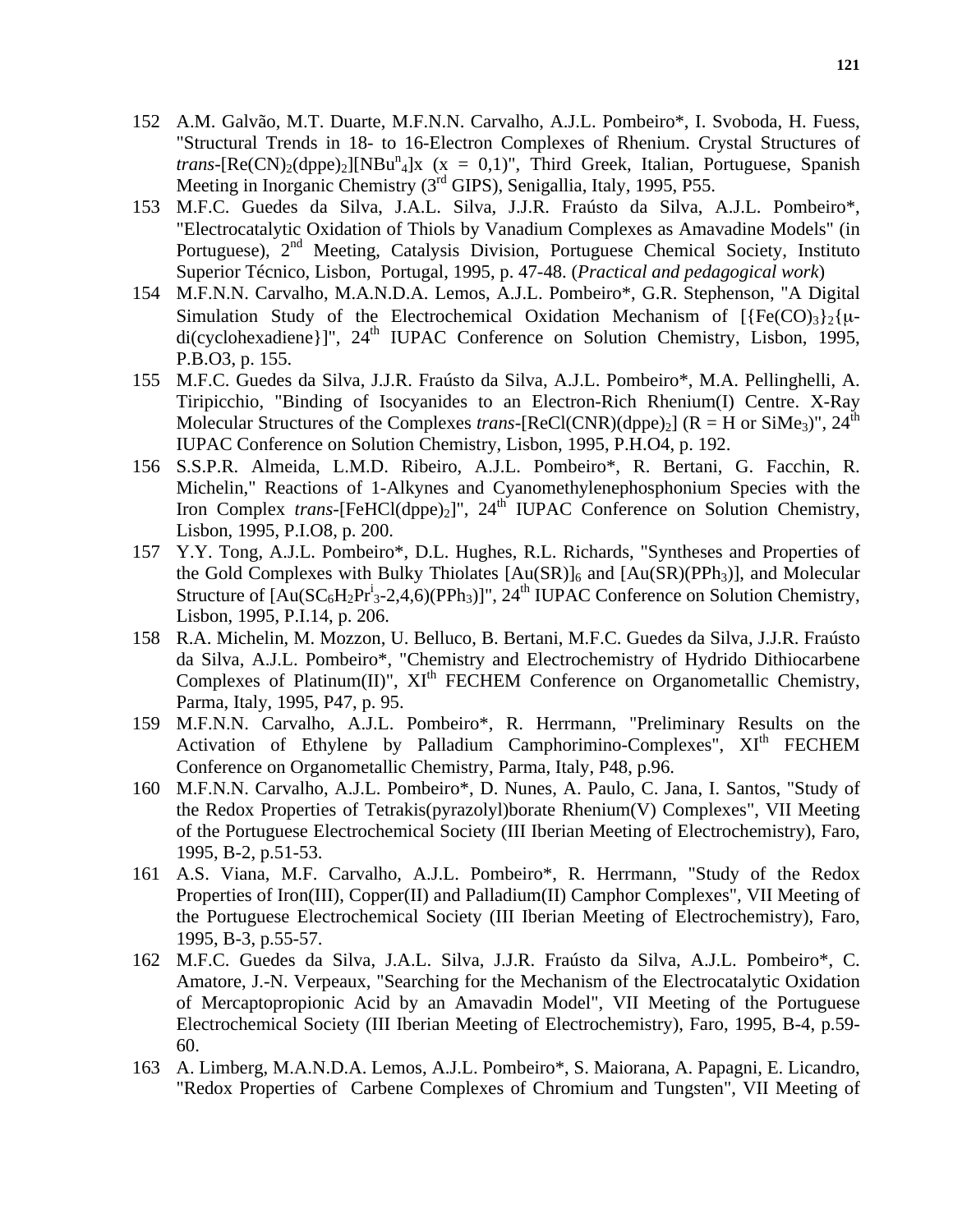the Portuguese Electrochemical Society (III Iberian Meeting of Electrochemistry), Faro, 1995, B-5, p.61-63.

- 164 M.E.S. Dória, E.M.P.R. Branco, M.F.C. Guedes da Silva, A.J.L. Pombeiro\*, R.A. Michelin, R. Bertani, M. Mozzon, "Redox Properties of Some Cyanamide-Derived Complexes of Palladium(II) or Platinum(II)", VII Meeting of the Portuguese Electrochemical Society (III Iberian Meeting of Electrochemistry), Faro, 1995, B-7, p.67- 68.
- 165 L.M.D. Ribeiro, A.J.L. Pombeiro\*, "Structure-Potential Relationships for the Nitrile Complexes *trans*-[FeBr(NCR)( $Et_2PCH_2CH_2PEt_2$ )<sub>2</sub>][BF<sub>4</sub>]", VII Meeting of the Portuguese Electrochemical Society (III Iberian Meeting of Electrochemistry), Faro, 1995, B-8, p.69- 70.
- 166 M.F.C. Guedes da Silva, L.M.D.R.S. Martins, J.J.R. Fraústo da Silva, A.J.L. Pombeiro\*, "FAB-MS Spectra of Nitrile or Cyanamide Complexes with the  ${M(Ph_2PCH_2CH_2PPh_2)_2}^{n+}$ ( $M = Fe$  or Re) Metal Sites. Application to Reactions Induced in FAB Conditions", 2<sup>nd</sup> Meeting on Mass Spectrometry, Portuguese Chemical Society, Lisbon, 1995, P15, p. 85- 86.
- 167 R. Bertani, R. Facchin, R.A. Michelin, M. Mozzon, M. Gleria, A.J.L. Pombeiro\*, "The Organometallic Chemistry of Cyclophosphazenes: Synthesis and Characterization of Metal Cinnamonitrile Cyclophosphazene Derivatives", I Italian Workshop on Cyclo and Polyphosphazenes, Padova, Italy, 1996, C-21.
- 168 M.F.C. Guedes da Silva, C.M.P. Ferreira, E.M.P.R.P. Branco, A.J.L. Pombeiro\*, R. Michelin, G. Bombieri, F. Benetollo, "Synthesis and Molecular Structure of the Cyanoguanidine-Derived Azametallacycle Complex *cis*-[(PPh<sub>3</sub>)<sub>2</sub>Pt{NH-C(OMe)=NC  $(=NH<sub>2</sub>)NH$ }][BPh<sub>4</sub>]," 13<sup>th</sup> Summer School on Coordination Chemistry, Polanica-Zdrój, Poland, 1996*,* P22, p. 80.
- 169 M.F.C. Guedes da Silva, J.J.R. Fraústo da Silva, A.J.L. Pombeiro\*, M.A. Pellinghelli, A. Tiripicchio, "Deprotonation Reactions of the Aminocarbyne Complex *trans*-  $[ReCl(CNH<sub>2</sub>)(dppe)<sub>2</sub>][BF<sub>4</sub>]$  (dppe = Ph<sub>2</sub>PCH<sub>2</sub>CH<sub>2</sub>PPh<sub>2</sub>) to Form Cyano-Complexes with Small Unsaturated Ligands. X-ray Molecular Structure of *trans*-[Re(CN)(NCMe)(dppe)<sub>2</sub>]. C3H8O", 13th Summer School on Coordination Chemistry, Polanica-Zdrój, Poland, 1996*,* P30, p. 88.
- 170 L.M.D.R.S. Martins, I. Marques, J.J.R. Fraústo da Silva, M.C.N. Vaz, A.J.L. Pombeiro\*, "Fast Atom Bombardment Mass Spectrometric (FAB-MS) Study of Dithioformate and Isocyanide Complexes with the  ${Fe(Ph_2PCH_2CH_2PPh_2)_2}$  Centre",  $13<sup>th</sup>$  Summer School on Coordination Chemistry, Polanica-Zdrój*,* Poland, 1996*,* P62, p.120.
- 171 S.S.P.R. Almeida, M.F.N.N. Carvalho, A.J.L. Pombeiro\*, R.A. Henderson, "Mechanism of the Formation of Carbyne Complexes of Rhenium upon Protonation of Vinylidene Precursors, a Stopped-Flow Kinetic Study", 13<sup>th</sup> Summer School on Coordination Chemistry, Polanica-Zdrój, Poland, 1996,P86, p. 144.
- 172 L.M.D.R.S. Martins, A.M. Galvão, M.T. Duarte, A.J.L. Pombeiro\*, R.A. Henderson, "Molecular Structure of the Nitrile Complex of Iron(II) *trans*-[Fe(NCCH<sub>2</sub>C<sub>6</sub>H<sub>4</sub>OMe-4)<sub>2</sub>  $(Et_2PCH_2CH_2PEt_2)_2$ [[BF<sub>4</sub>]<sub>2</sub>", XV National Meeting of the Portuguese Chemical Society, Porto, 1996, CP132, p.192.
- 173 C.P. Resende, A.M. Galvão, M.T. Duarte, L.M.D. Ribeiro, A.J.L. Pombeiro\*, "Synthesis and Structural Characterization of the Complex *trans*-[Fe(NCMe)<sub>2</sub> (depe)<sub>2</sub>][BF<sub>4</sub>]<sub>2</sub>", XV National Meeting of the Portuguese Chemical Society, Porto, 1996, CP254 (in Portuguese).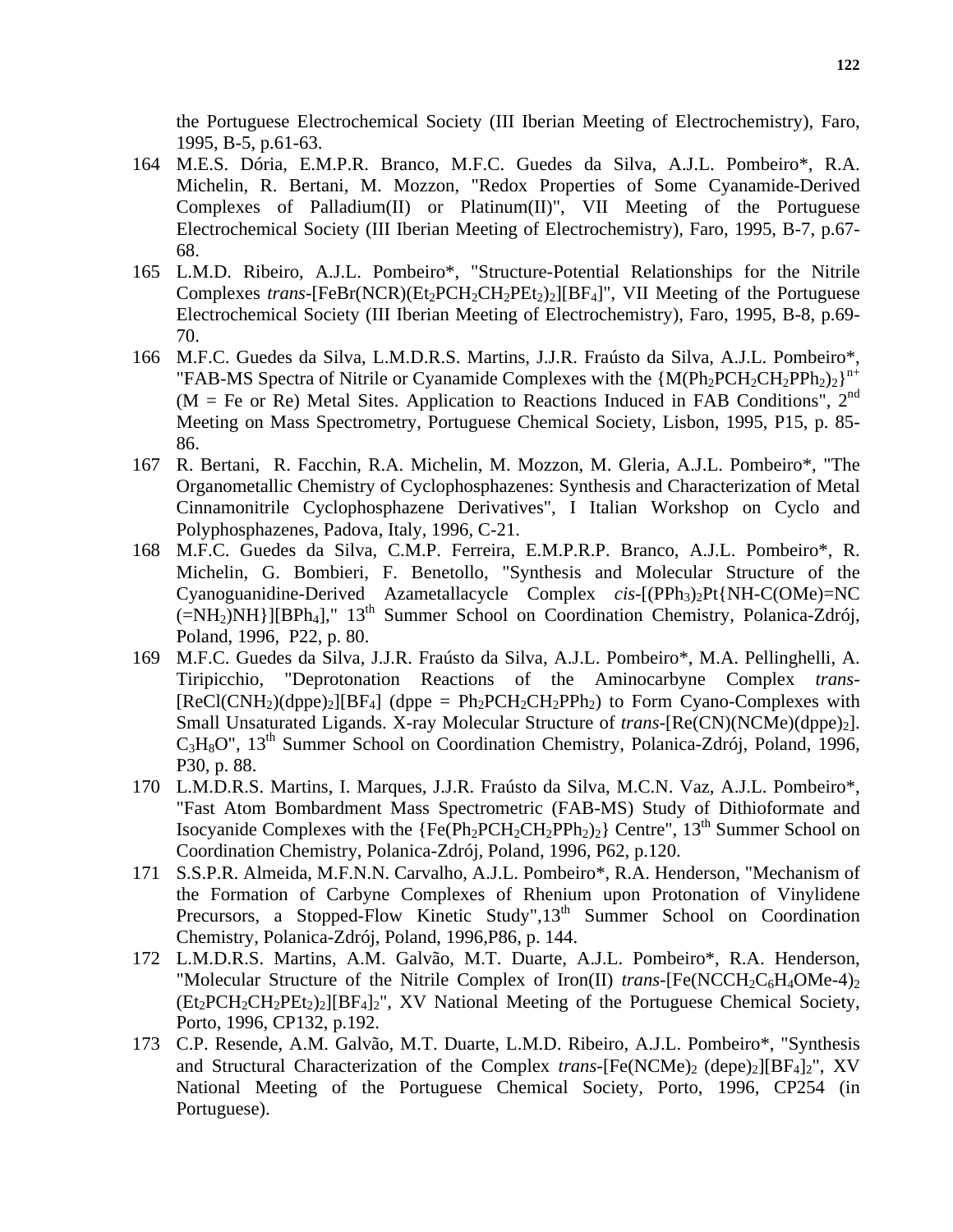- 174 L.M.D.R.S. Martins, A.J.L. Pombeiro\*, F. Benetollo, G. Bombieri, R. Michelin, L. Volponi, "Syntheses and Molecular Structures of the Cyanamide Complexes *trans*-  $[FeH(NCNH<sub>2</sub>)(Ph<sub>2</sub>PCH<sub>2</sub>CH<sub>2</sub>PPh<sub>2</sub>)<sub>24</sub>]$  and *trans*- $[Fe(NCNEt<sub>2</sub>)<sub>2</sub>(Et<sub>2</sub>PCH<sub>2</sub>]$  $CH_2PEt_2)_2$ [ $BF_4$ ]<sub>2</sub>", 31<sup>st</sup> Internat. Conference on Coordination Chemistry, Vancouver, Canada, 1996, 9P14, p. 184.
- 175 L.M.D.R.S. Martins, A.J.L. Pombeiro\*, "Structure-Potential Relationships for the Dinitrile Complexes *trans*-[Fe(NCR)<sub>2</sub>(Et<sub>2</sub>PCH<sub>2</sub>CH<sub>2</sub>PEt<sub>2</sub>)<sub>2</sub>][BF<sub>4</sub>]<sub>2</sub>", VIII Meeting of the Portuguese Electrochemical Society, Covilhã, Portugal, 1996, B2, p. 22-23.
- 176 C.M.P. Ferreira, A. Limberg, M.F.C. Guedes da Silva, M.F. Meidine, A.J.L. Pombeiro\*, P. Sobota, "Electrochemical Study of Some Vanadium Complexes", VIII Meeting of the Portuguese Electrochemical Society, Covilhã, Portugal, 1996, B4, p. 26.
- 177 M.F.N.N. Carvalho, A.J.L. Pombeiro\*, R. Herrmann, "Comparative Study of the Redox Properties of Platinum, Palladium, Copper and Iron Comphor Derived Complexes",VIII Meeting of the Portuguese Electrochemical Society, Covilhã, Portugal, 1996, B7, p. 31-32.
- 178 S.M.P.R.M. Cunha, M.F.C. Guedes da Silva, A.J.L. Pombeiro\*, "Electrochemical Behaviour of Adducts of  $[M(NCN)_2(dppe)_2]$  with Some Transition Metal Lewis Acids", VIII Meeting of the Portuguese Electrochemical Society, Covilhã, Portugal, 1996, B8, p. 33.
- 179 M.F.C. Guedes da Silva, I.L.F. Machado, A.J.L. Pombeiro\*, M. Gleria, R. Bertani, G. Facchin, F. Noé, R.A. Michelin, M. Mozzon, "Electrochemical Behaviour of Pt-Cinnamonitrile Cyclophosphazene Complexes", VIII Meeting of the Portuguese Electrochemical Society, Covilhã, Portugal, 1996, B9, p. 34.
- 180 M.F.N.N. Carvalho, J. Cermák, S. Sabata, M.T. Duarte, F.A. Francisco, A.M. Galvão, A.J.L. Pombeiro\*, "Alkyne to Vinyl Conversion Induced by Electron Transfer. X-Ray Structure of *trans*-[Pd{PPh<sub>2</sub>CH=C(Bu<sup>t</sup>)NN=C(Bu<sup>t</sup>)  $(C(CO<sub>2</sub>Me) =$  $C(H)CO<sub>2</sub>Me$ ]", XII<sup>th</sup> FECHEM Conference on Organometallic Chemistry, Prague, Czech Republic, 1997, PA136.
- 181 M.F. Meidine, I. Marques, J.J.R. Fraústo da Silva, M.C.N. Vaz, A.J.L. Pombeiro\*, "FAB-MS Studies of Alkyne- and Phosphaalkyne-Derived Complexes of Rhodium(I)", 3<sup>rd</sup> National Meeting on Mass Spectrometry, Lisbon, 1997, p. 54.
- 182 S.S.P.R. Almeida, I. Marques, J.J.R. Fraústo da Silva, M.C.N. Vaz, A.J.L. Pombeiro\*,"FAB-MS Study of Isocyanide, Vinyl and Vinylidene Complexes with the  ${M(Ph_2PCH_2CH_2PPh_2)_2}^+$  (M = Fe or Re) Sites", 3<sup>rd</sup> National Meeting on Mass Spectrometry, Lisbon, 1997, p. 55.
- 183 S.M.P.R.M. Cunha, M.F.C. Guedes da Silva, I. Marques, J.J.R. Fraústo da Silva, M.C.N. Vaz, A.J.L. Pombeiro\*, "Fast Atom Bombardment (FAB) Mass Spectra of the Cyanoimido Complex *trans*- $[Mo(NCN)_2(Ph_2PCH_2CH_2PPh_2)_2]$  and Some Derivatives",  $3<sup>rd</sup>$  National Meeting on Mass Spectrometry, Lisbon, l997, p. 56-57.
- 184 L.M.D.R. Martins, E.C. Bastos, I. Marques, M.C.M. Dias, M.C.N. Vaz, J.J.R. Fraústo da Silva, A.J.L. Pombeiro\*, "Fast Atom Bombardment Mass Spectrometric (FAB-MS) study of Cyanamide Complexes with the  ${Fe(Ph_2PCH_2CH_2PPh_2)_2}$  Centre", 3<sup>rd</sup> National Meeting on Mass Spectrometry, Lisbon, l997, p. 58.
- 185 C.M.P. Ferreira, M.F.C. Guedes da Silva, I. Marques, J.J.R. Fraústo da Silva, M.C.N. Vaz, A.J.L. Pombeiro\*, "Fast-Atom Bombardment (FAB) mass Spectra of Some Platinum(II) Complexes. Unusually Intense Molecular Ion Peaks in Azametallacycle Complexes", 3rd National Meeting on Mass Spectrometry, Lisbon, l997, p. 59-60.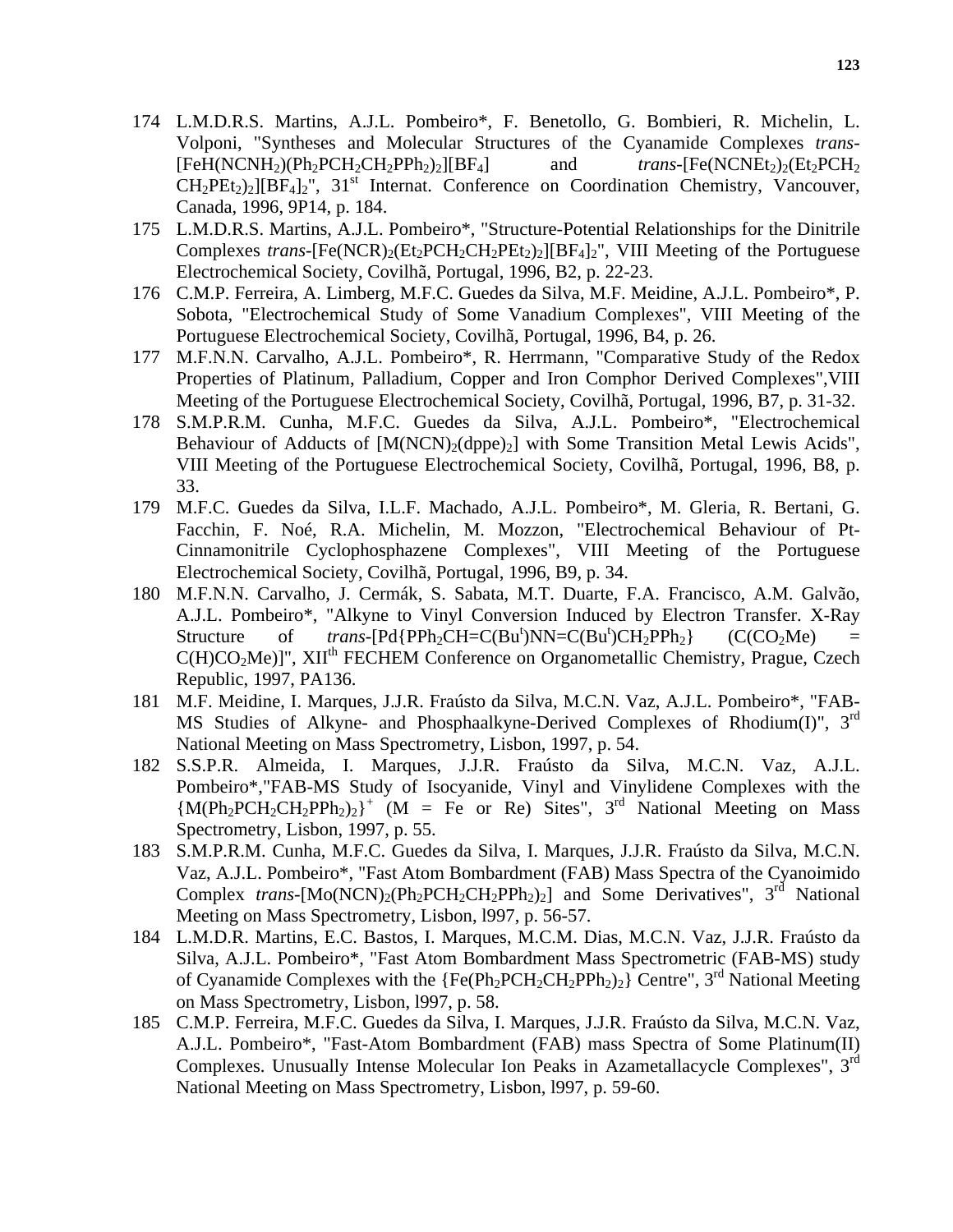- 186 L.M.D.R.S. Martins, J.J.R. Fraústo da Silva, A.J.L. Pombeiro\*, "Chemical and Electrochemical Reductions of the Isocyanide Complex *trans*- [FeH(CNMe)(dppe)2][BF4]", International School of Organometallic Chemistry, Camerino, Italy, 1997, p. 82-83.
- 187 L. Zhang, M.P. Gamasa, J. Gimeno, M.F.C. Guedes da Silva, A.J.L. Pombeiro\*, "Synthesis and Electrochemical Studies of Cyanide and Diisocyanide Bridged Fischer-Type Dinuclear Bis(Alkenyl-Carbyne) Tungsten Complexes",International School of Organometallic Chemistry, Camerino, Italy, 1997, p. 115- 116.
- 188 S.M.P.R.M. Cunha, M.F.C. Guedes da Silva, J.J.R. Fraústo da Silva, A.J.L. Pombeiro\*, "Electrophilic Additions to Cyanamide (NCN) Ligands. Crystal Structure of *trans*-  $[Mo(NCNEt)(NCN)(Ph<sub>2</sub>PCH<sub>2</sub>CH<sub>2</sub>PPh<sub>2</sub>)<sub>2</sub>][BF<sub>4</sub>]<sup>n</sup>$ ,  $2<sup>nd</sup> International Conference on Progress$ in Inorganic and Organometallic Chemistry, Polanica Zdrój, Poland, 1997, p. 72.
- 189 C.M.P. Ferreira, M.F.C. Guedes da Silva, V. Yu. Kukushkin, A.J.L. Pombeiro\*, "Oxidative Addition of Oxime to a Metal Centre, a Novel Route for Methyleneamide Ligands. Synthesis and Crystal Structure of *trans*-[Re(OH)(N=CMe<sub>2</sub>)  $(Ph_2PCH_2CH_2PPh_2)_2$ [HSO<sub>4</sub>]", 2<sup>nd</sup> International Conference on Progress in Inorganic and Organometallic Chemistry, Polanica Zdrój, Poland, 1997, p 73.
- 190 F.S.C.L. Conde, C.M.P. Ferreira, M.F.C. Guedes da Silva, A.J.L. Pombeiro\*, R.A. Michelin, C. Amatore, "Electrochemical Behaviour of Platinum(II) Complexes with Ligating Unsaturated Carbon Species", IX Meeting of the Portuguese Electrochemical Society, University of Minho, Braga, Portugal, 1997, p. 47-48.
- 191 S.M.P.R.M. Cunha, M.F.C. Guedes da Silva, A.J.L. Pombeiro\*, "Comparative Electrochemical Behaviour of Protonated Derivatives of *trans*-  $[Mo(NCN)_2(Ph_2PCH_2CH_2PPh_2)_2]$  and *trans*- $[Mo(NCNEt)(NCN)(Ph_2PCH_2CH_2 PPh_2)_2]^+$ ", IX Meeting of the Portuguese Electrochemical Society, Universityof Minho, Braga, Portugal, 1997, p. 49-50.
- 192 M.F.C. Guedes da Silva, K. Marjani, A.J.L. Pombeiro\*, R.L. Richards, "Anodically-Induced Isomerisation of  $cis$ -[Mo(SC<sub>6</sub>H<sub>2</sub>Pr<sup>i</sup><sub>3</sub>-2,4,6)<sub>2</sub>(CNBu<sup>t</sup>)<sub>4</sub>] – A Mechanistic Study", IX Meeting of the Portuguese Electrochemical Society, University of Minho, Braga, Portugal, 1997, p. 51-52.
- 193 M.F.N.N. Carvalho, J. Cermák, F.A. Francisco, A.J.L. Pombeiro\*, S. Sabata, "Study of the Redox Properties of Some Palladium and Nickel Complexes with Azine Diphosphine Type Ligands", IX Meeting of the Portuguese Electrochemical Society, University of Minho, Braga, Portugal,1997, p. 55-56.
- 194 R.A. Michelin, M. Mozzon, R. Bertani, C.M.P. Ferreira, M.F.C. Guedes da Silva, A.J.L. Pombeiro\*, "N-Heterocycles and Azametallacycles from Reactions of Nitriles and Cyanoguanidine Promoted by Platinum(II)", XXV Congresso di Chimica Inorganica, Alessandria, Italy, 1997, C12.
- 195 M.F.N.N. Carvalho, J. Cermák, R. Herrmann, A.J.L. Pombeiro\*, G. Wagner, "Activation of Unsaturated Carbon-Carbon or Carbon-Nitrogen Bonds in Ligands Coordinated at Electron-Rich Metal Centres",  $4<sup>th</sup>$  FGIPS (France, Greece, Italy, Portugal and Spain) Meeting in Inorganic Chemistry (European Mediterranean Conference in Inorganic Chemistry), Corfu, Greece, 1997, MLB 3.
- 196 C.M.M. Matoso, A.J.L. Pombeiro\*, J.J.R. Fraústo da Silva, M.F.C. Guedes da Silva, J.A.L. Silva, J.L. Baptista-Ferreira, F. Pinho-Almeida, "A Possible Role for Amavadine in Some *Amanita* Fungi", The Fifth Chemical Congress of North America, Cancún, Mexico, 1997, 845.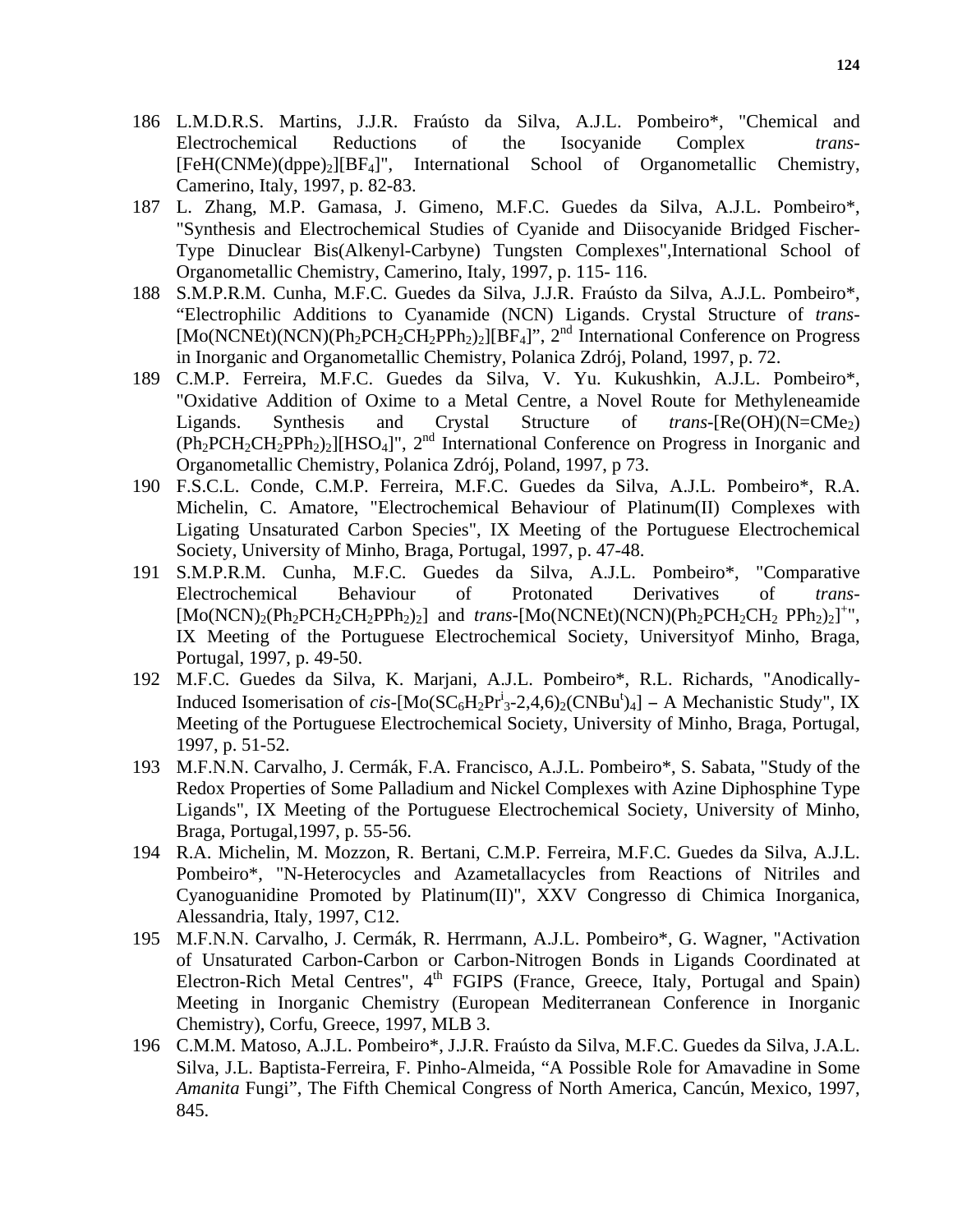- 197 M.F. Meidine, M.A.N.D.A. Lemos, A.J.L. Pombeiro\*, J.F. Nixon, P.B. Hitchcock, "The Shortest Known P-C Bond: The η<sup>1</sup>-Coordinated Phospha- alkyne Complex *trans*-[FeH(η<sup>1</sup>- $P = CBu<sup>t</sup>$ )(Ph<sub>2</sub>PCH<sub>2</sub>CH<sub>2</sub>PPh<sub>2</sub>)<sub>2</sub>][BPh<sub>4</sub>] and Its Reduction to a Phospha-alkene and a Phosphine Derivative", XVIII<sup>th</sup> International Conference on Organometallic Chemistry, Munich, Germany, 1998, AO52.
- 198 S.S.P.R. Almeida, A.J.L. Pombeiro\*, "Reactions of a Cyanosilane with an Iron(II) Centre and a Novel Route for Ligating Isocyanotriphenylborate. Crystal Structure of *trans*-  $[FeH(CNBPh<sub>3</sub>)(Ph<sub>2</sub>PCH<sub>2</sub>CH<sub>2</sub>PPh<sub>2</sub>)<sub>2</sub>]'',$  XVIII<sup>th</sup> International Conference on Organometallic Chemistry, Munich, Germany, 1998, B64.
- 199 G. Wagner, A.J.L. Pombeiro\*, R. Herrmann, "Chiral Vanadatranes Derived from Terpenes", XVIII<sup>th</sup> International Conference on Organometallic Chemistry, Munich, Germany, 1998, A211.
- 200 C.M.P. Ferreira, M.F.C. Guedes da Silva, V. Yu. Kukushkin, A.J.L. Pombeiro\*, "Methyleneamide Complexes of Re Derived from Oximes", XXXIII International Conference on Coordination Chemistry, Florence, Italy, 1998, p. 468.
- 201 L. Zhang, M.P. Gamasa, J. Gimeno, A.J.L. Pombeiro\*, "Syntheses and Electrochemical Studies of Novel Carbene and Carbyne Tungsten Complexes", XXXIII International Conference on Coordination Chemistry, Florence, Italy, 1998, p. 571.
- 202 S.M.P.R.M. Cunha, M.F.C. Guedes da Silva, A.J.L. Pombeiro\*, "Mechanistic Study of the Cathodically Induced Dehydrogenation of Hydrogen Cyanamide at *trans*- [Mo(NCNH)(NCN)(Ph<sub>2</sub>PCH<sub>2</sub>CH<sub>2</sub>PPh<sub>2</sub>)<sub>2</sub>]<sup>+</sup> ", Electrochemistry: Long- and Short- Lived Intermediates in Coordination and Organometallic Compounds Meeting, Siena, Italy, 1998, p. 46-47.
- 203 M.F.C. Guedes da Silva, C.M.P. Ferreira, A.J.L. Pombeiro\*, "Isomeric Conversion of *cis* [ReCl(CO)(Ph<sub>2</sub>PCH<sub>2</sub>CH<sub>2</sub>PPh<sub>2</sub>)<sub>2</sub>] *via* an Electron-Transfer Chain Catalytic Mechanism", Electrochemistry: Long- and Short- Lived Intermediates in Coordination and Organometallic Compounds Meeting, Siena, Italy, 1998, p. 48-49.
- 204 C.M.P.Ferreira, M.F.C. Guedes da Silva, V. Yu. Kukushkin, R.A. Michelin, A.J.L. Pombeiro\*, "Synthesis and Characterization of Neutral Iminoether and Oxazoline Pt(II) Complexes. Molecular Structure of *cis*- $[PtCl<sub>2</sub>{N=CC(OCH<sub>2</sub>CH<sub>2</sub>)NEt<sub>2</sub>}$ <sup>"</sup> (in Portuguese), IV Conference on Inorganic Chemistry (Portuguese Chemical Society), Peniche, Portugal, 1999, O4, p. 29-30.
- 205 S.M.P.R.M. Cunha, M.F.C. Guedes da Silva, J.J.R.Fraústo da Silva, A.J.L.Pombeiro\*, "Synthesis, Characterization and Reactivity of the Mixed Dinitrogen and Cyanamide Complexes *trans*-[Mo(N<sub>2</sub>)(NCNR<sub>2</sub>)(Ph<sub>2</sub>PCH<sub>2</sub> CH<sub>2</sub>PPh<sub>2</sub>)<sub>2</sub>]. Molecular Structure of *trans*- $[Mo(N<sub>2</sub>)(NCNE<sub>t<sub>2</sub></sub>)(dppe)<sub>2</sub>]'$  (in Portuguese), IV Conference on Inorganic Chemistry (Portuguese Chemical Society), Peniche, Portugal, 1999, P2, p.61-62.
- 206 F.A. Francisco, M.F.N.N. Carvalho, A.J.L. Pombeiro\*, "Functionalized Nitrile Complexes", IV Conference on Inorganic Chemistry (Portuguese Chemical Society), Peniche, Portugal, 1999, P12, p. 81-82.
- 207 M.F.C. Guedes da Silva, S.S.P.R. Almeida, J.J.R. Fraústo da Silva, A.J.L. Pombeiro\*, "Anodic Deprotonation of the Hydrogen Isocyanide Complex *trans*-[FeH(CNH)(dppe)<sub>2</sub>]", V Iberian Meeting of Electrochemistry / X Meeting of the Portuguese Electrochemical Society, Évora, Portugal, 1999, p. 79-80.
- 208 S.M.P.R.M. Cunha, M.F.C. Guedes da Silva, A.J.L. Pombeiro\*, "RedoxProperties of the Dinitrogen-Cyanamide Complexes *trans*-[Mo(N<sub>2</sub>)(NCNR<sub>2</sub>)(Ph<sub>2</sub>PCH<sub>2</sub> CH<sub>2</sub>PPh<sub>2</sub>)<sub>2</sub>] and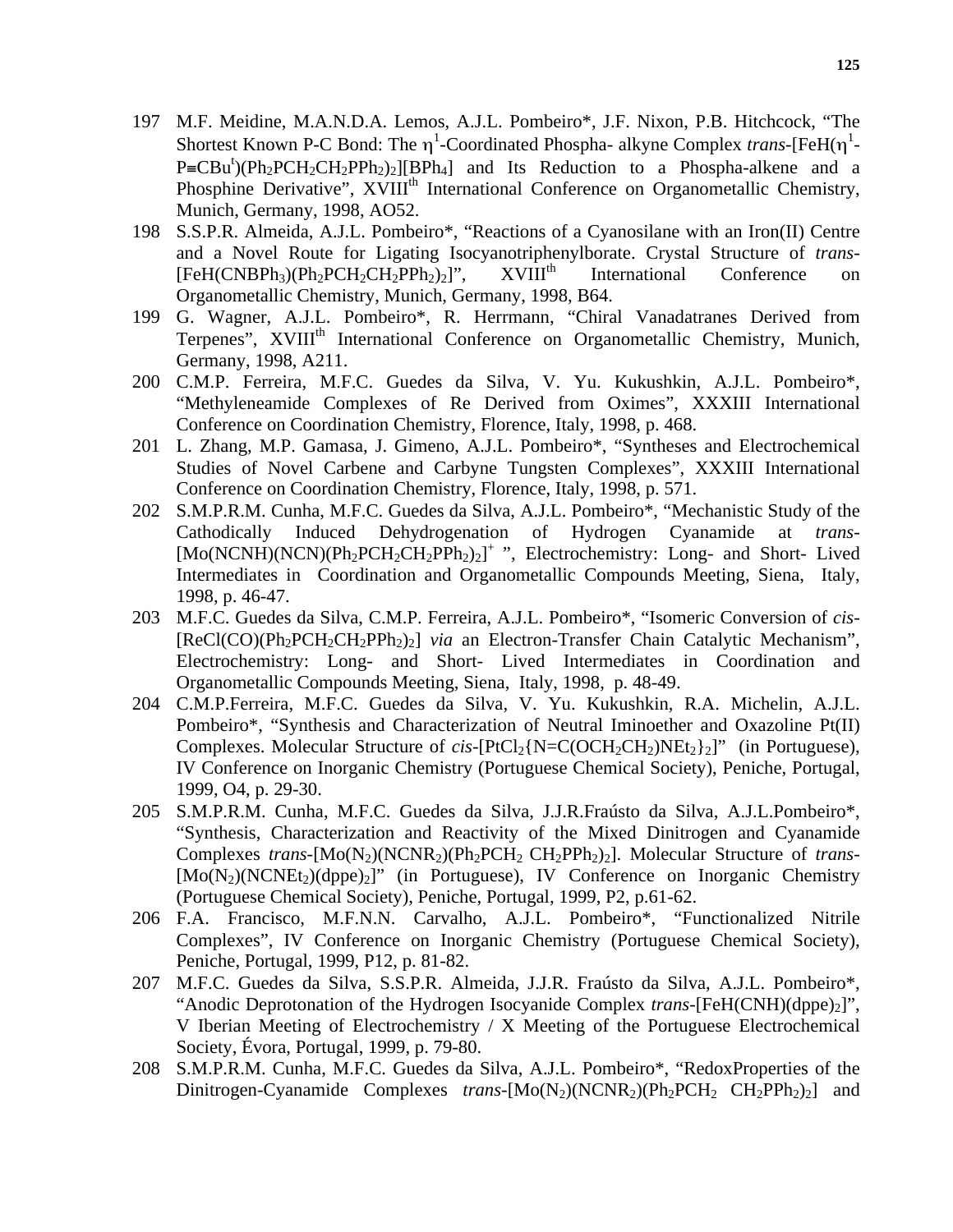Some Derivatives", V Iberian Meeting of Electrochemistry / X Meeting of the Portuguese Electrochemical Society, Évora, Portugal, 1999, p. 91-92.

- 209 M.F.C. Guedes da Silva, A.J.L. Pombeiro\*, A.V. Zinchenko, V. Yu. Kukushkin,"Electrochemical Study of Ruthenium and Osmium Complexes with S-Coordinated Me<sub>2</sub>S and Me<sub>2</sub>SO Ligands", V Iberian Meeting of Electrochemistry / X Meeting of th Portuguese Electrochemical Society, Évora, Portugal, 1999, p.109-110.
- 210 M.A.N.D.A. Lemos, P. Sousa, F. Lemos, A.J.L. Pombeiro\*, F. Ramôa Ribeiro, "Modelling the Voltammetric Behaviour of Cobalt Cations Inside Zeolites", International Symposium on Reaction Kinetics and Development of Catalytic Processes, Brugge, Belgium, 1999 (see I.33).
- 211 M.A.N.D.A. Lemos, A.J.L. Pombeiro\*, J.A.L. Silva, "Chemistry and Its Geometries: Contributes for Their Understanding" (in Portuguese),  $1<sup>st</sup>$  Meeting on Pedagogical Initiatives, Instituto superior Técnico, Lisbon, 1999, p. 33-35. (*Pedagogical work*)
- 212 M.F.N.N. Carvalho, A.M. Galvão, A.J.L. Pombeiro\*, "Developments on the Study of the Reactivity of  $[NBu_4][trans-Re(CN)_2(dppe)_2]$ : Reactions with Weak Acids",  $14<sup>th</sup>$  Summer School on Coordination Chemistry, Polanica-Zdrój, Poland, 1999, S10, p. 49.
- 213 J.-Q. Wang, A.I.F. Venâncio, S.M.P.R.M. Cunha, L.M.D.R.S. Martins, J.J.R. Fraústo da Silva, A.J.L. Pombeiro\*, "Syntheses and Properties of Dinuclear Fe(II) Complexes with Diisocyanide or Dinitrile Bridges",  $14<sup>th</sup>$  Summer School on Coordination Chemistry, Polanica-Zdrój, Poland, 1999, P81, p. 143.
- 214 N.C.T. Martins, M.F.C. Guedes da Silva, S.M.P.R.M. Cunha, C. Paliteiro, C.J. Pickett, A.J.L. Pombeiro\*, "Mecanistic Investigation of the Electrocatalytic Reduction of Organoiodides by *trans*- $[MoI<sub>2</sub>(dppe)<sub>2</sub>]<sup>n</sup>$ , 14<sup>th</sup> Summer School on Coordination Chemistry, Polanica-Zdrój, Poland, 1999, P82, p. 144.
- 215 P.M. Reis, G. Wagner, J.A.L. Silva, I. Marques, J.J.R. Fraústo da Silva, A.J.L. Pombeiro\*, "Oxidation of Cyclohexane to Cyclohexanol by a Vanadratane/ $H_2O_2$  System", 14<sup>th</sup> Summer School on Coordination Chemistry, Polanica-Zdrój, Poland, 1999, P83, p. 145.
- 216 C.M.P. Ferreira, M.F.C. Guedes da Silva, J.J.R. Fraústo da Silva, V. Yu. Kukushkin, "Azametallacycles from Coupling Reactions of Dialkylcyanamides with Oximes Promoted by Pt(II)", 14<sup>th</sup> Summer School on Coordination Chemistry, Polanica-Zdrój, Poland, 1999, P85, p. 147.
- 217 S.M.P.R.M. Cunha, M.F.C. Guedes da Silva, J.J.R. Fraústo da Silva, A.J.L. Pombeiro\*, "Reactions of Cyanoimide (NCN) at a Mo Centre",  $14<sup>th</sup>$  Summer School on Coordination Chemistry, Polanica-Zdrój, Poland, 1999, P86, p. 148.
- 218 M.F.C. Guedes da Silva, L. Zhang, J.J.R. Fraústo da Silva, A.J.L. Pombeiro\*, "Anodically-Induced C-H or N-H Bond Cleavage at Isocyanide, Alkenylcarbyne or Hydrazine Complexes", Organometallics and Catalysis, Rennes, France, 1999, p. 34.
- 219 L. Zhang, M.F.C. Guedes da Silva, A.J.L. Pombeiro\*, "Mo or W Complexes with 4e- or 2e-donor Alkenylalkyne Ligands", Organometallics and Catalysis, Rennes, France, 1999, p. 61.
- 220 S.S.P.R. Almeida, J.J.R. Fraústo da Silva, A.J.L. Pombeiro\*, "Electrophilic Addition Reactions of the Cyano-Complex *trans*-[FeH(CN)(dppe)<sub>2</sub>]", XIII<sup>th</sup> FECHEM Conference on Organometallic Chemistry, Lisbon, 1999, P7, p. 77.
- 221 M.F.N.N. Carvalho, J. Cermák, A.M. Galvão, A.J.L. Pombeiro\*, S. Sabata,"Synthesis, Characterization and Study of the Electronic Properties of  $[NiX(R_2PCH_2C(Bu^t)=N N = C(Bu^t)CH_2PR_2$ ]Y", XIII<sup>th</sup> FECHEM Conference on Organometallic Chemistry, Lisbon, 1999, P41, p. 111.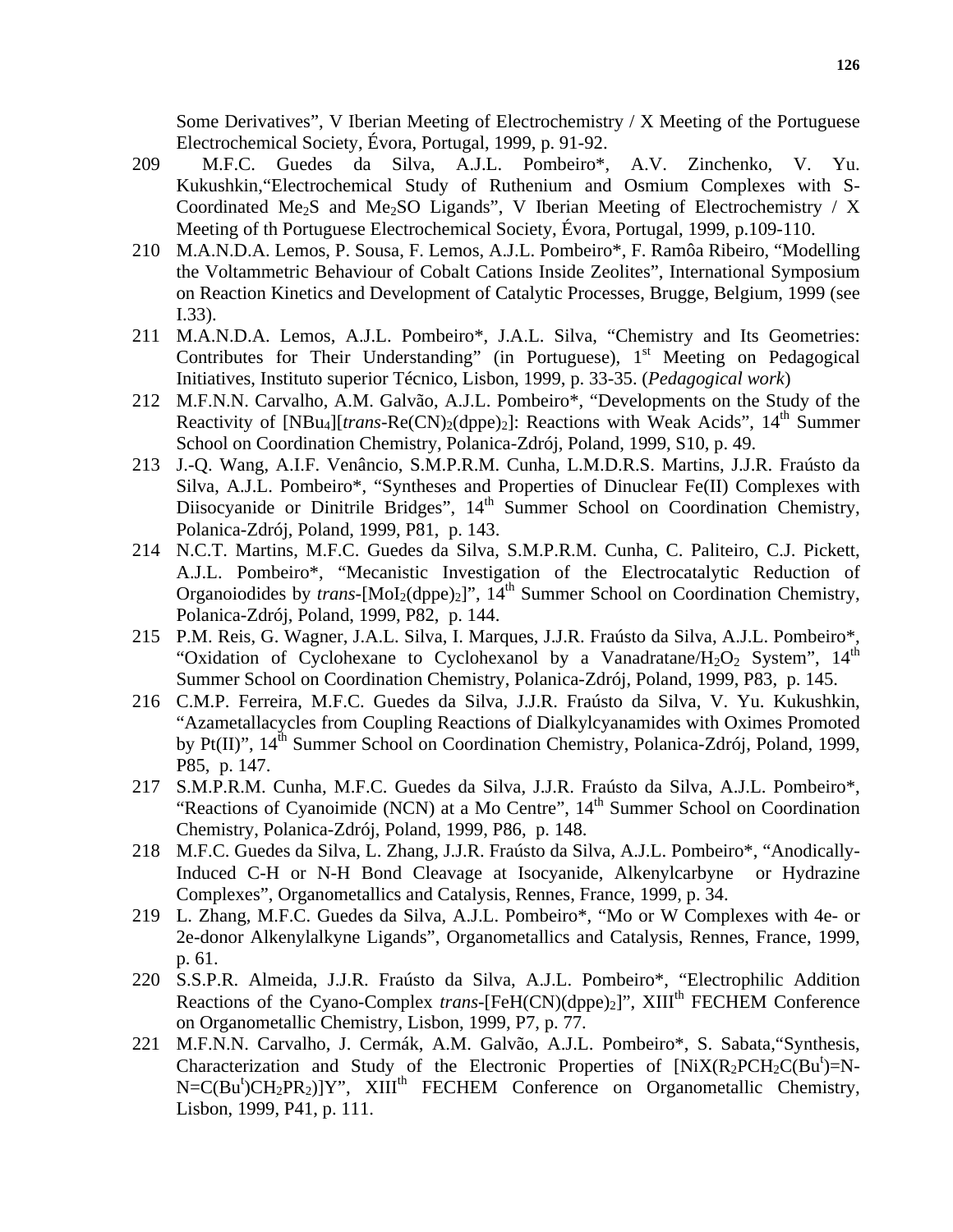- 222 G. Wagner, B. Pederson, R. Herrmann, W. Scherer, A.J.L. Pombeiro\*,"Cyclopentadienyl-Titanium Complexes with Camphor-Derived Ligands", XIII<sup>th</sup> FECHEM Conference on Organometallic Chemistry, Lisbon, 1999, P122, p. 192.
- 223 M.L. Kuznetsov, A.J.L. Pombeiro\*, A.I. Dement'ev, "A Theoretical Study of the Mechanism of Protonation of the Allene Complex *trans*-[ReCl(η  $\frac{2}{1}$  $CH_2=C=CHPh)(dppe)_2]$ ",  $5<sup>th</sup>$  World Congress of Theoretically Oriented Chemistry, Imperial College, London, 1999, P. 15.
- 224 I.V. Ilichev, Yu. N. Kukushkin, G. Wagner, A.J.L. Pombeiro. V.Yu. Kukushkin, "Formation of O-iminoacylated Hydroxylamine in Rh(III) Complexes", XIX All-Russian Chugaev's Conference on Chemistry of Complex Compounds, Ivanovo, Russia, 1999, p. 128.
- 225 M.F.N.N. Carvalho, R. Herrmann, A.J.L. Pombeiro. G. Wagner, "Champhor Derived Complexes as Tools for Organic Synthesis", 5<sup>th</sup> European Mediterranean (France, Greece, Italy, Portugal and Spain - FGIPS) Conference in Inorganic Chemistry, Toulouse, France, 1999, ML H3.
- 226 M.F.N.N. Carvalho, J. Cermák, A.M. Galvão, S. Sabata, A.J.L. Pombeiro\*, "Structural Characterization of [NiX(R<sub>2</sub>PCH<sub>2</sub>C(Bu<sup>t</sup>)=NN=C(Bu<sup>t</sup>)CH<sub>2</sub>PR<sub>2</sub>)]Y (R = C<sub>6</sub>H<sub>11</sub>, X=Cl, Y = <sup>1</sup>/<sub>2</sub> [NiCl<sub>4</sub>]<sup>2</sup>; R=Bu<sup>t</sup>; X, Y = Br or I)", XVII National Meeting of the Portuguese Chemical Society, Lisbon, 2000, p. 205.
- 227 S.S.P.R. Almeida, J.J.R. Fraústo da Silva, A.J.L. Pombeiro\*, "Synthesis and Properties of Transition Metal Dinuclear Fe Complexes with the {Fe-CN-M} Site", XVII National Meeting of the Portuguese Chemical Society, Lisbon, 2000, p. 206.
- 228 M.N. Kopylovich, V. Yu. Kukushkin, A.J.L. Pombeiro\*, "Catalytic Activity of Heteronuclear Iron(III) – Chromium(III) Hydroxo Complexes towards Oxidation of Alkanes", 34<sup>th</sup> Internat. Conference on Coordination Chemistry, Edinburg, 2000, 1058.
- 229 A.I.F. Venâncio, L.M.D.R.S. Martins, M. Kuznetsov, J.J.R. Fraústo da Silva, A.J.L. Pombeiro\*, "Complexes of Dinitriles with a Dinitrogen-Binding Iron Site", 34<sup>th</sup> Internat. Conference on Coordination Chemistry, Edinburg, 2000, P0050.
- 230 N.C.T. Martins, M.F.C. Guedes da Silva, S.M.P.R.M. Cunha, C. Paliteiro, C.J. Pickett, A.J.L. Pombeiro\*, "Study of the Kinetics of the Electrocatalytic Reduction of Organic Halides by *trans*- $[MoX_2(dppe)_2]$  (X = I, Br)", 34<sup>th</sup> Internat. Conference on Coordination Chemistry, Edinburg, 2000, P0065
- 231 P.M. Reis, J.A.L. Silva, G. Wagner, J.J.R. Fraústo da Silva, A.J.L. Pombeiro\*, "Vanadium Catalyzed Hydroxylation or Oxidation of Alkanes and Aromatics by Hydrogen Peroxide", 34<sup>th</sup> Internat. Conference on Coordination Chemistry, Edinburg, 2000, P0066.
- 232 G. Wagner, I.V. Ilichev, M.A. Zhdanova, A.J.L. Pombeiro\*, V. Yu. Kukushkin, "Rhodium(III) – Mediated Reactions. Activation of Organonitriles and Oximes",  $34<sup>th</sup>$ Internat. Conference on Coordination Chemistry, Edinburg, 2000, P0079.
- 233 G. Wagner, A.J.L. Pombeiro\*, V. Yu. Kukushkin, "Platinum-Assisted [2+3] Cycloaddition of Nitrones to Organonitriles. Synthesis of  $\Delta^4$  - 1,2,4-Oxadiazolines", 34<sup>th</sup> Internat. Conference on Coordination Chemistry, Edinburg, 2000, P0080.
- 234 L.M.D.R.S. Martins, D.L. Hughes, A.J.L. Pombeiro\*, "Cyanamide Complexes of Molybdenum(IV). Molecular Structure of  $[MoH_2(NCNH_2)_2(Ph_2PCH_2CH_2PPh_2)_2]$   $[BF_4]_2$ ", 34<sup>th</sup> Internat. Conference on Coordination Chemistry, Edinburg, 2000, P085.
- 235 M.F.C. Guedes da Silva, J.J.R. Fraústo da Silva, A.J.L. Pombeiro\*, "Azavinylidene Complexes of Rhenium", 3<sup>rd</sup> Internat. Conference on Progress in Inorganic and Organometallic Chemistry (PIOC), Polanica Zdrój, Poland, 2000, P56, p. 100.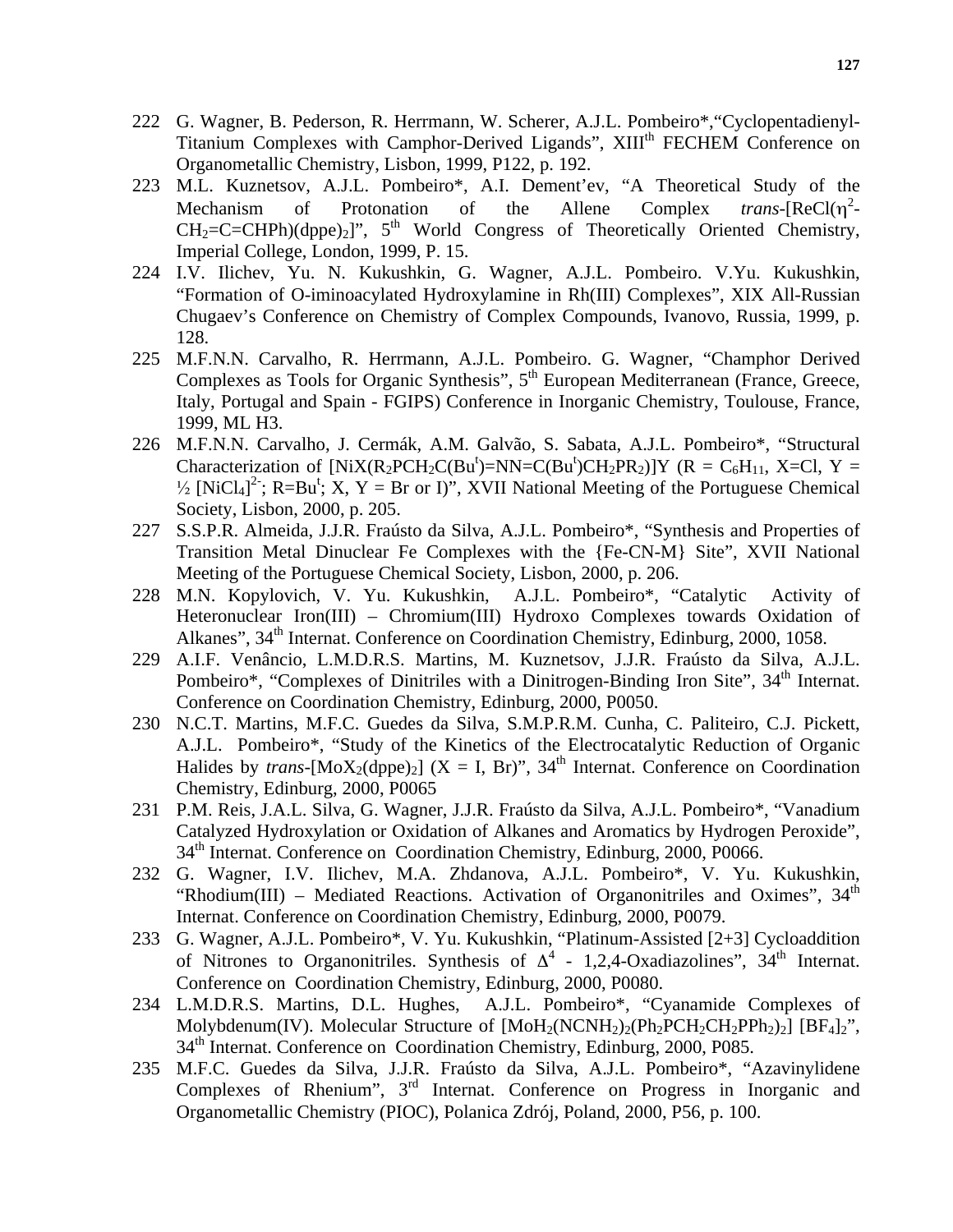- 236 M.L. Kuznetsov, A.J.L. Pombeiro\*, "*Ab initio* Study on the Relative Stability of Geometrical Isomers of Acetonitrile, Isocyanide and Carbonyl Complexes of Rhenium in Different Oxidation States", 36<sup>th</sup> Symposium for Theoretical Chemistry, Litschau, Austria, 2000, P45.
- 237 M. L. Kuznetsov, V. Yu. Kukushkin, A.J.L. Pombeiro\*, "*Ab initio* Study on the Mechanism of Oxime Addition to Acetonitrile in Platinum Complexes", 36<sup>th</sup> Symposium for Theoretical Chemistry, Litschau, Austria, 2000, P46.
- 238 A.M. Trzeciak, J.J. Ziólkowski, A.J.L. Pombeiro\*, "Electrochemical Properties of Rh(I) Complexes of the Types  $Rh(chelat)(CO)(P)$  and  $Rh(chelat)(P)_2$ " (in Polish), Polish Chemical Society Meeting, Lodz, Poland, 2000.
- 239 M.F.C. Guedes da Silva, A.M. Trzeciak, J.J. Ziólkowski, A.J.L. Pombeiro\*, "Electrochemical Parameterisation of Square Planar Rhodium(I/II) Redox Couples", Metal-Containing Molecules, 1<sup>st</sup> Chianti Electrochemistry Meeting, Siena, Italy, 2000, p. 57.
- 240 A.I.F. Venâncio, L.M.D.R.S. Martins, M.F.C. Guedes da Silva, J.J.R. Fraústo da Silva , A.J.L. Pombeiro\*, "Electrochemical Behaviour of Dinitrile Iron(II)-Hydride Complexes", Metal-Containing Molecules, 1<sup>st</sup> Chianti Electrochemistry Meeting, Siena, Italy, 2000, p. 71.
- 241 L.M.D.R.S. Martins, A.J.L. Pombeiro\*, "Interaction of a Molybdenum Polyhydride Complex with Cyanamides" (in Portuguese), V Conference on Inorganic Chemistry (Portuguese Chemical Society), Monte Real, Portugal, 2001, O 11, p.43.
- 242 D.A. Garnovski, N.A. Bokach, A.J.L. Pombeiro\*, V. Yu. Kukushkin, "Facile Formation of Iminoester Platinum Complexes from the Reaction Between Coordinated Nitriles and Alcohols", XVII International Chernyaev Conference on Chemistry, Analysis and Technology of Platinum Group Metals, Moscow, Russia, 2001, p.35 (in Russian).
- 243 S.S.P.R. Almeida, J.J.R. Fraústo da Silva, A.J.L. Pombeiro\*, "Estimate of Electrochemical Ligand Parameters in Iron(II) Adducts of  $[FeH(CN)(dppe)_2]$ ", VI Iberian Meeting of Electrochemistry / XI Meeting of the Portuguese Electrochemical Society, Porto, Portugal, 2001, P-B1.
- 244 A.I.F. Venâncio, L.M.D.R.S. Martins, J.J.R. Fraústo da Silva, A.J.L. Pombeiro\*, "Redox Behaviour of Alkynol-Derived Allenylidene Complexes of Iron(II)", VI Iberian Meeting of Electrochemistry / XI Meeting of the Portuguese Electrochemical Society, Porto, Portugal, 2001, P-B2.
- 245 N.C.T. Martins, M.F.C. Guedes da Silva, J.A.L. da Silva, J.J.R. Fraústo da Silva, C.Paliteiro, A. Pombeiro\*, "Electrocatalytic Oxidation of Pyrogallol by an Amavadin Model", VI Iberian Meeting of Electrochemistry / XI Meeting of the Portuguese Electrochemical Society, Porto, Portugal, 2001, P-B3.
- 246 A.S.D. Ferreira, M.F.N.N. Carvalho, A.J.L. Pombeiro\*, K. Mach, "Preliminary Results on the Study of Some Titanocene Dichlorides", VI Iberian Meeting of Electrochemistry / XI Meeting of the Portuguese Electrochemical Society, Porto, Portugal, 2001, P-B4.
- 247 F.M.T. Almeida, M.F.N.N. Carvalho, A.J.L. Pombeiro\*, J. Cermák, "Study of the Redox Properties of [NiI(P-N-P)]I (P-N-P = R<sub>2</sub>PCH<sub>2</sub>C(Bu<sup>t</sup>)=N-N=C(Bu<sup>t</sup>)CH<sub>2</sub>PR<sub>2</sub>, R = Bu<sup>t</sup>, Pr<sup>i</sup>, Cy or Ph)", VI Iberian Meeting of Electrochemistry / XI Meeting of the Portuguese Electrochemical Society, Porto, Portugal, 2001, P-B5.
- 248 E.C. Bastos, L.M.D.R.S. Martins, J.J.R. Fraústo da Silva, A.J.L. Pombeiro\*, "Redox Beahviour of a Biscyanamide-Dihydride Mo Complex, a Preliminary Study", VI Iberian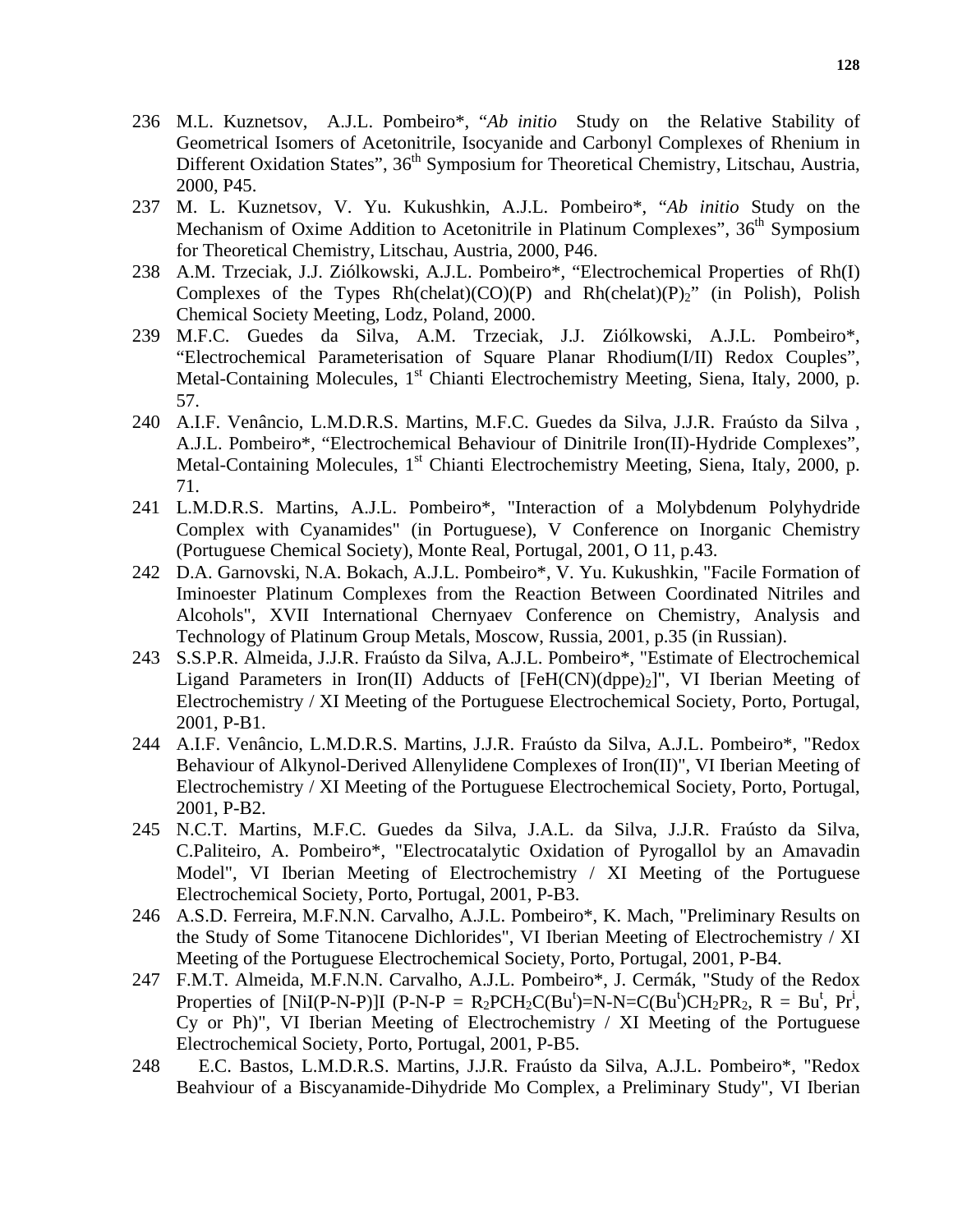Meeting of Electrochemistry / XI Meeting of the Portuguese Electrochemical Society, Porto, Portugal, 2001, P-B6.

- 249 N.C.T. Martins, P.J. Figiel, M.F.C. Guedes da Silva, J. Ziolkowski, A.J.L. Pombeiro\*, "Searching for the Mechanism of the Electrocatalytic Oxidation of Cyclohexanol by N-Hydroxyphthalimide",  $6<sup>th</sup>$  FIGIPS (France, Italy, Greece, Israel, Portugal and Spain) Meeting in Inorganic Chemistry (European Mediterranean Conference in Inorganic Chemistry), Barcelona, Spain, 2001, PA.058, p.170.
- 250 A.I.F. Venâncio, J.-Q. Wang, L.M.D.R.S. Martins, J.J.R. Fraústo da Silva, A.J.L. Pombeiro\*, "Di- and Mono-Nuclear Fe(II) Complexes with Diisocyanides",  $6<sup>th</sup>$  FIGIPS (France, Italy, Greece, Israel, Portugal and Spain) Meeting in Inorganic Chemistry (European Mediterranean Conference in Inorganic Chemistry), Barcelona, Spain, 2001, PC.018, p.340.
- 251 D.A. Garnovskii, N.A. Bokach, A.J.L. Pombeiro\*, V. Yu. Kukushkin, "Facile formation of (Imino-Ester) Platinum(IV) Complexes in the Reaction between Metal-Bound Nitriles and Alcohols", XX International Chugaev Conference on Coordination Chemistry, Rostov-on-Don, Russia, 2001, pp. 176-177.
- 252 D.A. Garnovskii, V. Yu. Kukushkin, A.J.L. Pombeiro\*, "First Example of Nucleophilic Addition Reactions of Imines to a Coordinated Nitrile", XX International Chugaev Conference on Coordination Chemistry, Rostov-on-Don, Russia, 2001, p. 179 (in Russian).
- 253 M.N. Kopylovich, V. Yu. Kukushkin, A.J.L. Pombeiro\*, "Cobalt(II)/Ketoxime Promoted Conversion of Alkyl Nitriles to Amidines and Carboxylic Acids", XX International Chugaev Conference on Coordination Chemistry, Rostov-on-Don, Russia, 2001, p. 267 (in Russian).
- 254 M.N. Kopylovich, V. Yu. Kukushkin, M.F.C. Guedes da Silva, M. Haukka, J.J.R. Fraústo da Silva, A.J.L. Pombeiro\*, "Conversion of Alkyl Nitriles to Amidines and Carboxylic Acids Catalyzed by a Cobalt(II)-Ketoxime System",  $4<sup>th</sup>$  International School on Molecular Catalysis, Poznań Dymaczewo, Poland, 2001, IIA-P5, p.79.
- 255 M.N. Kopylovich, A.J.L. Pombeiro\*, A.K. Baev, "Aquahydroxo Complexes and Mixed Hydroxides as Catalysts in Reactions of Partial Oxidation of Cyclohexane", 4<sup>th</sup> International School on Molecular Catalysis, Poznań Dymaczewo, Poland, 2001, IIA-P6, p.80.
- 256 P.M. Reis, J.A.L. Silva, A.M.F. Palavra, J.J.R. Fraústo da Silva, Y. Fujiwara, A.J.L. Pombeiro\*, "Carboxylation of Alkanes Catalyzed by Vanadium Compounds", 10<sup>th</sup> International Conference on Bioinorganic Chemistry, Florence, Italy, 2001 (*J. Inorg. Biochem*., 2001, *86*, 396).
- 257 M.F.C. Guedes da Silva, J.J.R. Fraústo da Silva, A.J.L. Pombeiro\*, "Activation of Organonitriles towards β-Electrophilic Attack", 3rd International School of Organometallic Chemistry, University of Camerino, Italy, 2001, p. 81.
- 258 A.I.F. Venâncio, L.M.D.R.S. Martins, J.J.R. Fraústo da Silva, A.J.L. Pombeiro\*, "Alkynol-Derived Allenylidene Complexes of Iron(II)",  $3<sup>rd</sup>$  International School of Organometallic Chemistry, University of Camerino, Italy, 2001, p. 135.
- 259 Q. Li, M.F.C. Guedes da Silva, A.J.L. Pombeiro\*, "Diorgano- and Dichloro-Tin(IV) Complexes of Arylhydroxamic Acids, Their Antitumor Activity *in vitro* and Molecular Structures", 3<sup>rd</sup> International School of Organometallic Chemistry, University of Camerino, Italy, 2001, p. 136.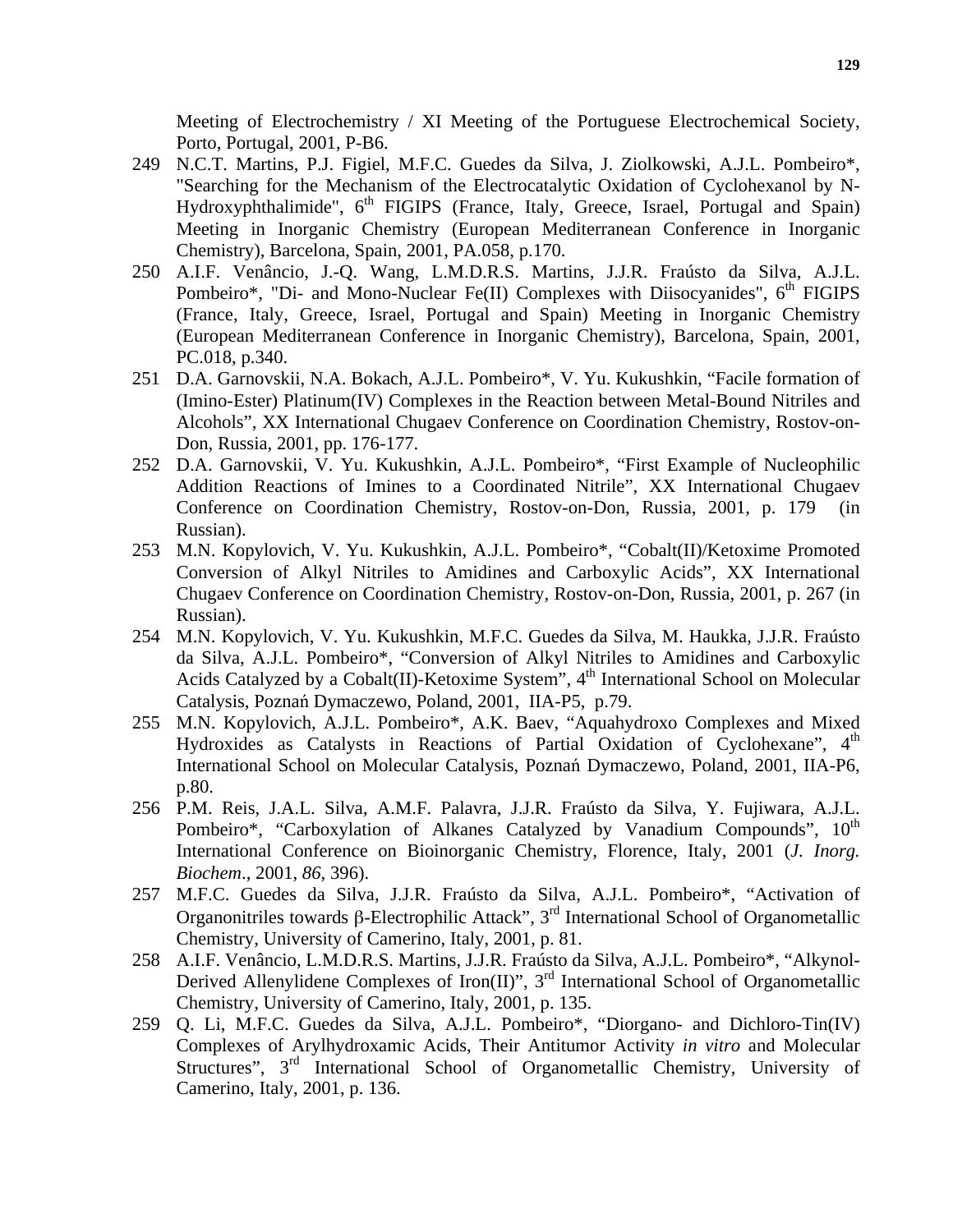- 260 P.M. Reis, J.A.L. Silva, A.M.F. Palavra, J.J.R. Fraústo da Silva, Y. Fujiwara, A.J.L. Pombeiro\*, "Reactions Catalyzed by Amavadine Models and Related Complexes", The Third International Symposium on Chemistry and Biological Chemistry of Vanadium, Osaka, Japan, 2001, P-11 (S-10), p. 33.
- 261 K.V. Luzyanin, N.A. Bokach, I.D. Kuchumova, A.J.L. Pombeiro\*, V. Yu. Kukushkin, "Hydrolysis of Organonitriles in Pt(IV) Complexes. Stabilization of Coordinated Carboxamides in the Iminol Form", International Students Conference on Basic Sciences "Lomonosov-2002", Moscow, 2002, vol. 2, p. 186.
- 262 P.M. Reis, J.A.L.Silva, A.M.F. Palavra, J.J.R. Fraústo da Silva, Y. Fujiwara, A.J.L. Pombeiro\*, "Carboxylation of Methane Catalysed by Vanadium Complexes", 6<sup>th</sup> European Conference on Biological Inorganic Chemistry (EUROBIC-6), Lund, Sweden and Copenhagen, Denmark, 2002, P160, p. 236.
- 263 M.L. Kuznetsov, A.J.L. Pombeiro\*, "A Theoretical Study of the Mechanism of Protonation of the Vinylidene Complexes *trans*-[ReCl(=C=CHR)(DPPE)<sub>2</sub>]", XX<sup>th</sup> International Conference on Organometallic Chemistry, Corfu, Greece, 2002, P184, p. 229.
- 264 A.I.F. Venâncio, L.M.D.R.S. Martins, J.J.R. Fraústo da Silva, A.J.L. Pombeiro\*, "Reactions of Allenylidene Complexes of Iron(II)",  $XX<sup>th</sup>$  International Conference on Organometallic Chemistry, Corfu, Greece, 2002, P187, p. 231.
- 265 E.C.B. A. Alegria, L.M.D.R.S. Martins, J.J.R. Fraústo da Silva, A.J.L. Pombeiro\*, "Chemical and Electrochemical Reactivity of a Biscyanamide-Dihydride Mo Complex", XX<sup>th</sup> International Conference on Organometallic Chemistry, Corfu, Greece, 2002, P419, p. 347.
- 266 M.F.N.N. Carvalho, A.M. Galvão, A.J.L. Pombeiro\*, A.M. Santos, "Ring Cleavage Promoted by Regioselective Nucleophilic Addition of an Alkyne to 3-Oxo-Camphorsulfonylimine", 9<sup>th</sup> Belgian Organic Synthesis Symposium (BOSS-9), Namur, Belgium, 2002, TH 017.
- 267 M.F.N.N. Carvalho, K. Mach, A.R. Dias, M.M. Marques, A.J.L. Pombeiro\*, A.M. Soares, "A Search for Effects of the *R* Group on the Catalytic Polymerization Activity of the  $[Ti(C_5Me_3RSiMe_2NBu^t)Cl_2]$  (R = alkyl or aryl) Complexes", XXXV<sup>th</sup> International Conference on Coordination Chemistry (ICCC 35), Heidelberg, Germany, 2002, P 3.010, p. 432.
- 268 M.N. Kopylovich, V. Yu. Kukushkin, A.J.L. Pombeiro\*, "Conversion of Alkyl Nitriles to Amidines and Carboxamides Mediated by a M(II)-Ketoxime ( $M = Co$ , Ni) System", XXXVth International Conference on Coordination Chemistry (ICCC 35), Heidelberg, Germany, 2002, P 3.042, p. 464.
- 269 A. Venâncio, L. Martins, J. Fraústo da Silva, A Pombeiro\*, "Activation of Cyclic and Linear Alkynols by Phosphinic Iron(II) Complexes",  $\overline{XXXV}^{th}$  International Conference on Coordination Chemistry (ICCC 35), Heidelberg, Germany, 2002, P 4.075, p. 613.
- 270 N.C.T. Martins, P.J. Figiel, M.F.C. Guedes da Silva, J. Ziólkowski, A.J.L. Pombeiro\*, "CV Digital Simulation for the Electrocatalytic Oxidation of Secondary Acohols Mediated by N-Hydroxyphthalimide", Metal-containing Molecules,  $2<sup>nd</sup>$  Chianti Electrochemistry Meeting, Siena, Italy, 2002, p.68.
- 271 K.V. Luzyanin, N.A.Bokach, M. Haukka, A.J.L. Pombeiro\*, V. Yu. Kukushkin, "First Example of Pt(IV)-Bound Carboxamides. Solution and Solid-State Structural Studies", The XIV<sup>th</sup> Conference on Physical Methods in Coordination and Supramolecular Chemistry, Chisinau, Moldova, 2002, P56, p. 140.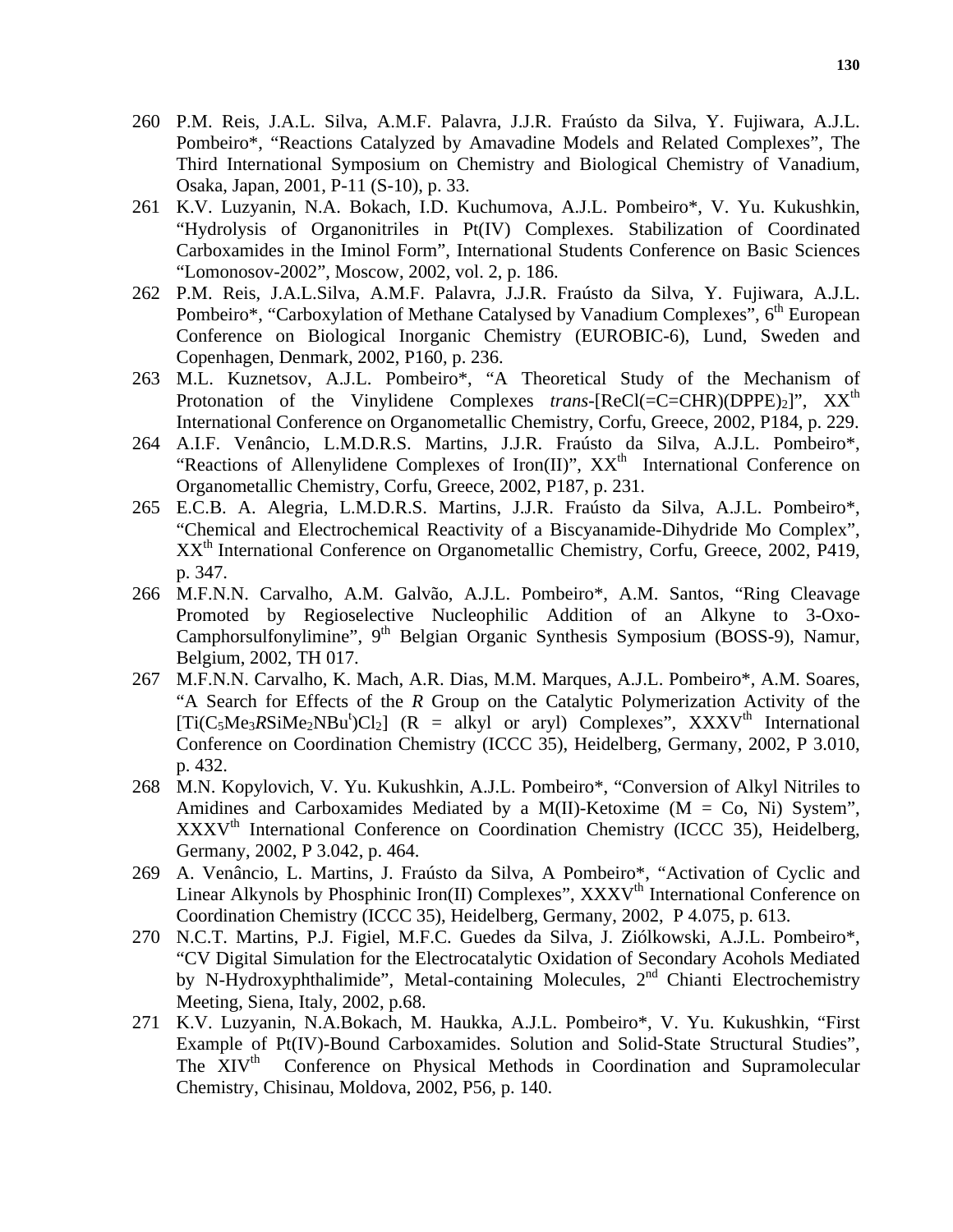- 272 A.V. Makarycheva-Mikhailova, M. Haukka, N.A. Bokach, D.A. Garnovskii, M. Galanski, A.J.L. Pombeiro\*, V. Yu. Kukushkin, "Solution and Solid-State Structural Studies for a Novel Type of (Iminoacyl)Pt(IV) Species", The XIVth Conference on Physical Methods in Coordination and Supramolecular Chemistry, Chisinau, Moldova, 2002, P57, p. 141.
- 273 N.A. Bokach, K. Luzyanin, D.A. Garnovkskii, A.J.L. Pombeiro\*, V. Yu. Kukushkin, "Identification of Z- and E-Isomeric Forms of Imino Ester Ligands in Complexes of Pt(IV) by Overhauser Effect", VI International Workshop on Magnetic Resonance (Spectroscopy and Tomography), Rostov-on-Don, Russia, 2002, p. 114-115.
- 274 N.C.T. Martins, P.J. Figiel, M.F.C. Guedes da Silva, J. Ziólkowski, A.J.L. Pombeiro\*, "Mechanistic Investigation of the Electrocatalytic Oxidation of Alcohols by N-Hydroxyphthalimide", Electrochemistry in Molecular and Microscopic Dimensions (53<sup>rd</sup>) Annual Meeting of the International Society of Electrochemistry), Düsseldorf, Germany, 2002, p. 355.
- 275 M.F.N.N. Carvalho, M.F. Santos, A.J.L. Pombeiro\*, "Redox Properties of Canfor Derived Compounds", XV Congress of the Ibero-American Electrochemical Society (SIBAE), Évora, Portugal, 2002, 5144P (in Portuguese).
- 276 S.S.P.R. Almeida, M.F.C. Guedes da Silva, J.J.R. Fraústo da Silva, A.J.L. Pombeiro\*, "Electrochemical Behaviour of Some Adducts of *trans*-[FeH(CN)(dppe)<sub>2</sub>]", XV Congress of the Ibero-American Electrochemical Society (SIBAE), Évora, Portugal, 2002, 5255 P (in Portuguese).
- 277 A.I.F. Venâncio, L.M.D.R.S. Martins, J.J.R. Fraústo da Silva, A.J.L. Pombeiro\*, "Electrochemical Study of Fe(II) Alkynyl Complexes", XV Congress of the Ibero-American Electrochemical Society (SIBAE), Évora, Portugal, 2002, 5299 P (in Portuguese).
- 278 E.C.B. Alegria, L.M.D.R.S. Martins, T.F.S. Silva, M.F.C. Guedes da Silva, A.J.L. Pombeiro\*, "Unespected Complex Double Salt with Poly(pyrazolyl)borate Iron(III). Crystal Structure of  $[Fe(HB(pz)_3)_2][FeCl_4]$   ${HB(pz)_3=hydrotris(1-pyrazolyl)borate}$ ", 7<sup>th</sup> FIGIPS Meeting in Inorganic Chemistry, Lisbon, Portugal, 2003, P 184.
- 279 S.S.P.R. Almeida, M.F.C. Guedes da Silva, L. Jerzykiewicz, P. Sobota, A.J.L. Pombeiro\*, "Synthesis and characterization of Some Heteronuclear Complexes of Iron(II)",  $7<sup>th</sup>$  FIGIPS Meeting in Inorganic Chemistry, Lisbon, Portugal, 2003, P 151.
- 280 M.F.N.N. Carvalho, F.M.T. Almeida, A. Galvão, A.J.L. Pombeiro\*, "Benzene Ring Assembly Catalyzed by a Camphor-type Palladium Complex", 7<sup>th</sup> FIGIPS Meeting in Inorganic Chemistry, Lisbon, Portugal, 2003, P 181.
- 281 E. Reisner, M. Fremuth, V.B. Arion, M.A. Jakupei, B.K. Kepplei, G. Giester, A.J.L. Pombeiro\*, V. Yu. Kukushkin, "Synthesis, Characterization and *in vitro* Antitumour Activity of  $(H_2trz)[trans-RuCl_4(Htrz)_2]$  and  $(H_2trz)[cis-RuCl_4(Htrz)_2].H_2O$ ", 7<sup>th</sup> FIGIPS Meeting in Inorganic Chemistry, Lisbon, Portugal, 2003, P 343.
- 282 A.I.F. Venâncio, M.F.C. Guedes da Silva, L.M.D.R.S. Martins, A.J.L. Pombeiro\*, "Reactions of the Allenylidene Complex *trans*-[FeBr(=C=C=CPh<sub>2</sub>)(dppe)<sub>2</sub>][BPh<sub>4</sub>] with Nucleophilic Agents", 7<sup>th</sup> FIGIPS Meeting in Inorganic Chemistry, Lisbon, Portugal, 2003, P 403.
- 283 M.N. Kopylovich, A.J.L. Pombeiro\*, V. Yu. Kukushkin, "Ketoxime Zinc Complexes as Intermediates in Catalytic Hydrolysis of Nitriles", XXI International Chugaev Conference on Coordination Chemistry, Kiev, Ukraina, 2003, p. 279-280.
- 284 K.V. Luzyanin, I.D. Kuchumova, D.A. Garnovskii, A.J.L. Pombeiro\*, V. Yu. Kukushkin, "A Novel Reactivity Mode of Hydroxamic Acid: Nucleophilic Addition to Platinum-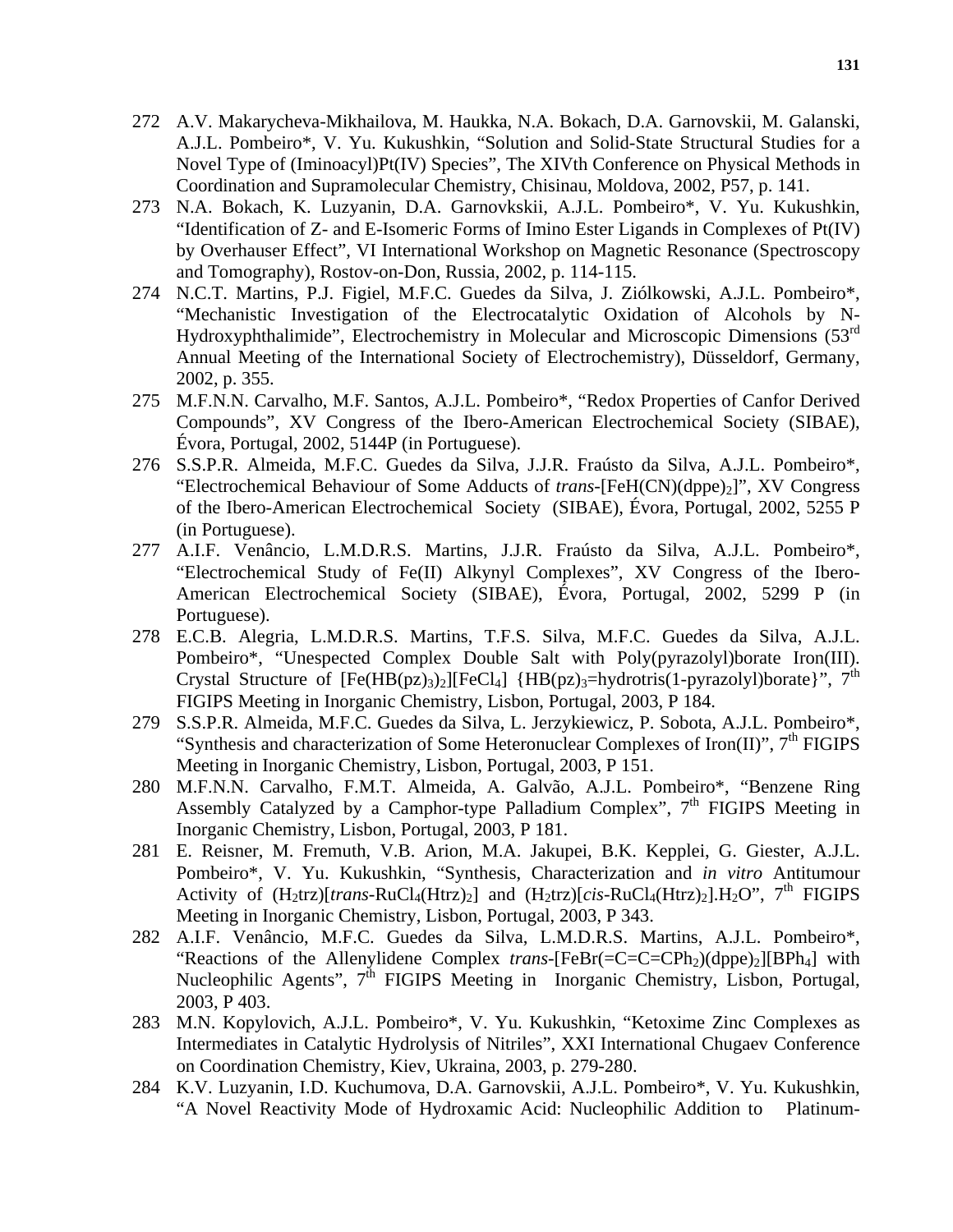Bound Nitrile", XXI International Chugaev Conference on Coordination Chemistry, Kiev, Ukraina, 2003, p. 295-296.

- 285 A.V. Makarycheva-Mikhailova, N.A. Bokach, P.F. Kelly, A.J.L. Pombeiro\*, V. Yu.Kukushkin, "Nucleophilic Addition of Sulfimide to Platinum-Bound Nitriles", XXI International Chugaev Conference on Coordination Chemistry, Kiev, Ukraina, 2003, p. 297-298.
- 286 A.V. Makarycheva-Mikhailova, M. Galansky, V. Yu. Kukushkin, A.A. Nazarov, D.A.Garnovskii, A.J.L. Pombeiro\*, M. Haukka, B.K. Keppler, "Amidine Complexes of Platinum(IV) as Precursors in the Synthesis of Oxazolines", XXI International Chugaev Conference on Coordination Chemistry, Kiev, Ukraina, 2003, p. 298.
- 287 A.V. Khripoun, N.A. Bokach, M. Haukka, A.J.L. Pombeiro\*, V. Yu. Kukushkin, "1,3- Dipolar Cycloaddition of Nitrile Oxides to Pt(IV)-Coordinated Organonitriles. Synthesis of 1,2,4-Oxadiazoles and their Complexes", XXI International Chugaev Conference on Coordination Chemistry, Kiev, Ukraina, 2003, p. 413.
- 288 A.M. Kirillov, M.N. Kopylovich, A.J.L. Pombeiro\*, "Iron(III)-Chromium(III) Hydroxo Complexes and Hydroxides as Efficient Catalysts towards Peroxidative Oxidation of Cyclohexane and Cyclopentane",  $4<sup>th</sup>$  International School of Organometallic Chemistry (ISOC), Camerino, Italy, 2003, p. 61-62.
- 289 M.V. Kirillova, P.M. Reis, J.A.L. da Silva, A.F. Palavra, J.J.R. Fraústo da Silva, A.J.L. Pombeiro\*, "Single-Pot Methane Conversion into Acetic Acid Catalyzed by First Row Transition Metal Complexes",  $4<sup>th</sup>$  International School of Organometallic Chemistry (ISOC), Camerino, Italy, 2003, p. 63-64.
- 290 E. Reisner, V.B. Arion, B.K. Keppler, V. Yu. Kukushkin, A.J.L. Pombeiro\*, "Electrochemical Behaviour of Isomeric Anti-Tumor (1*H*-1,2,4-Triazole)-Ruthenium Complexes", New Trends in Molecular Electrochemistry and XII Meeting of the Portuguese Electrochemical Society, Academy of Sciences of Lisbon, Lisbon, 2003, P. ME08, p. 83-84.
- 291 E.C.B. Alegria, S.M.P.R.M. Cunha, L.M.D.R.S. Martins, M.F.C. Guedes da Silva, A.J.L. Pombeiro\*, "Electrochemical Behaviour of the Cyanoimide-Complexes *trans*- [Mo(NCN){NCNC(O)R}(dppe)<sub>2</sub>]Cl and *trans*-[Mo(NCN)Cl(dppe)<sub>2</sub>][BF<sub>4</sub>]", New Trends in Molecular Electrochemistry and XII Meeting of the Portuguese Electrochemical Society, Academy of Sciences of Lisbon, Lisbon, 2003, P.ME11, p. 88.
- 292 A.I.F. Venâncio, L.M.D.R.S. Martins. A.J.L. Pombeiro\*, "Electrochemical Behaviour of Cationic Alkynyl Complexes of Iron(II) with the  ${Fe(NCMe)(Et_2PCH_2CH_2PEt_2)_2}^{2+}$ Centre", New Trends in Molecular Electrochemistry and XII Meeting of the Portuguese Electrochemical Society, Academy of Sciences of Lisbon, Lisbon, 2003, P.ME12, p. 89.
- 293 N.A. Bokach, M. Haukka, M.F.C. Guedes da Silva, V. Yu. Kukushkin. A.J.L. Pombeiro\*, "Electrochemical Investigation of Ruthenium-Bipyridine-Cyanamide Complexes", New Trends in Molecular Electrochemistry and XII Meeting of the Portuguese Electrochemical Society, Academy of Sciences of Lisbon, Lisbon, 2003, P.ME13, p. 90-91.
- 294 B. V. Arion, E. Reisner, M. Fremuth, M.A. Jakupec, B.K. Keppler, V. Yu. Kukushkin, A.J.L. Pombeiro\*, "Synthesis, Structure, Spectroscopic and in vitro Anti-tumor Properties of Triazolium Salts of *cis*- and *trans*-Tetrachlorobis-(triazole)ruthenate(III)", 11<sup>th</sup> International Conference on Biological Inorganic Chemistry, Cairns, Australia, 2003 (*J. Inorg. Biochem.,* 2003, *96*, 95).
- 295 E. Reisner, V.B. Arion, M.A. Jakupec, B.K. Keppler, A.J.L. Pombeir, V. Yu. Kukushkin, "Structure-Activity Relationships of Ruthenium Anticancer Drugs – State of the Art and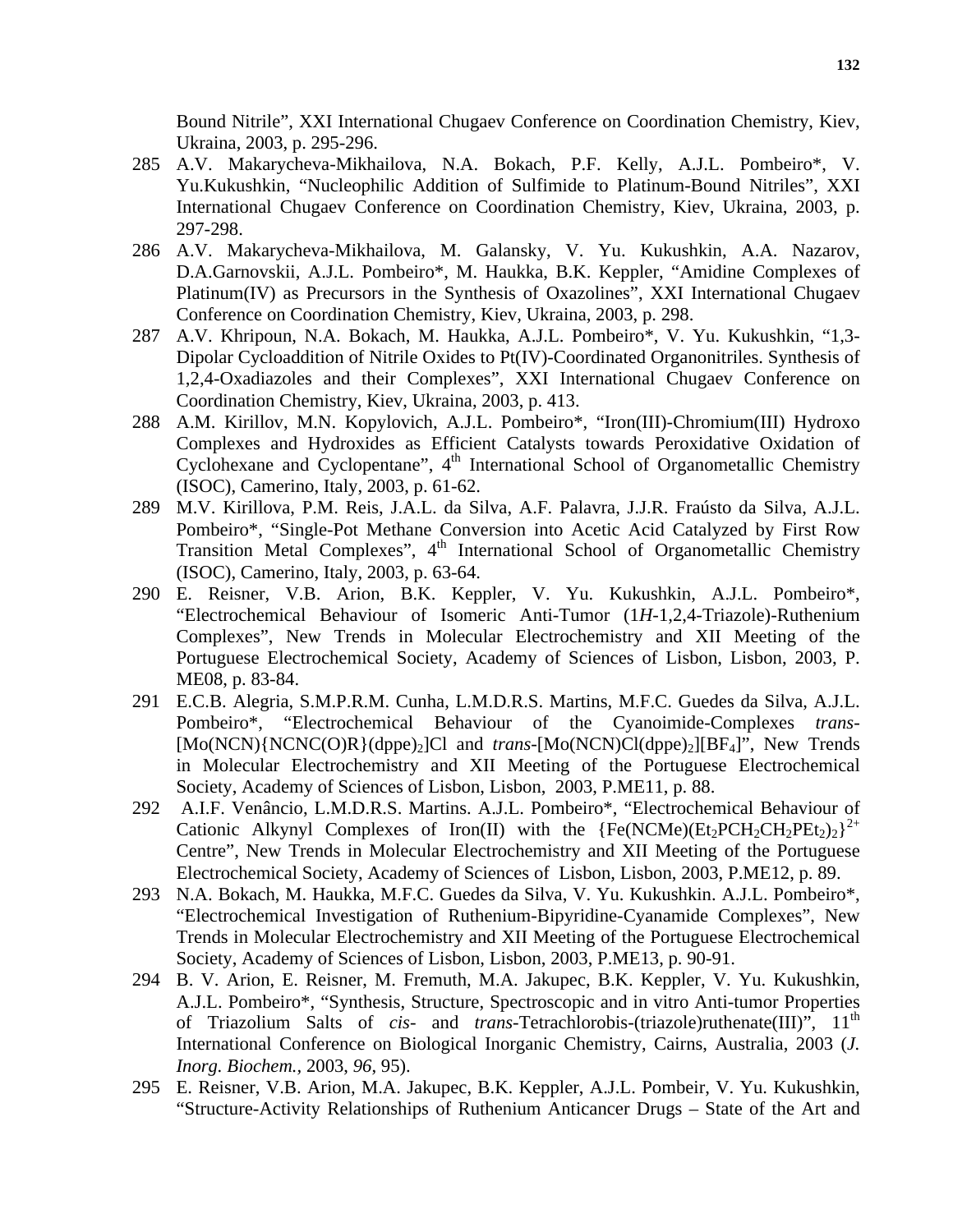Future Perspectives", 15<sup>th</sup> Summer School on Coordination Chemistry, Szklarska Poreba, Poland, 2004, S3, p. 36.

- 296 N.A. Bokach, V. Yu. Kukushkin, M. Haukka, J.J.R. Fraústo da Silva, A.J.L. Pombeiro\*, "Palladium(II)-mediated 1,3-Dipolar Cycloaddition of Nitriles Oxides to Organonitriles", 15<sup>th</sup> Summer School on Coordination Chemistry, Szklarska Poreba, Poland, 2004, P12, p. 68.
- 297 K.V. Luzyanin, V. Yu. Kukushkin, D.A. Garnovskii, M. Haukka, A.J.L. Pombeiro\*, "Addition of "Frozen" by Alkylation Tautomeric Forms of Hydroxamic Acids to Pt(IV) bound Nitriles", 15<sup>th</sup> Summer School on Coordination Chemistry, Szklarska Poreba, Poland, 2004, P24, p. 80.
- 298 M.N. Kopylovich, A.J.L. Pombeiro\*, V. Yu. Kukushkin, "M(II)/Ketoxime (M = Co, Ni, Zn) Mediated Conversions of Organonitriles into Amidines, Carboxamides, Imidoylamidines, and Acetyl Amides",  $15<sup>th</sup>$  Summer School on Coordination Chemistry, Szklarska Poreba, Poland, 2004, P33, p. 89.
- 299 E. Reisner, V.B. Arion, M.F.C. Guedes da Silva, M.A. Jakupec, B.K. Keppler, V. Yu.Kukushkin, A.J.L. Pombeiro\*, "Electrochemical Aspects for the Design of Ruthenium Anticancer Drugs – Redox Behaviour, Digital Simulations and Correlations with *in vitro*  Antiproliferative Activity",  $3<sup>rd</sup>$  Chianti Electrochemistry Meeting on Metal-containing Molecules, Certosa di Pontignano, Siena, Italy, 2004, p. 35.
- 300 L.M. Martins, E. Alegria, S. Cunha, F. Guedes da Silva, A.J.L. Pombeiro\*, "Alkylation of Cyanoimido at a N<sub>2</sub>-binding Molybdenum Centre", XXXVI<sup>th</sup> International Conference on Coordination Chemistry, Mérida, Mexico, 2004, P1.106, p. 468.
- 301 P.M. Reis, M. Kirillova, A. Kirillov, J.A.L. Silva, J.J.R. Fraústo da Silva, A.J.L. Pombeiro\*, "Single-pot Carboxylation and Peroxidative Oxidation of Alkanes by Vanadium and Rhenium Catalysts", XXI<sup>st</sup> International Conference on Organometallic Chemistry, Vancouver, Canada, 2004, 077, p. 61.
- 302 D.A. Garnovskii, A.J.L. Pombeiro\*, V. Yu. Kukushkin, "Directed Syntheses of a Platinum-containing Metallaligand and its Polynuclear Complexes", IV All-Russian Conference of Cluster Chemistry "Polynuclear Systems and Activation of Small Molecules", Ivanovo-Kostroma, Russia, 2004, p. 87-89.
- 303 P.M. Reis, J.A.L. Silva, A.F. Palavra, João J.R. Fraústo da Silva, A.J.L. Pombeiro\*, "Carboxylation of Linear and Cyclic  $C_5$  and  $C_6$  Alkanes by Vanadium Catalysts", The 4<sup>th</sup> International Symposium on Chemistry and Biological Chemistry of Vanadium, Szeged, Hungary, 2004, P40.
- 304 S.S.P.R. Almeida, M.L. Kuznetsov, A.J.L. Pombeiro\*, "Theoretical Investigations of the Electrochemical Behaviour of the Complex *trans*-[FeH(CNH)(dppe)<sub>2</sub>]<sup>+++</sup>, XXX International Congress of the Theoretical Chemists with Latin Expression, Porto, 2004, P.57.
- 305 E.C.B. Alegria, L.M.D.R.S. Martins, M.F.C.G. da Silva, A.J.L. Pombeiro\*,"Cleavage of a  $C(sp^3)$ -N Bond in Hydrotris(pyrazolyl)methane Promoted by a Re- Benzoylhydrazido Complex", III Euchem Conference on Nitrogen Ligands in Organometallic Chemistry and Homogeneous Catalysis, Camerino, Italy, 2004, P2.
- 306 M.A.J. Charmier, A.I.F. Venâncio, A.J.L. Pombeiro\*, "Microwave–assisted [2+3] Cycloaddition of Nitrones to Platinum Organonitriles. A Promising Class of New Biological Active Oxadiazolines and Ketoimines", III Euchem Conference on Nitrogen Ligands in Organometallic Chemistry and Homogeneous Catalysis, Camerino, Italy, 2004, P17.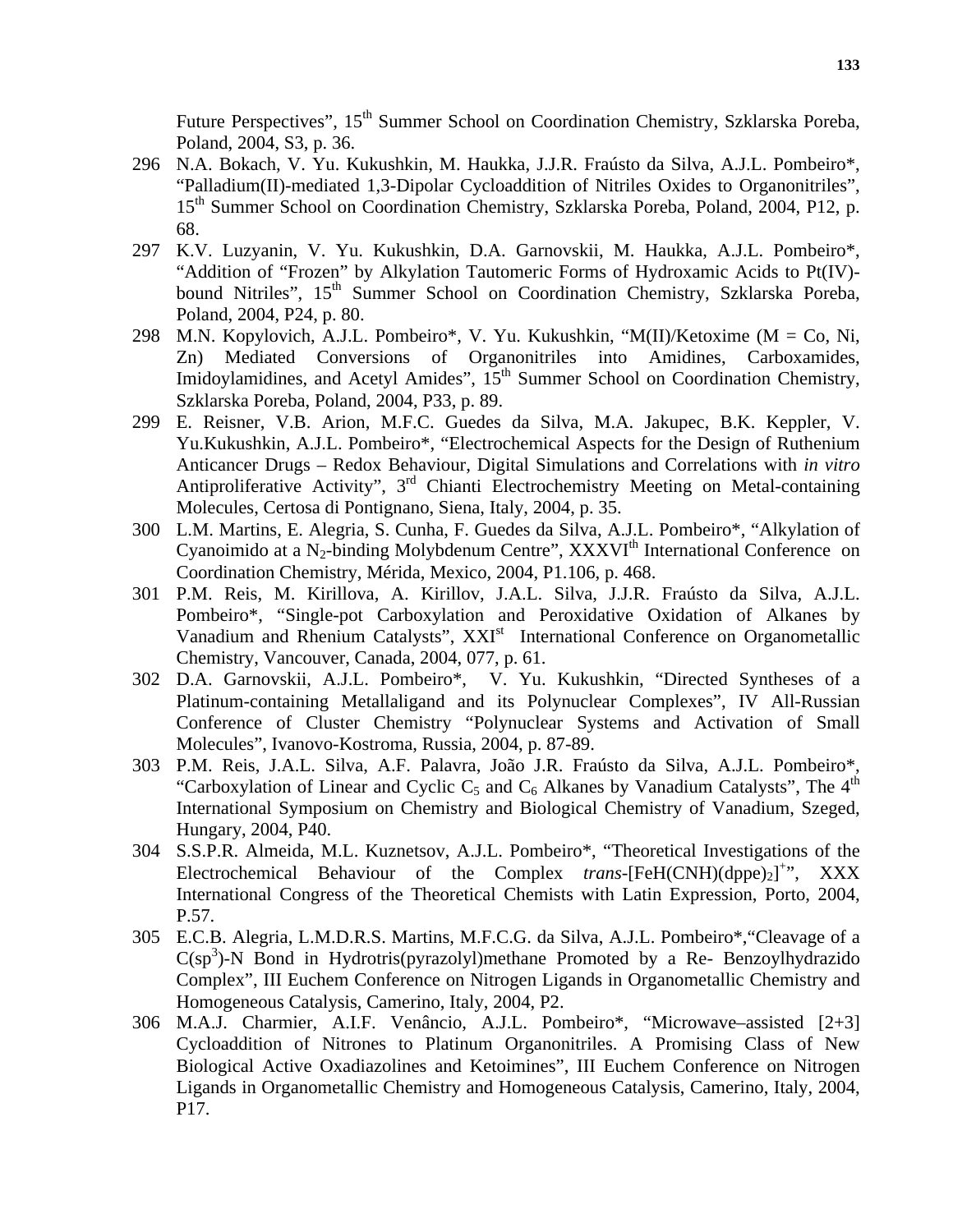- 307 K.V. Luzyanine, V.Yu. Kukushkin, A.D. Ryabov, A.J.L. Pombeiro\*, "Platinum-mediated Nitrile-Hydroxylamine Coupling: First Quantitative Kinetic and Mechanistic Study of the Pt(II) versus Pt(IV) Effect", VI Conference on Inorganic Chemistry, Funchal, Madeira, 2005, OP 14, p. 38.
- 308 T.F.S. Silva, L.M.D.R.S. Martins, A.A. Espada, A.J.L. Pombeiro\*, "New Hydrotris(pyrazolyl)methane Vanadium Complexes", VI Conference on Inorganic Chemistry, Funchal, Madeira, 2005, PP22, p. 72.
- 309 M.V. Kirillova, A.M. Kirillov, J.A.L. da Silva, J.J.R. Fraústo da Silva, A.F. Palavra, A.J.L. Pombeiro\*, "Carboxylation of Ethane by Vanadium or Rhenium Catalysts with *N*,*O*-Ligands",  $7<sup>th</sup>$  Meeting of the Catalysis and Porous Materials Division of the Portuguese Chemical Society, Lisbon, 2005, pp. 169-170.
- 310 G.S. Mishra, A.J.L. Pombeiro\*, "Oxyfunctionalization of n-Pentane by  $O_2$  Catalyzed by Chemically Modified Silica Gel Supported V-Complexes",  $7<sup>th</sup>$  Meeting of the Catalysis and Porous Materials Division of the Portuguese Chemical Society, Lisbon, 2005, pp. 171- 172.
- 311 E.C.B. Alegria, L.M.D.R.S. Martins, A.J.L. Pombeiro\*, "The Behaviour of Hydrotris(pyrazolyl)methanes and Lithium Tris(pyrazolyl)methanesulfonates at Rhenium Centres", 20<sup>th</sup> International Conference on Coordination and Bioinorganic Chemistry, Smolenice, Slovakia, 2005, p. 20.
- 312 A.M. Kirillov, M. Haukka, M.F.C. Guedes da Silva, A.J.L. Pombeiro\*, "Rhenium Benzoyl hydrazido and -Diazenido Complexes with N,O-Ligands and Their Application in the Catalytic Peroxidative Oxidation of Cycloalkanes", 20<sup>th</sup> International Conference on Coordination and Bioinorganic Chemistry, Smolenice, Slovakia, 2005, p. 56.
- 313 M.M. Kirillova, P.M. Reis, J.A.L. da Silva, J.J.R. Fraústo da Silva, A.J.L. Pombeiro\*, "Vanadium Complexes, Synthetic Models of *Amavadine*, as Efficient Catalysts for Single-Pot Carboxylation of Gaseous Alkanes into Carboxylic Acids",  $20<sup>th</sup>$  International Conference on Coordination and Bioinorganic Chemistry, Smolenice, Slovakia, 2005, p. 57.
- 314 E. Yu. Karabach, A.M. Kirillov, M.N. Kopylovich, M.F.C. Guedes da Silva, M. Haukka, A.J.L. Pombeiro\*, "New Self-Assembled Copper 1D- and 2D-Coordination Polymers as Catalysts for Biphasic Peroxidative Oxidation of Cyclohexane under Mild Conditions", Current and Future Trends in Polymeric Materials, Prague, Czech Republic, 2005, PC 23.
- 315 K.V. Luzyanin, M.F.C. Guedes da Silva, V. Yu. Kukushkin, A.J.L. Pombeiro\*, "Platinum-Mediated Coupling of Some *HON*-Nucleophiles and Nitriles: Synthetic and Electrochemical Studies", VIII Iberic Meeting of Electrochemistry / XIII Meeting of the Portuguese Electrochemical Society, Covilhã, Portugal, 2005, PB.2, pp. 97-98.
- 316 T.F.S. Silva, L.M.D.R.S. Martins, A.J.L. Pombeiro\*, "Electrochemical Behaviour of Tris(pyrazolyl)methane and Tris(pyrazolyl)methanesulfonate Vanadium Complexes", VIII Iberic Meeting of Electrochemistry / XIII Meeting of the Portuguese Electrochemical Society, Covilhã, Portugal, 2005, PB.3, pp. 99-100.
- 317 E.C.B. Alegria, L.M.D.R.S. Martins, A.J.L. Pombeiro\*, "Electrochemical Behaviour of Pyrazole, Hydrotris(pyrazolyl)methane and Tris(pyrazolyl) methanesulfonate Rhenium Complexes", VIII Iberic Meeting of Electrochemistry / XIII Meeting of the Portuguese Electrochemical Society, Covilhã, Portugal, 2005, PB.4, pp. 101-102.
- 318 L.M.D.R.S. Martins, A.J.L. Pombeiro\*, E.C.B. Alegria, A.A. Espada, "Conversion of Ethane into Acetic Acid Catalysed by Tris(pyrazolyl)methane Re Complexes",  $13<sup>th</sup> IUPAC$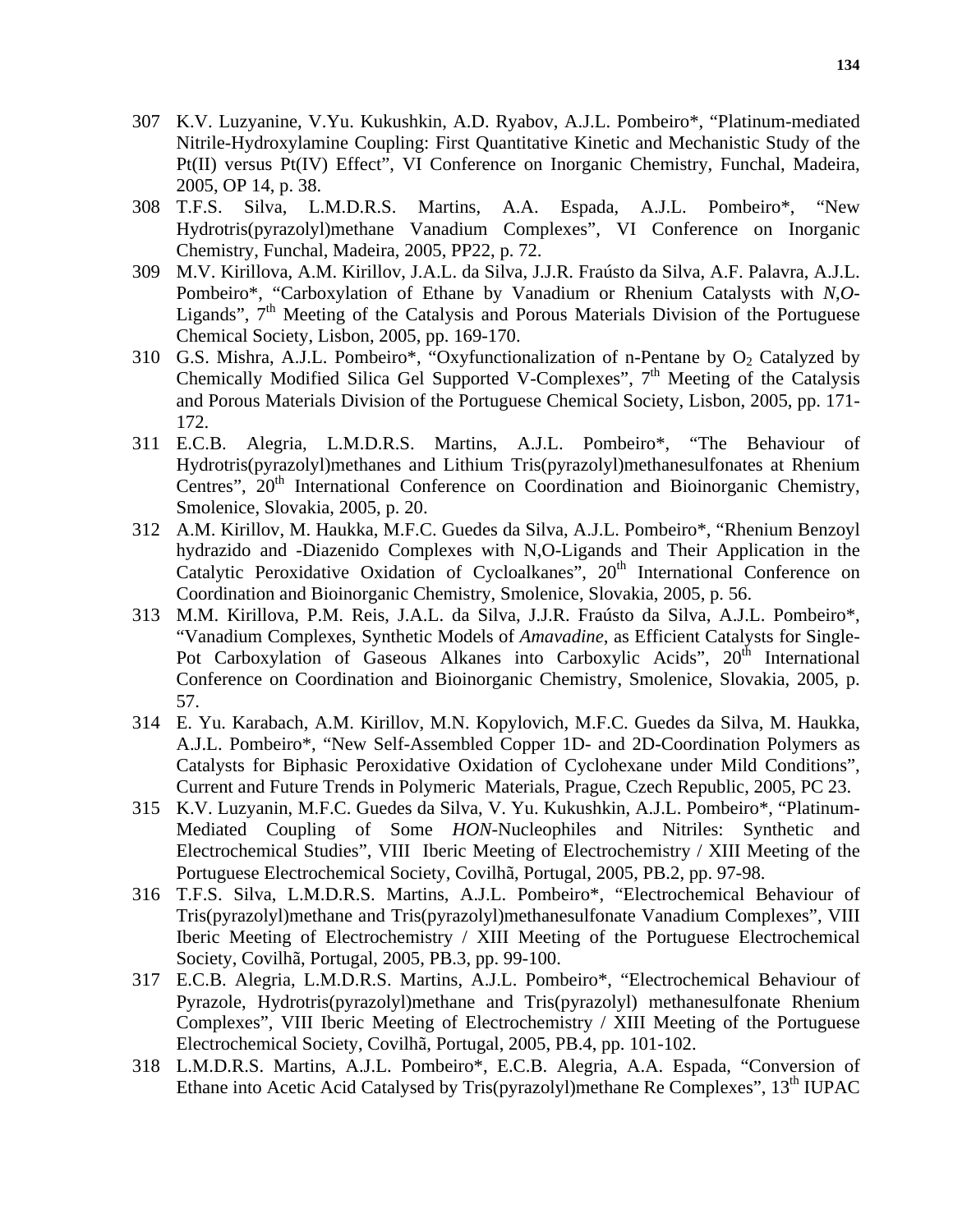International Symposium on Organometallic Chemistry Directed towards Organic Synthesis", Geneva, Switzerland, 2005, P-70.

- 319 G.S. Mishra, A.J.L. Pombeiro\*, "Carbamate Modified Silica Gel Supported Bis(maltolato)oxovanadium(IV) Complex for Selective Oxidative of Cyclohexane by Molecular Oxygen", XII International Symposium on Relations between Homogeneous and Heterogeneous Catalysis, Florence, Italy, 2005, P079, p. 167.
- 320 E.C. Alegria, T.F.S. Silva, L.M.D.R.S. Martins, A.J.L. Pombeiro\*, "New Tris(pyrazolyl)methane Rhenium and Vanadium Complexes: Synthesis and Catalytic Application in Alkane Oxidation",  $5<sup>th</sup>$  International School of Organometallic Chemistry, Camerino, Italy, 2005, p. 99.
- 321 L.M.D.R.S. Martins, A.A. Espada, A.C.M.P.S. Coelho, A.J.L. Pombeiro\*, "Microwaveassisted Synthesis of Tris(pyrazolyl)methanes, an Improved Preparative Method",  $9<sup>th</sup>$ International Chemical Engineering Conference, Coimbra, Portugal, 2005, pp. 347- 348.
- 322 A.M. Kirilov, M.N. Kopylovich, M.V. Kirillova, Y. Yu. Karabach, M. Haukka, M.F.C.G da Silva, A.J.L. Pombeiro\*, "New Water-soluble Multinuclear Copper Triethanolamine Complexes as Efficient Catalysts for Mild Peroxidative Oxidation of Alkanes in Aqueous Biphasic Liquid Medium", Green Chemistry: a Solution for the World (Andalusia meets Europe II, 2<sup>nd</sup> Workshop of COST D29/0009/03 Working Group and AQUACHEM Midterm Review Meeting and Workshop), Almeria, Spain, 2005, C-3, pp. 7-8.
- 323 L. Martins, E. Alegria, T. Silva, A.J.L. Pombeiro\*, "Synthesis of New Hydrotris(1 pyrazolyl)methane and Tris(1-pyrazolyl)methanesulfonate Complexes in Aqueous Medium", Green Chemistry: a Solution for the World (Andalusia meets Europe II, 2<sup>nd</sup> Workshop of COST D29/0009/03 Working Group and AQUACHEM Midterm Review Meeting and Workshop), Almeria, Spain, 2005, C-10, pp. 15-16.
- 324 E. Alegria, L. Martins, A.J.L. Pombeiro\*, "Peroxidative Oxidation of Cyclohexane in Aqueous Medium by Rhenium and Iron Complexes", Green Chemistry: a Solution for the World (Andalusia meets Europe II, 2<sup>nd</sup> Workshop of COST D29/0009/03 Working Group and AQUACHEM Midterm Review Meeting and Workshop), Almeria, Spain, 2005, C-11, pp. 16-17.
- 325 A.J.L. Pombeiro\*, "Chemistry in Aqueous Medium at the IST Group: an Overall View", Green Chemistry: a Solution for the World (Andalusia meets Europe II, 2<sup>nd</sup> Workshop of COST D29/0009/03 Working Group and AQUACHEM Midterm Review Meeting and Workshop), Almeria, Spain, 2005, C-18, pp. 27-28.
- 326 Y. Yu. Karabach, M.F.C.G. da Silva, M. Haukka, A.M. Kirillov, M.N. Kopylovich, A.J.L. Pombeiro\*, "New 1D and 2D Water-soluble Cu(II) Polymers Derived from Pyromellitic Acid", Green Chemistry: a Solution for the World (Andalusia meets Europe II,  $2<sup>nd</sup>$ Workshop of COST D29/0009/03 Working Group and AQUACHEM Midterm Review Meeting and Workshop), Almeria, Spain, 2005, C-30, p. 44.
- 327 T.F.S. Silva, L.M.D.R.S. Martins, A.J.L. Pombeiro\*, "New Tris(pyrazolyl)methane Vanadium Complexes: Synthesis and Catalytic Activity", Green Chemistry: a Solution for the World (Andalusia meets Europe II,  $2<sup>nd</sup>$  Workshop of COST D29/0009/03 Working Group and AQUACHEM Midterm Review Meeting and Workshop), Almeria, Spain, 2005, P-1, p. 49.
- 328 M.V. Kirillova, M.F.C.G da Silva A.M. Kirillov, J.J.R. Fraústo da Silva, A.J.L. Pombeiro\*, "Self-assembly Synthesis and Characterization of New Heterodinuclear Aqua Complexes of the type  $[M(H_2O)_5M'(\text{dipic})_2]$   $(M,M' = Co^{2+}, Ni^{2+}, Cu^{2+}, Zn^{2+})$  Derived from Dipicolinic Acid in Water Solution", Green Chemistry: a Solution for the World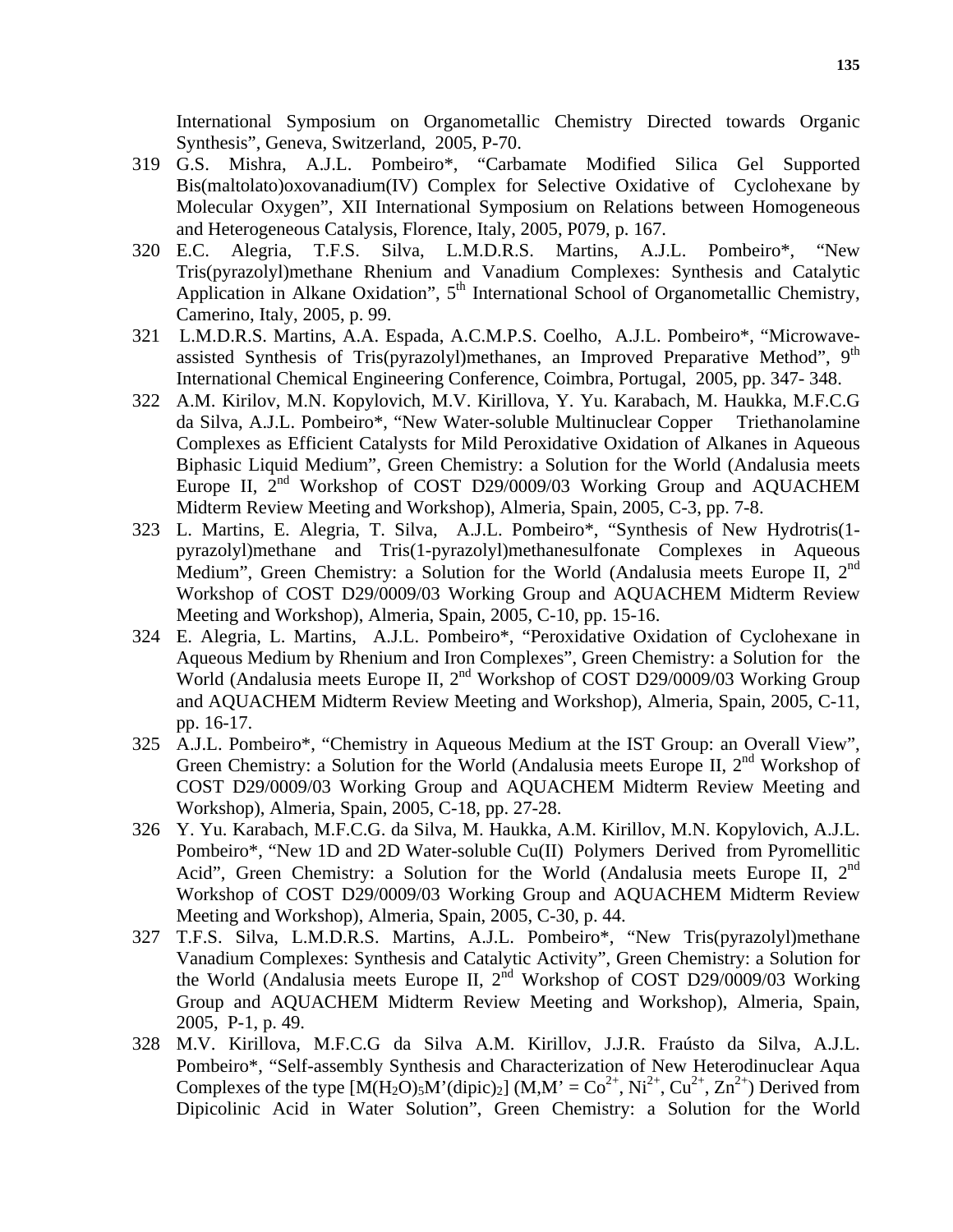(Andalusia meets Europe II,  $2^{nd}$  Workshop of COST D29/0009/03 Working Group and AQUACHEM Midterm Review Meeting and Workshop), Almeria, Spain, 2005, P-2, p. 50.

- 329 G.S. Mishra, E.C.B. Alegria, L.R. Martins, A.J.L. Pombeiro\*, "Supported Pyrazol Rhenium Complexes as Catalysts for Cyclohexane Oxidation by Molecular Oxygen", VII Netherland's Catalysis and Chemistry Conference (NCCC VII), Noordwijkerhout, The Netherlands, 2006, 057, p.121.
- 330 J. Lasri, M.A. Charmier, A.J.L. Pombeiro\*, "Direct Synthesis of (Imine)Pt(II) Complexes by Iminoacylation of Ketoximes with Activated Platinum(II)-Coordinated Organonitriles", VII Netherland's Catalysis and Chemistry Conference (NCCC VII), Noordwijkerhout, The Netherlands, 2006, P75, p.231.
- 331 K.V. Luzyanin, V. Kukushkin, B.K. Keppler, M. Jakupec, M. Haukka, A.J.L. Pombeiro\*, "New Bishydroxylamino N, N-chelate of Platinum(II) *vs*. Platinum Diammine Complexes: Comparison of Antitumor Properties",  $9<sup>th</sup>$  International Symposium on Metal Ions in Biology and Medicine, Lisbon, 2006, O-42.
- 332 T.F.S. Silva, M.V. Kirillova, L.M.D.R.S. Martins, A.J.L. Pombeiro\*, "Tris(1 pyrazolyl)methane and Derived Vanadium Complexes Mimicking the Catalytic Activity of Amavadine", 8<sup>th</sup> European Biological Inorganic Chemistry Conference (EUROBIC 8), Aveiro, 2006, PS7.81.
- 333 K.V. Luzyanin, V. Yu. Kukushkin, M.L. Kuznetsov, M. Galanski, M. Haukka, A.J.L. Pombeiro\*, "Platinum-mediated Coupling of Nitriles with Hydroxylamines and 1,2- Hydroxylaminooximes: Combined Synthetic and Mechanistic Overview", XXII International Conference on Organometallic Chemistry, Zaragoza, Spain, 2006, O96, p.156.
- 334 E. Alegria, R. Wanke, L. Martins, A. Pombeiro\*, "Synthesis and Electrochemical Behaviour of Scorpionate Iron Complexes", XXII International Conference on Organometallic Chemistry, Zaragoza, Spain, 2006, P78, p. 266.
- 335 A.M. Kirillov, M. Haukka, M.F.C. Guedes da Silva, A.J.L. Pombeiro\*, "New Mono- and Dicarbonyl Phosphine Rhenium(I) Complexes Bearing Aromatic *N*-, *N*, *N*- and *N*,*O*-Heterocyclic Ligands", XXII International Conference on Organometallic Chemistry, Zaragoza, Spain, 2006, P199, p. 387.
- 336 M.V. Kirillova, P.M. Reis, M.L. Kuznetsov, J.A.L. da Silva, J.J.R. Fraústo da Silva, A.J.L. Pombeiro\*, "Direct and Efficient Carboxylation of Methane into Acetic Acid Catalyzed by Vanadium Complexes", XXII International Conference on Organometallic Chemistry, Zaragoza, Spain, 2006, P448, p. 636.
- 337 Y. Karabach, A. Kirillov, M.F.C. Guedes da Silva, M.N. Kopylovich, A.J.L. Pombeiro\*, "Catalytic Activity of an Aqua-soluble copper(II)-sodium Two-dimensional Coordination Polymer in the Peroxidative Oxidation of Cyclohexane", Experiment & Theory in Transition Metal Chemistry: a Meeting Point, Bellaterra, Spain, 2006, p. 45.
- 338 S.M. Sbovata, A.J.L. Pombeiro\*, M.F.C. Guedes da Silva, R.A. Michelin, "Water-soluble Organonitrile Platinum(II) Complexes", Experiment & Theory in Transition Metal Chemistry: a Meeting Point, Bellaterra, Spain, 2006, p. 46.
- 339 P. Sgarbossa, A.M. Kirillov, M.F.C. Guedes da Silva, P. Smolenski, A.J.L. Pombeiro\*, R.A. Michelin, " $[Pt(Cl)(C_6F_5)(PTA)_2]$  and Re-picolinate Complexes and Their Application in the Catalytic Epoxidation of 1-octene", Experiment & Theory in Transition Metal Chemistry: a Meeting Point, Bellaterra, Spain, 2006, p. 47.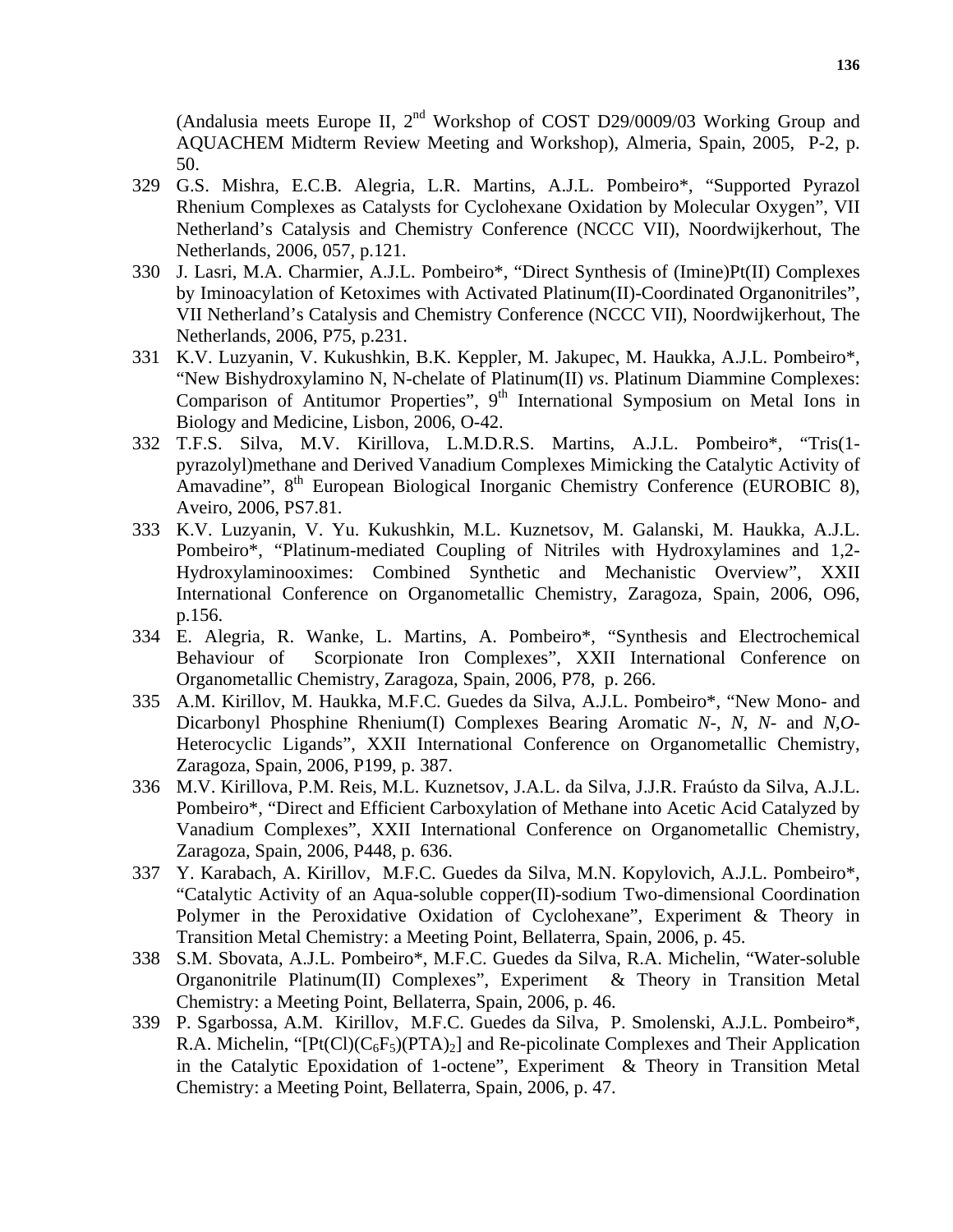- 340 T.F.S. Silva, L.M.D.R.S. Martins, A.J.L. Pombeiro\*, "Some Copper and Vanadium Tris(pyrazolyl)methane Complexes as Catalysts for the Peroxidative Oxidation ofCycloalkanes", 1<sup>st</sup> European Chemistry Congress, Budapest, Hungary, 2006, C-PO-139.
- 341 M.F.C. Guedes da Silva, M. Kuznetsov, A.J.L. Pombeiro\*, "Azavinylidene Complexes of Rhenium: Electrochemical Behaviour and Theoretical Study", 4<sup>th</sup> Chianti Meeting on Inorganic Electrochemistry", Siena, Italy, 2006, p. 63.
- 342 L.M.D.R.S. Martins, E.C.B. Alegria, A.J.L. Pombeiro\*, "Scorpionate Iron Complexes as Catalysts for the Peroxidative Oxidation of Cyclohexane in Aqueous Medium",  $1<sup>st</sup>$ International IUPAC Conference on Green-Sustainable Chemistry, Dresden, Germany, 2006, I.2-004, p. 239.
- 343 T.C. Reis, E.C.B. Alegria, A.M. Kirillov, L.M.D.R.S. Martins, A.J.L. Pombeiro\*, "Electrochemical Behaviour of Benzoyl-Hydrazido and -Diazenido Rhenium Complexes with Chelating N,O-Ligands", X Iberic Meeting of Electrochemistry / XIV Meeting of the Portuguese Electrochemical Society, Coimbra, 2007, P19, p.59.
- 344 T.F.S. Silva, L.M.D.R.S. Martins, A.J.L. Pombeiro\*, "Electrochemical Behaviour of New Scorpionate Oxovanadium Complexes", X Iberic Meeting of Electrochemistry / XIV Meeting of the Portuguese Electrochemical Society, Coimbra, 2007, P20, p.60.
- 345 R. Wanke, M.L. Kuznetsov, M.D.R.S. Martins, A.J.L. Pombeiro\*, F. Marchetti, C. Pettinari, R. Pettinari, A. Cerquetella, A. Cingolani, "Electrochemical Study of Ru(II)- Cymene Complexes", X Iberic Meeting of Electrochemistry / XIV Meeting of the Portuguese Electrochemical Society, Coimbra, 2007, P26, p.66.
- 346 M.C. Granada, E.C.B. Alegria, A.M. Kirillov, M.D.R.S. Martins, A.J.L. Pombeiro\*, "Electrochemical Behaviour of Oxorhenium(V) Complexes with N,O-Ligands", X Iberic Meeting of Electrochemistry / XIV Meeting of the Portuguese Electrochemical Society, Coimbra, 2007, P34, p. 74.
- 347 Y. Yu. Karabach, A.M. Kirilllov, M. Haukka, M.F.C. Guedes da Silva, M.N. Kopylovich, A.J.L. Pombeiro\*, "New Copper(II) Containing Coordination Polymers with Diverse Architectures", 9<sup>th</sup> FIGIPAS Meeting in Inorganic Chemistry, Vienna, Austria, 2007, PO-76.
- 348 K.V. Luzyanin, V. Yu. Kukushkin, M. Galanski, M. Haukka, A.J.L. Pombeiro\*, "Nucleophilic Properties of Potentially Chelating HON-Species: Synthetic and Mechanistic Approach", 9<sup>th</sup> FIGIPAS Meeting in Inorganic Chemistry, Vienna, Austria, 2007, PO-77.
- 349 K.R.Gruenwald, A.M. Kirillov, M. Haukka, A.J.L. Pombeiro\*, "Self-Assembly Synthesis and Characterization of New Mono- and Multinuclear Cu(II) Complexes with Aminopolyalcohol Ligands", 9<sup>th</sup> FIGIPAS Meeting in Inorganic Chemistry, Vienna, Austria, 2007, PO-78.
- 350 M.N. Kopylovich, Ya. Yu. Karabach, A.M. Kirillov, M. Haukka, M.F.C.G. da Silva, A.J.L. Pombeiro\*, "From Solution to Solid Phase: Synthesis of New Copper(II) Containing Coordination Polymers with Diverse Architectures". XVI International Conference on Chemical Thermodynamics in Russia (RCCT 2007) / X International Conference on the Problems of Solvation and Complex Formation in Solutions, Suzdal, Russia, 2007, 5/S – 560-561.
- 351 C. Travassos, E.C.B. Alegria, L.M.D.R.S. Martins, A.J.L. Pombeiro\*, "Scorpionate Rhenium Complexes as Catalysts for the Baeyer-Villiger Oxidation with Aqueous  $H_2O_2$ ", 3<sup>th</sup> International Conferences on Green and Sustainable Chemistry (GSC-3 Symposium), Delft, The Netherlands, 2007, P50, p. 50.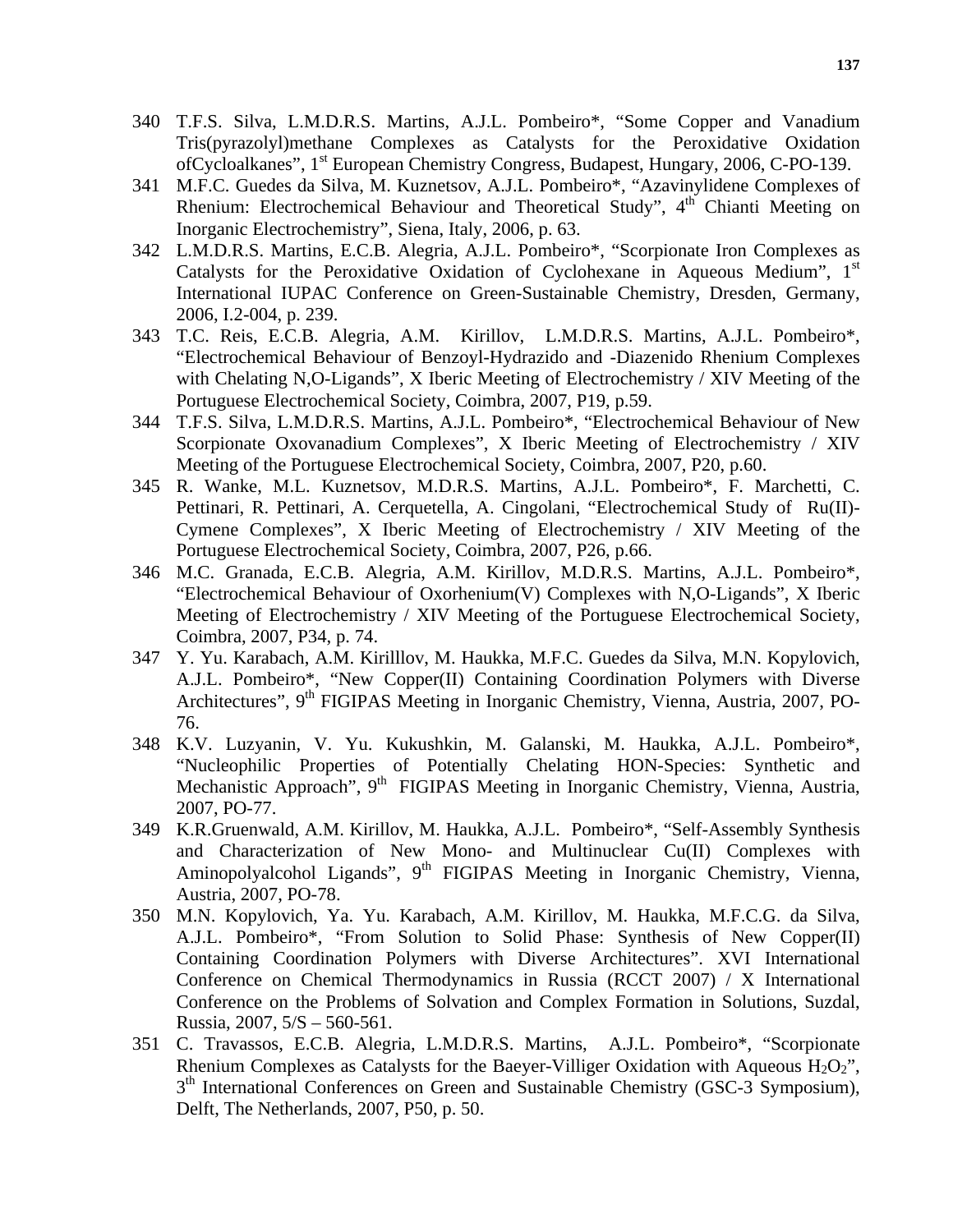- 352 R.R. Fernandes, M.V. Kirillova, J.A.L. da Silva, J.J.R. Fraústo da Silva, A.J.L. Pombeiro\*, "Iron(IV) Catalyzed Oxidation of Cyclohexane by Hydrogen Peroxide under Mild Conditions", 3rd International Conference on Green and Sustainable Chemistry (GSC-3 Symposium), Delft, The Netherlands, 2007, P74, p. 74.
- 353 A.M. Kirillov, M.N. Kopylovich, M.V. Kirillova, M. Haukka, M.F.C. Guedes da Silva, A.J.L. Pombeiro\*, "Mild Peroxidative Oxidation of Alkanes Catalyzed by Multinuclear Cooper(II) Triethanolaminate Complexes", 3<sup>rd</sup> International Conference on Green and Sustainable Chemistry (GSC-3 Symposium), Delft, The Netherlands, 2007, P108, p. 108.
- 354 M.V. Kirillova, L.S. Shul'pina, T. Sooknoi, A.J.L. Pombeiro\*, G.B. Shul'pin, "Alkanes Oxygenation with  $H_2O_2$  Catalysed by Silicalite TS-1", 3<sup>rd</sup> International Conference on Green and Sustainable Chemistry (GSC-3 Symposium), Delft, The Netherlands, 2007, P109, p. 109.
- 355 L.M.D.R.S. Martins, E.C.B.A. Alegria, A.S. Furtado, A.J.L. Pombeiro\*, "Unprecedented Use of Microwaves in the Synthesis of Scorpionate and Derived Pyrazole Rhenium Complexes", 41<sup>st</sup> IUPAC World Chemistry Congress (Chemistry Protecting Health, Natural Environment and Cultural Heritage), Turin, Italy, 2007, S06P17, pp. 156-157.
- 356 G.S. Mishra, E.C.B. Alegria, L.R. Martins, A.J.L. Pombeiro\*, "Effective Oxyfunctionalization of n-Hexane with Molecular Oxygen Catalyzed by Soluble and Supported Rhenium Complexes", VII International Symposium on Catalysis Applied to Fine Chemicals, Pollanza, Italy, 2007, O31, p. 42.
- 357 A.M. Kirilov, D.S. Nesterov, M.N. Kopylovich, V.N. Kokozay, A.J.L. Pombeiro\*, "Mild Peroxidative Oxidation of Cycloalkanes Catalyzed by an Unprecedented Heterotrimetallic Fe/Cu/Co Complex",  $8<sup>th</sup>$  Meeting of the Catalysis and Porous Materials Division of the Portuguese Chemical Society, Lamego, 2007, CO15, pp. 85-86.
- 358 M.V. Kirillova, A.M. Kirillov, P.M. Reis, J.A.L. Silva, J.J.R. Fraústo da Silva, A.J.L. Pombeiro\*, "Carboxylation of Alkanes to Carboxylic Acids Catalyzed by Group 5-7 Transition Metal Oxides", 8<sup>th</sup> Meeting of the Catalysis and Porous Materials Division of the Portuguese Chemical Society, Lamego, 2007, P32, pp. 187-188.
- 359 A.S. Furtado, C. Travassos, E.C.B. Alegria, L.M.D.R.S. Martins, A.J.L. Pombeiro\*, "Microwave-promoted Peroxidative Oxidation of Alkanes. Baeyer-Villiger Oxidation of Ketones Catalysed by Scorpionate Rhenium Complexes",  $8<sup>th</sup>$  Meeting of the Catalysis and Porous Materials Division of the Portuguese Chemical Society, Lamego, 2007, P34, pp. 191-192.
- 360 G.S. Mishra, E.C.B. Alegria, L.R. Martins, A.J.L. Pombeiro\*, "Mesoporous Silica Supported Pyrazolyl Rhenium Catalysts for Direct Oxidation of n-Heptane by Dioxygen", 8<sup>th</sup> Meeting of the Catalysis and Porous Materials Division of the Portuguese Chemical Society, Lamego, 2007, P36, pp. 197-198.
- 361 R.R. Fernandes, M.V. Kirillova, J.A.L. Silva, J.J.R. Fraústo da Silva, A.J.L. Pombeiro\*, "Iron Catalyzed Oxidation of Cyclohexane by Hydrogen Peroxide under Mild Conditions", 8<sup>th</sup> Meeting of the Catalysis and Porous Materials Division of the Portuguese Chemical Society, Lamego, 2007, P39, pp. 205-206.
- 362 T.F.S. Silva, A. Furtado, E.C.B.A. Alegria, L.M.D.R.S. Martins, A.J.L. Pombeiro\*, "Use of Microwaves to get Scorpionate Vanadium and Rhenium Complexes", 7<sup>th</sup> Conference on Inorganic Chemistry, Fatima, Portugal , 2007, P23, p. 55.
- 363 G. Lopes, E.C.B. Alegria, L.M.D.R.S. Martins, A.J.L. Pombeiro\*, "Rhenium Complexes as Catalysts for the Baeyer-Villiger Oxidation"*,*CIAM WORKSHOP, Laboratorie de Chimie de Coordination du CNRS, Toulouse, France, 2007, P21.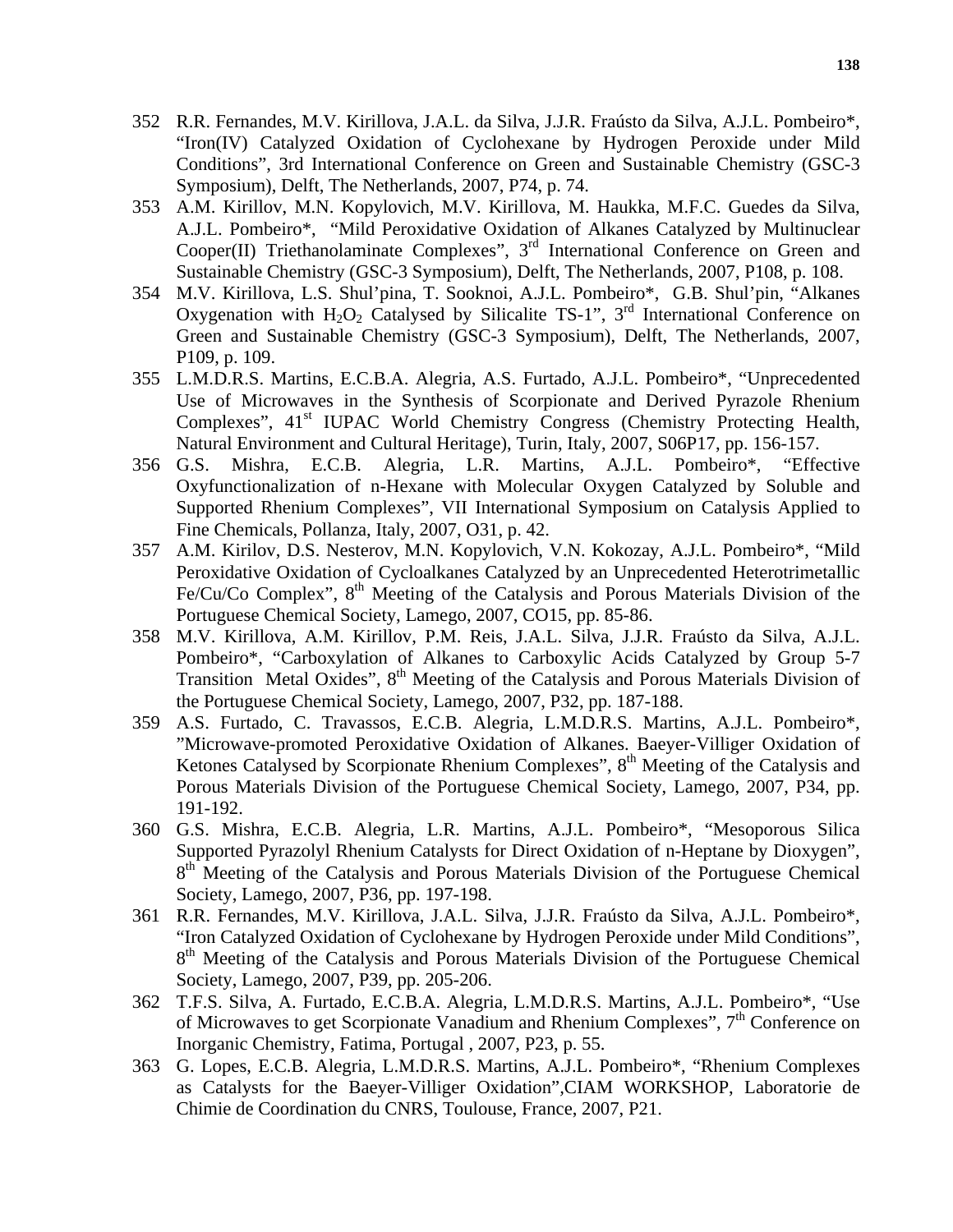- 364 E. Alegria, L. Martins, A.J.L. Pombeiro\*, "Water-soluble Scorpionates of Rhenium" AQUACHEM – Transition Metal Chemistry and Catalysis in Aqueous Media,  $3<sup>rd</sup>$  Annual Meeting, Debrecen, Hungary, 2007, 12.
- 365 R. Wanke, E. Alegria, P. Servin, P. Smolenski, L. Martins, A.-M. Caminade, A.J.L. Pombeiro\*, "Synthesis and Reactions of Scorpionates: Coordination to Fe and Coupling with a Dendrimer" AQUACHEM – Transition Metal Chemistry and Catalysis in Aqueous Media, 3rd Annual Meeting, Debrecen, Hungary, 2007, 13.
- 366 R.R. Fernandes, M.V. Kirilllova, J.A.L. da Silva, J.J.R. Fraústo da Silva, A.J.L. Pombeiro\*, "An Iron Complex as a Catalyst for the Oxidation of Cyclohexane" AQUACHEM – Transition Metal Chemistry and Catalysis in Aqueous Media,  $3<sup>rd</sup>$  Annual Meeting, Debrecen, Hungary, 2007, P1.
- 367 Y. Yu. Karabach, A.M. Kirilllov, M.F.C. Guedes da Silva, M. Haukka, M.N. Kopylovich, A.J.L. Pombeiro\*, "Synthesis and Characterization of Copper(II) -Aminopolyalcohol - Benzenepolycarboxylate Coordination Polymers" AQUACHEM – Transition Metal Chemistry and Catalysis in Aqueous Media, 3<sup>rd</sup> Annual Meeting, Debrecen, Hungary, 2007, P3.
- 368 A.M. Kirilllov, P. Smolenski, M.F.C. Guedes da Silva, M. Haukka, M.N. Kopylovich, A.J.L. Pombeiro\*, "The First Copper Complexes Bearing the 1,3,5-triaza-7 phosphaadamantane (tpa) Ligand" AQUACHEM – Transition Metal Chemistry and Catalysis in Aqueous Media, 3<sup>rd</sup> Annual Meeting, Debrecen, Hungary, 2007, P4.
- 369 T.F.S. Silva, L. Martins, A.J.L. Pombeiro\*, "Tris(1-pyrazolyl)Methanesulfonate Vanadium(IV) Complex, a Water-Soluble Catalyst for Oxidation of Alkanes" AQUACHEM – Transition Metal Chemistry and Catalysis in Aqueous Media,  $3<sup>rd</sup>$  Annual Meeting, Debrecen, Hungary, 2007, P5.
- 370 J. Lasri, M.A.J. Charmier, M.F.C. Guedes da Silva, A.J.L. Pombeiro\*, "Mixed Unsymmetrical Oxadiazoline and/or Imine Platinum(II) Complexes",  $IX<sup>th</sup>$  Netherlands' Catalysis and Chemistry Conference, Noordwijkerhout, The Netherlands, 2008, P71, p.223.
- 371 G.J.O.C. Lopes, P. Smolenski, E.C.B.A. Alegria, L.M.D.R.S. Martins, A.J.L. Pombeiro\*, "New Rhenium(III) Complexes Bearing Water Soluble Ligands", XXI Portuguese Chemical Society National Meeting, Porto, 2008, CP 138, p202.
- 372 A. Furtado, C. Travassos, A.M. Kirillov, M.F.C. Guedes da Silva, L.M.D.R.S. Martins, E.C.B.A. Alegria, A.J.L. Pombeiro\*, "Benzoyldiazenido-Re(III) or Oxo-Re(V) Complexes Bearing *N*,*N*- and *N*,*O*-type Ligands", XXI Portuguese Chemical Society National Meeting, Porto, 2008, CP 210, p.274.
- 373 A.J.L.Pombeiro\*, M.V.Kirillova, A.M.Kirillov, M.L.Kuznetsov, J.A.L.Silva, A. Palavra, M.F.C.Guedes da Silva, J.J.R. Fraústo da Silva, "Highly Efficient Single-pot Carboxylation of Alkanes to Carboxylic Acids Catalysed by Group 5-7 Metal Catalysts", XXIII International Conference on Organometallic Chemistry (ICOMC), Rennes, France, 2008, OC29 (*invited oral presentation*).
- 374 L.M.D.R.S. Martins, E.C.B. Alegria, A.J.L. Pombeiro\*, "Peroxidative Oxidation of Cyclohexane in Water Catalysed by a Chloro-Scorpionate Iron(II) Complex", XXIII International Conference on Organometallic Chemistry (ICOMC), Rennes, France, 2008, P314.
- 375 R.R. Fernandes, A.M. Kirillov, M.F.C. Guedes da Silva, Z. Ma, J.A.L. Silva, J.J.R. Fraústo da Silva, A.J.L. Pombeiro\*, "Infinite Two-Dimensional Hybrid Water-Chloride Network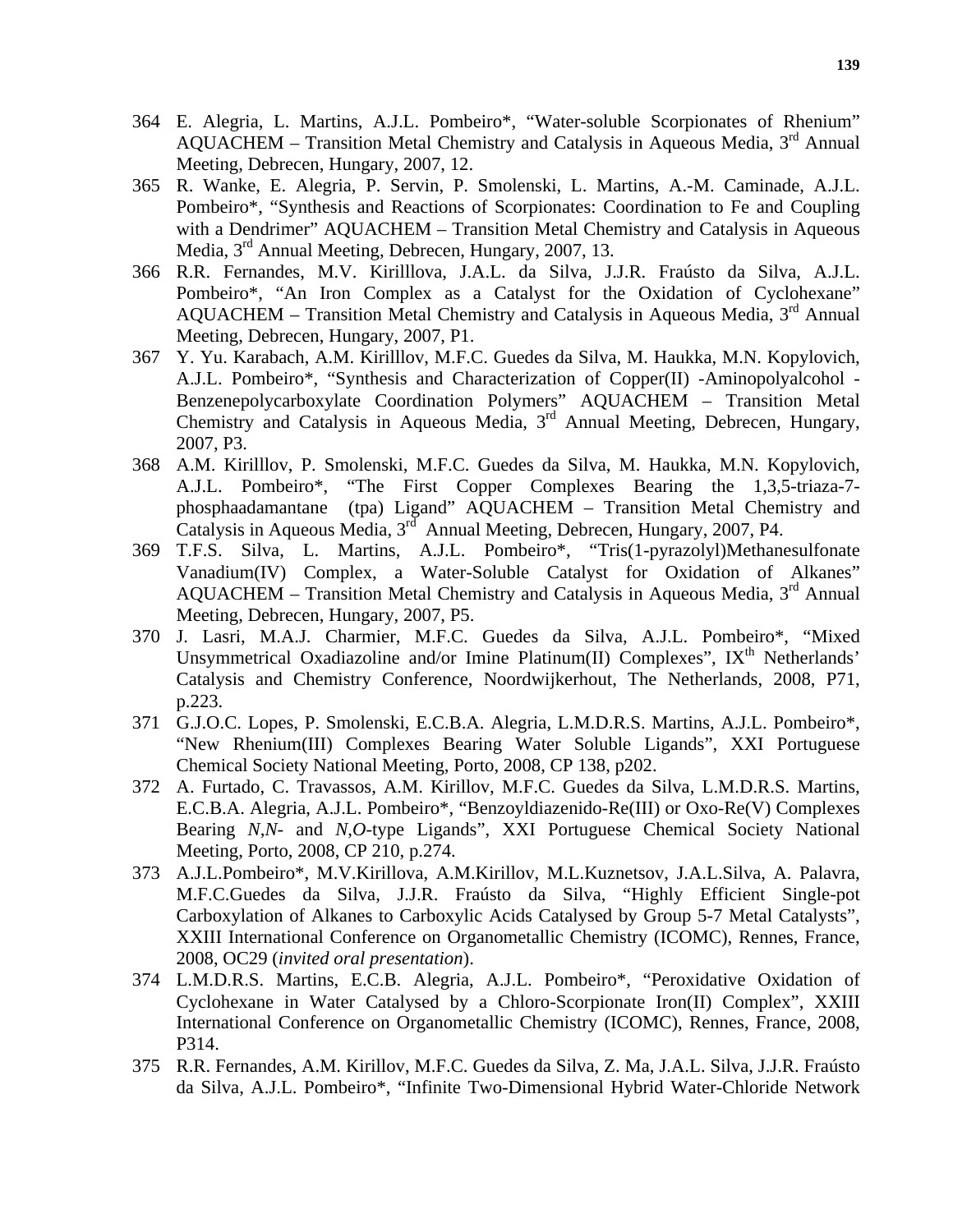Self-Assembled in a Hydrophobic Terpyridine Iron(II) Matrix", XXIII International Conference on Organometallic Chemistry (ICOMC), Rennes, France, 2008, P352.

- 376 K.V. Luzyanin, V.Yu. Kukushkin, A.J.L. Pombeiro\*, "Metal-mediated Transformations of Organonitriles: an Overview of Recent Advances", XXIII International Conference on Organometallic Chemistry (ICOMC), Rennes, France, 2008, P660.
- 377 N.C.T. Martins, M.F.C. Guedes da Silva, P.J. Figiel, A.J.L. Pombeiro\*, *"* Electrocatalytic Oxidation of Alcohols and Thiols by *N*-hydroxypthalimide", 5<sup>th</sup> Chianti Meeting on Inorganic Electrochemistry, Siena, Italy, 2008, p. 54 (*invited oral presentation, delivered by M.F.C.G.S.*).
- 378 A.J.L. Pombeiro\*, T.F.S. Silva, G.S. Mishra, M.V. Kirillova, E.C.B. Alegria, L.M.D.R.S. Martins, A.M. Kirillov, M.F.C. Guedes da Silva, M.L. Kuznetsov, A. Palavra, J.A.L. Silva, J.J.R. Fraústo da Silva, "Vanadium Catalysts for the Partial Oxidation of Alkanes under Mild Conditions", 6<sup>th</sup> International Vanadium Symposium, Lisbon, Portugal, 2008, O50 (*invited oral presentation*).
- 379 T.F.S. Silva, R. Wanke, L.M.D.R.S. Martins, A.J.L. Pombeiro\*, "New C-functionalized Tris(pyrazolyl)methanes and Their Vanadium Complexes",  $6<sup>th</sup>$  International Vanadium Symposium, Lisbon, Portugal, 2008, P28.
- 380 C. DiNicola, F. Garau, M.F.C. Guedes da Silva, J. Ngoue, L. Pandolfo, C. Pettinari, A.J.L. Pombeiro\*, "New Porous Coordination Polymers Based on the Triangular  $[Cu_3(\mu_3-OH)(\mu [pz]_{3}]^{2+}$  Core and Pyridine Containing Ligands", 4<sup>th</sup> EuCheMS Conference on Nitrogen-Ligands in Coordination Chemistry, Metal-Organic Chemistry, Bioinorganic Chemistry & Homogeneous Catalysis, Garmisch-Partenkirchen, Germany, 2008, SL8, p.52.
- 381 C. DiNicola, F. Garau, M. Monari, L. Pandolfo, C. Pettinari, A.J.L. Pombeiro\*, "Coordination Polymers Based on the Trinuclear Triangular  $\left[ Cu_3(\mu_3-OH)(\mu-pz)_3 \right]^{2+}$  SBU and Strong Acids Anions. Synthesis, Structural Features and Catalytic Properties", 4<sup>th</sup> EuCheMS Conference on Nitrogen-Ligands in Coordination Chemistry, Metal-Organic Chemistry, Bioinorganic Chemistry & Homogeneous Catalysis, Garmisch-Partenkirchen, Germany, 2008, P79, p.165.
- 382 A. Furtado, E.C.B.A. Alegria, A.M. Kirillov, L.M.D.R.S. Martins, A.J.L. Pombeiro\*, "Electrochemical Behavior of Benzoyldiazenido-Re(III) and Oxo-Re(V) Complexes Bearing N,N- and N,O-type Ligands", XV Meeting of the Portuguese Electrochemical Society, Lisbon, 2008, P1, p.41.
- 383 M. Gajewska, M.F.C. Guedes da Silva, A.J.L. Pombeiro\*, "Synthesis and Characterization of Dibutyltin(IV) Complexes with O-donor Ligands Derivatives",  $9<sup>th</sup>$  European Biological Inorganic Chemistry Conference (EUROBIC), Wroclaw, Poland, 2008, P58, p.177.
- 384 P. Smolenski, M.F.C. Guedes da Silva, F.P. Pruchnik, A.J.L. Pombeiro\*, "New Rhodium Water-soluble Complexes with  $1,3,5$ -Triaza-7-phosphaadamantane",  $9<sup>th</sup>$  European Biological Inorganic Chemistry Conference (EUROBIC), Wroclaw, Poland, 2008, P183, p.302.
- 385 V.B. Romakh, M.V.Kirillova, L.S. Shul'pina, J.J.R. Fraústo da Silva, A.J.L. Pombeiro\*, G.B. Shul'pin, "The Mechanism of Oxidation with Hydrogen Peroxide Catalyzed by Vanadate or Vanadatrane and PCA", XVI International Symposium on Homogeneous Catalysis (ISHC), Florence, Italy, 2008, P152.
- 386 L.S. Shul'pina, M.V. Kirillova, A.M. Kirillov, A.J.L. Pombeiro\*, Y.N. Kozlov, G.B. Shul'pin, "Hydrogen Peroxide Oxidation of Alkanes to Alkyl Hydroperoxides Catalyzed by Copper Complexes", XVI International Symposium on Homogeneous Catalysis (ISHC), Florence, Italy, 2008, P154.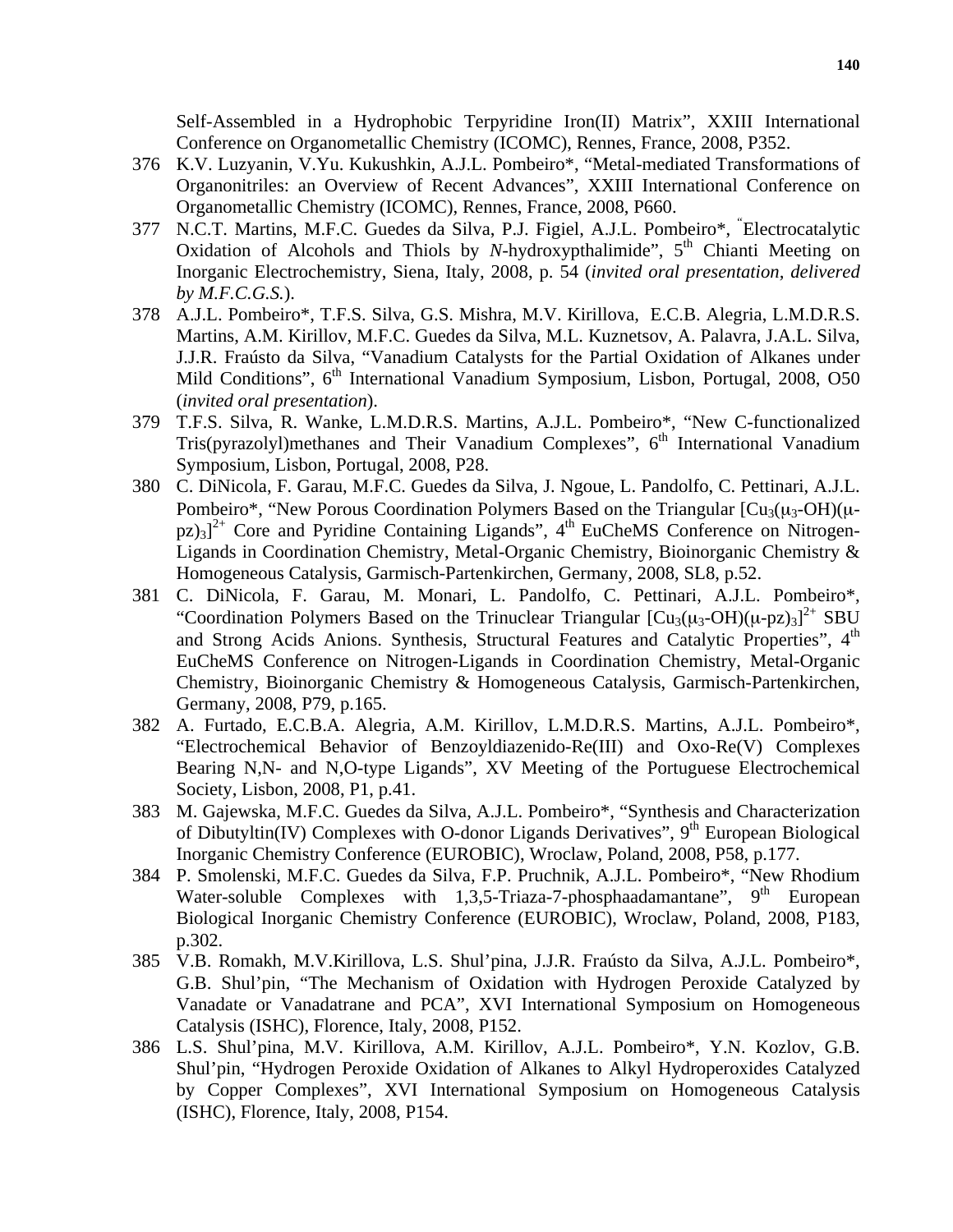- 387 S. Mukhopadhyay, M.A.J. Charmier, M.F.C. Guedes da Silva, A.J.L. Pombeiro\*, "Platinum(II) Mediated [2+3] Cycloaddition of Azide and Nitrile: a Convenient Tool towards Heterometallic Supramolecular Chemistry", 1<sup>st</sup> International Conference on Metal-Organic Frameworks and Open Framework Compounds (MOF08), Augsburg, Germany, 2008, P21, p.102.
- 388 A.M. Kirillov, Y.Yu. Karabach, M.V. Kirillova, K. Gruenwald, P. Smolenski, M. Haukka, M.F.C. Guedes da Silva, M.N. Kopylovich, A.J.L. Pombeiro\*, "Crystal Engineering of Multicopper Compounds with N,O- and N,P-ligands via Self-assembly in Aqueous Medium: Synthesis, Structural Features and Catalysis", 1<sup>st</sup> Portuguese Young Chemistry Meeting (PYCheM), Lisbon, Portugal, 2008, OC-16, p.26.
- 389 K.V. Luzyanin, V.Yu. Kukushkin, A.J.L. Pombeiro\*, "Metal-mediated Transformations of Nitriles and Isocyanides: The Routes to Imines and Heteroatom-Stabilized Carbenes", 1<sup>st</sup> Portuguese Young Chemistry Meeting (PYCheM), Lisbon, Portugal, 2008, FC-08, p.42.
- 390 R.R. Carvalho, B. Martins, Y.Yu. Karabach, M.F.C. Guedes da Silva, A.M. Kirillov, A.J.L. Pombeiro, "A 1D Copper Coordination Polymer Derived from Nethyldiethanolamine and Terephthalic Acid: Synthesis, Structure and Catalytic Properties", 1<sup>st</sup> Portuguese Young Chemistry Meeting (PYCheM), Lisbon, Portugal, 2008, P-49, p.103.
- 391 P.J. Figiel, Y.Yu. Karabach, A.M. Kirillov, M.N. Kopylovich, A.J.L. Pombeiro, "Selective Aerobic Oxidation of Benzyl Alcohol to Benzaldehyde in Water Catalyzed by Aquasoluble Triethanolaminate Copper(II) Compounds",  $1<sup>st</sup>$  Portuguese Young Chemistry Meeting (PYCheM), Lisbon, Portugal, 2008, P-60, p.114.
- 392 P.J. Figiel, M.N. Kopylovich, Y.Yu. Karabach, M.F.C. Guedes da Silva, A.J.L. Pombeiro, "Oxidation of Benzylic Alcohols in Aqueous Solutions Catalyzed by Cu<sup>II</sup>-1,3,5triazapentadienate Complexes", VI International Congress of Young Chemists (YoungCheM 2008), Cracow, Poland, 2008, P19, p.106.
- 393 R. Wanke P. Smolenski, M.F.C. Guedes da Silva, L.M.D.R.S. Martins, A.J.L. Pombeiro, "Cu(I) Complexes Bearing the New Sterically Demanding and Coordination Flexible Scorpionate (TPMS<sup>Ph</sup>) Ligand and the Water-Soluble Phosphine 1,3,5-Triaza-7-Phosphaadamantane (PTA) or Related Ligands",  $6<sup>th</sup>$  European Workshop on Phosphorus Chemistry (EWPC-6), Florence, Italy, 2009, OC32, p.43.
- 394 K.T. Mahmudov, M.N. Kopylovich, M.F.C. Guedes da Silva, P.J. Figiel, Y.Yu. Karabach, A.J.L. Pombeiro, "Two Complexes of Copper(II) withy Ortho-Hydroxy Substituted Phenylhydrazono-b-Diketones and Their Catalytic Activity in Some Oxidative Reactions", XXIV International Chugaev Conference on Coordination Chemistry, St. Petersburg, Russia, 2009, pp. 410-411.
- 395 L. Martins, T. Silva, G. Mishra, A. Pombeiro\*, "Solvent-free Cyclohexane Oxidation with Dioxygen Catalyzed by Scorpionate Vanadium Complexes", XVIII EuCheMS International Conference on Organometallic Chemistry, Gothenburg, Sweden, 2009, P-89.
- 396 L.M.D.R.S. Martins, C. Dinoi, P. Smolenski, M.F.C. Guedes da Silva, E.C.B. Alegria, R. Poli, A.J.L. Pombeiro, "Electrochemical Behaviour of New Molybdenum Complexes Bearing the Tris(1-pyrazol)methanesulfonate Ligand", XI Iberic Meeting of Electrochemistry / XXX Meeting of the Electrochemistry Group of the Spanish Royal Chemical Society, Tenerife, Spain, 2009, S4-06.
- 397 K.T. Mahmudov, A.M. Maharramov, R.A. Aliyeva, M.N. Kopylovich, A.J.L. Pombeiro, "Determination of Copper(II) in Seawater, Igneous Rock and Nickel-based Alloys Using Ion Pairs of 5,5-dimethyl-2-(2-hydroxy-3,5-disulfophenylhydrazo)cyclohexane-1,3-dione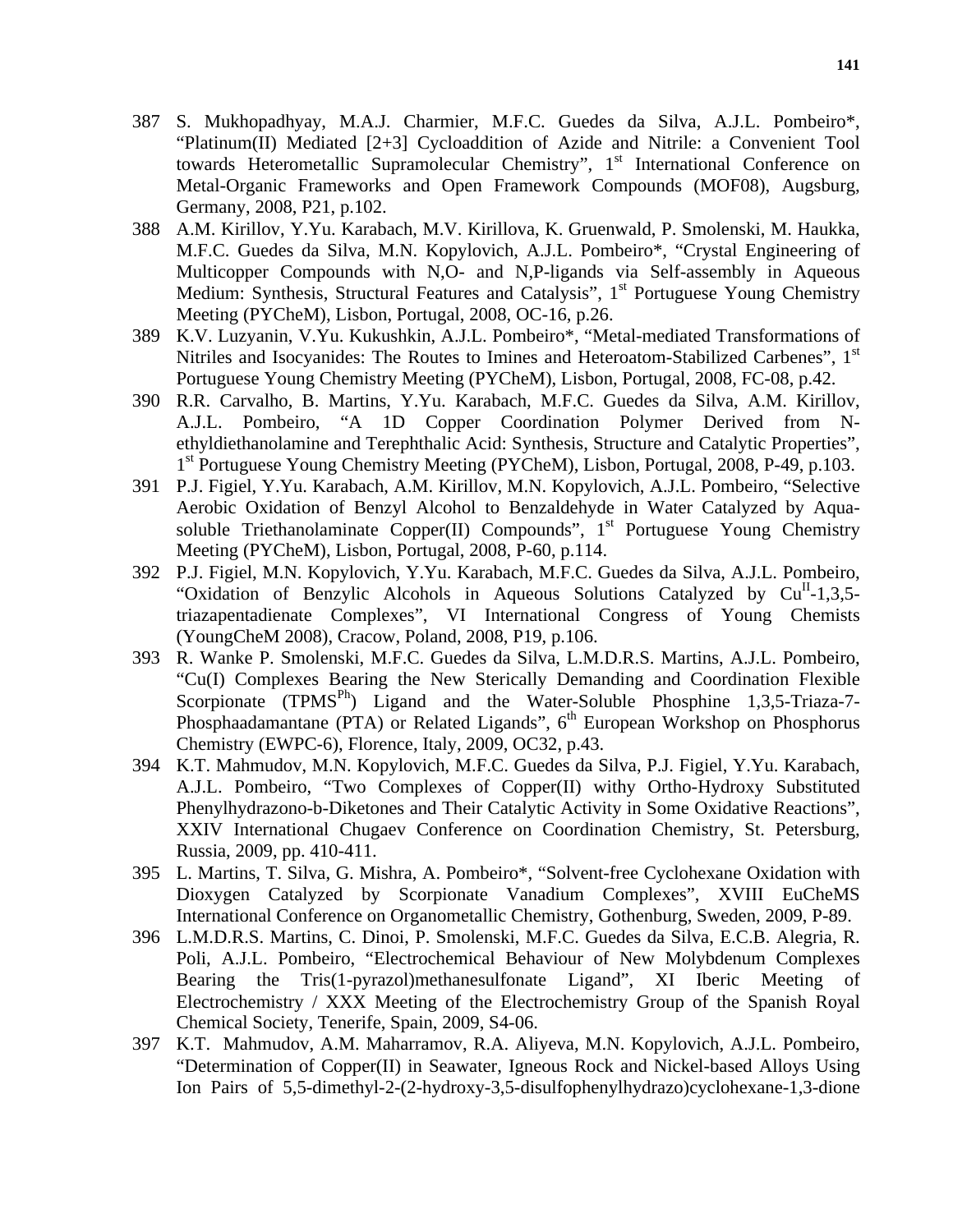with Cationic Surface-active Substances", EUROANALYSIS-2009 (The impact of Analytical Chemistry on Quality of Life), 2009, Innsbruck, Austria, 2009, P156-B1, p.154.

- 398 T.F.S. Silva, G.S. Mishra, M.F. Guedes da Silva, R. Wanke, L.M.D.R.S. Martins, A.J.L. Pombeiro,"Water-soluble Cu(II) Complexes Bearing the 2,2,2-Tris(1-pyrazolyl)ethanol or 2,2,2-Tris(1-pyrazolyl)ethylmethanesulfonate. X-ray Structural Characterization and Application in the Mild Catalytic Peroxidative Oxidation of Cyclohexane", XII Regional Seminar of PhD Students on Organometallic and Coordination Chemistry, Szklarska Poreba, Poland, 2009, OP18.
- 399 R.R. Fernandes, J.A.L. da Silva, M.F.C. Guedes da Silva, J.J.R. Fraústo da Silva, A.J.L. Pombeiro, "Bioinspired Oxidations Catalysed by Non-Heme Fe, Cu and V Metal Centres", XII Regional Seminar of PhD Students on Organometallic and Coordination Chemistry, Szklarska Poreba, Poland, 2009, OP24.
- 400 T.C.O. MacLeod, M.V. Kirillova, M.A. Schiavon, M.D. Assis, A.J.L. Pombeiro\*, "Mild Oxidation of Alkanes and Toluene Catalyzed by Mn(salen) Complex Immobilized on PDMS Membrane", 3<sup>rd</sup> International Symposium on "Advanced Micro- and Mesoporous Materials", Albena, Bulgaria, 2009, P2-30, p.152.
- 401 K. V. Luzyanin, A. J. L. Pombeiro, "Alternative Routes to Kown and Novel Types of Heteroatom-stabilized Carbene Complexes", 8th Inorganic Chemistry Conference, Curia, Portugal, 2009, p. 40 (oral).
- 402 R. S. Chay, K. V. Luzyanin, A. J. L. Pombeiro\*, V. Yu. Kukushkin, "Integration of 3 iminoisoindolin-1-ones with Complexes Isonitriles Furnishing Novel Type of Catalytically Active Palladium Iminocarbene Species", 8th Inorganic Chemistry Conference, Curia, Portugal, 2009, p. 76.
- 403 K. V. Luzyanin, A. G. Tskhovrebov, M. F. C. Guedes da Silva, M. Haukka, V. Yu. Kukushkin, A. J. L. Pombeiro, "Metal-mediated [2+3] Cycloaddition of Nitrones to Palladium-bound Isonitriles", 8th Inorganic chemistry Conference, Curia, Portugal, 2009, p. 124.
- 404 M. Gajewska, K.V. Luzyanin, M.F.C. Guedes da Silva, Q. Li, J. Cui, A.J.L. Pombeiro, "Synthesis, Characterization and Biological Activity of Diorganotin(IV) Complexes with Oximehydroxamate Ligands", VII International Congress of Young Chemists (YoungChem 2009), Warsaw, Poland, 2009, P07, p.66.
- 405 P. J. Figiel, M.N. Kopylovich, J. Lasri, M.F.C. Guedes da Silva, A.J.L. Pombeiro\*, "Green Protocols for the Oxidation of Alcohols Catalysed by Copper(II) 1,3,5-Triazapentadienato Complexes", 10<sup>th</sup> European Meeting on Environmental Chemistry (EMEC), Limoges, France, 2009, ID:147, p.87.

## **2010**

- 406 E.C.B.A. Alegria, M.F.C. Guedes da Silva, M.L. Kuznetov, L.M.D.R.S. Martins, C. Sousa A.J.L. Pombeiro "Electrochemical, Termodynamic and Kinetic Studies of the Acylated Cyanoimido-Complexes trans-  $[Mo(NCN)\{NCNC(O)R\}$  (dppe)<sub>2</sub>]Cl" XII Iberic Meeting of Electrochemistry & XVI Meeting of the Portuguese Electrochemical Society, I.S.E.L., 8– 11, September, 2010, Lisbon, Portugal. (Oral)
- 407 R.R. Fernandes, J. Lasri, M.F.C. Guedes da Silva, A.M.F. Palavra, J.A.L. da Silva, A.J.L. Pombeiro, "Oxadiazoline and ketoimine Pd(II) complexes as highly efficient catalysts for Suzuki-Miyaura cross-couplings in scCO<sub>2</sub>" Green Solvents Conference, Berchtesgaden (Germany), 10-13 October 2010. Book of Abstract: P37. (Oral)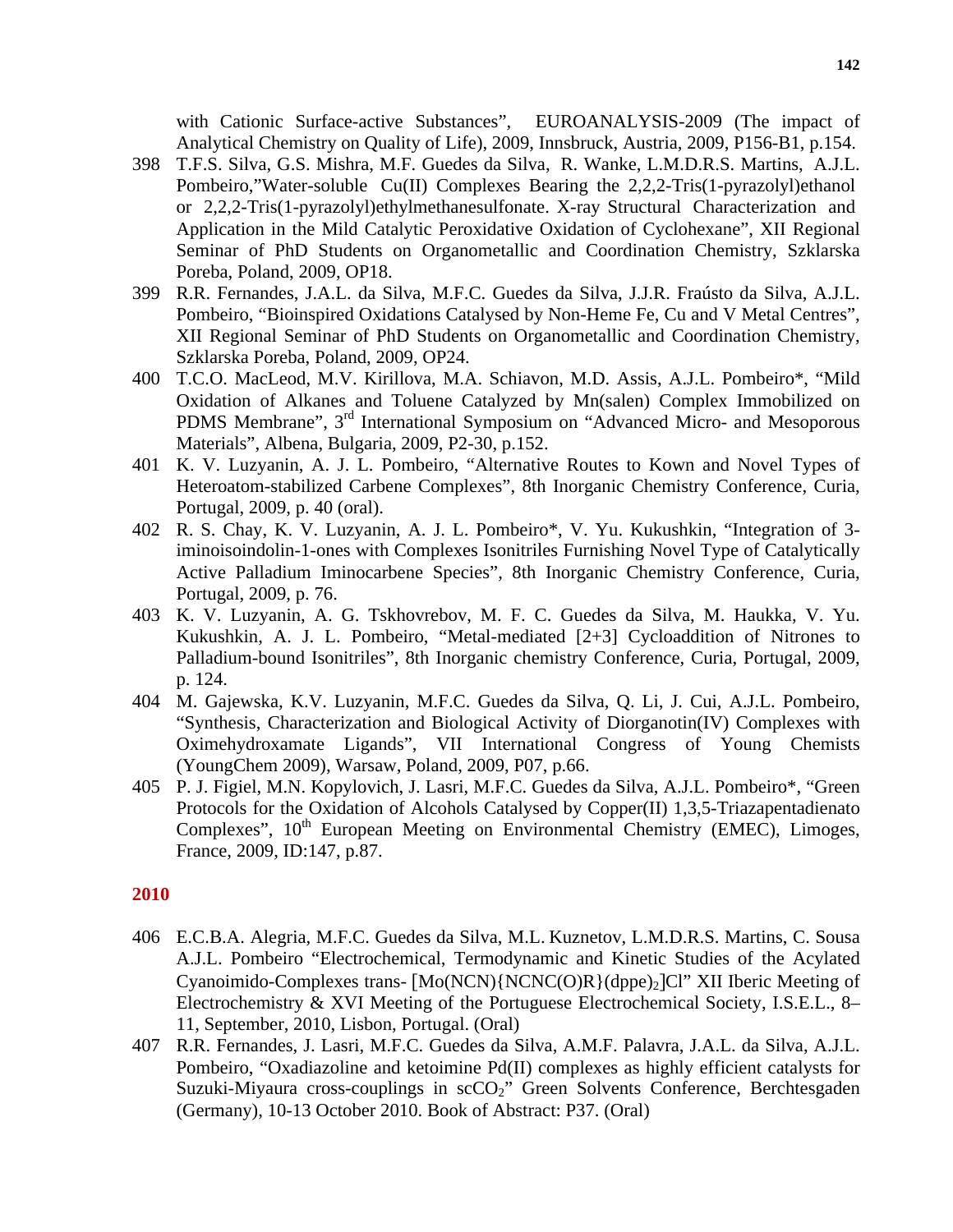- 408 M. Gajewska, K.V. Luzyanin, K.T. Mahmudov, M.N. Kopylovich, M.F.C. Guedes da Silva, Q. Li, J. Cui, A.J.L. Pombeiro "Synthesis, characterization and biological activity of diorganotin(IV) complexes with polyfunctional ligands" XXIV International Conference on Organometallic Chemistry, July, 2010, Taipei, PS2-164.
- 409 L.M.D.R.S. Martins, T.F.S. Silva, M.F.C. Guedes da Silva, A.J.L. Pombeiro "Greener cyclohexane partial oxidation: use of Co scorpionate catalysts" XVI Encontro Luso-Galego de Química, Aveiro-Portugal, November  $10^{th}$ -12<sup>th</sup>, 2010, Book of Abstracts CT4. (Oral)
- 410 B.G.M. Rocha, R. Wanke, M.F.C. Guedes da Silva, L.M.D.R.S Martins. A.J.L. Pombeiro "Synthesis and coordination chemistry of the sterically hindered scorpionate ligand Li $[Tpms<sup>Ph</sup>]$  towards  $Ni<sup>II</sup>$ ,  $Zn<sup>II</sup>$  and  $Cu<sup>II</sup>$  metal centres" 2PYCheM, P. Y. C. M., Ed Aveiro, Portugal 2010. (Oral)
- 411 E.C.B.A. Alegria, X. Shang, X. Meng, Q. Li, M.F.C. Guedes da Silva, A.J.L. Pombeiro, "Redox properties of antitumor active organotin(IV) complexes containing 1-(4 chlorophenyl)-1-cyclopentanecarboxylato ligands" XII Iberian Meeting of Electrochemistry & XVI Meeting of the Portuguese Electrochemical Society, I.S.E.L., 8– 11, September, 2010, Lisbon, Portugal.
- 412 M.F.C. Guedes da Silva, A.M. Kirillov, P. Smoleński, Ł. Jaremko, M. Haukka, Z. Ma, A.J.L. Pombeiro "Copper compounds bearing 1,3,5-triaza-7-phosphaadamantane (PTA) and derived ligands: synthesis, structural features and applications"  $24<sup>th</sup>$  International Conference on Organometallic Chemistry (ICOMC), July 18-23, 2010, Taipei, Taiwan. PS2-052.
- 413 M.N. Kopylovich, K.T. Mahmudov, M.F.C. Guedes da Silva, L.M.D.R.S. Martins, M.L. Kuznetsov, T.F.S. Silva, J.J.R. Fraústo da Silva, A.J.L. Pombeiro "Electrochemical behaviour of para-substituted 3-(phenylhydrazo)pentane-2,4-diones" XII Iberic Meeting of Electrochemistry & XVI Meeting of the Portuguese Electrochemical Society, September 8–11, 2010, ISEL - Lisboa, p. 99.
- 414 M.F.C. Guedes da Silva, K.V. Luzyanin, M.L. Kuznetsov, A.G. Tskhovrebov, V.Yu. Kukushkin, A.J.L. Pombeiro "Heterocarbene-palladium(II) complexes upon  $[2 + 3]$  metalmediated cycloaddition of nitrones to isonitriles"  $24<sup>th</sup>$  International Conference on Organometallic Chemistry, July 18th–23rd, 2010, Taipei, Taiwan. PS1-056.
- 415 K.V. Luzyanin, A.G. Tskhovrebov, M. Haukka, M.F.C. Guedes da Silva, A.J.L. Pombeiro, V.Yu. Kukushkin "A route to novel palladocarbenes based on  $[2 + 3]$  cycloaddition of nitrones to palladium-bound isonitriles" Development of new pharmaceuticals and biologically active species based on naturally occurred compounds. ChemWasteChem – Chemistry and full transformation of wood biomass, June  $14^{\text{th}} - 18^{\text{th}}$ , 2010, St. Petersburg, Russia. p.349.
- 416 K.V. Luzyanin, A.G. Tskhovrebov, M.F.C. Guedes da Silva, M. Haukka, A.J.L. Pombeiro, V.Yu. Kukushkin "First example of the metal-mediated [2+3] cycloaddition of nitrones to palladium-bound isonitriles" National Favorsky Conference on Organic Chemistry, March 23rd–26th, 2010, St. Petersburg, Russia.
- 417 L.M.D.R.S. Martins, T.F.S. Silva, M.F.C. Guedes da Silva, A.J.L. Pombeiro "Coordination chemistry of the C-scorpionate 2,2,2-tris(1-pyrazolyl)ethylmethanesulfonate towards the first row transition metals" 3rd EuCheMS Chemistry Congress, Nürnberg-Germany, August  $29<sup>th</sup>$ -September  $2<sup>nd</sup>$ , 2010, poster VIIb.061, p.94.
- 418 D.S. Nesterov, M.F.C. Guedes da Silva, J. Jezierska, A.J.L. Pombeiro "Polynuclear selfassembled Cu<sub>4</sub>, Cu<sub>6</sub> and Cu<sub>8</sub> complexes with aminoalcohols"  $3<sup>rd</sup>$  EuCheMS Chemistry Congress, Nurnberg, Germany, 2010.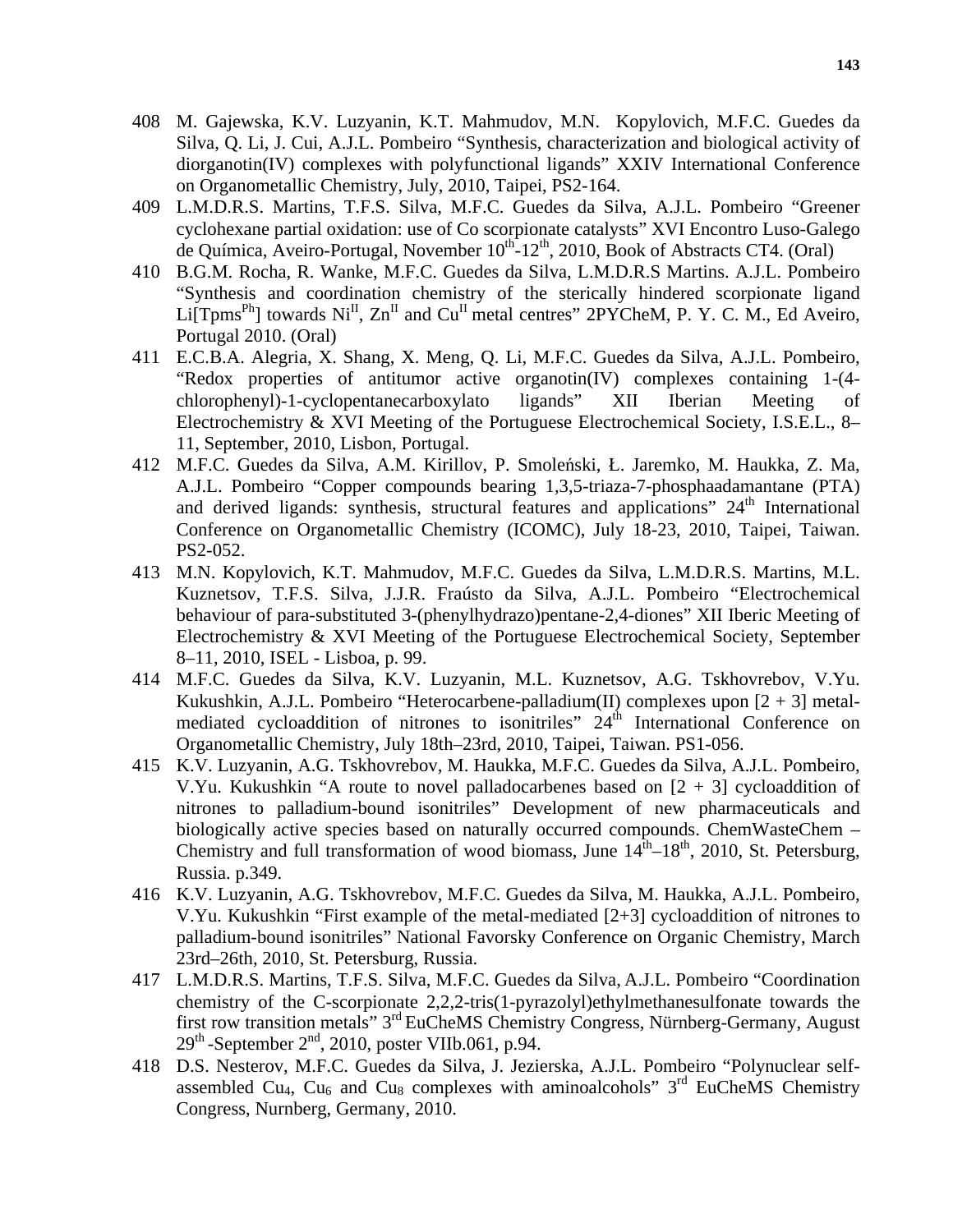- 419 T.F.S. Silva, K.V. Luzyanin, M.V. Kirillova, M.F.C. Guedes da Silva, L.M.D.R.S. Martins, A.J.L. Pombeiro "Dioxovanadium complexes with scorpionate or pyrazole ligands as catalysts for the carboxylation of alkanes"  $V7 - 7<sup>th</sup>$  International Vanadium Symposium, Toyama-Japan, October  $6<sup>th</sup>-9<sup>th</sup>$ , 2010. p.27.
- 420 T.F.S. Silva, T.C.O. Mac Leod, L.M.D.R.S. Martins, M.F.C. Guedes da Silva, A.J.L. Pombeiro "Vanadium-pyrazole or -tris(pyrazolyl)ethanol complexes immobilized on a poly(dimethylsiloxane) membrane as supported catalysts for oxidation of cyclohexane" V7  $-7<sup>th</sup>$  International Vanadium Symposium, Toyama-Japan, October 6<sup>th</sup>-9<sup>th</sup>, 2010. p.28.
- 421 T.F.S. Silva, L.M.D.R.S. Martins, M.F.C. Guedes da Silva, A.J.L. Pombeiro "Electrochemical behaviour of cobalt towards tris(1-pyrazolyl)methanesulfonate, 2,2,2 tris(1-pyrazolyl)ethanol or tris(3-phenylpyrazolyl)methane complexes" XII Iberian Meeting of Electrochemistry & XVI Meeting of the Portuguese Electrochemical Society, Lisbon-Portugal, September  $9<sup>th</sup>$ -11<sup>th</sup>, 2010. PE 06.
- 422 T.F.S. Silva, K.V. Luzyanin, L.M.D.R.S. Martins, M.F.C. Guedes da Silva, A.J.L. Pombeiro "Electrochemical behaviour of the novel scorpionate and pyrazole dioxovanadium complexes" XII Iberian Meeting of Electrochemistry & XVI Meeting of the Portuguese Electrochemical Society, Lisbon-Portugal, September  $9<sup>th</sup>$ -11<sup>th</sup>, 2010. PE 08.
- 423 T.F.S. Silva, K.V. Luzyanin, L.M.D.R.S. Martins, M.F.C. Guedes da Silva, A.J.L. Pombeiro "New functionalized C-scorpionate cobalt complexes"  $3<sup>rd</sup>$  EuCheMS Chemistry Congress, Nürnberg-Germany, August 29<sup>th</sup>-September 2<sup>nd</sup>, 2010, poster VIIb.081. P.94.
- 424 A.J.L. Pombeiro, T.F.S. Silva, K.V. Luzyanin, L.M.D.R.S. Martins, M.F.C. Guedes da Silva, "Cyclohexane Functionalization to Cyclohexanol and Cyclohexanone Catalysed by Hydro-Soluble Scorpionate Complexes" ICOMC -  $24<sup>th</sup>$  International Conference on Organometallic Chemistry, Taipei - Taiwan, July  $18^{th}$ -23<sup>rd</sup>, 2010. PS1-163.
- 425 P. Smoleński, A. Lis, M.F.C. Guedes da Silva, A.M. Kirillov, A.J.L. Pombeiro "Design of silver(I)-PTA and copper(I)-PTA coordination polymers through controlled N,Pcoordination of 1,3,5-triaza-7-phosphaadamantane (PTA) with various heterocycle ligands" XVII International Winter School on Coordination Chemistry, December 6-10, 2010, Karpacz, Poland. P-31.
- 426 M.N. Kopylovich, K.T. Mahmudov, M. Haukka, K.V. Luzyanin, A.J.L. Pombeiro "Potentiometric determination of copper with new selective electrode" XII Iberic Meeting of Electrochemistry & XVI Meeting of the Portuguese Electrochemical Society, September 8–11, 2010, ISEL - Lisbon Engineering Superior Institute, p. 52.
- 427 R. S. Chay, K. V. Luzyanin, A. J. L. Pombeiro, V. Yu. Kukushkin "Comparison of the catalytic activity in Suzuki-Miyaura reaction for the series of the novel acyclic diaminoand aminoimino-carbene palladium complexes"  $17<sup>th</sup>$  International Symposium on Homogeneous Catalysis, July  $4<sup>th</sup> - 9<sup>th</sup>$ , 2010, Poznan, Poland.
- 428 R. S. Chay, K. V. Luzyanin, A. J. L. Pombeiro, V. Yu. Kukushkin "Comparison of the catalytic activity in Suzuki-Miyaura reaction for the series of the novel acyclic diaminoand aminoimino-carbene palladium complexes" Metal Nanoparticles in Catalysis/Pos-Symposium -  $17<sup>th</sup>$  International Symposium on Homogeneous Catalysis, July 9<sup>th</sup> –11<sup>th</sup>, 2010, Wrocław, Poland.
- 429 R. S. Chay, K. V. Luzyanin, A. J. L. Pombeiro, V. Yu. Kukushkin "Novel type of the catalytically active palladium aminocarbene complexes"  $2<sup>nd</sup>$  Portuguese Young Chemists Meeting, April 21nd–23rd, 2010, Aveiro, Portugal.
- 430 E. Chygorin, D. Nesterov, V. Kokozay, A. Pombeiro, R. Boca, J. Jezierska "Direct synthesis, crystal structure, magnetic properties and catalytic activity of a novel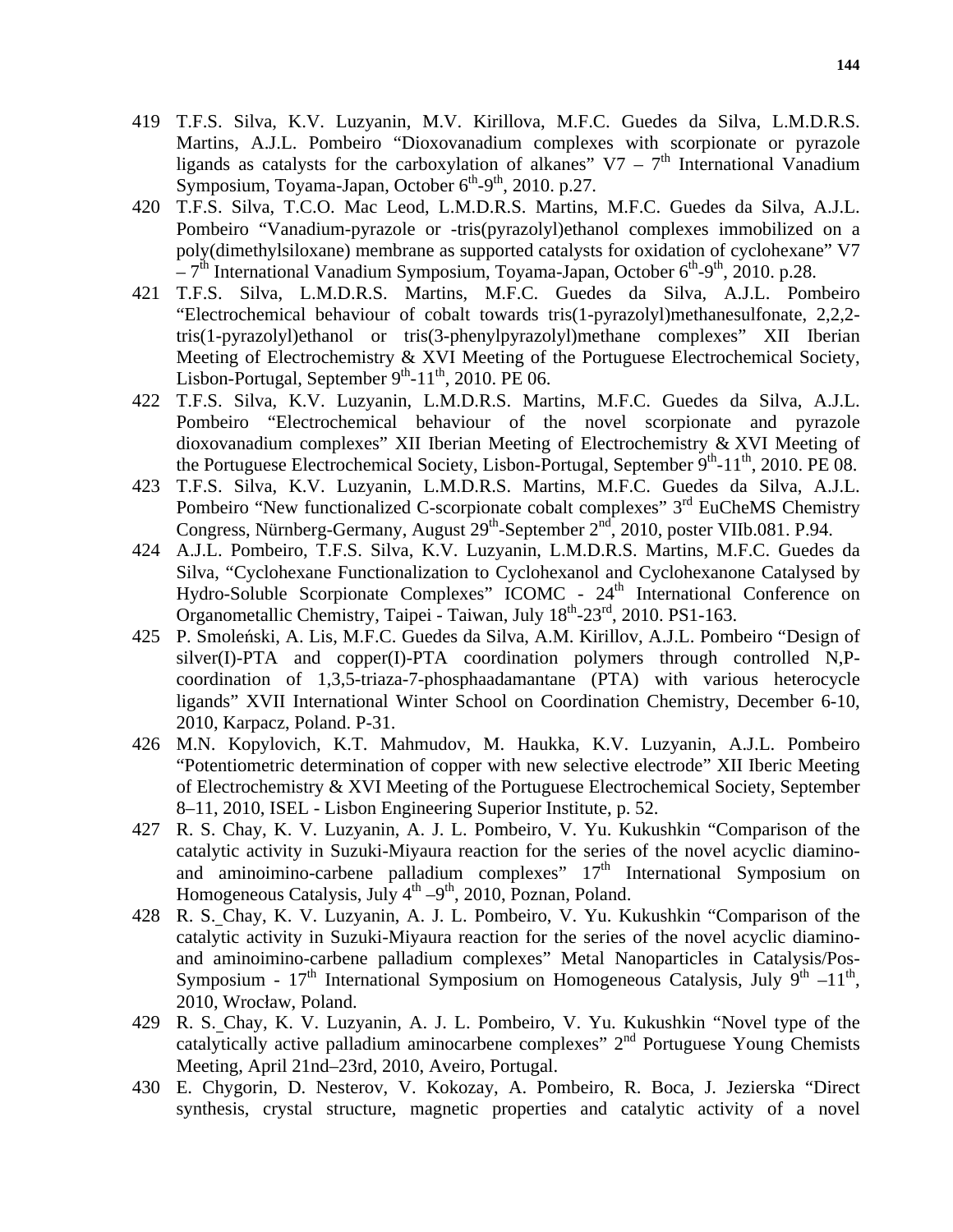heteropolynuclear Co/Fe complex with Schiff-base ligand" The XVIIth International Winther School on Coordination Chemistry, Karpacz, Poland, 2010.

- 431 J. Lasri, T. C. O. Mac Leod, A. J. L. Pombeiro "Oxadiazoline and ketoimine palladium(II) complexes supported on chitosan and their catalytic activity for the microwave-assisted Suzuki-Miyaura cross-coupling in water"  $24<sup>th</sup>$  International Conference on Organometallic Chemistry, Taipei (Taiwan), 18-23 July 2010. PS2-151.
- 432 K. V Luzyanin, R. S. Chay, A. J. L. Pombeiro, V. Yu. Kukushkin "Palladium-mediated integration of 3-iminoisoindolin-1-ones with complexed isonitriles" National Favorsky Conference on Organic Chemistry, March  $23<sup>rd</sup>-26<sup>th</sup>$ , 2010, St. Petersburg, Russia.
- 433 D. Mandelli, M.V. Kirillova, A.M. Kirillov, W.A. Carvalho, A.J.L. Pombeiro\*, G.B. Shul'pin "Production of dihydroxyacetone from glycerol catalyzed by tetracopper(II) triethanolaminate complex" XXII CICAT – Ibero-American Congress on Catalysis, September 5-10, 2010, Viña del Mar, Chile. CH-P-15.
- 434 D. Mandelli, M.V. Kirillova, A.M. Kirillov, W.A. Carvalho, A.J.L. Pombeiro\*, G.B. Shul'pin "Mild oxidation of glycerol with different oxidants catalyzed by tetracopper(II) triethanolaminate complex" 33<sup>rd</sup> Meeting of the Brasilian Chemical Society, May 28-31, 2010, Águas de Lindóia – SP, Brazil. CAT-005.
- 435 A. G. Tskhovrebov, K. V. Luzyanin, A. J. L. Pombeiro, V. Yu. Kukushkin "Novel metalmediated coupling between isonitriles and benzophenone hydrazone furnishing aminocarbene complexes" National Favorsky Conference on Organic Chemistry, March  $23^{\text{rd}} - 26^{\text{th}}$ , 2010, St. Petersburg, Russia.
- 436 R. Wanke, L.M.D.R.S. Martins, A.J.L. Pombeiro "Electrochemical Studies of Cu<sup>I</sup>scorpionates Complexes", XII Iberian Meeting of Electrochemistry & XVI Meeting of the Portuguese Electrochemical Society, Lisbon, Portugal, September  $9<sup>th</sup>$ -11<sup>th</sup>, 2010, PE 05.

## **2011**

- 437 D.S. Nesterov, A.J.L. Pombeiro, "General Approaches Towards the Synthesis of a Heterotrimetallic Coordination Assemblies, Properties and Applications", XXIII International Conference on Coordination and Bioinorganic Chemistry (New Trends in Coordination, Bioinorganic and Applied Chemistry), Smolenice, Slovakia, June 5–10th, 2011, p. 104 (oral).
- 438 P. Smoleński, A. M. Kirillov, A. Lis, Ł. Jaremko, M. F. C. Guedes da Silva, A. J. L. Pombeiro, "Engineering Coordination and Supramolecular Metal-organic Networks by Aqueous Medium Self-assembly Using 1,3,5-triaza-7-phosphaadamantane (PTA) with Copper(I) and Silver(I) Salts", XXIII International Conference on Coordination and Bioinorganic Chemistry (New Trends in Coordination, Bioinorganic and Applied Chemistry), Smolenice, Slovakia, June 5-10, 2011 (oral).
- 439 K.T. Mahmudov, A.M. Maharramov, R.A. Aliyeva, F.M. Chyragov, M.N. Kopylovich, A.J.L. Pombeiro, "Synthesis of b-diketone derivatives of 1,3,5-triazine", 2nd International Conference on Organic Chemistry: Advances in Heterocyclic Chemistry,Tbilisi, Georgia, September 25-27<sup>th</sup>, 2011, p.62-63(oral).
- 440 L.M.D.R.S. Martins, M.F.C. Guedes da Silva, T.F.S. Silva, C. Pettinari, F. Marchetti, Adele Cerquetella, A.J.L. Pombeiro, "Electrochemical Behaviour of C-Scorpionate Ruthenium(II) Compounds", XIII Iberic Meeting of Electrochemistry, XXXII Meeting of the Electrochemistry Group of the Royal Spanish Chemical Society, Murcia, Spain, 2011, C4, p. 122(oral).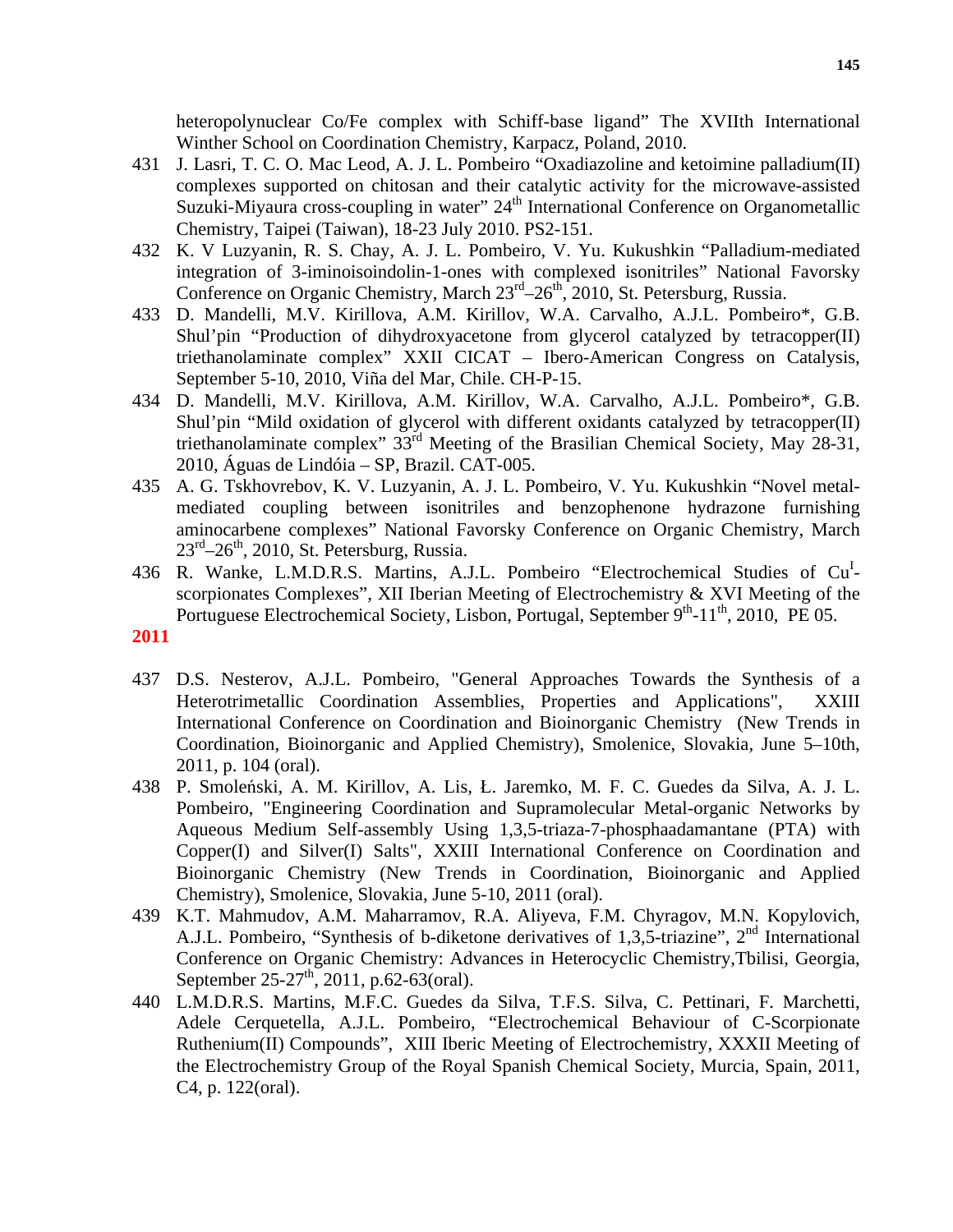- 441 T.F.S. Silva, L.M.D.R.S. Martins, A.J.L. Pombeiro, "Electrochemical Behaviour of Vanadium, Cobalt and Ruthenium Scorpionate Complexes", XIII Iberic Meeting of Electrochemistry, XXXII Meeting of the Electrochemistry Group of the Royal Spanish Chemical Society, Murcia, Spain, 2011, C2 (J. ISE), p. 31 (oral).
- 442 T.F.S. Silva, E.C.B.A. Alegria, L.M.D.R.S. Martins, A.J.L. Pombeiro, "Electrochemical Behaviour of V, Re, Co, Ni, Cu and Zn Complexes Bearing 2,2,2-tris(1 pyrazolylethyl)methanesulfonate Scorpionates", XIII Iberic Meeting of Electrochemistry, XXXII Meeting of the Electrochemistry Group of the Royal Spanish Chemical Society, Murcia, Spain, 2011, P9, p. 139.
- 443 M. Peixoto de Almeida, S.A.C. Carabineiro, L.M.D.R.S. Martins, A.J.L. Pombeiro, J.L. Figueiredo, "Heterogeneização de Complexos Metálicos do Tipo C-escorpionato em Materiais Porosos de Carbono", XVII Encontro Galego-Portugués de Química, November, 9-11th, 2011, Pontevedra, Spain, F05, p.33 (oral).
- 444 A.J.L. Pombeiro, E.C.B.A. Alegria, L.M.D.R.S. Martins, Z. Ma, P. Smoleński, "New Re Complexes with 4'-Phenyl-terpyridine: Aplication as Catalysts for the Baeyer-Villiger Oxidation of Ketones Under Mild Conditions", 19<sup>th</sup> EuCheMS International Conference on Organometallic Chemistry" (XIX EuCOMC), Toulouse, France, 2011, P116
- 445 K.V. Luzyanin, A.J.L. Pombeiro, V.Y. Kukushkin, "Carbene Going Green: Novel Types of Acyclic Aminocarbene Ligands for Sustainable Cross-coupling Transformations", 19<sup>th</sup> EuCheMS Conference on Organometallic Chemistry, July 3rd– 7th, 2011, Toulouse, France, OC 78.
- 446 R.S. Chay, A.J.L. Pombeiro, V.Y. Kukushkin, K.V. Luzyanin, "Structure-Catalytic Activity Relationship for New palladium-acyclic Aminocarbene Precatalysts in Suzuki-Miyaura Cross-coupling", 19<sup>th</sup> EuCheMS International Conference on Organometallic Chemistry, Toulouse, France, July  $3-7<sup>th</sup>$ , 2011, p339.
- 447 R.S. Chay, K.V. Luzyanin, A.J.L. Pombeiro, V.Y. Kukushkin, "Novel Palladiumaminocarbene Species Derived from Metal-mediated Coupling of Isonitriles and 1,3- Diiminoisoindoline", 8<sup>th</sup> International School of Organometallic Chemistry, Camerino, Italy, August 27-31<sup>st</sup>, 2011, p36.
- 448 B.G.M. Rocha, K.V. Luzyanin, R. Wanke, M.F.C.G. Silva, L.M.D.R.S. Martins, A.J.L. Pombeiro, "Bulky Tris(phenylpyrazolyl)methanesulfonate Copper Complexes with Unsaturated Molecules", 8<sup>th</sup> International School of Organometallic Chemistry, Camerino, Italy, August  $27-31$ <sup>st</sup>, 2011, p49.
- 449 E.C.B.A. Alegria, T.F.S. Silva, M.F.C.G. Silva, L.M.D.R.S. Martins, A.J.L. Pombeiro, "V, Re, Fe, Co, Ni, Cu and Zn Complexes Bearing 2,2,2-Tris(1-pyrazolyl)ethyl Methanesulfonate Scorpionates. Application as Catalysts for the Baeyer-Villiger Oxidation of Ketones under Mild Conditions", 5th EuCheMS Conference on Nitrogen Ligands in Coordination Chemistry, Metal-Organic Chemistry, Bioinorganic Chemistry, Materials and Catalysis", Granada, Spain, 2011, P63, p. 159.
- 450 L.M.D.R.S. Martins, A. Martins, T.F.S. Silva, E.C.B.A. Alegria, R. Monteiro, M. Andrade, A.P. Carvalho, A.J.L. Pombeiro, "Scorpionate Complexes Supported in Desilicated MOR Zeolite. Catalytic Oxidation of Cyclohexane in Heterogeneous Medium", 5th EuCheMS Conference on Nitrogen Ligands in Coordination Chemistry, Metal-Organic Chemistry, Bioinorganic Chemistry, Materials and Catalysis, Granada, Spain, 2011, P140, p.236.
- 451 L.M.D.R.S. Martins, T.F.S. Silva, M.F.C.G. Silva, A.R. Fernandes, A. Silva, P.M. Borralho, S. Santos, C.M.P. Rodrigues, A.J.L. Pombeiro, "Cobalt Complexes Bearing Scorpionate Ligands: Synthesis, Characterization and Applications as Catalysts for the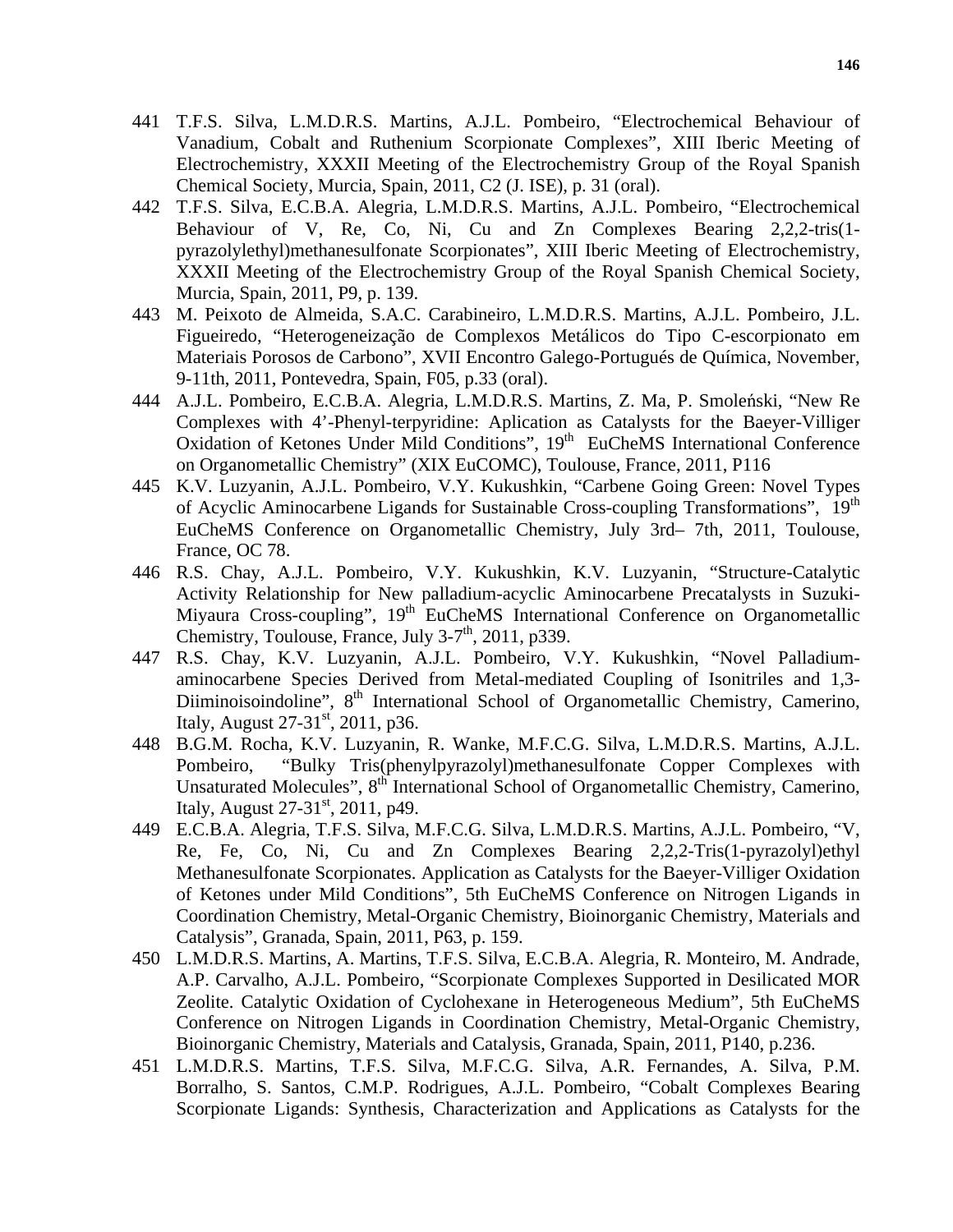Peroxidative Oxidation of Cyclohexane and as in vitro Tumor-Inhibitors", 5th EuCheMS Conference on Nitrogen Ligands in Coordination Chemistry, Metal-Organic Chemistry, Bioinorganic Chemistry, Materials and Catalysis, Granada, Spain, 2011, P88, p. 184.

- 451 S.A.C. Carabineiro, M. Peixoto de Almeida, L.M.D.R.S. Martins, T.C.O. Mac Leod, A.J.L. Pombeiro, J.L. Figueiredo, "Heterogenisation of Metal C-scorpionate Complexes on Carbon Materials", International Conference on Nanomaterials and Nanotechnology, Delhi, India, 2011, P1201, S1-200.
- 452 X. Shang, E.C.B.A. Alegria, M.F.C. Guedes da Silva, M.L. Kuznetsov, X. Meng, Q. Li, A.J.L. Pombeiro, "Electrochemical Behavior, Theoretical Study and Antitumor Activity of Organotin(IV) Complexes Bearing Cyclopentanecarboxylato Ligands",  $62<sup>nd</sup>$  Annual Meeting of the International Society of Electrochemistry, Niigata, Septembre  $11 - 16$ , 2011 (oral, presented by MFCGS).
- 453 L.M.D.R.S. Martins, B.G.M. Rocha, A.J.L. Pombeiro, "Electrochemical Study of Ni, Zn and Cu Complexes Bearing a Sterically Hindered Scorpionate Ligand (TpmsPh)", Jornadas de Electroquímica e Inovação, Faro, Portugal, 2011, P22, p. 37.
- 454 L.M.D.R.S. Martins, C. Pettinari, F. Marchetti, A. Cerquetella, R. Pettinari, M. Monari, T.C.O. Mac Leod, A.J.L. Pombeiro, "Electrochemical Study of (Cymene)ruthenium(II) Complexes Bearing Bis-, Tris- and Tetrakis(pyrazol-1-yl)borate Ligands", Jornadas de Electroquímica e Inovação, Faro, Portugal, 2011, P6, p. 21.
- 455 M. Peixoto de Almeida, T.F.S. Silva, S.A.C. Carabineiro, L.M.D.R.S. Martins, A.J.L. Pombeiro, J.L. Figueiredo, "Heterogeneização de Complexos C-Escorpionatos em Materiais de Carbono", XXII National Meeting of the Portuguese Chemical Society, Braga, Portugal, 2011, QI-CP 44.
- 456 R.S. Chay, A.J.L. Pombeiro, V.Y. Kukushkin, K.V. Luzyanin, " Novel palladiumaminoiminocarbene species: preparation and first example of the catalytic application in Suzuki-Miyaura cross-coupling", XXV International Chugaev Conference on Coordination Chemistry, Suzdal, Russia, June 6-11, 2011, pp.368-369.

## **2012**

- 457 E.C.B.A. Alegria, X.Shang, M. Fatima C. Guedes da Silva, M.L. Kuznetsov, Q. Li, A.J.L. Pombeiro, " Redox Properties of Organotin(IV) Cycloalkylhydroxamate Complexes with Different Ring Sizes: Anti-Tumor Activity and Reduction Potential", XIV Iberian Meeting of Electrochemistry & XVII Meeting of the Portuguese Electrochemical Society, April 11- 14, 2012, Funchal, Madeira Island, Portugal, PE9, p.78.
- 458 E.C.B.A Alegria, R.S. Chay, K.V. Luzyanin, A.J.L Pombeiro, V. Yu. Kukushkin, "Electrochemical studies of novel-type aminocarbene palladium(II) Complexes", XIV Iberian Meeting of Electrochemistry & XVII Meeting of the Portuguese Electrochemical Society, 11- 14 April 2012, Funchal, Madeira Island, Portugal, PE 10, p.79.
- 459 K.V. Luzyanin, R.S. Chay, A.J.L. Pombeiro, V. Yu Kukushkin,"Catalytic activity of the novel palladium-aminocarbene species in Suzuki-Miyaura crosscoupling forecasted by the electrochemistry tools", XIV Iberian Meeting of Electrochemistry & XVII Meeting of the Portuguese Electrochemical Society, 11-14 April 2012, Funchal, Madeira Island, Portugal, PE07, p.76.
- 460 L.M.D.R.S. Martins, T.F.S. Silva, X. Shang, M.F.C. Guedes da Silva, Q. Li, A.J.L. Pombeiro, Electrochemical behaviour of halogenobenzohyldroxamate ruthenium(II) cymene compounds, XIV Iberian Meeting of Electrochemistry & XVII Meeting of the Portuguese Electrochemical Society, 11-14 April 2012, Funchal, Madeira Island, Portugal, PE 2, p.71.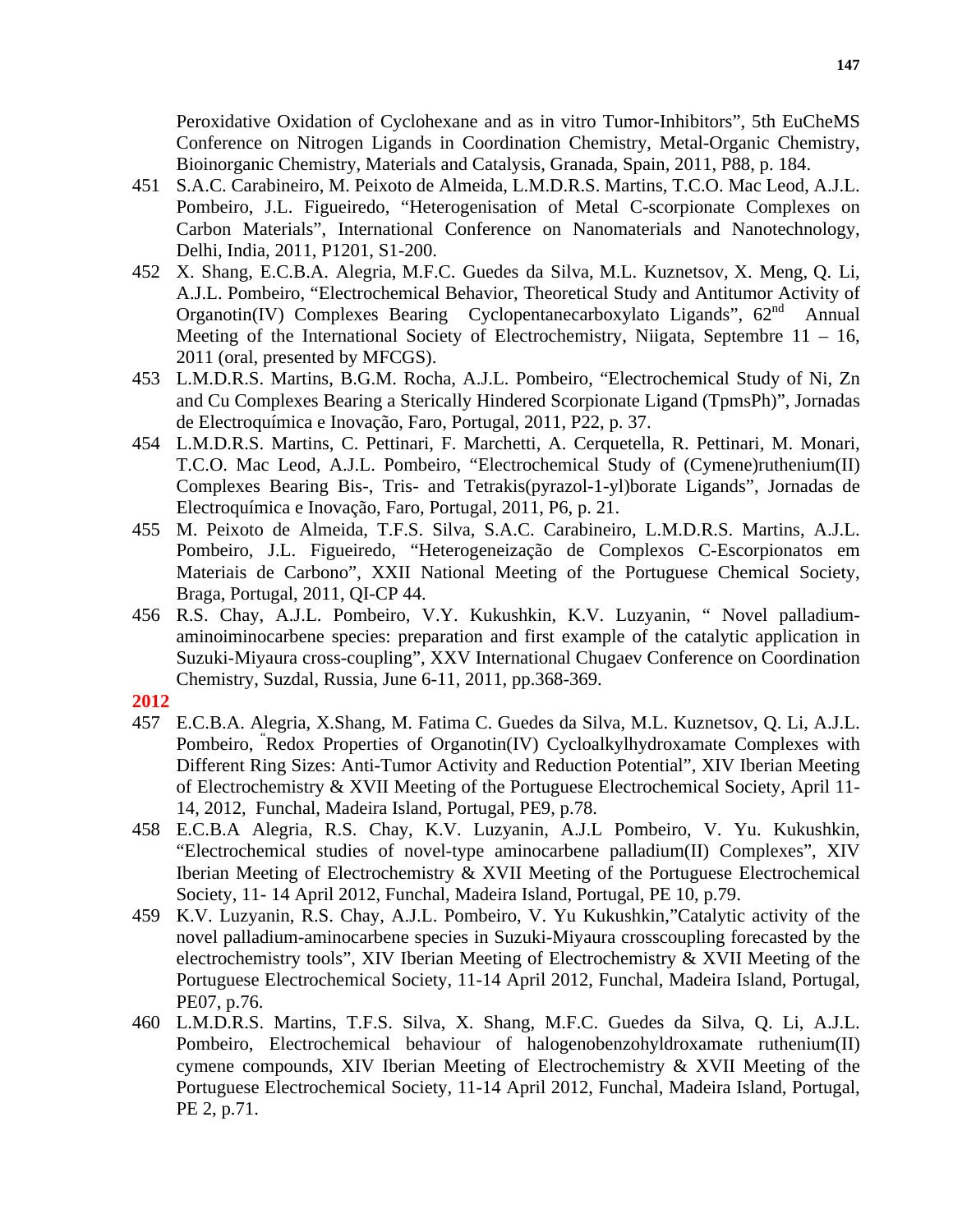- 461 L.M.D.R.S. Martins, S.A.C. Carabineiro, M. Peixoto de Almeida,A.J.L.Pombeiro, Electrochemical behaviour of C-scorpionate gold compounds, XIV Iberian Meeting of Electrochemistry & XVII Meeting of the Portuguese Electrochemical Society, Funchal, Madeira Island, Portugal, 11-14 April 2012, PE 8.
- 462 M. L. Kuznetsov, V. Yu. Kukushkin, A. J. L. Pombeiro, K. V. Luzyanin, "Metal-mediated  $[2 + 3]$  cycloaddition of nitrones to isonitriles furnishing new types of n-heterocyclic carbenes", XXV International Conference on Organometallic Chemistry (XXV ICOMC), September 2-7, 2012, Lisbon, Portugal, S1.5 (invited oral satellite lecture, presented by KVL).
- 463 M. F. C. Guedes Da Silva, M. Gajewska, X. Shang, K. V. Luzyanin, Q. Li, J. Cui, A.J.L. Pombeiro, " Diorganotin(iv) complexes bearing hydroxamate- or carboxylate-type ligands: structural and biological characterization", XXV International Conference on Organometallic Chemistry (XXV ICOMC), September 2-7, 2012, Lisbon, Portugal, S2.6 (invited oral satellite lecture, presented by MFCGDS).
- 464 M. Kirillov, M. V. Kirillova, A. J. L. Pombeiro, "Self-assembled multicopper complexes and coordination polymers for mild oxidative functionalization of alkanes", XXV International Conference on Organometallic Chemistry (XXV ICOMC), September 2-7, 2012, Lisbon, Portugal, S4.6 (invited oral satellite lecture, presented by AMK).
- 465 D. S. Nesterov, E. N. Chygorin, V. N. Kokozay, A. J. L. Pombeiro, "Synthetic strategies towards multinuclear heterometallic coordination assemblies - a promising class of homogeneous catalysts", XXV International Conference on Organometallic Chemistry (XXV ICOMC), September 2-7, 2012, Lisbon, Portugal, S7.6 (invited oral satellite lecture, presented by DSN).
- 466 D. Mandelli, L. S. Shul'pina, M. V. Kirillova, A. M. Kirillov, W. A. Carvalho, A. J. L. Pombeiro, G. B. Shul'pin, "Oxidation of glycerol with hydrogen peroxide catalyzed by metal complexes", XXV International Conference on Organometallic Chemistry (XXV ICOMC), September 2-7, 2012, Lisbon, Portugal, S9.2 (invited oral satellite lecture, presented by DM).
- 467 L.M.D.R.S. Martins, "C-scorpionate complexes catalysts for industrial oxidation reactions", XXV International Conference on Organometallic Chemistry (ICOMC 2012), September 2-7, 2012, Lisbon, Portugal, S2.12 (invited oral satellite lecture, presented by L.M.D.R.S. Martins).
- 468 E.C.B.A. Alegria, T.C.O. Mac Leod, "Transtition-metal-catalyzed funtionalization of alcohols and ketones", XXV International Conference on Organometallic Chemistry (ICOMC 2012), September 2-7, 2012, Lisbon, Portugal, S1.9 (invited oral satellite lecture, presented by ECBAA).
- 469 T. B. Anisimova, M.F.C. Guedes da Silva, V. Yu. Kukushkin, A. J.L. Pombeiro, K. V. Luzyanin, "Addition of the amino acid esters to Pd(II)-complexed isonitriles leading to the chiral aminocarbene complexes", XXV International Conference on Organometallic Chemistry (XXV ICOMC), September 2-7, 2012, Lisbon, Portugal, F2.9 (poster with oral flash presentation by TBA).
- 470 A.C. Silva, D.V. Luís, S. Santos, P.M. Borralho, C.M. Rodrigues, G. Cabral, P. Videira, A.S. Rodrigues, M. Gajewska, M.F.C. Guedes da Silva, C. Monteiro, A.J.L. Pombeiro, A.R. Fernandes, "Biological Characterization of Antiproliferative Potencial of a Cyclic Trinuclear Organotin(IV) Complex", XXV International Conference on Organometallic Chemistry (XXV ICOMC), September 2-7, 2012, Lisbon, Portugal, F3.27 (poster with oral flash presentation by ACS).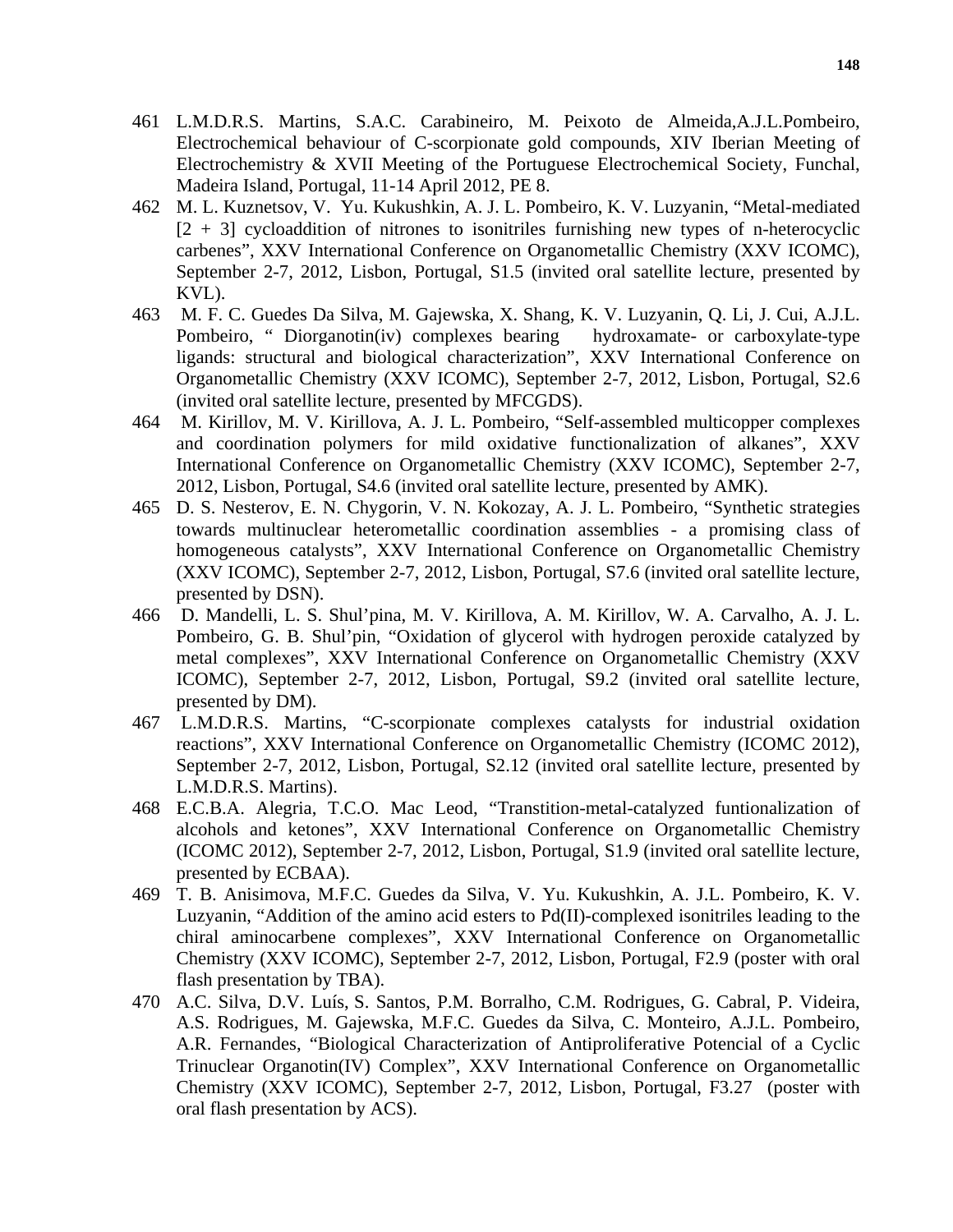- 471 B.G.M. Rocha, R. S. Chay, E. A. Valishina, V. Yu. Kukushkin, T. M. Buslaeva, A. J. L. Pombeiro, K. V. Luzyanin, "First platinum-(acyclic aminocarbene) catalysts for the hydrosilylation of terminal alkynes", XXV International Conference on Organometallic Chemistry (XXV ICOMC), September 2-7, 2012, Lisbon, Portugal, F3.28 (poster with oral flash presentation by BGMR).
- 472 M.F.C. Guedes da Silva, A.V.M. Nunes, K.T. Mahmudov, M.E. Zakrzewska, V. Najdanovic-Visak, M.N. Kopylovich, M. Nunes da Ponte, A.J.L. Pombeiro, "New trinuclear mixed-valence cobalt(II)/(III) complex derived from arylhydrazone of dimedone", XXV International Conference on Organometallic Chemistry (XXV ICOMC), September 2-7, 2012, Lisbon, Portugal, PA.21 (poster presented by AVMN).
- 473 S.K. Das, S. Mukherjee, A.J.L. Pombeiro, "Palladium anchored porous covalent imine framework as catalytic support for C-C coupling reactions", XXV International Conference on Organometallic Chemistry (XXV ICOMC), September 2-7, 2012, Lisbon, Portugal, PA.34 (poster presented by SKD).
- 474 R.S. Chay, K. V. Luzyanin, A.J.L. Pombeiro, V. Yu. Kukushkin, "Novel palladium and platinum acyclic diaminocarbene complexes", XXV International Conference on Organometallic Chemistry (XXV ICOMC), September 2-7, 2012, Lisbon, Portugal, PA.47 (poster presented by RSC).
- 475 Z. Ma, W. Lu, M.F.C. Guedes da Silva, A.J L. Pombeiro, "A novel palladium compound assembled by  $PdCl<sub>2</sub>$  and a functionalized cryptand", XXV International Conference on Organometallic Chemistry (XXV ICOMC), September 2-7, 2012, Lisbon, Portugal, PA.50 (poster presented by ZM).
- 476 B.G.M. Rocha, E.A. Valishina, M.F.C. Guedes Da Silva, V. Yu. Kukushkin, A.J.L. Pombeiro, K. V. Luzyanin, "New platinum-(acyclic aminocarbene) complexes derived from the metal-mediated addition of hydrazones to isocyanides", XXV International Conference on Organometallic Chemistry (XXV ICOMC), September 2-7, 2012, Lisbon, Portugal, PA.61 (poster presented by BGMR).
- 477 O.V. Nesterova, M.F.C. Guedes Da Silva, D.S. Nesterov, M.V. Kirillova, A.J.L. Pombeiro, "Synthesis, structure and catalytic activity of novel Fe(III), Mn(III) and Cu(II) Schiff base complexes", XXV International Conference on Organometallic Chemistry (XXV ICOMC), September 2-7, 2012, Lisbon, Portugal, PA.84 (poster presented by DSN).
- 478 A. Mizar, M.F.C. Guedes da Silva, M. N. Kopylovich, S. Mukherjee, K. T. Mahmudov, A. J. L. pombeiro "Water-soluble copper(II) complexes with a sulfonic-functionalized arylhydrazone of β-diketone and their application in peroxidative allylic oxidation", XXV International Conference on Organometallic Chemistry (XXV ICOMC), September 2-7, 2012, Lisbon, Portugal, PA.100 (poster presented by AM).
- 479 S. Mukherjee, A. Dutta, A. Bhaumik, A. J. L. Pombeiro, "CMC supported iron catalyst: synthesis and application in dye degradation by photo Fenton process", XXV International Conference on Organometallic Chemistry (XXV ICOMC), September 2-7, 2012, Lisbon, Portugal, PA.101 (poster presented by SM).
- 480 T. C. O. Mac Leod, M. N. Kopylovich, M. F. C. Guedes Da Silva, K. T. Mahmudov, A. J. L. Pombeiro, "Copper(II) complexes of arylhydrazones of β-diketones immobilized on layered double hydroxides as catalysts for oxidation of alkanes", XXV International Conference on Organometallic Chemistry (XXV ICOMC), September 2-7, 2012, Lisbon, Portugal, PA.119 (poster presented by TCOML).
- 481 T. F. S. Silva, T. C. O. Mac Leod, L. M. D. R. S. Martins, M. F. C. Guedes da Silva, A. J. L. Pombeiro, "Oxo-vanadium(iv) complexes as catalysts for oxidation of cyclohexane: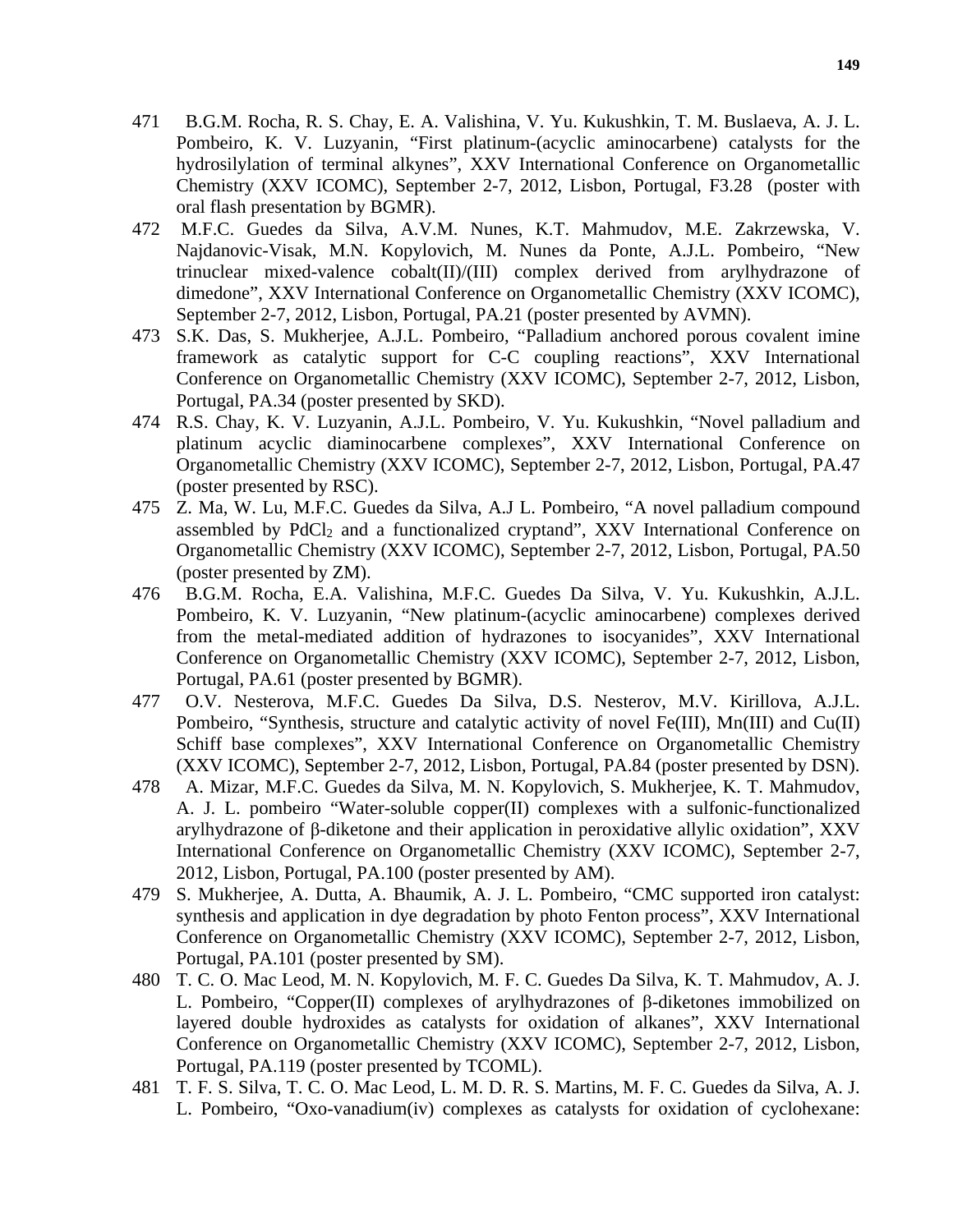homogeneous or supported systems", XXV International Conference on Organometallic Chemistry (XXV ICOMC), September 2-7, 2012, Lisbon, Portugal, PA.136 (poster presented by TFSS).

- 482 P. Smoleński, A. M. Kirillov, S. Wieczorek, M. F. C. Guedes da Silva, Z. Ma, A. J. L. Pombeiro, "Coordination engeenering with 1,3,5-triaza-7-phosphaadamantane (pta) towards unusual metal-organic networks", XXV International Conference on Organometallic Chemistry (XXV ICOMC), September 2-7, 2012, Lisbon, Portugal, PA.164 (poster presented by PS).
- 483 S. W. Wieczorek, A. M. Kirillov, M. F. C. Guedes da Silva, P. Smoleński3, J. Sokolnicki, A. J. L. Pombeiro, "First three-dimensional metal-organic frameworks driven by 1,3,5triaza-7-phosphaadamantane", XXV International Conference on Organometallic Chemistry (XXV ICOMC), September 2-7, 2012, Lisbon, Portugal, PA.172 (poster presented by SWW).
- 484 T. F.S. Silva, L.M.D.R.S. Martins, M. F. C. Guedes Da Silva, B. J. Hwang, M.L. Kuznetsov, A.J.L. Pombeiro, "Cobalt complexes bearing c-scorpionate or pyrazole ligands as catalysts for the peroxidative oxidation of cyclohexane. AXAFS and teorectical studies", XXV International Conference on Organometallic Chemistry (XXV ICOMC), September 2-7, 2012, Lisbon, Portugal, PA.267 (poster presented by TFSS).
- 485 L.M.D.R.S. Martins, M. P. Almeida, S. A.C. Carabineiro, A.J.L. Pombeiro, "Redox properties - catalytic activity relationships of novel gold(iii) complexes bearing cscorpionate ligands", XXV International Conference on Organometallic Chemistry (XXV ICOMC), September 2-7, 2012, Lisbon, Portugal, PA.279 (poster presented by LMDRSM).
- 486 K. V. Luzyanin, E. C. B. A. Alegria, R. S. Chay, A. J. L. Pombeiro, V. Yu. Kukushkin, "Predicting the catalytic activity of the novel palladium-aminocarbene species in Suzuki– Miyaura cross-coupling using electrochemistry tools", XXV International Conference on Organometallic Chemistry (XXV ICOMC), September 2-7, 2012, Lisbon, Portugal, PA.286 (poster presented by KVL).
- 487 B. G. M. Rocha, T. C. O. Mac Leod, L.M.D.R.S. Martins, M. F. C. Guedes Da Silva, A. J. L. Pombeiro, "Nitroaldol reaction studies of niii, znii and cuii complexes bearing a sterically hindered scorpionate ligand (TPMS<sup>Ph</sup>), XXV International Conference on Organometallic Chemistry (XXV ICOMC), September 2-7, 2012, Lisbon, Portugal, PA.315 (poster presented by BGMR).
- 488 Z. Ma, F. Mai, M. F. C. Guedes Da Silva, A. J. L. Pombeiro, "A novel compound assembled by a double-helicate terpyridine silver(I) compound and a functionalized tetrapyridyl cyclam", XXV International Conference on Organometallic Chemistry (XXV ICOMC), September 2-7, 2012, Lisbon, Portugal, PB.5 (poster presented by ZM).
- 489 L. S. Shul'pina, M. V. Kirillova, E. E. Karslyan, A. J. L. Pombeiro, G. B. Shul'pin, "Ferrocene-catalyzed functionalizations of hydrocarbons with peroxides", XXV International Conference on Organometallic Chemistry (XXV ICOMC), September 2-7, 2012, Lisbon, Portugal, PB.43 (poster presented by ZM).
- 490 S. Gupta, S. Mukherjee, A. J. L. Pombeiro, "Synthesis and application of a new Cu(II) complex as oxidation catalyst in homogeneous and heterogeneous form", XXV International Conference on Organometallic Chemistry (XXV ICOMC), September 2-7, 2012, Lisbon, Portugal, PB.74 (poster presented by SG).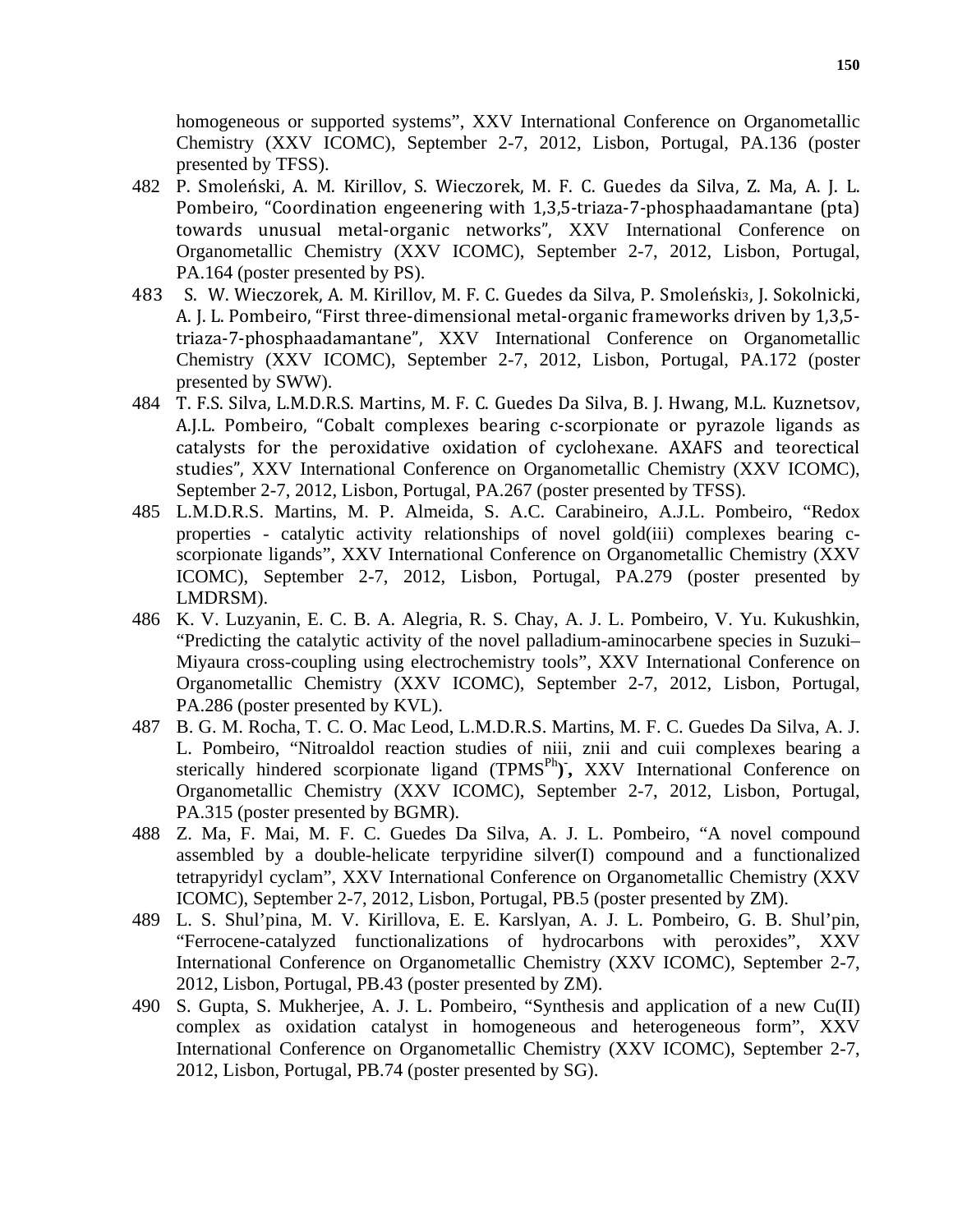- 491 T. B. Anisimova, A. J. L. Pombeiro, V. Yu. Kukushkin, K. V. Luzyanin, "Novel type palladium-acyclic aminocarbene catalysts for suzuki-miyaura coupling under mild conditions", XXV International Conference on Organometallic Chemistry (XXV ICOMC), September 2-7, 2012, Lisbon, Portugal, PB.117 (poster presented by TBA).
- 492 M. Sutradhar, M. V. Kirillova, M. F. C. Guedes da Silva, A. J. L. Pombeiro,"A novel mixed valence hexanuclear oxovanadium(IV,V) complex acts as highly efficient catalyst in alkane oxidation", XXV International Conference on Organometallic Chemistry (XXV ICOMC), September 2-7, 2012, Lisbon, Portugal, PB.122 (poster presented by MS).
- 493 R. S. Chay, B. G. M. Rocha, A. J. L. Pombeiro, V.Yu. Kukushkin, K. V. Luzyanin, "New types of aminocarbene catalysts for efficient hydrosilylation of alkynes and Suzuki-Miayura cross-coupling under mild conditions", XXV International Conference on Organometallic Chemistry (XXV ICOMC), September 2-7, 2012, Lisbon, Portugal, PB.140 (poster presented by RSC).
- 494 K. T. Mahmudov, M. Gajewska, M. F. C. Guedes da Silva, M. N. Kopylovich, A. J. L. Pombeiro, "Isomorphous hybrid organotin(IV)-nitrate clusters", XXV International Conference on Organometallic Chemistry (XXV ICOMC), September 2-7, 2012, Lisbon, Portugal, PB.197 (poster presented by KTM).
- 495 D. V. Luís, A. C. Silva, S. Santos, T. F.S. Silva, P. M. Borralho, C. M. Rodrigues, G. Cabral, P. Videira, A. S. Rodrigues, P. Smolensky, L. Martins, A. J. L. Pombeiro, A. R. Fernandes, "Evaluation and characterization of the antiproliferative potential of 1,10 phenanthroline-5,6-dione complexes of Zn(II) and Co(II)", XXV International Conference on Organometallic Chemistry (XXV ICOMC), September 2-7, 2012, Lisbon, Portugal, PB.211 (poster presented by DVL).
- 496 K. T. Mahmudov, A. J. L. Pombeiro, M. J. Gajewska, M. F. C. Guedes da Silva, A. M. Maharramov, I. N. Aliyeva, M. N. Kopylovich, "Composite oligomer constructed from tri- and tetranuclear butyltin(IV)oxoclusters", XXV International Conference on Organometallic Chemistry (XXV ICOMC), September 2-7, 2012, Lisbon, Portugal, PB.258 (poster presented by KTM).
- 497 J. F. Silva, A. C. Silva, D. V. Luís, S. Santos, G. Cabral, P. Videira, A. S. Rodrigues, J. Lasri, A. Charmier, M. F. C. Guedes da Silva, A. Pombeiro, A. R. Fernandes, "Characterization of the antiproliferative potential and biological targets of a new platinum complex", XXV International Conference on Organometallic Chemistry (XXV ICOMC), September 2-7, 2012, Lisbon, Portugal, PB.293 (poster presented by ACS).
- 498 M. L. Kuznetsov, A.S. Novikov, Yu.N. Kozlov, G. B. Shul´pin, "Theoretical study of the mechanism of epoxidation of olefins catalysed with the system  $[A](H_2O)_{6}]^{3+}/H_2O_2/H_2O$ MECN", XXV International Conference on Organometallic Chemistry (XXV ICOMC), September 2-7, 2012, Lisbon, Portugal, PA.268.
- 499 M.V. Kirillova, M.L. Kuznetsov, Y.N. Kozlov, L.S. Shul'pina, A.J.L. Pombeiro, G.B. Shul'pin, "Oligovanadates in alkane oxidation with  $H_2O_2$  catalyzed by vanadate-anion in acidified acetonitrile", XV International Congress on Catalysis, July  $1 - 6$ , 2012, Munich, Germany, N 2.03\_6694
- 500 M.P. Almeida, S.A.C. Carabineiro, L.M.D.R.S. Martins, A.J.L. Pombeiro, J.L. Figueiredo, "Homogeneous and heterogenised gold C-scorpionate complexes for alkane oxidation", KV International Congress on Catalysis, July  $1 - 6$ , 2012, Munich, Germany 4.02\_7301.
- 501 V. Yu. Kukushkin, K.V. Luzyanin, A.J.L. Pombeiro, V.P. Boyarskiy, "Acyclic Diaminocarbenes (ADCs) as a Promising Alternative to N-Heterocyclic Carbenes (NHCs) in Transition Metal Catalyzed Organic Transformations", 18<sup>th</sup> International Symposium on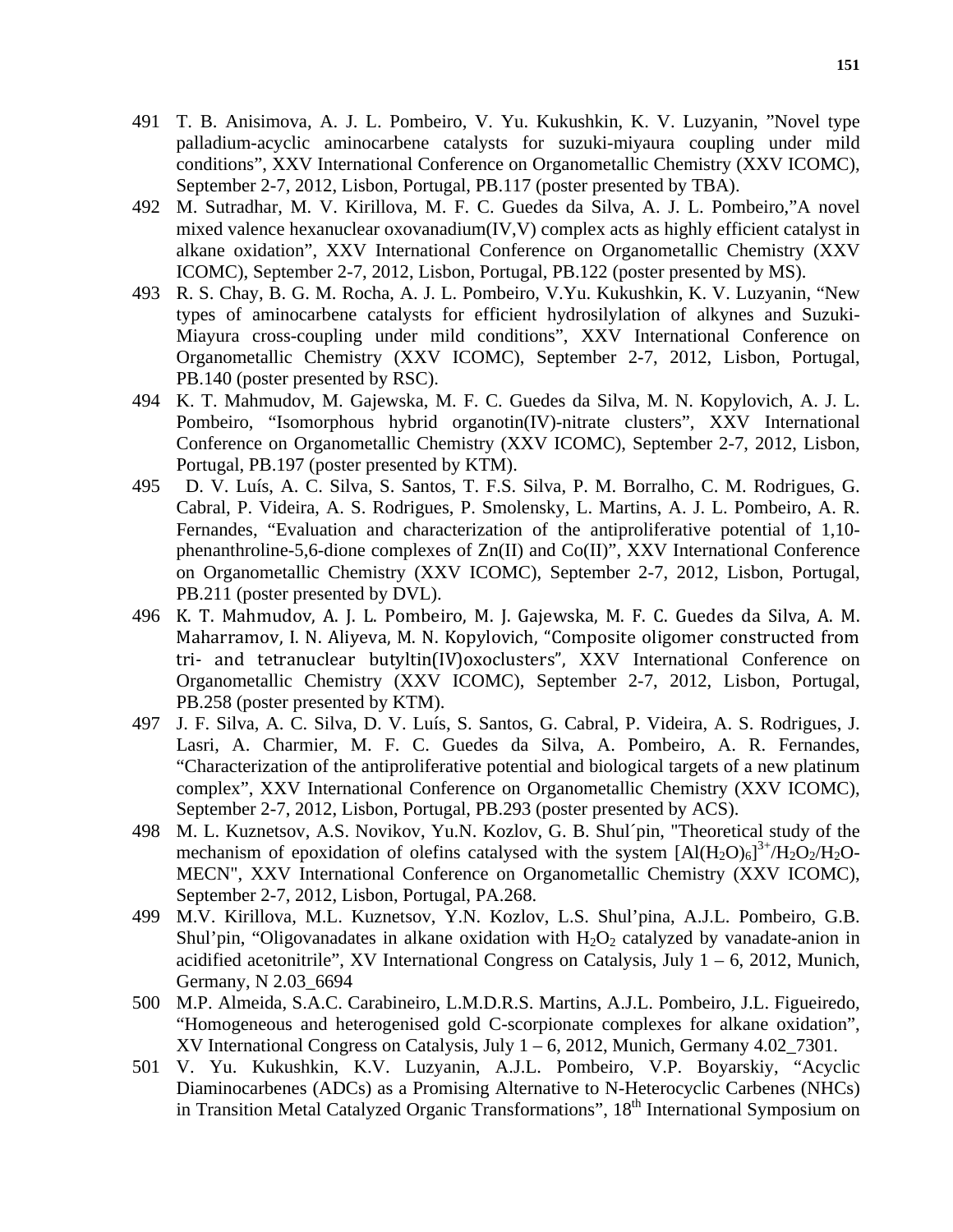Homogeneous Catalysis, July 9-13, 2012, Toulouse, France, OC18 (invited lecture presented by VYK).

- 502 A. Silva, D. Luís, S. Santos, T. Silva, F. Guedes, L. Martins, A. Pombeiro, P. Borralho, C.M. Rodrigues, G. Cabral, P. Videira, C. Monteiro, A.R. Fernandes, "Biological characterization of the antiproliferative potential of  $Co(II)$  and  $Ti(IV)$  coordination compounds",  $6<sup>th</sup>$  Santorini Conference Biologic Prospective 2012 – Systems Biology and Personalized Health Science and Translation, Santorini, Greece, A16, p.2. (oral).
- 503 B.G.M. Rocha, R.S. Chay, A.J.L. Pombeiro, V.Yu. Kukushkin, K.V. Luzyanin, "First example of platinum-(acyclic aminocarbene) catalysts for the hydrosilylation of alkynes under environmentally bening conditions",  $6<sup>th</sup>$  Spanish Portuguese Japanese Organic Chemistry Symposium, July, 18-20, 2012, Lisbon, Portugal, P59.
- 504 R.S. Chay, K.V. LuzyaninA.J.L. Pombeiro, V.Yu. Kukushkin, " Novel Palladiumaminocarbene complexes as catalysts for Suzuki-Miayura reaction under sustainable conditions",  $6<sup>th</sup>$  Spanish Portuguese Japanese Organic Chemistry Symposium, July, 18 – 20, 2012, Lisbon, Portugal, P64.
- 505 L.M.D.R.S. Martins, E.C.B.A. Alegria, M.N.M. Milunovic, V. Arion, A.J.L. Pombeiro, "An undecanuclear iron(III) carboxylate as an efficent catalyst for cyclic and linar alkane oxidation", International Conference on Catalysis in Organic Synthesis (ICCOS), September 15-20, 2012, Moscow, Russia, P161 (poster presented by LMDRSM).
- 506 E.C.B.A. Alegria, L.M.D.R.S. Martins, L.F.S. Guerra, P. Smoleński, A.J.L. Pombeiro, "New trioxorhenium(VII) complexes bearing the water-soluble 1,3,5-triaza-7 phosphaadamantane as catalysts for the Baeyer-Villiger oxidation of ketones", International Conference on Catalysis in Organic Synthesis (ICCOS), September 15-20, 2012, Moscow, Russia, P10, p.102.
- 507 T.B. Anisimova, M.F.C. Guedes Da Silva, A.J.L. Pombeiro, V.Yu. Kukushkin, K.V. Luzyanin, "Novel chiral aminocarbene complexes derived from the coupling of amino acid esters with isonitriles", International Conference on Catalysis in Organic Synthesis (ICCOS), September 15-20, 2012, Moscow, Russia, P15 (poster presented by TBA).
- 508 M. F. C. Guedes da Silva, K. T. Mahmudov, M. N. Kopylovich, A. J. L. Pombeiro, "Discrimination of Metal-Organic Architectures Bearing an Arylhydrazone of β-Diketone", Frontiers of Organometallic Chemistry, September 21-22, 2012, St. Petersburg, Russia (poster presented by MFCGS).
- 509 L.M.D.R.S. Martins, E.C.B.A. Alegria, L. Guerra, M.N.M. Milunovic, V. Arion, A.J.L. Pombeiro, "Novel hexanuclear iron(III) peroxo complex as an efficient catalyst for cyclhexane oxidation", Catalysis: from the Active Site to the Process (Symposium in honor of F. Ramôa Ribeiro), October 8-9, 2012, Lisbon, P30 (poster presented by LMDRSM).

## **2013**

- 510 L.M.D.R.S. Martins, C. Pettinari, R. Pettinari, F. Marchetti, A.J.L. Pombeiro, "Electrochemical study of  $(\eta^5$ -C<sub>5</sub>Me<sub>5</sub>)-Rhodium and -Iridium Derivatives Containing Bis(pyrazolyl)alkane Ligands", 18th Meeting of the Portuguese Electrochemical Society, March 25-27, 2013, Porto, Portugal, P 23, p. 81 (ISBN: 978-989-95527-1-5) (poster presented by LMDRSM).
- 511 E.C.B.A. Alegria, L.M.D.R.S. Martins , M. Alexandru, M. Cazacu, A. Arvinte, S. Shova, C. Turta, V.B. Arion, A.J.L. Pombeiro, "Electrochemical Behaviour of Dinuclear *µ*chlorido-bridged Manganese(II) Complexes with Macrocyclic Schiff Bases", 18th Meeting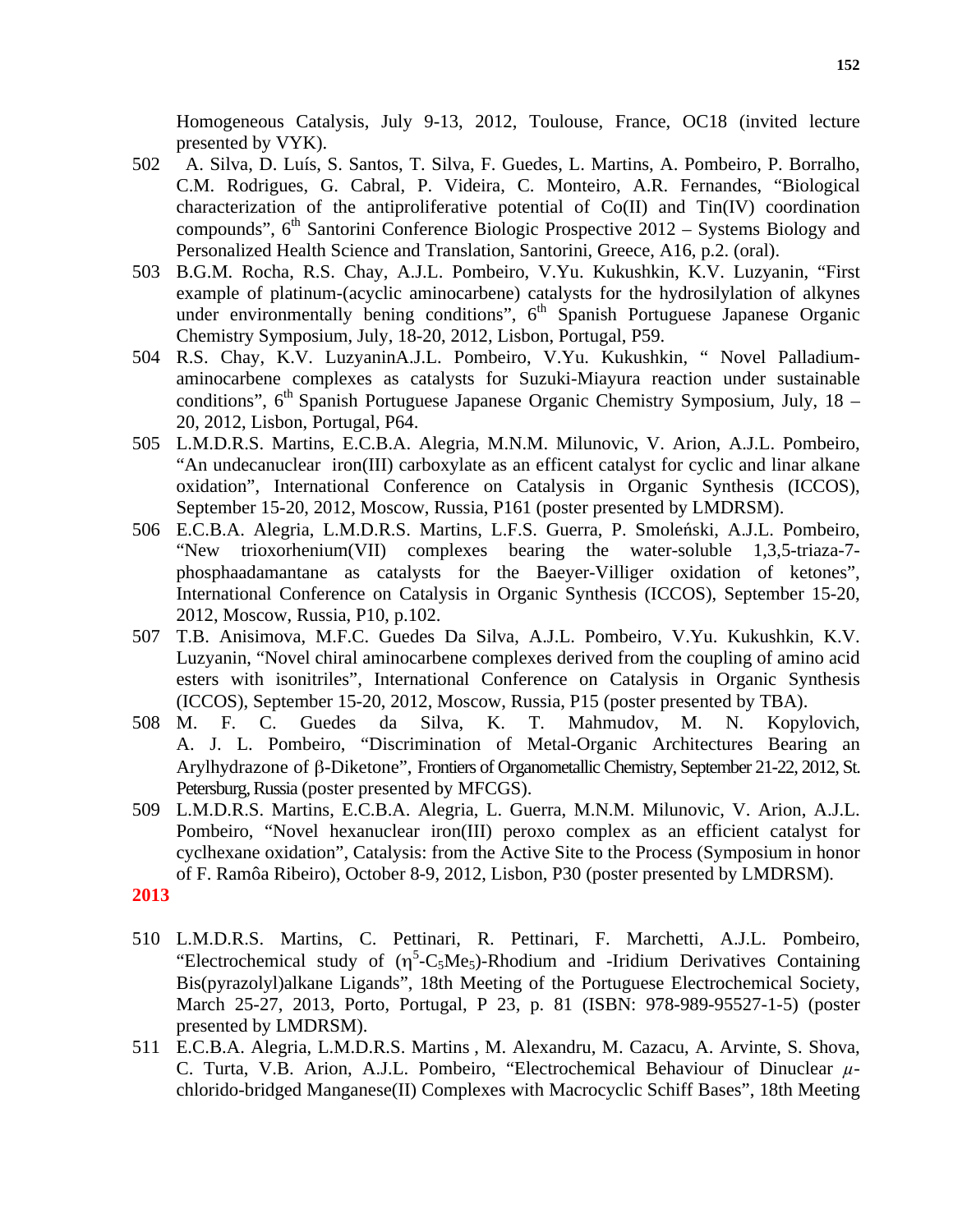of the Portuguese Electrochemical Society, March 25-27, 2013, Porto, Portugal, 2013, P 31, p. 89 (ISBN: 978-989-95527-1-5) (poster presented by ECBAA).

- 512 J.F. Silva, A.C. Silva, D.V. Luís, S. Santos, A.S. Mendo, L. Coito, G. Cabral, P. Videira, A.S. Rodrigues, J. Lasri, A. Charmier, M.F.C. Guedes da Silva, Z. Ma, A.J.L. Pombeiro, A. R. Fernandes, "Antiproliferative Activity and Biological Targets of Pt(II) and Cu(II) Compounds", 20<sup>th</sup> EuCheMS Conference on Organometallic Chemistry, 2013, University of St. Andrews, Scotland, p. 49 (poster presented by AA).
- 513 T.B. Anisimova, M.F.C. Guedes da Silva, A.J.L. Pombeiro, V.Yu. Kukushkin, K.V. Luzyanin, "Chiral ADC species from the coupling of amino acid esters and metalisocyanides",  $20<sup>th</sup>$  EuCheMS Conference on Organometallic Chemistry, 2013, University of St. Andrews, Scotland, p.48 (oral presentation by T.B.A.).
- 514 T.B. Anisimova, M.F.C. Guedes da Silva, A.J.L. Pombeiro, V.Yu. Kukushkin, K.V. Luzyanin, "Chiral acyclic diaminocarbene species derived from the coupling of amino acid amides and palladium-bond isocyanides", XXIII National Meeting of the Portuguese Chemical Society, June 2013, Aveiro, Portugal, EN-SPQ, p.66.
- 515 E.C.B.A. Alegria, L.M.D.R.S. Martins, I. Timokhin, F. Marchetti, C. Pettinari, R. Pettinari, A.J.L. Pombeiro, "Co, Ni and Cu pyrazolyl based MOF complexes as catalysts for the microwave assisted peroxidative oxidation of 1-phenylethanol", XXIII National Meeting of the Portuguese Chemical Society, June 2013, Aveiro, Portugal, P1.2, p.64 (poster presented by ECBAA)
- 516 L.M.D.R.S. Martins, S.A.C. Carabineiro, M. Avalos-Borja, J.G. Buijnsters, A.J.L. Pombeiro, J.L. Figueiredo, "Gold Nanoparticles Supported on Carbon Materials for Cyclohexane Oxidation", XXIII National Meeting of the Portuguese Chemical Society, Jun 2013, Aveiro, Portugal, P3.8, p. 278.
- 517 E.C.B.A. Alegria, P. Nunes, N. Nagy, A.J.L. Pombeiro, I. Correia, "Electrochemical behavior of mixed ligand copper(II) complexes of acetylacetonate and aromatic diimines in ionic liquids", XXXIV Meeting of the Electrochemistry Group of the Royal Spanish Chemical Society / XV Iberian Meeting of Electrochemistry, July 15-17, 2013, Valencia, Spain, PX7, p.219 (poster presented by ECBAA).
- 518 L.M.D.R.S. Martins, E.C.B.A. Alegria, C. Di Nicola, F. Marchetti, S. Orbisaglia, C. Pettinari, R. Pettinari, A.J.L. Pombeiro, "Redox potential – structure – catalytic activity relationships of  $(\eta^6$ -arene)Ru(II) complexes with halogen-substituted bis- and tris(pyrazol-1-yl)borate ligands", XXXIV Meeting of the Electrochemistry Group of the Royal Spanish Chemical Society / XV Iberian Meeting of Electrochemistry, July 15-17, 2013, Valencia, Spain, OA11, p.72 (oral presentation by LMDRSM).
- 519 M.F.C. Guedes da Silva, K.T. Mahmudov, M.N. Kopylovich, A.J.L. Pombeiro, " Metal Complexes of *Ortho*-hydroxyphenylhydrazo-β-diketonates as Catalysts for Nitroaldol Reaction", Zing Conferences – Coordination Chemistry Conference, Cancun, Mexico, 2013 (invited lecture presented by MFCGS).
- **2014**
- 520 T.B. Anisimova, M.F.C. Guedes da Silva, A.J.L. Pombeiro, V.Yu. Kukushkin, K.V. Luzyanin, "Straightforward approach to novel chiral acyclic diaminocarbene species via the addition of amines to metal-bound isocyanides", 10th Inorganic Chemistry Conference, April 11-12, 2014, Costa da Caparica, Portugal, P98 (poster presented by TBA).
- 521 B.G.M. Rocha, T.C.O. Mac Leod, M.F.C. Guedes da Silva, K.V. Luzyanin, L.M.D.R.S. Martins, A.J.L. Pombeiro, "Ni(II), Cu(II) and Zn(II) complexes with a sterically hindered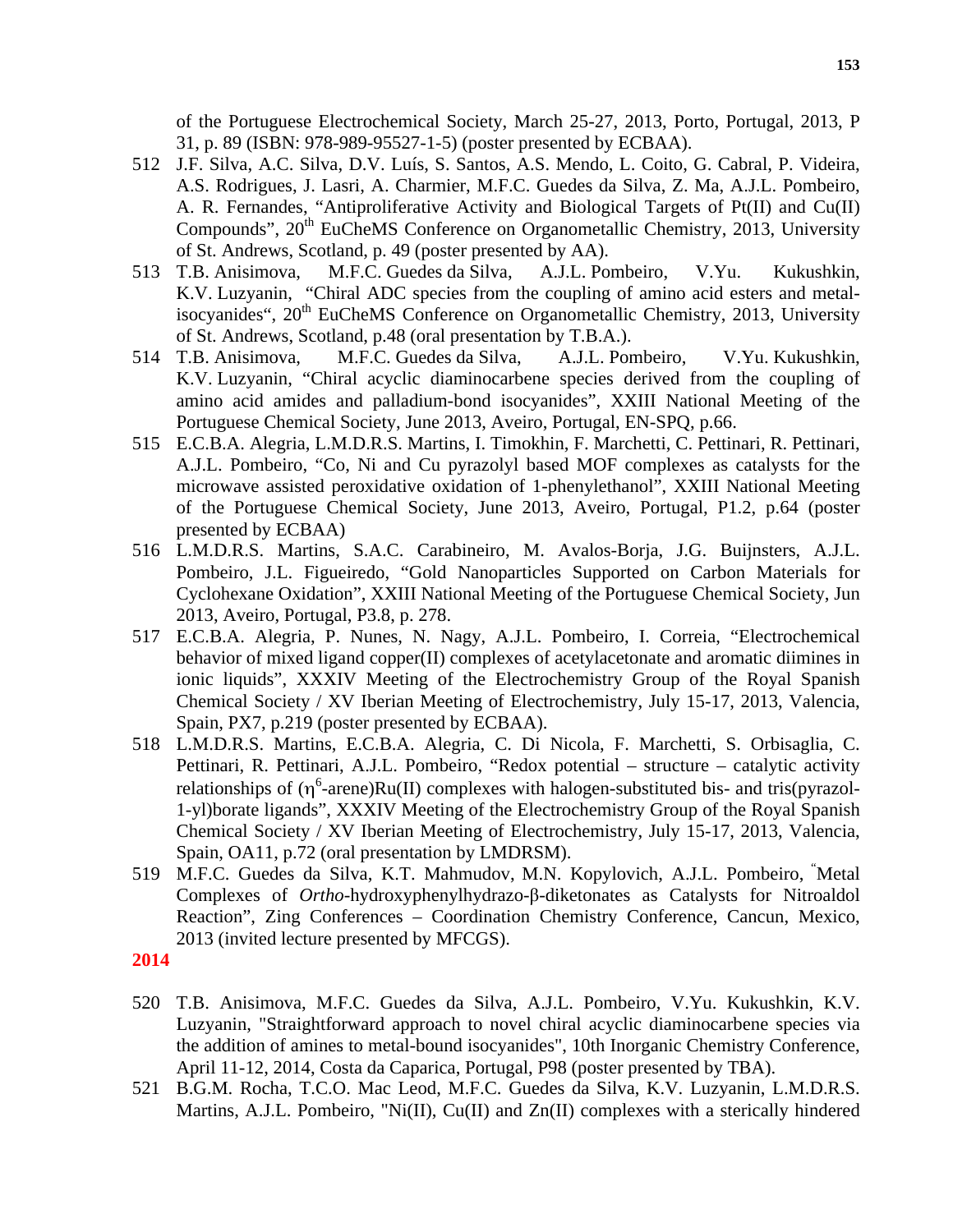scorpionate ligand (TpmsPh) and catalytic application in the diasteroselective nitroaldol (Henry) reaction", 10th Inorganic Chemistry Conference, April 11 - 12, 2014, Costa da Caparica, Portugal, P57 (poster presented by BGMR).

- 522 S.W. Jaros, P. Smoleński, M.F.C. Guedes da Silva, M. Florek, J. Król, Z. Staroniewicz, A.M. Kirillov, A.J.L. Pombeiro "Synthesis, Structural Analysis and Antimicrobial Activity of new silver BioMOFs driven by 1,3,5-triaza-phosphaadamantane-7-sulfide (PTA=S)"  $10<sup>th</sup>$  Inorganic Chemistry Conference, April 11 – 12, 2014, Costa da Caparica, Portugal, P49 (poster presented by SWJ).
- 523 J. Palmucci, M.F.C. Guedes da Silva, F. Marchetti, C. Pettinari, R. Pettinari, L.M.D.R.S. Martins, K. Mahmudov, A.J.L. Pombeiro, "Synthesis, Characterization and Catalytic activity of New Arylhydrazones of Barbituric Acid Complexes with Co(II), Cu(II), and Ag(I)", 4th Scientific Day of the School of Science and Technology, University of Camerino, Italy, June 11, 2014, p.15 (presented by JP).
- 524 E.C.B.A. Alegria, M.F.C. Guedes da Silva, M. L. Kusznetov, L.M.D.R.S. Martins, A.J.L. Pombeiro, "Synthetic, Electrochemical and Theoretical Study of the Alkylated Cyanoimido-complexes *trans*-[Mo(NCN)(NCNR)(dppe)<sub>2</sub>]X", XIX Meeting of the Portuguese Electrochemical Society / XVI Iberic Meeting of Electrochemistry, Aveiro, Portugal, June 30-July2, 2014, …(presented by ECBAA).
- 525 A. Pinto, L.M.D.R.S. Martins, A. Sabbatini, A. Pombeiro, M.J.B. Brew, "Microwaveassisted and Solvent-free Oxidation of Secondary Alcohols with Copper Catalytic Systems", 19th International Symposium on Homogeneous Catalysis (XIX ISHC), Ottawa, Canada, July 6-11, 2014, P37 (presented by LMDRSM).
- 526 L.M.D.R.S. Martins, A.P.C. Ribeiro, A. J. L. Pombeiro, "C-Scorpionate Fe(II) Complex as Catalyst for Selective Partial Oxidation of Cyclooctane with Hydroperoxide", 19th International Symposium on Homogeneous Catalysis (XIX ISHC), Ottawa, Canada, July 6-11, 2014, P38 (presented by LMDRSM).
- 527 M.F. Guedes da Silva, M. Sutradhar, L. Martins, E. Alegria, S. Carabineiro, L. Figueiredo, A. Pombeiro, " Oxido-vanadium Complexes as Homogeneous and Supported Catalysts for the Microwave Assisted Oxidation of Alcohols",  $9<sup>th</sup>$  International Vanadium Symposim, Padova, June 29-July 2, 2014, … (poster presented by MFGS).
- 528 M.F.C. Guedes da Silva, K.T. Mahmudov, M.N. Kopylovich, A.R. Fernandes, A. Mizar, A. Silva, A.J.L. Pombeiro, "Organotin(IV) Complexes of Arylhydrazones of Methylene Acive Compounds: Synthesis, Caracterization and Biological Activity", XXVI International Conference on Organometallic Chemistry (XXVI ICOMC), Sapporo, Japan, July 13-18, 2014, 1P020 (poster presented by MFCGS).
- 529 T. B. Anisimova, M. F. C. Guedes da Silva, A. J. L. Pombeiro, V. Y. Kukushkin, K. V. Luzyanin, "Complexes Bearing Chiral Acyclic Diaminocarbene Ligands Generated via Metal-Mediated Coupling of Amino Acid Amides and Isocyanides", XXVI International Conference on Organometallic Chemistry (XXVI ICOMC), Sapporo, Japan, July 13-18, 2014, 2P052 (poster presented by AJLP).
- 530 M. F. C. Guedes da Silva, M. N. Kopylovich, Kamran T. Mahmudov, T. C.O. Mac Leod, A.J.L. Pombeiro "Copper complexes with arylhydrazoness of β-diketones as catalysts for the functionalization of alkanes",  $41<sup>st</sup>$  International Conference on Coordination Chemistry (ICCC-41), Singapore, July 21-25, 2014, D4S-08(I): SYM-E2, p.97 (invited lecture presented by MFCGS).
- 531 Z. Ma, H. Shi, B. Zhang, Y. Zhang, A.J.L. Pombeiro, "Synthesis, Characterization, Photoluminescent and Thermal Properties of a Series of Zinc Compounds Assembled by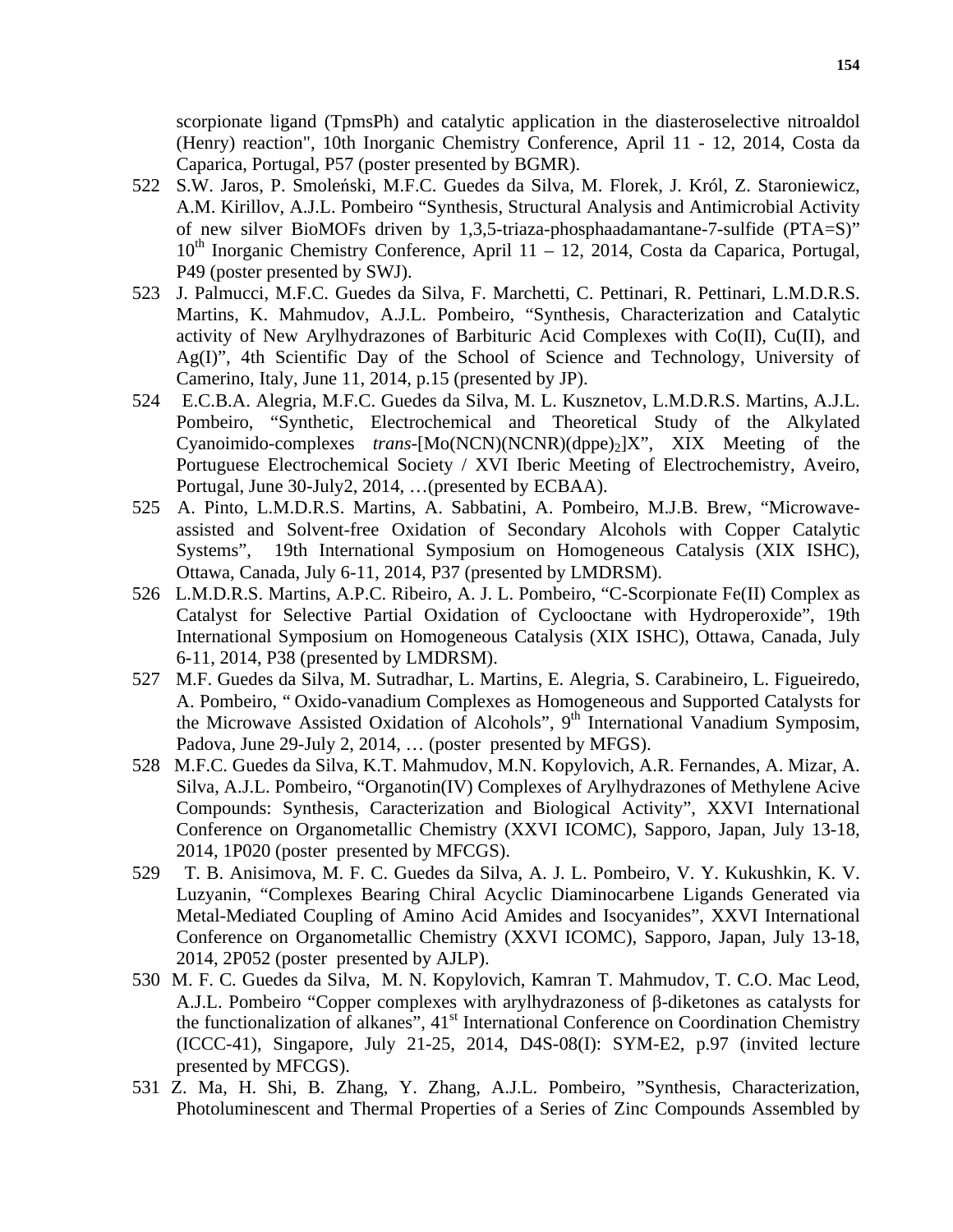$Zn(II)$  Salts and a Macrocyclic Ligand",  $41<sup>st</sup>$  International Conference on Coordination Chemistry (ICCC-41), Singapore, July 21-25, 2014, 501-P100, p.121 (poster presented by ZM).

- 532 A.J.L. Pombeiro, K.T. Mahmudov, M.F.C. Guedes da Silva, M. Kopylovich, "Easy Metaland H-Bond Assisted E,Z-Isomeric Resolution of Sulfo-Arylhydrazones of Active Methylene Compounds", 41<sup>st</sup> International Conference on Coordination Chemistry (ICCC-41), Singapore, July 21-25, 2014, 296-P221, p.128 (poster presented by AJLP).
- 533 L.M.D.R.S. Martins, M. Sutradhar, M.F.C. Guedes da Silva, E.C. Alegria, A.J.L. Pombeiro, "Microwave Assisted Oxidation of Alcohols by Dinuclear Mn(II)Complexes",  $41<sup>st</sup>$ International Conference on Coordination Chemistry (ICCC-41), Singapore, July 21-25, 2014, 57-P235, p.129 (poster presented by LMDRSM).
- 534 M.F.C. Guedes da Silva, Z. Ma, L. Wei, E.C.B.A. Alegria, L.M.D.R.S. Martins, A.J.L. Pombeiro, "Copper(II) 4'-Phenyl-Terpyridine Compounds as Catalysts for Aerobic Oxidation of Benzylic Alcohols", 41<sup>st</sup> International Conference on Coordination Chemistry (ICCC-41), Singapore, July 21-25, 2014, 245-P242, p.130 (poster presented by MFCGS).
- 535 A.J.L. Pombeiro, D.S. Nesterov, O.V. Nesterova, M.F.C. Guedes da Silva, "A Novel Fe(III) Schiff Base Complex: Synthesis, Structure and Catalytic Activity in the Mild Oxidation of Cyclohexane", 41<sup>st</sup> International Conference on Coordination Chemistry (ICCC-41), Singapore, July 21-25, 2014, 297-P322, p.135 (poster presented by AJLP).
- 536 E.C.B.A Alegria, Z. Ma, F. Mai, F. Gong, L.M.D.R.S. Martins, M.F.C. Guedes da Silva, A.J.L. Pombeiro, "Copper(II) Complexes Bearing a New N6O4 Macrocyclic Ligand for the Aerobic Oxidation of Benzylic alcohols", 19<sup>th</sup> International Symposium on Homogeneous Catalysis, Ottawa, Ontario, July 6-11, 2014, Canada, P74 (presented by ECBAA).
- 537 E.C.B.A. Alegria, A.PC. Ribeiro, M.H.G. Prechtl, A.J.L. Pombeiro, "Efficient and Clean Acetylation of Cyclohexanol using "Green" Ionic Liquids", 19<sup>th</sup> International Symposium on Homogeneous Catalysis, Ottawa, Ontario, July 6-11, 2014, Canada, P75 (presented by ECBAA).
- 538 T.B. Anisimova, M.F.C. Guedes da Silva, A.J.L. Pombeiro, V. Yu Kukushkin, K.V. Luzyanin, "Chiral Acyclic Diamonocarbene Species Derived from the Coupling of Amino Acid Esters and Metal-Bound Isocyanides", 14<sup>th</sup> Belgian Organic Synthesis Symposium (BOSS2014), Louvain-la-Neuve, Belgium, July 13−18, 2014, p. 59.
- 539 S.A.C. Carabineiro, J. Wang, M. Sutradhar, L.M.D.R.S. Martins, M.F.C. Guedes da Silva, J.G. Buijnsters, A.J.L. Pombeiro, J.L. Figueiredo, "Oxido-vanadium complexes heterogenised on carbon materials as catalysts for the oxidation of alcohols", Encontro Luso-Galego de Química, Porto, 2014, QI/CAT25, pág. 61 (poster presented by JW).
- 540 S.A.C. Carabineiro, L.M.D.R.S. Martins, M. Avalos-Borja, J.G. Buijnsters, A.J.L. Pombeiro, J.L. Figueiredo, "Gold Nanoparticles Supported on Carbon Materials for Cyclohexane Oxidation",  $5<sup>th</sup>$  edition of Trends in Nanotechnology International Conference (TNT2014), Barcelona, 2014, P48 (poster presented by SACC).
- 541 M.A. Januário Charmier, S. Mukhopadhyay, M. Sutradhar, S. Morgado, L. Charmier, A.J.L. Pombeiro, "Synthesis, Characterization and Antibacterial, Antioxidant and Antitumoral Evaluations of Novel Zn(II) Schiff Bases and Flavonoids Derivatives Complexes", AGICHEM, 9<sup>th</sup> Anglo-German Conference on Inorganic Chemistry, Edinburgh, Scotland, July 30 – August 1st, 2014. (Presented by MAJC)
- 542 S.W. Jaros, M.F.C. Guedes da Silva, M. Florek, M. Conceição Oliveira, P. Smoleński, A.J.L. Pombeiro, A.M. Kirillov, "1D, 2D and 3D Silver(I) coordination polymers